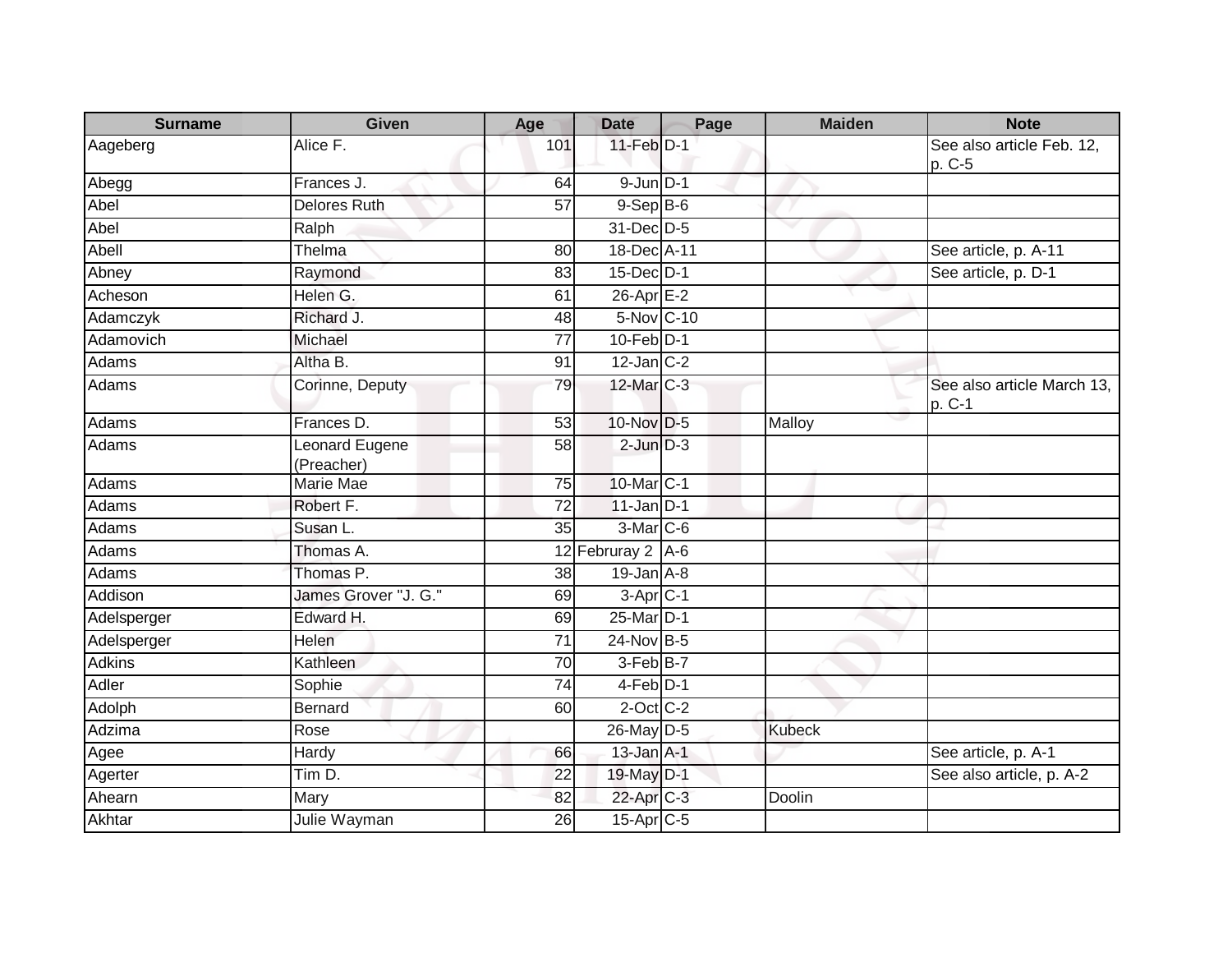| Alaimo      | Bartole (Bart)        | 66              | 24-Oct B-2            |          |                                      |
|-------------|-----------------------|-----------------|-----------------------|----------|--------------------------------------|
| Alaimo      | Damiana               | 86              | 20-Jan C-5            |          |                                      |
| Alarcon     | Damiana               | 89              | 26-Jun C-1            |          |                                      |
| Albert      | Florence E.           |                 | 18-Oct D-4            |          |                                      |
| Alcorn      | Helen L.              | 78              | 7-Jun E-14            |          |                                      |
| Alderson    | Loren "Shorty"        | 91              | $8$ -Dec $D-1$        |          | See also article, p. D-1             |
| Alderson    | Luther                | 42              | $4$ -Mar $D-1$        |          |                                      |
| Aldrich     | Eleanor B.            | 70              | 6-May C-7             | Bourrell |                                      |
| Ales        | Mary E.               | 89              | $4$ -Jun $D-8$        |          |                                      |
| Alexander   | Darlene               | 33              | 6-Jan A-2             |          | See article, p. A-2                  |
| Alexander   | John L.               | 58              | $13$ -May C-3         |          |                                      |
| Alexander   | Wallace M.            | 85              | 11-Dec C-10           |          |                                      |
| Alfhonsina  | M., Sister, C.S.F.N.  | 90              | 30-Sep A-11           |          | Also known as<br>Stachowicz, Anna    |
| Alger       | Dorothy A.            | 75              | 28-Apr <sub>C-1</sub> |          |                                      |
| Allee       | Geraldine             | 64              | 29-Jul C-1            |          |                                      |
| Allen       | Eva P.                | 92              | 28-Dec A-13           |          |                                      |
| Allen       | Harriet L.            | 79              | $2-MayB-6$            |          |                                      |
| Allenbaugh  | Richard P.            | 60              | 8-May C-3             |          |                                      |
| <b>Ally</b> | Albert A.             | 66              | $7$ -Jan $D-1$        |          |                                      |
| Ally        | Robert J., Sr. "Bob"  | $\overline{58}$ | $11$ -Jun $C-2$       |          |                                      |
| Alsman      | Aaron E.              | 60              | 28-Jul C-5            |          |                                      |
| Altenhof    | Herbert V.            | 82              | $7-Apr$ $C-5$         |          |                                      |
| Altland     | Marjorie L.           | 66              | $10 -$ JulC-3         |          |                                      |
| Altop       | Berkley K.            | 66              | 20-Oct C-1            |          |                                      |
| Amick       | Guy W.                | 89              | $21$ -May $D-8$       |          |                                      |
| Amick       | Margaret E.           | 86              | $4-Apr$ B-5           | Reese    |                                      |
| Amptmeyer   | Clara                 | $\overline{77}$ | 19-Oct B-6            |          |                                      |
| Amundsen    | Ole                   | 85              | 28-Sep A-10           |          |                                      |
| Ancis       | <b>Michael Walter</b> | 34              | 5-Jan D-1             |          | See also article Jan. 4, p.<br>$A-2$ |
| Andersen    | Helen J.              | 68              | 20-Dec D-7            |          |                                      |
| Andersen    | Victor A., Sr.        | 54              | $9$ -Jul $C-2$        |          | See article, p. C-2                  |
|             |                       |                 |                       |          |                                      |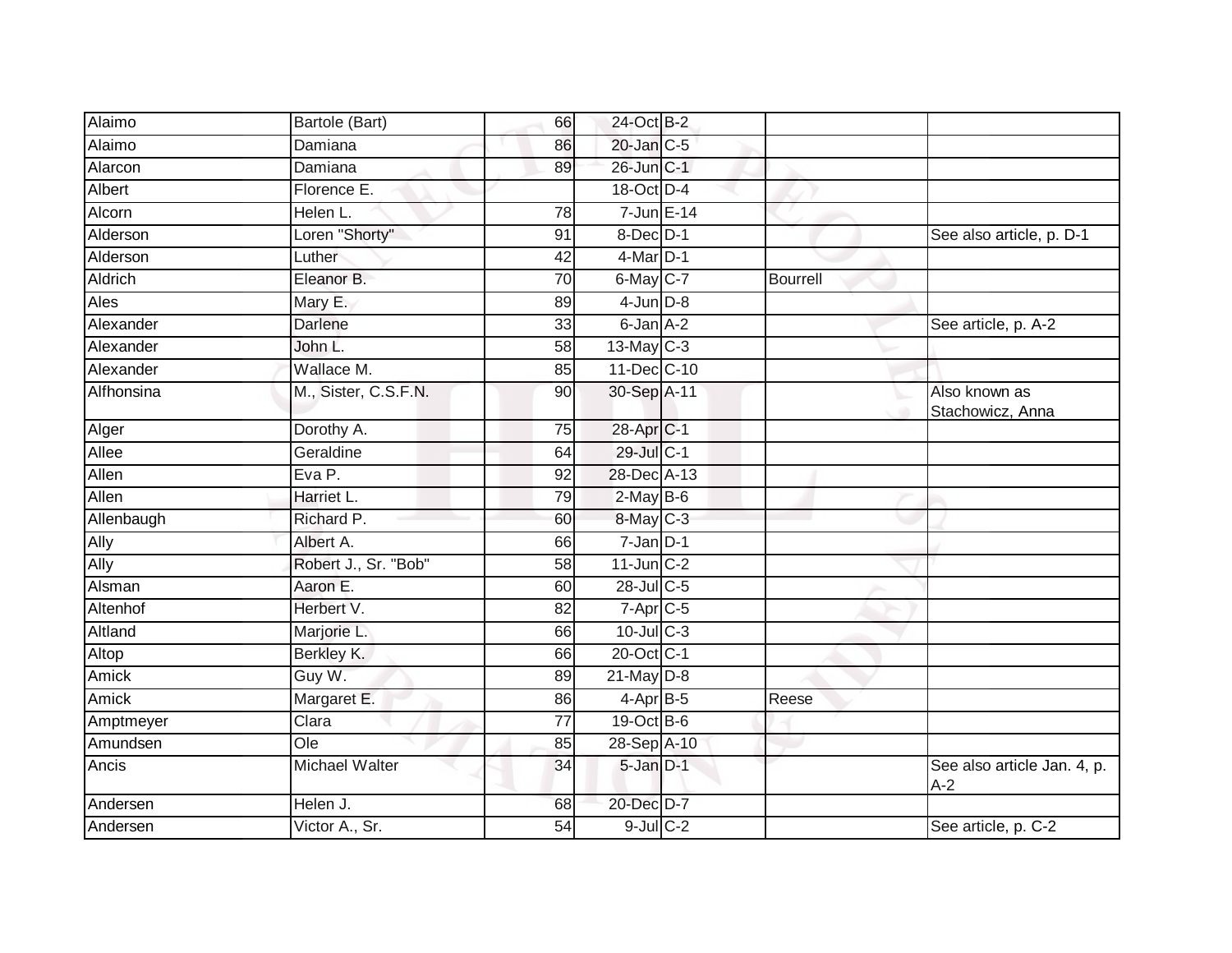| Anderson   | Anna B.            | 94              | $22-Sep$ D-5          |       |                                                             |
|------------|--------------------|-----------------|-----------------------|-------|-------------------------------------------------------------|
| Anderson   | Dorothy A.         | 70              | 6-Jul A-8             |       |                                                             |
| Anderson   | George E.          | 91              | 14-Apr C-1            |       |                                                             |
| Anderson   | John Stanton       | 74              | $24-Sep D-3$          |       |                                                             |
| Anderson   | Leonard E.         | $\overline{72}$ | 30-Apr <sub>C-2</sub> |       |                                                             |
| Anderson   | Lloyd              | 67              | 24-Aug C-1            |       |                                                             |
| Anderson   | Martha             | 68              | 19-Nov D-11           |       | See article, p. D-11                                        |
| Anderson   | <b>Robert Carl</b> | 40              | $14-Sep B-5$          |       |                                                             |
| Anderson   | Verner (Andy)      |                 | $13$ -Jan $D-1$       |       |                                                             |
| Anderson   | <b>Willis</b>      | 91              | $22$ -Dec $C-8$       |       |                                                             |
| Andis      | Sherrie (Foster)   | 25              | $15$ -Nov $E-2$       |       |                                                             |
| Andre      | Loretta            | 79              | $24$ -Feb $C-1$       |       | First name also spelled<br>Loreda, see Feb. 25, p. C-<br>10 |
| Andrews    | Floyd              | 52              | 23-Sep A-8            |       | See article, p. A-8                                         |
| Angus      | Jane E.            | 64              | 21-Aug D-5            |       |                                                             |
| Anserello  | Samuel (Sam)       |                 | Februray<br>17        | $D-1$ |                                                             |
| Anson      | Wilma E.           | $\overline{78}$ | $21$ -Jun $D-2$       |       |                                                             |
| Anstey     | Mildred M.         | 76              | $2$ -Jan $C-3$        |       |                                                             |
| Apostolos  | Catherine          | 86              | 15-Mar E-2            |       |                                                             |
| Ard        | Ora R.             | 77              | 16-Dec C-9            |       |                                                             |
| Ares       | Anthony F., Sr.    | 71              | $25$ -Jul C-5         |       |                                                             |
| Argerus    | George P.          | $\overline{57}$ | 13-Mar C-1            |       |                                                             |
| Armantrout | Ida Mae            | 94              | $13$ -Dec $E-2$       |       |                                                             |
| Armenta    | Isabelle (Liz)     | 58              | $7-Apr$ C-5           |       |                                                             |
| Armstrong  | John D.            | 70              | $4$ -Jun $D-8$        |       |                                                             |
| Arndt      | Joann              | 62              | $10$ -Jan $C-1$       |       |                                                             |
| Arney      | Rex C.             | 63              | 5-Mar D-5             |       |                                                             |
| Arnold     | Daniel             | 64              | 4-Apr B-5             |       |                                                             |
| Arnold     | Foster D.          | 82              | 11-Nov C-4            |       |                                                             |
| Arnold     | Richard L.         | 75              | 27-Aug C-6            |       |                                                             |
| Arnold     | Robert T.          | 77              | 28-Oct D-8            |       | See also article, p. D-8                                    |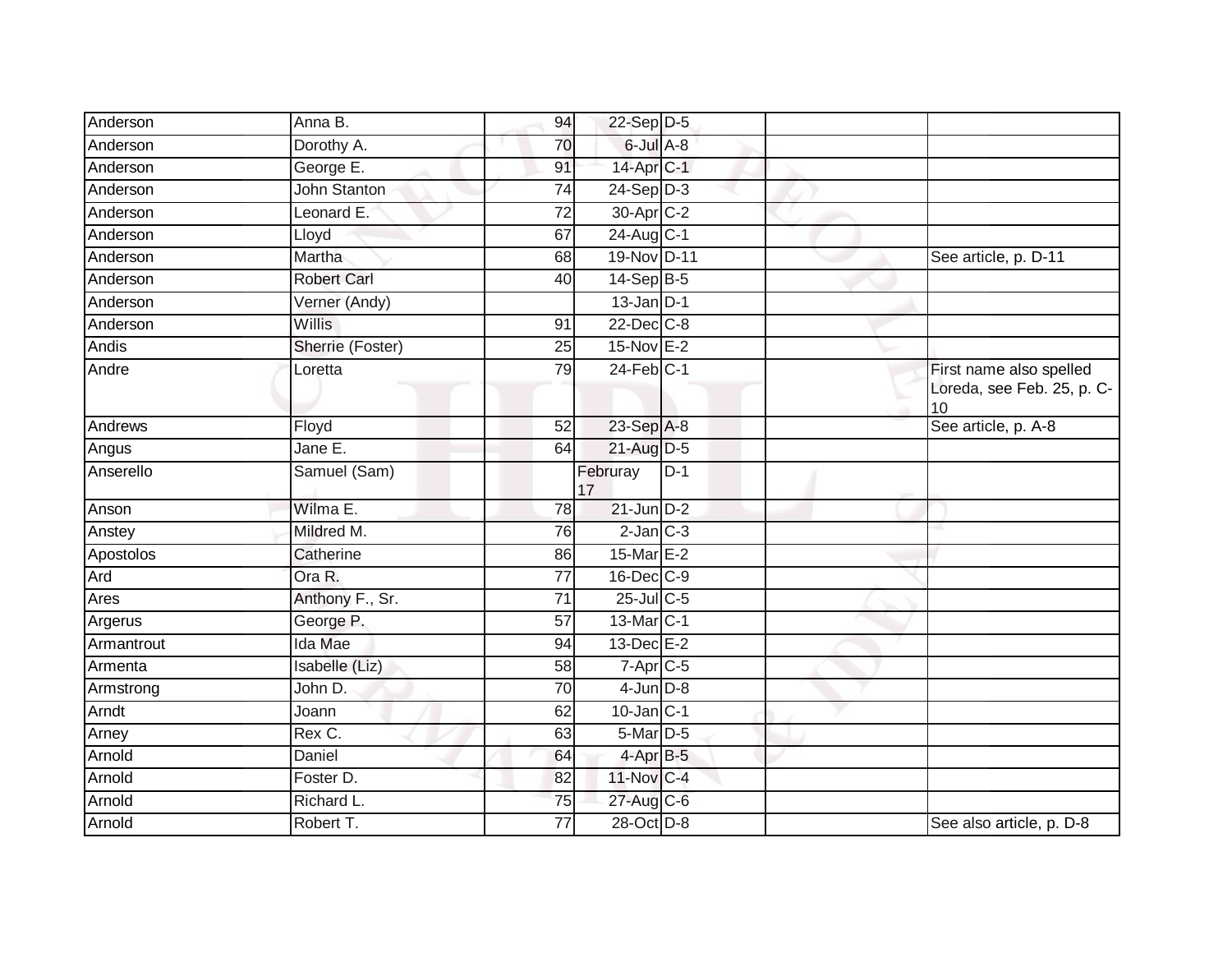| Arroyo           | Enrique "Henry"        | 84              | 30-Dec D-1        |           |                      |
|------------------|------------------------|-----------------|-------------------|-----------|----------------------|
| Ashby            | Mary                   |                 | $11-Apr$ A-2      |           | See article, p. A-2  |
| Asher            | Agnes                  | 88              | 22-Feb D-12       |           |                      |
| Askew            | Eugene, Jr., Rev.      | 62              | $4$ -May $B-8$    |           |                      |
| Atchinson        | <b>Blythe</b>          | 67              | $20$ -Apr $B-5$   |           |                      |
| Atchley          | <b>Frances Marie</b>   | 40              | $12$ -Jan C-2     |           |                      |
| Atlas            | Albert                 | 83              | 22-Oct D-3        |           |                      |
| Atlas            | Margaret               | 77              | 18-Jan C-7        |           |                      |
| Aubuchon         | George L.              | 79              | $2-Feb$ A-6       |           |                      |
| Ault             | Coy J.                 | $\overline{78}$ | $20$ -Jul $A-8$   |           |                      |
| Austgen          | Harold P., Dr.         | 82              | $14$ -May D-7     |           | See article, p. D-7  |
| Austgen          | John R., Sr.           | 60              | 24-May D-2        |           |                      |
| Austin           | Cebert C.              | 63              | 3-Feb B-7         |           |                      |
| Auten            | Geraldine F.           | 67              | 10-Oct D-6        |           |                      |
| Avalos           | Lucille J.             | 67              | 26-May D-5        | Swanson   |                      |
| <b>Baack</b>     | Lester Henry           | 78              | 18-Nov C-11       |           | See article, p. C-11 |
| Babaganian       | Katherine (Babagan)    | 83              | $16$ -Aug $D-3$   |           |                      |
| <b>Babic</b>     | Milka                  | $\overline{75}$ | $10$ -Jan $ C-1 $ |           |                      |
| <b>Babich</b>    | Josephine K.           |                 | $28$ -Jan $D-3$   |           |                      |
| <b>Babincsak</b> | <b>Stella</b>          | 75              | 17-Dec C-10       | Rudzinski |                      |
| Babinec          | Anthony J. (Tony)      | 61              | $19$ -Jan $A-8$   |           |                      |
| <b>Bable</b>     | Thelma B.              | 82              | 29-Apr D-12       | Sargent   |                      |
| Bac              | <b>Stanley</b>         | 55              | 30-Jul C-2        |           |                      |
| <b>Bach</b>      | Everett H.             | 80              | 20-Oct C-1        |           |                      |
| Bachi            | Emma C.                | 80              | 30-Aug D-16       |           |                      |
| Bachi            | Jacob                  | 90              | $3-Sep$ C-7       |           |                      |
| Bachman          | Arthur C., Sr.         | 88              | $1-Feb$ $D-1$     |           |                      |
| <b>Bachusz</b>   | Frank G.               | 53              | 8-Oct C-3         |           |                      |
| Bacon            | <b>William Warwick</b> | 72              | 15-Mar E-2        |           |                      |
| <b>Bacso</b>     | Rose                   | 75              | 15-Apr C-5        |           |                      |
| Badovinac        | Mike                   | 87              | 12-May B-6        |           |                      |
| Baer             | Bette J.               | 68              | $3-Aug$ D-5       |           |                      |
|                  |                        |                 |                   |           |                      |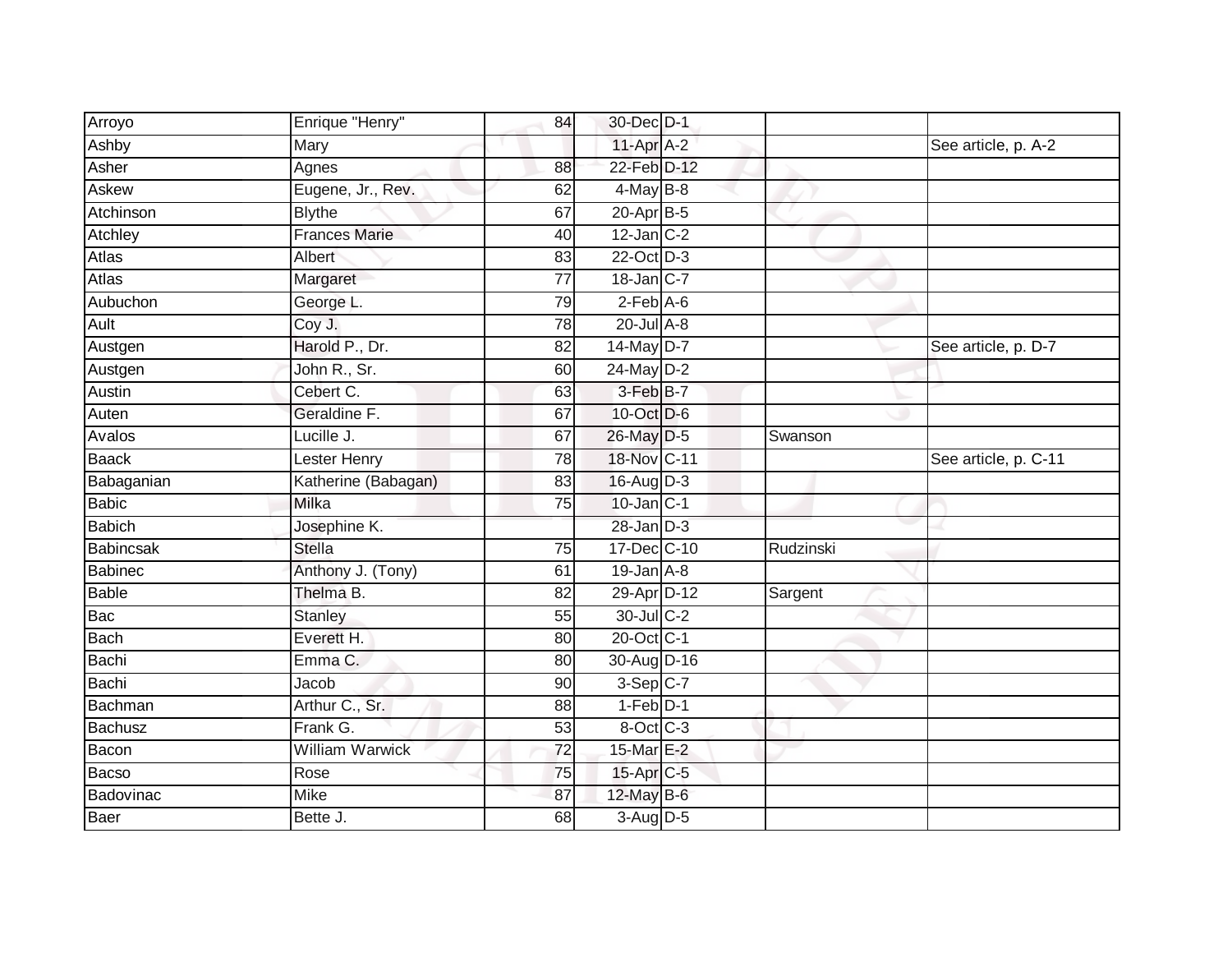| Bahleda        | Mary                | 86              | 20-Jun B-11       |         |                                                                  |
|----------------|---------------------|-----------------|-------------------|---------|------------------------------------------------------------------|
| Baier          | Peter               | 82              | 4-Mar D-1         |         |                                                                  |
| Bailey         | Alice B. (Atkinson) | 93              | $1$ -Dec $ C-1 $  |         |                                                                  |
| Bailey         | <b>Bernice</b>      | 66              | 15-Oct F-7        |         |                                                                  |
| <b>Bailey</b>  | Edward              | $\overline{75}$ | 27-Apr A-10       |         |                                                                  |
| <b>Bailey</b>  | Ethel               | 78              | 28-Mar C-5        |         |                                                                  |
| Bailey         | Ophelia W.          | 87              | 15-Oct F-7        |         |                                                                  |
| <b>Bailey</b>  | Susan F.            | 91              | 20-Aug C-2        |         |                                                                  |
| Baines         | James L.            | 53              | $27$ -Dec $E-4$   |         |                                                                  |
| Bair           | Georgia             | 69              | 29-Jul C-1        |         |                                                                  |
| Baker          | Anna                | 74              | $18-Sep B-8$      |         |                                                                  |
| Baker          | Grace B.            | 93              | 8-Sep C-7         |         |                                                                  |
| <b>Baker</b>   | Lydia A.            | 87              | 30-Dec D-1        |         |                                                                  |
| <b>Bakker</b>  | Theodore            | 86              | $23$ -Feb $C-8$   |         |                                                                  |
| Balderas       | Efrain L., Rev.     | $\overline{83}$ | $13$ -Feb $C-3$   |         | See also article Feb. 14,<br>p. C-5                              |
| Baldwin        | Joan E.             | 56              | $19$ -Jun $B - 8$ | O'Shea  |                                                                  |
| Bale           | Owen H.             | 82              | 18-Mar F-6        |         |                                                                  |
| Bales          | William M., Sr.     | 57              | $14$ -Jan D-1     |         |                                                                  |
| <b>Balko</b>   | Rose                | 76              | $4-Nov$ D-4       |         |                                                                  |
| Ball           | Harold J.           | 76              | 6-Dec D-14        |         |                                                                  |
| Ball           | John L., Jr.        | 61              | 22-Nov D-11       |         |                                                                  |
| Balog          | Roy C.              | 62              | 25-Feb C-10       |         |                                                                  |
| Baluch         | Joseph A.           | 25              | $20$ -Jul $A-8$   |         | See also article July 19, p.<br>A-2; last name spelled<br>Paluch |
| <b>Balutis</b> | George J.           | 66              | $24$ -Jun D-1     |         |                                                                  |
| Banaski        | Frank               | 78              | 20-Jul A-2        |         |                                                                  |
| Bane           | Jeanette G.         | $\overline{71}$ | 19-Oct B-6        |         |                                                                  |
| Banicki        | Veronica J.         | 80              | 23-Apr C-1        |         |                                                                  |
| <b>Banik</b>   | Irene               | 70              | 15-Dec D-1        | Chandik |                                                                  |
| Banik          | Julius K.           | 74              | 6-Oct C-1         |         |                                                                  |
| Banik          | Paul J.             | 71              | 8-Sep C-7         |         |                                                                  |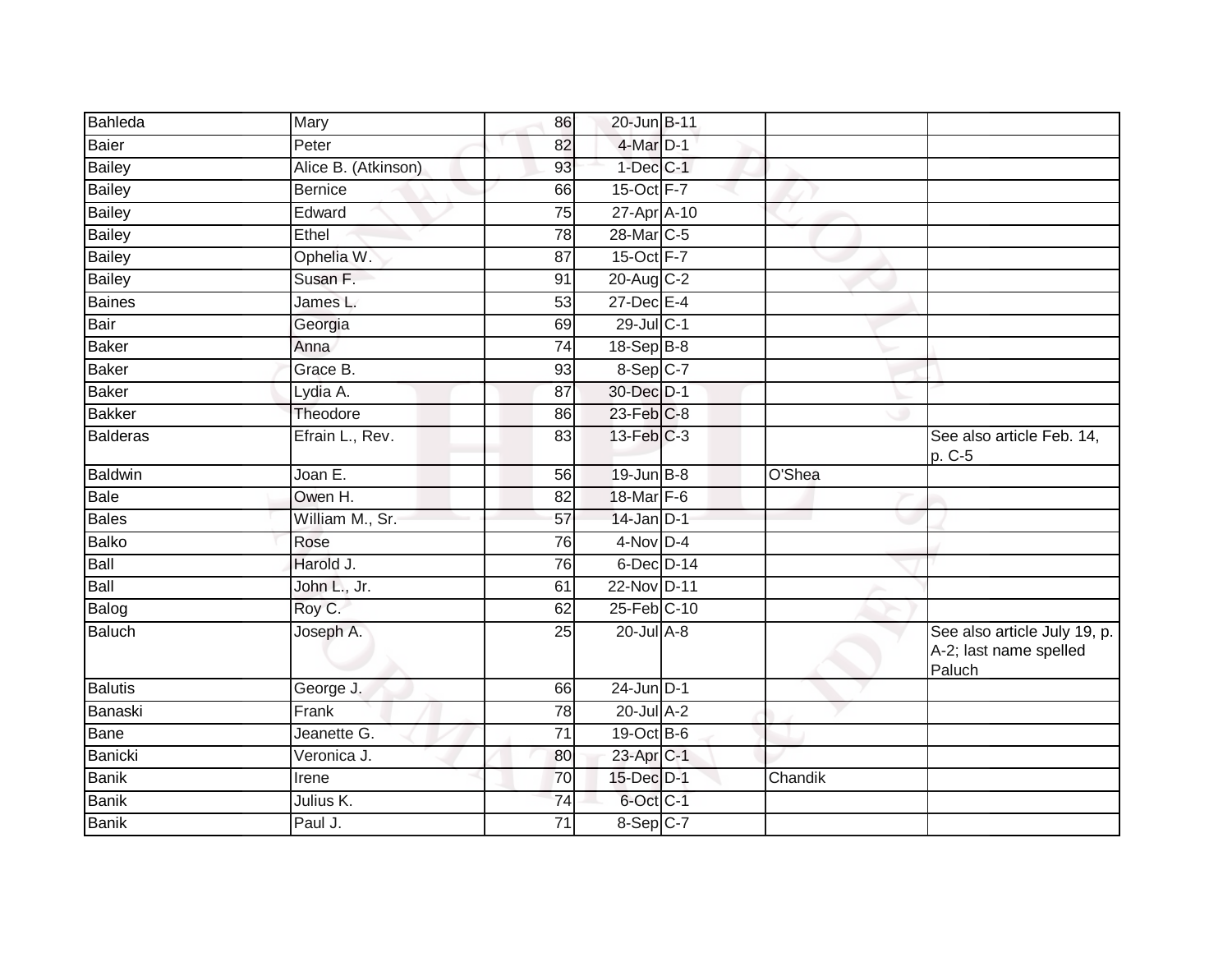| <b>Bank</b>    | John E.             | 64 | 27-Oct C-5        |           |                                     |
|----------------|---------------------|----|-------------------|-----------|-------------------------------------|
| Bankard        | Georgia             |    | $4$ -May $B-8$    |           |                                     |
| <b>Banks</b>   | Donald              | 36 | 27-Nov B-7        |           |                                     |
| Baradziej      | Edward M. "Chick"   | 68 | 29-Mar C-7        |           |                                     |
| Baran          | Bernice P.          | 66 | $29$ -Jan $D-1$   |           |                                     |
| Baran          | Walter A.           | 74 | $24$ -Jun $D-1$   |           | See also article, p. D-1            |
| Barath         | Joanna E.           | 48 | 23-Nov B-5        |           |                                     |
| Barbee         | Eula Ann            | 48 | 13-Jun D-10       |           |                                     |
| Barden         | James               | 64 | $4-Nov$ D-4       |           |                                     |
| <b>Barker</b>  | Cliston             | 82 | $14$ -Dec $C-7$   |           |                                     |
| Barker         | Paul J.             | 58 | 13-Oct A-9        |           |                                     |
| Barkey         | Nellie L. "Lou"     | 77 | $29$ -Jun B-8     |           |                                     |
| <b>Barkey</b>  | Vivian              | 77 | $7 - Jan$ $D-1$   |           |                                     |
| <b>Barlo</b>   | Elizabeth D.        | 71 | $7-MarB-8$        | Vojtko    |                                     |
| <b>Barlock</b> | Agnes               | 74 | $23$ -Feb $ C-8$  |           |                                     |
| Barlog         | Joseph F.           | 80 | 4-Apr B-5         |           |                                     |
| Barman         | George J.           | 76 | 22-Dec C-8        |           | See also article Dec. 23,<br>p. D-1 |
| Barna          | Helen L.            | 89 | 29-Nov E-1        |           |                                     |
| Barnard        | Harlan J.           | 82 | $3-Nov$ D-1       |           |                                     |
| Barnes         | Stanley C.          | 77 | $5-Aug$ $D-8$     |           |                                     |
| Barnett        | Jean                | 66 | 20-Apr B-5        |           |                                     |
| Barnett        | Martha H.           | 81 | 21-Oct D-5        |           |                                     |
| Barnhart       | Mary D.             | 65 | 23-Jul C-2        |           |                                     |
| Barnhart       | Pearl M.            |    | 64 Februray 1 D-1 |           |                                     |
| Barr           | Alice C.            | 80 | $2$ -Mar $B-8$    |           |                                     |
| Barron         | Ethel M.            |    | 30-May B-2        | Kleefisch |                                     |
| Barron         | Russell M.          | 93 | 11-Oct E-12       |           |                                     |
| <b>Bartak</b>  | Walter L.           | 79 | $11-Apr$ D-4      |           |                                     |
| Bartman        | <b>Reiner Harry</b> | 88 | 27-Feb C-5        |           |                                     |
| Bartniczak     | Pamela J.           | 30 | 29-Jun B-8        | Bloch     |                                     |
| Bartochowski   | Sophie              | 71 | 24-Aug C-1        | Labedz    |                                     |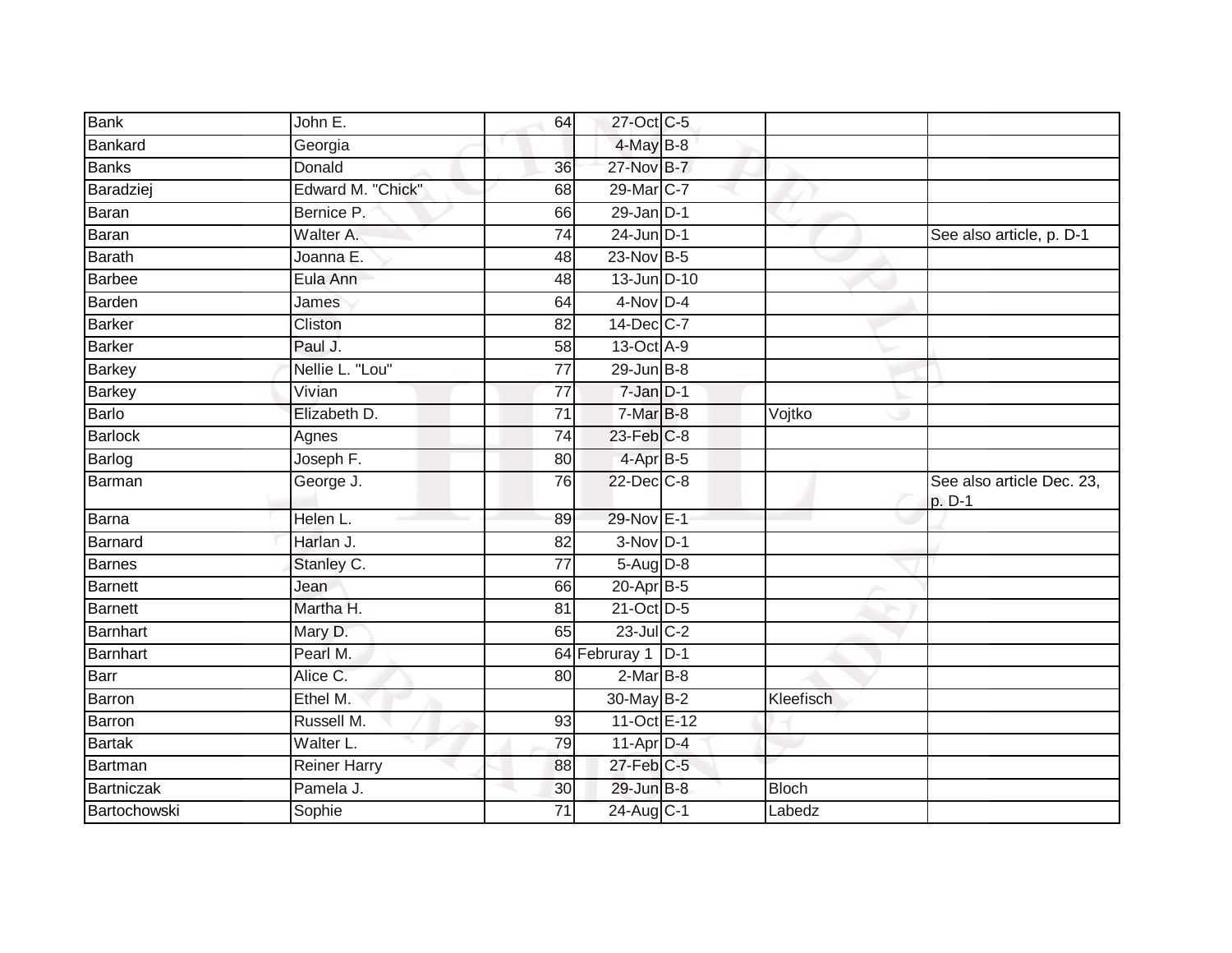| Bartram        | Harry           | 74 | 30-Dec D-1                |           |                                                                 |
|----------------|-----------------|----|---------------------------|-----------|-----------------------------------------------------------------|
| Basiger        | Jerry L., Sr.   | 49 | 18-Aug C-1                |           |                                                                 |
| Bateman        | Charles T.      | 69 | 30-Dec D-1                |           |                                                                 |
| <b>Batides</b> | Alhanasia       | 83 | 18-Sep B-8                |           | First name also spelled<br>Anthanasia - See Sept.<br>21, p. A-8 |
| Batricevich    | Stanley (Chuck) | 65 | 13-Mar C-1                |           |                                                                 |
| <b>Batsel</b>  | Mildred         |    | 95 Februray 4 D-1         | Shaner    |                                                                 |
| <b>Bauer</b>   | Frederick E.    | 49 | 21-Oct D-5                |           |                                                                 |
| Bauer          | Marvin J.       | 78 | 8-Jun B-5                 |           |                                                                 |
| <b>Bauge</b>   | <b>Cora Mae</b> | 64 | 10-Mar C-1                |           |                                                                 |
| Bazant         | Viola M.        | 69 | 27-Oct C-5                | Caporale  |                                                                 |
| <b>Bazin</b>   | Daniel J., Sr.  | 67 | $7$ -May $D-8$            |           |                                                                 |
| Beach          | Louis E.        | 85 | 27-Dec E-2                |           |                                                                 |
| Bean           | Vivian E.       | 79 | 20-Oct C-1                |           |                                                                 |
| Beard          | Dallas P.       | 52 | 14-Nov B-7                |           |                                                                 |
| <b>Beard</b>   | Sarah E.        | 64 | 16-Jun C-5                |           |                                                                 |
| <b>Beasley</b> | Florence        | 77 | 29-May B-8                | Austgen   |                                                                 |
| Beaudreau      | Patricia A.     | 40 | 25-Apr D-10               |           |                                                                 |
| Beaudrie       | Dorothy J.      | 63 | $8-Apr$ $C-6$             | Muzinich  |                                                                 |
| Beaulieu       | Charlotte       |    | 28-Sep A-10               |           |                                                                 |
| <b>Bechtel</b> | Clara Domann    | 54 | $14$ -Jan D-1             |           | See also article and photo<br>of incident, p. A-2               |
| <b>Beck</b>    | Robert          | 67 | $3$ -Jun $C-8$            |           | See article, p. C-8                                             |
| <b>Becker</b>  | Ann M.          | 72 | $10$ -Feb $D-1$           | Kozub     |                                                                 |
| <b>Becker</b>  | Ervin O.        | 63 | $10$ -May $D-2$           |           |                                                                 |
| <b>Becker</b>  | Frances C.      | 83 | $3-Nov$ D-1               |           | See article, p. D-1                                             |
| <b>Becker</b>  | Robert F.       | 83 | $17 - Jan$ <sub>C-1</sub> |           |                                                                 |
| Beckham        | Clara E.        | 90 | $11$ -Nov $ C-4 $         |           |                                                                 |
| Beckman        | Ethel L.        | 85 | 19-Dec C-1                | Sandmeyer |                                                                 |
| Begala         | Elizabeth       | 84 | 17-Aug B-5                |           |                                                                 |
| Behling        | Elsie M.        | 91 | 8-Jul C-14                |           |                                                                 |
| <b>Behnke</b>  | Martin H.       | 59 | $1-Apr$ D-5               |           |                                                                 |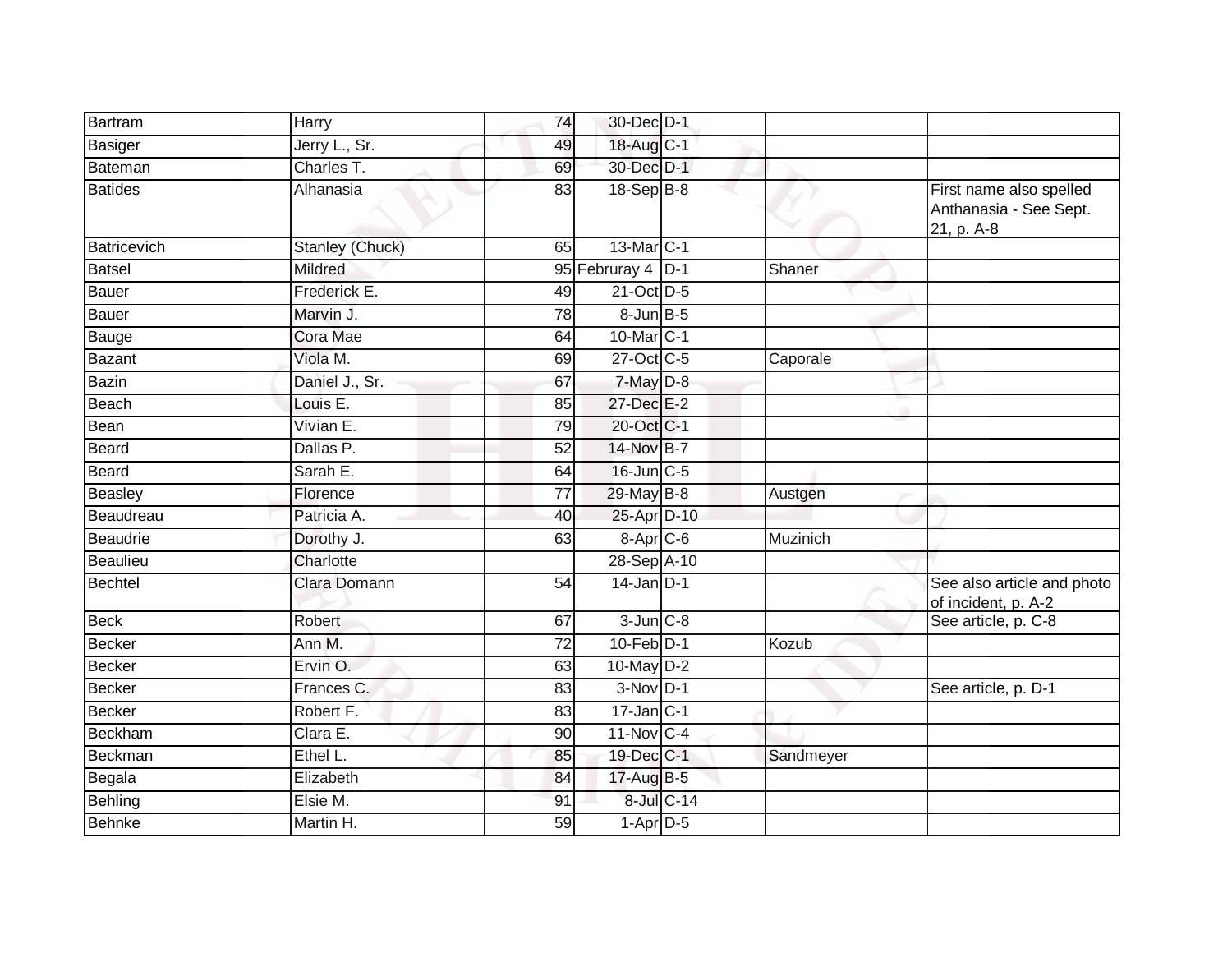| Loretta "Mildred"    | 77                  |  |                                                                                                                                                                                                                                                                                                                                                                                                                                                                                                         |                                     |
|----------------------|---------------------|--|---------------------------------------------------------------------------------------------------------------------------------------------------------------------------------------------------------------------------------------------------------------------------------------------------------------------------------------------------------------------------------------------------------------------------------------------------------------------------------------------------------|-------------------------------------|
| Gertrude L.          | 67                  |  |                                                                                                                                                                                                                                                                                                                                                                                                                                                                                                         |                                     |
| Virginia A.          | 74                  |  |                                                                                                                                                                                                                                                                                                                                                                                                                                                                                                         | See article, p. B-10                |
| Aristides E.         | 87                  |  |                                                                                                                                                                                                                                                                                                                                                                                                                                                                                                         |                                     |
| Emma                 | 79                  |  |                                                                                                                                                                                                                                                                                                                                                                                                                                                                                                         |                                     |
| <b>Dorothy</b>       | 72                  |  |                                                                                                                                                                                                                                                                                                                                                                                                                                                                                                         |                                     |
| Ruth Jean            | 63                  |  |                                                                                                                                                                                                                                                                                                                                                                                                                                                                                                         |                                     |
| Jack                 | 71                  |  |                                                                                                                                                                                                                                                                                                                                                                                                                                                                                                         |                                     |
| Ressie N.            | 55                  |  |                                                                                                                                                                                                                                                                                                                                                                                                                                                                                                         |                                     |
| Alexander            | 67                  |  |                                                                                                                                                                                                                                                                                                                                                                                                                                                                                                         |                                     |
| Maude                | 97                  |  |                                                                                                                                                                                                                                                                                                                                                                                                                                                                                                         |                                     |
| Edna L. (Denton)     | 59                  |  |                                                                                                                                                                                                                                                                                                                                                                                                                                                                                                         |                                     |
| Michael (Mike)       | 71                  |  |                                                                                                                                                                                                                                                                                                                                                                                                                                                                                                         |                                     |
| Jim                  | 58                  |  |                                                                                                                                                                                                                                                                                                                                                                                                                                                                                                         | See article, p. A-11                |
| Earl                 | 67                  |  |                                                                                                                                                                                                                                                                                                                                                                                                                                                                                                         |                                     |
| Agnes G.             | 82                  |  |                                                                                                                                                                                                                                                                                                                                                                                                                                                                                                         |                                     |
| Mary                 | 80                  |  | Kandalec                                                                                                                                                                                                                                                                                                                                                                                                                                                                                                |                                     |
| John N.              | 80                  |  |                                                                                                                                                                                                                                                                                                                                                                                                                                                                                                         |                                     |
| Neva L.              | 84                  |  |                                                                                                                                                                                                                                                                                                                                                                                                                                                                                                         |                                     |
| Ronald E. III        | $\overline{3}$ days |  |                                                                                                                                                                                                                                                                                                                                                                                                                                                                                                         |                                     |
| Beverly J.           | 25                  |  |                                                                                                                                                                                                                                                                                                                                                                                                                                                                                                         |                                     |
| Russell J.           | 83                  |  |                                                                                                                                                                                                                                                                                                                                                                                                                                                                                                         |                                     |
| George P.            | 85                  |  |                                                                                                                                                                                                                                                                                                                                                                                                                                                                                                         |                                     |
| Irma                 | 89                  |  |                                                                                                                                                                                                                                                                                                                                                                                                                                                                                                         |                                     |
| <b>Olive Bernice</b> | 55                  |  |                                                                                                                                                                                                                                                                                                                                                                                                                                                                                                         |                                     |
| Pearl                | 83                  |  |                                                                                                                                                                                                                                                                                                                                                                                                                                                                                                         |                                     |
| Anna L.              | 96                  |  |                                                                                                                                                                                                                                                                                                                                                                                                                                                                                                         |                                     |
| George               |                     |  |                                                                                                                                                                                                                                                                                                                                                                                                                                                                                                         |                                     |
| Glen A., Rev.        | 54                  |  |                                                                                                                                                                                                                                                                                                                                                                                                                                                                                                         | See also article Dec. 10,<br>p. D-4 |
| H. Clarence          | 76                  |  |                                                                                                                                                                                                                                                                                                                                                                                                                                                                                                         |                                     |
| Mary V.              |                     |  | Tricola                                                                                                                                                                                                                                                                                                                                                                                                                                                                                                 |                                     |
|                      |                     |  | 10-Jan C-1<br>26-May D-5<br>29-Sep B-10<br>$11-Aug$ C-10<br>$25$ -Jun $C-2$<br>$1-May$ $D-3$<br>$31$ -Jan $A$ -6<br>12-Oct A-13<br>20-Jul A-2<br>$18$ -Jun $C-2$<br>$12$ -Feb $C-5$<br>$4$ -Mar $D-1$<br>20-Dec D-7<br>18-Dec A-11<br>$24-Sep$ D-3<br>18-Oct D-4<br>5-Mar D-5<br>$9$ -Aug C-6<br>$23-Sep$ A-8<br>13-Aug B-6<br>$23$ -Feb $C-8$<br>$11$ -Jun $C-2$<br>25-Oct F-9<br>9-Aug C-6<br>$13$ -Jan D-1<br>$16$ -Feb $C-1$<br>24-Nov B-5<br>$13-Apr$ B-6<br>9-Dec D-5<br>20-Jan C-5<br>9-Apr B-12 |                                     |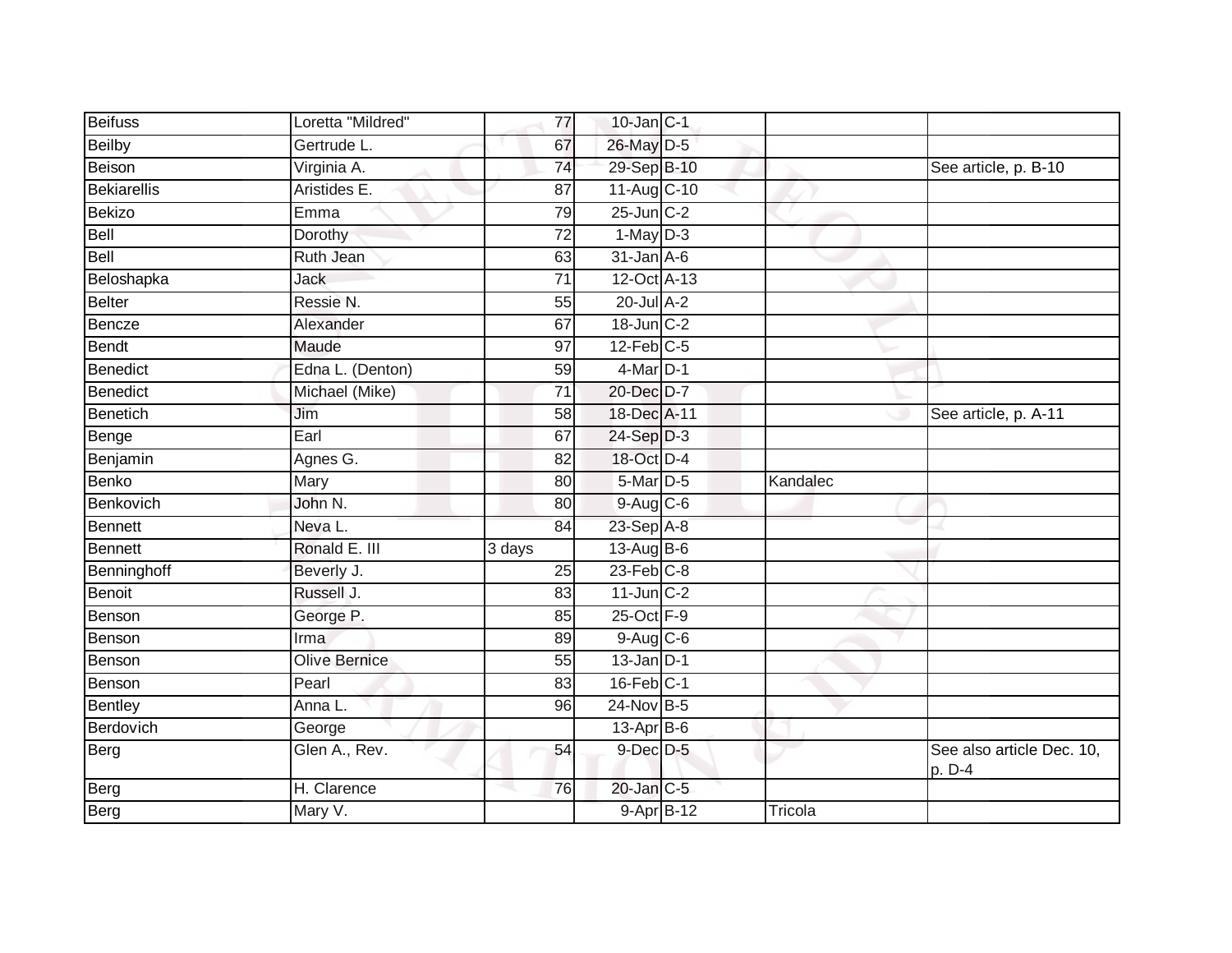| Berger           | Mildred M.     | 75              | 30-Jun C-1        |  |
|------------------|----------------|-----------------|-------------------|--|
| Berger           | Robert (Henry) | 83              | 25-Sep C-1        |  |
| Bergin           | Thomas V.      | 69              | 19-Jun B-8        |  |
| Bergstrom        | Harry W.       | 62              | $7$ -May $D-8$    |  |
| Berman           | Ann            | 69              | 31-Mar C-1        |  |
| Bernardi         | Joseph A.      |                 | $8$ -Feb $E-1$    |  |
| Bernat           | Joanne M.      | 50              | $16$ -Aug $D-3$   |  |
| Berry            | Charles J.     | 59              | 28-Sep A-10       |  |
| Berry            | Leslie Coleman | 69              | $15-Sep C-1$      |  |
| Betustak         | Frank R., Jr.  | 74              | 15-Jan C-10       |  |
| Betustak         | Helen          | 74              | 25-Oct E-14       |  |
| Betustak         | John P.        | 73              | 18-Nov C-11       |  |
| Beukema          | Walter T.      | 68              | 16-Jun C-5        |  |
| Beverly          | Tony Lee       | 18              | $11$ -Jan $D-1$   |  |
| <b>Bewick</b>    | Lucille May    | $\overline{57}$ | 4-May B-8         |  |
| Bezona           | Fannie L.      | 82              | 20-Jan C-5        |  |
| Bialata          | Edward M.      | $\overline{73}$ | $23$ -Jan $ C-1 $ |  |
| Bianco           | Mary T.        | 68              | 18-Aug C-1        |  |
| Biedron          | John J.        | 70              | 6-Mar B-5         |  |
| <b>Biehl</b>     | Verona         | $\overline{72}$ | $14$ -Feb $C-5$   |  |
| Bielecki         | Chester        | 75              | $21$ -May $D-8$   |  |
| Bielecki         | <b>Stanley</b> | $\overline{72}$ | 23-Dec D-1        |  |
| <b>Bielfeldt</b> | Robert H.      | 54              | $2$ -Oct C-2      |  |
| Biesboer         | Katie          | 91              | 8-Nov D-1         |  |
| Biesen           | Mary           | 92              | $6$ -Oct $C$ -1   |  |
| Bilar            | Frank          | 80              | 21-Oct D-5        |  |
| <b>Bis</b>       | Edward         | $\overline{71}$ | $29$ -Jan $D-1$   |  |
| Bishop           | Joe E.         | 67              | 22-Feb D-12       |  |
| Bissonnette      | Wilbert J.     | 79              | $19$ -Jul $D-3$   |  |
| Bixenman         | Raymond H.     | 65              | 23-Feb C-8        |  |
| <b>Black</b>     | Doris M.       | 61              | 15-Mar E-2        |  |
| <b>Black</b>     | Frank T.       | $\overline{92}$ | 30-Aug D-16       |  |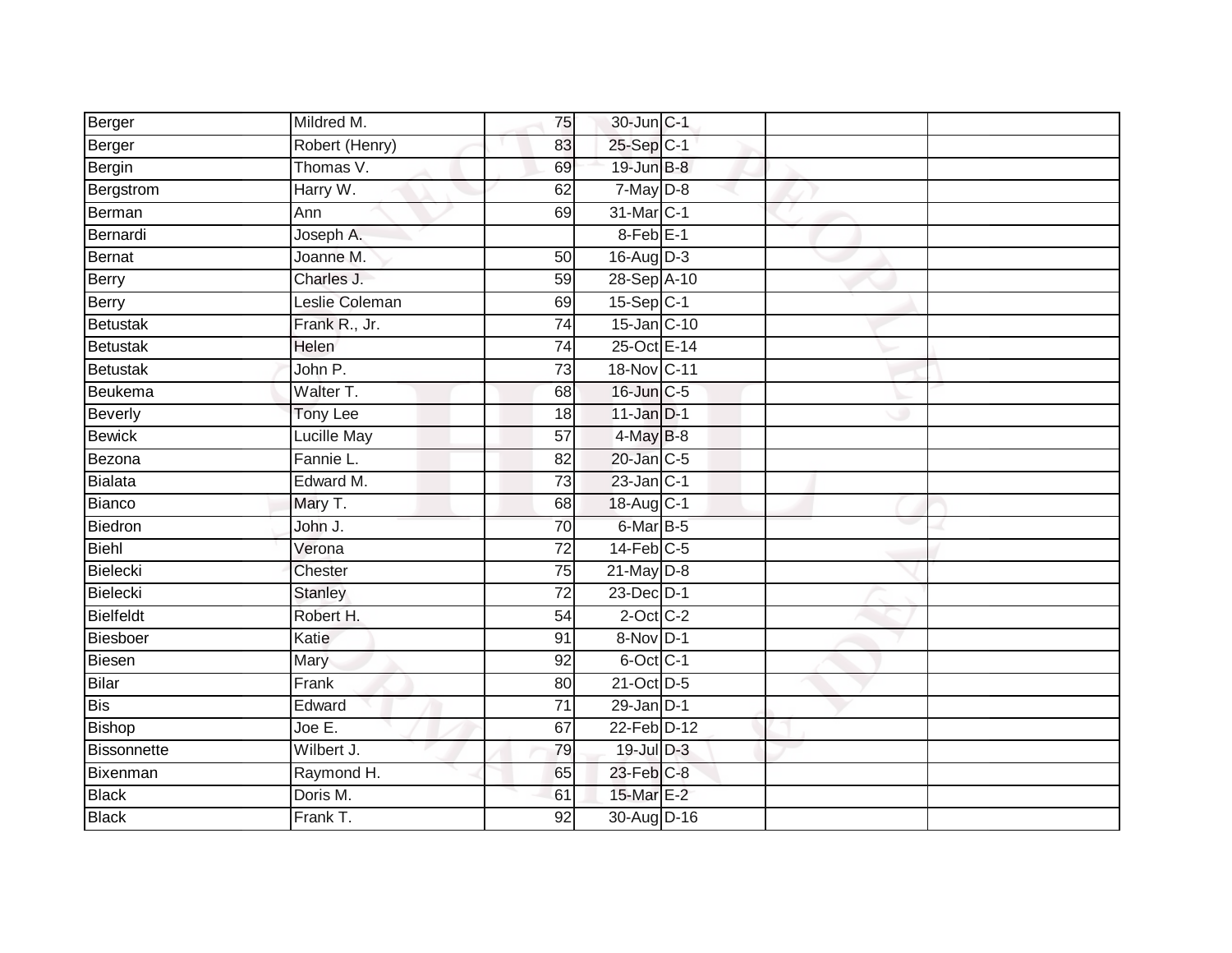| <b>Black</b>      | Marie                  | 69              | 29-Sep B-10      |           |                                                                               |
|-------------------|------------------------|-----------------|------------------|-----------|-------------------------------------------------------------------------------|
| <b>Blackstone</b> | Birdella H. "Bee"      | 80              | 21-Oct D-5       |           |                                                                               |
| <b>Blaine</b>     | <b>Sidney Sitwell</b>  | 72              | 11-Sep B-8       |           | See article, p. B-8                                                           |
| <b>Blair</b>      | Eleanor                | 82              | $10-Sep$ C-8     |           |                                                                               |
| <b>Blair</b>      | Sharon                 | 43              | $1-Feb$ D-1      |           |                                                                               |
| <b>Blair</b>      | Wilbur "Jack" L.       | 62              | 19-Oct B-6       |           |                                                                               |
| <b>Blank</b>      | Charles C.             | 40              | $2$ -Jan $C-3$   |           |                                                                               |
| <b>Blaschke</b>   | Earl                   | 58              | $9$ -Jun $D-1$   |           |                                                                               |
| <b>Blastick</b>   | Richard J., Sr.        | 56              | $16$ -Jun $C$ -5 |           | See also article, p. A-1;<br>picture included                                 |
| Blatnicky         | Adam                   | 80              | $11$ -Jun $C-2$  |           |                                                                               |
| Blazevich         | <b>Stella</b>          | 70              | $2$ -Jan $C-3$   | Kudla     |                                                                               |
| <b>Bloch</b>      | Thomas J.              | 33              | 4-Feb D-1        |           |                                                                               |
| <b>Block</b>      | Caroline G.            | 84              | 13-May C-3       |           |                                                                               |
| <b>Block</b>      | Leigh $\overline{B}$ . | 82              | 10-Dec D-4       |           | See article, p. D-4                                                           |
| Blogetz           | Katherine G.           | 67              | $3$ -Jul $C$ -5  |           |                                                                               |
| <b>Bloom</b>      | Gertrude M. Leikel     | 74              | 30-Jun C-1       | Schreiber | See also article, p. C-1                                                      |
| <b>Bloskey</b>    | Matthew K.             | 83              | 28-Sep A-10      |           |                                                                               |
| <b>Blount</b>     | Julia M.               | 86              | $7$ -May $D-8$   |           |                                                                               |
| <b>Bloyd</b>      | Betty A.               | 64              | $27$ -Jan $C-5$  |           |                                                                               |
| Blumenthal        | <b>Jack</b>            | 90              | 23-Mar B-5       |           |                                                                               |
| <b>Blythe</b>     | <b>Arthur Wayne</b>    | 61              | $13$ -Jan D-1    |           |                                                                               |
| <b>Blythe</b>     | Lee A.                 | 71              | $21$ -Dec $C$ -6 |           |                                                                               |
| <b>Board</b>      | Henry                  | 60              | 19-Feb D-1       |           |                                                                               |
| Boardman          | James "Jack"           | $\overline{70}$ | $10$ -Dec $D-4$  |           |                                                                               |
| Boatman           | Laura H. (Gallagher)   | 93              | 16-Jun C-5       |           |                                                                               |
| <b>Bobalik</b>    | <b>Ann Marie</b>       | 63              | $9$ -Jun $D-1$   |           |                                                                               |
| <b>Bobbitt</b>    | Dorothy M.             | 73              | 30-May B-2       | Rohl      |                                                                               |
| <b>Bober</b>      | Joseph K.              | $\overline{73}$ | 22-Feb D-12      |           |                                                                               |
| <b>Bobinac</b>    | Mile                   | 92              | 29-Jun B-8       |           |                                                                               |
| <b>Boblink</b>    | Thomas R.              | 16              | $4$ -Jan $E-2$   |           | See also article Jan. 2, p.<br>A-1 & article Feb. 10, p. A-<br>$\overline{2}$ |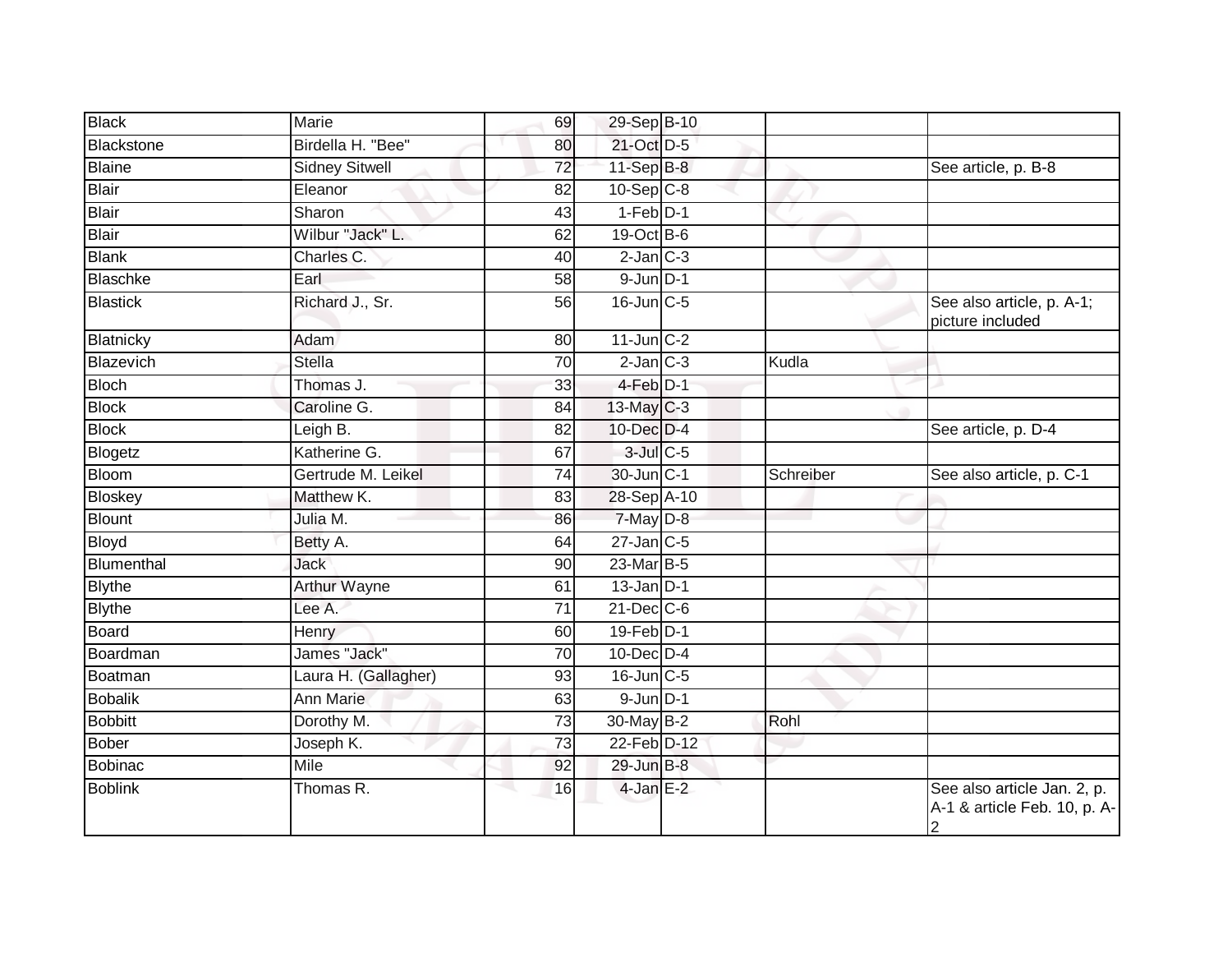| Bobowsky        | Charles J.        | 71              | $2-Apr$ D-1       |               |                                                   |
|-----------------|-------------------|-----------------|-------------------|---------------|---------------------------------------------------|
| Bocanegra       | John              | 79              | 17-Mar D-2        |               |                                                   |
| <b>Bock</b>     | Elfreda           | 89              | 14-May D-7        |               |                                                   |
| Bodnar          | Frances T.        | 69              | 17-Dec C-10       |               |                                                   |
| <b>Boer</b>     | Lynette A.        | $\overline{25}$ | 30-Oct C-1        |               |                                                   |
| Bogdan          | Steven            | $\overline{73}$ | $4$ -Jan E-2      |               |                                                   |
| Bogdanich       | Manda             | 87              | 24-May D-2        |               |                                                   |
| <b>Bogle</b>    | Ann               | 7 weeks         | $4$ -Jan $A-1$    |               |                                                   |
| Bogner          | Christine         | 66              | $10$ -Jan $ C-1 $ | VanNatta      |                                                   |
| Bogucki         | Ann M.            |                 | 16-Nov B-6        | <b>Bandos</b> |                                                   |
| <b>Bohling</b>  | Dorothy I.        | 80              | 30-Dec D-1        |               |                                                   |
| <b>Bohling</b>  | Mary C.           | 75              | $4$ -May $B-8$    |               |                                                   |
| <b>Bohling</b>  | Thomas J.         | 51              | $1$ -Jun $C-1$    |               |                                                   |
| Bohon           | John              | 81              | 17-Mar D-2        |               |                                                   |
| <b>Bokich</b>   | Dan M.            | $\overline{74}$ | $4-SepB-7$        |               |                                                   |
| <b>Bokodi</b>   | Robert J. "Cody"  | 30              | 25-Apr D-10       |               |                                                   |
| <b>Bokori</b>   | Iona V.           | 63              | 19-May D-1        |               |                                                   |
| <b>Bolan</b>    | Elaine E.         | $\overline{51}$ | 19-May D-1        |               |                                                   |
| <b>Boleck</b>   | Helen             | 76              | 5-Oct B-6         |               |                                                   |
| <b>Bolen</b>    | James             | $\overline{75}$ | $9-Nov$ B-6       |               |                                                   |
| <b>Boles</b>    | Marion "Curley"   | $\overline{74}$ | 16-Apr C-4        |               |                                                   |
| <b>Bolling</b>  | Lora (Koza)       | 84              | $11-Feb$ D-1      |               |                                                   |
| <b>Bomba</b>    | Peter P.          | 76              | $9$ -Jul $C$ -2   |               |                                                   |
| <b>Bondor</b>   | Luba              | 75              | 29-Dec C-1        |               |                                                   |
| <b>Bone</b>     | Charles N.        | 67              | 14-Oct D-5        |               |                                                   |
| <b>Bone</b>     | Vida "Marie"      | 61              | $15-Sep$ C-1      |               | See also article Sept. 16,<br>p. B-10             |
| <b>Bonick</b>   | Frank             |                 | $22$ -Dec $C-8$   |               |                                                   |
| <b>Bonick</b>   | Josephine A.      | $\overline{72}$ | 7-Aug C-1         |               |                                                   |
| <b>Booker</b>   | <b>Hester Mae</b> | 88              | 20-Jul A-8        |               |                                                   |
| <b>Bookless</b> | William J.        | 78              | $21$ -Feb $C-3$   |               |                                                   |
| <b>Booth</b>    | Kenneth M.        | 87              | 25-Apr D-10       |               | Age is also given as 77 -<br>See April 28, p. C-1 |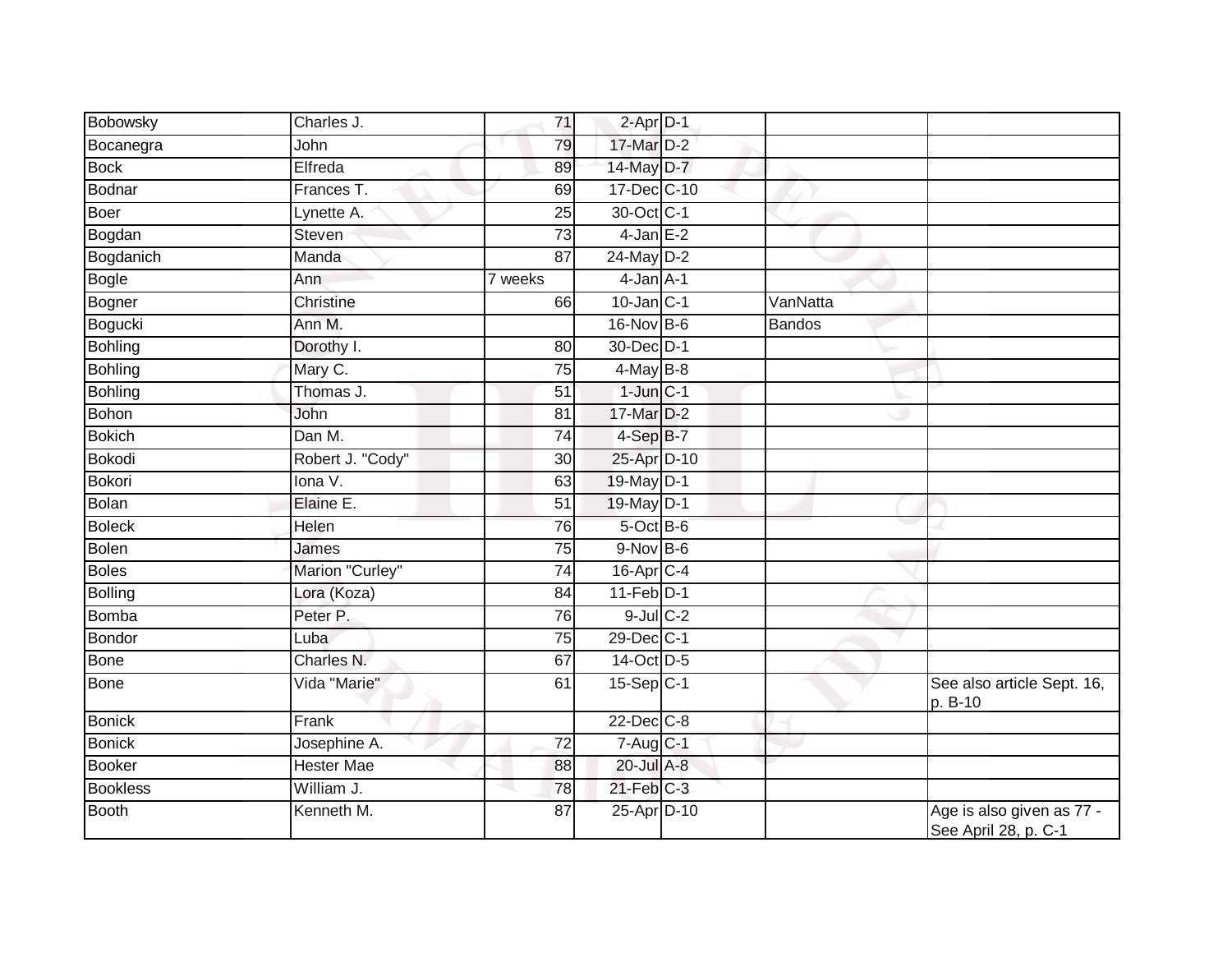| Bopp             | Walter               | 72              | $12$ -Feb $ C-5 $     |               |                                     |
|------------------|----------------------|-----------------|-----------------------|---------------|-------------------------------------|
| Boran            | Nicholas V., Jr.     | 39              | 6-Oct C-1             |               |                                     |
| <b>Borchers</b>  | Elizabeth M.         | 59              | 17-Mar D-2            |               |                                     |
| <b>Bordas</b>    | Mildred              |                 | 29-Dec C-1            |               |                                     |
| <b>Borden</b>    | Raymond              | $\overline{72}$ | $8$ -May $C-3$        |               |                                     |
| <b>Boren</b>     | Lawrence K.          | 62              | 9-Apr B-12            |               |                                     |
| <b>Borgart</b>   | Jack A.              | 31              | 26-Nov F-10           |               |                                     |
| Borger           | Myrtle L.            | 70              | $21$ -Jan D-1         |               |                                     |
| Borgo            | Louis                | 75              | 31-Mar C-1            |               |                                     |
| Borman           | <b>Hattie</b>        | 86              | $27$ -May $D-6$       | <b>Miller</b> |                                     |
| Borman           | Laura                | 81              | 5-Nov C-10            |               |                                     |
| <b>Born</b>      | Kathleen M.          | 37              | $13$ -Dec $E-2$       | Malone        | See also article Dec. 14,<br>p. C-7 |
| <b>Born</b>      | <b>Marie Lewry</b>   |                 | 7-Jun E-14            |               |                                     |
| Borrmann         | Fredrick             | 85              | 26-Feb D-1            |               |                                     |
| Borycky          | Edward J.            | $\overline{74}$ | 29-Dec C-1            |               |                                     |
| <b>Borys</b>     | Frank                | 94              | $28$ -Jan $D-3$       |               |                                     |
| <b>Bos</b>       | Marion A.            | 74              | $21$ -May $D-8$       |               |                                     |
| <b>Boss</b>      | William D.           |                 | 28 Februray 4 D-1     |               |                                     |
| <b>Boswinkle</b> | Timothy D.           | 28              | 25-Apr D-10           |               |                                     |
| <b>Bothwell</b>  | LaVerne              | $\overline{73}$ | $27$ -Aug $C$ -6      |               |                                     |
| <b>Botma</b>     | Dean T.              | 35              | $13$ -Dec $E-2$       |               |                                     |
| <b>Boudi</b>     | Louise H.            | $\overline{71}$ | 25-Mar <sub>D-1</sub> | Stiglitz      |                                     |
| Bourrell         | Eleanore M.          | 65              | $7 - Jan$ $D-1$       |               |                                     |
| Bovino           | Anthony              |                 | $27$ -Jan $C-5$       |               |                                     |
| Bowen            | Kenneth W.           | 55              | 6-Aug D-2             |               |                                     |
| <b>Bowers</b>    | <b>Betty Imogene</b> | 60              | 3-Feb B-7             |               |                                     |
| <b>Bowers</b>    | Elizabeth G.         | 83              | 28-Dec A-13           |               |                                     |
| <b>Bowers</b>    | Hattie C.            | 95              | $11$ -Jun $C-2$       |               |                                     |
| <b>Bowers</b>    | Roy P.               | 85              | 3-May F-10            |               |                                     |
| Bowman           | Agnes                | 81              | 30-Jul C-2            |               |                                     |
| Bowman           | Virginia K.          | 72              | $1$ -Jul $D-1$        |               |                                     |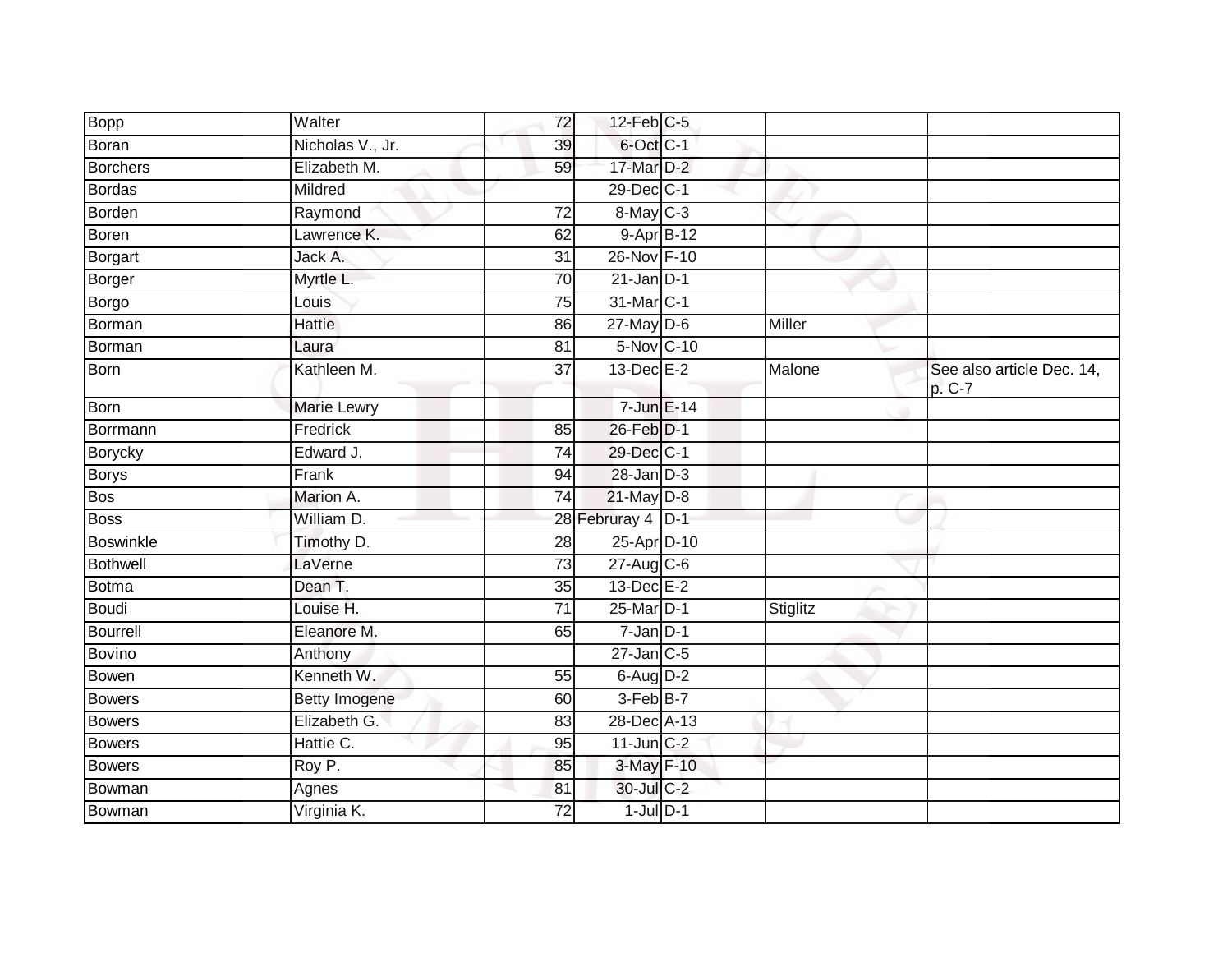| <b>Box</b>       | James E.                                | 52              | 13-Dec E-2           |       |          |                          |
|------------------|-----------------------------------------|-----------------|----------------------|-------|----------|--------------------------|
| Boyan            | Helen                                   | 74              | 6-Dec D-14           |       |          |                          |
| Boyd             | Chester H.                              | $\overline{78}$ | $1-Feb$ $D-1$        |       |          |                          |
| <b>Boyer</b>     | Josephine E.                            | 65              | 11-Oct E-12          |       |          |                          |
| <b>Boyer</b>     | Vernon E.                               |                 | 28-Oct D-8           |       |          |                          |
| <b>Boyle</b>     | Denis J.                                | 90              | 22-Nov D-12          |       |          |                          |
| Bozsiko          | Michael                                 | 56              | 11-Mar B-11          |       |          |                          |
| <b>Bracas</b>    | Ann F.                                  | 74              | 8-Jul C-14           |       | Zondor   |                          |
| <b>Brack</b>     | Anna M.                                 | 75              | $14$ -Jul C-1        |       |          |                          |
| <b>Bradas</b>    | Nikola                                  | 61              | 30-Apr C-2           |       |          |                          |
| <b>Bradley</b>   | <b>Ivie</b>                             | 83              | 29-Jul C-1           |       |          |                          |
| <b>Bradshaw</b>  | Jerry James, Master                     | 11 months       | $9$ -Jun $D-1$       |       |          |                          |
| <b>Bradtke</b>   | Paul                                    | 67              | 7-Apr <sub>C-5</sub> |       |          |                          |
| <b>Brady</b>     | Maribelle                               | 67              | 27-Dec E-2           |       |          |                          |
| <b>Brakley</b>   | Loran, Jr.                              | 66              | 22-Jul B-5           |       |          |                          |
| <b>Brand</b>     | Victor W.                               | 46              | $21$ -May $D-8$      |       |          |                          |
| Brandmeier       | Kathryn                                 | 65              | 10-Jun C-12          |       | Lesar    | See article, p. C-12     |
| Brandner         | Catherine R.                            | 91              | 18-Jan C-7           |       |          |                          |
| <b>Brandys</b>   | Bruno Joseph, SKCM,<br><b>Chief USN</b> | $\overline{71}$ | 26-May D-5           |       |          |                          |
| <b>Branham</b>   | Harold W.                               |                 | 43 Februray<br>11    | $D-1$ |          |                          |
| Branstetter      | Meredith C. (Brandy)                    | 81              | $10$ -Jan $ C-1 $    |       |          |                          |
| <b>Braschler</b> | Merle H., Sr.                           | 60              | $25 - Jan$ $B-8$     |       |          |                          |
| <b>Brasich</b>   | Michael N. "Nick"                       | 78              | 16-Mar D-8           |       |          |                          |
| <b>Brauer</b>    | Joseph                                  |                 | 17-Mar D-2           |       |          |                          |
| Brauer           | Susan Gail                              |                 | 15-Nov E-2           |       | Korngoot |                          |
| Brazel           | Hazel A.                                | 85              | 26-Mar C-10          |       |          |                          |
| Brazina          | Mary Rose                               | $\overline{73}$ | $6$ -Jul $A$ -8      |       |          |                          |
| Brazzale         | Rebecca F.                              | 45              | $17$ -Jan $C-1$      |       |          |                          |
| Breen            | Helen M.                                | 80              | 30-Mar B-5           |       |          |                          |
| Breger           | <b>Bruce</b>                            | $\overline{28}$ | 26-May A-2           |       |          | See also article, p. A-2 |
| Brehmer          | Fred L.                                 | 85              | 29-Jul C-1           |       |          |                          |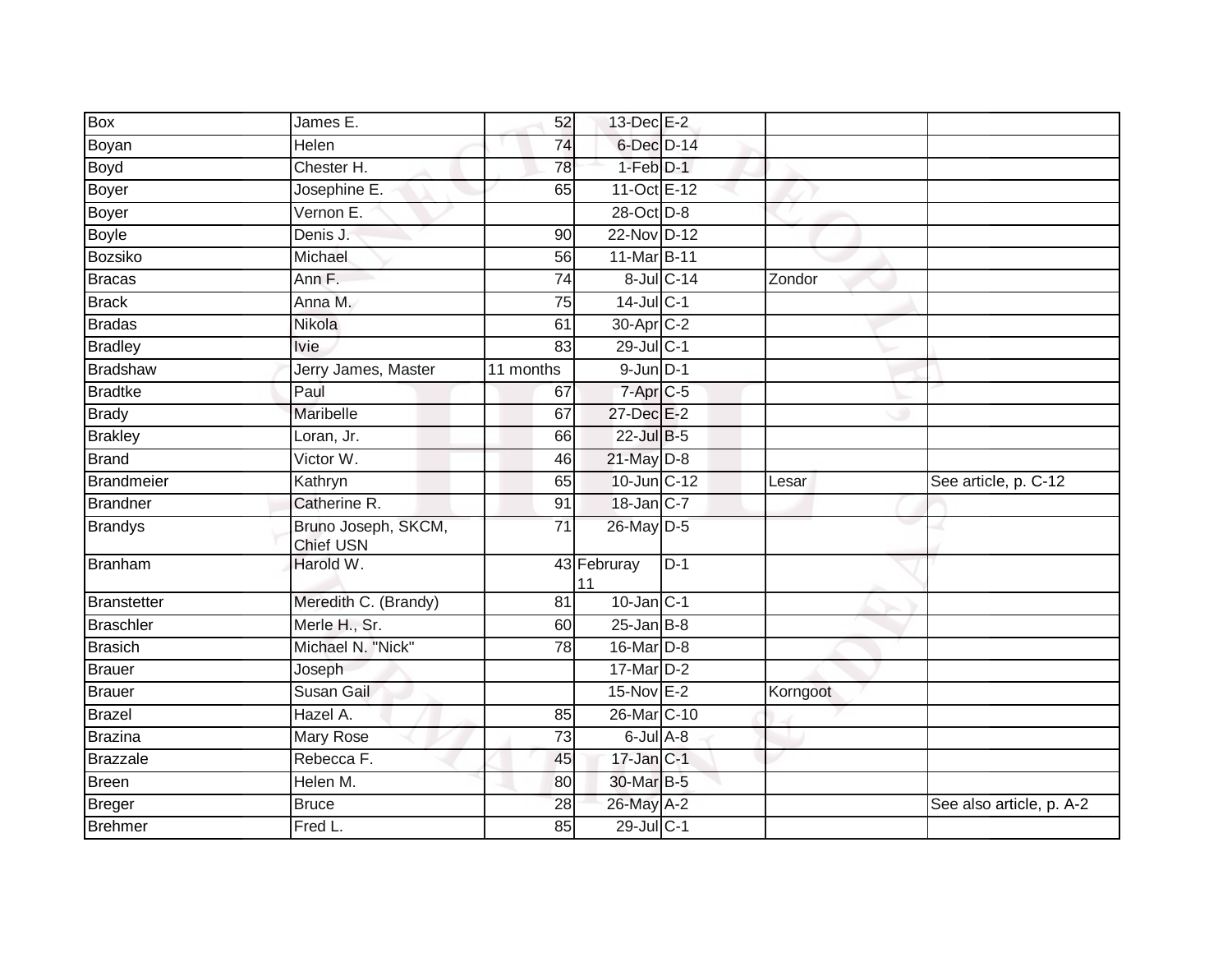| Breisch                | Madeline B.           | 90              | 30-Dec D-1              |                 | See also article Dec. 31,<br>p. D-5            |
|------------------------|-----------------------|-----------------|-------------------------|-----------------|------------------------------------------------|
| <b>Brelsford</b>       | Betty J.              | 69              | 6-Oct D-6               |                 |                                                |
| <b>Bremer</b>          | $L$ ola               | $\overline{97}$ | 13-Sep E-12             | Winston         |                                                |
| <b>Brenesk (Brent)</b> | Victor                | 75              | $2$ -Oct C-2            |                 |                                                |
| Brenman                | Fred (Freddie)        | 86              | 20-Aug C-2              |                 |                                                |
| Brenner                | Donald L.             | 65              | 18-Jul B-5              |                 | See article, p. B-5                            |
| <b>Brett</b>           | Robert J.             | 66              | 10-Aug B-6              |                 |                                                |
| <b>Brewer</b>          | Leslie                | 69              | 31-Dec D-5              |                 |                                                |
| <b>Brewer-Piatt</b>    | Katherine Adelle      | 49              | 29-Jul C-1              |                 |                                                |
| Brezinski              | Lottie                | 63              | $22-Apr$ <sub>C-3</sub> |                 |                                                |
| <b>Bright</b>          | <b>Lillie Maud</b>    | 95              | 24-Dec C-1              |                 |                                                |
| Brilmyer               | Martha                | 76              | $3-Apr$ $C-1$           |                 |                                                |
| <b>Brin</b>            | Jack                  | 43              | 8-Jul C-14              |                 | See also article July 4, p.<br>$\cup$<br>$C-1$ |
| <b>Brindley</b>        | Marianne V.           | 68              | $9$ -Jul $C$ -2         | Matovina        |                                                |
| <b>Briner</b>          | Byron O.              | 62              | $24$ -Jan B-7           |                 |                                                |
| <b>Brines</b>          | Wanda "Wandzia"       | 60              | $5 - Jan$ $D-1$         | Hotkiewicz      |                                                |
| <b>Brink</b>           | Barry J.              |                 | $15$ -May C-1           |                 |                                                |
| <b>Briski</b>          | <b>Stella</b>         | 62              | 20-Aug C-2              | <b>Drewniak</b> |                                                |
| Britt                  | Frances M.            | 70              | $6$ -Aug $D-2$          |                 |                                                |
| <b>Britton</b>         | Donald J., Sr.        | $\overline{71}$ | 18-Mar F-6              |                 |                                                |
| <b>Britton</b>         | Rose                  | 67              | $1$ -Jun $C-1$          |                 |                                                |
| <b>Brnicky</b>         | Sophie S.             | 84              | $3-Sep C-7$             | Panik           |                                                |
| Broadfield             | Julia C.              | 76              | $19$ -Feb $D-1$         |                 |                                                |
| <b>Brock</b>           | Herschel (Pete)       | 76              | 25-Oct E-14             |                 |                                                |
| <b>Brock</b>           | Kenneth M.            | 64              | 17-Apr C-3              |                 |                                                |
| <b>Brockman</b>        | Albert Hugh           | 71              | 30-May B-2              |                 |                                                |
| Brockman               | Johannes              | 82              | $6$ -Jun $C$ -5         |                 |                                                |
| <b>Brockwell</b>       | <b>Jennifer Marie</b> | 14              | 8-Feb B-10              |                 | See also article, p. A-2                       |
| Broholm                | Elmer L.              | 67              | 24-Jul C-1              |                 |                                                |
| <b>Brooker</b>         | Charlie               | 93              | 26-May D-5              |                 |                                                |
| <b>Brooks</b>          | Duane                 | 60              | $24$ -Jan B-7           |                 |                                                |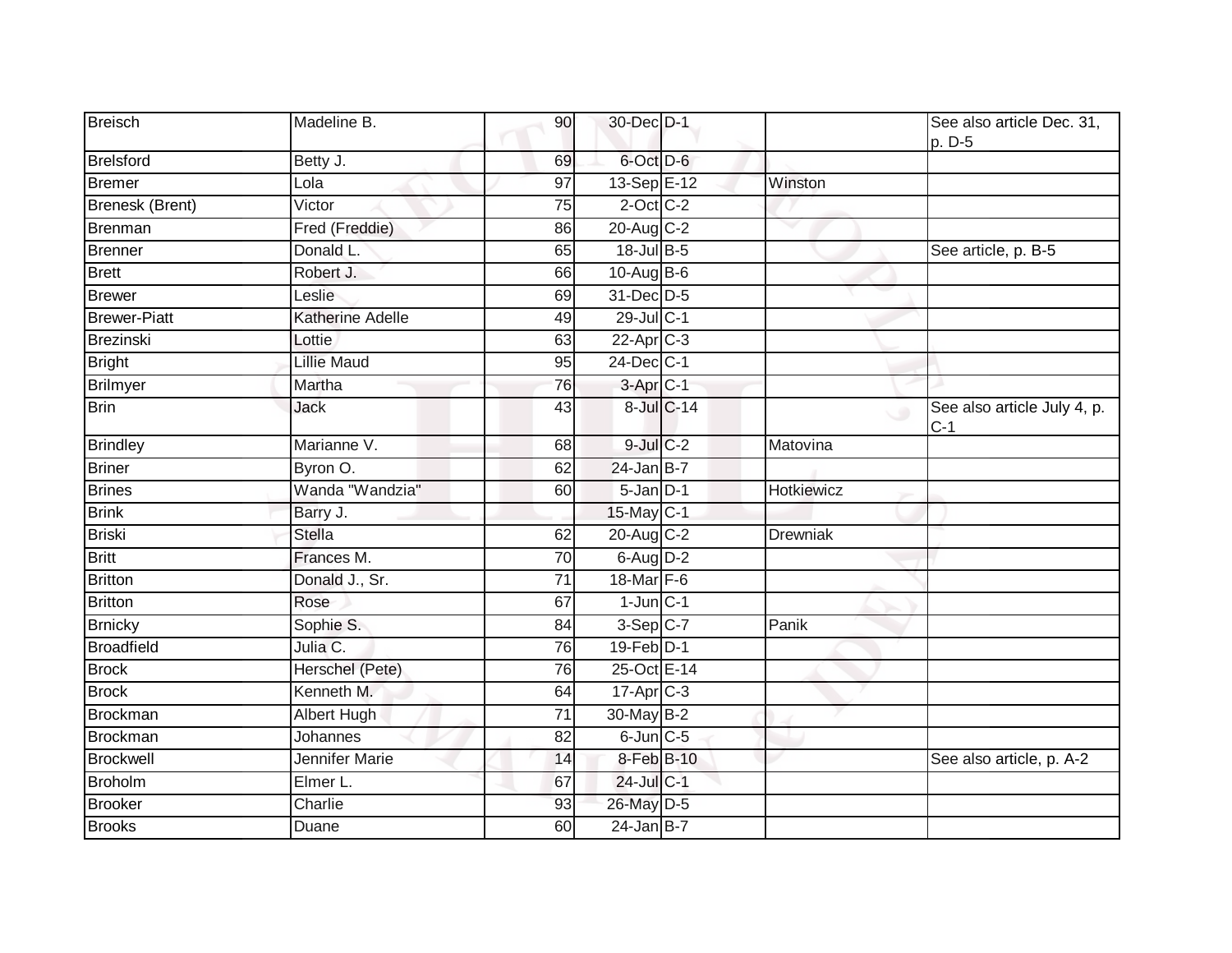| <b>Brooks</b>      | William G.              | 58              | 4-Mar D-1             |                 |                             |
|--------------------|-------------------------|-----------------|-----------------------|-----------------|-----------------------------|
| <b>Brouhard</b>    | LaVon M.                | $\overline{77}$ | 10-Aug B-6            | Zeider          |                             |
| <b>Brouillette</b> | Annabelle F.            | 61              | $2$ -Jan $C-3$        | <b>Dittrich</b> |                             |
| <b>Brovet</b>      | George                  | 75              | $11$ -Jul B-7         |                 |                             |
| <b>Brown</b>       | Arnold A.               | $\overline{59}$ | $6$ -Jun $C$ -5       |                 |                             |
| <b>Brown</b>       | Carolyn Ann             | 72              | 20-Aug C-2            |                 |                             |
| <b>Brown</b>       | Christine               | 69              | $9$ -Mar $A$ -8       |                 |                             |
| <b>Brown</b>       | <b>Colleen Michelle</b> | 17              | $2-Nov$ C-1           |                 | See also article Nov. 3, p. |
| Brown              | Durbin                  | 77              | 26-Apr <sub>C-6</sub> |                 |                             |
| <b>Brown</b>       | Florence M.             | 70              | $20$ -Jan $C-5$       |                 |                             |
| <b>Brown</b>       | <b>Hazel Mae</b>        | 97              | 19-Dec C-1            |                 |                             |
| <b>Brown</b>       | Ina H.                  | 66              | 19-Oct B-6            |                 |                             |
| <b>Brown</b>       | Judith E.               | 41              | 10-Apr <sub>C-3</sub> |                 |                             |
| <b>Brown</b>       | Laura V.                | 17              | 9-Feb A-2             |                 | See article, p. A-2         |
| <b>Brown</b>       | Leona M.                | 84              | 16-Sep B-10           |                 |                             |
| <b>Brown</b>       | Margery F.              |                 | $1$ -Jul $D-1$        | Foster          |                             |
| <b>Brown</b>       | Ollie                   | 66              | 11-Nov C-4            |                 |                             |
| <b>Brown</b>       | Ralph A.                | 66              | 31-Dec D-5            |                 |                             |
| <b>Brown</b>       | Ruth E.                 | 72              | $9$ -Oct $C$ -3       |                 |                             |
| <b>Brown</b>       | Tracy L.                | 20              | 7-Jun E-14            |                 |                             |
| Brownbey           | <b>Frances</b>          |                 | $5 - Jan$ $D-1$       |                 |                             |
| Brozovich          | Joseph A.               | 91              | 15-Feb E-14           |                 |                             |
| <b>Brunski</b>     | Rudy E.                 | $\overline{75}$ | 14-May D-7            |                 |                             |
| <b>Brush</b>       | Frank M.                | 58              | 26-May D-5            |                 |                             |
| <b>Bryant</b>      | Mary Imogene "Jean"     | $\overline{73}$ | 25-Feb C-10           |                 |                             |
| <b>Bryant</b>      | <b>Robert Lee</b>       | 67              | $19$ -Jan $A-8$       |                 |                             |
| <b>Bryczek</b>     | Chester F.              | $\overline{74}$ | 31-Mar C-1            |                 |                             |
| Brzeczkiewicz      | <b>Stanley</b>          | 83              | 24-Feb C-1            |                 |                             |
| Brzezinski         | Lois                    | 57              | 19-Jan A-8            |                 |                             |
| <b>Bublitz</b>     | Mary                    | 73              | 26-Mar C-10           |                 |                             |
| <b>Bucheck</b>     | Evangeline              | 85              | 14-Dec C-7            |                 |                             |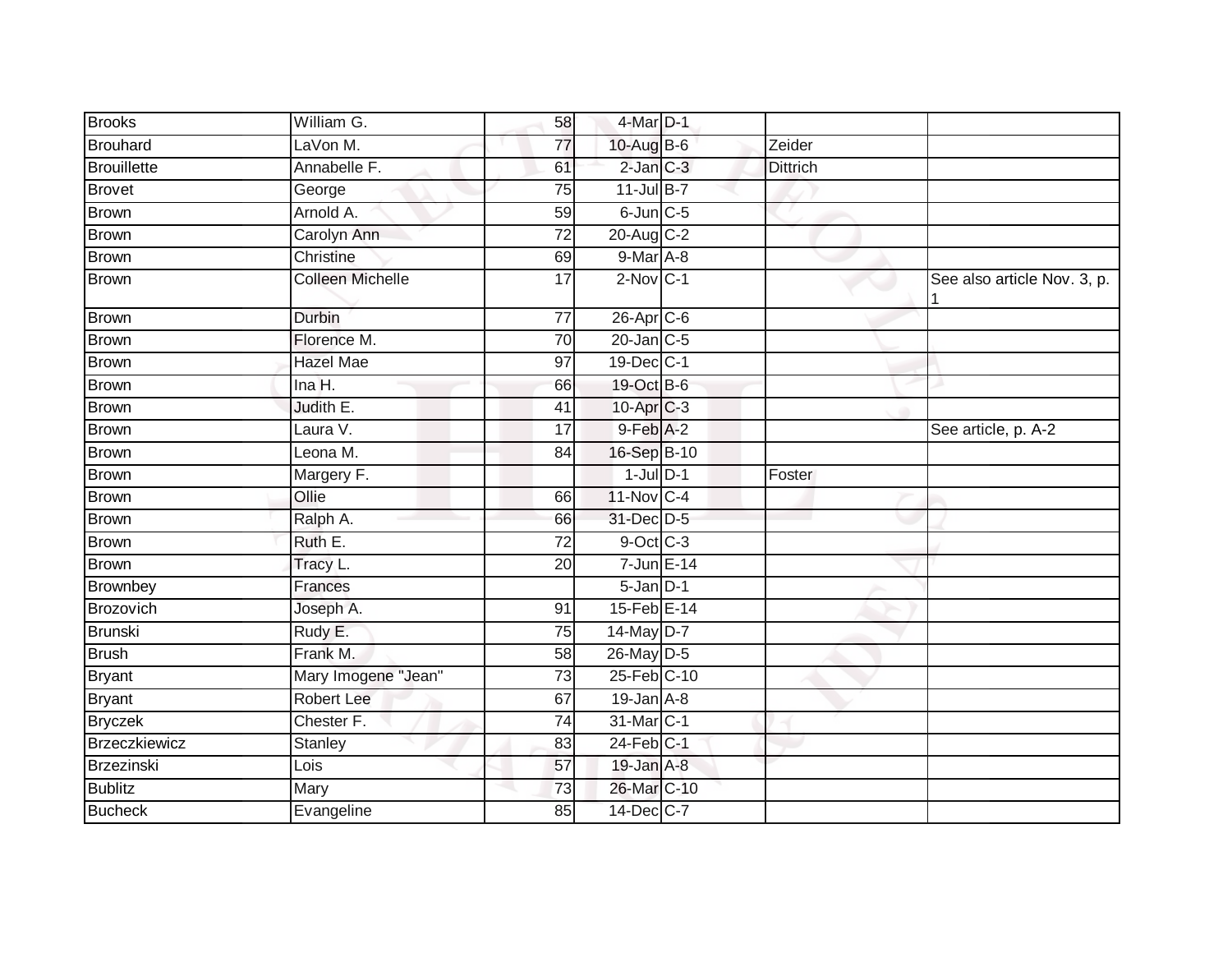| <b>Buckley</b>  | Gertrude "Etta"      | 71              | 30-Nov B-6            |          |                                                        |
|-----------------|----------------------|-----------------|-----------------------|----------|--------------------------------------------------------|
| <b>Buckner</b>  | Dorothy H.           | 55              | 23-Feb C-8            |          |                                                        |
| <b>Bucksot</b>  | Robert O.            | 69              | 16-Nov B-6            |          |                                                        |
| <b>Bucur</b>    | Nicholas, Dr.        | 82              | 25-Mar <sub>D-1</sub> |          |                                                        |
| <b>Buehler</b>  | Jack R.              | 62              | $26-Sep$ C-2          |          |                                                        |
| <b>Buhring</b>  | Gertrude A.          | 80              | 29-Oct C-6            |          |                                                        |
| <b>Buis</b>     | Henry                | 82              | $22$ -Jun $B-5$       |          |                                                        |
| <b>Buiter</b>   | Everett              | 57              | $28$ -Feb $B-4$       |          |                                                        |
| <b>Bujtas</b>   | Peter                | 95              | $12-Apr$ D-1          |          |                                                        |
| <b>Bukvich</b>  | Thomas               | 62              | $16$ -Feb $C-1$       |          |                                                        |
| <b>Buldak</b>   | Stanley ("Frank")    | 71              | $4$ -Aug $C-1$        |          |                                                        |
| <b>Bunde</b>    | Thora E.             | 91              | $16$ -Jun $D-1$       |          |                                                        |
| <b>Bunker</b>   | Maisie               |                 | 30-Mar B-5            |          |                                                        |
| <b>Bunnell</b>  | Maurice L.           | 83              | 24-Aug C-1            |          |                                                        |
| <b>Burge</b>    | Dorothy A.           |                 | 30-Mar B-5            |          |                                                        |
| <b>Burger</b>   | Floyd F.             | 73              | 18-Oct D-4            |          | See article, p. D-4                                    |
| <b>Burkat</b>   | Larry J.             | 39              | 14-Sep B-5            |          |                                                        |
| <b>Burke</b>    | Flossie G.           | 80              | $2-Apr$ D-1           |          |                                                        |
| <b>Burke</b>    | Paul                 | 47              | 22-Mar D-2            |          |                                                        |
| <b>Burkhart</b> | Karen                |                 | $22$ -Dec $C-8$       |          |                                                        |
| <b>Burklow</b>  | Bruce W.             | 51              | 5-Nov C-10            |          | See article, p. C-10                                   |
| <b>Burks</b>    | Cleo                 | 49              | 19-Feb D-1            |          |                                                        |
| <b>Burleson</b> | Byron E.             | 49              | 19-Oct B-6            |          |                                                        |
| <b>Burmann</b>  | Anna C.              |                 | 8-Oct C-3             | Tripamer |                                                        |
| <b>Burnett</b>  | <b>Dolly</b>         | 45              | $21-Sep$ A-8          |          |                                                        |
| <b>Burnett</b>  | Harlan M.            | 77              | 3-Mar C-6             |          | See also article March 4,<br>p. D-1                    |
| <b>Burnett</b>  | <b>Martha Oretta</b> | 78              | 15-Feb E-14           |          |                                                        |
| Burniston       | Betty R.             | 69              | 3-Sep C-7             |          | First name also spelled<br>Bette - See Sept. 4, p. B-7 |
| <b>Burosh</b>   | George S. "Sparky"   | 73              | 15-Aug B-2            |          |                                                        |
| <b>Burosh</b>   | Lisa Marie           | $\overline{17}$ | $6$ -Apr $B$ -5       |          | See also article, p. A-2                               |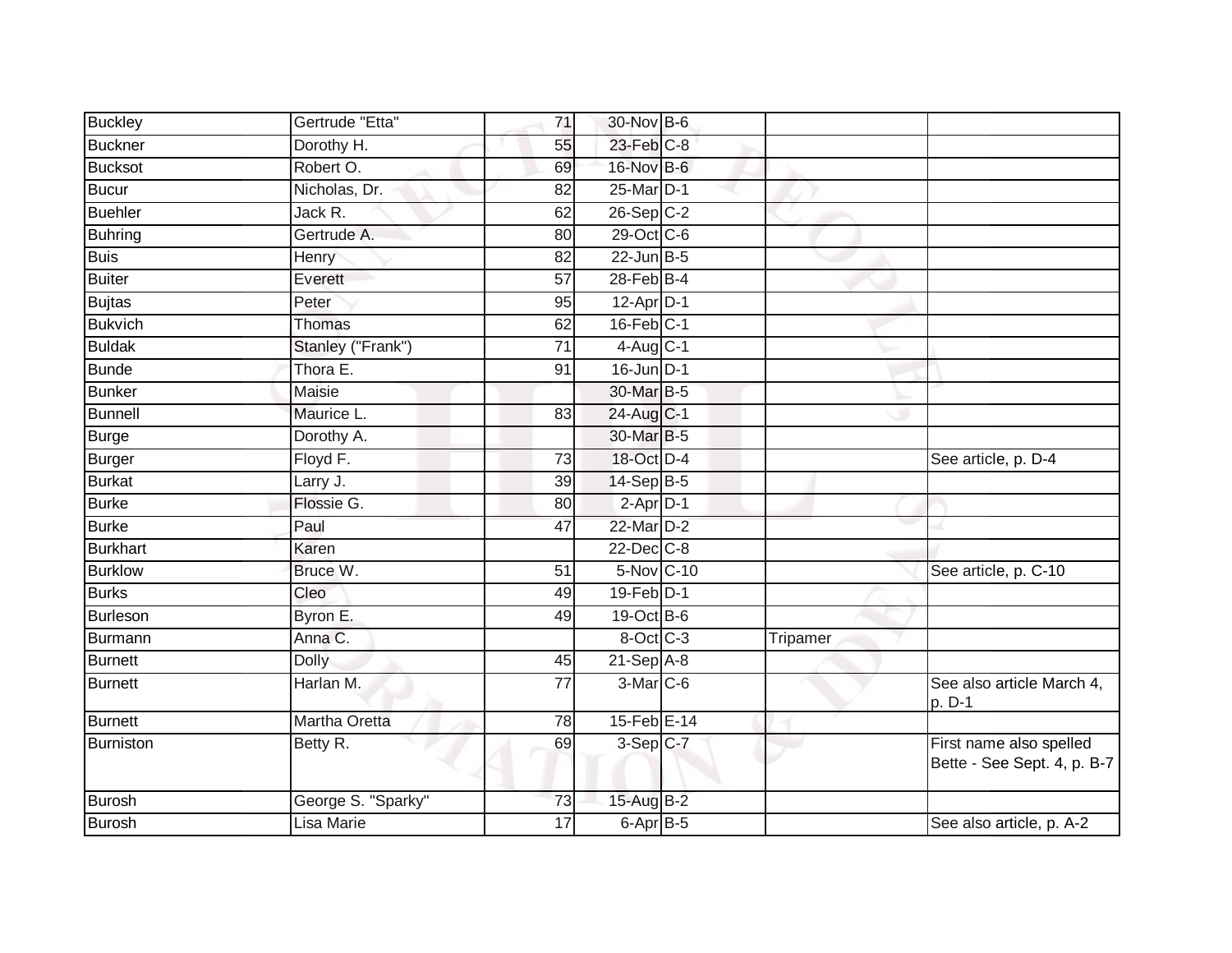| <b>Burton</b>  | Martha Mae       | 85              | 7-May D-8         |       |         |                     |
|----------------|------------------|-----------------|-------------------|-------|---------|---------------------|
| <b>Busch</b>   | Peter            | 82              | 23-Oct B-8        |       |         |                     |
| <b>Bushio</b>  | Mildred (Jovich) | 81              | $21-Nov$ B-8      |       | Minnick |                     |
| <b>Butkus</b>  | Alfred "Al"      |                 | $11$ -Jan $ D-1 $ |       |         |                     |
| <b>Butler</b>  | <b>Hader Lee</b> | 65              | 6-Oct C-1         |       |         |                     |
| <b>Butler</b>  | Mary E.          | 62              | $2-Feb$ A-6       |       |         |                     |
| <b>Butts</b>   | Carl             |                 | 78 Februray<br>16 | $C-1$ |         |                     |
| <b>Byars</b>   | Paul R.          | $\overline{22}$ | $3-Sep$ C-7       |       |         |                     |
| <b>Byas</b>    | Irene M.         | 77              | 17-Aug B-5        |       |         |                     |
| <b>Bydalek</b> | Neva G.          | 75              | $11$ -Jun $C-2$   |       |         |                     |
| <b>Byers</b>   | Delma E.         | 87              | $7 - Jan$ $D-1$   |       |         |                     |
| <b>Byrley</b>  | Keith R.         | 33              | 11-Jul B-7        |       |         |                     |
| <b>Byrne</b>   | James            | $\overline{57}$ | 25-Mar D-1        |       |         | See article, p. D-1 |
| <b>Byrnes</b>  | Charles R.       | 72              | 26-Nov F-10       |       |         |                     |
| Cabrera        | Damasa P.        | 80              | 13-Dec E-2        |       |         |                     |
| Cacic          | Carol            | 53              | $21$ -Jun $D-2$   |       | Robbins |                     |
| Caco           | Julius           | 86              | 10-Mar C-1        |       |         |                     |
| Cadle          | Hazel M.         | 82              | $10-AugB-6$       |       |         |                     |
| Cadwalader     | Clarence C.      | 70              | $21-Oct$ $C-5$    |       |         |                     |
| Cadwalader     | Enos J.          | 78              | 4-Nov D-4         |       |         |                     |
| Caesar         | Victoria         | 73              | $19$ -Jun $B - 8$ |       |         | See article, p. B-8 |
| Cager          | Evelyn           | 70              | $22$ -Jul B-5     |       |         |                     |
| Calhoun        | Thomas J. III    | 24              | 26-May D-5        |       |         |                     |
| Call           | Frank W., Sr.    | 92              | $3$ -Oct $A$ -5   |       |         |                     |
| Callon         | Robiere          | 10              | $5$ -Jul $A-2$    |       |         | See article, p. A-2 |
| Cammarata      | Antonino         | 81              | 11-Dec C-10       |       |         |                     |
| Camp           | Ivan C., Sr.     | 71              | 19-Feb D-1        |       |         |                     |
| Campbell       | Frances          | 93              | $4$ -Jan $F-2$    |       |         |                     |
| Campbell       | James R., Sr.    | 72              | 19-May D-1        |       |         |                     |
| Campos         | Juanita B.       | 73              | 22-Feb B-14       |       |         |                     |
| Canady         | Paul             | 78              | 19-Apr D-1        |       |         |                     |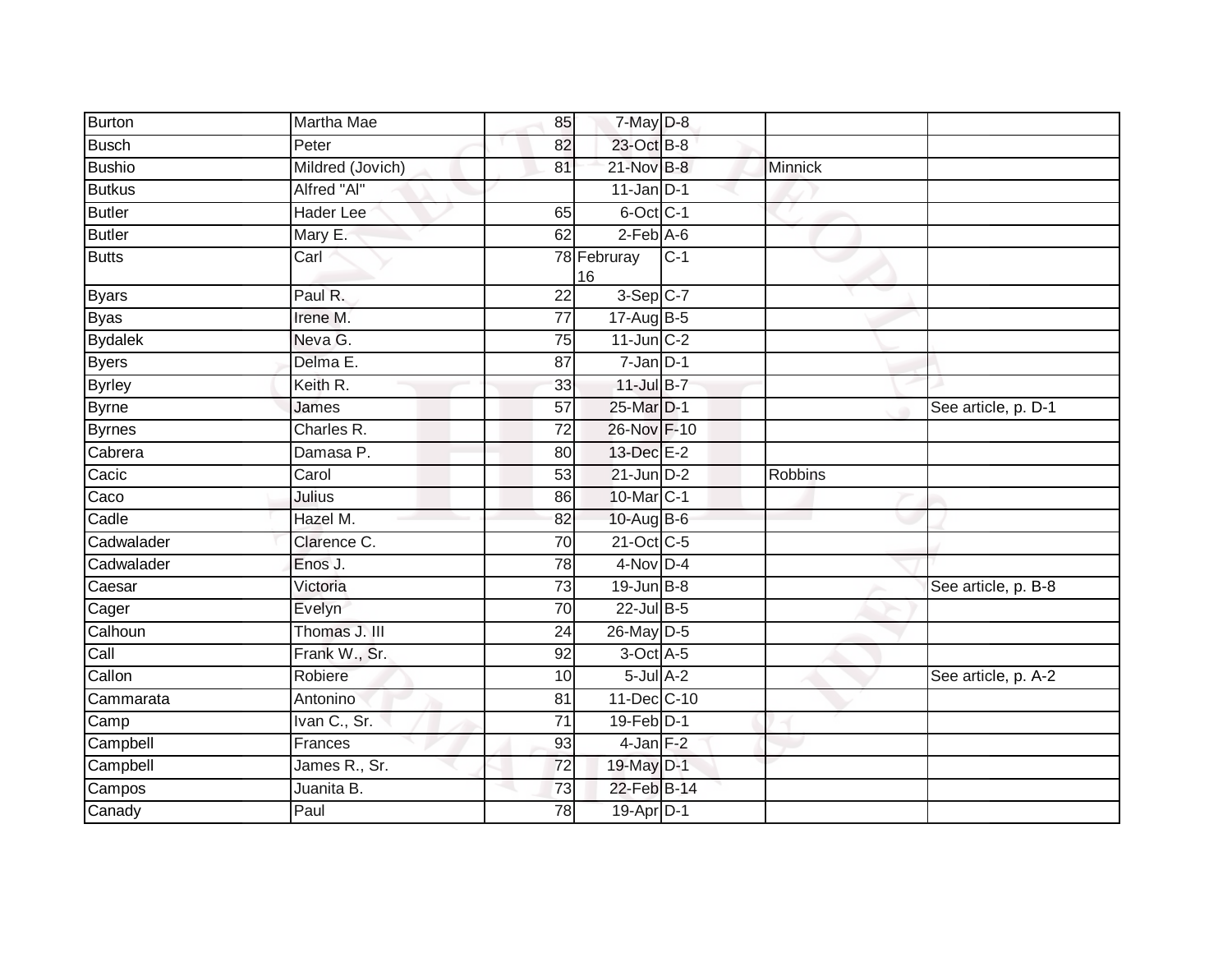| Caniga           | George                | 86              | $17$ -Jun $C-4$        |                 |                                       |
|------------------|-----------------------|-----------------|------------------------|-----------------|---------------------------------------|
| Canner           | Harold C.             | 85              | $1$ -Jun $C-1$         |                 |                                       |
| Canner           | William A.            | 87              | $7$ -Jan $D-1$         |                 |                                       |
| Cantwell         | Joanne                | 69              | 30-Oct C-1             |                 |                                       |
| $\overline{Cap}$ | Dolores M.            | 62              | $25-Aug$ B-6           | Matysik         |                                       |
| Cappony          | Stella (Stavroula)    | 91              | 28-Nov B-7             |                 |                                       |
| Carabin          | Joseph J.             | $\overline{72}$ | 12-Mar C-3             |                 | See also article March 13,<br>p. C-1  |
| Caras            | Peter J.              | 65              | 6-Apr B-5              |                 |                                       |
| Cardenas-Keilman | Dillanger             | 7 months        | 3-May F-10             |                 |                                       |
| Cardwell         | Charlotte I.          | 83              | 30-Nov B-6             |                 |                                       |
| Carey            | Gertrude M.           | 72              | 23-Mar B-5             |                 |                                       |
| Carey            | John R. "Jack"        | 71              | 7-Oct B-7              |                 |                                       |
| Carlberg         | Aaron O.              | 60              | 29-Jan D-1             |                 |                                       |
| Carley           | Paul C.               | 76              | 25-Jul C-5             |                 |                                       |
| Carlotta         | Zondra                | 42              | 5-Mar D-5              |                 |                                       |
| Carlson          | Florence V.           | 82              | $26$ -Dec $D-1$        |                 |                                       |
| Carlson          | Helen L.              | 66              | 8-Aug B-7              | <b>Szumilas</b> |                                       |
| Carlson          | Lawrence C.           | 91              | 16-Mar D-8             |                 |                                       |
| Carlson          | Mary Kadron Prokopcio | 87              | 26-Mar C-10            |                 | See article, p. C-10                  |
| Carlson          | Mary M.               | 65              | $4$ -Dec $B$ -7        |                 |                                       |
| Carlson          | Raymond O.            | $\overline{72}$ | 26-Mar C-10            |                 |                                       |
| Carlson          | Werner "Swede"        | 69              | $5$ -Jul $D-3$         |                 |                                       |
| Carlyle          | Monica Milynn         | 4               | 5-May A-8              |                 |                                       |
| Carmical         | Harold A. (Fat)       | 75              | 12-May B-6             |                 |                                       |
| Carmon           | Anastasia M.          | 6 months        | 24-Oct B-2             |                 |                                       |
| Carr             | Katherine (Car)       | 89              | 11-Oct E-12            |                 |                                       |
| Carr             | Louise                | 50              | $12-Apr\overline{D-1}$ | Szymanski       |                                       |
| Carrabine        | Michael Joseph "Dick" | 84              | 28-Apr C-1             |                 | See also article April 29,<br>p. D-12 |
| Carrico          | Whitney M.            | infant          | 14-May D-7             |                 |                                       |
| Carris           | Mitchell C.           | 84              | 10-May F-5             |                 | See article, p. F-5                   |
| Carroll          | Christine             | 64              | $5$ -Jul $D-3$         |                 |                                       |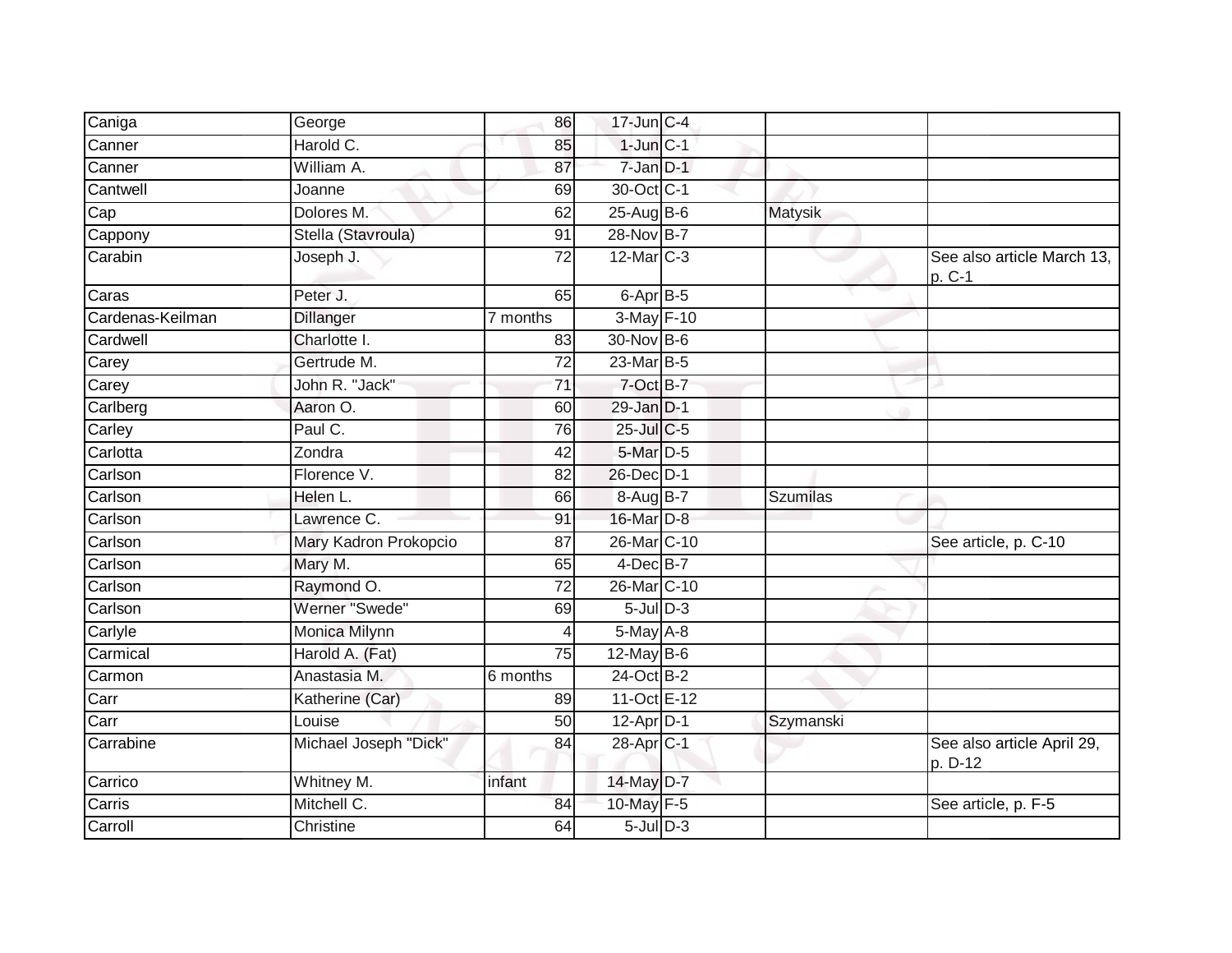| Carroll                   | Eugene "Cy"    | 63              | 24-Dec C-1            |            |                     |
|---------------------------|----------------|-----------------|-----------------------|------------|---------------------|
| Carruba                   | Guy            | 96              | $3-Nov$ D-1           |            |                     |
| Carter                    | Carroll R.     | 48              | 10-Jun C-12           |            |                     |
| Carter                    | Ethel          | 78              | 29-Apr D-12           |            |                     |
| Carter                    | Isaac T.       | 60              | $4$ -Jan $F-2$        |            |                     |
| Cartwright                | Allan E.       |                 | $12-Sep$ A-6          |            |                     |
| Carver                    | Walter J.      | 79              | 16-Mar D-8            |            |                     |
| Casas                     | Juan III, Cpl. | 23              | 3-Mar C-6             |            |                     |
| Casboni                   | Anthony        | $\overline{71}$ | 29-Nov E-1            |            |                     |
| Casboni                   | Mary C.        | 69              | 20-Aug C-2            |            |                     |
| Case                      | Arthur L.      | $\overline{58}$ | $10$ -Jan $ C-1 $     |            |                     |
| Casey                     | Dona           | 86              | $7$ -Jun $E-15$       |            |                     |
| Cassaday                  | Grace V.       | 80              | 20-Jun B-11           |            |                     |
| Castady                   | Stephen L.     | 38              | $9-Nov$ B-6           |            |                     |
| Castrogiovanni            | Philip         | $\overline{72}$ | 26-Dec D-1            |            |                     |
| Catania                   | Angelo A.      | 60              | 5-Mar D-5             |            |                     |
| Cather                    | Ethel M.       | 81              | 9-Dec D-5             |            |                     |
| $\overline{\text{Cat}}$ z | Bessie F.      | 86              | 10-Jul C-3            |            |                     |
| Cazadd                    | Jack E.        | 68              | $3$ -Dec $C-2$        |            |                     |
| Cebulski                  | Helen          | $\overline{72}$ | $21$ -Mar $D-4$       |            |                     |
| Cederholm                 | Margaret J.    | 80              | $3-FebB-7$            |            |                     |
| Cengel                    | Augusta M.     | 70              | 19-Oct B-6            |            |                     |
| Cerajewski                | Alex J.        | 79              | 17-Mar D-2            |            |                     |
| Ceroni                    | Danilo F.      | 64              | 14-Oct D-5            |            |                     |
| Cerra                     | Joseph         | 62              | 8-Sep C-7             |            |                     |
| Chadwick                  | <b>Betty</b>   | 65              | $30 - Jan$ $B-5$      |            |                     |
| Chamberlain               | Nora L.        | $\overline{92}$ | 28-Apr <sub>C-1</sub> |            |                     |
| Chambers                  | Carol A.       | 38              | $16$ -Aug $D-3$       |            |                     |
| Chambers                  | Ralph Randolph | 74              | 26-Jul E-10           |            | See article, p. B-7 |
| Chambers                  | Theodore R.    | 76              |                       | 8-Jul C-14 |                     |
| Chapin                    | George K.      | 71              | $4$ -Dec $B$ -7       |            |                     |
| Chapman                   | Isabel R.      | 75              | 20-May B-12           |            |                     |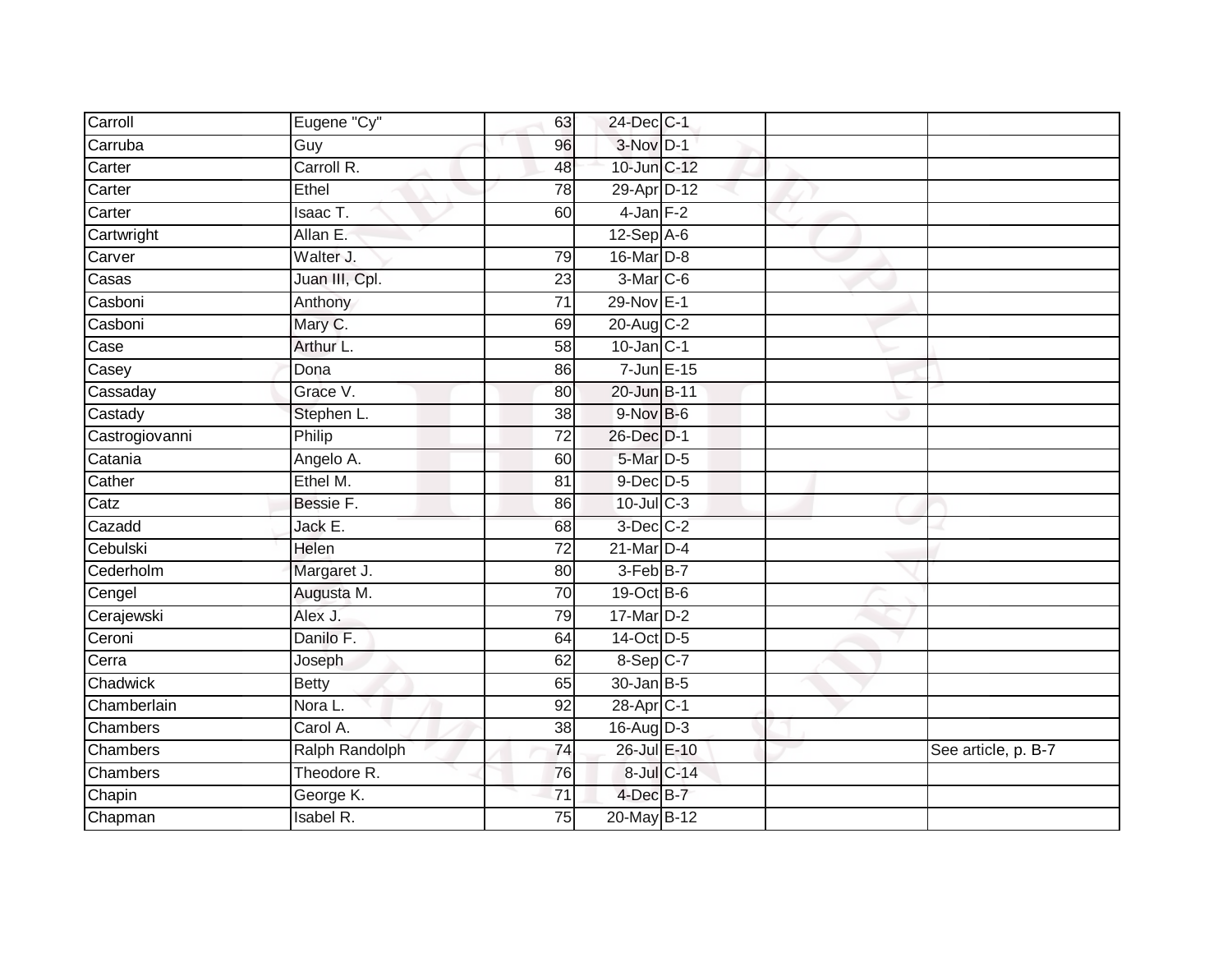| Chavez           | Ramon                   | 81              | 24-Sep D-3             |            | First name also spelled<br>Raymon - See Sept. 23, p.<br>$A-8$ |
|------------------|-------------------------|-----------------|------------------------|------------|---------------------------------------------------------------|
| Chavez           | Victoriano              | 74              | $11$ -Jun $C-2$        |            |                                                               |
| Cheyne           | Georgi Ana              | 90              | $14$ -Aug $C-1$        |            |                                                               |
| Chiabai          | Vincent                 | $\overline{97}$ | 9-Mar A-8              |            |                                                               |
| Chibicki         | Dorothy B.              |                 | 10-Mar C-1             | Skowronski |                                                               |
| Chick            | Edwin A.                | 47              | 18-Nov C-11            |            |                                                               |
| Chick            | Leo B.                  | 78              | 21-Mar D-4             |            |                                                               |
| Chickie          | Goldie (Demeter)        | 70              | 19-Nov D-11            |            |                                                               |
| <b>Childress</b> | Hazel M.                | $\overline{92}$ | $17$ -May E-2          |            |                                                               |
| Chirila          | Stella R.               | 66              | 18-Aug C-1             |            |                                                               |
| Chizmar          | John                    | 79              | 7-May D-8              |            |                                                               |
| Chmieleak        | Richard M.              |                 | 30-Sep A-11            |            |                                                               |
| Chmielewski      | Andrew                  | 80              | 25-Mar D-1             |            |                                                               |
| Chmielewski      | Mary                    | 86              | 31-Oct C-7             |            |                                                               |
| Choate           | <b>Flora Bell</b>       | 67              | 25-Mar D-1             |            |                                                               |
| Choltye          | Leon J.                 | 63              | 16-Nov B-6             |            |                                                               |
| Christ           | Grammatike              | 79              | 28-Sep A-10            |            |                                                               |
| Christakis       | James A.                | 40              | 27-Apr A-10            |            |                                                               |
| Christensen      | Fred T.                 | 84              | $22$ -Jan $D-6$        |            | See also article Jan. 23, p.<br>$C-1$                         |
| Christensen      | G. William              | 63              | $1-Aug$ $C-8$          |            |                                                               |
| Christenson      | Betsy L.                | $\overline{39}$ | 10-Mar <sub>IC-1</sub> | Beiriger   |                                                               |
| Christenson      | <b>Gary Lee</b>         | 32              | 11-Feb D-1             |            |                                                               |
| Christiansen     | Henry W.                | 69              | $4$ -May B-8           |            |                                                               |
| Christiansen     | Thelma                  | 79              | 17-Aug B-5             |            |                                                               |
| Christoff        | Samuel (Sam the Barber) | 91              | 18-Apr <sub>C-1</sub>  |            |                                                               |
| Christoff        | <b>Susie Pazak</b>      | 89              | $23$ -Jan $ C-1 $      |            |                                                               |
| Christopher      | Arvella                 | 87              | 29-Jan D-1             |            |                                                               |
| Christy          | William C. 'Bill"       | 70              | 7-Jun E-14             |            |                                                               |
| Chrustowski      | Catherine "Kitty"       | 79              | 24-Aug C-1             |            |                                                               |
| Chrustowski      | Christine J.            | 72              | 3-Aug D-5              | Wyrozumski |                                                               |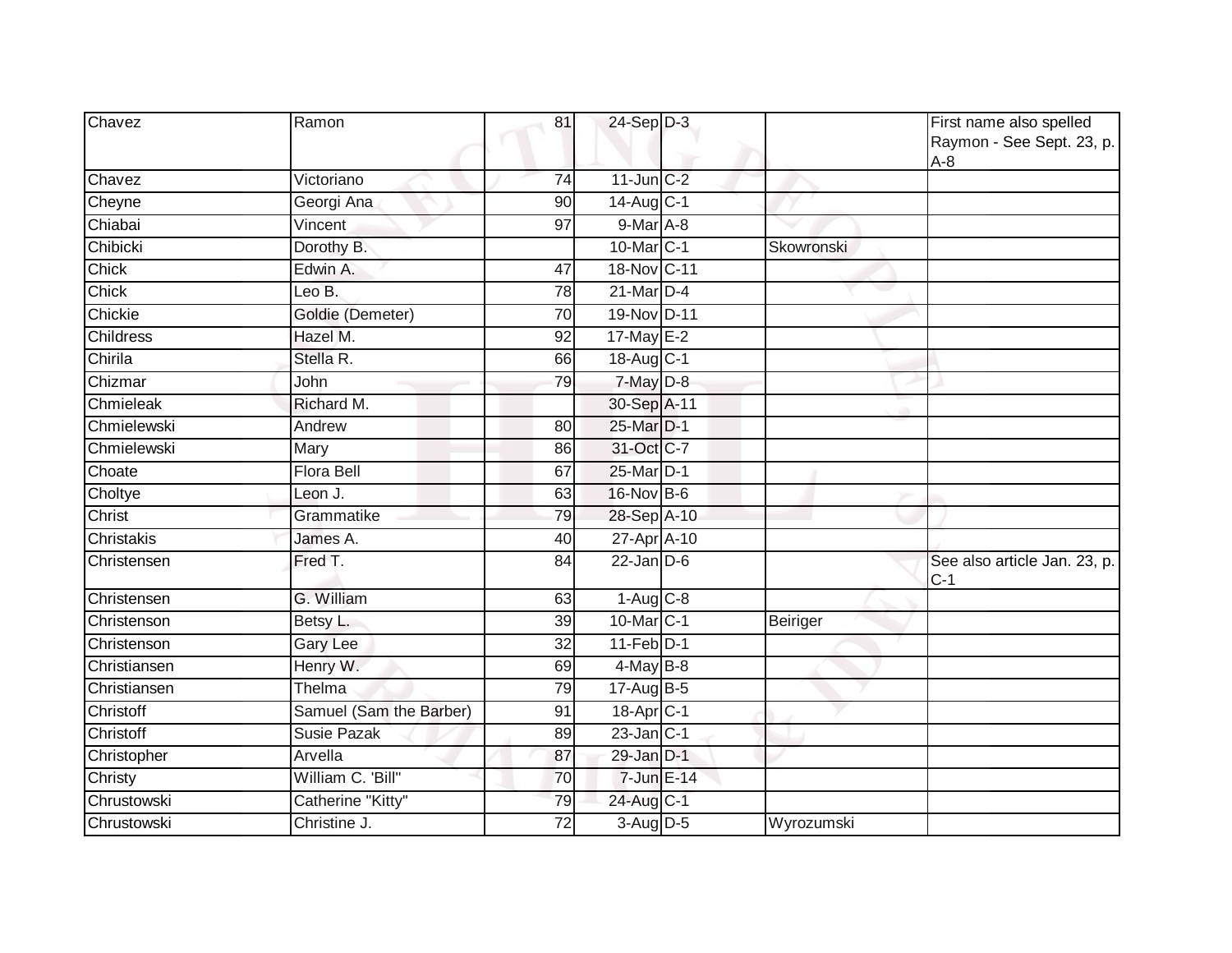| Chrzanowski                          | Chester                      | 93              | 29-Dec C-1                    |            |           |                     |
|--------------------------------------|------------------------------|-----------------|-------------------------------|------------|-----------|---------------------|
| Chupp                                | Jessie C.                    | 74              | 1-Mar D-17                    |            |           |                     |
| Church                               | Susie (Hilt)                 | 87              | 17-Dec C-10                   |            |           |                     |
| Churchill                            | Bertha M.                    | 82              | 29-Jun B-8                    |            |           |                     |
| Churilla                             | William S. (Bill)            | 99              | $21$ -Jun $D-2$               |            |           |                     |
| Churio                               | Nieves E.                    | 92              | $22$ -Dec $C-8$               |            |           |                     |
| Cianciolo                            | Santa                        | 92              | 30-Dec D-1                    |            |           |                     |
| Ciardetti                            | Linnie                       | 70              | 16-Mar D-8                    |            |           |                     |
| Cichoski                             | Leonard C.                   | 69              | 6-Dec D-14                    |            |           |                     |
| Ciciora                              | Mary                         | $\overline{74}$ | $24$ -Jul $A-9$               |            | Sokolwski |                     |
| Cidulka                              | Joseph                       | 83              | 23-Oct C-2                    |            |           |                     |
| Cieply                               | Antonia                      | 97              | $13$ -Dec $E-2$               |            |           |                     |
| Ciesla                               | Joseph S.                    | $\overline{72}$ | 28-Sep A-10                   |            |           |                     |
| Cieslak                              | <b>Ryan Patrick</b>          | infant          | 12-May B-6                    |            |           |                     |
| Ciocanea                             | Sofia                        | $\overline{82}$ | $10-Sep$ $C-8$                |            |           |                     |
| Claassen                             | Bernhard                     | 89              | 4-Apr B-5                     |            |           |                     |
|                                      |                              |                 |                               |            |           |                     |
| Claggett                             | Earl E.                      |                 | $5$ -Jul $D-3$                |            |           | See article, p. D-3 |
| Clanton                              | Ernest, Sr.                  | 52              | 30-Oct C-1                    |            |           |                     |
|                                      | Faye M.                      | 79              | $1-Apr$ D-5                   |            |           |                     |
| Clapp<br>Clark                       | Arnold A., Jr.               | 51              | 30-Jun C-1                    |            |           |                     |
|                                      | Farrow H.                    | 78              | $10$ -Jul $C-3$               |            |           |                     |
|                                      | Jack S.                      | 69              | $20$ -Apr $B-5$               |            |           |                     |
| Clark<br>Clark<br>Clark              | John H.                      | 89              | $7 - Jan$ $D-1$               |            |           |                     |
|                                      | <b>John Harold</b>           | 89              | $14$ -Mar $D-6$               |            |           |                     |
|                                      | Vernon L. "Shorty"           | 56              | $19$ -Dec $C-1$               |            |           |                     |
|                                      | Donna                        | 38              |                               | 8-Jul C-14 |           |                     |
| Clark<br>Clark<br>Clausen<br>Clausen | Gene D.                      | 64              | $20$ -Feb $C-3$               |            |           |                     |
| Claussen                             | Ben J.                       | 86              | $13-Nov$ <sub>C-3</sub>       |            |           |                     |
| Clawinski                            | Edward R.                    | 68              | 6-Sep D-2                     |            |           |                     |
| Clawson                              | Rita M.                      | 61              | 16-Feb C-1                    |            |           |                     |
| Clayton<br>Cleveland                 | James "Jack"<br><b>Helen</b> | 76              | 30-Apr C-2<br>$22$ -Dec $C-8$ |            |           |                     |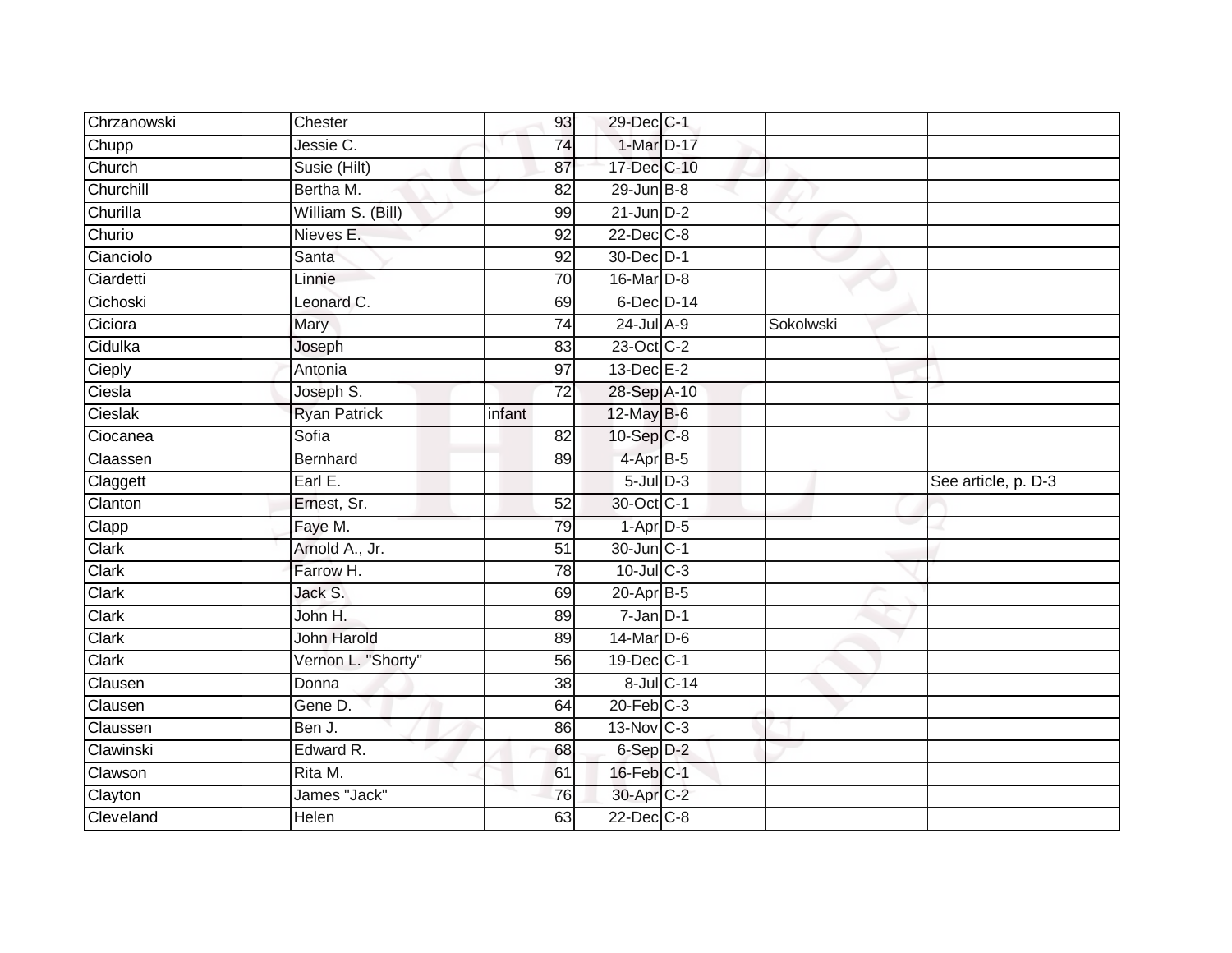| Cline          | Richard R.             | 79              | 4-Dec B-7              |          | See article, p. B-7 |
|----------------|------------------------|-----------------|------------------------|----------|---------------------|
| Cline          | Wilbur J.              | 49              | 11-Sep B-8             |          | See article, p. B-8 |
| Clinnin        | Vera A.                | $\overline{71}$ | 26-Mar C-10            |          |                     |
| Clowers        | John W.                | 75              | 24-Apr <sub>IC-1</sub> |          |                     |
| Coates         | Barbara J.             | 52              | 3-Feb B-7              |          |                     |
| Cobb           | Julie K.               | 17              | $2-Sep$ $D-1$          |          |                     |
| Cobb           | Maxine G.              |                 | $6$ -Jun $C$ -5        |          |                     |
| Cobb           | Maybelle               | 67              | 29-Mar C-7             |          |                     |
| Cobb           | Rozell                 | 44              | $19$ -Aug D-3          |          |                     |
| Cochran        | <b>Phillip Stanley</b> | 78              | 16-Sep B-10            |          |                     |
| Coduti         | Leonard P.             | 70              | $21$ -Feb $C-3$        |          |                     |
| Coduti         | Mary A.                | 65              | 11-Sep B-8             |          |                     |
| Coffman        | Gertrude               | 96              | 16-Dec C-9             |          | See article, p. C-9 |
| Coffman        | Raymond L.             | 71              | 8-Apr <sub>C-6</sub>   |          |                     |
| Cohan          | Sylvia                 | $\overline{77}$ | 17-Jul C-3             |          |                     |
| Cohorst        | Herman                 | 72              | 26-Aug B-5             |          | See article, p. B-5 |
| Colbert        | Jesse R. (Ray)         | 59              | 20-Mar C-1             |          |                     |
| Colby          | Iva                    | 86              | 29-Jan D-1             |          |                     |
| Coleman        | Ida E.                 | 71              | 17-Mar D-2             | Swanson  |                     |
| Coleman        | Joseph A.              | 84              | $17-Sep$ C-2           |          |                     |
| Coley          | <b>Bonnie</b>          | 87              | 6-Nov C-5              |          |                     |
| Collard        | Pamela R.              | $\overline{36}$ | 9-Mar A-8              | La Croix |                     |
| Collard        | Ralph C. "Butch"       | 72              | $17$ -Feb $D-1$        |          |                     |
| Collins        | Aura V.                | 73              | 10-Mar C-1             |          |                     |
| Collins        | Catherine M.           | 96              | $9-Sep$ $B-6$          |          |                     |
| Collins        | Emma H. (Summers)      | 95              | 29-Sep B-10            |          |                     |
| <b>Collins</b> | Ernest C.              | 48              | $3$ -Jun $C-8$         |          | See article, p. C-8 |
| Collins        | Gladys M.              | 66              | 23-May $B-6$           |          |                     |
| Collins        | Jackie G.              | 58              | 9-Nov B-6              |          |                     |
| Collins        | Michael A.             | 24              | 23-Feb C-8             |          |                     |
| Collins        | Otto                   | 83              | 1-Mar D-17             |          |                     |
| <b>Collins</b> | Randall "Red"          | 74              | 14-Dec C-7             |          |                     |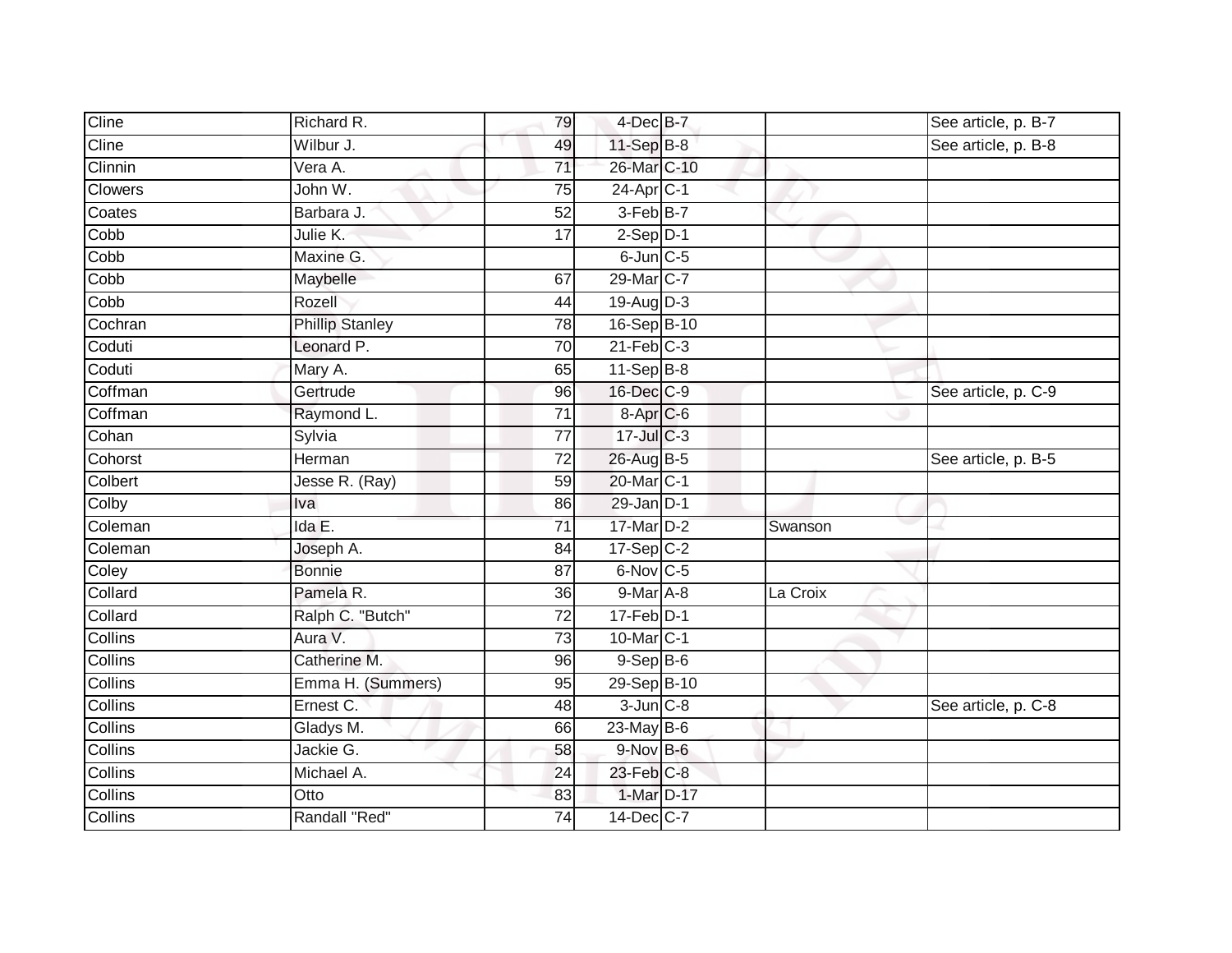| Collins        | Thomas M.            |                 | 70 Februray<br>16  | $C-1$ |         |                                      |
|----------------|----------------------|-----------------|--------------------|-------|---------|--------------------------------------|
| <b>Collins</b> | Venda                |                 | 16-Jul B-6         |       |         |                                      |
| Colon          | Juan M.              | 66              | 15-Jul B-10        |       |         |                                      |
| Comer          | Hugh                 | 61              | 8-Dec D-1          |       |         |                                      |
| Comstock       | Wilbert C.           | 73              | 29-Oct C-6         |       |         |                                      |
| Condon         | William G.           | 69              | $20$ -Feb $C-3$    |       |         |                                      |
| Conkey         | Cynthia L.           | 41              | 28-Jun D-16        |       |         |                                      |
| Conklin        | <b>Margaret Mary</b> | $\overline{78}$ | 29-Sep B-10        |       | Stemper |                                      |
| Conlon         | Edward               | 68              | $14$ -Dec $ C-7 $  |       |         |                                      |
| Conn           | William              | 96              | 10-Oct D-6         |       |         |                                      |
| Connell        | Anna J.              | 75              | 16-Sep B-10        |       |         |                                      |
| Conner         | James <sub>F.</sub>  | 85              | 11-Sep B-8         |       |         | See article, p. B-8                  |
| Conner         | Kevin M.             | 19              | 22-Jul B-5         |       |         |                                      |
| Conner         | Rufus W.             | 68              | 27-Apr A-10        |       |         |                                      |
| Conner         | Sophia L.            | 68              | 28-Jul C-5         |       |         |                                      |
| Conrad         | Willard              | 74              | 15-Oct F-7         |       |         |                                      |
| Conrad         | William F.           | 95              | $23$ -Jan $ C-1 $  |       |         | See article, p. C-1                  |
| Conrady        | Virgene B.           | 65              | 8-Dec D-1          |       |         |                                      |
| Convery        | Leonard C.           | 70              | $5$ -Oct $B$ -6    |       |         |                                      |
| Conway         | Alfred J.            | 79              | 23-Mar B-5         |       |         |                                      |
| Conway         | Lucille Ann          | 68              | 22-Dec C-8         |       |         | See also article, p. C-8             |
| Conwell        | James E.             | 45              | 30-Sep A-11        |       |         |                                      |
| Cook           | Bernardine M.        | 73              | $12$ -Jan C-2      |       |         |                                      |
| Cook           | Glenn W.             | 59              | 26-Apr E-2         |       |         |                                      |
| Cook           | Kittie C.            | 94              | 23-Jul C-2         |       |         |                                      |
| Cook           | Lorean Agnes         | 87              | $9-Nov$ B-6        |       |         |                                      |
| Cook           | Luella               | 84              | $2$ -Jun $D-3$     |       |         | See also article June 1, p.<br>$C-1$ |
| Cook           | Mattie M.            | 42              | 19-May D-1         |       |         |                                      |
| Cook           | Raymond              | 59              | 19-Jul D-2         |       |         |                                      |
| Cook           | Roger D.             | 40              | 26-May A-2         |       |         | See article, p. A-2                  |
| Cooke          | George F.            |                 | 84 Februray 9 A-11 |       |         |                                      |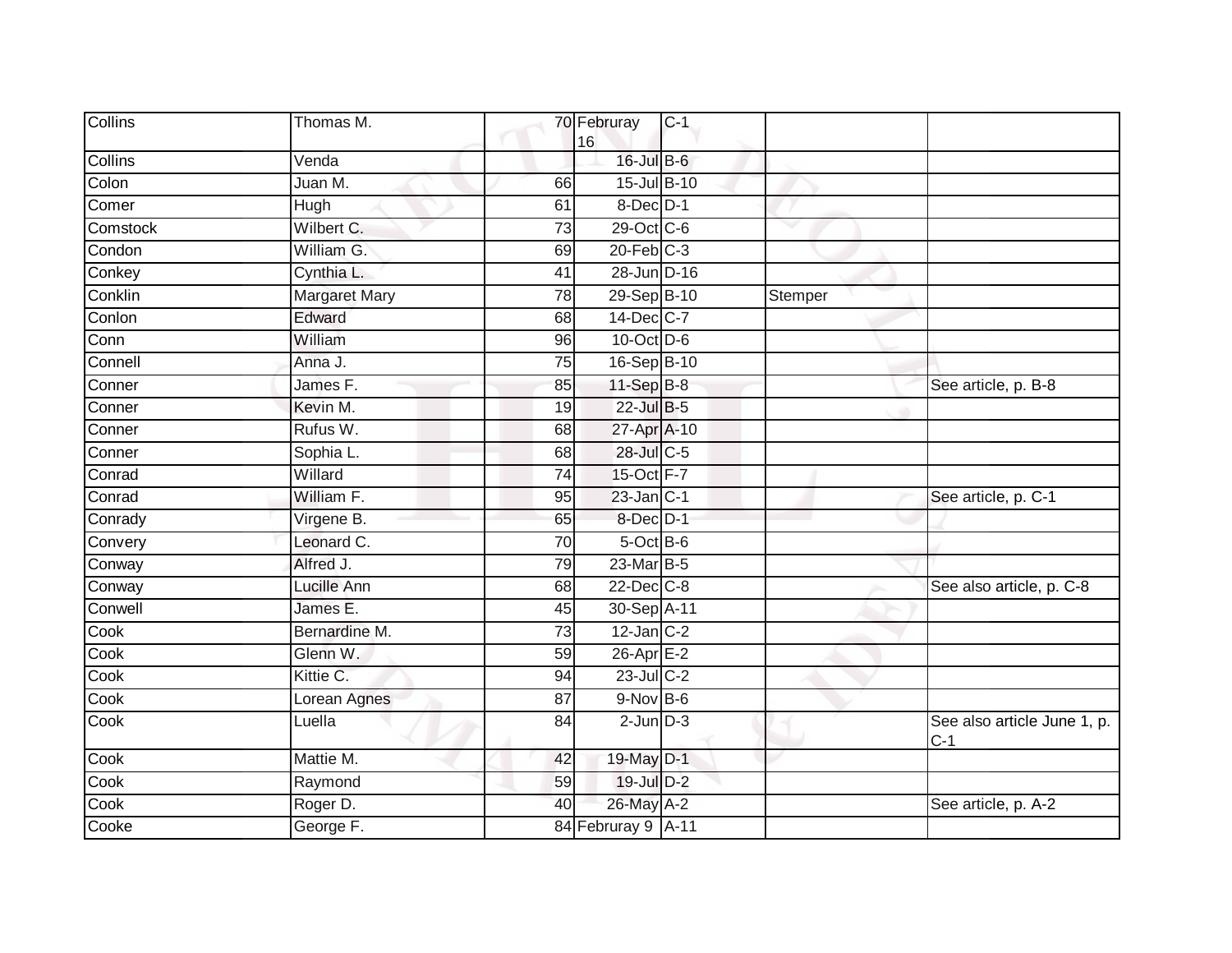| Cooley      | Austeina "Grandma Red" | 77              | 8-Nov D-1              |  |                                      |
|-------------|------------------------|-----------------|------------------------|--|--------------------------------------|
| Cooley      | Leonard                | 65              | 19-Aug D-3             |  |                                      |
| Coomer      | Carl P.                | 72              | $11$ -Jul B-7          |  |                                      |
| Coomes      | Kenneth "Ken"          | 72              | 17-Dec C-10            |  |                                      |
| Cooper      | Albert G.              | 84              | $6$ -Nov $C$ -5        |  | See article, p. C-5                  |
| Cooper      | <b>David Ross</b>      | 36              | $23$ -May B-6          |  |                                      |
| Cooper      | Geroge David           | 69              | 17-Dec C-10            |  |                                      |
| Cooper      | Virgil J.              | $\overline{73}$ | 15-Jul B-10            |  |                                      |
| Copeland    | William "Corky"        | 55              | $10$ -Nov D-5          |  | See also article Nov. 9, p.<br>$B-6$ |
| Corak       | Jelena                 | 78              | $1$ -Jul $D-1$         |  |                                      |
| Corak       | Savo "Braco"           | 83              | 14-Dec C-7             |  |                                      |
| Corbett     | George                 | 68              | 20-Jun B-11            |  | See article, p. B-11                 |
| Corey       | Robert A.              | $\overline{34}$ | $11$ -Jan D-1          |  |                                      |
| Corley      | William A.             | 69              | 28-Nov B-7             |  |                                      |
| Cornwall    | <b>Rose Marie</b>      | 60              | 19-Apr D-2             |  |                                      |
| Corona      | Marie M.               | 79              | 28-Sep A-10            |  |                                      |
| Cortez      | Daniel "Danny"         | $\overline{21}$ | $7-Apr$ <sub>C-5</sub> |  |                                      |
| Cortright   | Lorraine B.            | 71              | $6$ -Jun $C$ -5        |  |                                      |
| Cory        | Theodora D.            | 62              | 24-Aug C-1             |  |                                      |
| Cosa        | George                 | 54              | $3-Aug$ $D-5$          |  |                                      |
| Costello    | Thomas J.              |                 | 11-Sep B-8             |  |                                      |
| Costigan    | Marie                  | 88              | $14$ -Jul C-1          |  |                                      |
| Cottrell    | <b>Bernice</b>         | 62              | $22$ -Jun $B-5$        |  |                                      |
| Coty        | Jesse, Jr.             | 54              | 31-Dec D-5             |  |                                      |
| Coundiff    | Russell S.             | $\overline{73}$ | 29-Dec C-1             |  |                                      |
| Courneya    | Lila W.                | 84              | $24$ -Jan B-7          |  |                                      |
| Courtice    | Thornton W., Dr.       | 64              | 16-Dec C-9             |  |                                      |
| Couwenhoven | Della J.               | 86              | $9$ -Mar $A$ -8        |  |                                      |
| Covarrubias | Maria J. B.            | 68              | 15-Dec D-1             |  |                                      |
| Cover       | Kenneth C.             | 74              | $15$ -Jan $A-2$        |  | See article, p. A-2                  |
| Cowan       | Donald M.              | 60              | $24-Sep D-3$           |  | See also article, p. D-3             |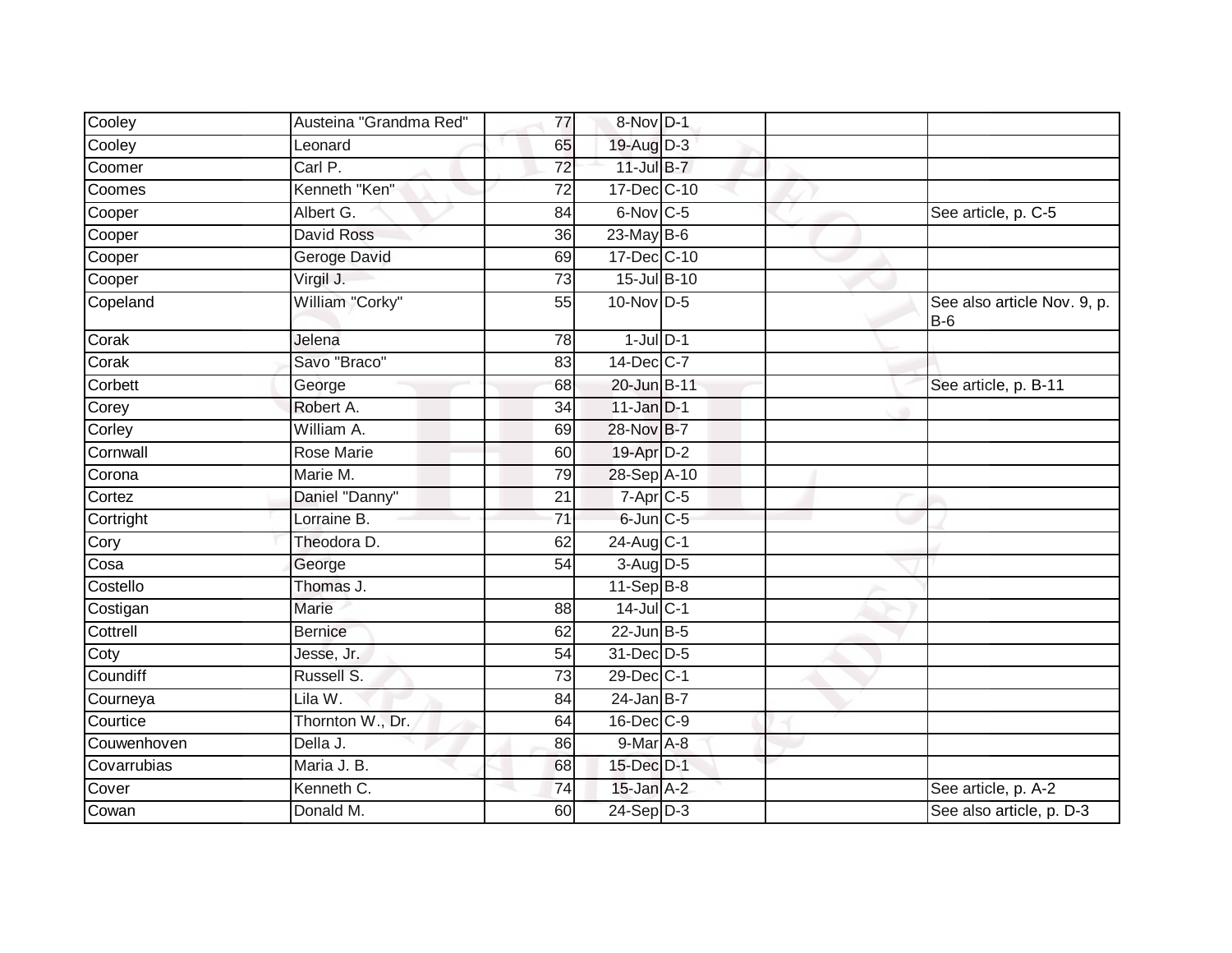| Cox                       | Blanche L.          | 82     | 18-Aug C-1        |            |            |                                     |
|---------------------------|---------------------|--------|-------------------|------------|------------|-------------------------------------|
| Cox                       | Clyde L.            | 49     | 16-Jun C-5        |            |            |                                     |
| Cox                       | Elizabeth L.        | 77     | 25-Aug B-7        |            |            |                                     |
| Cox                       | Leon E.             | 62     | 22-Feb B-14       |            |            |                                     |
| Cox                       | Ruth                | 63     | 14-Dec C-7        |            |            |                                     |
| Cox                       | Walter E.           | 65     | 20-Mar C-1        |            |            |                                     |
| Craaybeeck                | Gerrit, Jr.         | 43     | $10$ -Feb $D-1$   |            |            | See article, p. D-1                 |
| Crabtree                  | Florence J. "Floss" | 94     | 28-Mar C-5        |            | Johnson    |                                     |
| Craig                     | Audrey              | 68     | 27-Nov B-7        |            |            | See article, p. B-7                 |
| Cramer                    | George T., Sr.      | 82     | $24$ -Aug C-1     |            |            |                                     |
| Cramer                    | Glenn R.            | 71     | $13-Aug$ B-6      |            |            |                                     |
| Cramer                    | Irene A.            | 98     | $12$ -Feb $C-5$   |            |            |                                     |
| Crawford                  | Christopher C.      | 66     | 6-Oct C-1         |            |            |                                     |
| Creco                     | Leonard             | 66     | 27-Apr A-10       |            |            |                                     |
| Crennell                  | Thomas              |        | $23$ -Feb $ C-8$  |            |            |                                     |
| Crescent                  | James J.            | 45     | 5-Nov C-10        |            |            |                                     |
| Crews                     | Larry B., Rev.      | 47     | 18-Jun C-2        |            |            |                                     |
| Crider                    | Kathleen T.         | 42     | 18-Jun C-2        |            |            | See also article June 17,<br>p. A-2 |
| Crilly                    | Raymond F.          | 80     | $1-Oct$ $C-2$     |            |            |                                     |
| Crivellone                | John T.             |        | 74 Februray 4 D-1 |            |            |                                     |
| Croarkin                  | Mary M.             | 20     | $7$ -May $D-8$    |            |            |                                     |
| Croisant                  | <b>Alice Ruth</b>   |        | $25-Sep C-1$      |            | Doughterty |                                     |
| Croll                     | Robert P.           | 75     |                   | 8-Jul C-14 |            |                                     |
| Cron                      | Ethel N.            | 75     | $24$ -Aug $C-1$   |            |            |                                     |
| Crooks                    | J. Lloyd            | 76     | $4$ -Apr $B$ -5   |            |            |                                     |
| Cruce                     | Jack Boyd           | infant | 5-Nov C-10        |            |            |                                     |
| Crucean                   | Wilma L.            |        | $14$ -Feb $C-5$   |            | Baugh      |                                     |
| Crum                      | William F.          | 51     | 28-Dec A-13       |            |            |                                     |
| Cruz                      | Maria F.            | 87     | 11-Apr D-4        |            |            |                                     |
| $\overline{\text{Cseke}}$ | John                | 73     | 8-Oct C-3         |            |            |                                     |
| Csmereka                  | Lucille             | 64     | 20-Apr B-5        |            |            |                                     |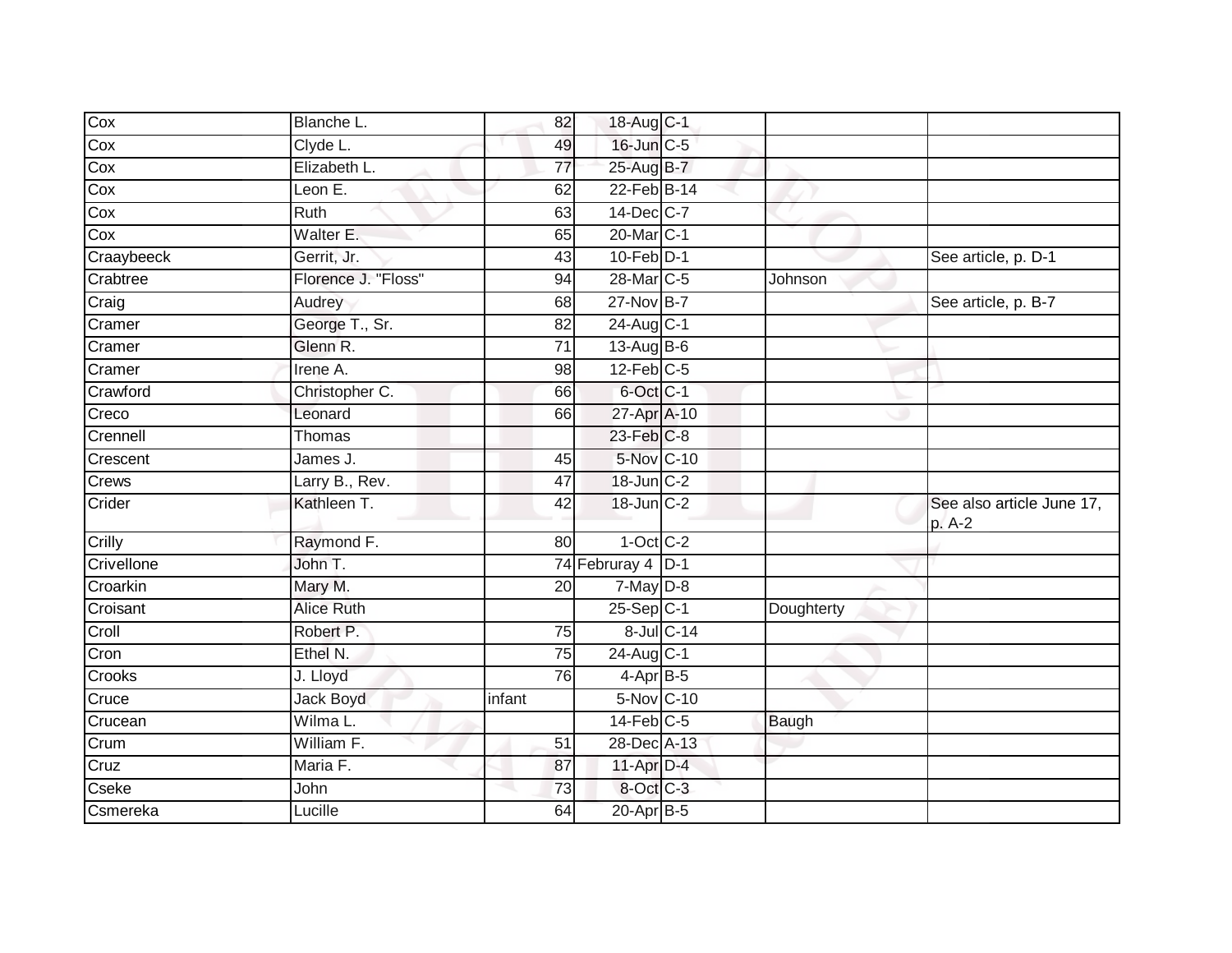| Cudziol        | Joseph                 | 79              | 28-Feb B-4            |            |                                       |
|----------------|------------------------|-----------------|-----------------------|------------|---------------------------------------|
| Cull           | Genevieve T. (Kopchak) | $\overline{72}$ | 25-Jun C-2            |            |                                       |
| Cundiff        | Astor B.               | 74              | $2$ -Jun $D-3$        |            |                                       |
| Cunningham     | Ernest G. "Ernie"      | 67              | 20-Oct C-1            |            |                                       |
| Cunningham     | Patricia K.            | $\overline{41}$ | 22-Oct D-3            |            |                                       |
| Curley         | Helen V.               | 83              | 14-Sep B-5            |            |                                       |
| Curley         | Marie C.               | 83              | 30-Sep A-11           |            |                                       |
| Currie         | Richard M.             | 54              | 24-Oct B-2            |            |                                       |
| Curry          | Cleona                 | 39              | $2-Feb$ $A-6$         | Royal      |                                       |
| Curry          | Lillian F.             | 92              | $5$ -Jan $D-1$        |            |                                       |
| Curtin         | Anne L.                | 87              | $6 -$ Apr $B - 5$     | Madura     |                                       |
| Curtis         | <b>Katherine Cleek</b> | 89              | $7 - Jan$ $D-1$       |            |                                       |
| Cusic          | Carole Lynn            |                 | 23-Apr <sub>C-1</sub> |            | See article, p. C-1                   |
| Cutler         | Gerald A.              | 79              | 18-Sep B-8            |            |                                       |
| Cutshall       | Warden K.              | $\overline{77}$ | 19-Jan A-8            |            |                                       |
| Cwiklinski     | Mary S.                | 93              | $9$ -May $D-2$        | Kalocinski |                                       |
| Cyrus          | Claude                 | $\overline{77}$ | $23$ -Jun $C-8$       |            |                                       |
| Czaja          | Lottie Helen           | 72              | 23-Oct C-2            |            |                                       |
| Czajka         | <b>Barbara</b>         | 91              | 26-Nov F-10           |            |                                       |
| Czajka         | Nellie L.              | 85              | 25-Oct F-9            | Ginalski   |                                       |
| Czamanski      | Ann                    |                 | 30-Sep A-11           | Tolowski   |                                       |
| Czapla         | Julian                 | $\overline{72}$ | 6-Apr B-5             |            |                                       |
| Czerwinski     | Walter J.              | 73              | $3-Aug$ D-5           |            |                                       |
| <b>Dabis</b>   | S. Jack                | 64              | 28-Sep A-10           |            |                                       |
| Dabrowski      | Mary                   | 87              | 28-Apr <sub>C-1</sub> | Sulkowski  |                                       |
| Dacey          | Donald                 | 74              | 13-Apr B-6            |            |                                       |
| Dahl           | Harold C.              | $\overline{73}$ | 28-Sep A-10           |            | See also article Sept. 29,<br>p. B-10 |
| Dahl           | Russell H., Jr.        | 36              | $12-Apr$ D-1          |            |                                       |
| Daily          | Robert "Rob," Jr.      | 26              | 17-Sep C-2            |            |                                       |
| Dale           | William                | 77              | 28-Jul C-5            |            |                                       |
| <b>Daniels</b> | Chris                  | 68              | $15$ -Apr $C$ -5      |            |                                       |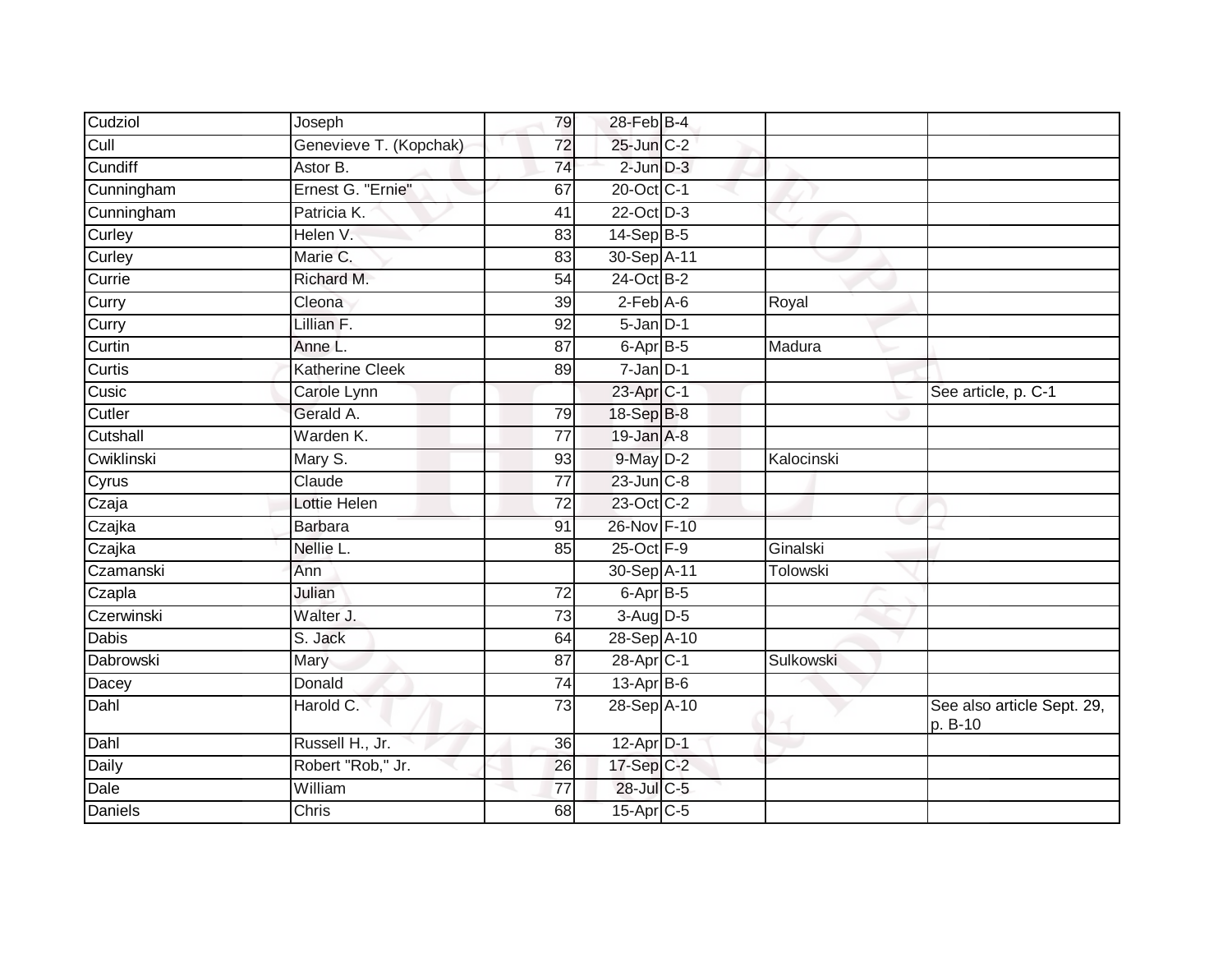| <b>Daniels</b> | William John, Jr.  | 60              | 25-Aug B-6               |   | See also article August 26,<br>p. B-5 |
|----------------|--------------------|-----------------|--------------------------|---|---------------------------------------|
| Danko          | Alexander John     | 76              | $1$ -Dec $C-1$           |   |                                       |
| Danko          | Helen M.           |                 | 29-Nov E-1               |   |                                       |
| Danko          | Pearl              | 82              | $10-Sep$ C-8             |   |                                       |
| Danko          | William J., Jr.    | 31              | 12-Mar C-3               | w |                                       |
| Dardano        | Emilia R.          | 63              | 16-Sep B-10              |   |                                       |
| Darling        | Dorothy Ruth, M.D. | 72              | $26$ -Jan $A$ -8         |   |                                       |
| Darnell        | Audrey W.          | 80              | 30-Jun C-1               |   |                                       |
| Daronatsy      | Babgen R.          | 80              | 16-Mar D-8               |   |                                       |
| <b>Dates</b>   | Charles E.         | 27              | 30-May B-2               |   |                                       |
| Daufenbach     | Anna R.            | 80              | $5$ -Oct $B$ -6          |   |                                       |
| Daugharty      | Daniel W.          | $\overline{21}$ | 28-Mar C-5               |   | See also article March 25,<br>p. A-2  |
| Daun           | Ronald L.          | 48              | $5 - Jun$ $C - 1$        |   | See also article, p. C-1              |
| Davidson       | Evelyn L.          | 100             | 6-Oct C-1                |   |                                       |
| Davis          | Cleotha III        | 19              | 21-Mar A-2               |   | See article, p. A-2                   |
| Davis          | Dorothy W.         | 80              | 13-Mar C-1               |   | See also article March 14,<br>p. D-6  |
| Davis          | <b>Eddie Roy</b>   |                 | 14-Mar D-6               |   |                                       |
| <b>Davis</b>   | Helen L.           | 79              | $7 - \overline{Apr}$ C-5 |   |                                       |
| Davis          | Iva E.             | 88              | $9-$ Sep $B-6$           |   |                                       |
| Davis          | Johnny Lee "Cocky" | 64              | 13-Sep E-12              |   |                                       |
| Davis          | Lutie              | 89              | $2-MarB-8$               |   |                                       |
| Davis          | Roosevelt          | 57              | 10-Jun C-12              |   | See article p. A-2                    |
| Davis          | <b>Ruth</b>        | 80              | $9-Aug$ $C-6$            |   |                                       |
| Dawson         | Pauline            | 69              | $9$ -Oct $C$ -3          |   |                                       |
| Day            | Marjorie E.        | 80              | 26-Aug B-5               |   |                                       |
| Day            | Ralph J.           | 64              | 15-Mar E-2               |   |                                       |
| De Graaf       | John (Jack)        | 68              | $6$ -May $C$ -7          |   | See also article, p. C-7              |
| De Young       | Katie              | 93              | 28-May C-3               |   |                                       |
| Dean           | Harry              | 73              | $2$ -Mar $B-8$           |   |                                       |
| Dean           | <b>Helen</b>       | 86              | 17-Sep C-2               |   |                                       |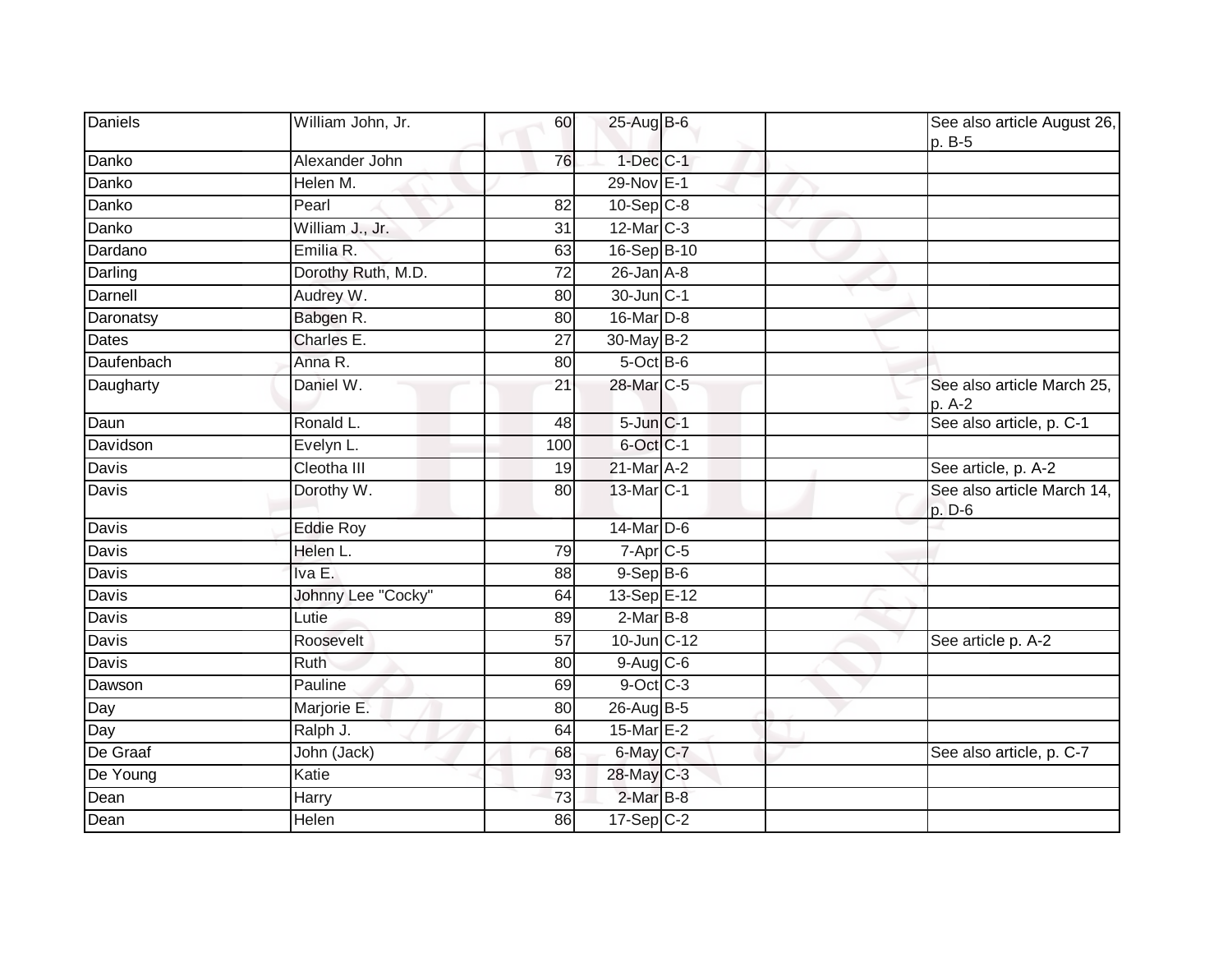| <b>DeBoer</b>  | Bokker (Bob)          | 89              | $9$ -Jun $D-1$   |            |                                                 |
|----------------|-----------------------|-----------------|------------------|------------|-------------------------------------------------|
| <b>DeBold</b>  | <b>Robert Michael</b> | 33              | 4-Aug C-1        |            |                                                 |
| Dec            | Frank J., Sr.         | 69              | $7$ -Jan $D-1$   |            |                                                 |
| Dechnik        | Ervin E.              | 69              | $3-Sep C-7$      |            |                                                 |
| Deering        | William E.            | 78              | $17$ -Mar $D-2$  |            |                                                 |
| Deerr          | Elinora               |                 | 19-Apr D-2       |            |                                                 |
| DeFrance       | Victoria (Tritz)      | 64              | $2$ -Apr $D-1$   |            |                                                 |
| <b>DeJesus</b> | Felix, Jr.            | 18              | 8-Sep C-7        |            | See also p. 1 - picture of<br>incident included |
| <b>Dekker</b>  | Henry                 | 63              | 29-Apr D-12      |            |                                                 |
| Demarest       | Mary                  | 99              | $3$ -Jun $C-8$   |            |                                                 |
| Dembicki       | Antoni                | 96              | $17-Sep$ C-2     |            |                                                 |
| Demeter        | Robert D.             | 62              | 18-Nov C-11      |            |                                                 |
| <b>DeMik</b>   | Walter W.             | 81              | 30-Dec D-1       |            | See article, p. D-1                             |
| Demkovich      | Paul                  | 88              | 17-Feb D-1       |            |                                                 |
| Demkowicz      | Kenneth S.            | 45              | 31-May D-1       |            |                                                 |
| Demo           | <b>Betty</b>          | 58              | $24$ -Jun $D-1$  |            |                                                 |
| Demo           | Louis                 | 65              | $13$ -May C-3    |            |                                                 |
| Demonja        | Mike                  | 85              | 23-Jun C-8       |            |                                                 |
| Dennies        | Clarence              | 83              | $7$ -Jan $ D-1 $ |            |                                                 |
| <b>Dennies</b> | Norma C.              | 66              | 30-Mar B-5       |            |                                                 |
| Denson         | Zollie                |                 | 18-Aug C-1       |            |                                                 |
| Denta          | <b>Theresa</b>        | 88              | 15-Mar E-2       |            |                                                 |
| Depa           | Thomas, Rev.          | 75              | 26-Nov F-10      |            | See article Nov. 26, p. F-<br>10                |
| DeRemer        | Charles E.            | 74              | $5$ -Jul $D-3$   |            |                                                 |
| <b>DerKacy</b> | Dorothy E.            | $\overline{77}$ | $15-Nov$ E-2     | Stuyvesant |                                                 |
| <b>Derks</b>   | Albert                | 81              | $16$ -Jul B-6    |            |                                                 |
| DeShincoe      | Michael L. (Pops)     | $\overline{78}$ | $10-AugBB-6$     |            |                                                 |
| <b>DeSoto</b>  | Leonard J.            | 2 days          | 9-Oct C-3        |            |                                                 |
| Detlef         | Katherine E.          | 76              | 26-Apr E-2       |            |                                                 |
| <b>Detloff</b> | Jerome F.             | 62              | $11-Apr$ D-4     |            |                                                 |
| Detloff        | Martha                | 84              | $24$ -Dec $C-1$  |            |                                                 |
|                |                       |                 |                  |            |                                                 |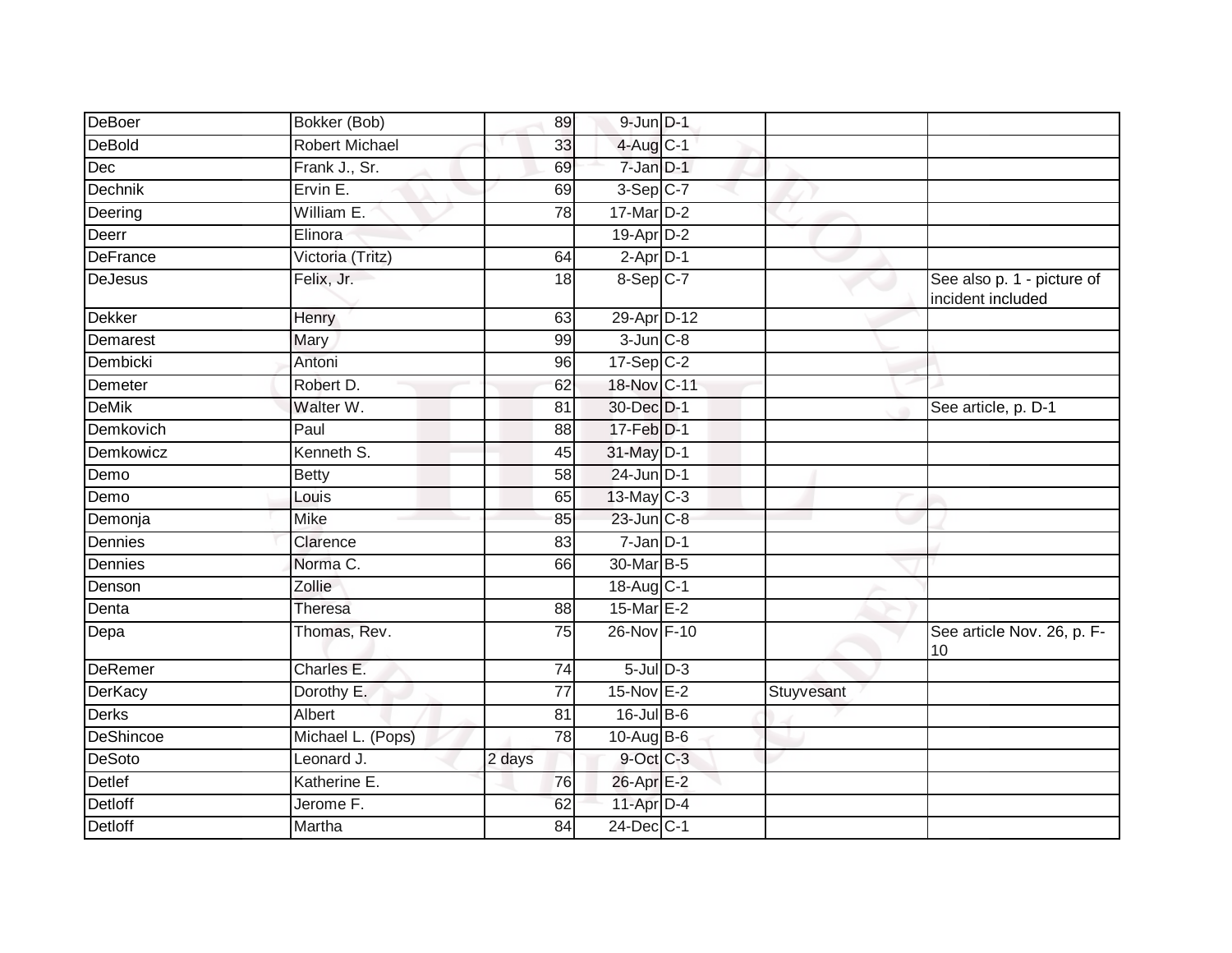| Dettweiler      | Jean R.               | 60              | 30-Mar B-5        |   |                                                     |
|-----------------|-----------------------|-----------------|-------------------|---|-----------------------------------------------------|
| Deuberry        | Mabel                 | $\overline{71}$ | $21$ -Jul C-1     |   |                                                     |
| Deuel           | James D.              | 57              | 16-Jun C-5        |   | See also article June 18,<br>p. C-2                 |
| Deutsch         | Fred                  | 90              | 5-Aug D-8         |   | See article, p. D-8                                 |
| <b>DeVault</b>  | Gerald V.             | 50              | 13-Nov C-3        | w | Middle initial also 'G' - see<br>Nov. 16, p. B-6    |
| <b>DeVos</b>    | Alexander J.          | 74              | 20-May B-12       |   |                                                     |
| <b>DeVries</b>  | Gerrit                | 79              | $9$ -Jun $D-1$    |   | See also article June 10,<br>p. C-12                |
| Dewey           | Genevieve E.          | 73              | $4$ -May B-8      |   | See also May 5, p. A-8 -<br>Nickname "Dee" included |
| DeYoung         | Henry P.              | 72              | 27-Oct C-5        |   |                                                     |
| Diamond         | Amanda                | infant          | 23-Mar B-5        |   |                                                     |
| <b>Diaz</b>     | Joel                  | 22              | 22-Mar A-2        |   | See photo of incident, p. A-                        |
| <b>Dibble</b>   | Richard H.            | 75              | $3$ -Oct $A$ -5   |   |                                                     |
| Dickson         | Nora M.               | 60              | $22$ -Jun B-5     |   |                                                     |
| <b>Diddie</b>   | Lucinda               | 82              | 20-Jul A-8        |   |                                                     |
| <b>Diemart</b>  | Harold W.             | 83              | $19$ -Jan $A-8$   |   |                                                     |
| <b>Dietrick</b> | Emily                 | 38              | 27-Oct A-2        |   | See article, p. A-2                                 |
| <b>Dietz</b>    | William, Jr.          | 69              | 25-Oct E-14       |   |                                                     |
| Digman          | Donna                 | 74              | $9$ -Jun $D-1$    |   |                                                     |
| <b>Dillard</b>  | David                 | 83              | 6-Jan C-1         |   |                                                     |
| <b>Dillard</b>  | Wilbur                | $\overline{71}$ | 5-Nov C-10        |   |                                                     |
| <b>Dillon</b>   | Johanna               | 83              | 22-Nov D-12       |   |                                                     |
| <b>Dillon</b>   | John J.               |                 | 80 Februray 8 E-1 |   |                                                     |
| Dinkelman       | Frederick W.          | 82              | 4-Sep B-7         |   | See article, p. B-7                                 |
| Djonlic         | Dragutin "Cika Drajo" | 83              | 30-Jun C-1        |   |                                                     |
| Doan            | Pauline L.            | 67              | 23-May B-6        |   |                                                     |
| Dobay           | Mary                  | 88              | 13-Oct A-9        |   |                                                     |
| <b>Dobis</b>    | <b>Doris</b>          | 62              | 22-Jun B-5        |   |                                                     |
| <b>Dobos</b>    | Ann                   | 88              | 8-Feb B-10        |   |                                                     |
|                 |                       |                 |                   |   |                                                     |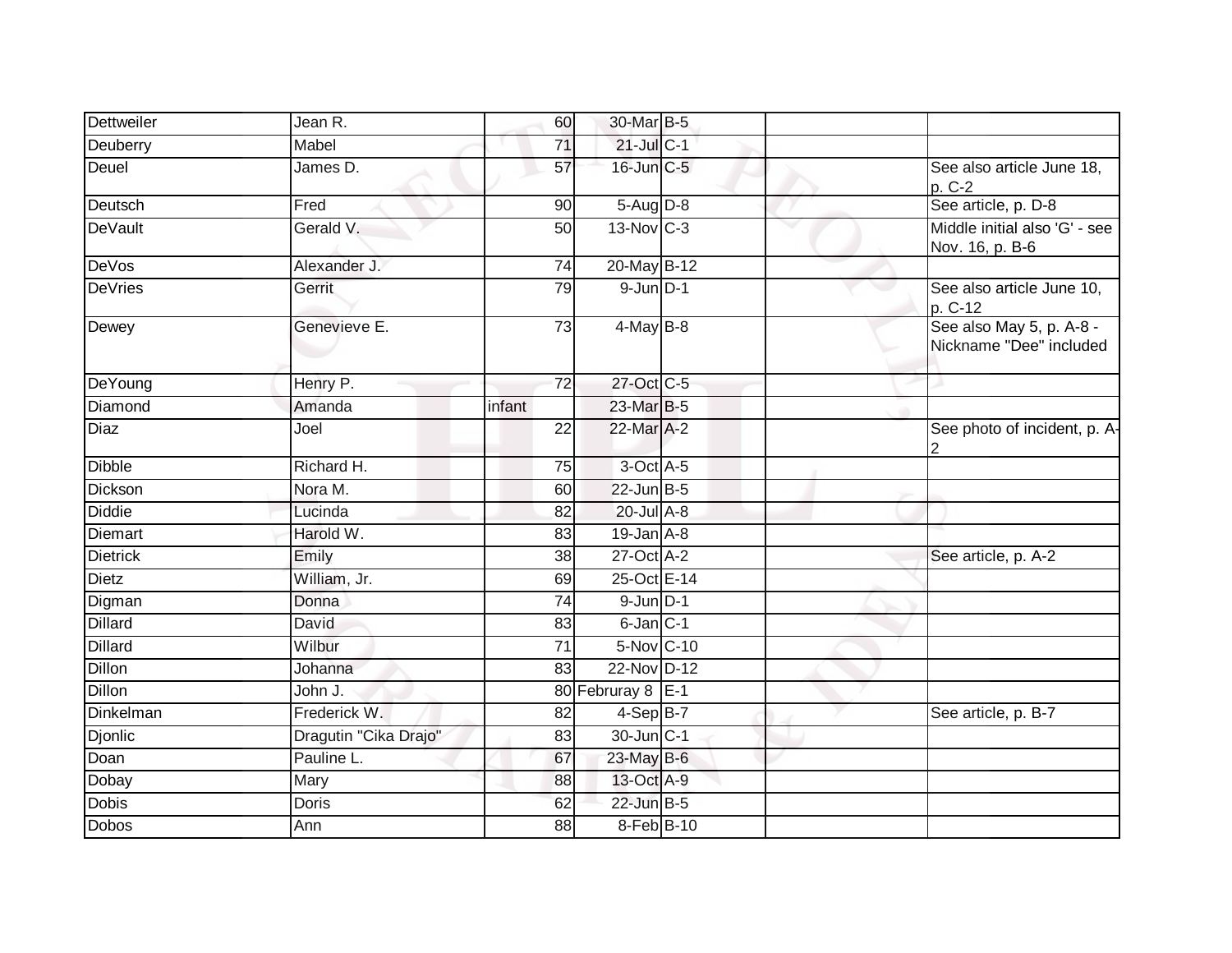| Dobos          | Mary J.               | 75              | 30-Apr C-2      | Dorko       |                                      |
|----------------|-----------------------|-----------------|-----------------|-------------|--------------------------------------|
| Dobrijevic     | Rade                  | 63              | 4-Feb D-1       |             |                                      |
| Dodge          | <b>Richard Oliver</b> | 56              | 15-Nov E-2      |             |                                      |
| Dodson         | Jesse                 | 56              | 23-Apr $ C-1 $  |             |                                      |
| Doe            | Eugere J.             | 64              | 13-Mar C-1      |             |                                      |
| Doeing         | Mary                  | 79              | $9$ -Jul $C$ -2 |             |                                      |
| Doescher       | Alan James            | 43              | $12$ -Apr $D-1$ |             |                                      |
| <b>Doffin</b>  | Joseph                | infant          | 31-Aug A-9      |             |                                      |
| Dogan          | Paul L.               | 62              | $12-Nov$ D-4    |             |                                      |
| <b>Doktysz</b> | Leonard ("Doc")       | 69              | $18$ -Feb $D-6$ |             | See also article Feb. 19,<br>p. D-1  |
| <b>Dolak</b>   | Andrew L.             | $\overline{77}$ | $21$ -Feb $C-3$ |             |                                      |
| Domsic         | Nicholas "Chicky"     | 63              | 6-Sep D-2       |             |                                      |
| Domsich        | Mary A.               | 66              | 10-Nov D-5      | Vavrecan    |                                      |
| Donahue        | William P.            | 68              | 22-Mar D-2      |             |                                      |
| Donnelly       | Margaret              | 87              | 26-Oct B-8      |             |                                      |
| D'Onofrio      | Esterino E. ("Les")   | 83              | 22-May C-3      |             |                                      |
| Dorman         | Mary                  | 67              | 20-Aug C-2      |             |                                      |
| Dornberg       | Helen S.              | 58              | 30-Mar B-5      |             |                                      |
| <b>Dorsett</b> | Gaithel A.            | $\overline{58}$ | $6$ -May $C$ -7 |             |                                      |
| Doughman       | Helen E.              | 66              | 5-Oct B-6       |             |                                      |
| Douglas        | Helen J.              | 60              | $21$ -Jul C-1   |             |                                      |
| Douglass       | Gaylord               | 72              | 5-Mar D-5       |             |                                      |
| Doup           | Mildred               | 66              | $9$ -Dec $D$ -5 | Mastronardi |                                      |
| Dow            | Margaret L.           | 67              | 26-May D-5      |             |                                      |
| Dowling        | William P.            | $\overline{51}$ | $22$ -Apr $C-3$ |             | See also article April 21,<br>p. B-8 |
| Downs          | Dolly                 | 65              | 18-Sep B-8      |             |                                      |
| Doxtaler       | Ben                   | 66              | 9-Mar A-8       |             |                                      |
| Doza           | Louis F.              | 69              | 3-Aug D-5       |             |                                      |
| Dragus         | George L.             | 69              | 12-Apr D-1      |             |                                      |
| Drescher       | Emil                  | 56              | 28-Jul C-5      |             |                                      |
| <b>Dressel</b> | Dolores B.            | 45              | 10-Aug B-6      |             |                                      |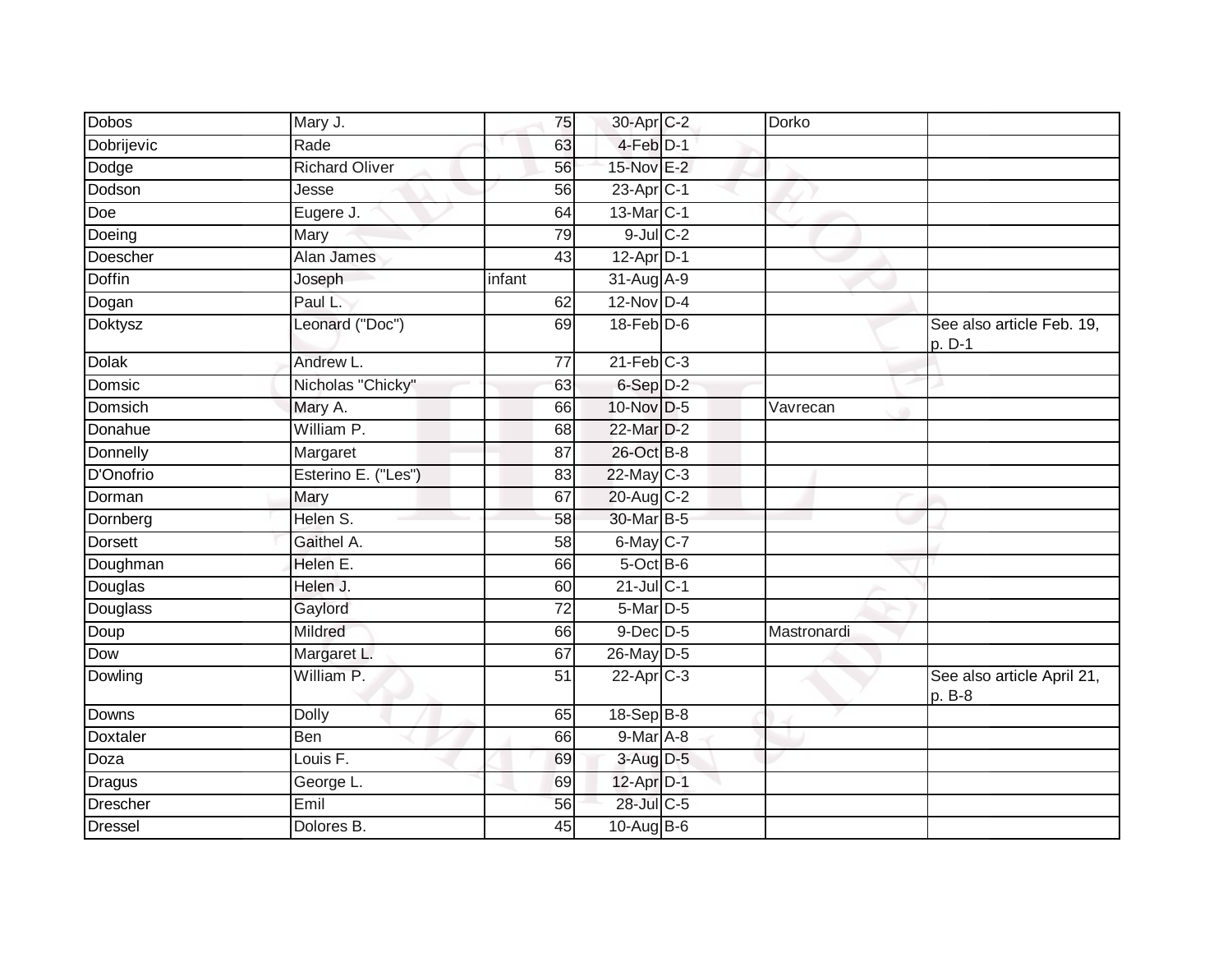| Drewno         | John                | 94              | $2$ -Nov $ C-1 $ |       |                                     |
|----------------|---------------------|-----------------|------------------|-------|-------------------------------------|
| <b>Dreyfus</b> | Sarah               | 85              | $7 - Jan$ $D-1$  |       |                                     |
| Driemeyer      | Vallie N.           | 91              | 25-Apr D-10      |       |                                     |
| Drinski        | Ann E. (Lipay)      | 77              | 25-Oct F-9       |       |                                     |
| <b>Droski</b>  | Alex J.             | 84              | $12$ -Jan $C-2$  |       |                                     |
| Droza          | George              | 48              | $20$ -Apr $B$ -5 |       |                                     |
| Drungilas      | Anna M.             | 86              | 7-Jun E-14       |       |                                     |
| Druskovich     | Donald              | 45              | $9-Nov$ B-6      |       | See also article Nov. 10,<br>p. D-5 |
| <b>Dubec</b>   | Peter P.            | 70              | $12$ -Jan C-2    |       |                                     |
| <b>Dubiak</b>  | Stephen             | 81              | $14$ -Jan D-1    |       | See also article, p. D-1            |
| <b>Dubis</b>   | Helen               | 69              | $19$ -Jul $D-2$  | Meger |                                     |
| Ducat          | Veronica            | 74              | 28-Sep A-10      |       | ж                                   |
| Duda           | Jean                | 68              | $5$ -Jun $C-1$   |       |                                     |
| Dudash         | John M. (Mike), Sr. | 69              | $1-Feb$ $D-1$    |       |                                     |
| <b>Dudzik</b>  | John W.             | 65              | $2-MarB-8$       |       |                                     |
| <b>Duff</b>    | Roy F.              | 77              | $23$ -May B-6    |       |                                     |
| Dufrane        | Ina J.              | 81              | $2$ -Jan $C-3$   |       |                                     |
| Duggan         | Charles F., III     | 17              | 17-Dec C-10      |       |                                     |
| Duhnovsky      | <b>Bela</b>         | 84              | $21$ -Jan D-1    |       |                                     |
| <b>Duimich</b> | Mildred             | 67              | 18-May C-1       |       |                                     |
| <b>Duke</b>    | Roy W.              | 84              | $12-Apr$ D-1     |       |                                     |
| <b>Duke</b>    | Viola B.            | 81              | $12$ -Jun $C-2$  |       |                                     |
| <b>Dulin</b>   | Raymond J., Sr.     | $\overline{77}$ | 24-Mar D-1       |       |                                     |
| <b>Dulin</b>   | Wilbur F.           | 91              | 28-Oct D-8       |       |                                     |
| <b>Dumbsky</b> | Genevieve L.        | 80              | $10-Sep$ $C-8$   |       |                                     |
| Dumistra       | Robert E.           | 49              | 18-Dec A-11      |       | See article, p. A-11                |
| Dunbar         | Cecil L.            | 68              | 31-Mar C-1       |       |                                     |
| Duncan         | George W. (Wally)   | 61              | 29-Mar C-7       |       |                                     |
| Duncan         | Virgil M.           | 63              | 8-May C-3        |       |                                     |
| Duncanson      | Mary                | 60              | $22$ -Jan $D-6$  |       | See article, p. D-6                 |
| Dunham         | Lela                | 92              | 31-Aug A-9       |       |                                     |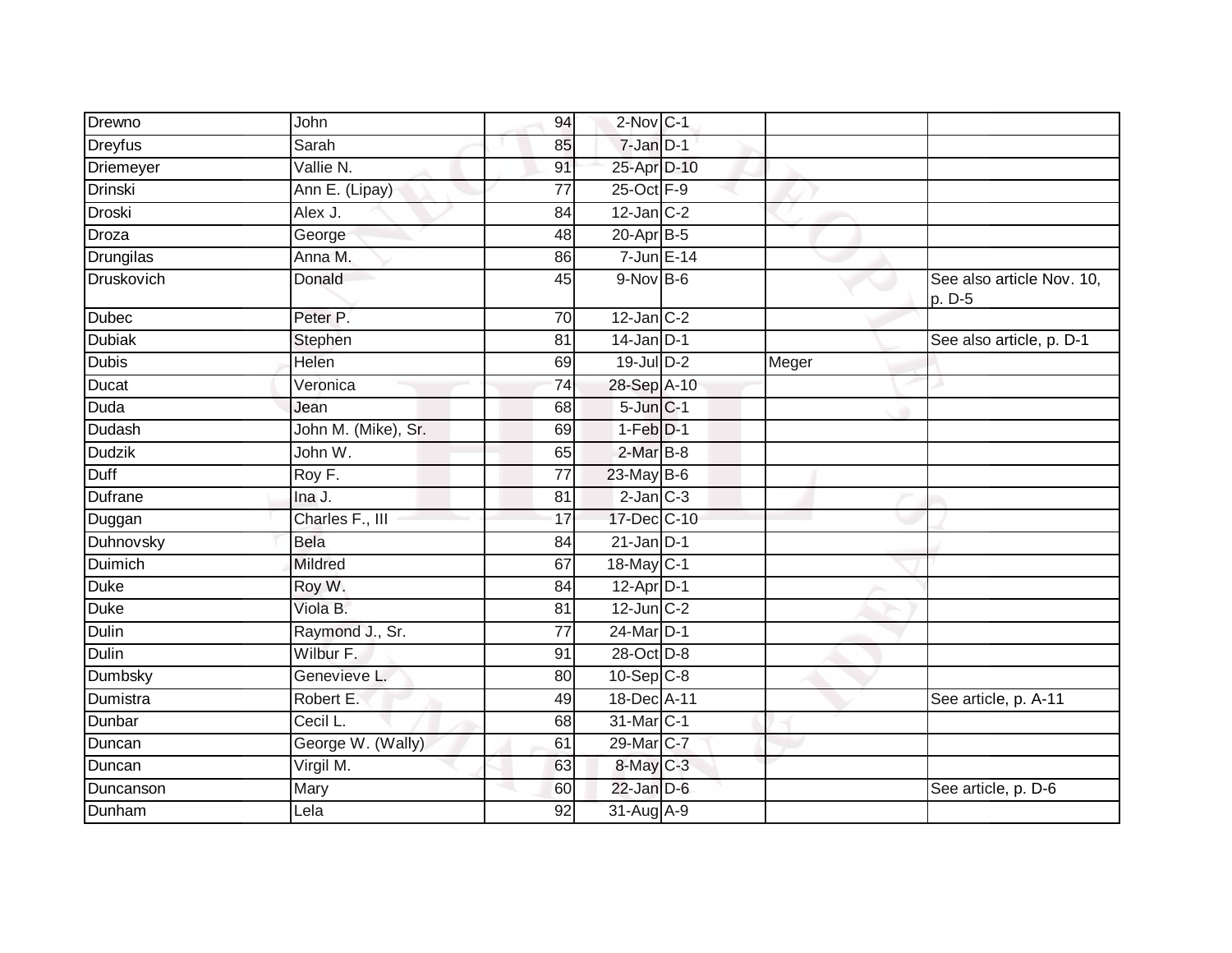| Dunmire         | George M.         | $\overline{88}$ | 24-May D-2              |   |                                      |
|-----------------|-------------------|-----------------|-------------------------|---|--------------------------------------|
| Dunn            | Duane A. (Mickey) | 60              | 22-Dec C-8              |   | See also article Dec. 26,<br>p. D-1  |
| Dunn            | Irene M.          | 80              | 28-Sep A-10             |   |                                      |
| Dunn            | Isaac N.          | 80              | $9$ -Jul $C$ -2         |   |                                      |
| Dunn            | Mildred A.        | 60              | $5-Mar$ D-5             | v |                                      |
| Dunn            | Terry L.          | 34              | $6$ -Nov $ C$ -5        |   |                                      |
| Dupin           | Rose A.           | 86              | 29-Dec C-1              |   |                                      |
| Dupree          | Agnes B.          | 83              | $19-SepB-4$             |   |                                      |
| Duran           | Donald D.         | 60              | 28-Sep A-10             |   |                                      |
| Duran           | John, Sr.         | 77              | $12$ -May B-6           |   |                                      |
| Durbin          | Albert            | 69              | $23$ -Jul $C-2$         |   |                                      |
| Dusenbury       | Arthur            | 68              | 5-Nov C-10              |   |                                      |
| <b>Dutczak</b>  | Wasyl             | 63              | 22-Oct D-3              |   |                                      |
| Dutton          | John W.           | 50              | $21$ -Jun $D-2$         |   |                                      |
| Duvall          | Donald Laurence   | 40              | 3-Mar C-6               |   |                                      |
| Duve            | Ervin             | 79              | 11-Sep B-8              |   |                                      |
| Dwan            | Thomas J.         | 81              | $10$ -Jul $C-3$         |   |                                      |
| Dye             | Archie            | 81              | 23-Mar B-5              |   |                                      |
| Dykstra         | Albert C.         | 51              | 18-Sep B-8              |   |                                      |
| Dykstra         | Jacob, Rev.       | 55              | $14-Apr$ <sub>C-1</sub> |   |                                      |
| Dykstra         | Philip K.         | 30              | 5-Nov C-10              |   |                                      |
| <b>Dyler</b>    | Kenneth L., Sr.   | 66              | 22-Nov D-11             |   |                                      |
| Dywan           | Lottie J. "Vi"    | 67              | 14-Aug C-1              |   |                                      |
| Dziadosz        | George E.         | 63              | 23-Nov B-5              |   |                                      |
| <b>Dzimidas</b> | Albert            |                 | 24-Dec C-1              |   |                                      |
| Dzurovcik       | Andrew            | 69              | $19$ -Jul $D-2$         |   |                                      |
| Earl            | William E.        | 63              | 14-Oct D-5              |   |                                      |
| Eartly          | Darryl J.         | 52              | 27-Jul B-5              |   |                                      |
| Easley          | Mark A.           | 29              | 26-Oct B-8              |   |                                      |
| Eason           | Ruby E.           | 81              | $15$ -Jun $B-5$         |   |                                      |
| Easterling      | Mary Nell         |                 | $9-$ Sep $B-6$          |   | See also article Sept. 10,<br>p. C-8 |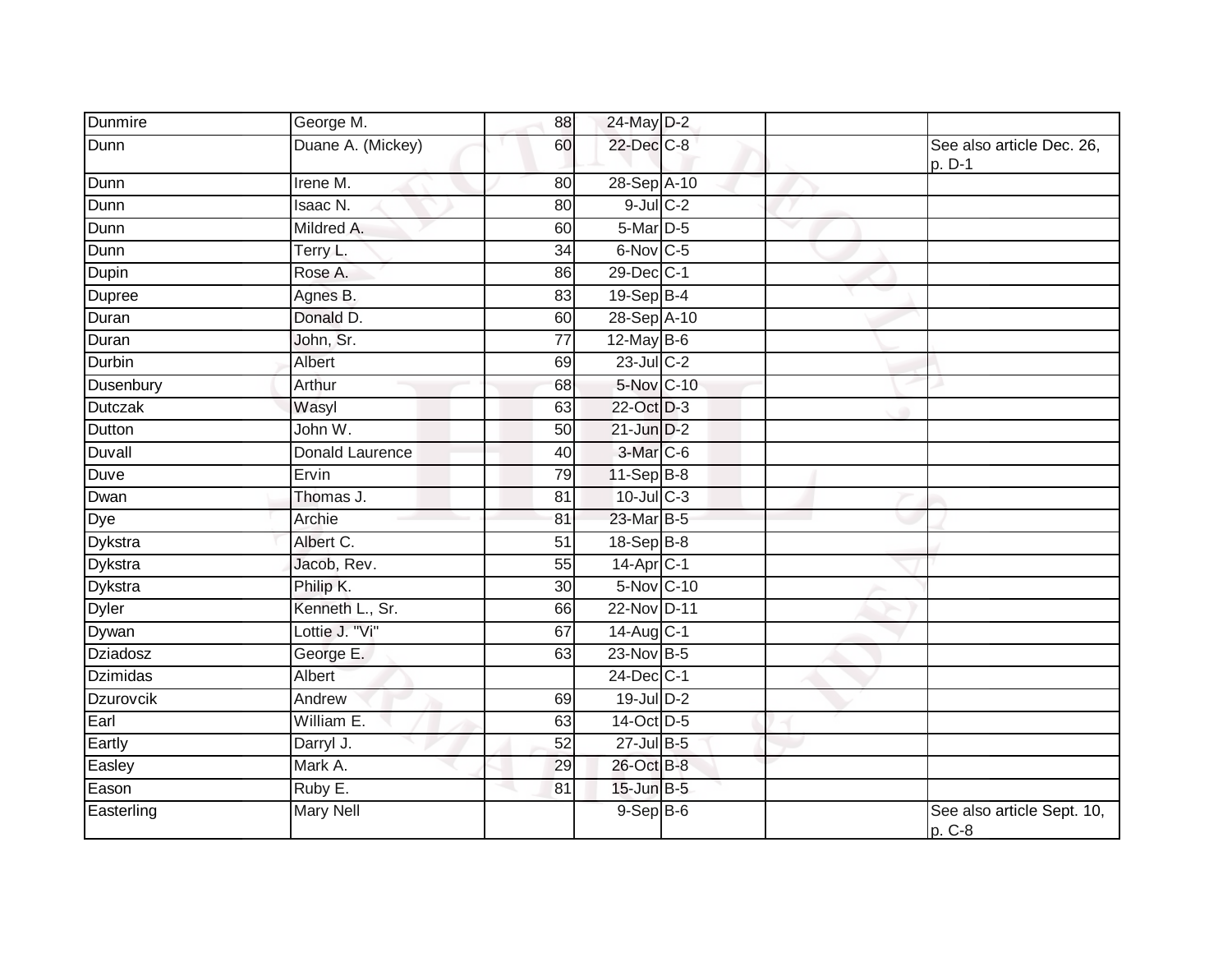| Easton         | Alfred G., II       | 34     | $10-Aug$ B-6      |        | See article, p. B-6                       |
|----------------|---------------------|--------|-------------------|--------|-------------------------------------------|
| Eaton          | Andrew              | infant | $1-Sep$ $C-1$     |        |                                           |
| Eaton          | Anna Mae            | 64     | 13-Nov C-3        | Reder  |                                           |
| Eaton          | Mary Jane           | 69     | 30-Nov B-6        |        |                                           |
| Eberle         | Francis C.          | 52     | 5-Oct B-6         |        |                                           |
| Ebert          | Caroline            |        | 27-Apr A-10       | Kerber | See also article April 28,<br>p. C-1      |
| Eckstein       | Woodrow R.          | 73     | $27$ -May $D-6$   |        |                                           |
| Eddleman       | Kenneth B.          | 78     | 15-Sep C-1        |        |                                           |
| Edgington      | Minnie              | 84     | $4$ -Dec B-7      |        | See also article Dec. 5, p.<br><b>B-6</b> |
| Edinger        | Paul C.             | 62     | 5-Aug D-8         |        | See also article August 7,<br>p. C-1      |
| Edison         | Harold              | 73     | $21$ -Aug D-5     |        | See article, p. D-5                       |
| Edwards        | Theresa C.          | infant | $2$ -Mar $B-8$    |        |                                           |
| Edwards        | Walter F.           | 66     | 14-Dec C-7        |        |                                           |
| Ehrenfeld      | Lillian V.          | 80     | 26-May D-5        |        |                                           |
| Ehrsam         | Ralph F.            | 60     | 23-Mar B-5        |        |                                           |
| Einsele        | Clara A.            | 85     | 26-Dec D-1        |        |                                           |
| Einsele        | Michael J.          | 52     | $13$ -Jul B-6     |        |                                           |
| Ekholm         | Dolores E.          | 59     | $4$ -May B-8      |        |                                           |
| Ekstrom        | Carl B.             | 72     | 27-Oct A-2        |        | See article, p. A-2                       |
| Eldred         | Frank E.            | 88     | $30 - Jan$ $B-5$  |        |                                           |
| Eldridge       | Marjorie H.         | 91     | $26$ -Feb $D-1$   |        |                                           |
| Eley           | Murl                | 65     | 27-Dec E-2        |        |                                           |
| Elibasich      | Paul                | 70     | 12-May B-6        |        |                                           |
| <b>Elkins</b>  | Ida A.              |        | 100 Auugst 29 B-7 |        |                                           |
| Eller          | John F. "Hans"      | 90     | $6$ -Jul $A$ -8   |        |                                           |
| Ellinghausen   | Rose                | 80     | $14$ -Apr $C-1$   |        |                                           |
| <b>Elliott</b> | <b>Ethel Lee</b>    | 65     | 19-May D-1        |        |                                           |
| Elliott        | <b>Willie Gayle</b> | 54     | 22-Nov D-11       |        |                                           |
| Ellison        | Lenore F.           |        | 15-Jun B-5        |        |                                           |
| Ellman         | <b>Stella</b>       | 85     | $21$ -Dec $C$ -6  |        |                                           |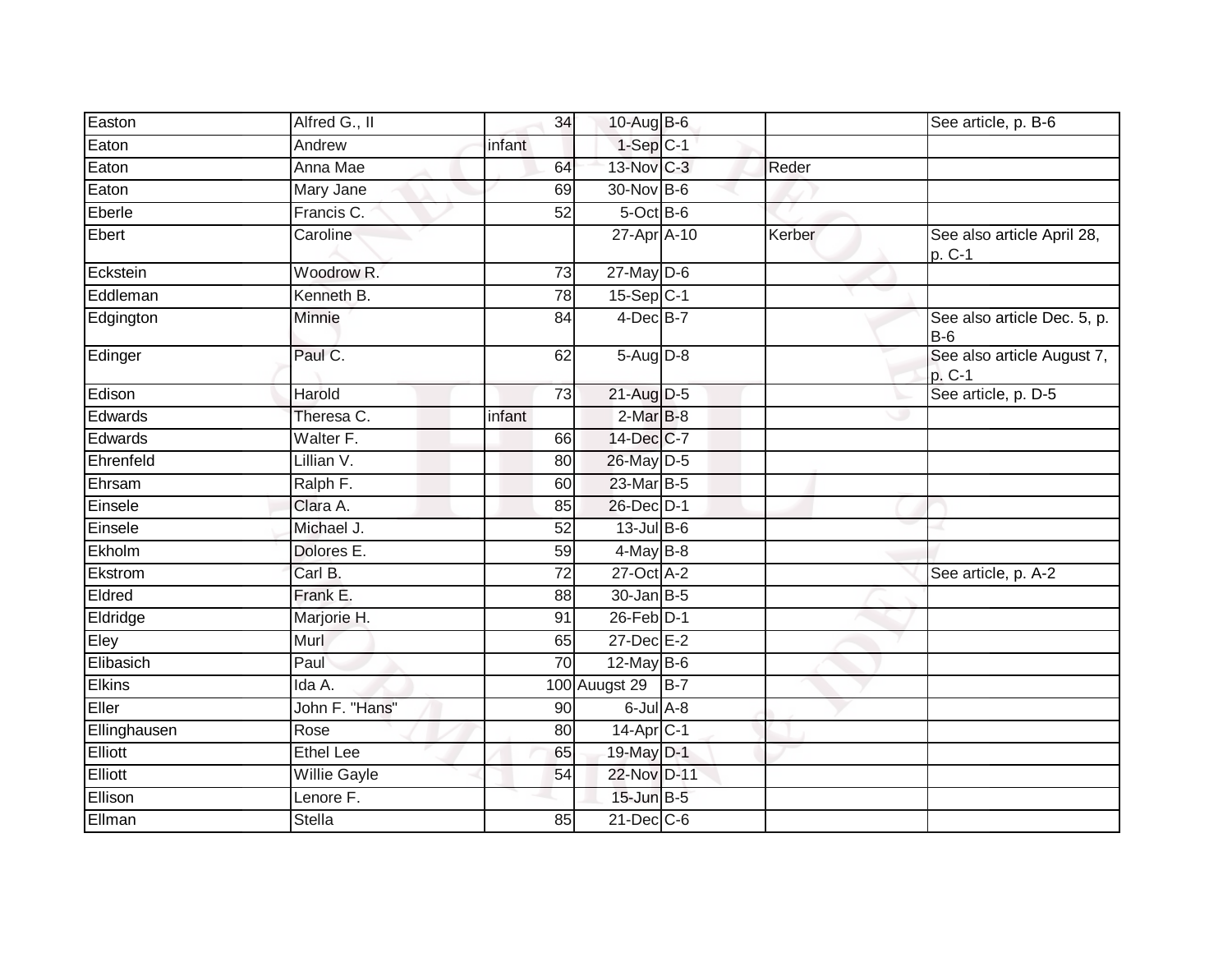| Eloff      | Theresa        | 82              | 10-Nov D-5        |  |                                      |
|------------|----------------|-----------------|-------------------|--|--------------------------------------|
| Emanuel    | Earl V.        | 71              | $1-Aug$ $C-8$     |  |                                      |
| Embery     | Lusion         | 62              | $21$ -May $D-8$   |  |                                      |
| Embry      | Donald R., Sr. | 49              | $25$ -Jan $B$ -8  |  |                                      |
| Embry      | John B.        | 70              | 22-Dec C-8        |  |                                      |
| Emery      | Quintelar      | 79              | 19-May D-1        |  |                                      |
| Emolovich  | Julia C.       | 81              | 22-Feb D-12       |  |                                      |
| Enderle    | Frank J., M.D. | 49              | $30$ -Nov B-6     |  |                                      |
| Endres     | Jerome S.      | 68              | $23$ -Jan C-1     |  |                                      |
| England    | Anna Mae       | 59              | $11$ -Nov $C-4$   |  |                                      |
| Ennis      | <b>John</b>    | $\overline{75}$ | $5$ -Mar $D-5$    |  |                                      |
| Enocksen   | Mary M.        | 66              | $8-Nov$ $D-1$     |  |                                      |
| Enoksen    | <b>Beyer</b>   | $\overline{77}$ | $24-Sep$ D-3      |  |                                      |
| Ensweiler  | C. Clarence    | 81              | 25-Oct E-14       |  |                                      |
| Erakovich  | Daniel         |                 | 23-Dec D-1        |  |                                      |
| Erfert     | Anna S.        | 81              | 28-Nov B-7        |  | See also article Nov. 29,<br>p. E-1  |
| Erfuth     | Florence       | 65              | 8-Sep C-7         |  |                                      |
| Eriks      | Geraldine      | 67              | $16$ -Feb $ C-1 $ |  |                                      |
| Erlenbaugh | Ruth M.        | 84              | $13$ -Jul B-6     |  |                                      |
| Erndt      | Agnes A.       | 92              | $28$ -Jan $D-3$   |  |                                      |
| Ernst      | Joseph E.      | 92              | 20-Oct C-1        |  |                                      |
| Ervin      | Louis H.       | 65              | 31-Dec D-5        |  |                                      |
| Erwin      | Eugene G.      | 60              | $2$ -Oct C-2      |  |                                      |
| Esherman   | Herbert D.     | 71              | $7 - Apr$ $C - 5$ |  |                                      |
| Esterhay   | Arpad Joseph   |                 | 18-Nov C-11       |  | See also article Nov. 19,<br>p. D-11 |
| Estes      | Doyle (Red) E. | 66              | $6$ -Dec $D-14$   |  |                                      |
| Estill     | Everett (Pap)  | 84              | 15-Jan C-10       |  |                                      |
| Estill     | May (Nan)      | 75              | $11-Feb$ D-1      |  |                                      |
| Estrada    | <b>Phillip</b> | 47              | 29-Apr D-12       |  | See also article, p. D-12            |
| Etter      | Carl J.        | 83              | 18-Nov C-11       |  | See also article Nov. 19,<br>p. D-11 |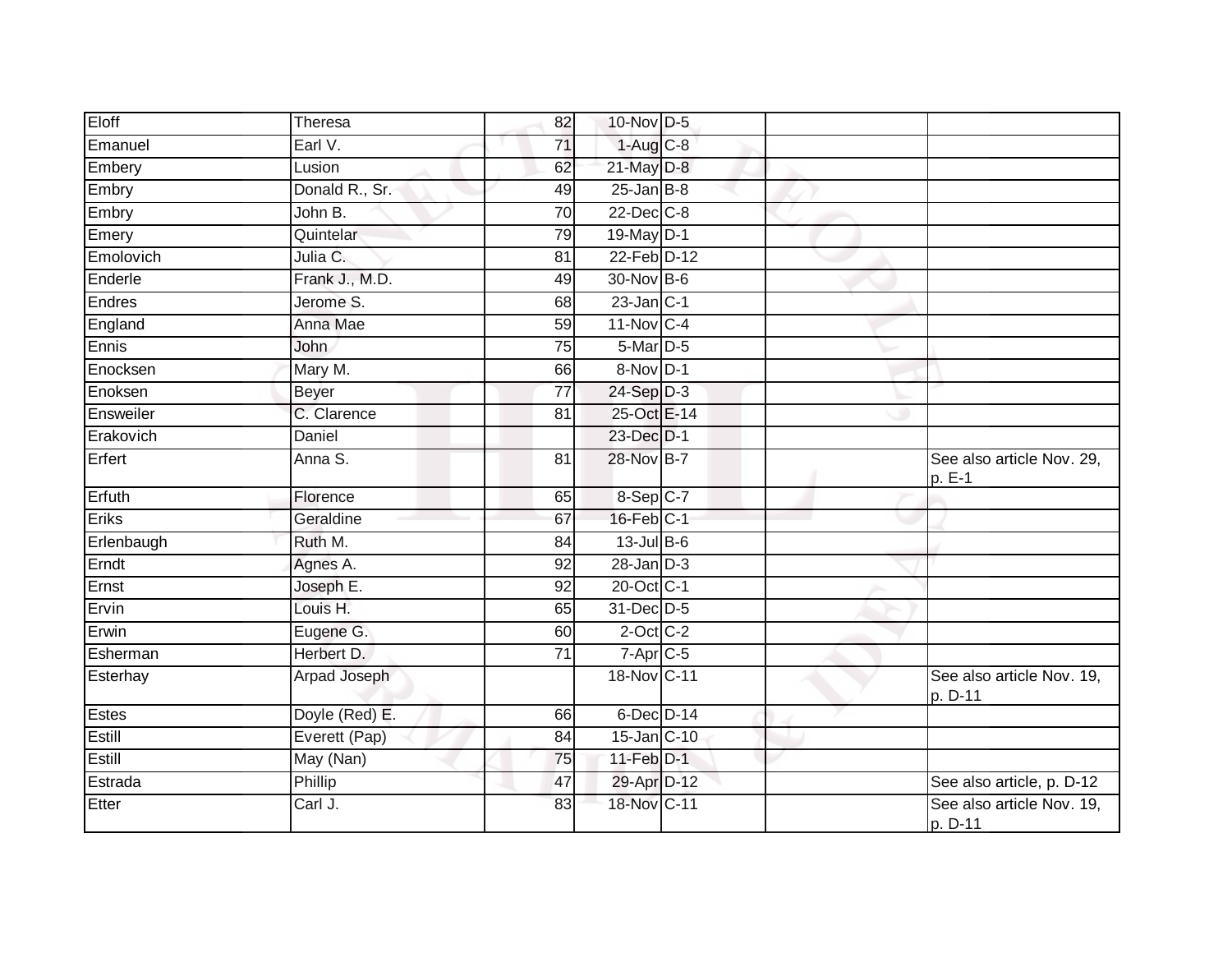| Etter     | Raymond R.              |                 | $4$ -Oct C-6     |         |                                                               |
|-----------|-------------------------|-----------------|------------------|---------|---------------------------------------------------------------|
| Evan      | Yolanda                 | 65              | 12-Aug D-1       | Jacobs  | See also article August 13,<br>p. B-6                         |
| Evanoff   | Kalina                  |                 | 10-Mar C-1       |         |                                                               |
| Evans     | Harvey                  | 86              | 8-Sep C-7        |         |                                                               |
| Evans     | Hugo A.                 | 64              | 4-Dec B-7        |         |                                                               |
| Evans     | James E.                | 54              | $1-Oct$ $C-2$    |         |                                                               |
| Evans     | Sam                     | $\overline{74}$ | $9$ -Dec $D$ -5  |         |                                                               |
| Everett   | Paul D.                 | 79              | 28-Oct D-8       |         |                                                               |
| Eversole  | Lucille                 | 76              | $20$ -Apr $B$ -5 |         |                                                               |
| Evert     | Donald W.               | 62              | 24-May E-12      |         | See article, p. E-12                                          |
| Ewen      | Leroy J.                | 78              | 9-Apr B-12       |         |                                                               |
| Faciana   | Charles P.              | $\overline{71}$ | 29-Dec C-1       |         |                                                               |
| Fadiga    | Anna                    | 85              | 17-Sep C-2       |         |                                                               |
| Fair      | Harold T. "Mickey"      | 67              | 26-Aug B-5       |         |                                                               |
| Falkenhan | Arthur E.               | $\overline{81}$ | 20-Jan C-5       |         | Last name also spelled<br>Falkinhan, see Jan. 19, P.<br>$A-8$ |
| Falkenhan | Violet G.               | 86              | $21$ -Jan $D-1$  |         | See also article Jan. 22, p.<br>$D-6$                         |
| Falkinhan | Arthur E.               | 81              | $19$ -Jan $A-8$  |         | Last name also spelled<br>Falkenhan, see Jan. 20, p.<br>$C-5$ |
| Farley    | Catherine               | 75              | 31-May D-1       |         |                                                               |
| Farley    | Irene                   | 63              | $3$ -Jul C-5     |         | See article, p. C-5                                           |
| Feather   | Charlotte B. (Balcerak) | $\overline{83}$ | $23$ -Feb $C-8$  |         |                                                               |
| Fech      | Barbara B.              | 46              | 6-Dec D-14       | Sertich |                                                               |
| Feeser    | Carrie M.               | 87              | $13$ -Jul B-6    |         |                                                               |
| Fehrman   | Donald J.               | 63              | 25-Jun C-2       |         |                                                               |
| Feighner  | Vivian                  | 79              | 27-Nov B-7       |         |                                                               |
| Feinberg  | Edward L.               | $\overline{71}$ | 13-Dec E-2       |         |                                                               |
| Felus     | Sharon M.               | 31              | $27$ -May $D-6$  |         |                                                               |
| Fender    | Charles N.              | 75              | 6-May C-7        |         | Middle initial is 'M' on May<br>7, p. D-8                     |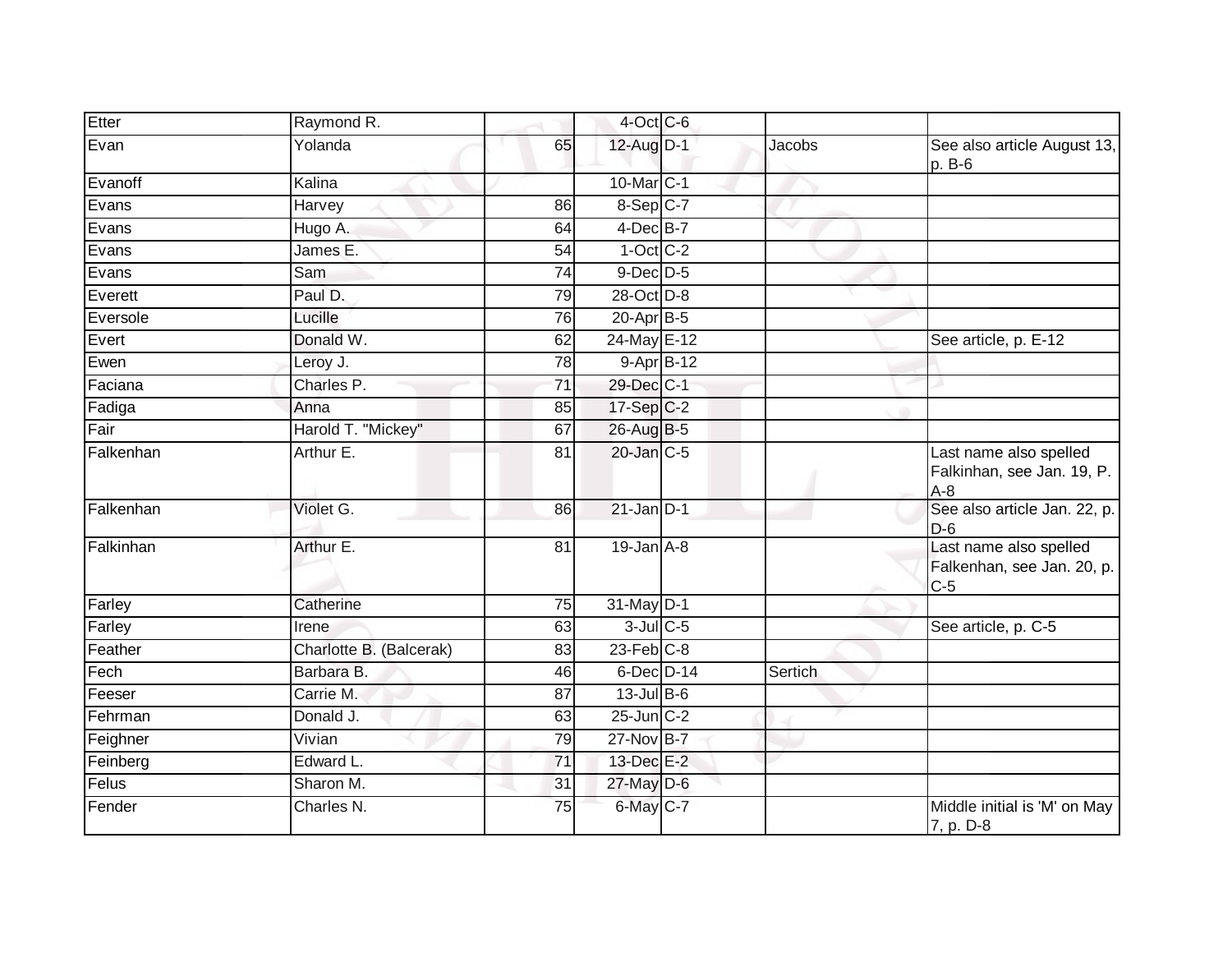| Fengya        | Joan                      | 82              | $9-Nov$ B-6             |               |                                               |
|---------------|---------------------------|-----------------|-------------------------|---------------|-----------------------------------------------|
| Ferczok       | <b>Steve</b>              | 70              | 19-Jun B-8              |               |                                               |
| Ferguson      | Eugene E.                 | 85              | 17-Feb D-1              |               |                                               |
| Ferko         | Margaret Janet            |                 | 22-Aug A-13             | Druga         |                                               |
| Ferrell       | <b>Phyllis</b>            | 46              | 7-Oct B-7               |               |                                               |
| Ferrero       | James                     |                 | 90 Januray 12 C-2       |               |                                               |
| Ferry         | Sharalyn R.               | 34              | $26-SepC-2$             | Fein          |                                               |
| Fesi          | Maria Giovanna (Glorioso) | 97              | 17-Apr C-3              |               |                                               |
| Fetla         | John E.                   | 61              | $14$ -Jun $D-2$         |               |                                               |
| Fiano         | John A.                   | 71              | 12-Oct A-13             |               |                                               |
| Fidanza       | Orlando                   | 66              | $9$ -Dec $D$ -5         |               |                                               |
| Fiedler       | Alan                      | 32              | $14$ -Jun D-2           |               |                                               |
| <b>Fields</b> | Charles J.                | $\overline{72}$ | 10-May D-2              |               |                                               |
| Fields        | Geneva                    |                 | $5 - Jan$ $D-1$         |               |                                               |
| Filipiak      | Chester P.                | $\overline{73}$ | 9-Mar A-8               |               |                                               |
| Finerty       | Alice R.                  | 77              | $3$ -Jun $C-8$          |               |                                               |
| Finley        | Eva B.                    | 66              | 15-Jun B-5              |               | See article, p. B-5                           |
| Fischer       | James E.                  | 76              | 28-May C-3              |               |                                               |
| Fischer       | Margaret                  | 94              | 8-Oct C-3               |               |                                               |
| Fischer       | Nora K.                   | 90              | 24-May D-2              |               |                                               |
| Fischer       | Sandra                    | 37              | $12$ -Feb $A-3$         |               | See article, p. A-3; Also<br>March 13, p. A-2 |
| Fish          | Edna A.                   | 77              | 5-Oct B-6               |               |                                               |
| Fisher        | Franklin O.               | 73              | $14-Apr$ <sub>C-1</sub> |               |                                               |
| Fisher        | Herman                    | 68              | $6$ -Mar $B$ -5         |               |                                               |
| Fisher        | John J. "Joe"             | 59              | $3$ -Dec $C-2$          |               |                                               |
| Fisher        | Maude Couwenhoven         | 94              | 29-May B-8              |               |                                               |
| Fisher        | <b>Rik</b>                | 17              | 4-Mar A-2               |               | See article, p. A-2                           |
| Fisher        | Sandra                    | 38              | 3-Feb B-7               |               |                                               |
| Fisher        | William "Dusty"           | 31              | $7 - Jan$ $D-1$         |               |                                               |
| Fisk          | Darlene                   | 48              | 31-Jul B-8              | <b>Mathif</b> | See article, p. B-8                           |
| Flack         | Elizabeth                 | 80              | 20-Apr B-5              |               |                                               |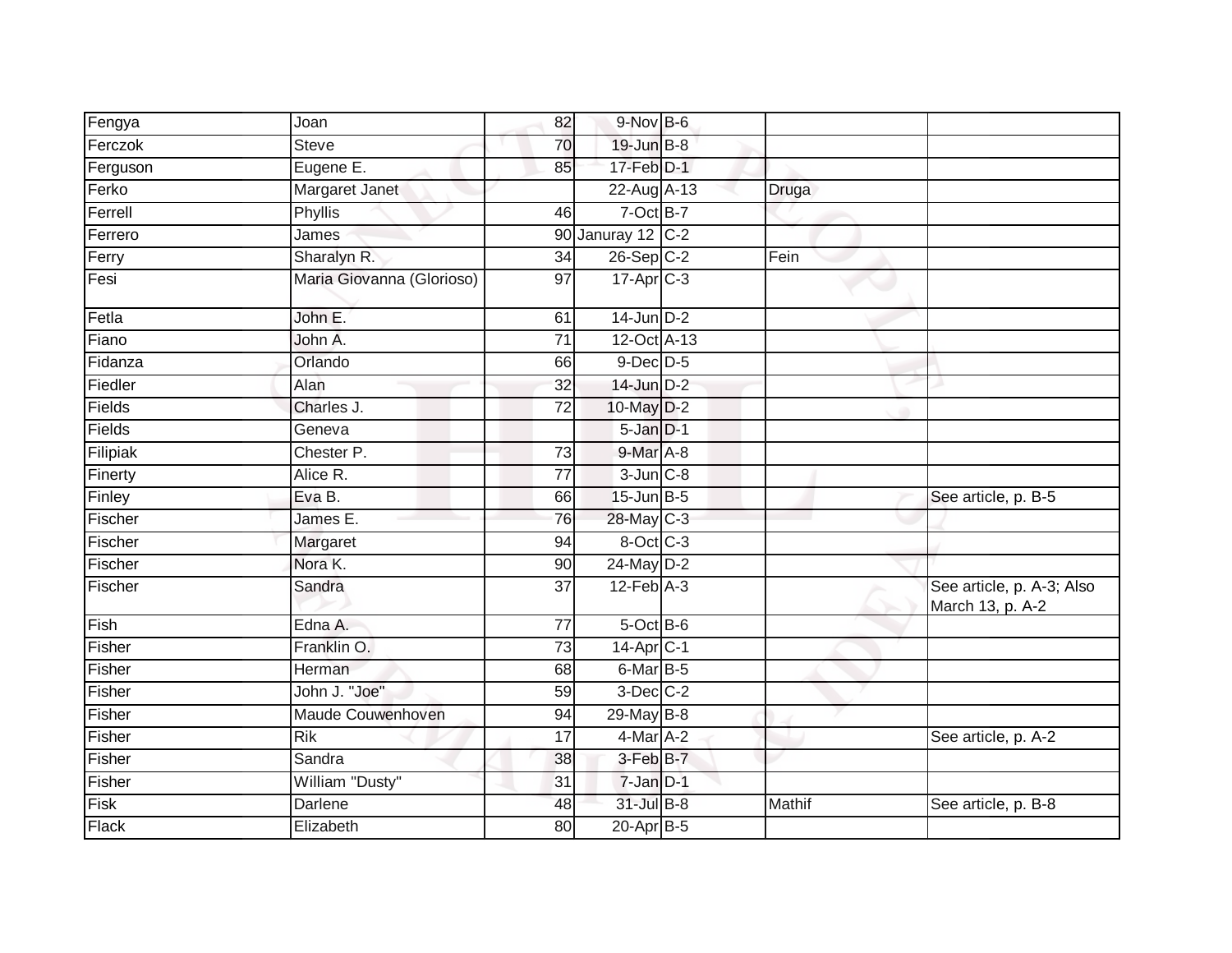| Flaglone      | Robert H.              | 57              | 9-Apr B-12       |         |                     |
|---------------|------------------------|-----------------|------------------|---------|---------------------|
| Flanagin      | Mary B.                | 94              | 8-Sep C-7        |         |                     |
| <b>Flaris</b> | Marina                 | 70              | 20-Aug C-2       |         |                     |
| Fleener       | Cecelia T.             | 67              | $28$ -Feb $B$ -4 |         |                     |
| Fleener       | Jean A.                | 63              | $13$ -May C-3    |         |                     |
| Fleming       | Ethel M.               | 81              | 26-Jul E-10      |         |                     |
| Fleming       | Floyd G.               | 80              | $27$ -Jan $C$ -5 |         | See article, p. C-5 |
| Fleming       | Hazel L.               | 89              | $2$ -Oct C-2     |         |                     |
| Fletcher      | <b>Walter Marshall</b> | 53              | $6 - Apr$ $B-5$  |         |                     |
| Florence      | Lonnie M.              | 84              | $3-Sep$ C-7      |         |                     |
| Flores        | Francisca R.           | 93              | $16$ -Jan $C-3$  |         |                     |
| <b>Flores</b> | Jesus S.               | 69              | $12$ -May B-6    |         |                     |
| Flores        | Maria                  | 81              | 24-Feb C-1       |         |                     |
| Flores        | Ramiro S.              | 50              | 8-Oct C-3        |         |                     |
| Flournoy      | Walter A.              | 81              | $2-AugE-2$       |         |                     |
| Floyd         | Amy Beth               | 9 months        | 18-Jan C-7       |         |                     |
| Floyd         | <b>Barbara</b>         |                 | $1$ -Jun $C-1$   |         |                     |
| Flynn         | Gwendolyn              | $\overline{72}$ | 19-Jun B-8       |         | See article, p. B-8 |
| Folger        | Edward J.              | 69              | 6-Jan C-1        |         |                     |
| Fondren       | May                    | 89              | $4-SepB-7$       |         |                     |
| Foogde        | Martha E.              | $\overline{77}$ | $11$ -Apr $D-4$  |         |                     |
| Forbes        | Clara                  | 102             | 3-May F-10       |         |                     |
| Ford          | Bessie I.              | 93              | $17 -$ Jul C-3   |         |                     |
| Ford          | Molinda                | 83              | $20$ -Feb $C-3$  |         |                     |
| Fornal        | Edith M.               | 66              | $27$ -May D-6    |         |                     |
| Forsberg      | Roy F.                 | 85              | 14-Sep B-5       |         |                     |
| Forsythe      | Ruth Ann               | 44              | 6-Apr B-5        |         |                     |
| Fortener      | Dorothy E.             | 56              | 13-Jul B-6       |         |                     |
| Foss          | Luella M.              | 74              | 31-May D-1       |         |                     |
| Foster        | <b>Helen Faye</b>      | 61              | $4-AprB-5$       | Stevens |                     |
| Foster        | John F.                | 56              | 23-Oct B-8       |         |                     |
| Foster        | Laban L.               | 89              | 27-May D-6       |         |                     |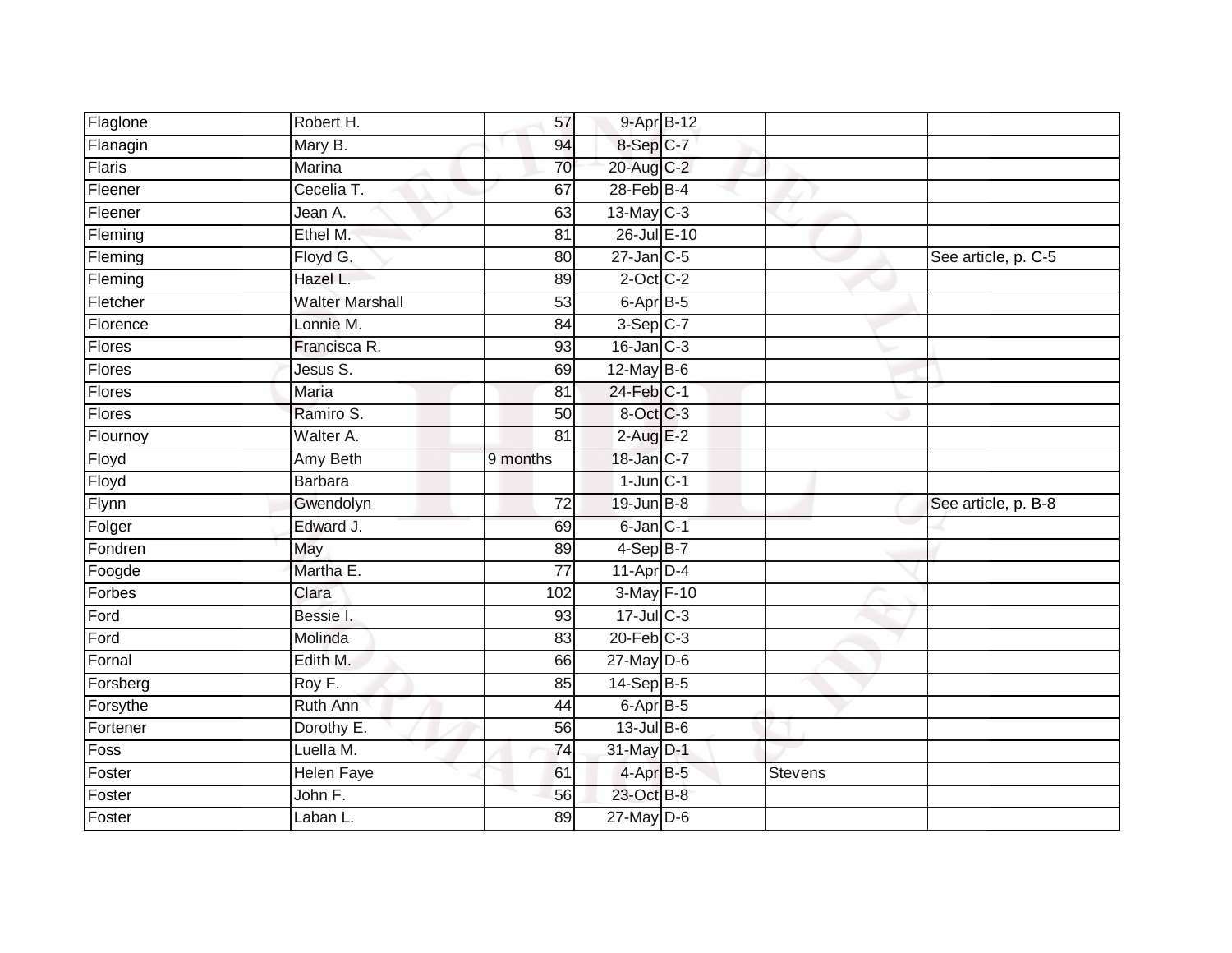| Fowler       | Ophelia "Dude"       |                 | 24-Jul C-1            |  |                          |
|--------------|----------------------|-----------------|-----------------------|--|--------------------------|
| Fox          | Beulah W.            | 73              | $9$ -Jun $D-1$        |  |                          |
| Fracalossi   | Louis                | 72              | $14$ -Jan D-1         |  |                          |
| Fragman      | Verne A.             | 83              | 9-Feb A-11            |  |                          |
| Fraker       | Helen D.             | 52              | $19-Auq$ D-3          |  |                          |
| Fraley       | Edward L.            | 79              | $9$ -Jan $D-1$        |  |                          |
| Francis      | Mary                 | 84              | 28-Sep A-10           |  |                          |
| Franco       | Rosario              | 30              | $1$ -Jun $C-1$        |  |                          |
| Frankland    | Dorothy S.           | 79              | 5-Feb B-4             |  |                          |
| Franklin     | Joseph R.            | 83              | $27 -$ Jul B-5        |  |                          |
| Frazier      | Harry B.             | 56              | $27$ -May $D-6$       |  |                          |
| Frazier      | Ruth A.              | 53              | 8-Jan C-1             |  |                          |
| Frechette    | Wayne (Froggy)       | 59              | 1-Mar D-17            |  |                          |
| Frederick    | Carolyn K.           | 77              | 29-Sep B-10           |  |                          |
| Frederick    | John                 | 64              | 10-Aug B-6            |  |                          |
| Freeman      | Robert E.            | 68              | 14-Apr C-1            |  |                          |
| Freese       | Stella (Reger)       | $\overline{88}$ | $7-May$ D-8           |  |                          |
| Frenck       | Elizabeth            | 78              | $1$ -Dec $C-1$        |  |                          |
| Frey         | Charles P.           | 63              | 23-Jul C-2            |  |                          |
| Friant       | Vernon E. (Gene)     | 54              | 18-Apr <sub>C-1</sub> |  |                          |
| Fricke       | Esther D.            | 78              | 26-Dec D-1            |  |                          |
| Fricke       | Lucille              | $\overline{71}$ | $29$ -Jun $B - 8$     |  |                          |
| Frischbutter | Herman Paul "Dutch"  | 64              | 8-Sep C-7             |  |                          |
| First        | Sadie                |                 | 28-Mar C-5            |  |                          |
| Fronville    | <b>Cecil Vincent</b> | 84              | 29-Oct C-6            |  |                          |
| Fruehling    | Earl                 | 47              | 13-Apr B-6            |  | See also article, p. B-6 |
| Frunk        | Stanley F.           | 79              | 28-Mar C-5            |  |                          |
| Frye         | Lemuel C.            | $\overline{72}$ | $4$ -Dec $B$ -7       |  |                          |
| Fryman       | Charles E., IV       | 14              | 31-Oct C-7            |  |                          |
| Fuizzo       | Amalia               | 93              | 13-Oct A-9            |  |                          |
| Fuller       | Marie G.             | 86              | 21-Jul C-1            |  |                          |
| Funchess     | Jesse Lewis          | $\overline{58}$ | 30-May B-2            |  |                          |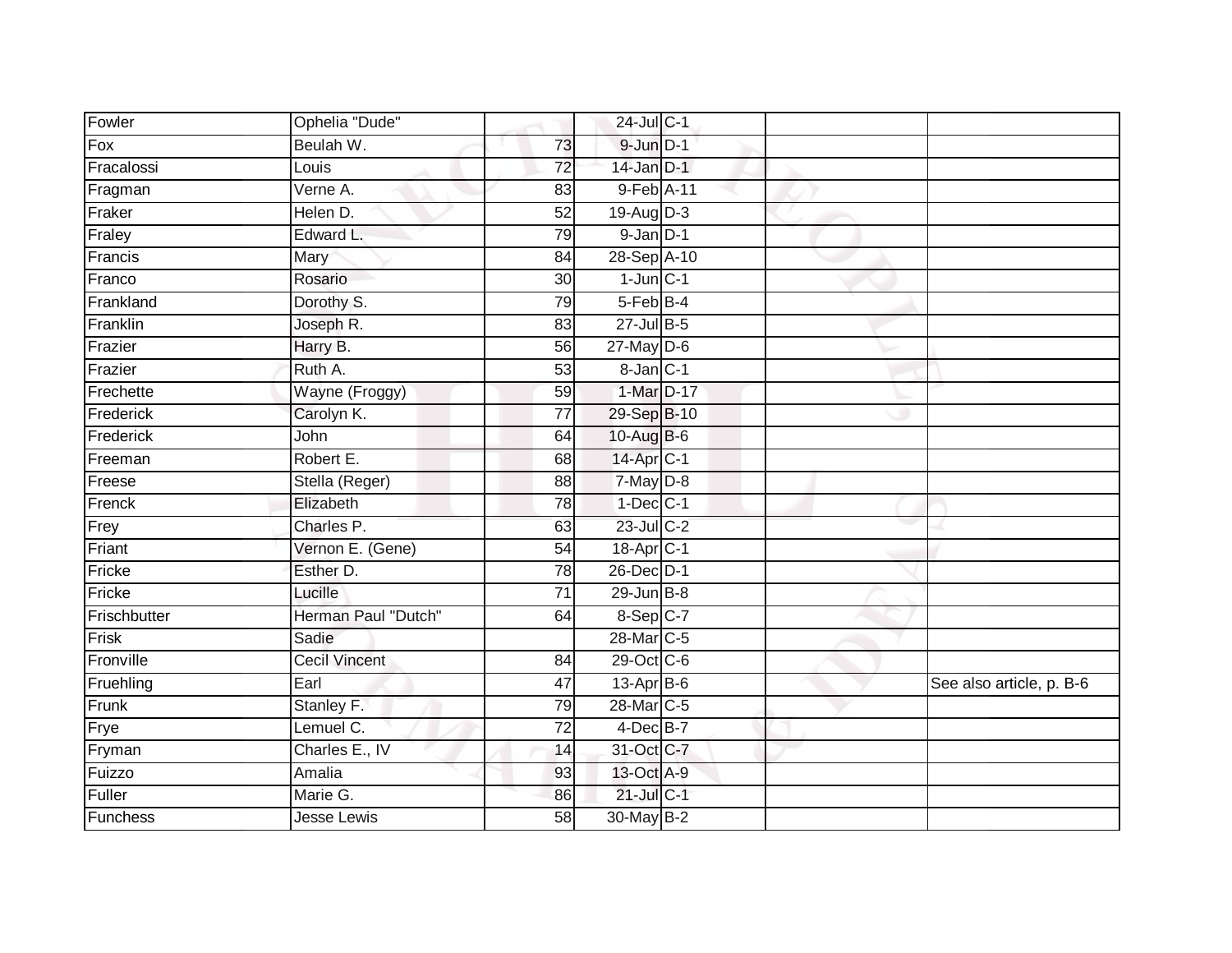| Funk      | Frances               | 83              | $16$ -Feb $ C-1 $ |          |                          |
|-----------|-----------------------|-----------------|-------------------|----------|--------------------------|
| Funk      | Olive W. (Stokes)     | 80              | 5-Nov C-10        |          |                          |
| Furdo     | Helen (Schaff)        | $\overline{78}$ | 27-Oct C-5        |          |                          |
| Furman    | John                  | $\overline{70}$ | $11-Feb$ D-1      |          |                          |
| Gabe      | Elizabeth             | $\overline{72}$ | $11-AprD-4$       |          |                          |
| Gabor     | Margaret D.           | 64              | 14-Oct D-5        | Jancosek |                          |
| Gadbois   | Marilynn M.           | 45              | $12$ -Jul $D-12$  | Reato    |                          |
| Gaddis    | Virgil M.             | 81              | $23$ -Feb $C-8$   |          |                          |
| Gaffney   | Ona L.                | 82              | $9-Sep$ $B-6$     |          |                          |
| Gaffney   | Paulyn A.             | 63              | 13-Oct A-9        |          |                          |
| Gaillas   | <b>Nick</b>           | 61              | 3-Mar A-2         |          | See article, p. A-2      |
| Gajdos    | Steven                | 71              | $9-SepB-6$        |          |                          |
| Gajewski  | Philomene C. "Thelma" | $\overline{71}$ | $14$ -Jan $D-1$   | Oleksy   |                          |
| Gal       | Leona                 | 71              | 20-Aug C-2        |          |                          |
| Galik     | John, Jr.             | 79              | $3-Sep$ $C-7$     |          |                          |
| Galkowski | Helen                 |                 | 3-Jun C-8         |          |                          |
| Gall      | Ambrose G.            | $\overline{73}$ | 18-May C-1        |          |                          |
| Gall      | <b>Beatrice</b>       | 82              | $14$ -Dec $ C-7 $ |          |                          |
| Gallagher | Paul J.               | 84              | $2$ -Dec $B$ -7   |          |                          |
| Gallagher | <b>Windy Patricia</b> | 16              | 15-Oct A-2        |          | See also article, p. A-2 |
| Gallucci  | Rose B.               | 80              | $11-Oct$ $E-12$   | Borowski |                          |
| Galocy    | Martha M.             | 69              | 20-Mar C-1        |          |                          |
| Galovic   | George A. "Slick"     | 62              | $9-Nov$ B-6       |          |                          |
| Galvan    | Guadalupe, Sr.        | 81              | 9-Feb A-11        |          |                          |
| Galvond   | Edith                 | 89              | $13$ -Feb $C-3$   |          | See article, p. C-3      |
| Gambino   | John J.               | $\overline{71}$ | 27-Jun B-10       |          |                          |
| Gamble    | Brooks, Jr.           | 40              | 21-Oct C-5        |          |                          |
| Ganakulas | Sam                   | 86              | 13-Oct A-9        |          |                          |
| Garcia    | Benita Y.             | 41              | 8-Sep C-7         |          |                          |
| Garcia    | Luis <sub>O.</sub>    | 63              | $11$ -Jun $C-2$   |          |                          |
| Garcia    | <b>Richard Allen</b>  | 36              | 14-Aug C-1        |          |                          |
| Gardner   | Katherine J.          | 41              | $25 - Jan$ $B-8$  |          |                          |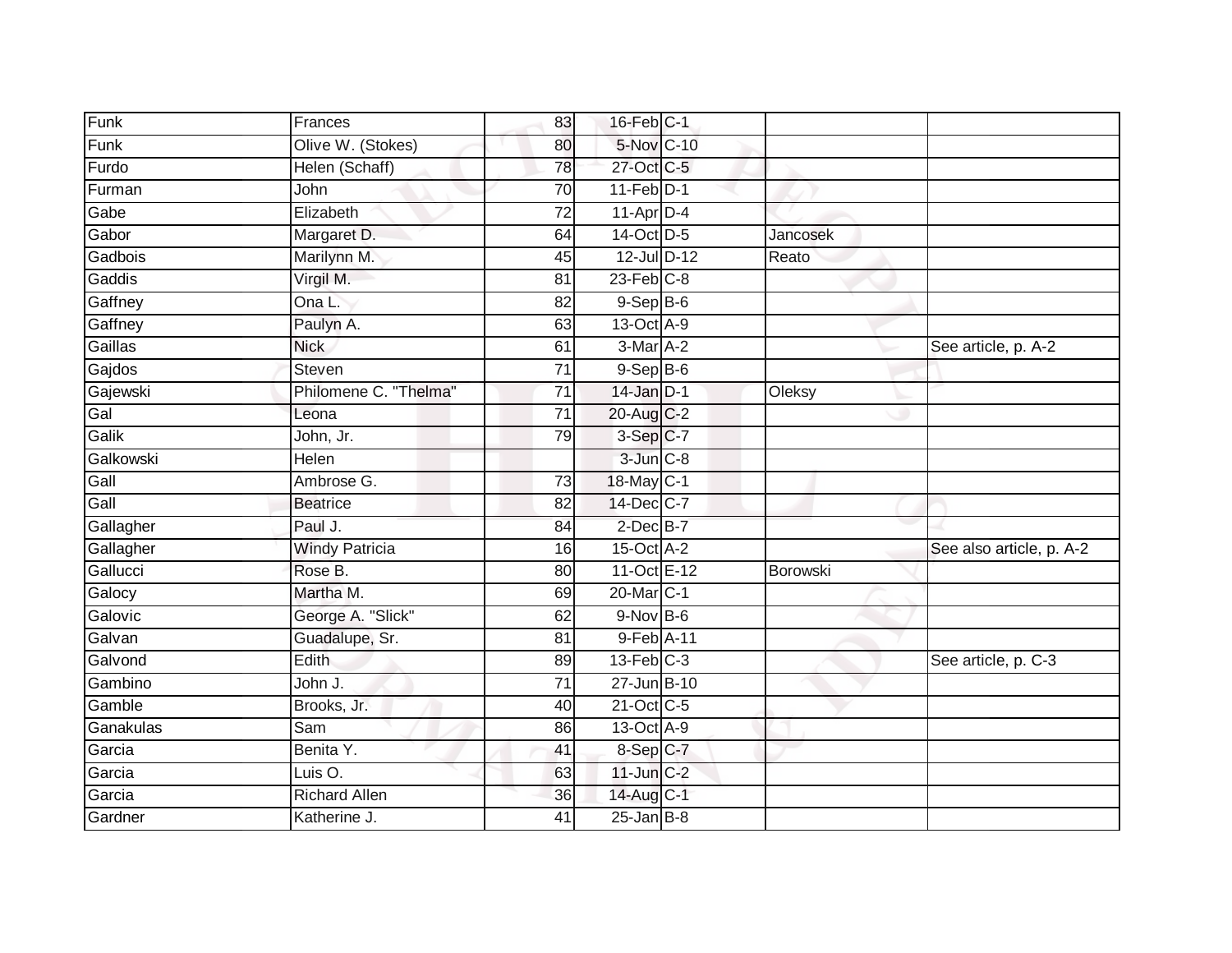| Gardner    | Michael (Mickey)          | 79              | $2$ -Jan $C-3$           |            |           |                                                  |
|------------|---------------------------|-----------------|--------------------------|------------|-----------|--------------------------------------------------|
| Gardner    | Ruby L.                   | 72              | 31-Jul B-8               |            |           |                                                  |
| Garfin     | Florence                  | 56              | 3-Mar <sub>C-6</sub>     |            |           | See also article March 4,<br>p. D-1              |
| Gariup     | Mary                      | 80              | $6$ -Jan $C-1$           |            |           |                                                  |
| Garrett    | Julie (Davis)             | 70              | $15$ -Apr $C$ -5         |            |           | See also article April 14,<br>$p. C-1$           |
| Garris     | Richard Lee "Ducky"       | $\overline{72}$ | $1-May$ D-3              |            |           |                                                  |
| Garrison   | Arthur C.                 | 64              | 16-Jul B-6               |            | w         |                                                  |
| Garver     | Agatha                    | $\overline{71}$ | 31-Oct D-1               |            |           |                                                  |
| Garwood    | Marie L.                  | $\overline{72}$ | 11-Mar B-11              |            |           |                                                  |
| Garza      | Phillipe C.               | 70              | 10-Jun C-12              |            |           |                                                  |
| Garza      | Saul M.                   | 51              | 27-Mar C-4               |            |           |                                                  |
| Garzatovar | Maria Dela                | 73              | 8-Oct C-3                |            |           |                                                  |
| Gass       | Emma "Marie"              | $\overline{75}$ |                          | 8-Jul C-14 |           |                                                  |
| Gates      | <b>Bertha</b>             | 86              | 20-Aug C-2               |            |           |                                                  |
| Gatz       | Louanna                   | 68              | 12-Oct A-13              |            |           |                                                  |
| Gauthier   | E. Donald                 | 50              | 29-Sep B-10              |            |           |                                                  |
| Gauthier   | James E.                  | 69              | 17-Aug B-5               |            |           |                                                  |
| Gaw        | Walter Carlton, Sr., Rev. | 76              | 1-Mar D-17               |            |           |                                                  |
| Gawel      | John M.                   | 81              | $2-Apr$ D-1              |            |           |                                                  |
| Gawrys     | John F.                   | 52              | $21-Sep$ A-8             |            |           |                                                  |
| Gayda      | Edward J.                 | 57              | $1-Apr$ D-5              |            |           |                                                  |
| Gaydos     | Helen                     | 79              | 11-Mar B-11              |            |           |                                                  |
| Geiger     | Warren K.                 | 66              | 10-Oct D-6               |            |           | Middle initial also J. - See<br>Oct. 11, p. E-12 |
| Gelfman    | Jack                      | 75              | 10-Feb D-1               |            |           | See also article Feb. 11,<br>p. D-1              |
| Gemeinhart | Sophie                    | 83              | $26$ -Oct B-8            |            |           |                                                  |
| Genell     | Helen                     | 72              | $7 - Aug$ <sub>C-1</sub> |            | Schnieder |                                                  |
| Gensel     | Harry E., Jr.             | 53              | $2$ -Nov $C-1$           |            |           |                                                  |
| Gentry     | Clarence J. "Chuck"       | 55              | 20-Apr B-5               |            |           |                                                  |
| George     | Thomas                    | 16              | $6$ -Jul $A$ -8          |            |           |                                                  |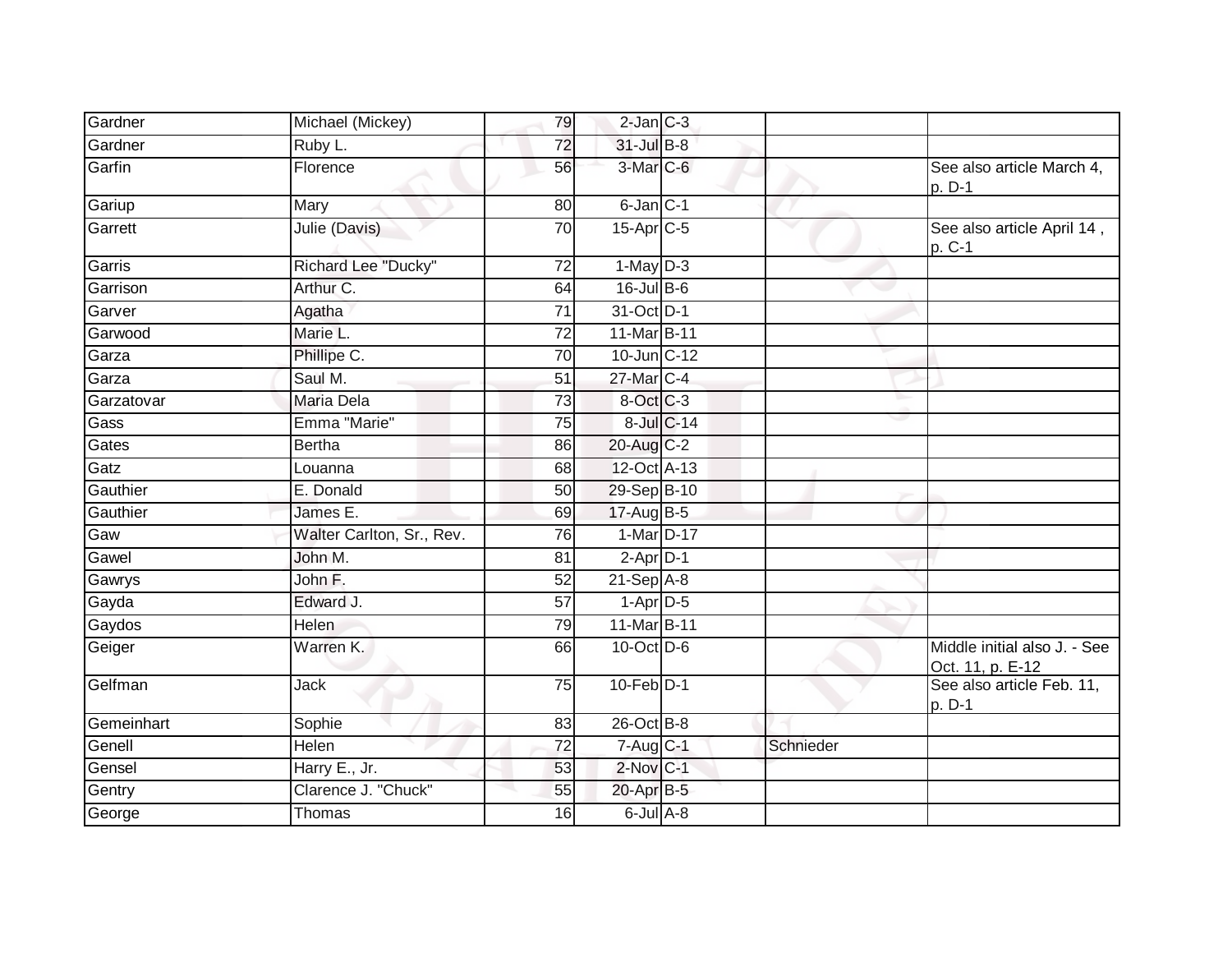| Georgeff     | Constantine    | 88              | $17$ -Apr $C-3$ |         |                                                        |
|--------------|----------------|-----------------|-----------------|---------|--------------------------------------------------------|
| Georgeff     | Fana           | 87              | $1-Apr$ D-5     |         |                                                        |
| Georgieff    | Lottie G.      | 79              | 28-Sep A-10     |         |                                                        |
| Gerber       | Charles F.     | 85              | $6$ -Jun $C$ -5 |         |                                                        |
| Gerds        | Joseph J.      | 69              | $21-Sep$ A-8    |         |                                                        |
| Gergin       | James          | $\overline{77}$ | 28-Mar C-5      |         |                                                        |
| Gerhardt     | James G.       | 67              | 28-Dec A-13     |         |                                                        |
| Gerhardt     | Robert R.      | 17              | 17-Aug A-2      |         | See article, p. A-2                                    |
| Gerling      | Bruce R.       | 59              | 8-Oct C-3       |         |                                                        |
| German       | Mary Ann       | $\overline{57}$ | 6-Nov C-5       |         |                                                        |
| Gerovac      | Steve L.       | 65              | $14$ -Feb $C-5$ |         |                                                        |
| Gettler      | Dorothy Jean   | 76              | 10-May $D-2$    |         |                                                        |
| Geurts       | Alfred A.      | 90              | 19-Aug D-3      |         |                                                        |
| Gherghin     | Nicholas       | 79              | 21-Apr B-8      |         |                                                        |
| Gherra       | Mary Jane      |                 | $7$ -May $D-8$  | Vancil  |                                                        |
| Giacomin     | Louis          | 91              | 23-Mar B-5      |         |                                                        |
| Giacomin     | Mary           | 81              | 17-Aug B-5      |         |                                                        |
| Giannini     | Amerigo G.     | 75              | 21-Oct D-5      |         |                                                        |
| Giannopoulus | Chris          |                 | 4-Sep B-7       |         |                                                        |
| Gibbens      | <b>Delbert</b> | 67              | $9$ -Jun $D-1$  |         |                                                        |
| Gibbons      | Thomas J.      | 69              | $1$ -Jun $C-1$  |         |                                                        |
| Gibson       | Victor J.      | 84              | $10$ -Dec $D-4$ |         | See also article Dec. 11,<br>p. C-10                   |
| Giczewski    | Sigmund T.     | 88              | $9$ -Jun $D-1$  |         | Last name also spelled<br>Gish                         |
| Giewartowska | Anna           |                 | 25-Nov D-1      |         | Name also Sister S. M.<br>Pientia - See article, p. D- |
| Gikas        | Mary           | 61              | $6$ -Feb $D-10$ | Spiccia |                                                        |
| Gilarski     | Frank C.       | 59              | $4$ -May B-8    |         |                                                        |
| Gillespie    | Tom P.         | 61              | 20-Sep A-2      |         | See article, p. A-2                                    |
| Gillis       | Joseph         | 81              | 27-Dec E-2      |         |                                                        |
| Gindl        | Peter J.       | 93              | 26-Oct B-8      |         |                                                        |
|              |                |                 |                 |         |                                                        |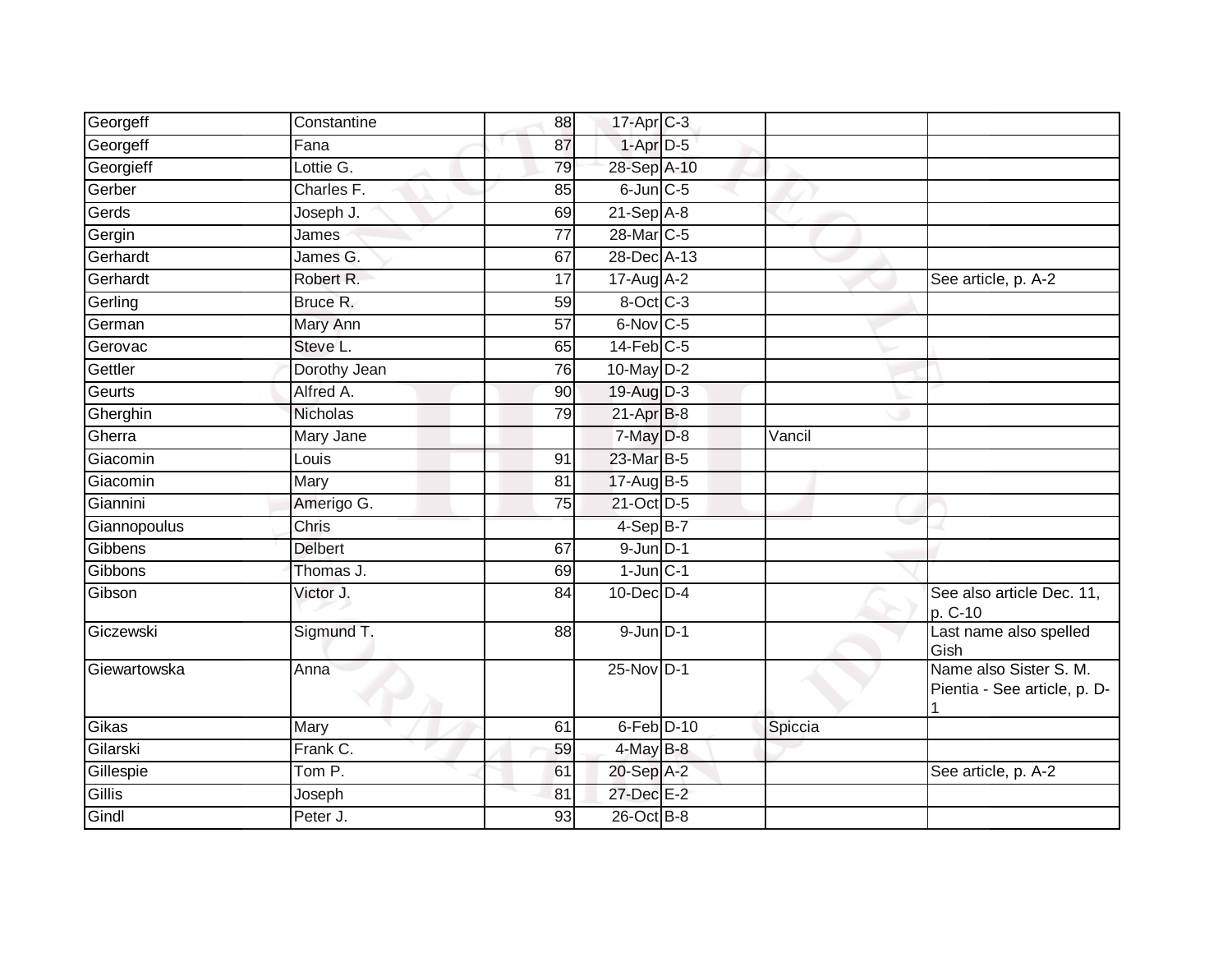| Giordano     | Joseph L.              | 69              | $10$ -Dec $D-4$         |          |                                     |
|--------------|------------------------|-----------------|-------------------------|----------|-------------------------------------|
| Gish         | Sigmund T. (Giczewski) | 88              | $9$ -Jun $D-1$          |          |                                     |
| Givens       | Robert, Jr.            | 41              | 13-Apr B-6              |          |                                     |
| Glanowski    | Francis (Frank)        | 64              | $25$ -Jan $B$ -8        |          |                                     |
| Glaze        | Myrtle F.              | 86              | $4-Sep$ B-7             |          |                                     |
| Gleim        | Peter                  | $\overline{70}$ | 16-May A-8              |          |                                     |
| Glenn        | Fred                   | 80              | $22$ -Jan $D-6$         |          |                                     |
| Glines       | <b>Richard Lee</b>     |                 | 27-Nov B-7              |          | See article, p. B-7                 |
| Gliniecki    | August L.              | 75              | 14-Sep B-5              |          |                                     |
| Glover       | Joseph A.              | 55              | 18-Nov C-11             |          |                                     |
| Goble        | Ethel                  | 88              | 29-May B-8              |          |                                     |
| Godocik      | Paul D., Sr.           | 62              | $28-Aug$ <sub>C-3</sub> |          |                                     |
| Goenenwein   | Julius R.              | 65              | $7 - Jan$ $D-1$         |          |                                     |
| Goff         | Flora                  | 65              | 24-Mar D-1              |          |                                     |
| Gogolak      | Joseph P.              | 64              | $20$ -Feb $C-3$         |          | See also article Feb. 21,<br>p. B-2 |
| Golas        | William K.             | 75              | 8-Jan C-1               |          |                                     |
| Goldasich    | Ruth E.                | 62              | 13-Nov C-3              | Robinson |                                     |
| Goldyn       | Frank                  | $\overline{71}$ | 30-Mar B-5              |          |                                     |
| Golec        | Louis B.               | 71              | $14$ -Apr $ C-1 $       |          |                                     |
| Golumbeck    | Alice G.               | $\overline{87}$ | $27$ -Aug C-6           |          |                                     |
| Golvidis     | Paul                   | $\overline{72}$ | 26-Jul E-10             |          |                                     |
| Gomez        | Gerardo Martin "Jerry" | 23              | 20-Aug C-2              |          |                                     |
| Gomez        | <b>Richard Leo</b>     | 19              | 22-Dec C-8              |          | See also article Dec. 21,<br>p. A-2 |
| Gonsiorowski | Aloysius L. "Nick"     | 66              | 6-Jan C-1               |          |                                     |
| Gonsiorowski | Ronald C.              | 47              | $11$ -Jul B-7           |          |                                     |
| Gonsiorowski | Valerian F.            | 64              | 10-May D-2              |          |                                     |
| Gonzales     | Robert                 | 65              | $1-Dec$ $C-1$           |          |                                     |
| Gonzalez     | Consuelo M.            | 74              | 28-Mar C-5              |          |                                     |
| Gonzalez     | Felix                  | 72              | 26-Sep C-2              |          |                                     |
| Gonzalez     | Monica                 | 74              | 5-Mar D-5               |          |                                     |
| Gonzalez     | Ramon                  | 64              | $11$ -Jul B-7           |          |                                     |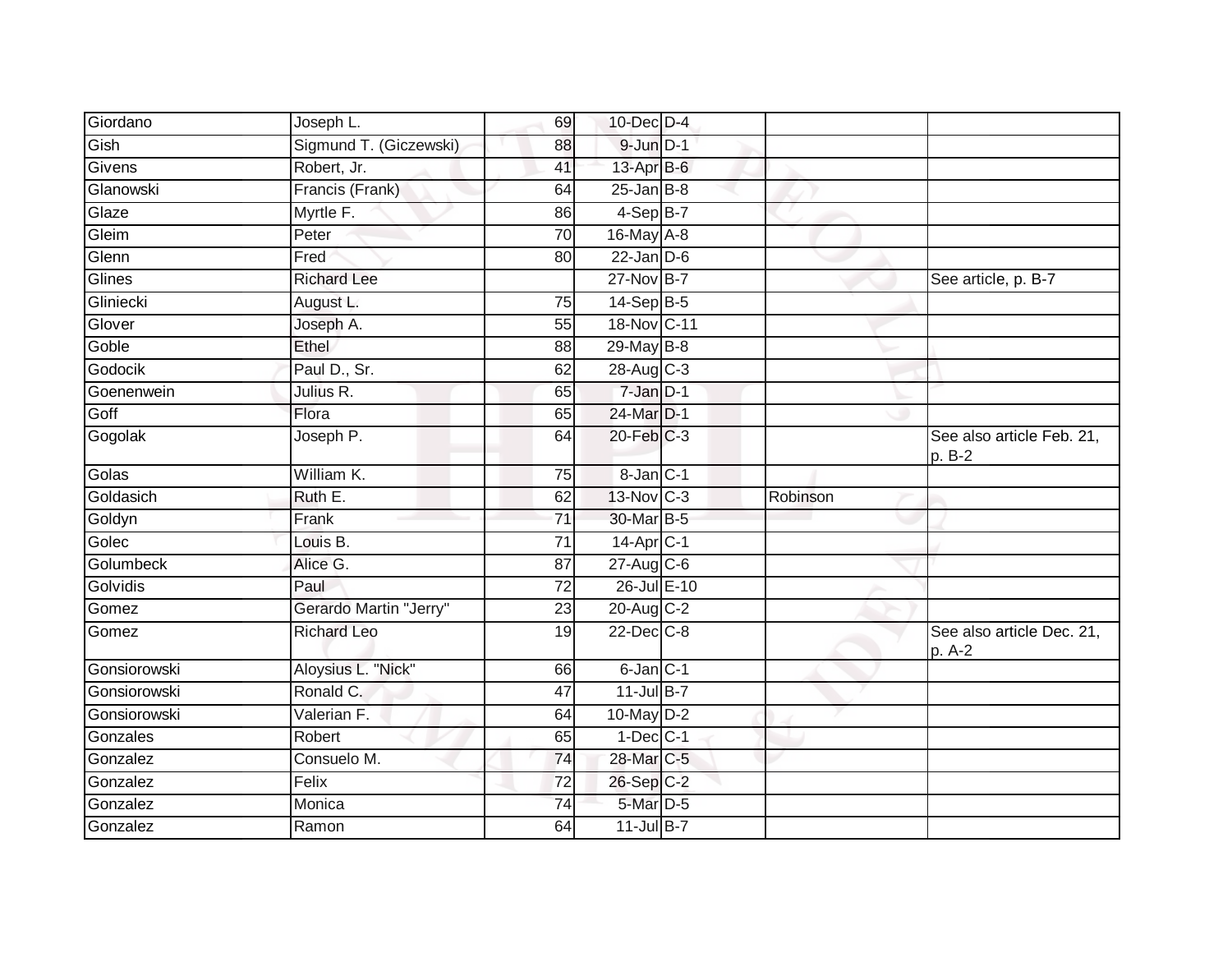| Gonzalez   | Raul G.             | 72 | 17-May E-2      |         |                                       |
|------------|---------------------|----|-----------------|---------|---------------------------------------|
| Good       | Georgia B.          | 77 | 18-Jan C-7      |         |                                       |
| Goodenough | <b>Burton</b>       | 63 | 23-Aug D-15     |         |                                       |
| Goodenough | Dorothy L.          | 77 | $12$ -Jan C-2   |         |                                       |
| Goodmam    | Pearl E.            | 84 | $10-Auq$ B-6    |         |                                       |
| Goodman    | Pearl E:            | 84 | 11-Aug C-10     |         |                                       |
| Goodman    | Simon J., Dr.       | 73 | 19-Mar B-1      |         | See also article, p. B-1              |
| Goodrich   | Henrietta           | 88 | 24-Aug C-1      |         |                                       |
| Goodson    | Beulah M. (Bea)     | 75 | 30-Nov B-6      |         |                                       |
| Gora       | <b>Helen</b>        | 73 | $11-Feb$ D-1    | Marcisz |                                       |
| Gorman     | Kathryn A.          | 88 | 16-Jun C-5      |         |                                       |
| Gossey     | Eldo "Ike"          | 86 | 7-Jun E-14      |         |                                       |
| Gotch      | Betty K.            | 83 | 17-May E-2      |         |                                       |
| Gourley    | Beulah "Bea"        |    | 26-May D-5      |         |                                       |
| Gouwens    | Jennie              | 93 | 30-Oct C-1      |         |                                       |
| Govert     | Alfred A.           | 47 | 31-Dec D-5      |         | See article, p. D-5                   |
| Govert     | William J.          | 74 | $26$ -Jan $A-8$ |         | See also article Jan. 27, p.<br>$C-5$ |
| Gozder     | Josephine           | 76 | $1-May$ D-3     |         |                                       |
| Grabek     | John                | 66 | 4-Dec B-7       |         |                                       |
| Grace      | Estil E.            | 68 | 4-Apr B-5       |         |                                       |
| Graham     | Pauline E.          | 84 | $24-Sep$ D-3    |         |                                       |
| Graham     | Rose B.             | 64 | $8-May$ $C-3$   |         |                                       |
| Gramenz    | William             | 79 | 13-May C-3      |         |                                       |
| Grandbois  | Robert              | 67 | 15-May C-1      |         | See also article, p. C-1              |
| Grandys    | Wallace             | 73 | 24-Dec C-1      |         |                                       |
| Grant      | <b>Blanche</b>      | 65 | $11$ -Jun $C-2$ |         |                                       |
| Grant      | <b>Lucille Hill</b> | 83 | $3-Mar$ C-6     |         |                                       |
| Grant      | Michael E.          |    | 30-Apr C-2      |         | See also article April 28,<br>p. A-2  |
| Granzow    | Nellie P.           | 74 | 23-Jul C-2      |         |                                       |
| Grawcock   | Lauretta L.         | 93 | 11-Oct E-12     |         |                                       |
| Gray       | Harold J.           | 78 | $2-Sep$ $D-1$   |         |                                       |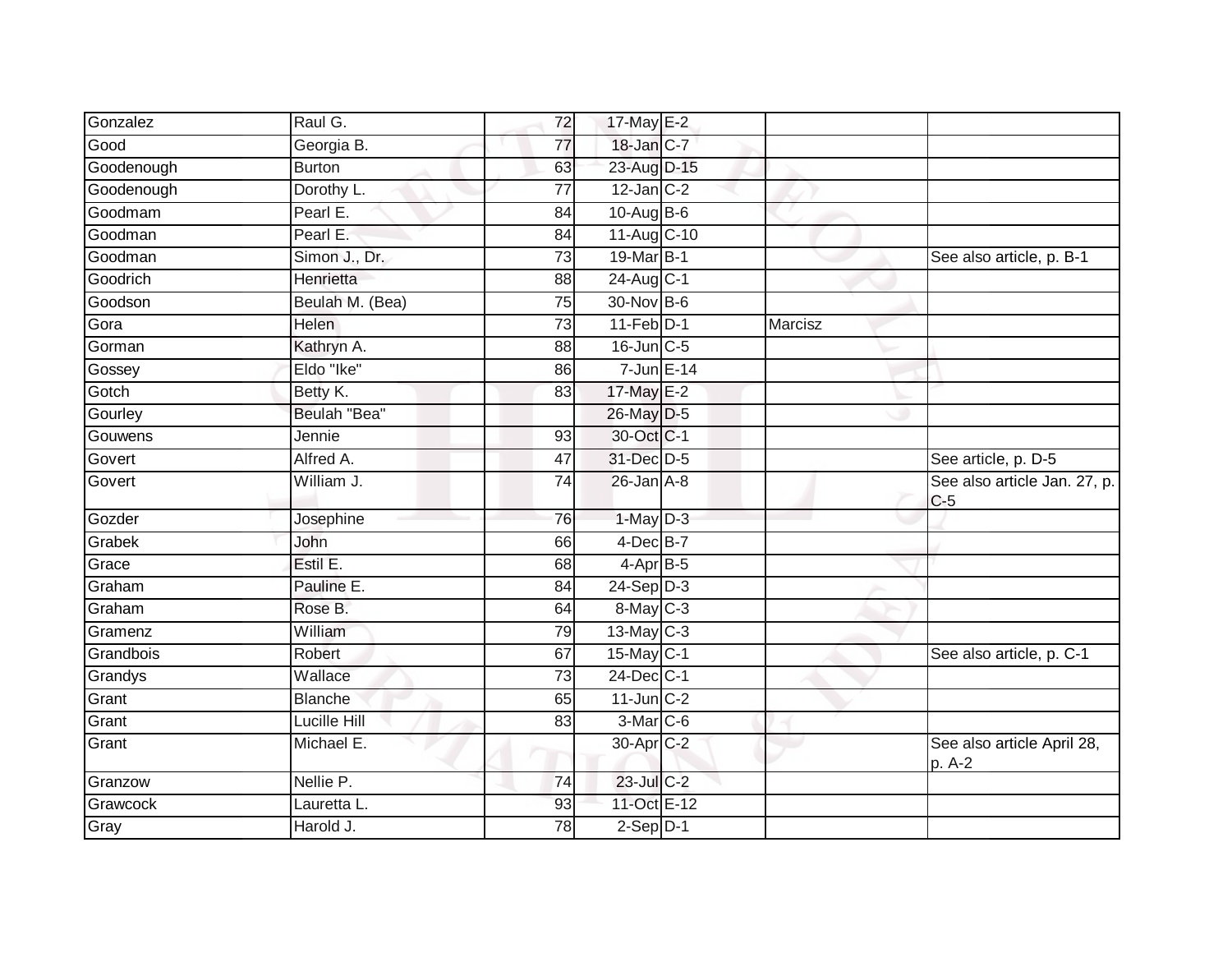| Grba       | Nancy (Danica)  | 75              | $12$ -Feb $C-5$ |          |                                                       |
|------------|-----------------|-----------------|-----------------|----------|-------------------------------------------------------|
| Green      | Mary            | 91              | 29-Sep B-10     |          |                                                       |
| Green      | Oscar           | 83              | $9$ -Jul $C$ -2 |          | See article, p. C-2                                   |
| Green      | Raymond (Ray)   | 63              | $13$ -Jan D-1   |          |                                                       |
| Green      | Richard A.      | 57              | $12$ -Nov D-4   |          |                                                       |
| Gregg      | Harris L.       | $\overline{74}$ | $2$ -Mar $B-8$  |          |                                                       |
| Gregor     | Louis F., Sr.   | 52              | $15$ -Dec $D-1$ |          |                                                       |
| Greichunos | John C., Sr.    | 70              | 13-Aug B-6      |          |                                                       |
| Greichunos | Ronald C.       | 36              | 16-Dec C-9      |          |                                                       |
| Grek       | Daniel          | $\overline{87}$ | 15-Apr C-5      |          |                                                       |
| Grelak     | Mary A.         | 92              | 22-Jun B-5      |          |                                                       |
| Grelak     | Rose            | 64              | $19$ -Jul $D-2$ | Lukaczyk | See also article and<br>picture, p. A-2               |
| Grelecki   | Carol           | 39              | 9-Aug C-6       |          |                                                       |
| Grelecki   | Eugene          | 63              | $2-Sep$ $D-1$   |          |                                                       |
| Greubar    | <b>Nick</b>     | 70              | 13-May A-2      |          | See article, p. A-2                                   |
| Griffiths  | Barbara Jo      | 29              | 22-Feb B-14     | Kelly    |                                                       |
| Grigson    | Marguerite      | 75              | $2$ -Jan $C-3$  |          |                                                       |
| Grimes     | Homer (Freeman) | 80              | 24-Jun D-1      |          |                                                       |
| Grimes     | Mary E. (Kuzos) | 74              | $22$ -Jul B-5   |          |                                                       |
| Grimmer    | Amanda A.       | $\overline{83}$ | $11$ -Jan D-1   |          |                                                       |
| Grimmer    | Richard         | $\overline{37}$ | 8-Jul C-14      |          |                                                       |
| Grisham    | Vivian A.       | 83              | $10$ -Jul C-3   |          |                                                       |
| Griva      | James Paul      | 39              | 15-Dec D-1      |          |                                                       |
| Grocke     | Pamela M.       | 44              | 18-Jul B-5      | Gaughan  | See article, p. B-5                                   |
| Grohoski   | Edward          | 63              | $7 -$ Jul B-9   |          |                                                       |
| Gross      | Dean I.         | 93              | 10-Mar C-1      |          |                                                       |
| Gross      | <b>Morris</b>   | $\overline{78}$ | $31$ -Jul B-8   |          | Last name also spelled<br>Morris - See July 28, p. C- |
| Grote      | Vernon          | 72              | 19-Apr D-1      |          |                                                       |
| Grothaus   | Sylvester J.    | 81              | 19-Mar B-1      |          |                                                       |
| Grotstuck  | Henry A.        | 78              | 3-Oct A-5       |          |                                                       |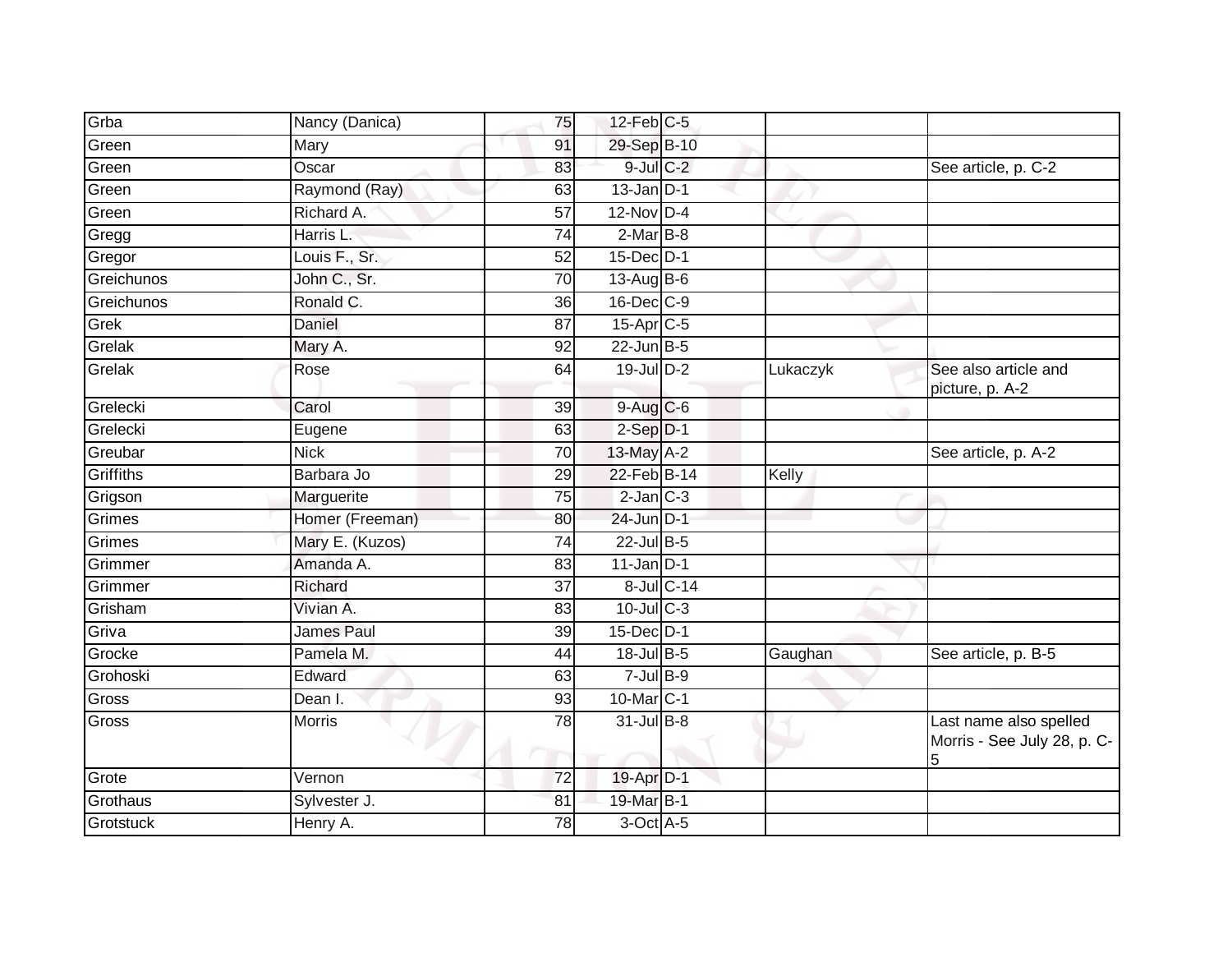| Groyza        | <b>Mike</b>              | 75              | 12-Nov D-4      |       |                           |
|---------------|--------------------------|-----------------|-----------------|-------|---------------------------|
| Grozdanovic   | Rafailo                  | 74              | 31-Aug A-9      |       |                           |
| Grsich        | John                     | 91              | 22-Sep D-5      |       |                           |
| Grubar        | Julia                    | 90              | 15-Mar E-2      |       |                           |
| Grubar        | Kathryn                  | $\overline{71}$ | 18-May C-1      |       |                           |
| Grubbs-Rausch | Louise F.                | 89              | $29$ -Jun $B-8$ |       |                           |
| Gruber        | Alfred                   | $\overline{53}$ | $26$ -Jun $C-1$ |       |                           |
| Grubesic      | Anna                     | 77              | 8-Dec D-1       |       |                           |
| Grupe         | Walter S., Dr.           | 85              | 8-May C-3       |       |                           |
| Gruszka       | Dan                      | $\overline{22}$ | $9$ -Mar $A$ -8 |       |                           |
| Gruszka       | Frank (Simon)            | 86              | 26-Dec D-1      |       |                           |
| Gruszka       | Louis L.                 | 83              | $1-May$ D-3     |       |                           |
| Gryn          | Elizabeth                | 91              | 26-Oct B-8      |       |                           |
| Grypstra      | Alice                    | 91              | $21$ -Feb $C-3$ |       |                           |
| Gualandi      | Joseph                   | 54              | $26$ -Jan $A-8$ |       |                           |
| Guarisco      | $\overline{\text{Mary}}$ | 78              | $16$ -Jun $C-5$ |       |                           |
| Gubanich      | Mary                     | $\overline{70}$ | $12$ -Feb $C-5$ | Murga |                           |
| Gudalis       | Frank                    | 72              | $2$ -Aug E-2    |       |                           |
| Gudauskas     | Genevieve                | 69              | 3-Feb B-7       |       |                           |
| Guernsey      | Mary                     | 76              | 25-Aug B-6      |       |                           |
| Guerrero      | Ana Maria (Anita)        | 68              | $23$ -Feb $C-8$ |       |                           |
| Guist         | Andrew                   | 87              | $17-Sep C-2$    |       | See also Sept. 11, p. B-8 |
| Gulich        | Marie A. Rasmussen       | 62              | $17$ -Jun $C-4$ |       | See article, p. C-4       |
| Gulick        | <b>Andrew Thomas</b>     | 70              | 17-Sep C-2      |       |                           |
| Gulliver      | <b>Margaret Allen</b>    | 46              | $4$ -May B-8    |       |                           |
| Guritz        | Orville W.               | 58              | $21$ -Jan D-1   |       |                           |
| Gursky        | <b>Nellie</b>            | 93              | $12$ -Jan $C-2$ |       |                           |
| Guske         | Hattie A.                | 79              | $19$ -Jan $A-8$ |       |                           |
| Gutierrez     | Antonio P.               | 59              | 23-Jul C-2      |       |                           |
| Gutowski      | John                     | 63              | 29-May B-8      |       |                           |
| Gutraj        | Stanley                  | 62              | $1-Nov$ D-1     |       |                           |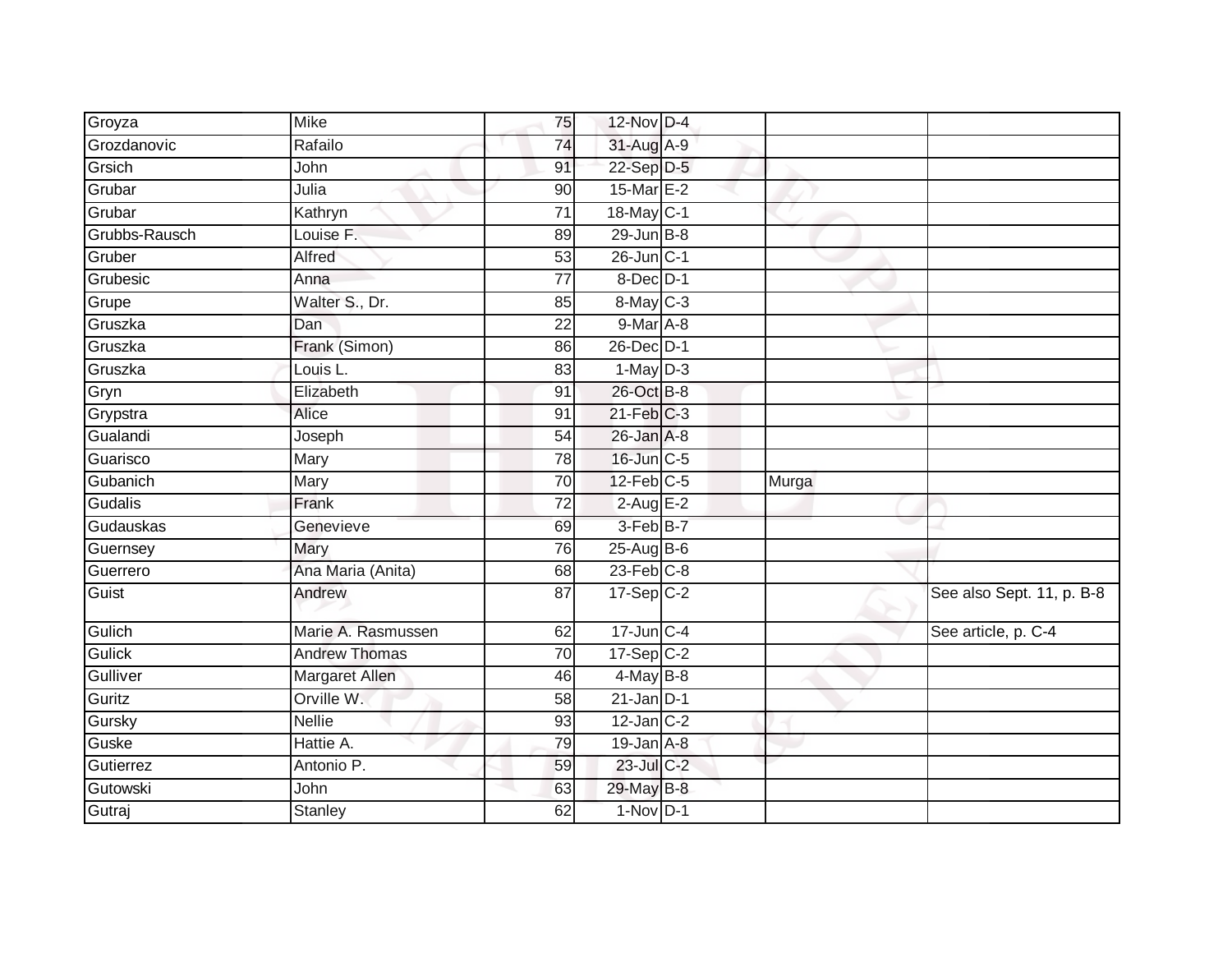| Guzman           | Camile                  | infant          | $2$ -Dec $B-7$            |            |                         |
|------------------|-------------------------|-----------------|---------------------------|------------|-------------------------|
| <b>Haas</b>      | Russell E.              | 65              | 29-Aug B-7                |            | See article, p. B-7     |
| Haas             | Stephen J.              | 66              | 11-Sep B-8                |            |                         |
| Hackel           | Fred (Dick)             | 86              | $21 - \overline{Apr}$ B-8 |            |                         |
| Haden            | Lucille                 |                 | $24$ -Jun D-1             |            |                         |
| <b>Haduch</b>    | Joseph R.               | 23              | 28-Sep A-10               |            |                         |
| Haeberlin        | Dorothy M.              |                 | 28-Dec A-13               | Czerwinski |                         |
| Hahn             | Ann                     | 69              | 30-Dec D-1                |            |                         |
| Hahn             | Frieda G.               | $\overline{77}$ | 19-Nov D-11               |            |                         |
| Hahney           | <b>Kenneth Charles</b>  | 56              | 5-Dec B-6                 |            |                         |
| Haidinger        | Mary                    | 82              | 29-Dec C-1                |            |                         |
| Haines           | Hazel S.                | 90              | 11-May B-5                |            |                         |
| <b>Haines</b>    | Norman Ray              | 85              | 17-Jul C-3                |            | See also Oct. 9, p. C-3 |
| Hajduk           | George                  | 78              | $7 - Apr$ $C - 5$         |            |                         |
| <b>Halaschak</b> | Katherine               | 79              | 11-May B-5                |            |                         |
| Hale             | <b>Dolores Nadine</b>   | 59              | 20-Aug C-2                |            |                         |
| Hall             | Charles W.              | $\overline{54}$ | 19-Oct B-6                |            |                         |
| Hall             | <b>Jack</b>             | 80              | 6-Oct C-1                 |            |                         |
| Hall             | Jefferson, Jr.          | 54              | 27-Dec E-4                |            |                         |
| Hall             | Marjorie                | 79              | 22-Apr <sub>C-3</sub>     |            |                         |
| Hall             | Thelma B. "Pat" "Nancy" | 62              | $22-Apr$ C-3              |            |                         |
| Hall             | William C.              | $\overline{51}$ | $21$ -May $D-8$           |            |                         |
| Halle            | <b>Donald William</b>   | 61              | 14-Apr <sub>C-1</sub>     |            |                         |
| Halle            | Faye E.                 | 58              | 29-Mar C-7                |            |                         |
| <b>Haller</b>    | Mildred                 | 92              | $8-Apr$ C-6               |            |                         |
| <b>Halliar</b>   | <b>Charles William</b>  | 62              | $28$ -Feb $B-4$           |            |                         |
| Halligan         | Marie                   | $\overline{91}$ | $2$ -Jun $D-3$            | Murphy     |                         |
| Halsey           | <b>Betty</b>            | 71              | 26-Mar C-10               |            |                         |
| Haluska          | Gerald (Jerry)          |                 | 61 Februray 6 D-10        |            |                         |
| Hamende          | Royce, Sr.              | 79              | $21$ -Aug D-5             |            | See artricle, p. D-5    |
| Hamer            | Eva                     | 94              | 3-Aug D-5                 |            |                         |
| <b>Hamilton</b>  | Cecil, Sr.              | 85              | 10-Aug B-6                |            |                         |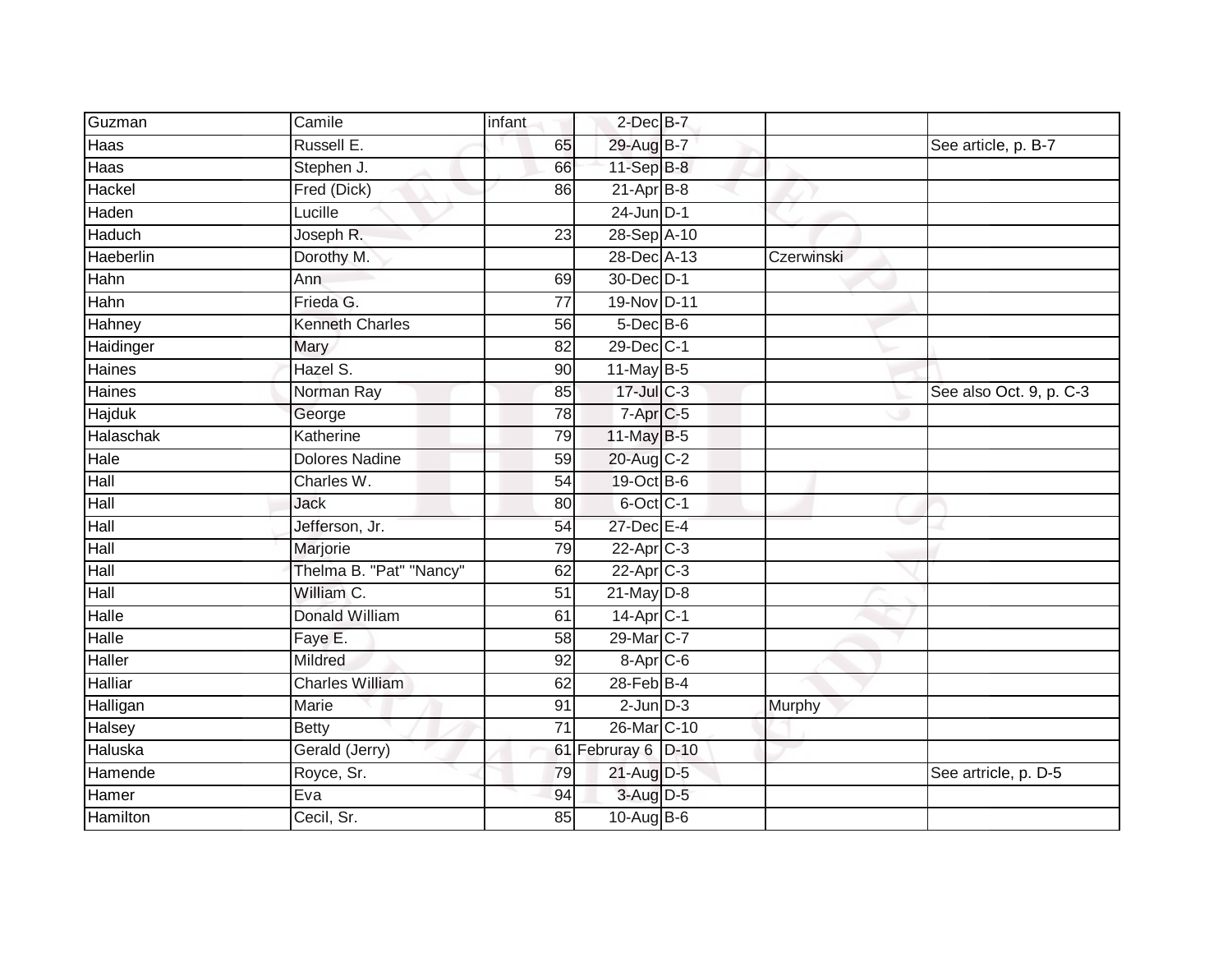| Hamilton        | Theresa (Gordon)  | 86              | 5-Aug D-8       |  |                                       |
|-----------------|-------------------|-----------------|-----------------|--|---------------------------------------|
| Hamm            | Grace E.          | 81              | 28-Mar C-5      |  |                                       |
| <b>Hammack</b>  | Cordelia          | 86              | 20-Jan C-5      |  |                                       |
| Hammonds        | Alvin (Fox)       | 76              | 16-Apr C-4      |  |                                       |
| Hampton         | Homer G.          | 78              | 14-Sep B-5      |  |                                       |
| Hanahan         | William           | 87              | $2$ -Jul $C-2$  |  |                                       |
| Hanas           | Jeffrey           | 20              | $25$ -Jul C-5   |  | See also article July 24, p.<br>$A-2$ |
| Hanchar         | George A.         | 74              | 21-Oct D-5      |  |                                       |
| Hand            | William           | 58              | 21-Oct D-5      |  |                                       |
| Haney           | John L., Sr.      | 77              | 20-Nov C-11     |  |                                       |
| Haney           | Paul E.           | $\overline{72}$ | $21-Nov$ B-8    |  |                                       |
| Hanish          | Anna              | 86              | 31-Mar C-1      |  |                                       |
| Hanley          | Edward J.         | 61              | 23-Mar B-5      |  |                                       |
| Hannah          | Mary Elizabeth    | 78              | 12-Feb C-5      |  | See also article, p. C-5              |
| Hannibal        | Raymond J.        | $\overline{71}$ | 28-May C-3      |  |                                       |
| Hansen          | Alfred T.         | 72              | 29-May B-8      |  |                                       |
| Hansen          | Marie D.          | 71              | 5-Aug D-8       |  |                                       |
| Hanusniak       | Suzie             | 88              | 26-Apr E-2      |  |                                       |
| Hap             | Albert J.         | 81              | $1$ -Jul $D-1$  |  |                                       |
| <b>Harbin</b>   | Raymond           |                 | 17-Aug A-2      |  | See article, p. A-2                   |
| Harbison        | Clara Mae         |                 | 29-Jul C-1      |  |                                       |
| Harden          | <b>Mattie Lue</b> | 86              | 6-Oct D-6       |  |                                       |
| Harder          | Irma E.           | 78              | 18-Jul B-5      |  |                                       |
| Hardesty        | Eugene            | 81              | $1-Aug$ $C-8$   |  |                                       |
| Hardesty        | Mary L.           | 82              | 20-Dec D-7      |  |                                       |
| Hardig          | Marion E.         | 57              | $27$ -Feb $C-5$ |  |                                       |
| Harding         | Grace M.          | 76              | $22-Sep D-5$    |  |                                       |
| <b>Hardwick</b> | Eunice            |                 | 23-Apr C-1      |  |                                       |
| Harkenrider     | William J., Jr.   | 42              | 19-Nov D-11     |  |                                       |
| Harper          | Francis W.        | 72              | 15-Nov E-2      |  |                                       |
| Harper          | Helen R.          | 56              | $2-Sep$ D-1     |  |                                       |
|                 |                   |                 |                 |  |                                       |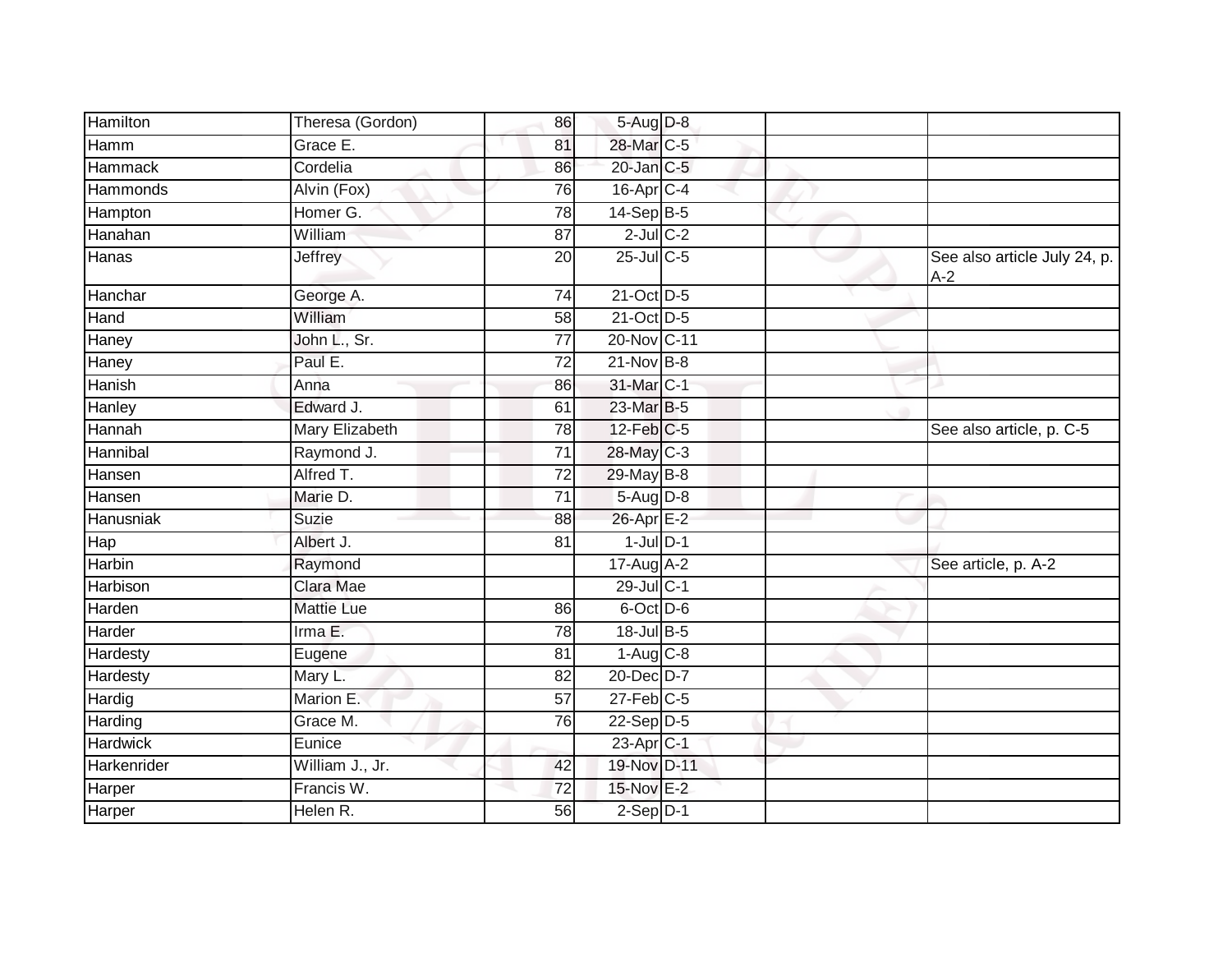| Harrington       | Harold H.          | 64              | 31-Jul B-8        |       |                                       |
|------------------|--------------------|-----------------|-------------------|-------|---------------------------------------|
| Harrington       | Kenneth D. "Hank"  | 81              | $3$ -Jul $C$ -5   |       |                                       |
| Harrington       | Riley P.           | 79              | 12-Apr D-1        |       |                                       |
| Harris           | Anthony W.         | 47              | $10$ -Aug $B$ -6  |       |                                       |
| <b>Harris</b>    | David E.           | $\overline{28}$ | $24$ -Jan B-7     |       |                                       |
| <b>Harris</b>    | Howard             | 70              | $16$ -Jul $B$ -6  |       |                                       |
| Harris           | Judy H.            | 72              | 15-Oct F-7        |       | See also article Oct. 15, p.<br>$F-7$ |
| <b>Harris</b>    | William            | 65              | $13$ -Jan D-1     |       |                                       |
| Hart             | Alice C.           | 74              | $6$ -Jun $C$ -5   |       |                                       |
| Hart             | Ruth Ann           | 77              | $1-Aug$ $C-8$     |       | See article, p. C-8                   |
| Hartfield<br>Ray |                    | 85              | $21$ -May $D-8$   |       |                                       |
| Hartman          | Daniel R.          | 87              | 20-Oct C-1        |       |                                       |
| Hartman          | Gertrude           | 76              | 26-Sep C-2        |       |                                       |
| Hartman          | William M.         | 22              | 15-Jul B-10       |       |                                       |
| Hartoonian       | Elizabeth          | $\overline{71}$ | 23-Mar B-5        |       |                                       |
| Harvey           | Cheryl V.          | 39              | 23-Dec D-1        |       |                                       |
| Harvey           | William E.         | 69              | $7$ -Dec $C$ -4   |       |                                       |
| <b>Haskins</b>   | Willie "Bill"      | 63              | 27-Jul B-5        |       |                                       |
| Hass             | Loretta A.         | 49              | $5$ -Jul $D-3$    |       |                                       |
| Hastings         | Ruth E.            | 64              | 26-May D-5        |       |                                       |
| Hatcher          | Dale               | 75              | $15 - Sep$ C-1    |       |                                       |
| Hatfield         | Elizabeth          | 86              | 31-Jul B-8        | Hafer |                                       |
| Haun             | Cecil E.           | 60              | $6-AprB-5$        |       |                                       |
| Hausherr         | Mildred F.         | 87              | $9-Nov$ B-6       |       |                                       |
| Hauter           | Jodi Grace         | infant          | 31-May D-1        |       |                                       |
| Haviland         | <b>Opal Marie</b>  | 89              | 30-Dec D-1        |       |                                       |
| Havill           | <b>Donald Dale</b> | $\overline{74}$ | $25$ -Jan B-8     |       |                                       |
| Hawke            | Robert A.          | 74              | $14$ -Oct D-5     |       |                                       |
| <b>Hawkins</b>   | Colleen N.         | $\overline{71}$ | 28-Jan D-3        |       |                                       |
| <b>Hawkins</b>   | Raymond            | 74              | 8-Oct C-3         |       | See article, p. C-3                   |
| Haworth          | David A.           | 45              | $10$ -Jan $ C-1 $ |       |                                       |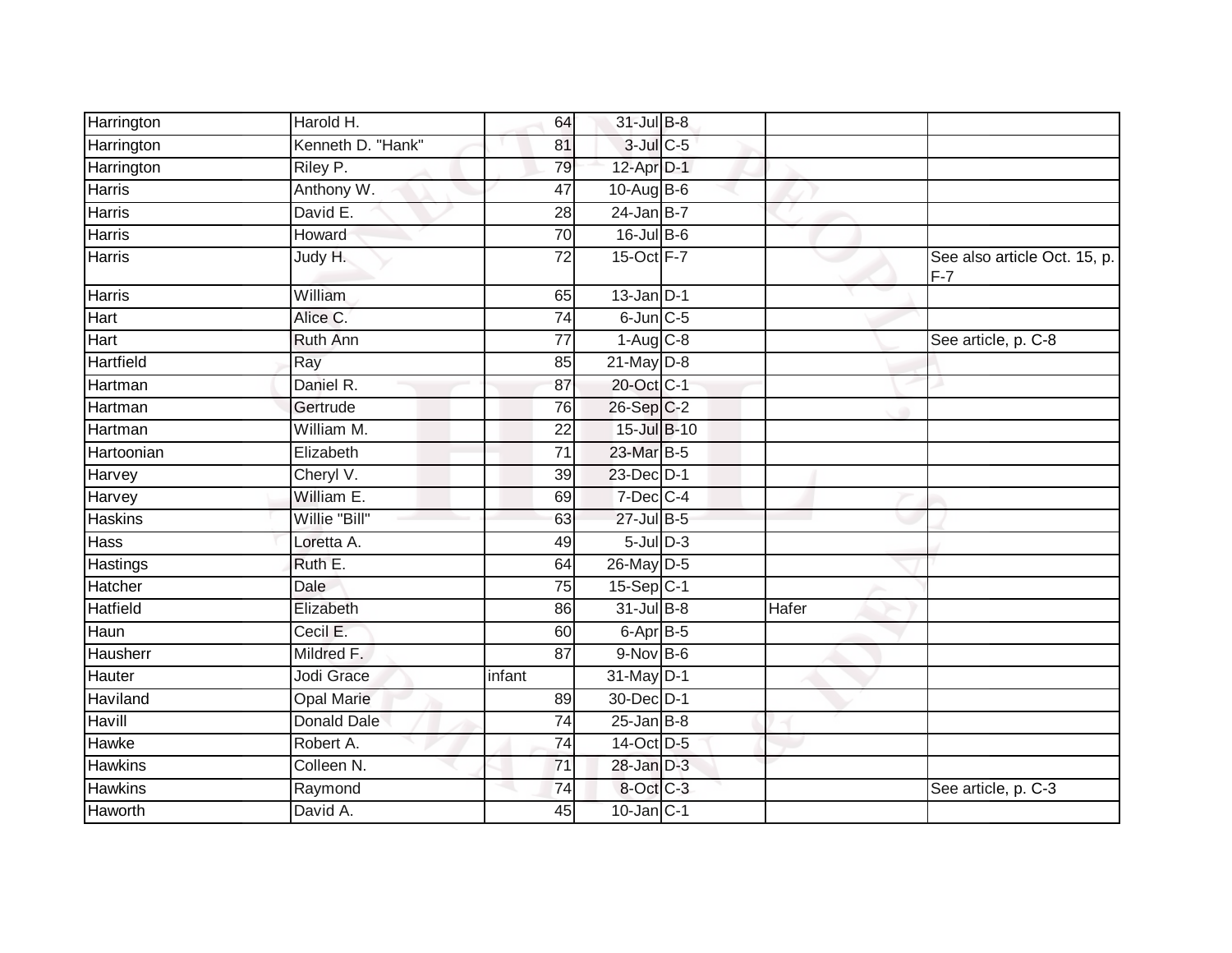| Hayden           | Madeline               | 85              | 17-Jan C-1      |             |  |
|------------------|------------------------|-----------------|-----------------|-------------|--|
| Hayes            | Mae E. (Mullaney)      | 87              | 11-May B-5      |             |  |
| Hayes            | <b>Mitchell Derell</b> | 74              | 18-Jan C-7      |             |  |
| Haysak           | Mary                   | 91              | 16-Jun C-5      |             |  |
| Head             | Jackie N.              | $\overline{30}$ | $23$ -Feb $C-8$ |             |  |
| Heath            | <b>Bradley Stevens</b> | 33              | 28-Feb B-4      |             |  |
| <b>Hecht</b>     | Paul M.                | 75              | $2-Sep$ D-1     |             |  |
| Hecker           | August                 | 72              | 10-Mar C-1      |             |  |
| <b>Hedrick</b>   | Edith M.               | 77              | 11-Dec C-10     | Alley       |  |
| <b>Hedrick</b>   | Elbert                 | 86              | $12$ -Jun $C-2$ |             |  |
| <b>Hedrick</b>   | <b>Harriet</b>         | 86              | 28-Aug C-3      |             |  |
| Hefner           | Virginia M.            | 64              | 24-Aug C-1      |             |  |
| Hegman           | Josephine              | 91              | 12-May B-6      | Tuskan      |  |
| Heidtman         | Irene R.               | 58              | 29-Jun B-8      |             |  |
| Heilman          | James N.               | 37              | 5-Jan D-1       |             |  |
| Hein             | Lawrence               | 78              | 8-Jun B-5       |             |  |
| <b>Hein</b>      | Patricia               | $\overline{54}$ | 4-May B-8       |             |  |
| Heintz           | Alice                  | 80              | 19-Feb D-1      |             |  |
| Heisterberg      | Helen                  | 88              | 24-Aug C-1      |             |  |
| Hektoen          | Jeanette E.            | 62              | $19-Auq$ D-3    | Fitzgibbons |  |
| Helgren          | David B.               | 53              | 28-Oct D-8      |             |  |
| <b>Heller</b>    | Linden L.              | $\overline{18}$ | $23$ -Jun $C-8$ |             |  |
| Heller           | Robert                 | 70              | 6-Apr B-5       |             |  |
| Helm             | Ernie                  | 90              | 20-Nov C-11     |             |  |
| <b>Hendricks</b> | John I.                | 50              | $18$ -Feb $D-6$ |             |  |
| Hendrickson      | Paul E.                | 66              | 27-Oct C-5      |             |  |
| Hendrickson      | William                | 69              | $2$ -Jan $C-3$  |             |  |
| Hendryx          | Raymond "Windy"        | 53              | $12-Nov$ D-4    |             |  |
| Henke            | John W.                | 41              | 6-Nov C-5       |             |  |
| Hennessey        | Leona                  | 50              | 21-Apr B-8      | Razmus      |  |
| Hennessey        | William                | 78              | 29-Jan D-1      |             |  |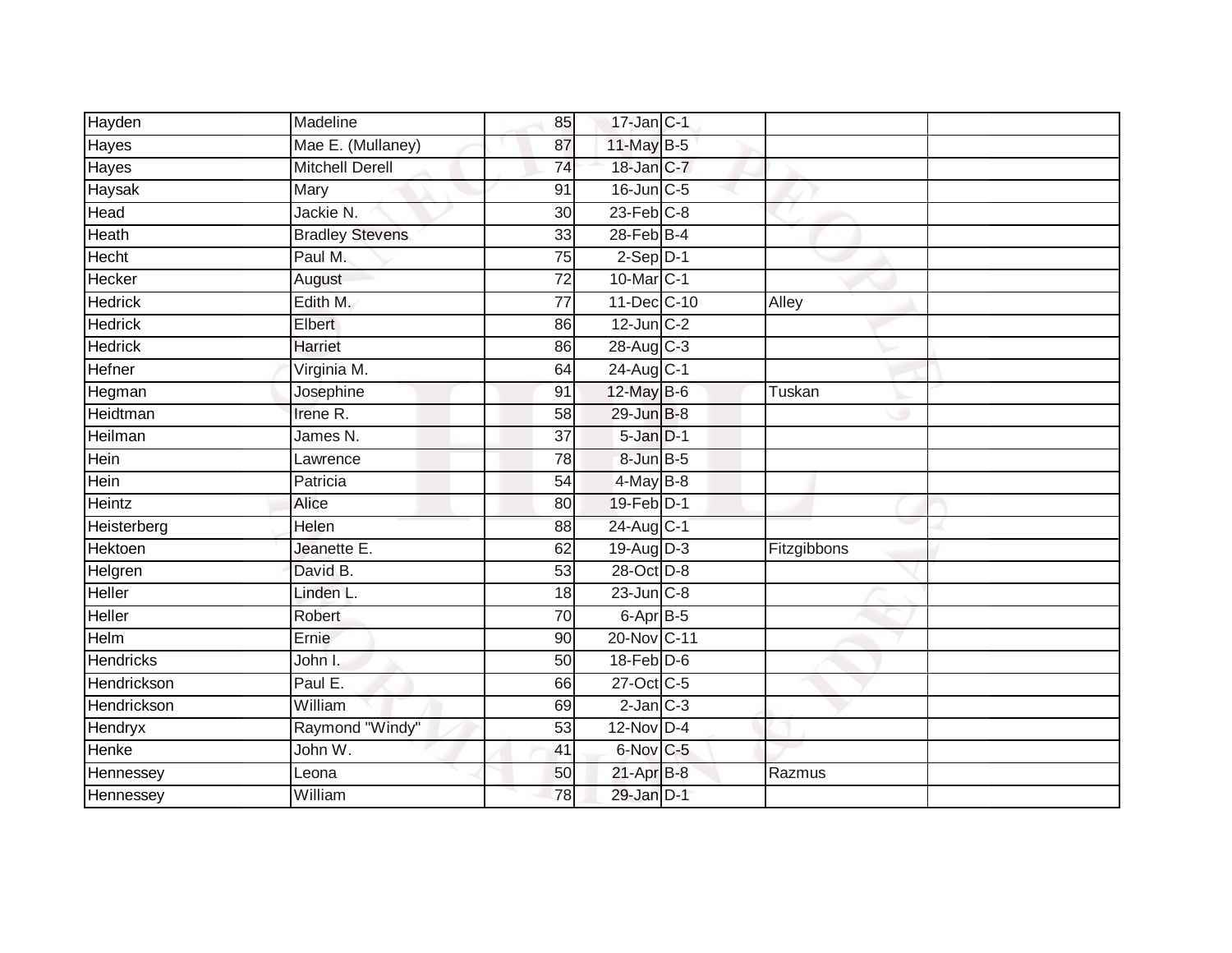| Henning      | Dolores C. "Dutch" (Miner) | 68              | $2$ -Feb $A$ -6        |           |                                     |
|--------------|----------------------------|-----------------|------------------------|-----------|-------------------------------------|
| Henry        | Glenn                      | 93              | 10-Aug B-6             |           |                                     |
| Henry        | Levi S.                    | 89              | 12-Aug D-1             |           |                                     |
| Henry        | Margaret R.                | 92              | $12-Apr\overline{D-1}$ | Gallagher |                                     |
| Hensley      | Vern                       | 62              | 30-Nov B-6             |           |                                     |
| Henson       | <b>William Loren</b>       | 61              | $4$ -Oct C-6           |           |                                     |
| Hepburn      | Ann                        | 69              | 17-Aug B-5             |           |                                     |
| Herakovich   | John B.                    | 84              | 23-Dec D-1             |           |                                     |
| Herendeen    | Barry D.                   | 25              | 16-Mar D-8             |           |                                     |
| Hernandez    | Karen                      | 26              | 25-Feb C-10            | Feder     |                                     |
| Hernandez    | Petra                      | 68              | 29-Apr D-12            |           |                                     |
| Herr         | John William, Jr.          | 68              | 9-Dec D-5              |           |                                     |
| Herr         | William C., III            | 30              | 28-Nov B-7             |           |                                     |
| Herrera      | Robert F.                  | 32              | 26-Apr <sub>E</sub> -2 |           |                                     |
| Herring      | Inez                       | $\overline{77}$ | 12-Jan C-2             |           |                                     |
| <b>Hess</b>  | Dorothy G.                 | 59              | 26-Feb D-1             |           |                                     |
| Hesterman    | Carl F., Jr.               | 48              | 16-Apr <sub>C-4</sub>  |           | See article, p. C-4                 |
| Hesterman    | Dorothy C.                 | 76              | 25-Sep C-1             |           |                                     |
| Hettinger    | Pauline L.                 | 86              | 13-Jul B-6             |           |                                     |
| Hevezi       | Alex                       | $\overline{71}$ | 10-Mar C-1             |           |                                     |
| Hiatt        | <b>Eugene Edward</b>       | 65              | 20-May B-12            |           |                                     |
| Hickey       | Melody A.                  | 29              | $21$ -May $D-8$        |           |                                     |
| Hickman      | Robert E.                  | 59              | $26$ -Jun $C-1$        |           | See also article June 25,<br>p. A-1 |
| <b>Hicks</b> | Izetta "Mama Cirk"         |                 | 29-Oct C-6             |           |                                     |
| <b>Hicks</b> | Sadie C.                   | 87              | $10$ -Jan $C-1$        | Madsen    |                                     |
| Hicks        | Virgil E. "Tiny"           | 65              | $4$ -May B-8           |           |                                     |
| Higgins      | Alvin N.                   | 76              | $27$ -Jul B-5          |           |                                     |
| Highlands    | Marie E.                   | 77              | 16-Jun C-5             |           |                                     |
| Highman      | Thurman D.                 | 90              | $14$ -Jan $D-1$        |           |                                     |
| Hilbrich     | Richard L.                 | 62              | 5-Apr D-1              |           |                                     |
| Hildebrand   | Dorothy C.                 | 84              | 5-Nov C-10             |           |                                     |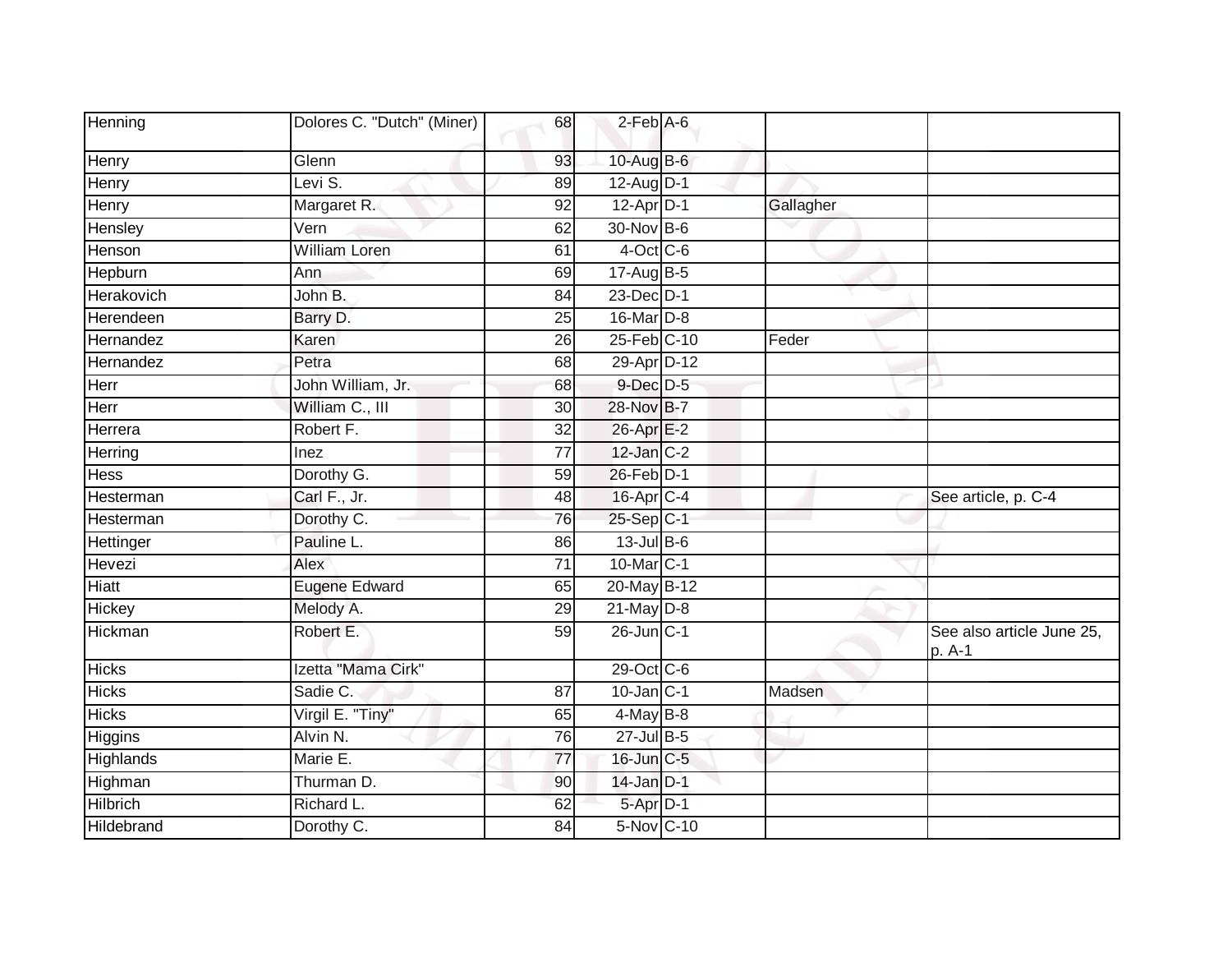| Hile          | Vivian M.              | 61              | 16-Sep B-10           |        |                          |
|---------------|------------------------|-----------------|-----------------------|--------|--------------------------|
| Hill          | George O.              | 61              | 18-Sep B-8            |        |                          |
| Hill          | Mary G.                | 56              | 29-Jan D-1            |        |                          |
| Hill          | Sherry L. (Schmidt)    | 55              | $6$ -Aug $D-2$        |        |                          |
| <b>Hilley</b> | Leanna                 | 68              | 8-Apr <sub>C-6</sub>  |        |                          |
| <b>Hilton</b> | Vera P.                | 83              | 28-Jul C-5            |        |                          |
| Hiltrop       | Arnold                 | 76              | 30-Apr <sub>C-2</sub> |        |                          |
| Himo          | <b>Pearl Katherine</b> | 79              | 18-Jun C-2            |        |                          |
| Hindmarch     | Melvin H.              | 84              | 30-Apr C-2            |        |                          |
| Hinesley      | Hazel M.               | 80              | $31$ -Jul B-8         |        |                          |
| Hinkel        | John A.                | 74              | 16-Jun C-5            |        |                          |
| Hinkel        | Melody R.              | 40              | 14-Oct D-5            |        |                          |
| Hinton        | Adele G.               |                 | 9-Apr B-12            | Pierre |                          |
| Hinton        | Lula L.                | 87              | 3-Aug D-5             |        |                          |
| <b>Hipp</b>   | Harold "Peg"           | 70              | 16-Sep B-10           |        |                          |
| Hlad          | Josef J.               | 85              | 15-Sep C-1            |        |                          |
| <b>Hlinka</b> | Frank J.               | 65              | 30-Mar B-5            |        |                          |
| Hlista        | Stephen                | 15              | $26$ -Jun $A-2$       |        | See article, p. A-2      |
| Hluska        | John E.                | 70              | 13-Dec E-2            |        |                          |
| Hmurovic      | John                   | 63              | 28-Sep A-10           |        | See also article, p. A-2 |
| Hobson        | Jentry                 |                 | $24-Sep D-3$          |        |                          |
| Hobson        | <b>Setirie</b>         | 89              | 17-Mar D-2            |        |                          |
| Hocevar       | Lydia Schaffrick       | 87              | 16-Sep B-10           |        |                          |
| Hockbaum      | Mary                   | 91              | $20$ -Apr $B-5$       |        |                          |
| Hodakowski    | <b>Ann Marie</b>       | 38              | 19-Dec C-1            |        |                          |
| Hodge         | Israelite              | 75              | 22-Mar D-2            |        |                          |
| Hodge         | Wayland                | $\overline{57}$ | 5-Nov C-10            |        | See article, p. C-10     |
| Hodges        | Emma                   | 62              | $22$ -Dec $C$ -8      |        |                          |
| Hodges        | <b>Harold Earl</b>     | 53              | 27-Apr A-10           |        |                          |
| Hoekstra      | Albert L. "Dobby"      | 75              | 6-Jan C-1             |        | See also article, p. C-1 |
| Hoekstra      | Rosemary E.            | 56              | 21-Apr B-8            |        |                          |
| Hoeppner      | Milton H.              | 83              | $7$ -Dec $C$ -4       |        |                          |
|               |                        |                 |                       |        |                          |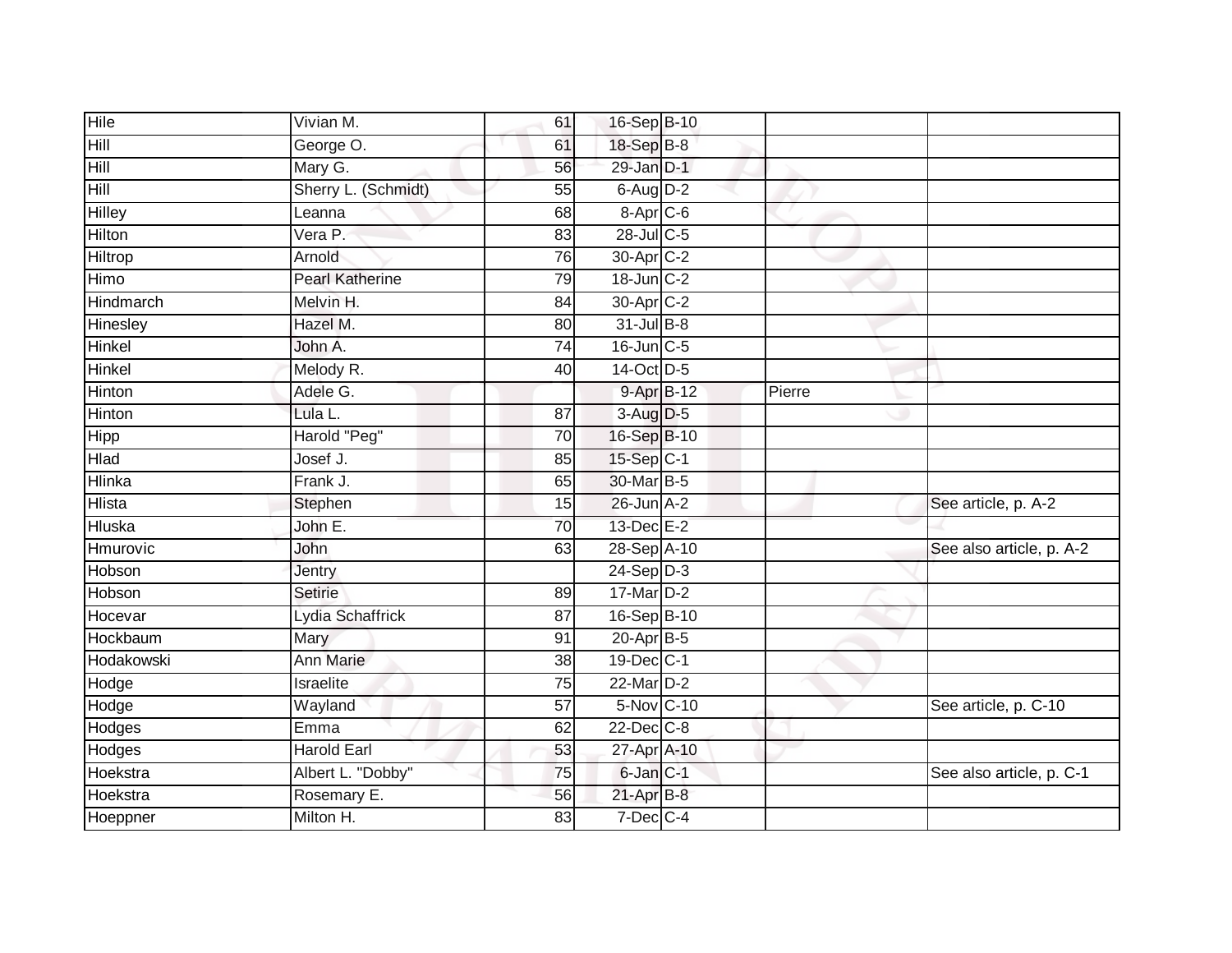| Hoernig          | Aloysius F. (AI)   | 91              | 21-May D-8        |       |        |                     |
|------------------|--------------------|-----------------|-------------------|-------|--------|---------------------|
| Hoernig          | Mary Ann T.        | 78              | 12-Mar C-3        |       | Govert |                     |
| Hoffman          | Hazel              | $\overline{77}$ | 27-Jul B-5        |       |        |                     |
| Hoffman          | Richard A.         | 34              | 5-May A-8         |       |        |                     |
| Hoffman          | Victoria Lynn      | $\overline{27}$ | 20-Mar C-1        |       |        |                     |
| Hoffman          | Vincent R.         | 72              | 28-Oct D-8        |       |        | See article, p. D-8 |
| Hoffner          | Florence H.        |                 | $13$ -Jan $D-1$   |       |        |                     |
| Hogan            | <b>Billie Jean</b> | 56              | 6-Jul A-8         |       |        |                     |
| <b>Hoholek</b>   | Lisa Ann           | infant          | $5 - Jun$ $C - 1$ |       |        |                     |
| Holata           | Marguerite         | 70              | 24-Jun D-1        |       | Gooch  |                     |
| Holiat           | Michael            | 60              | $7 -$ Jul $B - 9$ |       |        |                     |
| Holland          | John               | $\overline{71}$ | $5 - Jan$ $D-1$   |       |        |                     |
| Holleman         | Jennie             | 83              | 8-Feb B-8         |       |        |                     |
| Holley           | Evelyn E.          | 69              | 28-Dec A-13       |       |        |                     |
| <b>Hollis</b>    | George S.          | 95              | 27-Dec E-2        |       |        | See article, p. E-2 |
| <b>Hollowell</b> | Ermall F. "Earl"   | 83              | 26-Aug B-5        |       |        |                     |
| Holman           | Dean A.            | $\overline{23}$ | $11$ -Jan $D-1$   |       |        | U.S. Air Force      |
| Holmberg         | Evelyn E.          | 54              | $4$ -Dec $B$ -7   |       |        |                     |
| Holmes           | Pearlie Mae        | 66              | $13$ -Jan $D-1$   |       |        |                     |
| Homan            | Nicklaas J.        | 80              | 29-Apr D-12       |       |        |                     |
| Homeier          | Louis              | 80              | $7 - Jan$ $D-1$   |       |        |                     |
| Hong             | Jimmy              | 39              | 18-May C-1        |       |        |                     |
| Hood             | Dorothy A.         | 75              | $2$ -May B-6      |       |        | See article, p. B-6 |
| Hook             | Danniel C.         | 63              | $7$ -May $D-8$    |       |        |                     |
| Hoot             | Hugh D.            | $\overline{87}$ | 22-Feb D-12       |       |        |                     |
| Hopkins          | Edward A.          |                 | 75 Februray<br>17 | $D-1$ |        |                     |
| Horan            | Wanda              | 79              | 29-Dec C-1        |       |        |                     |
| Horbach          | Verna L.           | 67              | 12-Sep A-6        |       |        |                     |
| Horgesheimer     | Anna A.            | 69              | 10-Mar C-1        |       |        |                     |
| Horkovich        | Michael            | 79              | 26-Nov F-10       |       |        |                     |
| Horn             | Charles E.         | 82              | 22-Feb D-12       |       |        |                     |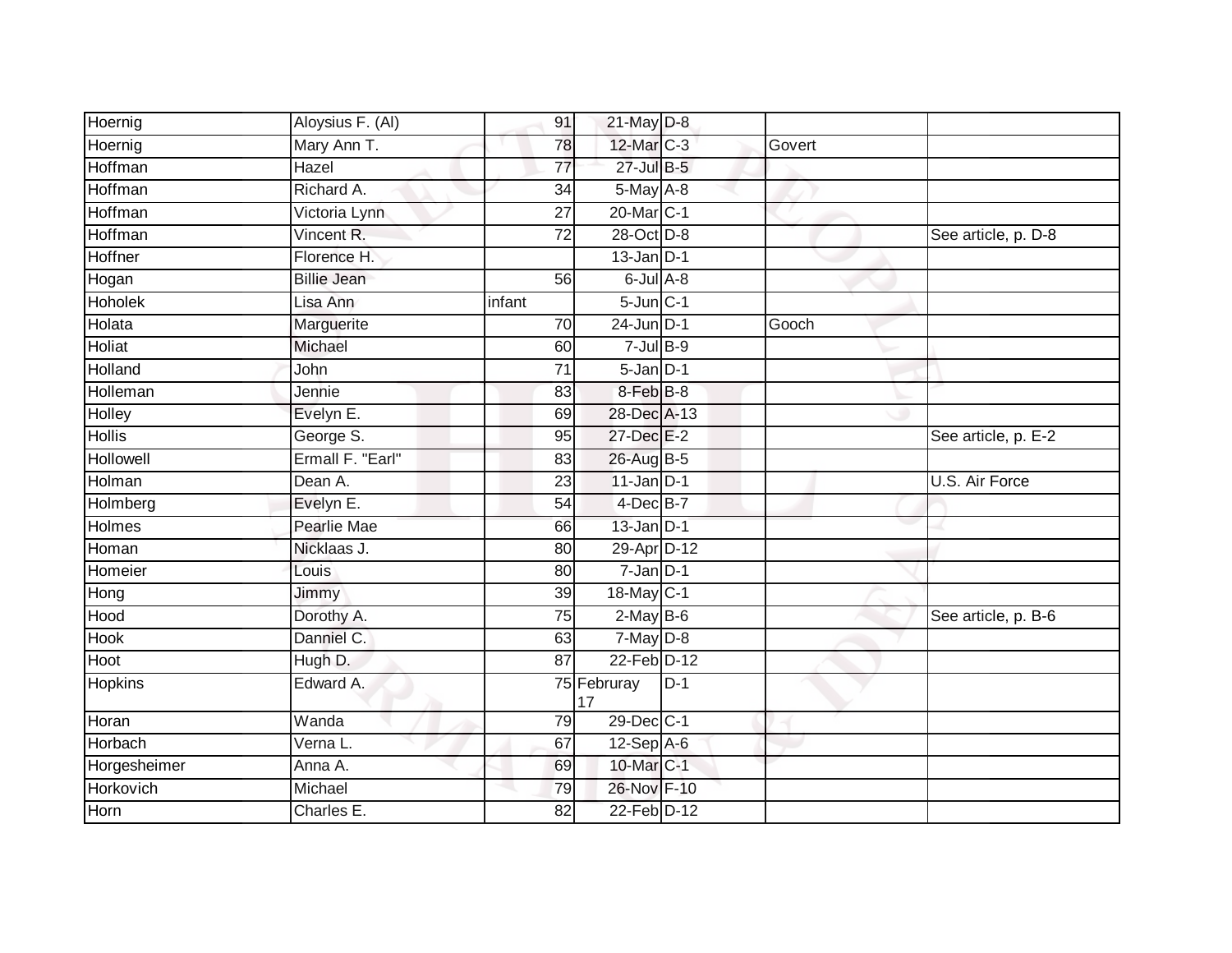| Horne           | Bertha O.             | 87              | 12-Mar C-3             |        |                                      |
|-----------------|-----------------------|-----------------|------------------------|--------|--------------------------------------|
| Horneman        | Tiemen                | 73              | 22-Nov D-12            |        |                                      |
| Horner          | Annabelle M.          | 76              | 18-Dec A-11            |        |                                      |
| Horney          | Claude A.             | 83              | $20$ -Jan $C-5$        |        |                                      |
| Horst           | Anthony J. "Tony Jr." | $\overline{39}$ | $14-Sep$ B-5           |        |                                      |
| Horswell        | Marilyn F.            | 56              | 26-Aug B-5             |        |                                      |
| Horvat          | Agnes B.              | 74              | $6$ -Jun $C$ -5        |        |                                      |
| Horvath         | Elizabeth Csoka       | 77              | $21$ -May $D-8$        |        |                                      |
| Horvath         | George                | 65              | $6$ -Jan $C-1$         |        | See also article Jan. 8, p.<br>$A-2$ |
| <b>Houck</b>    | Raymond               | 49              | 24-Nov B-5             |        |                                      |
| Houdasheldt     | <b>Bertha</b>         | 85              | 25-Oct E-14            |        |                                      |
| Hough           | Leora A.              | 82              | 18-Apr C-1             |        |                                      |
| <b>Houk</b>     | Robert L.             | $\overline{56}$ | 17-Nov C-1             |        |                                      |
| Houlihan        | Frances M.            | 83              | 3-May F-10             |        |                                      |
| Houser          | Goldie J.             | 56              | 22-Aug A-13            |        |                                      |
| Houtschilt      | Elizabeth J.          | 62              | $6$ -Jul $A$ -8        |        |                                      |
| Howard          | Flora                 | 82              | $1-Dec$ <sub>C-1</sub> |        |                                      |
| Howe            | <b>Richard David</b>  | 68              | 11-Oct E-12            |        |                                      |
| Howell          | Lela (Scatena)        | 83              | $4$ -Jan $E-2$         |        |                                      |
| Hoyle           | George P.             | 85              | 27-Nov B-7             |        |                                      |
| Hoyson          | <b>Nick</b>           | 67              | 4-Dec B-7              |        |                                      |
| Hoyson          | <b>Steve</b>          | 65              | $10$ -Aug $B$ -6       |        |                                      |
| Hrabovsky       | Gertrude              | 83              | 13-May C-3             | Homan  |                                      |
| Hrasch          | Andrew                | 84              | 11-Aug C-10            |        |                                      |
| <b>Hruskocy</b> | Stephen C., Sr.       | 66              | 22-Mar D-2             |        |                                      |
| Hruskovich      | Anna K.               | 88              | 3-May F-10             | Sabol  |                                      |
| Hubbard         | Lawrence E.           | 38              | 20-Dec D-7             |        |                                      |
| Huber           | Carl K.               | 87              | $12$ -Feb $C-5$        |        |                                      |
| Huber           | Charlotte V.          | $\overline{72}$ | 16-Mar D-8             |        |                                      |
| Hubert          | Lois E.               | 63              | 22-Oct D-3             | Nelson |                                      |
| Hudson          | Agnes V.              | 80              | 21-Dec C-6             |        |                                      |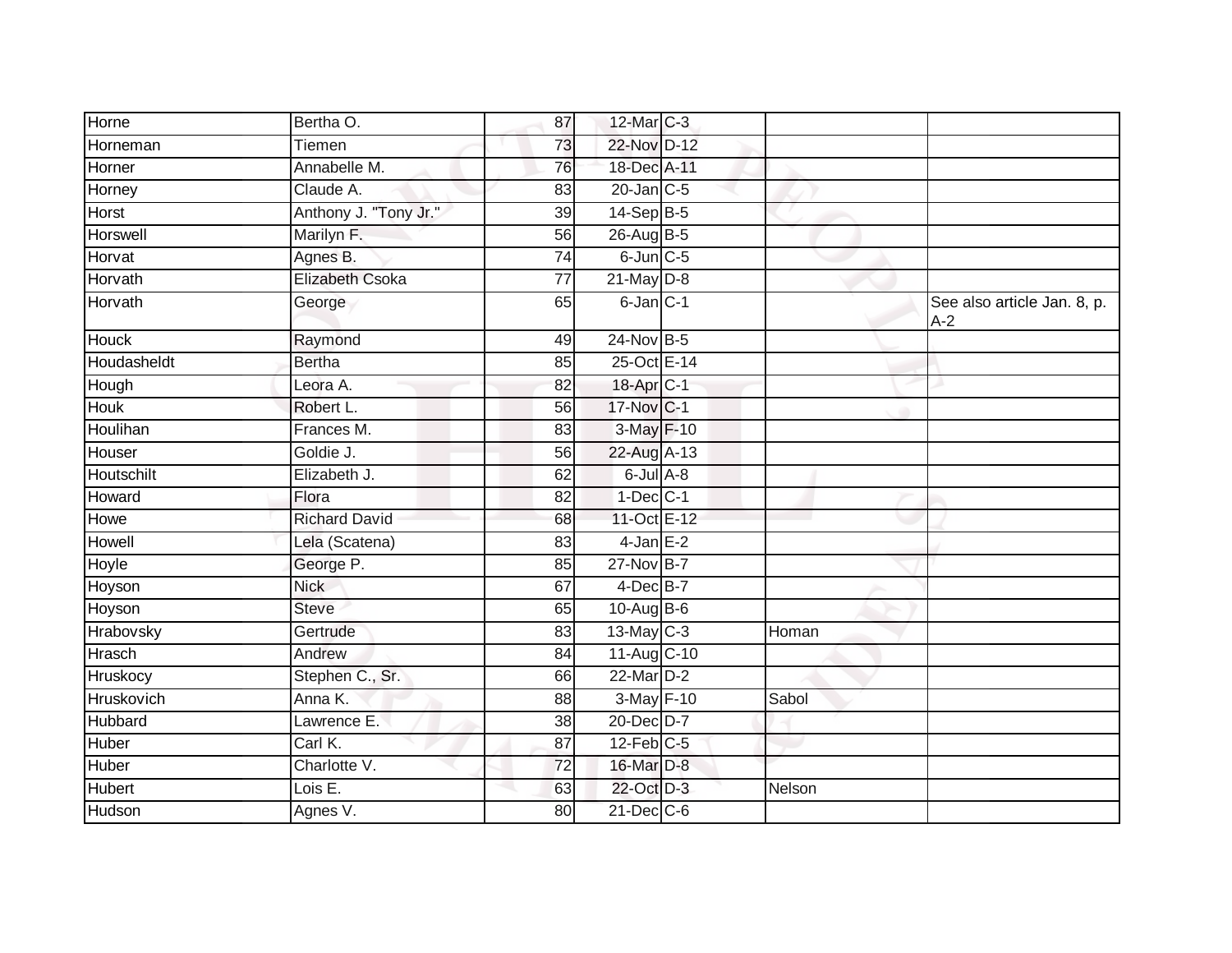| Hudson           | Robert N.             | 47              | 13-Aug B-6              |  | See article, p. B-6 |
|------------------|-----------------------|-----------------|-------------------------|--|---------------------|
| Huebner          | Cecilia M.            | 85              | 30-Jul C-2              |  |                     |
| <b>Huebsch</b>   | Evelyn M.             | 73              | 27-Nov B-7              |  |                     |
| <b>Huff</b>      | Lettie                | 81              | 28-Dec A-13             |  |                     |
| <b>Hughes</b>    | Carl R.               | $\overline{72}$ | $12$ -Jun $C-2$         |  |                     |
| <b>Hughes</b>    | Dennis R., Jr.        | 19              | $2$ -Jul $C-2$          |  |                     |
| Huizenga         | Cornelia P.           | 69              | 23-Aug D-15             |  |                     |
| Huizenga         | Robert J.             | 59              | 16-Oct A-6              |  |                     |
| <b>Hulett</b>    | <b>Maximilian Leo</b> |                 | $16$ -Jun $C$ -5        |  |                     |
| <b>Hulsey</b>    | Curtis D.C.           | 50              | 6-Dec D-14              |  |                     |
| Hult             | Albert S.             | 90              | 29-Jul C-1              |  |                     |
| <b>Humes</b>     | John A.               | 64              | $15-Sep$ <sub>C-1</sub> |  |                     |
| Humphrey         | Earl I.               | 91              | 12-Aug D-1              |  |                     |
| Hunley           | Mabel                 | 96              | 21-May D-8              |  |                     |
| <b>Hunt</b>      | Clara                 | 99              | 16-Oct A-6              |  |                     |
| Hunt             | Margaret E.           | 64              | 9-Apr B-12              |  |                     |
| <b>Hunt</b>      | Otto C.               | 80              | 15-Jul B-10             |  |                     |
| Hunt             | <b>Thomas Robert</b>  | 37              | 18-Dec A-11             |  |                     |
| <b>Hunter</b>    | Floyd                 | 81              | $28$ -Feb $B-4$         |  |                     |
| Hunter           | Frank                 | $\overline{82}$ | 9-Feb A-11              |  |                     |
| Hunter           | Frank D.              | 62              | 24-Mar D-1              |  |                     |
| <b>Hupa</b>      | Walter P.             | 66              | 17-Mar D-2              |  |                     |
| <b>Hupke</b>     | Irene M.              | 64              | $9-MarA-8$              |  |                     |
| Huppenthal       | Edith L.              | 66              | $4-Feb$ D-1             |  |                     |
| <b>Hurlebeck</b> | Martha (Mattie)       | 90              | 8-Apr C-6               |  |                     |
| <b>Hurley</b>    | John B., Sr.          | $\overline{73}$ | 19-Oct B-6              |  |                     |
| Huseman          | Agnes                 | 87              | $15$ -May C-1           |  |                     |
| <b>Huss</b>      | Albert                | 82              | 17-Oct A-8              |  |                     |
| <b>Hutchens</b>  | Glen V., Jr.          | 70              | 26-May D-5              |  |                     |
| Hutson           | Robert N.             | 47              | 13-Aug B-6              |  |                     |
| Huzzie           | Cecil                 | 65              | 14-Sep B-5              |  |                     |
| Ica              | Maria P.              | 86              | 29-Oct C-6              |  |                     |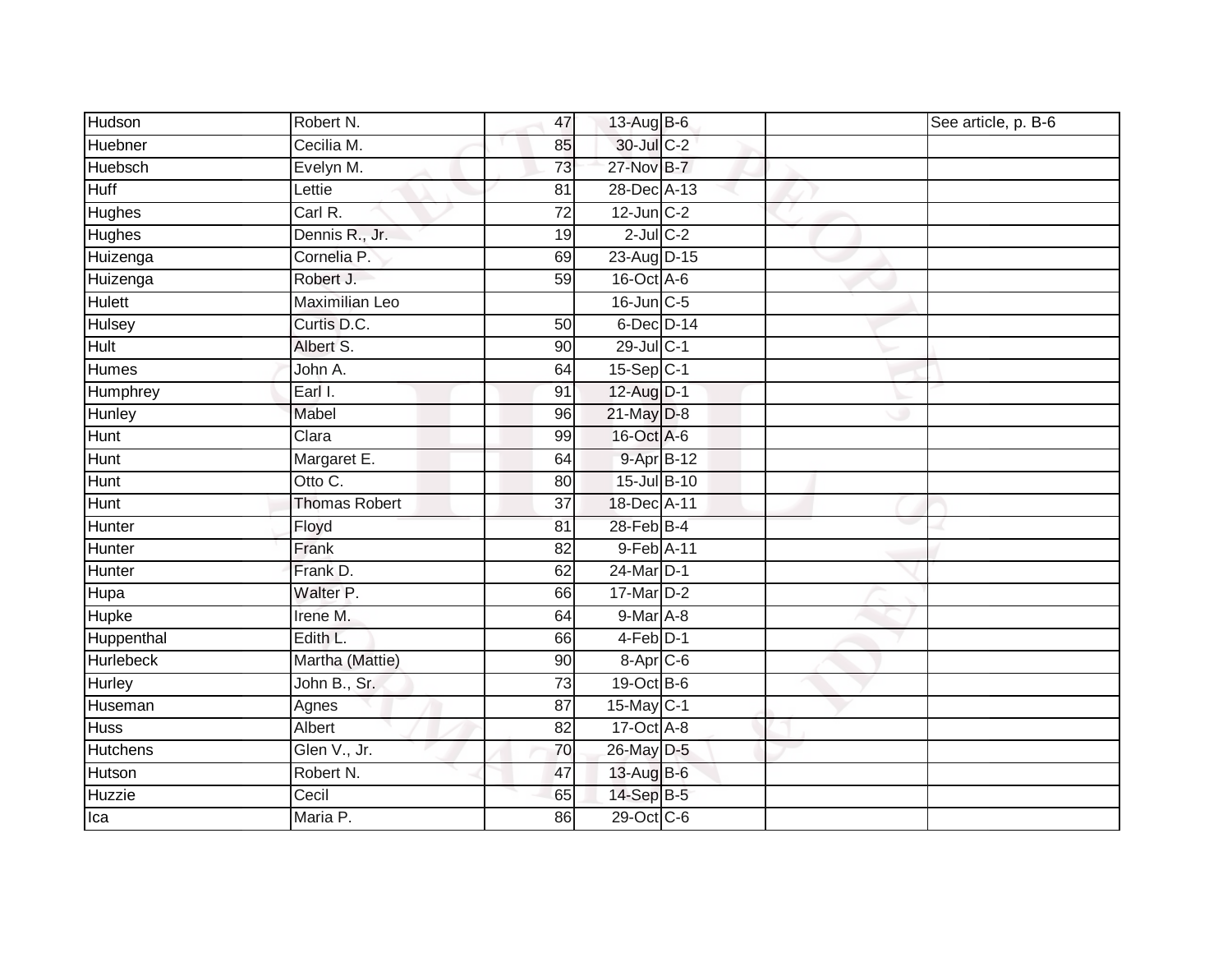| Ickes     | Harold (Tiny)         | 61              | 26-Oct B-8              |       |           |                                     |
|-----------|-----------------------|-----------------|-------------------------|-------|-----------|-------------------------------------|
| Idzior    | Joseph, Sr.           | 84              | $22$ -Jun $B-5$         |       |           |                                     |
| Igartua   | Cruz                  | 64              | 5-May A-8               |       | De La Paz |                                     |
| Iglese    | Louis                 | 44              | $17$ -Jun $A-1$         |       |           | See also article June 18,<br>p. A-2 |
| Iglese    | <b>Mark</b>           | 14              | $17 - Jun$ A-1          |       |           | See also article June 18,<br>p. A-2 |
| Immel     | Marguerite J.         | $\overline{51}$ | 9-Apr B-12              |       |           |                                     |
| Ince      | Kathleen J.           | 62              | 13-May C-3              |       | e s       |                                     |
| Indryszek | Margaret A.           | 86              | 9-Feb A-11              |       |           |                                     |
| Ingratta  | John                  |                 | $19$ -Jan $A$ -8        |       |           |                                     |
| Ippolito  | Michael               | 60              | 13-May C-3              |       |           |                                     |
| Issa      | Izziyeh               | 65              | 15-Apr C-5              |       |           |                                     |
| Jablonski | <b>Bruno</b>          | 75              | 5-Jan D-1               |       |           |                                     |
| Jablonski | Dwayne                | 56              | 23-Apr C-1              |       |           |                                     |
| Jablonski | Edward                |                 | 22-Sep D-5              |       |           |                                     |
| Jablonski | Sigmund B.            |                 | 4-Dec B-7               |       |           |                                     |
| Jablonski | Walter                | 90              | 10-May D-2              |       |           |                                     |
| Jacko     | Elizabeth             | 80              | 21-Oct D-5              |       | Kovach    |                                     |
| Jackson   | Catherine C.          | 91              | 12-Oct A-13             |       |           |                                     |
| Jackson   | <b>Helen Margaret</b> | 64              | $\overline{3}$ -Aug D-5 |       | Namish    |                                     |
| Jackson   | Ida Mae               | 67              | 30-Oct C-1              |       |           |                                     |
| Jackson   | Lawrence C.           | 78              | $19-Apr D-1$            |       |           |                                     |
| Jackson   | Leona (Lena)          | 52              | 26-Oct B-8              |       |           |                                     |
| Jackson   | <b>Tamara</b>         | 7               | $26$ -Jan $A-2$         |       |           | See article, p. A-2                 |
| Jackson   | Willard               | 72              | 18-Oct D-4              |       |           |                                     |
| Jacobs    | George M.             | 80              | 10-Oct D-6              |       |           | See article, p. D-6                 |
| Jacobs    | Jason                 | $\overline{7}$  | $12$ -Jan $A-2$         |       |           | See article, p. A-2                 |
| Jacobs    | Joseph                | 56              | 14-Sep B-5              |       |           |                                     |
| Jacobsma  | Lena                  | 96              | 26-Mar C-10             |       |           |                                     |
| Jacobson  | Vernon                |                 | 81 Februray<br>18       | $D-6$ |           |                                     |
| Jacoby    | Agnes                 |                 | 18-Jun C-2              |       |           | See article, p. C-2                 |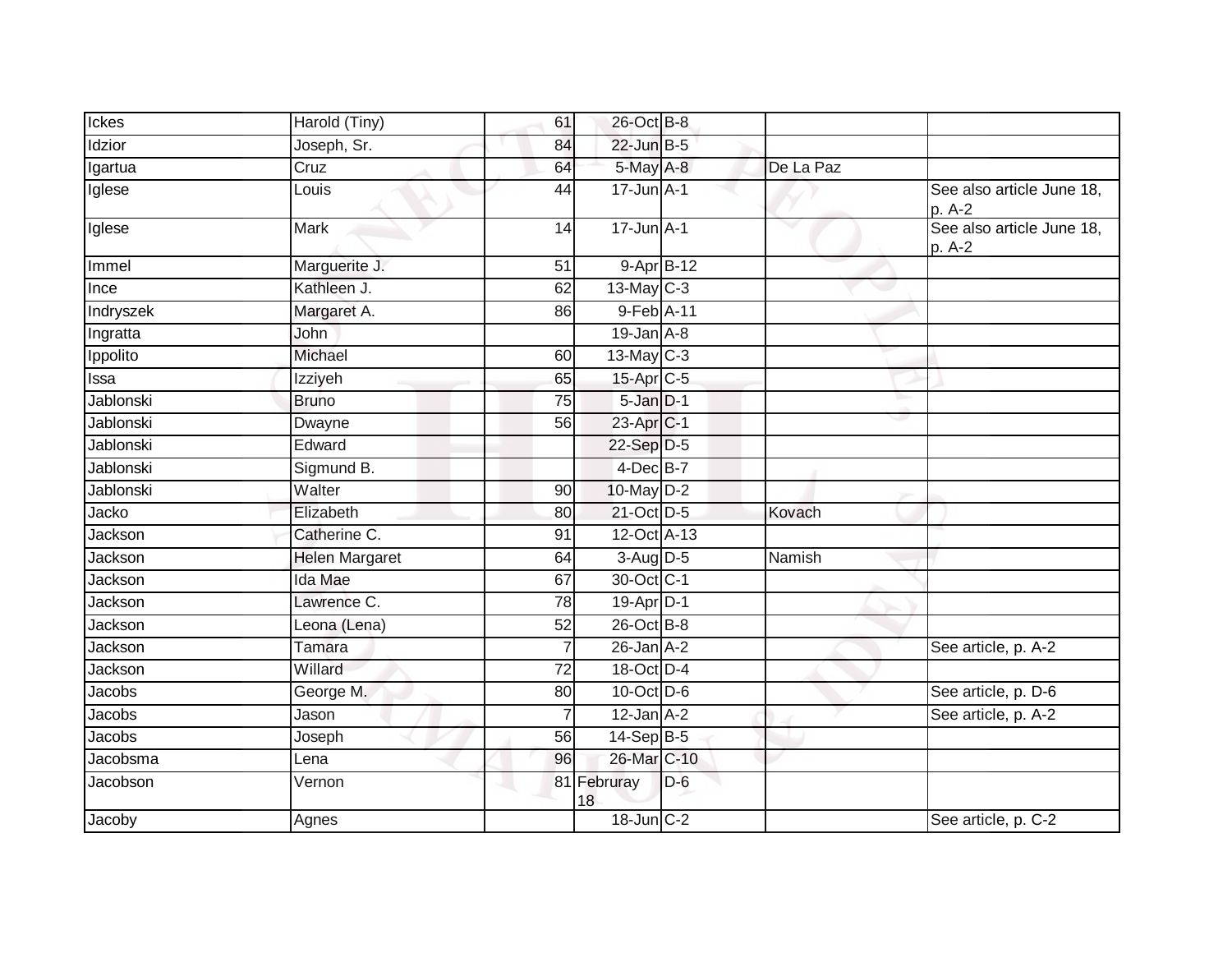| Jacque           | Jamey E., Sr.       |                 | $1$ -Jun $C-1$   |             |                                                                |
|------------------|---------------------|-----------------|------------------|-------------|----------------------------------------------------------------|
| Jakuboski        | John B.             | 70              | 19-Apr D-1       |             | Last name also spelled<br>Jakubowski - see April 20,<br>p. B-5 |
| Jakubowski       | Ben S.              | 82              | $4$ -Aug C-1     |             |                                                                |
| Jakubowski       | John B.             | $\overline{70}$ | $20$ -Apr $B-5$  |             | Last name also spelled<br>Jakuboski - See April 19,<br>p. D-1  |
| James            | John J.             | 63              | 28-Jul C-5       |             |                                                                |
| James            | Nellie M.           | 98              | $7-Nov$ B-2      |             |                                                                |
| Jameyfield       | Angela L.           |                 | $14$ -Jul C-1    |             |                                                                |
| Jamrock          | Joseph J.           | 70              | 28-Aug C-3       |             |                                                                |
| Jandria          | Tilla               | 91              | 20-Oct C-1       |             |                                                                |
| <b>Janesek</b>   | Helen               | 73              | 26-Sep C-2       | Grendzinski |                                                                |
| Janik            | Andrew T. "Squinty" | $\overline{74}$ | $2$ -Jun $D-3$   |             |                                                                |
| Janik            | Elizabeth (Dorval)  | 50              | 13-Apr B-6       |             |                                                                |
| Janik            | Lottie              | 70              | 4-Jan E-2        |             |                                                                |
| Jankowski        | John L., Jr.        | 85              | $16$ -Jan $C-3$  |             |                                                                |
| <b>Janousek</b>  | Helen               | $\overline{82}$ | $1$ -May $D-3$   | Selander    | See also article May 2, p.<br>$A-2$                            |
| Jansen           | Anne P.             | 71              | $1-Sep C-1$      |             |                                                                |
| Jansen           | Jerfina             | 84              | $15$ -May C-1    |             |                                                                |
| Janulis          | Alvina M.           | 73              | 16-Mar D-8       |             |                                                                |
| Jarvis           | Alice C.            | 80              | $12$ -Jan C-2    | Larson      |                                                                |
| Jarvis           | Emma B.             | 78              | $12$ -Jan C-2    |             |                                                                |
| Jarvis           | <b>James Edward</b> | 65              | 27-Dec E-3       |             |                                                                |
| Jasiak           | Eugene (Mike)       | 58              | $30 - Jan$ $B-5$ |             |                                                                |
| <b>Jatkowski</b> | Stella              | $\overline{71}$ | $22$ -Jun $B-5$  |             |                                                                |
| Jelinek          | George W.           | 33              | $23$ -Jun $A-2$  |             | See article, p. A-2                                            |
| Jenkins          | Gerald A.           | 62              | 20-Apr B-5       |             |                                                                |
| Jercha           | Julian I., Rev.     | 62              | 29-Jun B-8       |             | See also article June 30,<br>$p. C-1$                          |
| Jerome           | Arthur L.           | 64              | 12-Jul D-12      |             |                                                                |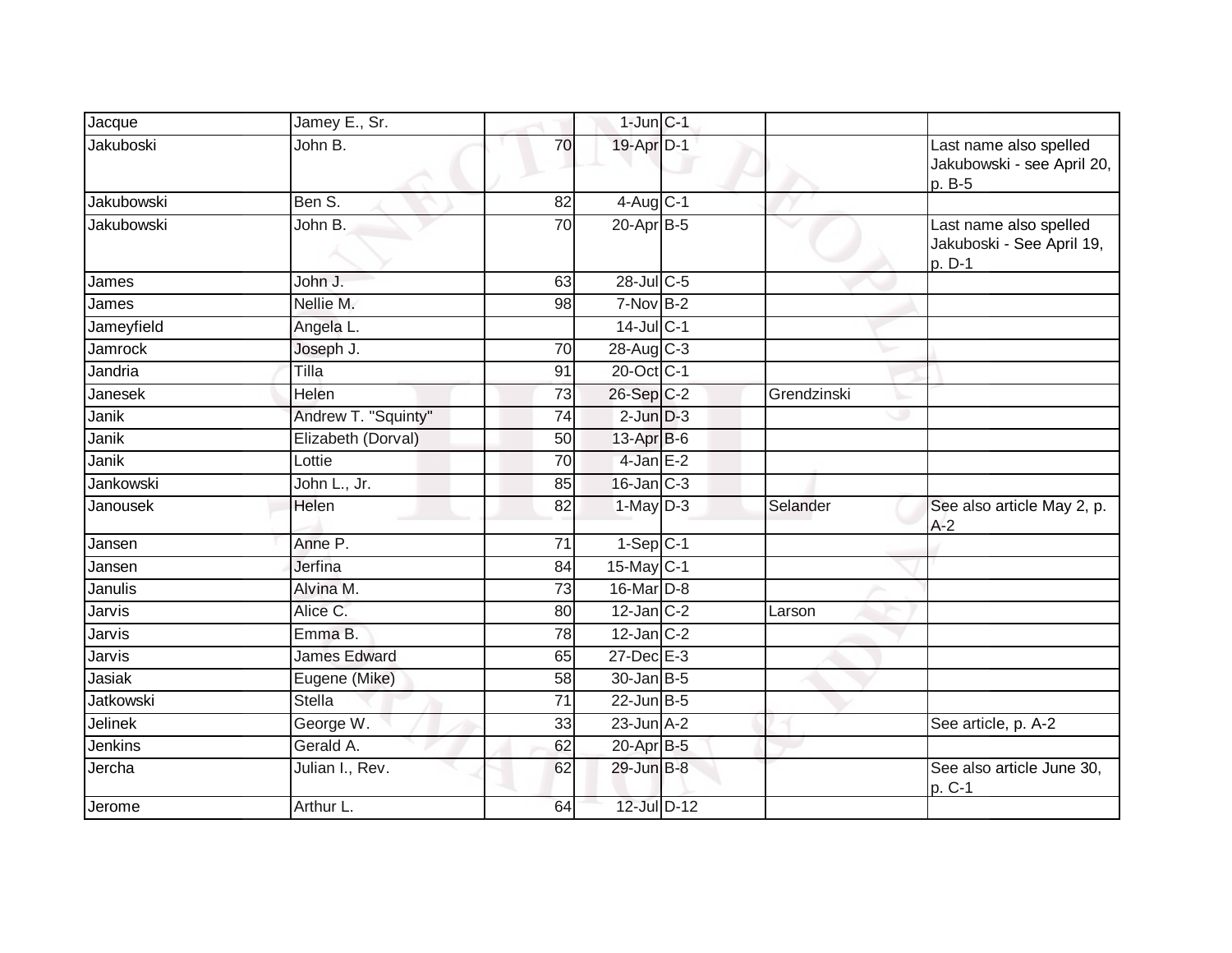| Jessen    | Solomon         | 64              | 17-Mar D-2               |  |                                      |
|-----------|-----------------|-----------------|--------------------------|--|--------------------------------------|
| Jewell    | Clarence T.     | 87              | $9$ -Jun $D-1$           |  |                                      |
| Jewett    | Robert N.       | 78              | 20-Apr B-5               |  |                                      |
| Jillson   | Norbert D.      | 57              | 7-Oct B-7                |  |                                      |
| Jimenez   | Casmiro (Jimmy) | 70              | $9-$ Sep $B-6$           |  |                                      |
| Jimenez   | Lucille         | $\overline{75}$ | $20$ -Feb $C-3$          |  |                                      |
| Jimenez   | Manuel          | 68              | 10-Jun C-12              |  |                                      |
| Jimerson  | Maryann         | 39              | 12-Mar C-3               |  | See also article March 13,<br>p. C-1 |
| Johns     | Stanley J. W.   | 79              | 26-Oct B-8               |  |                                      |
| Johnsen   | Arnold L.       | 72              | $6$ -Jan $C-1$           |  |                                      |
| Johnson   | Albert L.       | 95              | 17-Dec C-10              |  |                                      |
| Johnson   | Frank S.        | 62              | $2$ -Jul $C$ -2          |  |                                      |
| Johnson   | Georgia Lorelle | 67              | 15-Apr C-5               |  |                                      |
| Johnson   | Gladys M.       | 90              | 16-Oct A-6               |  |                                      |
| Johnson   | Helen           | 80              | 14-Jun D-2               |  |                                      |
| Johnson   | Herbert O.      | 85              | 28-Nov B-7               |  |                                      |
| Johnson   | James R.        | 17              | 9-Feb A-11               |  |                                      |
| Johnson   | Joel K.         | 19              | 3-Oct A-5                |  |                                      |
| Johnson   | Lewis B.        |                 | $24-Apr$ $C-1$           |  |                                      |
| Johnson   | Pearl           |                 | $22-Sep D-5$             |  |                                      |
| Johnson   | Richard C.      | 57              | $21-Apr$ B-8             |  |                                      |
| Johnson   | Wallace F.      | 91              | 19-Feb D-1               |  |                                      |
| Johnson   | Wilfred         | 22              | $19$ -Aug $D-3$          |  | See article, p. D-3                  |
| Johnston  | Jimmy E.        | 80              | 24-Nov B-5               |  |                                      |
| Johnstone | Mary            |                 | $7-Aug$ C-1              |  |                                      |
| Jones     | Claude R.       | 79              | 28-Jun D-16              |  |                                      |
| Jones     | Clifford C.     | 80              | 16-Nov B-6               |  |                                      |
| Jones     | Elizabeth       | 85              | 16-Sep B-10              |  |                                      |
| Jones     | Herman          | 78              | 6-Aug D-2                |  |                                      |
| Jones     | Herman          | 78              | $7 - Aug$ <sub>C-1</sub> |  |                                      |
| Jones     | James D.        | 44              | 20-Jun B-11              |  |                                      |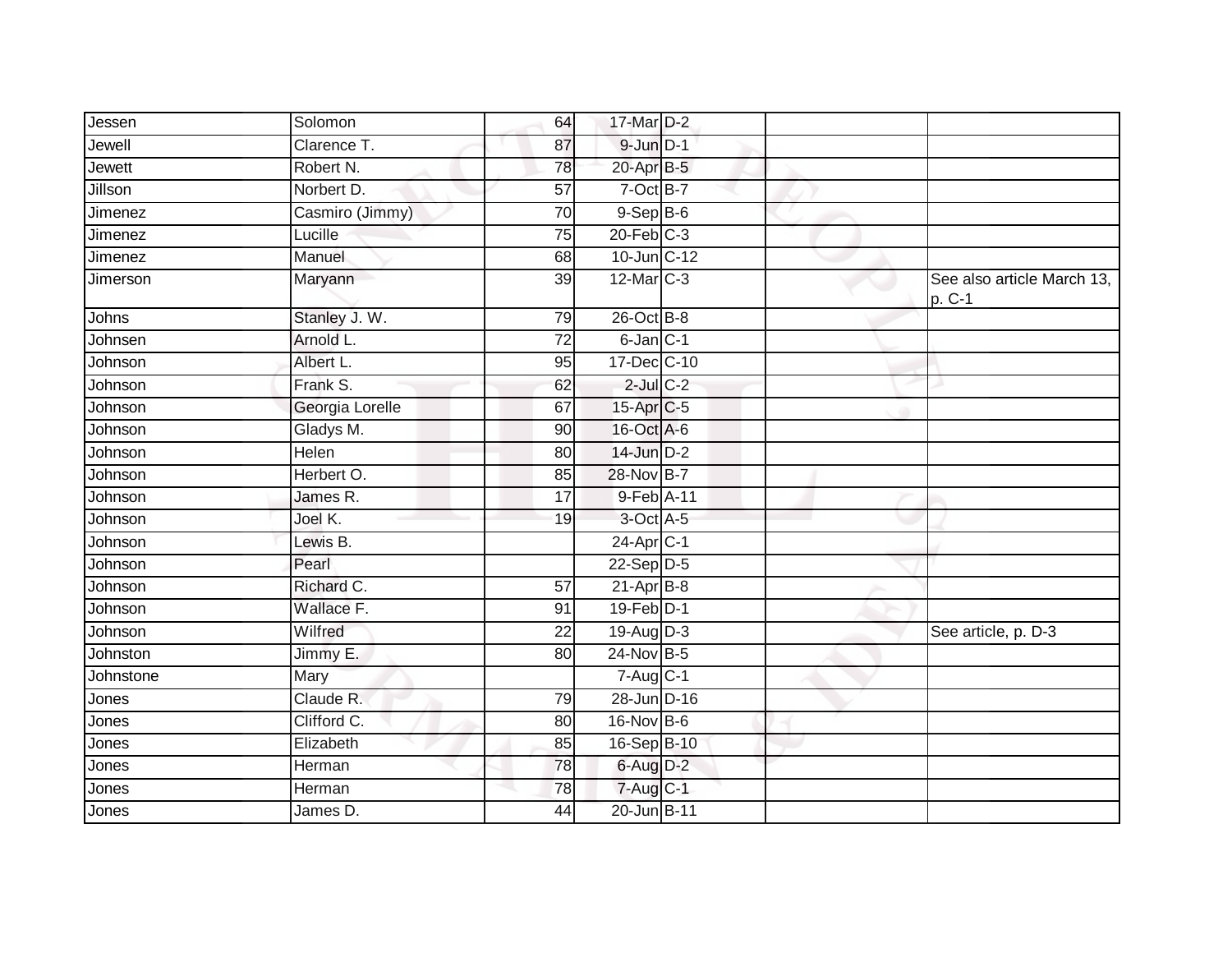| Jones             | Jeanette          | 75              | 12-May B-6       | Tewell     |                          |
|-------------------|-------------------|-----------------|------------------|------------|--------------------------|
| Jones             | Larry R.          | 53              | 18-May C-1       |            |                          |
| Jones             | Ralph E.          | 64              | 3-Dec C-2        |            |                          |
| Jones             | Teddy W.          | 45              | 8-Mar D-15       |            |                          |
| Jones             | Trudie            | 78              | 22-Nov D-11      |            |                          |
| Jones             | Varra Nathan      | 28              | $16$ -Jul $B$ -6 |            |                          |
| Jonkman           | <b>Rokus</b>      | 78              | $12$ -Jan $C-2$  |            | See also article, p. A-2 |
| Jordan            | Helen R.          | 87              | $25$ -Jan B-8    |            |                          |
| <b>Jordan</b>     | Iva A.            | 82              | $5$ -Oct $B$ -6  |            |                          |
| Jordan            | Mary C.           | 68              | 15-Jul B-10      |            |                          |
| Jorgens           | Helen C.          | 75              | $9$ -Jul $C-2$   | Johnson    |                          |
| Jorgensen         | Douglas D.        | $\overline{17}$ | 26-May A-2       |            | See article, p. A-2      |
| Joseph            | Lorraine          |                 | 9-Nov B-6        |            |                          |
| Joyce             | Bridgid M.        | 82              | 15-May C-1       |            |                          |
| Joyce             | Joseph B.         | 73              | 18-Jul B-5       |            |                          |
| Juarez            | Rafael, Sr.       | 35              | 27-Jun B-10      |            |                          |
| Judd              | Charles C. "Pete" | 38              | 8-Nov D-1        |            |                          |
| Judd              | John Wesley       | 23              | 11-May B-5       |            |                          |
| Judnick           | Mamie (Sterbenc)  | 95              | 16-Jul B-6       |            |                          |
| Judy              | Harriet M.        | 59              | 23-Mar B-5       |            |                          |
| Julkes            | Willie B.         | 75              | $18$ -Jan $C-7$  |            |                          |
| Jung              | Edward G.         | 83              | $14$ -Feb $C-5$  |            |                          |
| Junkin            | E. Carl           | 73              | $1$ -Jun $C-1$   |            | See article, p. C-1      |
| Jurasz            | Danielle N.       | 1 1/2 mos.      | 31-Mar C-1       |            |                          |
| Jure <sub>k</sub> | Selma             |                 | 26-Mar C-10      | Gurczewski |                          |
| Jurgens           | Alvin F., Dr.     | $\overline{77}$ | $3$ -Dec $C-2$   |            |                          |
| Jurgens           | Charlotte C.      | $\overline{74}$ | $7$ -Oct B-7     |            | See also Oct. 16, p. A-6 |
| Juriga            | John "Jumbo"      | 78              | $31$ -Jan $A-6$  |            |                          |
| Jurkowski         | <b>Marie</b>      | 78              | 18-Mar F-6       | Sichak     |                          |
| Jusko             | Mary E.           | 85              | 25-Feb C-10      |            |                          |
| Kabo              | Adolph            | 62              | 16-Dec C-9       |            |                          |
| Kaczorowski       | Raymond C.        | 66              | 16-Mar D-8       |            |                          |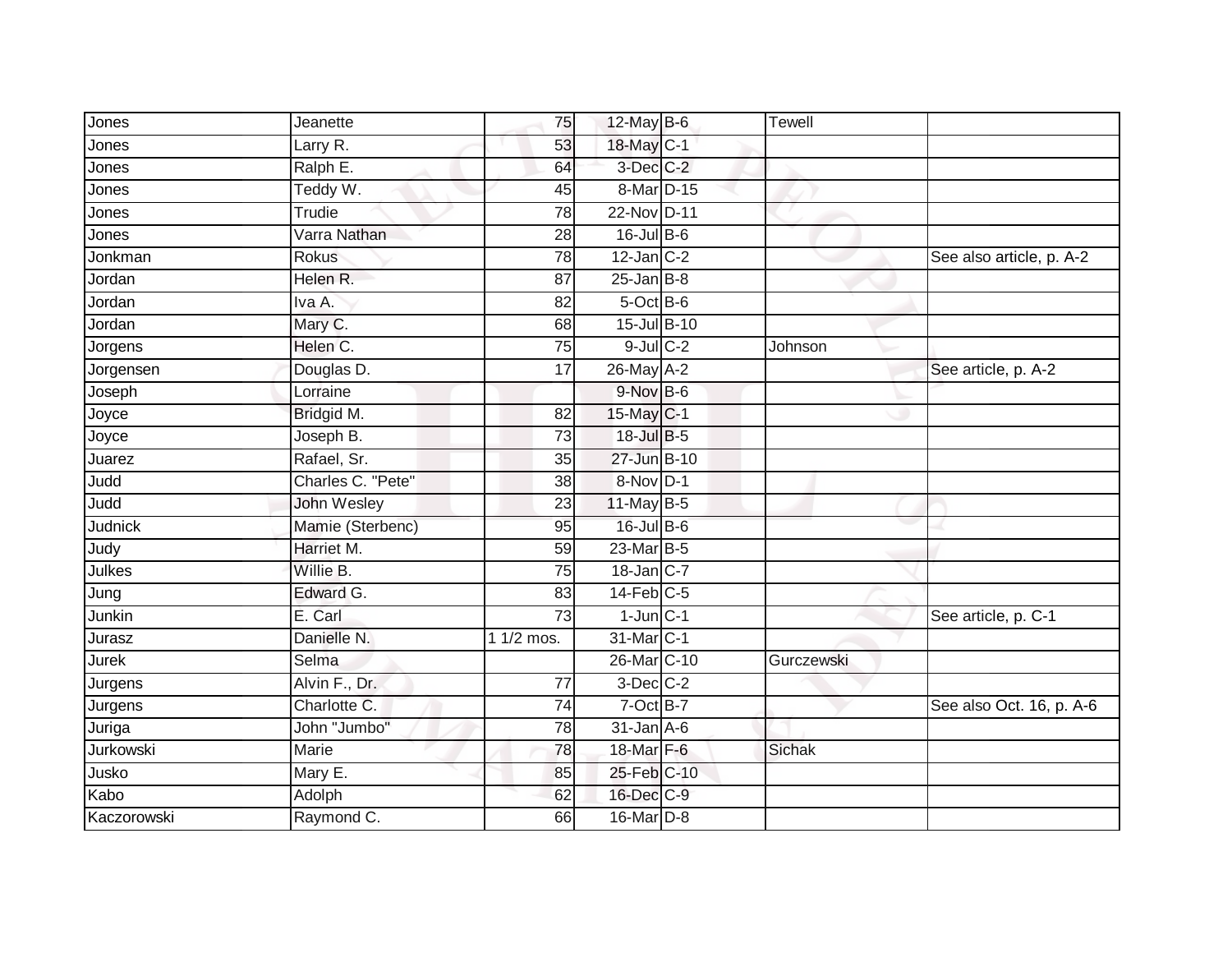| Kaeagle   | Owen R.                | 83              | 15-Nov E-2              |  |                                   |
|-----------|------------------------|-----------------|-------------------------|--|-----------------------------------|
| Kaemerer  | Eric D.                | 15              | 28-Jul C-5              |  |                                   |
| Kaenrath  | Jerry B., Sr.          | 65              | 13-Feb C-3              |  |                                   |
| Kagan     | Samuel                 | 94              | $5 - Aug$ $D-8$         |  |                                   |
| Kahn      | David Mark             | $\overline{30}$ | $6 - Apr$ B-5           |  |                                   |
| Kaine     | Willanna               | 80              | $12$ -Jan C-2           |  |                                   |
| Kainrath  | Gertrude M.            | 69              | $31$ -Jan $A$ -6        |  |                                   |
| Kale      | Mildred E.             | 73              | 6-Apr B-5               |  |                                   |
| Kaleta    | Alice H.               | 70              | $27$ -Jul $B-5$         |  |                                   |
| Kallas    | George W., Jr.         | 52              | 8-Sep C-7               |  |                                   |
| Kallen    | Ralph H., Jr.          | 68              | 30-Dec D-1              |  |                                   |
| Kalmas    | Barbara Alica          | 52              | $18-Apr$ <sub>C-1</sub> |  | Middle name also spelled<br>Alice |
| Kalmas    | Gerald C.              | 64              | 9-Apr B-12              |  |                                   |
| Kalmas    | William J.             | 54              | 13-Aug B-6              |  |                                   |
| Kalvaitis | Frank                  | 92              | 1-Nov D-1               |  |                                   |
| Kaminski  | Czeslawa               | 93              | 3-Mar C-6               |  |                                   |
| Kaminski  | John S.                | 75              | $1-Sep$ C-1             |  |                                   |
| Kaminski  | Joseph Frank           | $\overline{71}$ | 18-Jul B-5              |  |                                   |
| Kaminski  | Victor                 | $\overline{72}$ | $5-Apr$ D-1             |  |                                   |
| Kaminsky  | Edward J.              | 71              | 18-Sep B-8              |  |                                   |
| Kandalec  | Elizabeth M.           | 79              | $4$ -Jan $E-2$          |  |                                   |
| Kane      | Albert "Ozz"           | 57              | 31-Jul B-8              |  |                                   |
| Kanepons  | Janis                  | 85              | 22-Oct D-3              |  |                                   |
| Kanepons  | Marta Alvina           | 88              | 31-Aug A-9              |  |                                   |
| Kania     | Frank J.               |                 | 15-Aug B-2              |  |                                   |
| Kania     | John J.                | 80              | $5$ -Mar $D-5$          |  |                                   |
| Kaniewski | Richard J.             | 52              | $13$ -May C-3           |  | See article, p. C-3               |
| Kansfield | William P. "Kanny"     | 78              | $4$ -Oct D-1            |  |                                   |
| Kaplan    | Irene $\overline{R}$ . | 68              | 1-Apr D-5               |  | See also article, p. D-5          |
| Kapral    | Emily $\overline{K}$ . | 75              | 26-Apr C-6              |  |                                   |
| Karagish  | Andrew                 | 78              | 7-Jan D-1               |  |                                   |
|           |                        |                 |                         |  |                                   |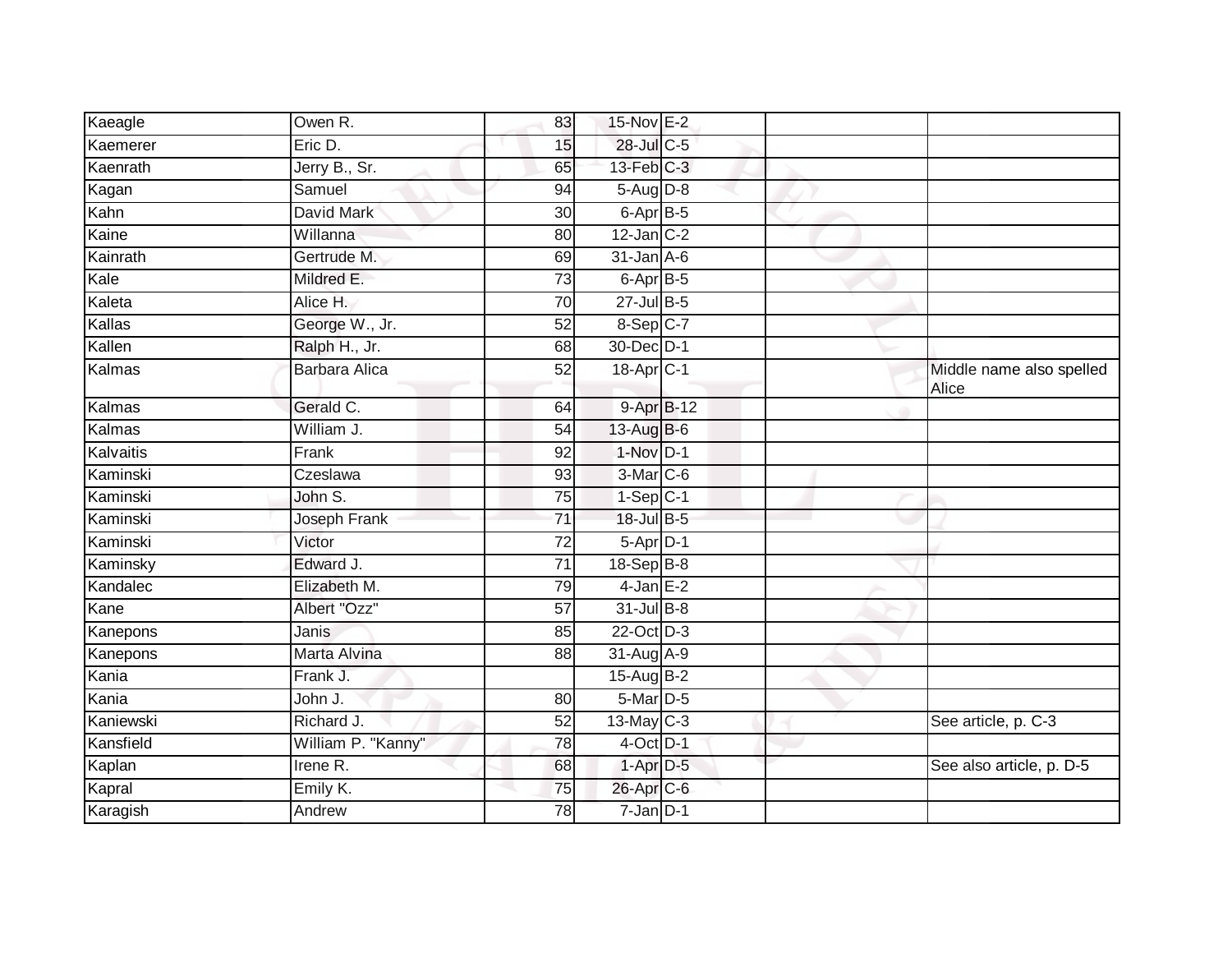| Karagish   | Mary                   | 86              | $4$ -Jun $D-8$          |        |                                       |
|------------|------------------------|-----------------|-------------------------|--------|---------------------------------------|
| Karin      | Anna                   | 76              | $1$ -Jul $D-1$          |        |                                       |
| Karnafel   | Michael                | 72              | 24-Feb C-1              |        |                                       |
| Karr       | Dominic J.             | 69              | 1-Mar D-16              |        |                                       |
| Karr       | James B.               | $\overline{87}$ | 30-Apr C-2              |        |                                       |
| Kasalo     | Carolyn K.             | 60              | 15-Jan C-10             | Poljak |                                       |
| Kasavich   | Anthony, Sr.           | 75              | 4-Feb D-1               |        |                                       |
| Kashon     | Connie R.              | 49              | 29-May B-8              |        |                                       |
| Kaspar     | Joseph                 |                 | 25-Feb C-10             |        |                                       |
| Kasper     | Agatha                 | 89              | $6-Sep$ $D-2$           |        |                                       |
| Kasper     | Alfred                 | 56              | 13-Jun D-10             |        |                                       |
| Kasper     | Joseph R.              | 73              | $25$ -AugB-6            |        |                                       |
| Kasprzycki | Alex J.                | 65              | $4-SepB-7$              |        |                                       |
| Kaszak     | Louis D.               | 65              | 26-Jan A-8              |        |                                       |
| Kaufman    | Charles N.             | 82              | 24-Aug C-1              |        |                                       |
| Kaufman    | <b>Esther Margolis</b> |                 | $22$ -Jan $D-6$         |        |                                       |
| Kavaklian  | Yvan "Frenchy"         | 43              | 26-Nov F-10             |        |                                       |
| Kavalunas  | <b>Stanley</b>         | 68              | $27-Sep D-2$            |        |                                       |
| Kazanas    | Peter                  | 80              | $2$ -Feb $A$ -6         |        |                                       |
| Kazimer    | Raymond                | 45              | 16-Mar D-8              |        |                                       |
| Kazmer     | Adeline                | $\overline{77}$ | 15-Feb E-14             |        |                                       |
| Keagle     | <b>Mary Lucille</b>    | 83              | $17 - Feb$ $D-1$        |        |                                       |
| Keen       | <b>Delores</b>         | 36              | 20-Jul A-2              |        |                                       |
| Keene      | John J.                | 65              | 12-Jul D-12             |        |                                       |
| Keer       | Katherine              | 89              | 10-Jun C-12             |        |                                       |
| Kehle      | Genevieve              | 79              | 3-May F-10              | Tramm  |                                       |
| Keiller    | James C.               | $\overline{70}$ | $24-Apr$ <sub>C-1</sub> |        |                                       |
| Keilman    | Agnes                  | 76              | $28$ -Jan $D-3$         |        | See also article Jan. 29, p.<br>$D-1$ |
| Keilman    | Clarence J.            | 85              | 31-Jul B-8              |        |                                       |
| Keilman    | Earl                   | 72              | 19-Jan A-8              |        |                                       |
| Keim       | Theodore W.            | 85              | 18-Oct D-4              |        |                                       |
|            |                        |                 |                         |        |                                       |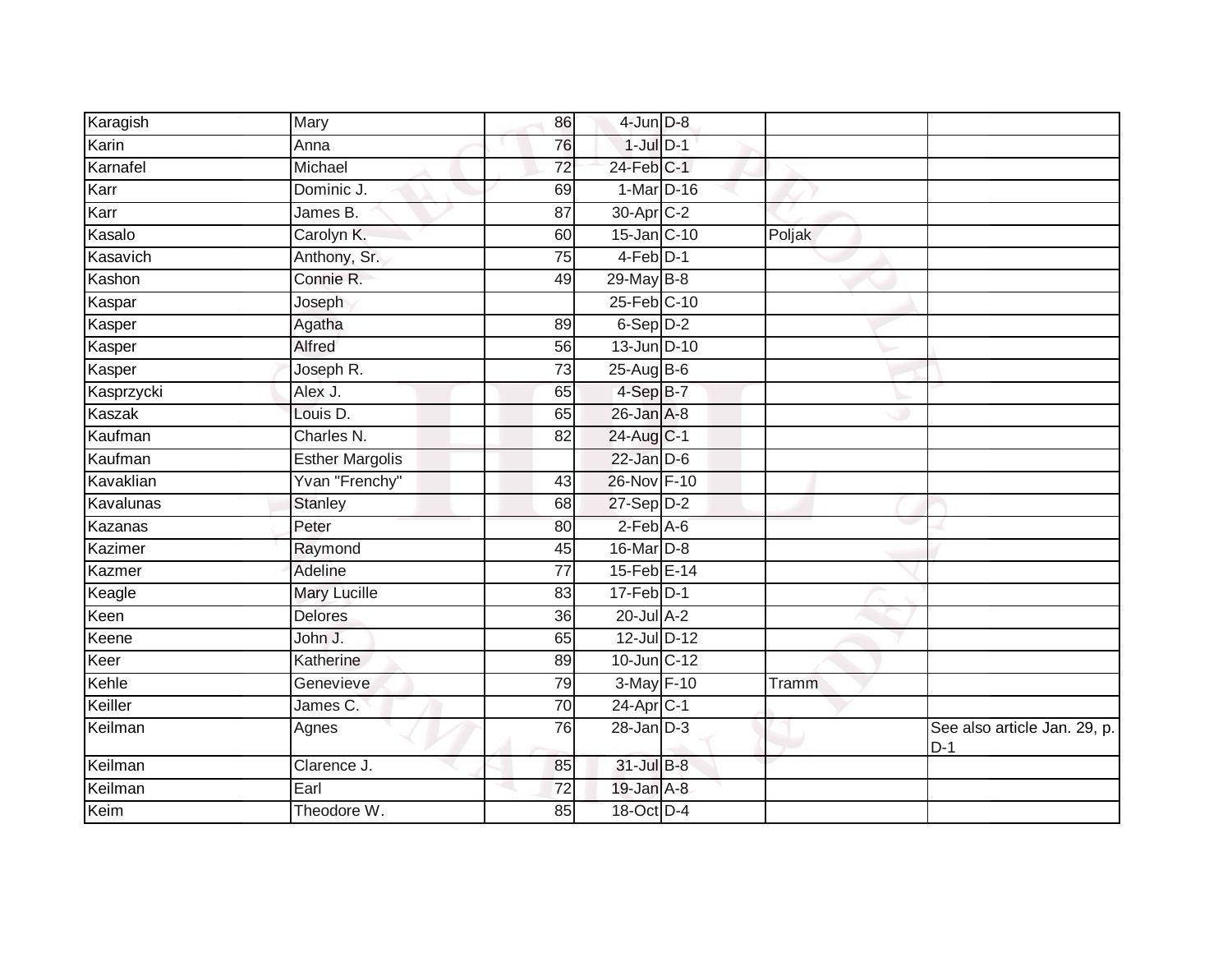| Keith          | <b>Edward Ray</b>     | 34              | 8-Jun B-5       |          |                                          |
|----------------|-----------------------|-----------------|-----------------|----------|------------------------------------------|
| Keith          | Eula B.               | 55              | 23-Dec D-1      |          |                                          |
| Kell           | <b>Eleanor Little</b> | 90              | $2$ -Jun $D-3$  |          |                                          |
| Keller         | Harold M.             | 88              | 31-Mar C-1      |          |                                          |
| Keller         | Mary N.               | $\overline{87}$ | 8-Mar D-15      |          |                                          |
| Kelley         | Dewey                 | 88              | 22-Mar D-2      |          |                                          |
| Kelley         | <b>Edward Philip</b>  | 49              | 27-Mar C-4      |          |                                          |
| Kelner         | Margaret D.           | 73              | 28-Mar C-5      |          |                                          |
| Kelsven        | Nina "Minnie"         | 89              | $1-Oct$ $C-2$   |          |                                          |
| Kemp           | Christopher C.        | $\overline{24}$ | 30-Jul C-2      |          | See article, p. C-2                      |
| Kemp           | Harmon                | 72              | 29-Apr D-12     |          |                                          |
| Kenar          | Anna                  | 76              | $2$ -Jan $C-3$  | Berzinis |                                          |
| Kennedy        | Craig H.              | 24              | 22-Sep D-5      |          |                                          |
| Kennedy        | William, Sr.          | 63              | 13-Apr B-6      |          |                                          |
| Kennedy        | Williams              | 67              | $4$ -Jan $E-2$  |          |                                          |
| Kerger         | John A.               | 69              | 9-Jan D-1       |          |                                          |
| Kerns          | Carl R.               | 61              | 8-Sep C-7       |          |                                          |
| Kersey         | Magdalene             | 74              | 24-Jul A-9      |          |                                          |
| Kew            | Frances M.            |                 | 24-May D-2      | Quinn    |                                          |
| Kibble         | Larry                 | 16              | 18-Mar F-6      |          |                                          |
| <b>Kickert</b> | Leonard               | 69              | $21-Apr$ B-8    |          |                                          |
| Kiedaisch      | Alvin                 |                 | 23-Mar B-5      |          |                                          |
| Kiel           | Peter                 | 63              | $1-Dec$ $C-1$   |          |                                          |
| Kieltyka       | Stanley C. (Kelly)    |                 | $12$ -Aug $D-1$ |          |                                          |
| Kienzynski     | Benjamin J.           | 76              | 6-Oct D-6       |          |                                          |
| Kieser         | Edward L.             | 66              | $29$ -Jun B-8   |          |                                          |
| Kieswetter     | Edgar O.              | $\overline{72}$ | $9$ -Dec $D$ -5 |          | See article, p. D-5                      |
| <b>Kikkert</b> | Lena C.               | 95              | 29-Nov E-1      |          |                                          |
| Kilgore        | Hancil James          | 82              | 26-May A-2      |          | See article, p. A-2                      |
| Kilmaszewski   | Eugene L.             | 81              | 30-Mar B-5      |          |                                          |
| Kimbrough      | James                 |                 | 27-May A-2      |          | See article, p. A-2; picture<br>included |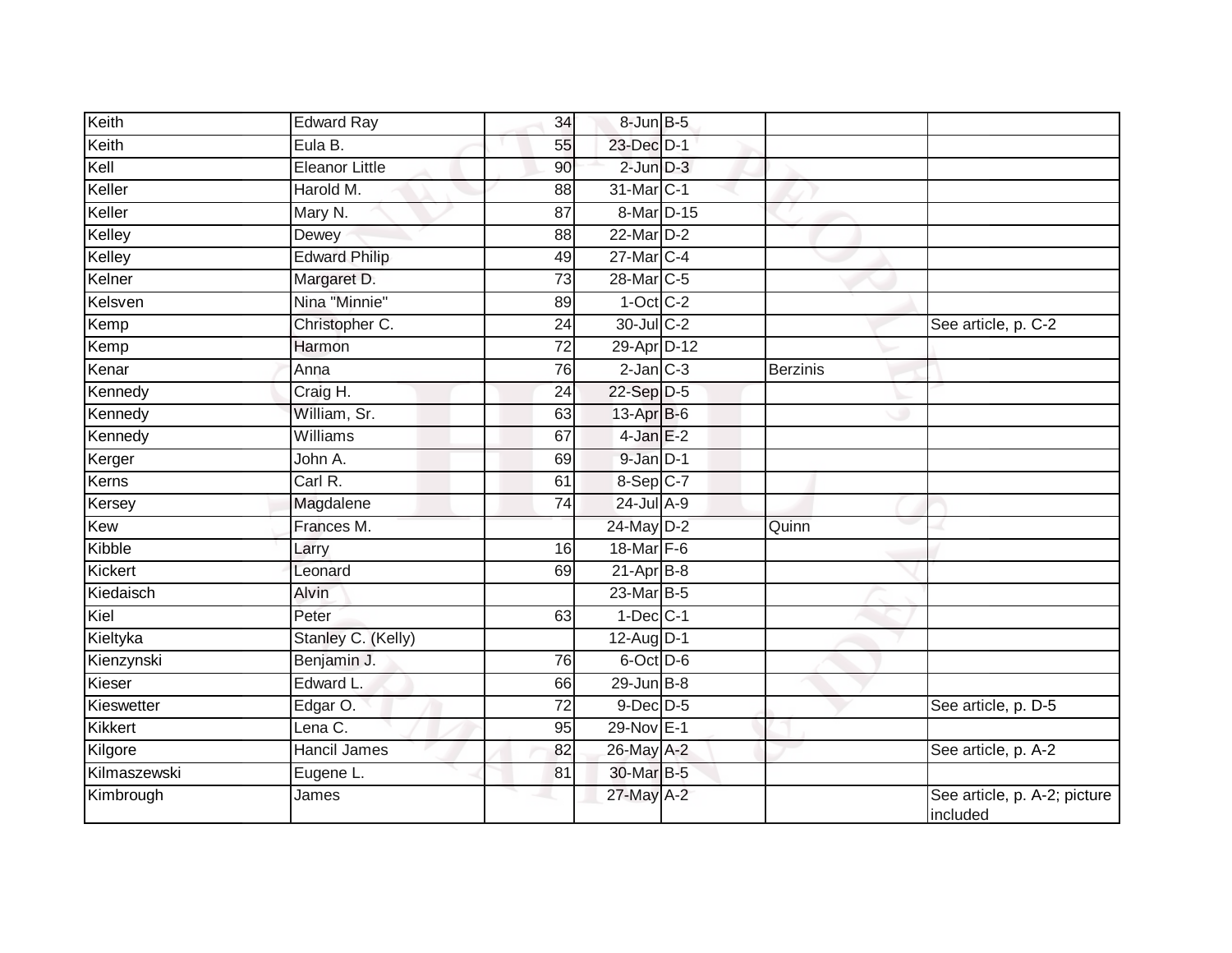| Kinder       | John                  | 70              | $1$ -Jun $C-1$         |              |                                                                                  |
|--------------|-----------------------|-----------------|------------------------|--------------|----------------------------------------------------------------------------------|
| Kindle       | Cleta C.              | 67              | 10-Mar C-1             |              |                                                                                  |
| King         | David                 | 59              | 30-Apr C-2             |              |                                                                                  |
| King         | Dorothy               | 76              | $3$ -Jul $C$ -5        |              |                                                                                  |
| King         | Gladys                | 66              | $13-Aug$ B-6           |              |                                                                                  |
| King         | Mary Ann              | 88              | $7 -$ Jul $B - 9$      |              |                                                                                  |
| King         | Samuel T.             | 89              | 26-Nov F-10            |              |                                                                                  |
| King         | Victor L.             |                 | 18-May C-1             |              |                                                                                  |
| Kingery      | Wesley M.             | 77              | 25-Sep C-1             |              |                                                                                  |
| Kinkade      | Joseph W. ("Bill")    | 66              | $3-FebB-7$             |              | See also article Feb. 2, p.<br>$A-6$                                             |
| Kinney       | Harold E.             | 76              | 27-Oct C-5             |              | See also article, p. C-5,<br>entry Nov. 25, p. D-1 &<br>article Nov. 26, p. F-10 |
| Kintones     | James C.              |                 | 14-May D-7             |              |                                                                                  |
| Kintz        | Richard E.            | 77              | 19-Jul D-2             |              |                                                                                  |
| Kiraly       | Grace                 | $\overline{73}$ | $1-Sep$ $C-1$          |              |                                                                                  |
| Kiraly       | Helen M.              | 65              | 30-Dec D-1             | Zurawski     |                                                                                  |
| Kirchenstien | Louise K.             | 69              | 20-Mar C-1             |              |                                                                                  |
| Kirkham      | <b>Wilbert "Pete"</b> | 80              | 3-Mar C-6              |              |                                                                                  |
| Kirkpatrick  | Jack F.               | 80              | $4-Feb$ D-1            |              |                                                                                  |
| Kirn         | Theresa               | 81              | $24$ -Feb $C-1$        | <b>Tiele</b> |                                                                                  |
| Kirsch       | John N.               | 63              | $25$ -Jun $C-2$        |              | See article, p. C-2                                                              |
| Kiwak        | Olga                  | 84              | $1-Aug$ <sub>C-8</sub> | Voris        |                                                                                  |
| Klapkowski   | Cathie A.             | 43              | $15$ -Jun $B$ -5       |              |                                                                                  |
| Kleinschmidt | Leona (Donnie)        | 69              | $16$ -Feb $C-1$        |              |                                                                                  |
| Kleist       | Alex                  | 81              | 20-Mar C-1             |              |                                                                                  |
| Klekot       | Frank                 | 74              | 20-Mar C-1             |              |                                                                                  |
| Klemenc      | Eileen K.             | 67              | 30-Oct C-1             |              |                                                                                  |
| Klemm        | Alma M.               | 78              | 10-Jun C-12            |              |                                                                                  |
| Klepsch      | Reinhold              | 74              | 21-Jul C-1             |              |                                                                                  |
| Klich        | George A.             | 70              | 19-Jun B-8             |              |                                                                                  |
| Kline        | Dennis E.             | 34              | $2$ -Apr $D-1$         |              |                                                                                  |
|              |                       |                 |                        |              |                                                                                  |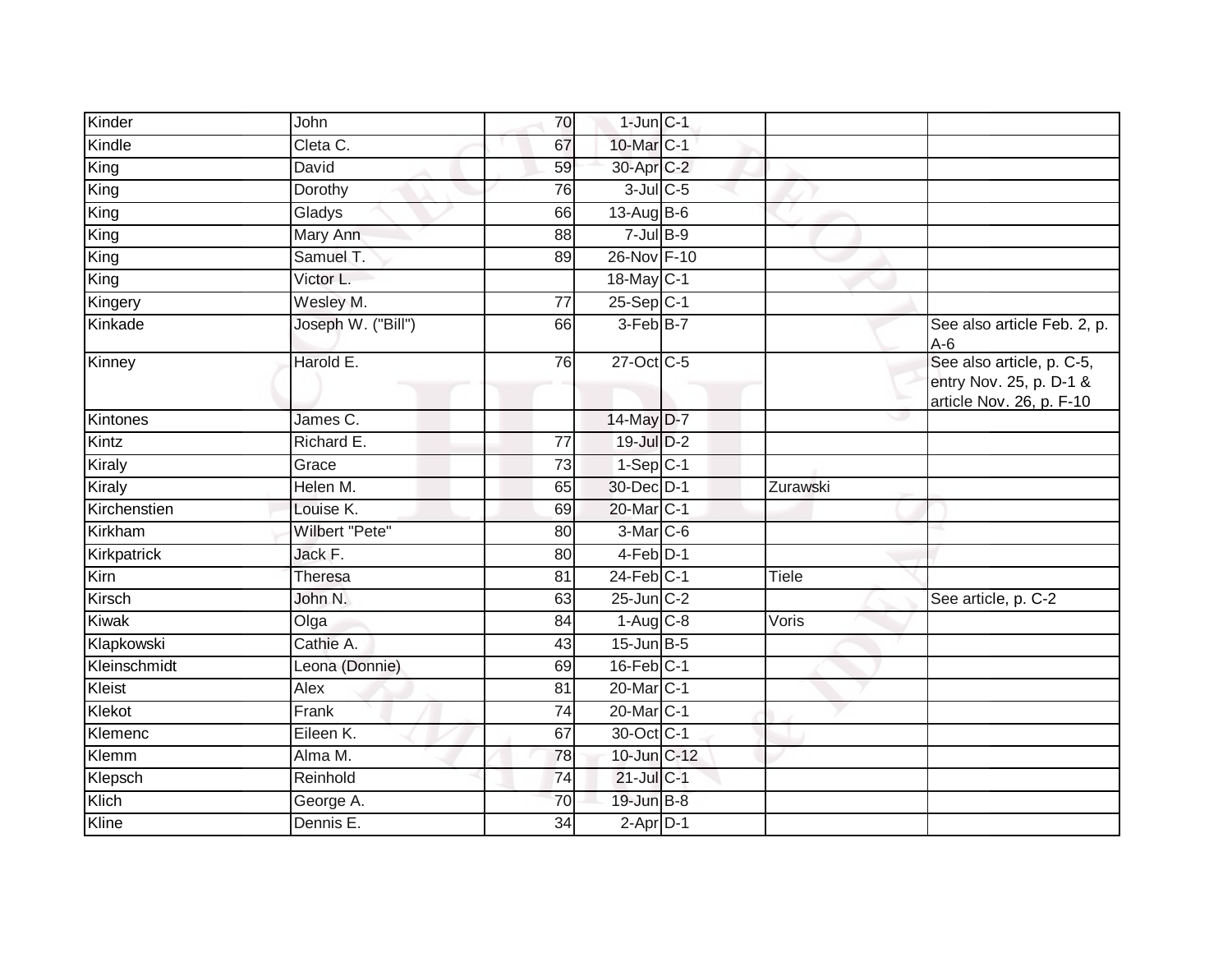| Kline       | Lois $A$ .        | 39              | 16-Apr C-4              |         |                                        |
|-------------|-------------------|-----------------|-------------------------|---------|----------------------------------------|
| Klipp       | Christine H.      | 94              | 30-Aug D-16             | Schroff |                                        |
| Klobuchar   | Anna              | 89              | $1-Sep$ $C-1$           |         |                                        |
| Kloc        | Anthony, Sr.      | 66              | $20$ -Feb $C-3$         |         |                                        |
| Klootwyk    | David W.          | $\overline{17}$ | $12-Apr$ <sub>C-6</sub> |         |                                        |
| Klootwyk    | Helen             | 72              | 28-Nov B-7              | Wojdula |                                        |
| Kloth       | Paul              | 89              | 20-Nov C-11             |         |                                        |
| Klug        | Joseph John, II   | 59              | 27-Apr A-10             |         |                                        |
| Klus        | Walter S.         | 73              | $23$ -Jun $C-8$         |         |                                        |
| Klyczek     | John D.           | 52              | 17-Nov C-1              |         |                                        |
| Kmet        | George            | $\overline{72}$ | $11-AprD-4$             |         |                                        |
| Kmetz       | Frank J., Jr.     | 38              | $10-Sep$ C-8            |         |                                        |
| Knapik      | Henry J.          | 68              | 26-Aug B-5              |         |                                        |
| Knauss      | Mary Louise       | 88              | $1-Feb$ $D-1$           |         |                                        |
| Kniaz       | Stasia B.         | 86              | 18-Nov C-11             |         |                                        |
| Knibb       | Katherine G.      | 71              | 22-Aug A-13             | Walker  |                                        |
| Knight      | Evan A. (Bill)    | 80              | 19-Mar B-1              |         |                                        |
| Knight      | Mary J.           | 43              | 12-Oct A-13             |         |                                        |
| Knoles      | Gertrude E.       | 79              | 13-Oct A-9              |         |                                        |
| Knopic      | <b>Bertha</b>     | 65              | 15-Jan C-10             |         |                                        |
| Knotts      | V. Raymond "Babe" | 83              | $15-Sep C-1$            |         | See article, p. C-1                    |
| Knowles     | Alfred (AI) A.    | 79              | 21-Mar D-4              |         |                                        |
| Knudson     | Agnes C. (Huff)   | 91              | 31-Jul B-8              |         |                                        |
| Knudson     | Myron A. (Butch)  | 46              | 23-Aug D-15             |         |                                        |
| Knutson     | Linne'a           | 87              | $6$ -Jul $A$ -8         |         |                                        |
| Kobe        | Elizabeth         | 93              | 20-Nov C-11             |         |                                        |
| Koble       | Michael           | $\overline{25}$ | $24$ -Aug C-1           |         | See also article August 22,<br>p. A-13 |
| Koch        | Carl              | 76              | 30-Jul C-2              |         | See also article, p,. C-2              |
| Koch        | Ernest F.         | 75              | 31-Mar C-1              |         |                                        |
| Kochopolous | Kenneth K.        | 60              | 19-Apr D-2              |         |                                        |
| Koehler     | Genevieve         | 81              | 2-Apr D-1               |         |                                        |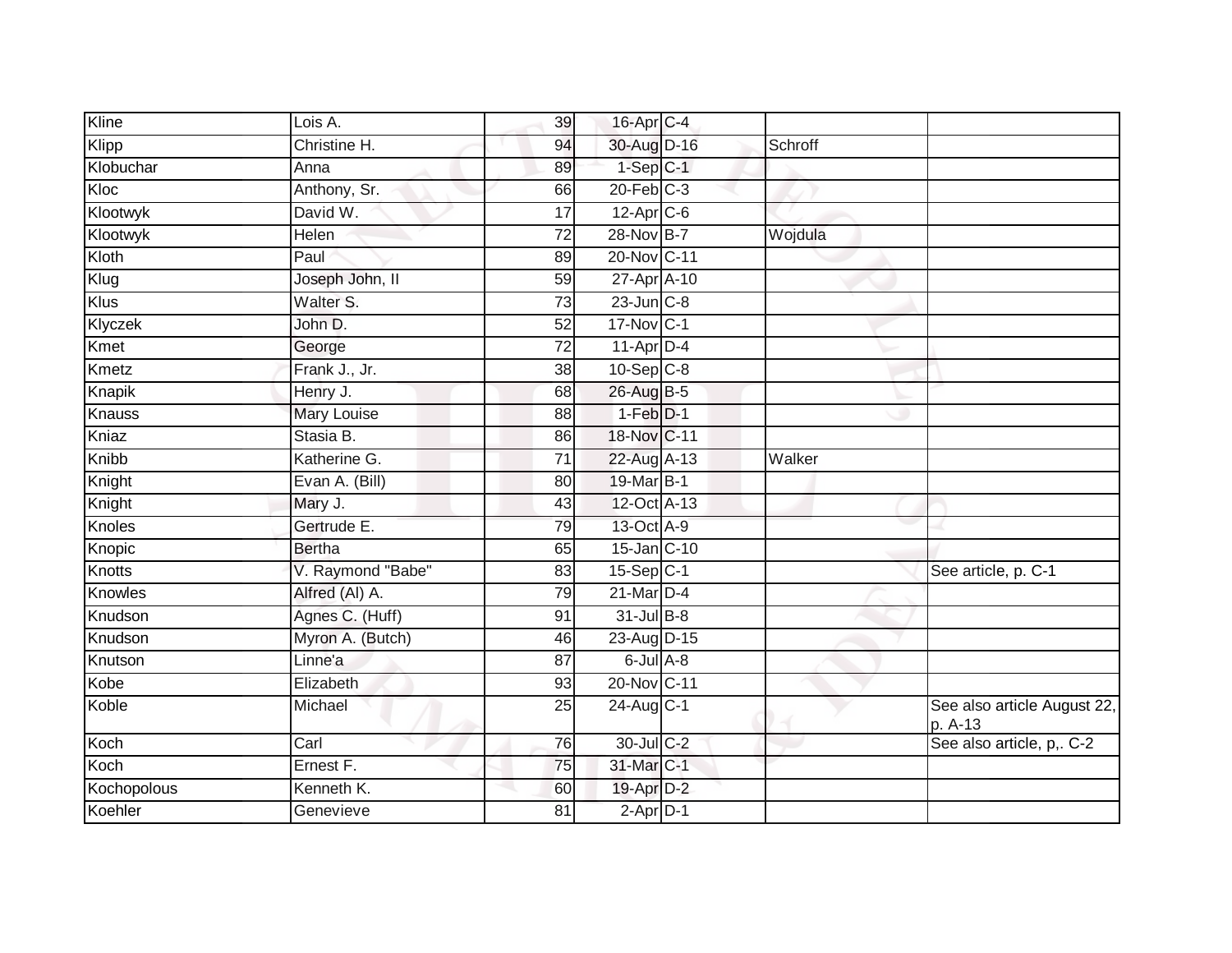| Koenes       | John                     | 69              | 6-May C-7              |          |                                       |
|--------------|--------------------------|-----------------|------------------------|----------|---------------------------------------|
| Kohler       | James W.                 | 86              | 28-Feb B-4             |          |                                       |
| Kok          | Henry                    | 59              | 13-Jun D-10            |          |                                       |
| Kokenis      | Louis                    | 91              | $2$ -May B-6           |          |                                       |
| Kokinda      | Marie M.                 | 74              | $30 - Jan$ $B-5$       |          |                                       |
| <b>Kokos</b> | Elizabeth L              | 85              | $1-Aug$ $C-8$          |          |                                       |
| Kolanowski   | <b>Steve</b>             | 69              | $8 - Jan$ $C-1$        |          |                                       |
| Kolar        | Mary                     | $\overline{75}$ | 11-Mar B-11            | Hall     |                                       |
| Kolarich     | Emil P.                  | 73              | $9-$ Sep $B-6$         |          |                                       |
| Koliboski    | Marion D.                | 72              | 28-Aug C-3             |          |                                       |
| Kolodziej    | John C.                  | 70              | 26-Apr E-2             |          |                                       |
| Kologowski   | Mary                     | $\overline{72}$ | 31-Mar C-1             |          |                                       |
| Koncz        | Gizella                  | 78              | 15-Jul B-10            |          | See also article, p. B-10             |
| Kondos       | Timothy                  | 31              | 16-Oct A-6             |          | See also article Oct. 20, p.<br>$A-2$ |
| Konecki      | Helen J.                 | 62              | 6-Nov C-5              |          |                                       |
| Konecki      | Walter V.                | 79              | 17-Jun C-4             |          |                                       |
| Konefsky     | Stanley C.               | 62              | $4$ -Aug $C-1$         |          | See also article, p. C-1              |
| Konicki      | Chester P.               | 61              | 22-Oct D-3             |          |                                       |
| Konnick      | Michael                  | 74              | $18$ -Jun $C-2$        |          |                                       |
| Kontor       | Frank                    | 66              | $1$ -Jul $D-1$         |          |                                       |
| Konuk        | <b>Christopher Wayne</b> | 17              | 4-Dec B-7              |          | See also article Dec. 5, p.<br>$B-6$  |
| Konyk        | Harry                    | $\overline{73}$ | $7-Aug$ <sub>C-1</sub> |          |                                       |
| Kooyenga     | Edward J.                | 70              | $2-Feb$ A-6            |          |                                       |
| Kopanda      | Joseph E., Sr.           | 61              | 30-Oct C-1             |          |                                       |
| Kopil        | Anna                     | $\overline{75}$ | $4-AprB-5$             |          |                                       |
| Koran        | Julia                    |                 | 22-Nov D-12            |          |                                       |
| Kordula      | Helen M.                 | 76              | 9-Apr B-12             |          |                                       |
| Korem        | Carol M.                 | 61              | 10-Aug B-6             |          |                                       |
| Koricenski   | Anna M.                  | 85              | 8-Mar D-15             | Rafalski |                                       |
| Koritko      | Julie                    | 83              | 21-Sep A-8             |          |                                       |
| Koronkiewicz | Kamilla                  | 86              | 12-Aug $D-1$           | Wolinski |                                       |
|              |                          |                 |                        |          |                                       |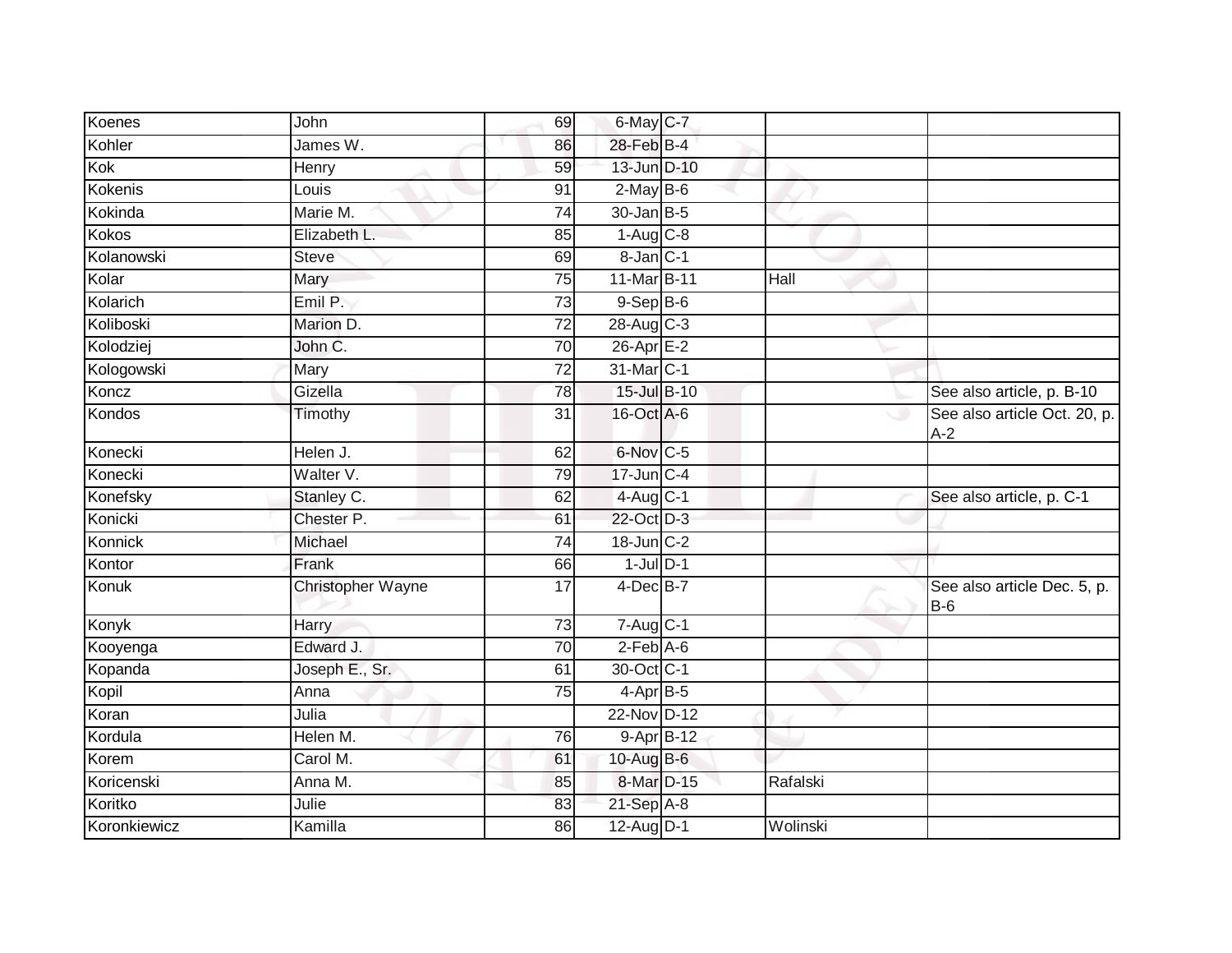| Korpas      | Frank                 |                 | 23-Apr C-1            |              |                     |
|-------------|-----------------------|-----------------|-----------------------|--------------|---------------------|
| Kortenhoven | Donald L.             | 30              | 16-Apr C-4            |              |                     |
| Kosalko     | Helen R. (Oreskovich) |                 | 27-Jul B-5            |              |                     |
| Koschorek   | Helen M.              | 87              | $1$ -Jun $C-1$        | Wilken       |                     |
| Koscielski  | Valerian I. "Val"     | $\overline{71}$ | $13$ -Dec $E-2$       |              |                     |
| Koski       | Ted                   | 74              | $1-Sep$ C-1           |              |                     |
| Kosteba     | Lila M.               | 82              | 16-Nov B-6            |              |                     |
| Kostka      | Frank                 | 88              | 20-Apr <sub>B-5</sub> |              |                     |
| Kosuda      | John                  | 81              | $9$ -Jul $C$ -2       |              |                     |
| Kounelis    | Peter T.              | 65              | $10$ -Jul C-3         |              |                     |
| Kovach      | Elizabeth             | 90              | 26-Mar C-10           |              |                     |
| Kovach      | Ruth                  | 77              | $27$ -Nov B-7         |              | See article, p. B-7 |
| Kovacich    | Margaret Ann          | 65              | 28-Dec A-13           | <b>Kinek</b> |                     |
| Koval       | <b>Mary</b>           | 84              | 8-Sep C-7             |              |                     |
| Kowalewski  | Frances S.            | 89              | $1$ -Jun $C-1$        |              |                     |
| Kowalewski  | Michael               | 86              | $21-SepA-8$           |              |                     |
| Kowalik     | Charles L.            | 69              | 11-Mar B-11           |              |                     |
| Kowalke     | Estelle M.            | 69              | 29-Apr D-12           | Rzasa        |                     |
| Kowalski    | John                  | 69              | 14-May D-7            |              |                     |
| Kowalski    | Zigmund J.            | $\overline{80}$ | $30 - Jan$ $B-5$      |              |                     |
| Koza        | Joseph F.             | 69              | $5 - Jan$ $D-1$       |              |                     |
| Kozacik     | Paul A.               | 63              | $1-Feb$ $D-1$         |              |                     |
| Koziarz     | Phil                  | 68              | 14-Dec C-7            |              |                     |
| Koziol      | Joseph                | 69              | $11$ -May B-5         |              |                     |
| Koziol      | Stanley E., Jr.       | 72              | $29$ -Jun B-8         |              |                     |
| Kozlowski   | Theresa M.            | 60              | $21$ -Jul C-1         |              |                     |
| Kraatz      | Esther G.             | 82              | $22$ -Jun $B-5$       |              |                     |
| Krajewski   | Harry                 | 60              | 16-Dec C-9            |              |                     |
| Krall       | Jessie                | 69              | 21-Dec C-6            | Tworkowski   |                     |
| Krall       | Walter F.             | 76              | 18-Feb D-6            |              |                     |
| Kramer      | Clara                 | 69              | 30-Dec D-1            |              |                     |
| Kramer      | George W.             | $\overline{87}$ | 30-Dec D-1            |              |                     |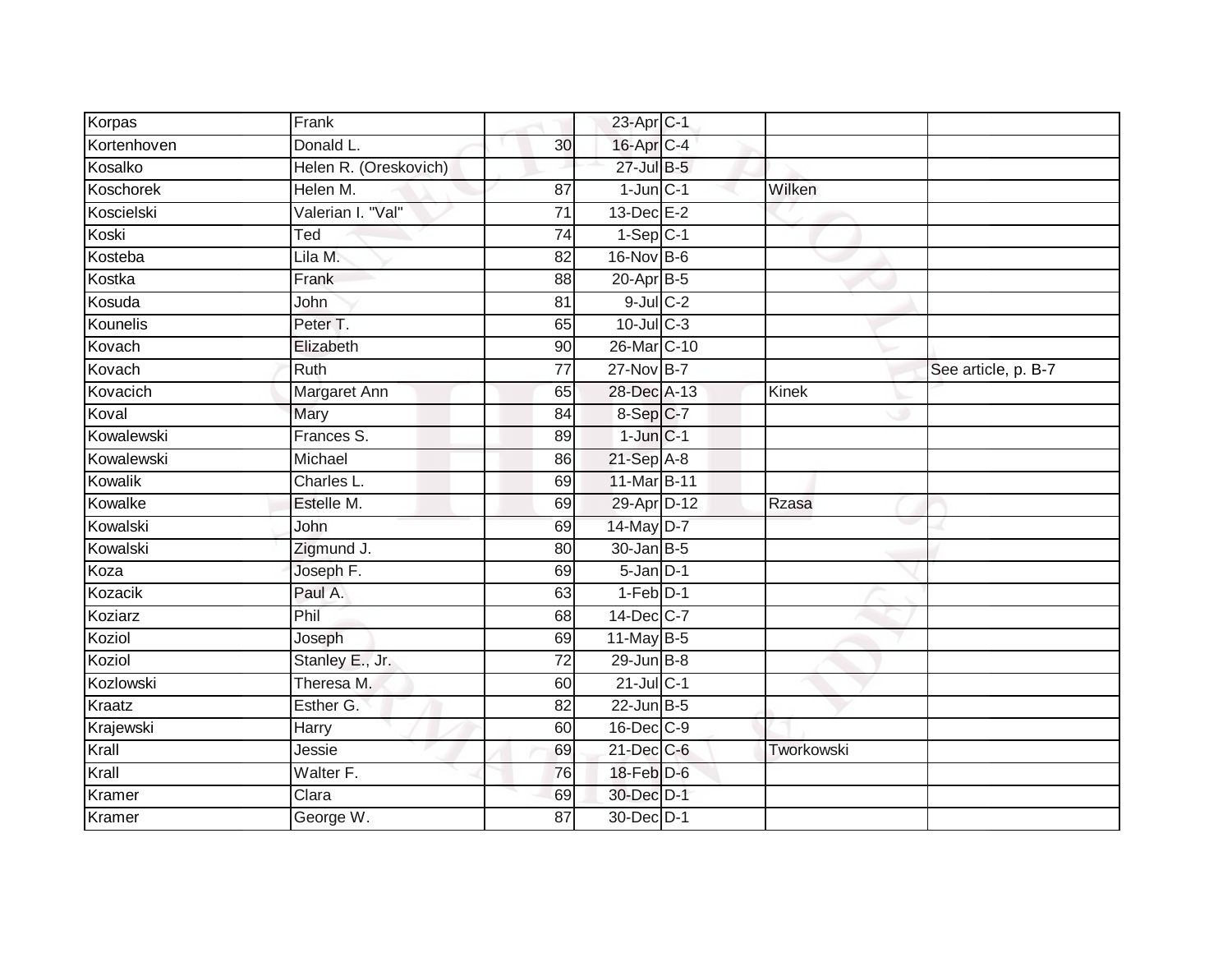| <b>Kraus</b>   | Warren E.            | 69              | 13-Aug B-6       |           |                                       |
|----------------|----------------------|-----------------|------------------|-----------|---------------------------------------|
| Krause         | George A.            | 80              | 25-Jun C-2       |           |                                       |
| Kremer         | Alcina L.            | 73              | 19-Jan A-8       |           |                                       |
| Kremizes       | Evangelia            | 84              | 10-Mar C-1       |           |                                       |
| <b>Krevitz</b> | Joseph M.            | 94              | $30 - Jan$ $B-5$ |           |                                       |
| Krieger        | Joseph C.            | 73              | 26-Dec D-1       |           |                                       |
| Krill          | Irene                | 80              | 3-Feb B-7        |           | See also article Feb. 4, p.<br>$D-1$  |
| Krill          | Warren               | $\overline{82}$ | 3-Feb B-7        |           | See also article Feb. 4, p.<br>$D-1$  |
| Kristoff       | Alexander            | 80              | $6$ -Feb $D-10$  |           |                                       |
| Kristovich     | Manda (Mandy)        | 94              | 29-Mar C-7       |           |                                       |
| Krnich         | Mary                 | 79              | 20-Jul A-2       |           |                                       |
| Krohn          | Harold, Sr.          | 67              | 26-May D-5       |           |                                       |
| Krokroskia     | William M.           | 61              | 18-Jul B-5       |           | See article, p. B-5                   |
| Kromer         | William G.           | 82              | 6-Sep D-2        |           |                                       |
| Krontz         | Virgil H.            | 78              | $2$ -Nov $C-1$   |           |                                       |
| Kropp          | LaVerne 'Lovie' Jean | 54              | 26-Jul E-10      | Fisher    |                                       |
| Kropp          | Martha               | 83              | 20-Jul A-8       | Prusiecki |                                       |
| Krueger        | LaVerne G.           | 64              | $26$ -Oct B-8    |           |                                       |
| Krupa          | Anthony E.           | 75              | 22-Nov D-11      |           |                                       |
| Krupa          | Kathryn              | 67              | $2$ -Jan $C-3$   | Okichich  |                                       |
| Krupa          | Ray F.               | 63              | 26-Aug B-5       |           | See also article, p. B-5              |
| Kruszynski     | Ann T.               | 68              | 8-Dec D-1        |           |                                       |
| Kruzan         | Olive S.             | 75              | $23$ -Jan C-1    |           | See also article Jan. 24, p.<br>$C-1$ |
| Krygoski       | Florian F.           | 72              | 18-Jul B-5       |           |                                       |
| Krygsheld      | Clara                | 79              | 23-Nov B-5       |           |                                       |
| Krysinski      | Henry, Rev.          | 61              | 15-Mar $E-2$     |           |                                       |
| Krzyston       | Walter J.            | 71              | 19-Jun B-8       |           |                                       |
| Kubacki        | Frances              |                 | 21-Oct D-5       | Warmus    |                                       |
| Kuban          | Marie M.             | 67              | 5-Feb B-4        | Dolinshek |                                       |
| Kuberski       | Rose C.              | $\overline{72}$ | $28$ -Feb $B-4$  |           |                                       |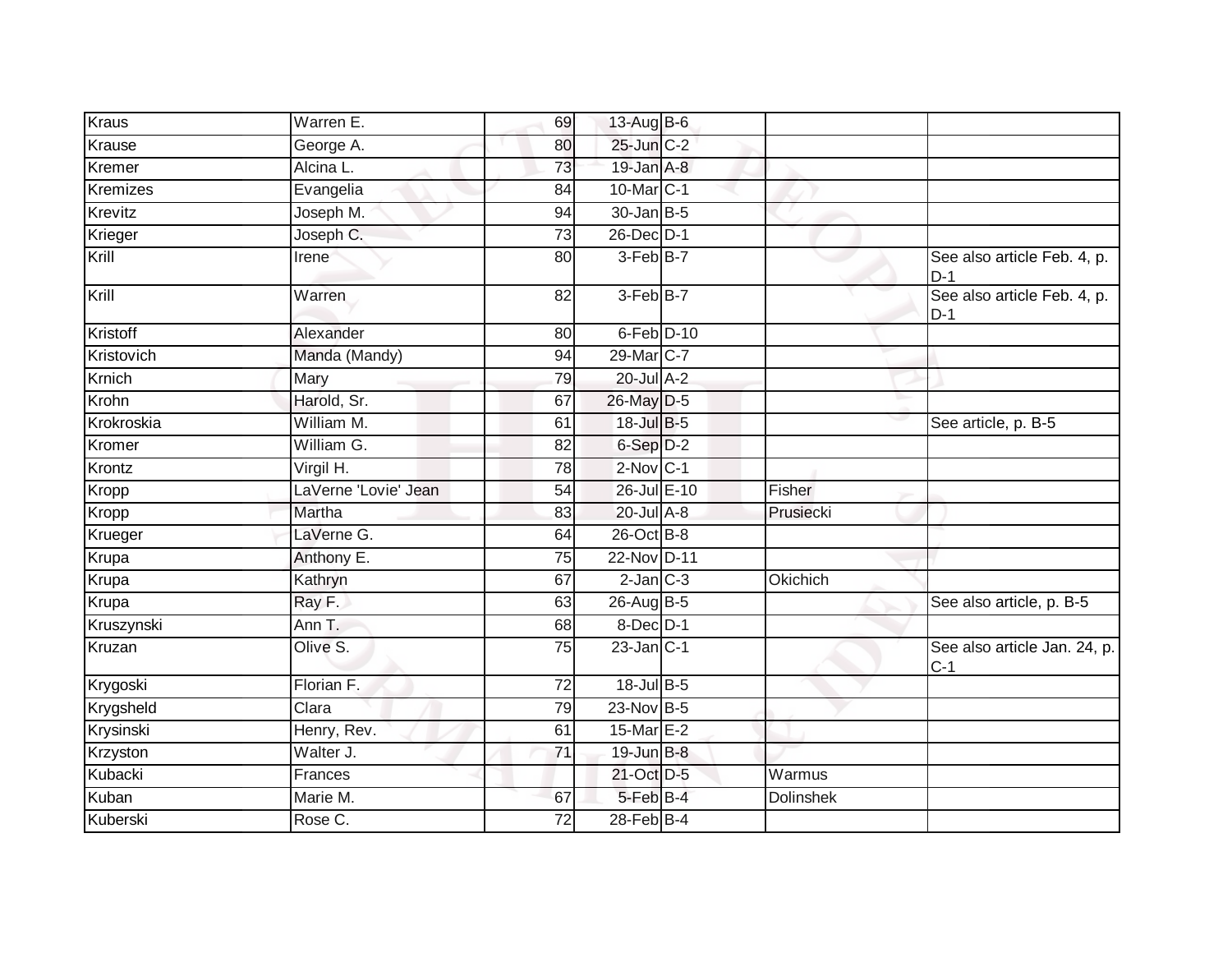| Kubicki        | Celia              | 75              | 15-May A-2            |               | See article, p. A-2      |
|----------------|--------------------|-----------------|-----------------------|---------------|--------------------------|
| Kubicsko       | Anna               | 70              | 5-Feb B-4             | Gufrovich     |                          |
| Kubicsko       | Michael S.         | 49              | 26-Oct B-8            |               |                          |
| Kubina         | Patricia           | 45              | 23-Oct B-8            | Fleischman    |                          |
| Kuc            | Martin S., Sr.     | $\overline{57}$ | 20-Oct C-1            |               |                          |
| Kucan          | Margaret (Titak)   | 64              | $1-May$ D-3           |               |                          |
| Kuchar         | Joseph (Kolodziej) | 78              | 15-Jan C-10           |               |                          |
| Kuchar         | Margaret           |                 | 15-Nov E-2            | McKinney      |                          |
| Kucia          | Louise T.          | 66              | 16-Oct A-6            |               |                          |
| <b>Kucka</b>   | Clara G.           | 66              | 26-Oct B-8            | <b>Kochis</b> |                          |
| Kucka          | Stephen P. "Kuch"  | 71              | 30-Apr <sub>C-2</sub> |               |                          |
| Kuehl          | Hilda E.           | 75              | $2-AprD-1$            |               |                          |
| Kuhn           | Lana K.            | 43              | 20-May B-12           |               |                          |
| Kuhnel         | Lillie O.          | 87              | 24-Jan B-7            |               |                          |
| Kuiper         | Wayne A.           | 45              | 28-Jan D-3            |               |                          |
| <b>Kuipers</b> | Martha             | 88              | $2$ -Jun $D-3$        |               |                          |
| Kujawski       | Edna               | 65              | 30-Apr C-2            | Guzowski      |                          |
| Kukanic        | Dorothy            | 84              | 26-Nov F-10           |               |                          |
| <b>Kukrik</b>  | Rose               | 88              | 26-Jun C-1            |               |                          |
| <b>Kukta</b>   | Robert J.          | 40              | $2-AprD-1$            |               |                          |
| Kulak          | Mary               | 94              | $20$ -Feb $C-3$       |               |                          |
| Kulcsar        | Michael            | $\overline{71}$ | $21 - Apr$ B-8        |               |                          |
| Kullerstrand   | Edna M.            | 76              | 19-Mar B-1            | Moore         |                          |
| Kuraskiewicz   | Zorka              | 50              | 22-Feb D-12           |               |                          |
| <b>Kurek</b>   | Tony               | 73              | $11$ -May B-5         |               |                          |
| Kurnik         | Stanley W.         | 63              | 3-Mar <sub>IC-6</sub> |               | See also article, p. C-6 |
| Kurtales       | Theodore           | 90              | $16$ -Jun $C$ -5      |               |                          |
| Kurth          | George             | 63              | 13-Jul B-6            |               |                          |
| Kurth          | Robert J.          | 65              | 29-Apr D-12           |               |                          |
| Kurto          | <b>Delores</b>     | 59              | 29-Jan D-1            |               |                          |
| Kuruzovich     | <b>Steve</b>       | 94              | $21$ -Jul C-1         |               |                          |
| Kurzeja        | Stanley            | $\overline{75}$ | 8-Feb B-10            |               |                          |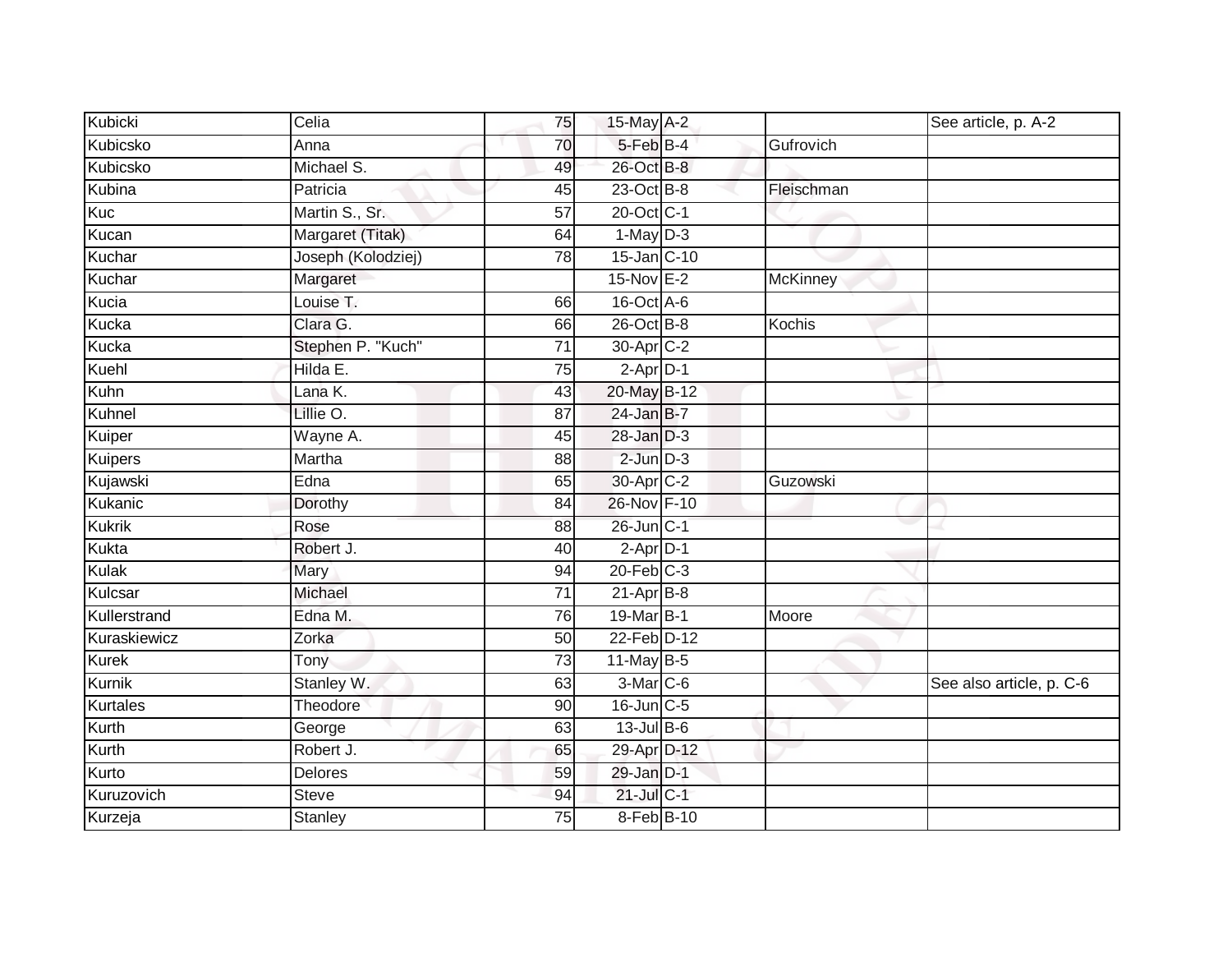| Kusmierz     | Bart                  | 47              | 28-Aug C-3              |       |          |                                       |
|--------------|-----------------------|-----------------|-------------------------|-------|----------|---------------------------------------|
| <b>Kussy</b> | <b>Brian Scott</b>    | 12              | 22-Feb D-12             |       |          |                                       |
| Kutch        | Mary $\overline{T}$ . | 86              | 15-Mar E-2              |       |          |                                       |
| Kutchinsky   | Meyer                 |                 | 91 Februray<br>18       | $D-6$ |          |                                       |
| Kutlik       | Charlotte             | 64              | 29-May B-8              |       | Sands    |                                       |
| Kwasny       | Irene                 | $\overline{73}$ | 22-Oct D-3              |       | Tomaszek |                                       |
| Kwiatkowski  | Ben A.                | 73              | 26-Mar C-10             |       |          |                                       |
| Kwiatkowski  | Leonard               | 60              | $24$ -Jul C-1           |       |          |                                       |
| La Buda      | Joseph C.             | 92              | 3-Oct A-5               |       |          |                                       |
| Labonc       | Clara                 | 71              | $31$ -Jan $A$ -6        |       | Walczak  |                                       |
| LaBounty     | Ruby M. (McMahan)     | 80              | $6$ -Dec $D$ -14        |       |          |                                       |
| Labowitz     | <b>Barnett</b>        | 62              | $31$ -Aug $A-9$         |       |          | See also article Sept. 1, p.<br>$C-1$ |
| LaBuda       | Richard J.            | 62              | 12-Jul D-12             |       |          |                                       |
| Labus        | John F., Sr.          | 76              | 1-Apr <sub>D-5</sub>    |       |          |                                       |
| Labus        | John R.               | 72              | $2$ -Oct C-2            |       |          |                                       |
| Labus        | Sherri D.             | 37              | 20-Dec D-7              |       |          |                                       |
| Lacko        | Anna                  | 96              | $1-Sep C-1$             |       |          |                                       |
| LaFever      | Robert C.             | 54              | 18-Sep B-8              |       |          |                                       |
| Laich        | Marion                | 60              | 24-Aug C-1              |       |          |                                       |
| Lail         | Mrs. Nurisha "Tommie" |                 | $14-Apr$ <sub>C-1</sub> |       |          |                                       |
| Lair         | John M., Jr.          | 63              | 16-Mar D-8              |       |          | See also article March 17,<br>p. D-2  |
| Laitar       | William J.            | 64              | 6-Oct C-1               |       |          |                                       |
| Lake         | Harold V. (Sparky)    | 79              | 27-Oct C-5              |       |          |                                       |
| Lakin        | Robert E.             | 64              | 23-Jul C-2              |       |          | See also article July 25, p.<br>$C-5$ |
| Lamb         | Marian K.             | 67              | $2$ -Oct C-2            |       |          |                                       |
| Lamberson    | William               |                 | $2$ -May B-6            |       |          | See article, p. B-6                   |
| Lambert      | Ora (Dale)            | 70              | 17-Feb D-1              |       |          |                                       |
| Lancaster    | Mary                  | 59              | 19-Jun B-8              |       |          |                                       |
| $L$ and      | William R.            | 71              | $23$ -Apr $C-1$         |       |          |                                       |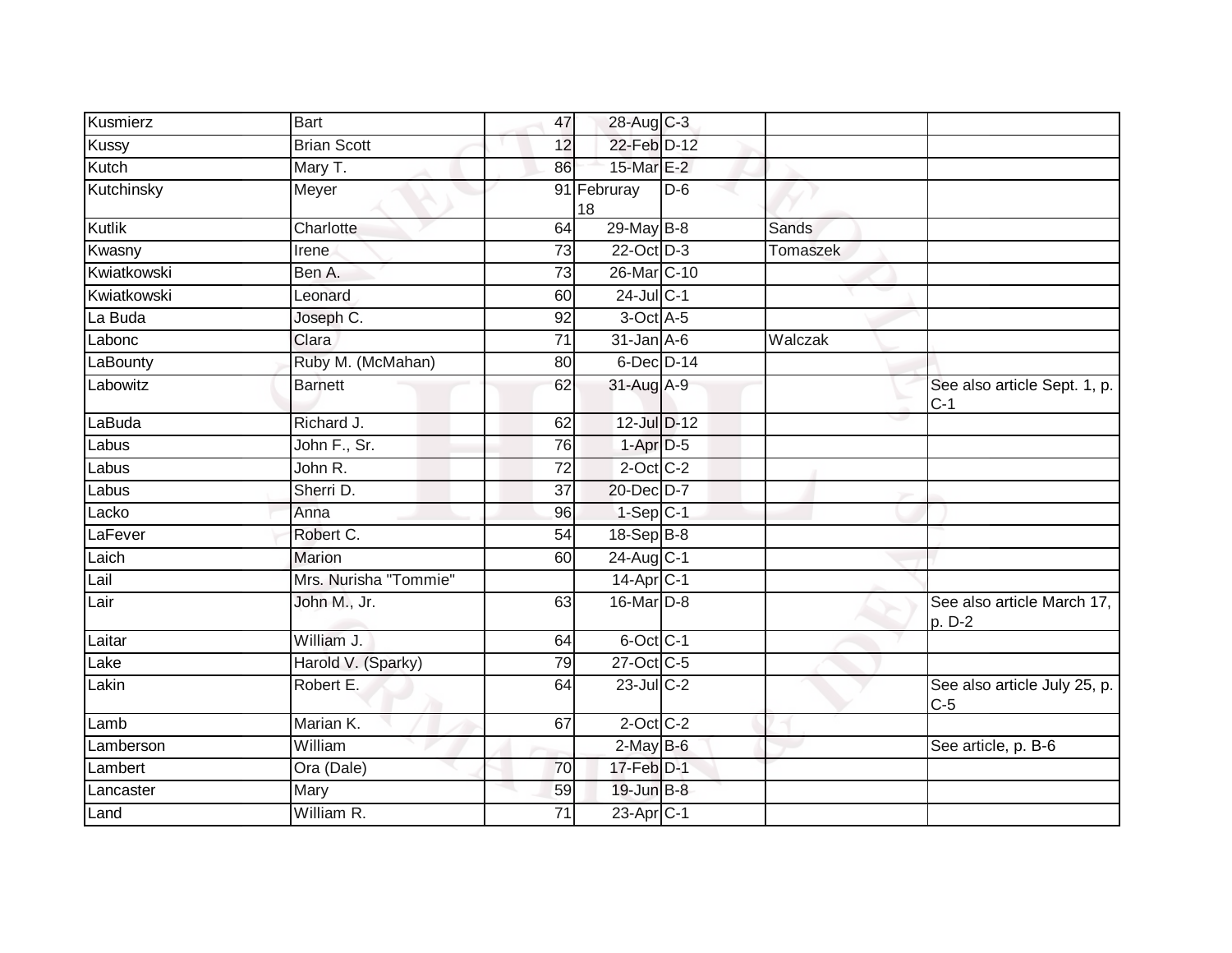| Landon    | Lowell B.             | 73              | $11$ -Jun $C-2$       |  |                     |
|-----------|-----------------------|-----------------|-----------------------|--|---------------------|
| Landrum   | Aubrey                | 68              | $19$ -Jul $D-3$       |  |                     |
| Lane      | James S. "Shady"      | 80              | 7-Dec C-4             |  |                     |
| Langan    | James J.              | 83              | 25-Oct E-14           |  |                     |
| Lange     | <b>Floma Caroline</b> | $\overline{78}$ | $16$ -Apr $C-4$       |  |                     |
| Langel    | John E.               | 31              | $4$ -Aug C-1          |  |                     |
| Lanman    | Charles B.            | 49              | $7-May$ $D-8$         |  |                     |
| Lapaich   | Natalie               | 72              | 30-Mar <sub>B-5</sub> |  |                     |
| LaPlatt   | Martha M.             | $\overline{71}$ | $1-Feb$ $D-1$         |  |                     |
| Lapradd   | Richard               | $\overline{57}$ | 23-Oct B-8            |  |                     |
| Lareau    | Delphine M.           | 87              | $9-May$ $D-2$         |  |                     |
| Large     | Genevieve M.          | 87              | $2$ -Jan $C-3$        |  |                     |
| Larkin    | George T., Sr.        | 87              | 26-Feb D-1            |  | See article, p. D-1 |
| LaRoche   | Charles               | 65              | $25 - Jan$ $B-8$      |  |                     |
| Larzelere | Norbert L.            | 65              | $13$ -Feb $C-3$       |  | See article, p. C-3 |
| Lascody   | George                | 77              | 15-Jan C-10           |  |                     |
| Laskovich | Emil                  | 61              | $23$ -Feb $C-8$       |  |                     |
| Last      | Walter W.             | 69              | 20-Oct C-1            |  |                     |
| Lathrop   | Richard A.            | 37              | 15-Mar E-2            |  |                     |
| Lauerman  | Clifford W.           | 74              | 24-Dec C-1            |  |                     |
| Laurie    | John R.               | 65              | $17$ -Aug $B$ -5      |  |                     |
| Lavely    | John L., Sr.          | 62              | 23-Mar B-5            |  |                     |
| Lawler    | Edward J.             |                 | 11-Jul B-7            |  |                     |
| Lawrence  | D. Scott              | 23              | 9-Mar A-8             |  | See article, p. A-8 |
| Lazar     | Anthony, Jr.          | 67              | 13-Dec E-2            |  |                     |
| Lazear    | Michael               | 52              | 22-Dec C-8            |  |                     |
| Lazur     | Alec A., OSB, Brother | 53              | 8-Sep C-7             |  |                     |
| League    | Howard (Sigsbee)      | 89              | $2-Apr$ D-1           |  |                     |
| Leahy     | Thomas E., Sr.        | $\overline{71}$ | $12$ -Jun $C-2$       |  |                     |
| Lecyk     | <b>Steve</b>          | 69              | 22-Sep D-5            |  |                     |
| Lederer   | Michael E.            | 23              | 9-Apr A-2             |  | See article, p. A-2 |
| Lee       | Beatrice Johnson      | 68              | 20-May B-12           |  |                     |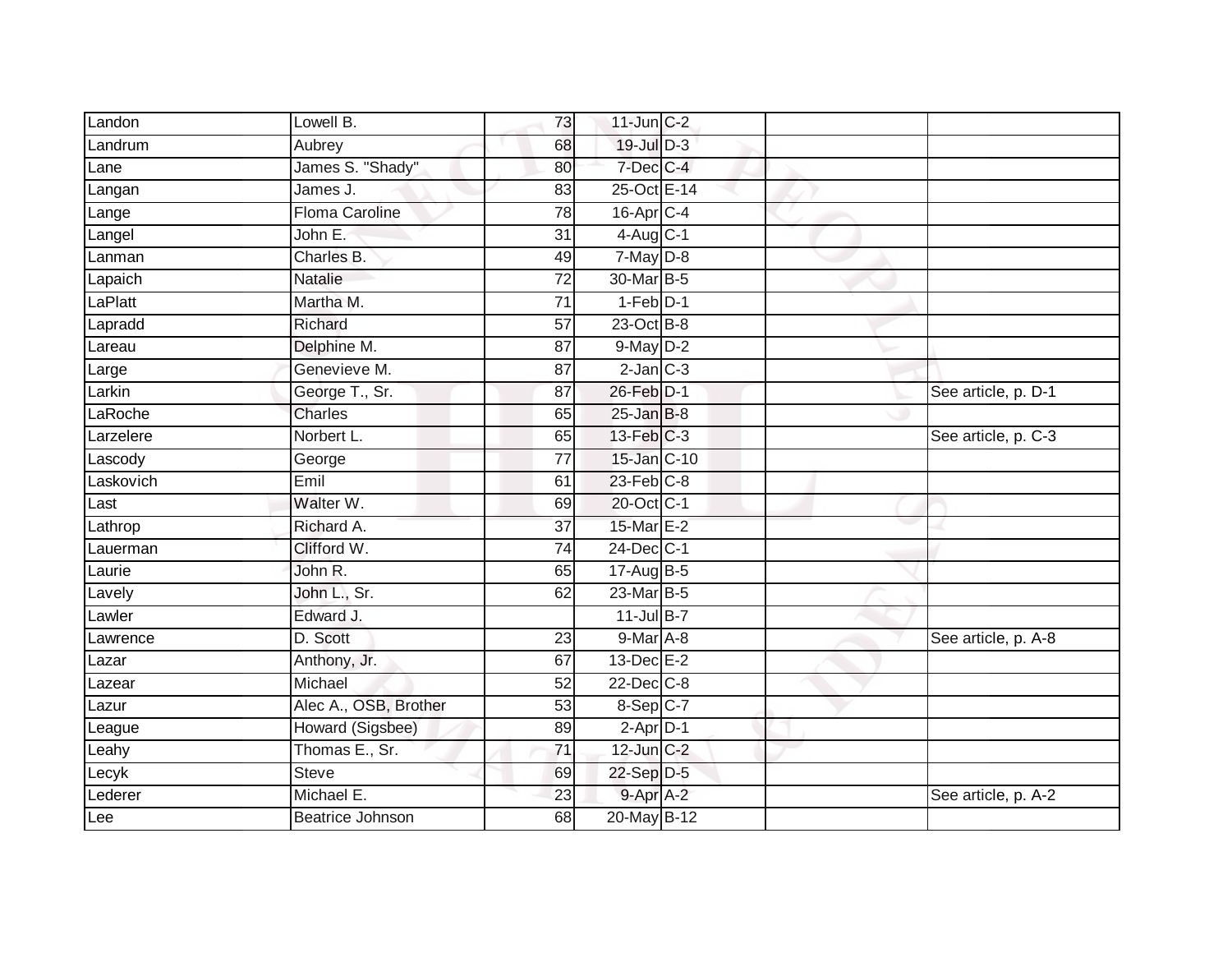| Lee         | Carl G.              | 58              | 25-Jul C-5              |               |                                   |
|-------------|----------------------|-----------------|-------------------------|---------------|-----------------------------------|
| Lee         | James                |                 | 31-Dec D-5              |               |                                   |
| Leep        | Laura L.             | 48              | 6-Jan C-1               |               |                                   |
| Leeson      | Willis H.            | 64              | 26-May D-5              |               | See also article, p. A-2          |
| Leeth       | Peter E.             | 69              | $14-Sep$ B-5            |               | (Last name also spelled<br>Leath) |
| Lehmann     | <b>Dallas</b>        | 74              | $14$ -Aug $C-1$         |               |                                   |
| Lehmann     | Martin J.            | 61              | 20-Aug C-2              |               |                                   |
| Leick       | Aloys P. "Al"        | 83              | $27$ -May $D-6$         |               |                                   |
| Lemieux     | Rhea                 | 85              | 29-Jul C-1              |               |                                   |
| Lengyel     | Gizella              | 95              | 13-Nov C-3              |               |                                   |
| Lennertz    | Edward W.            | 63              | 23-May B-6              |               |                                   |
| _ennertz    | Ida M.               | 93              | 27-Mar C-4              |               |                                   |
| LeNoble     | Nettie E.            | 98              | $13$ -Jun $D-10$        |               |                                   |
| Lenting     | Jeffrey Alan         | 17              | 27-Jul B-5              |               |                                   |
| Leonard     | Richard              | 84              | 25-Nov D-1              |               |                                   |
| Lepak       | Catherine (Durco)    | 78              | $5-Apr$ D-1             |               |                                   |
| Lesko       | Michael M.           | 89              | $28$ -Feb $B-4$         |               |                                   |
| _esnick     | George               | 72              | $2$ -Oct C-2            |               | See article, p. C-2               |
| _essner     | Martha "Marty"       | 72              | 22-Nov D-11             |               |                                   |
| Lestinsky   | Steve, Sr.           | $\overline{72}$ | 13-Mar C-1              |               |                                   |
| Leu         | Louise <sub>R.</sub> | 75              | 14-Nov B-7              |               |                                   |
| Levenberg   | Catherine            | 64              | $19-Oct$ B-6            | <b>Brooks</b> | See also Nov. 19, p. D-11         |
| Levenduski  | Harry K.             | 69              | $25-Sep$ <sub>C-1</sub> |               |                                   |
| Leverich    | <b>Glenn Berrien</b> | $\overline{73}$ | 26-May D-5              |               |                                   |
| Levin       | Jerome M.            | $\overline{71}$ | $4$ -Jan E-2            |               |                                   |
| Levin       | Lesser               | 55              | 14-Oct D-5              |               |                                   |
| LeVoy       | Elvera Fischer       |                 | $12$ -Jun $C-2$         |               | See article, p. C-2               |
| Lewandowski | Norbert L.           | 57              | 13-May C-3              |               |                                   |
| Lewandowski | Raymond              | 69              | $21-AprB-8$             |               |                                   |
| Lewandowski | Richard H.           | 50              | 17-May E-2              |               |                                   |
| Lewandowski | Veronica E.          | 80              | $1$ -Jul $D-1$          | Gawlik        |                                   |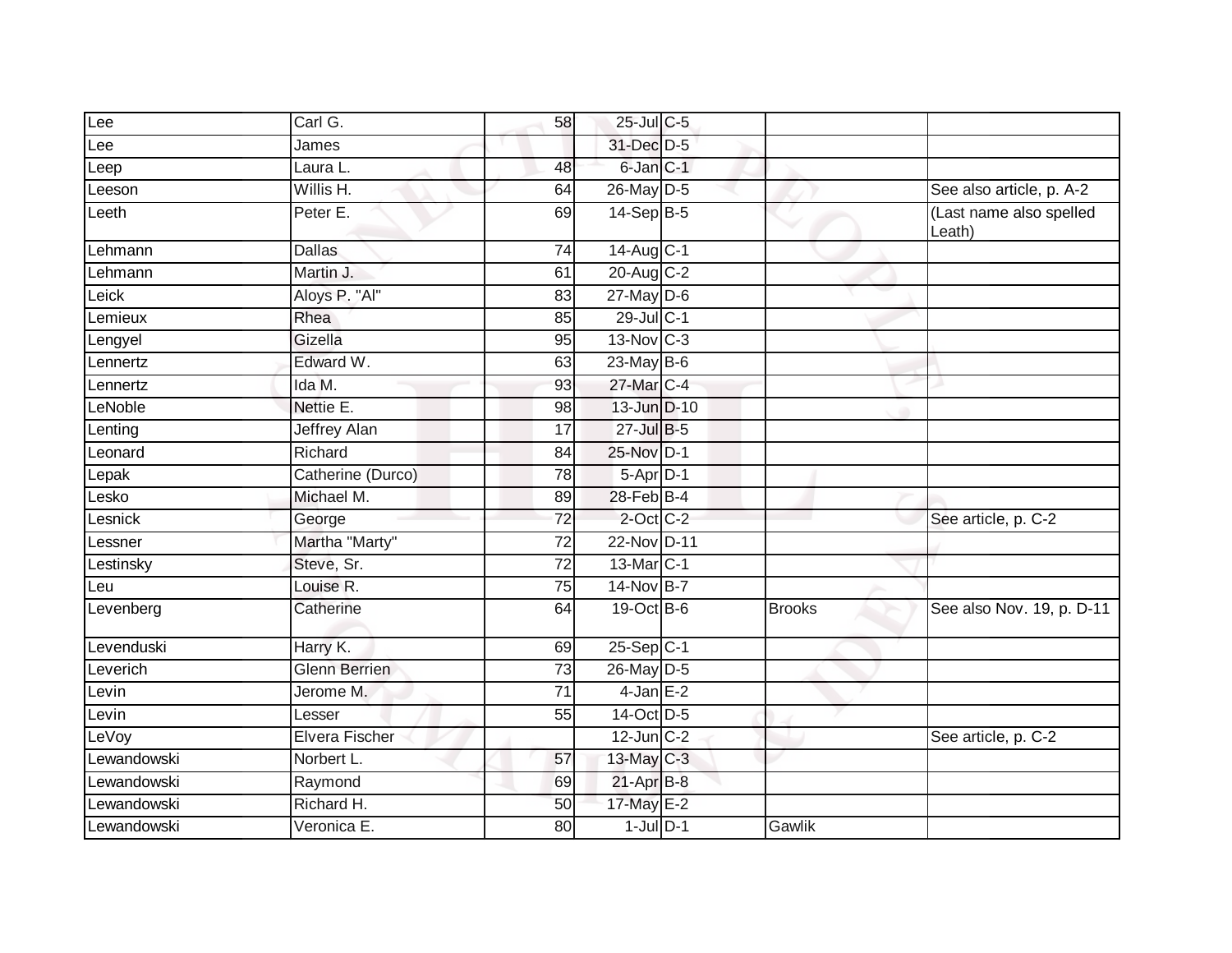| Lewann       | <b>Zita</b>          |                 | 56 Februray 3 B-7     |                   |                                       |
|--------------|----------------------|-----------------|-----------------------|-------------------|---------------------------------------|
| Lewin        | Kenneth J.           | 69              | 6-Mar <sub>B-5</sub>  |                   | See also article, p. B-5              |
| Lewis        | Gladys N.            | 84              | 19-Sep B-4            |                   |                                       |
| Lewis        | Irma Edwards         |                 | 15-Jul B-10           |                   | See article, p. B-10                  |
| Lewis        | Kenneth "Joe"        | 25              | $29$ -May B-8         |                   |                                       |
| Lewis        | Margaret M. "Millie" | $\overline{72}$ | 15-Sep C-1            |                   |                                       |
| <b>Lewis</b> | <b>Michael Paul</b>  | 9               | 24-Aug C-1            |                   |                                       |
| Lewis        | Richard I.           | 32              | $12-Apr D-1$          |                   |                                       |
| Licciardone  | Louis, Sr.           | 73              | $15$ -Jun $B$ -5      |                   |                                       |
| Liebert      | Charles F., Sr.      | 93              | $2-Sep$ D-1           |                   |                                       |
| Liebert      | Samuel C.            |                 | $16$ -Mar $ D-8 $     |                   |                                       |
| Liesenfelt   | Mayme V.             | 85              | $28 - Jan$ $D-3$      |                   |                                       |
| Liesenfelt   | Raymond P.           | 83              | $15$ -Jun $B - 5$     |                   |                                       |
| Ligenza      | Stella P.            | 89              | Februray 6 D-10       |                   |                                       |
| Liggins      | Daniel               | 70              | $4$ -Jul $C-1$        |                   |                                       |
| Lillis       | Irene M.             | 68              | 5-Mar D-5             |                   |                                       |
| Lilly        | Mary A.              | 92              | $27$ -Jan $C$ -5      |                   |                                       |
| Lind         | Clifford R., Sr.     | 63              | $2$ -Jun $D-3$        |                   |                                       |
| Linden       | Murban               | 76              | $16$ -Dec $C-9$       |                   |                                       |
| Lindquist    | David A.             | 87              | 29-Jul C-1            |                   |                                       |
| Lindquist    | Elfie                |                 | $24-Apr$ $C-1$        |                   |                                       |
| Lindsey      | Ruth V.              | 66              | 8-Oct C-3             |                   |                                       |
| Lindstrand   | Anna                 | 84              | 30-Apr <sub>C-2</sub> |                   | See article, p. C-2                   |
| Linger       | Julius (Jay)         | 66              | $31$ -Jul B-8         |                   |                                       |
| Lintner      | Alice C.             | 76              | $7$ -May $D-8$        |                   |                                       |
| Lipman       | Jack L.              | 49              | 5-Feb B-4             |                   | See also article Feb. 6, p.<br>$D-10$ |
| Lipman       | Judith R.            | 45              | $19$ -Jun $A-2$       |                   | See article, p. A-2                   |
| Lisiecki     | Marcella             | 59              | $27$ -Jan $C$ -5      | <b>Burkiewicz</b> |                                       |
| Liska        | Ann L.               | 84              | 29-Dec C-1            |                   |                                       |
| <b>Liss</b>  | Raymond L.           | 73              | $5$ -May $A-8$        |                   | See also article May 6, p.<br>$C-7$   |
| Listman      | Robert J.            | 41              | 23-Apr A-2            |                   | See article, p. A-2                   |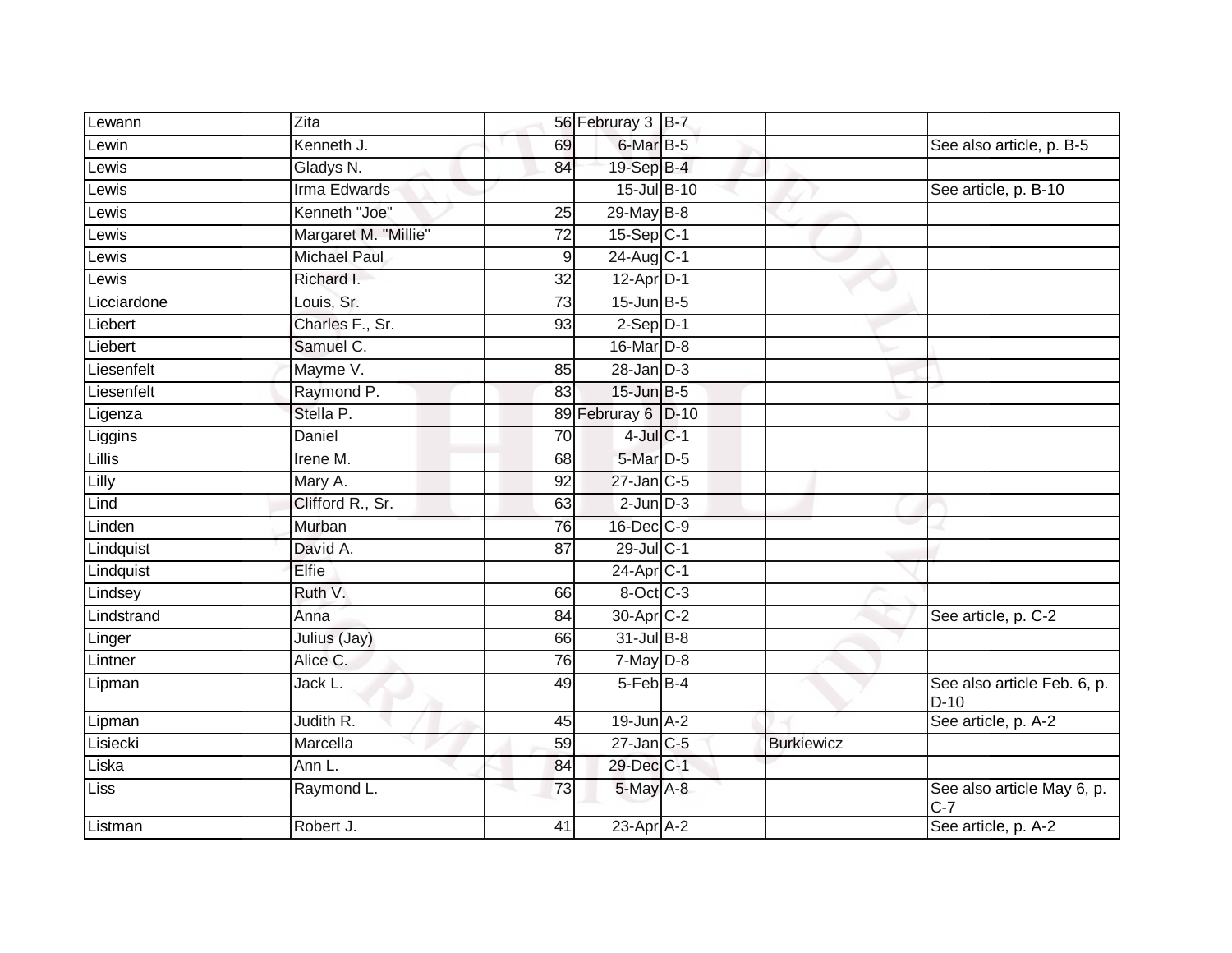| Litecky    | Julia                                 | 78              | 26-Jul E-10     | Niemiec |                     |
|------------|---------------------------------------|-----------------|-----------------|---------|---------------------|
| Little     | James W. (Radcliffe)                  | 41              | 6-Feb D-10      |         |                     |
| Livingston | Mary                                  | 72              | 23-Oct B-8      |         |                     |
| Livingston | Mary M.                               | 84              | 26-Aug B-5      |         |                     |
| Lobodinski | <b>Mary</b>                           | $\overline{75}$ | $3-Sep$ C-7     |         |                     |
| Loechner   | Horst E., Petty Officer, 2nd<br>Class | $\overline{24}$ | 30-Dec D-1      |         | See article, p. D-1 |
| Loker      | Vivian M.                             | 77              | 14-Nov B-7      |         |                     |
| _oncaric   | Anthony                               |                 | $3$ -Jun $C-8$  |         |                     |
| Lone       | Arthur W.                             | 76              | $20$ -Jan $C-5$ |         |                     |
| Long       | George A.                             | 65              | 14-Dec C-7      |         |                     |
| Long       | Myrtle B.                             | 65              | $1-Apr$ D-5     |         | See article, p. D-5 |
| Long       | Saylor L.                             | 63              | 20-Nov C-11     |         |                     |
| Longhway   | Ray J.                                | 65              | $6-Sep D-2$     |         |                     |
| Looker     | Lucille                               | 69              | 29-May B-8      |         |                     |
| _opez      | Adolph R.                             | 64              | 28-Feb B-4      |         |                     |
| Lopez      | Helen R.                              | 63              | 30-Oct C-1      |         |                     |
| Lopez      | Luz G.                                | $\overline{73}$ | 5-Feb B-4       |         |                     |
| Lopez      | Mary (Newbolds)                       | 72              | $4-AprB-5$      |         |                     |
| Lopez      | Yolanda                               | 29              | $9$ -Dec $D$ -5 |         |                     |
| Lorenz     | Dorothy                               | $\overline{77}$ | $2-Sep$ $D-1$   |         |                     |
| Lorenzen   | Carl H.                               | 66              | $16$ -Feb $C-1$ |         |                     |
| Lostoski   | Joan R.                               |                 | $2-Apr1$ D-1    |         |                     |
| Lottes     | <b>Hazel</b>                          | 69              | $3$ -Jun $C-8$  |         |                     |
| Louie      | Cleo R., Jr.                          | 40              | 24-Jun D-1      |         |                     |
| Louie      | Cleo R., Sr.                          | $\overline{71}$ | 15-Oct F-7      |         |                     |
| Lounges    | Jean Marie                            | infant          | 19-Aug D-3      |         |                     |
| Love       | Weldon J. "Bill" "Red"                | 72              | 29-Oct C-6      |         |                     |
| Lovison    | Benjamin A.                           | 76              | 30-Jul C-2      |         |                     |
| Lovro      | Elizabeth                             | 81              | 28-Apr C-1      |         |                     |
| Lowe       | James E.                              | 49              | 3-Feb B-7       |         |                     |
| Lowrance   | Rex E.                                |                 | 24-Nov B-5      |         | See article, p. B-5 |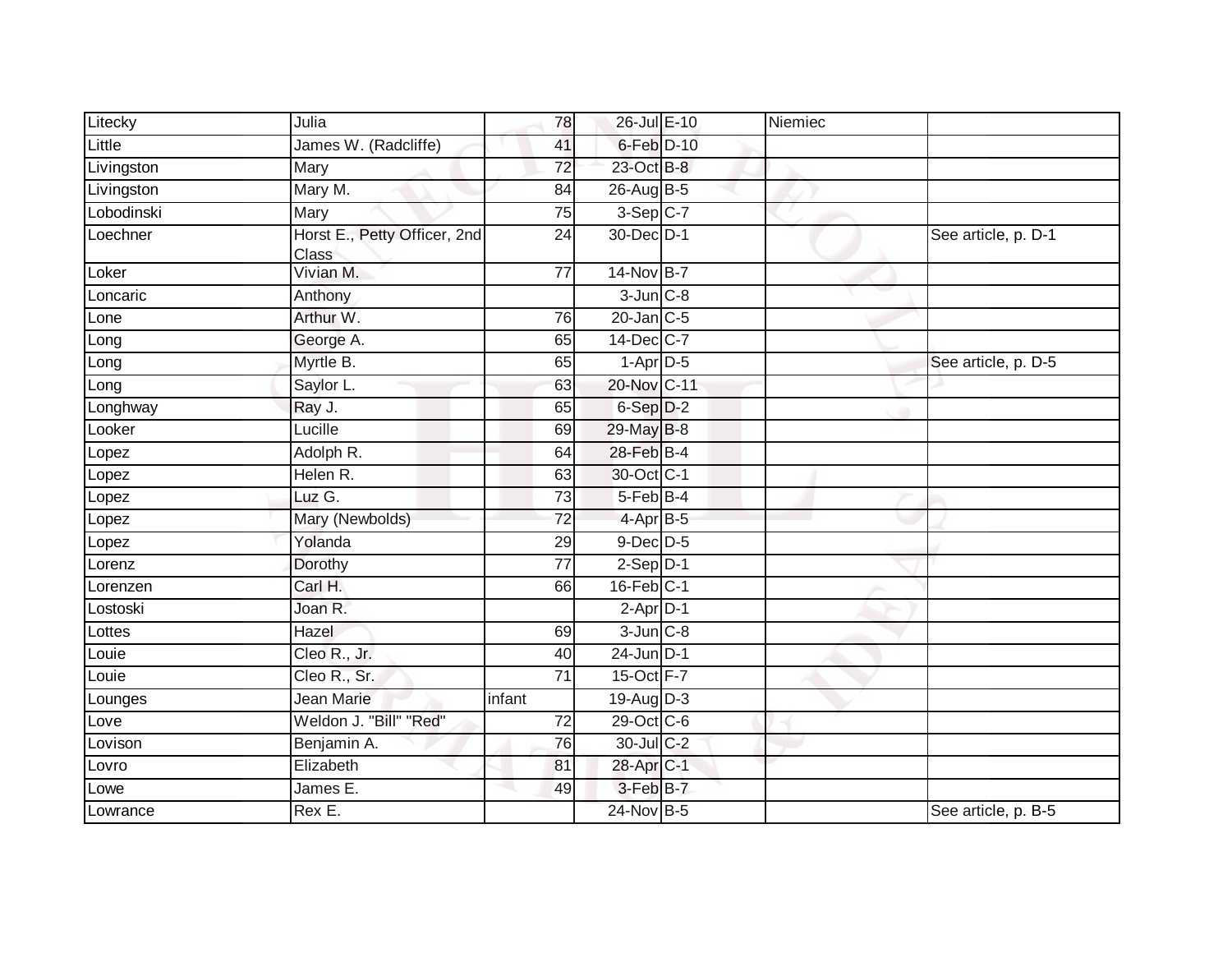| Lube     | Laura A.               | 22 months       | 26-Oct B-8       |            |                                      |
|----------|------------------------|-----------------|------------------|------------|--------------------------------------|
| Lubeznik | Jack                   | 66              | 6-Aug D-2        |            | See also article, p. D-2             |
| Lucas    | <b>Florence Wilson</b> | 91              | 16-Nov B-6       |            |                                      |
| Lucas    | Marybeth               | 34              | 20-May B-12      |            |                                      |
| Lucas    | Samuel "Buck"          | 86              | $1-Apr$ D-5      |            |                                      |
| Lucas    | <b>Steve</b>           | 86              | 28-May C-3       |            |                                      |
| Lucente  | Emmanulle F.           | 58              | $26$ -Apr $C$ -6 |            |                                      |
| Lucero   | <b>Madeline Maria</b>  | 28              | 18-Sep B-8       |            |                                      |
| Luchene  | Clarence E.            | $\overline{71}$ | 24-Mar D-1       |            | See also article March 25,<br>p. D-1 |
| Luchene  | Cleyon E.              | 70              | $31$ -Jul B-8    |            |                                      |
| Luck     | Flora A.               | 74              | $2$ -Feb $A$ -6  |            |                                      |
| Ludders  | Richard V.             | 56              | $7$ -Apr $C$ -5  |            |                                      |
| Lugosan  | Mary A.                | 68              | 20-Jan C-5       |            |                                      |
| Luick    | <b>Alice Rose</b>      | 57              | 28-Jun D-16      |            |                                      |
| Lukowski | Stanley J., Jr.        | 60              | 30-May B-2       |            |                                      |
| Luksich  | John M.                | 81              | 18-Aug C-1       |            |                                      |
| Lundin   | Anne A.                | 62              | 12-Aug D-1       |            |                                      |
| Lunsford | Flossie                | 67              | 3-Aug D-5        |            |                                      |
| Luoma    | John W.                | 83              | $6$ -Dec $D$ -14 |            |                                      |
| Lute     | Emma                   | 93              |                  | 8-Jul C-14 |                                      |
| Lutzo    | John W.                | 64              | $27$ -Jan $C$ -5 |            | See article, p. C-5                  |
| Luxton   | Kenneth J., Jr.        | 63              | 28-Sep A-10      |            |                                      |
| Lyday    | John R.                | 67              | $2$ -Aug E-2     |            |                                      |
| Lyday    | Ruth                   | 60              | 8-Nov D-1        |            |                                      |
| Lyerla   | Louis                  | 66              | $9$ -Jan $D-1$   |            |                                      |
| Lynch    | Dena Szydlowski        | 24              | 24-Nov B-5       |            |                                      |
| Lynch    | John E. (Jack)         | 64              | $11$ -Jan D-1    |            |                                      |
| Lynn     | Joseph J.              | $\overline{74}$ | 27-Apr A-10      |            |                                      |
| Lyon     | Ruth F.                | 81              | 5-Nov C-10       |            |                                      |
| Lyons    | Joe R.                 | 68              | 28-May C-3       |            |                                      |
| Lytle    | Donald W.              | 75              | 25-Mar D-1       |            |                                      |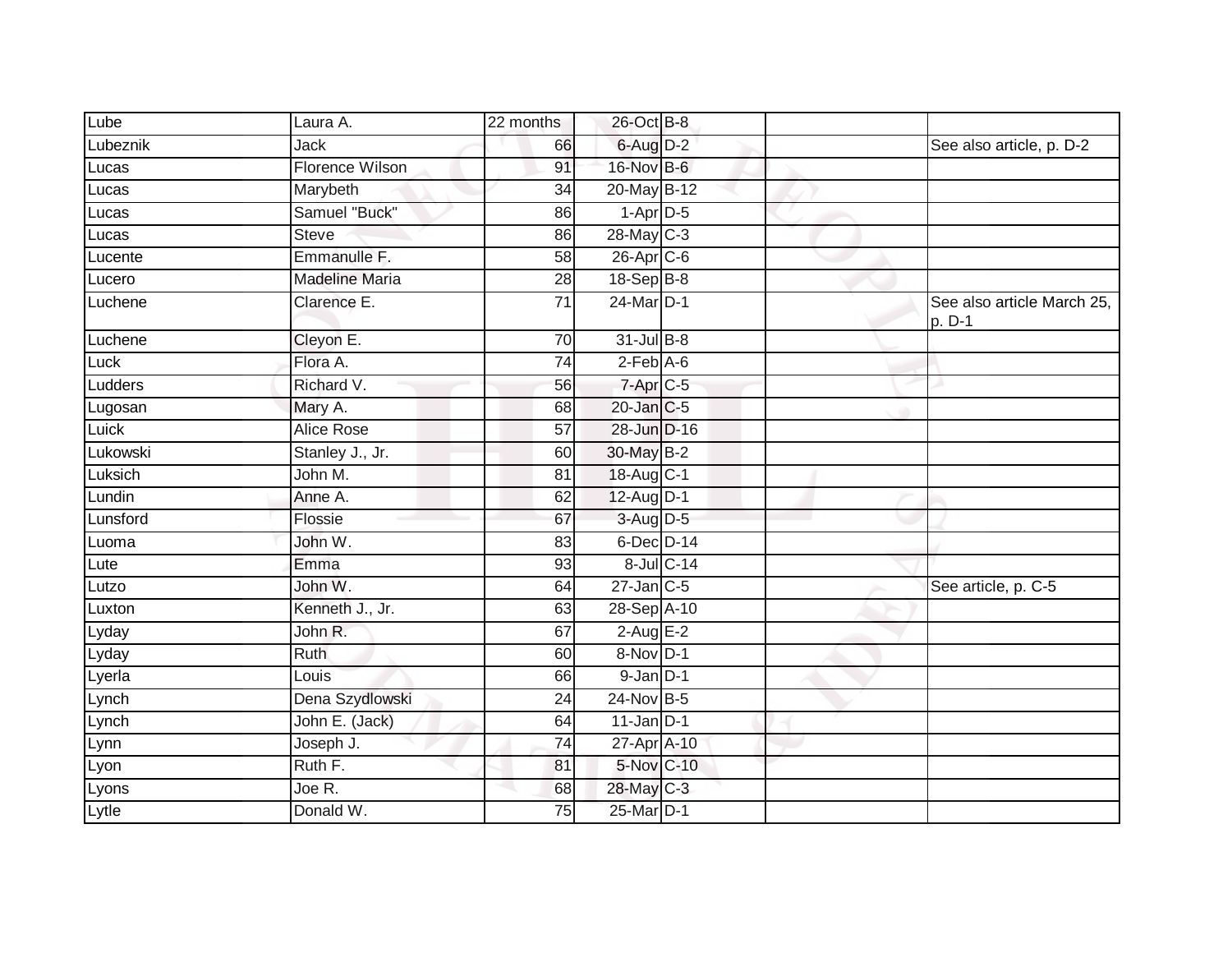| U<br>A              |    | A.<br>$\frac{1}{2}$ |               |                          |   |
|---------------------|----|---------------------|---------------|--------------------------|---|
| Ó                   |    |                     | $\mathbb{R}$  |                          |   |
| ୵                   |    |                     |               | x                        |   |
|                     |    |                     |               |                          |   |
|                     |    |                     |               |                          |   |
|                     |    |                     |               |                          |   |
|                     |    |                     |               |                          |   |
| N)                  |    |                     |               |                          |   |
|                     |    |                     |               | ◡                        |   |
|                     |    |                     |               |                          |   |
|                     |    |                     |               |                          |   |
|                     |    |                     |               | $\circ$                  |   |
|                     |    |                     |               |                          |   |
|                     |    |                     |               |                          |   |
|                     |    |                     |               |                          |   |
|                     |    |                     |               |                          |   |
|                     |    |                     |               | $\overline{\phantom{0}}$ | 4 |
|                     |    |                     |               | $\sim$                   |   |
|                     |    |                     |               |                          |   |
|                     |    |                     |               |                          |   |
|                     |    |                     |               |                          |   |
|                     |    |                     |               | Y                        |   |
|                     |    |                     |               |                          |   |
|                     |    |                     |               | V                        |   |
| Х. <sub>П</sub>     |    |                     |               | v                        |   |
| ш                   |    |                     |               |                          |   |
| $\mathbb{R}^n$<br>o | 78 |                     |               |                          |   |
|                     |    |                     |               |                          |   |
|                     | и, |                     | $\frac{1}{2}$ |                          |   |
|                     |    |                     |               |                          |   |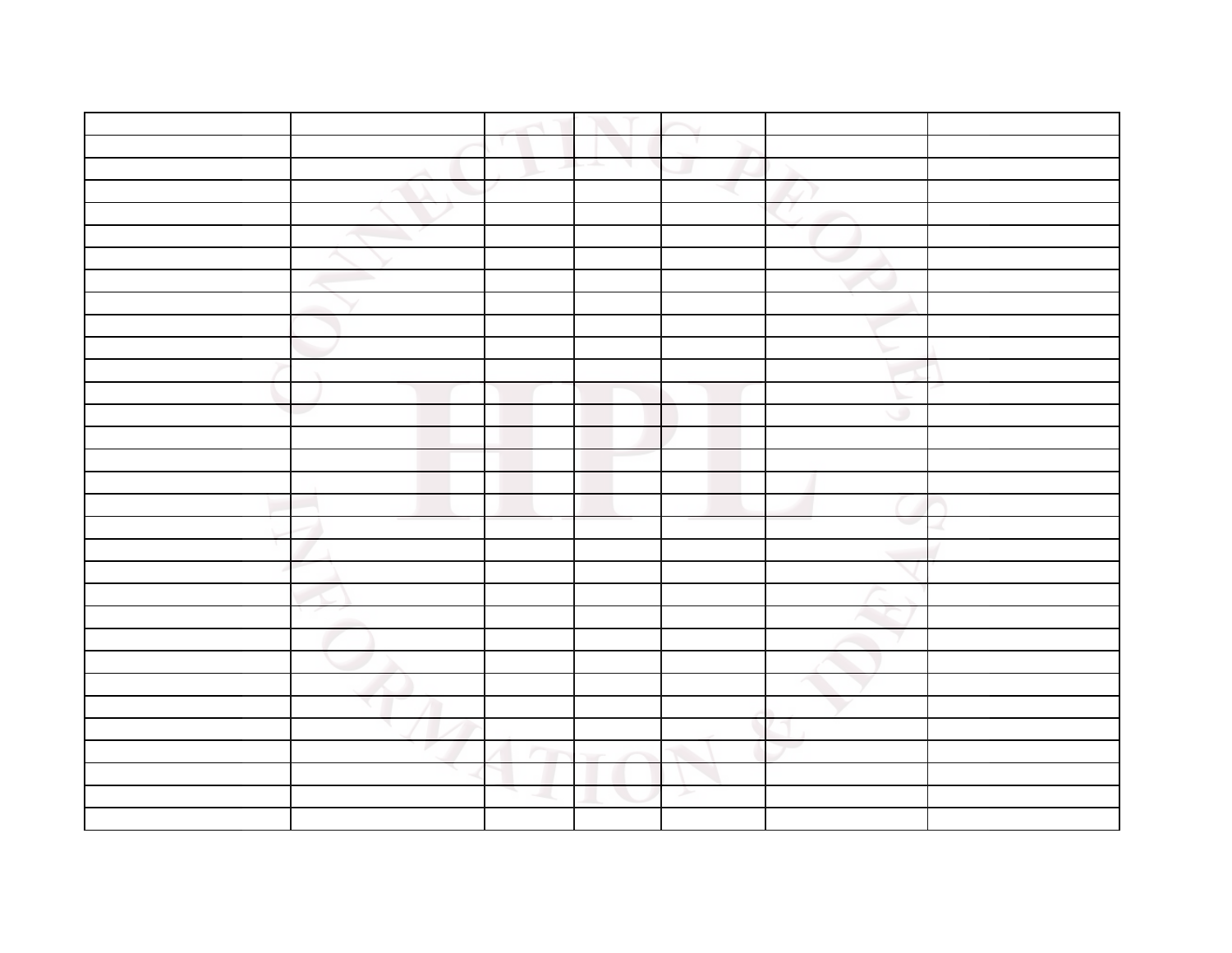| <b>Surname</b>    | <b>Given</b>        | Age | <b>Date</b>           | Page | <b>Maiden</b> | <b>Note</b>                                                 |
|-------------------|---------------------|-----|-----------------------|------|---------------|-------------------------------------------------------------|
| Maaskant          | Jacob "Jack"        | 79  | $7$ -Jan $D-1$        |      |               |                                                             |
| <b>Mabry</b>      | Andrew              | 62  | 11-Oct E-12           |      |               |                                                             |
| MacCartney        | Eugene C.           | 73  | 20-Aug C-2            |      |               |                                                             |
| <b>MacCormack</b> | Frank A.            | 87  | 12-Nov D-4            |      |               |                                                             |
| MacDonald         | Hazel               | 89  | $8-FebB-8$            |      |               |                                                             |
| MacDonald         | Robert              | 67  | 24-Nov B-5            |      |               |                                                             |
| <b>Macek</b>      | Joseph              | 79  | 30-Aug D-16           |      |               |                                                             |
| MacFarlane        | Melvin G., Sr.      | 67  | 29-Oct C-6            |      |               |                                                             |
| Mach              | Zygmunt             | 65  | $6$ -May $C$ -7       |      |               |                                                             |
| Machaj            | Barney F.           | 78  | 14-Oct D-5            |      |               |                                                             |
| Machaj            | Walter A.           | 71  | $17-Sep$ C-2          |      |               |                                                             |
| Mack              | John "Red"          | 70  | 20-Sep D-4            |      |               | See also article Sept. 18,<br>p. B-8                        |
| MacLeod           | Harry R.            | 83  | 28-Jul C-5            |      |               |                                                             |
| MacPherson        | Dorothy M. (Scotty) | 59  | 9-Feb A-11            |      |               |                                                             |
| Madden            | John F., Jr.        | 56  | $20$ -Jan $C-5$       |      |               |                                                             |
| Madden            | Ray J.              | 95  | 28-Sep A-1            |      |               | See article and<br>photograph, p. A-1                       |
| Maddox            | Magdalene           | 45  | $6$ -Jul $A$ -8       |      | Reinsma       |                                                             |
| Madeck            | Edward J.           | 61  | 26-Jul E-10           |      |               | Last name also spelled<br>Medeck - See July 27, p.<br>$B-5$ |
| Madison           | Charles J.          | 78  | 26-Jul E-10           |      |               | See also article, p. B-7                                    |
| Madrigal          | Frank               | 71  | $17$ -Feb $D-1$       |      |               |                                                             |
| Madrigal          | Javier              | 59  | 24-Mar <sub>D-1</sub> |      |               |                                                             |
| Madsen            | Margaret L.         | 85  | $7-Apr$ $C-5$         |      |               |                                                             |
| Madura            | Martha C.           | 85  | $24-Sep D-3$          |      |               |                                                             |
| Magdanz           | Milly               | 88  | $31$ -Jul B-8         |      | Klaprodt      |                                                             |
| Magdos            | George              | 72  | 9-Apr B-12            |      |               |                                                             |
| Magee             | Gertrude E.         | 76  | 6-Jul A-8             |      |               |                                                             |
| Mager             | Ramona E.           | 87  | 13-Apr B-6            |      |               |                                                             |
| Mager             | Robert L.           | 54  | $2$ -Nov $C-1$        |      |               |                                                             |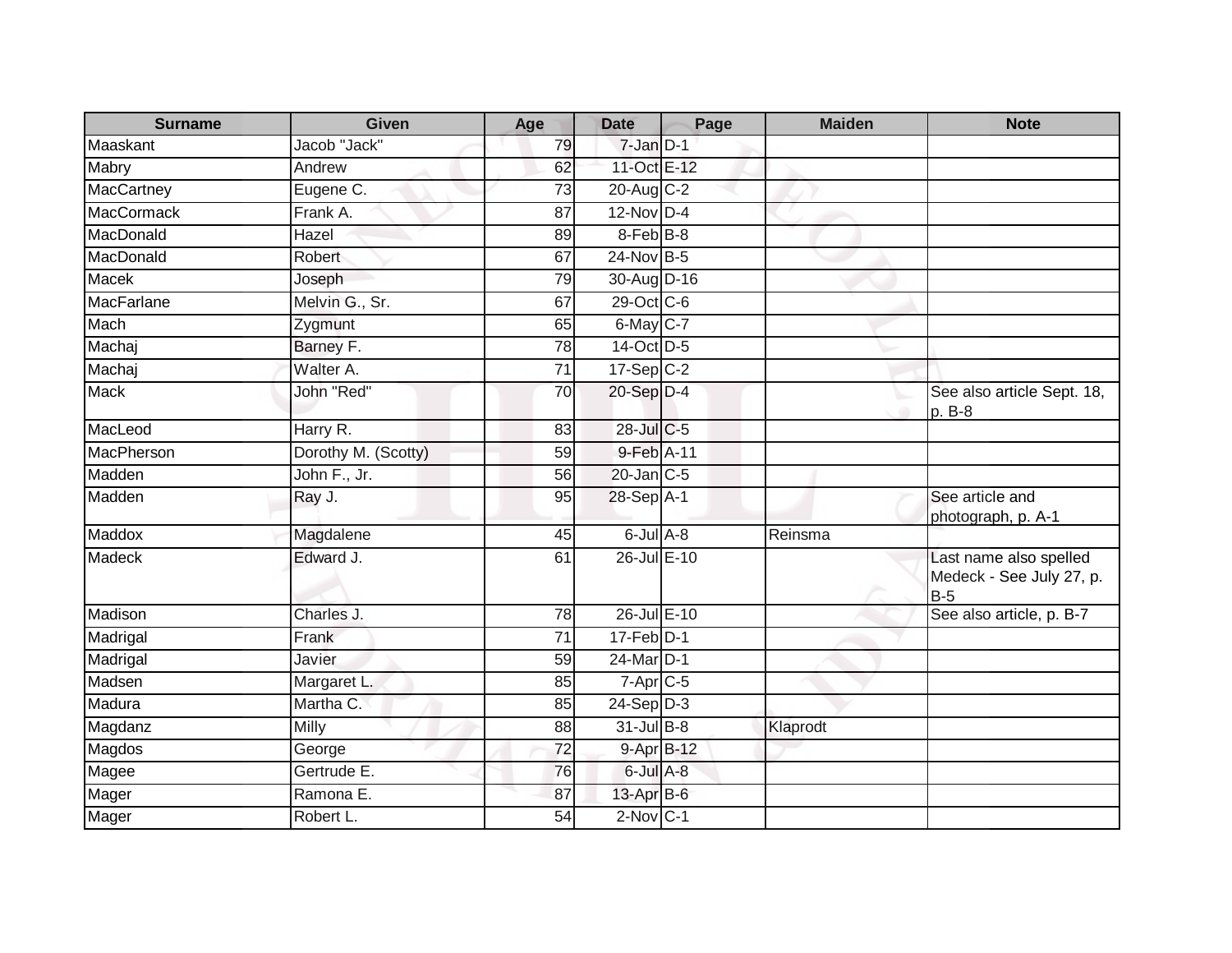| Magiera       | Mary                | 88              | 22-Oct D-3      |               |                          |
|---------------|---------------------|-----------------|-----------------|---------------|--------------------------|
| Maiers        | Joseph              | 72              | 18-Feb D-6      |               |                          |
| Majchrzak     | Jeanette            | 61              | 11-Apr D-4      |               |                          |
| Majeski       | Amanda (Slotwinski) | 85              | 5-Feb B-4       |               |                          |
| Majewski      | Mildred (Hensley)   | $\overline{75}$ | $24-Sep D-3$    |               |                          |
| Majoch        | Julia               | 66              | 1-Mar D-16      |               |                          |
| Majsterek     | Marie E.            | 69              | 31-Oct C-7      | <b>Neises</b> |                          |
| Majstorovich  | Milka               | 89              | $8-Sep C-7$     |               |                          |
| Maksimik      | Frank B.            | 67              | $20$ -Jul $A-8$ |               |                          |
| Malcom        | William E.          | 65              | $2$ -Jan $C-3$  |               |                          |
| Maleck        | Tony                | 71              | $4-Nov$ D-4     |               |                          |
| Maley         | Hilda               | 60              | 16-May A-8      |               | See article, p. A-8      |
| Mallalieu     | Howard M. "Mike"    | 64              | 29-Sep B-10     |               |                          |
| Malone        | James               | 64              | 29-Jan D-1      |               | See article, p. D-1      |
| <b>Malott</b> | Wayne L.            | $\overline{70}$ | 24-Aug C-1      |               |                          |
| Maluga        | Mary A.             |                 | $16$ -Jul B-6   |               |                          |
| Maluga        | Michael F.          | 59              | 8-Aug B-7       |               |                          |
| Mambourg      | Marilyn J.          | 56              | 29-Sep B-10     |               |                          |
| Mamelson      | William             | 56              | 18-Feb D-6      |               |                          |
| Mamich        | Katherine           | 92              | $15-Nov$ E-2    |               |                          |
| Mamula        | Mildred T.          | 61              | $12$ -May B-6   | Trbovich      |                          |
| Mamunski      | Valeria             | 97              | 19-Feb D-1      |               |                          |
| Manahan       | Joaquin Davis, Dr.  | 67              | $28$ -Jan $D-3$ |               | See also article, p. A-2 |
| Manakas       | Gertrude S.         | $\overline{77}$ | $17$ -May E-2   | Tomkutonis    |                          |
| Mancilla      | Salvador            | 67              | $2$ -Jul $C$ -2 |               |                          |
| Mandich       | Josephine           | 80              | $7$ -Dec $C$ -4 |               |                          |
| <b>Manes</b>  | Joseph              | 78              | $24$ -Jun $D-1$ |               |                          |
| Manikowski    | Edna J.             | 81              | $4$ -Jul $C-1$  |               |                          |
| <b>Manion</b> | Thomas              | 61              | 18-May C-1      |               |                          |
| Maniscalco    | Rose                | 79              | $14$ -Jan $D-1$ |               |                          |
| Manjarrez     | Robert C.           | 63              | 13-Feb C-3      |               |                          |
| <b>Manley</b> | Fremon              | $\overline{59}$ | 8-Mar D-15      |               |                          |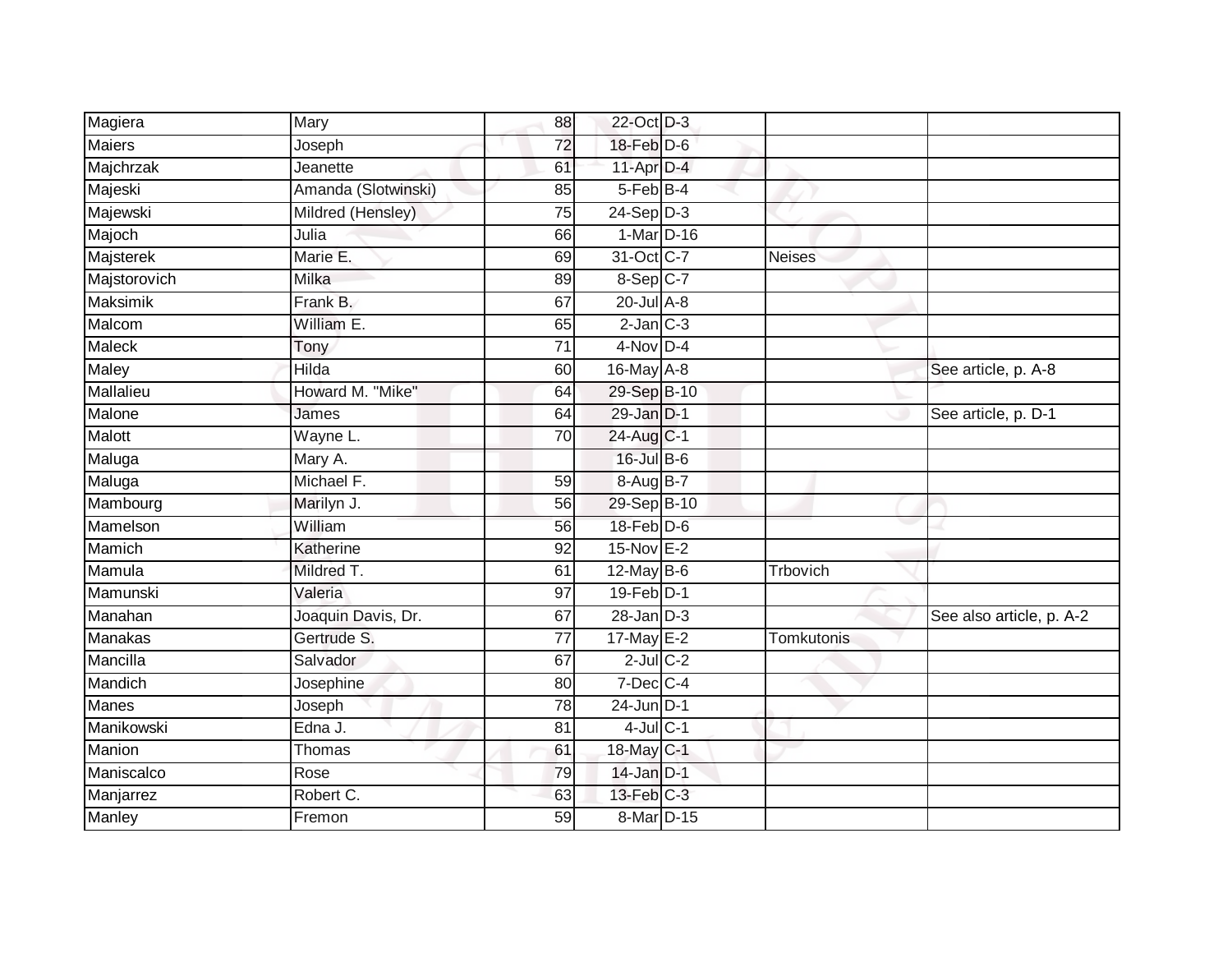| Manley          | Samuel, Jr.            | 34              | $25$ -Jan B-8      |         |                                                                |
|-----------------|------------------------|-----------------|--------------------|---------|----------------------------------------------------------------|
| Mann            | Ardell M.              | 78              | 9-Feb A-11         |         |                                                                |
| Mann            | <b>Bessie</b>          | 81              | $2$ -Jan $C-3$     |         |                                                                |
| Mann            | Sally A.               | 36              | 28-Apr C-1         |         | See article, p. C-1                                            |
| Manning         | Denver C.              | 67              | 7-Oct B-7          |         |                                                                |
| Mannone         | Joseph                 | 81              | 23-Aug D-14        |         |                                                                |
| Mannone         | Lena                   | 75              | $25 - Sep$ C-1     | Lavigne |                                                                |
| Manos           | Elva                   | 90              | $18$ -Feb $D-6$    |         |                                                                |
| Mantel          | Cleora M.              | $\overline{72}$ | $23$ -Jul C-2      |         |                                                                |
| Mantich         | Michael                | 72              | $21-AprB-8$        |         |                                                                |
| Marceta         | Slobodan-Dan           | 70              | 24-Mar D-1         |         |                                                                |
| Marchina        | Sylvester              | 74              | 18-May C-1         |         | First name also spelled<br>Silvester - see May 19, p.<br>$D-1$ |
| <b>Marchlik</b> | Stanley                | 64              | 25-Jul C-5         |         |                                                                |
| Marcinek        | Helen M.               | 80              | 6-Jul A-8          |         |                                                                |
| Marciniak       | John M.                | 84              | $1-Dec$ $C-1$      |         |                                                                |
| Marcinkovich    | <b>Elizabeth Marie</b> | 79              | $4-SepB-7$         |         |                                                                |
| Marcinski       | Henry                  | 85              | 15-Mar E-2         |         |                                                                |
| Marcisz         | Joseph J.              | 74              | $24$ -May D-2      |         |                                                                |
| Marco           | George                 | 96              | $23$ -Jul C-2      |         | See also article July 25, p.<br>$C-5$                          |
| Marcoff         | Pando                  |                 | 86 Februray 6 D-10 |         |                                                                |
| Margolis        | <b>Esther Kaufman</b>  |                 | $22$ -Jan $D-6$    |         |                                                                |
| Marine          | David L. "Frenchy"     | 72              | 16-Mar D-8         |         |                                                                |
| Marino          | Carmella               |                 | 6-Nov C-5          |         |                                                                |
| Marjanski       | Ludmila                | 69              | $7-May$ D-8        |         |                                                                |
| Markiewicz      | Daniel                 | 72              | $10$ -Jan C-1      |         | See also article Jan. 11, p.<br>$A-2$                          |
| Markovich       | John                   | 71              | 25-Oct F-9         |         |                                                                |
| Markovich       | Sylvia                 | 68              | 7-Aug C-1          |         |                                                                |
| <b>Marks</b>    | Madison                | 76              | 29-Oct C-6         |         |                                                                |
| Maro            | Anna                   | 73              | $7-Feb$ C-1        |         |                                                                |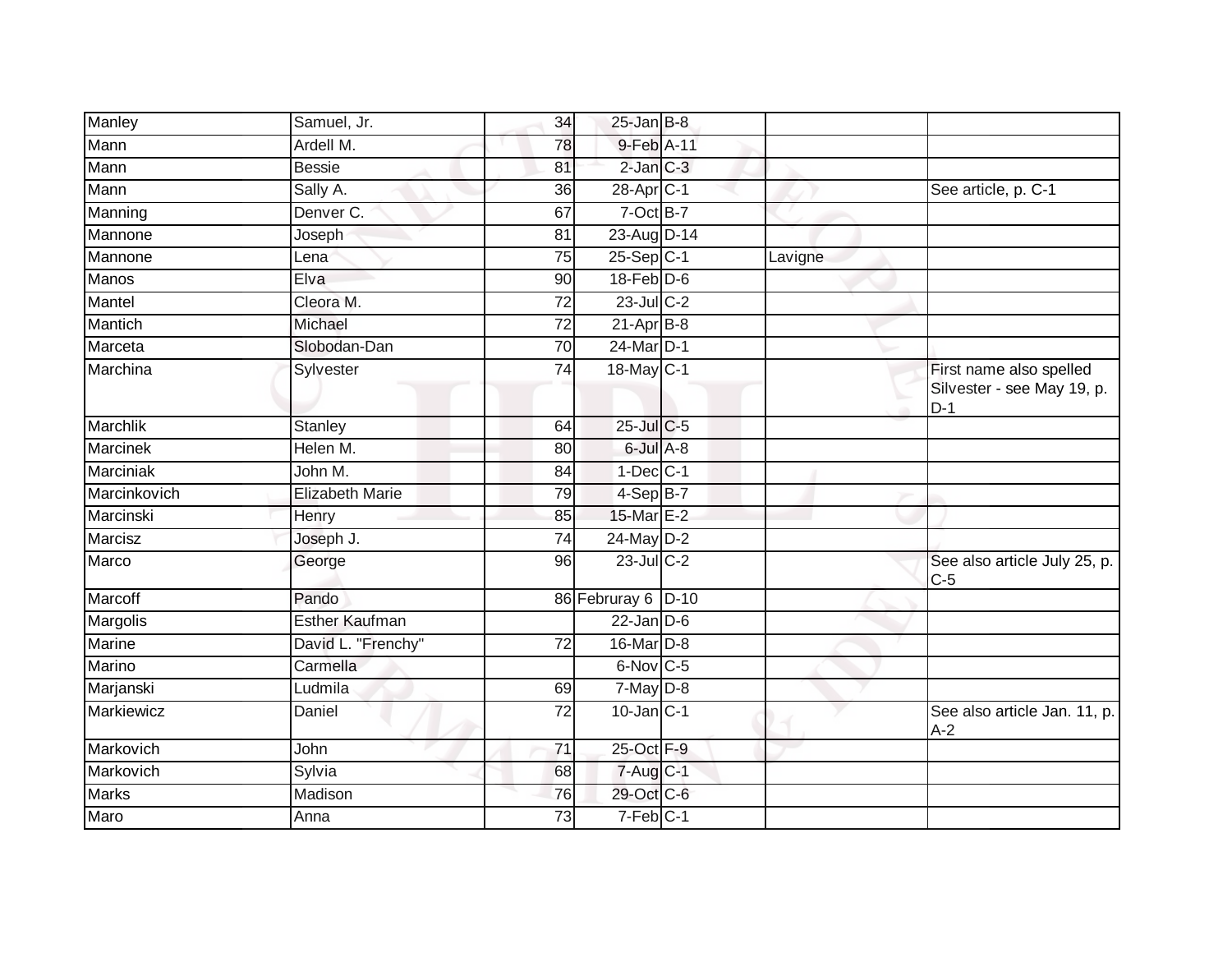| Maroc           | Beatrice C.            | 82              | $18$ -Feb $D-6$         |       |                             |
|-----------------|------------------------|-----------------|-------------------------|-------|-----------------------------|
| Maronto         | Dale J.                | 65              | 6-Aug D-2               |       |                             |
| Marr            | James R.               | 59              | 12-Mar C-3              |       |                             |
| Marshall        | Bernice E.             | 63              | 18-Jan C-7              |       |                             |
| Marshall        | Clemence J.            | 87              | $11-Nov$ <sub>C-4</sub> |       |                             |
| Marshall        | Josephine              | 77              | 29-May B-8              |       |                             |
| Marshall        | Mary                   | 69              | 16-Oct A-6              |       |                             |
| Martell         | Edward A.              |                 | 18-Jul B-5              |       |                             |
| Martin          | Alma O.                | 72              | $10-Apr$ <sub>C-3</sub> | DeLau |                             |
| Martin          | Anthony, Sr.           | 59              | $11$ -Apr $D-4$         |       |                             |
| Martin          | <b>Doris</b>           | 90              | $28$ -Jan $D-3$         |       | Age is 82 on Jan. 29, p. D- |
| <b>Martin</b>   | John P.                | 69              | 30-Aug D-16             |       |                             |
| Martin          | Mildred A.             | 90              | 11-Oct E-12             |       |                             |
| <b>Martin</b>   | Robert T.              | 59              | $2-Apr$ A-1             |       | See article, p. A-1         |
| <b>Martin</b>   | William G.             | 75              | 27-Nov B-7              |       |                             |
| Martinelli      | Louis J.               | $\overline{73}$ | 28-Jun D-16             |       |                             |
| Martinez        | Gronima C.             | 82              | $4$ -Dec B-7            |       |                             |
| Martinez        | Manuel                 | 75              | 25-Oct E-14             |       |                             |
| Martinez        | <b>Maria Teresa</b>    | 64              | $2$ -Jun $D-3$          |       |                             |
| <b>Martinez</b> | Rafael C.              | 3 months        | 30-Nov B-6              |       |                             |
| Martinez        | Ruth E.                | 77              | 17-Dec C-10             |       |                             |
| Martino         | Albert S.              | 64              | 24-Apr C-1              |       |                             |
| <b>Martis</b>   | Joseph                 | 81              | $19$ -Jun $B - 8$       |       |                             |
| Maslikowski     | Janet                  | 74              | 18-Nov C-11             |       |                             |
| Massa           | Frank D.               | 83              | $5 - Jun$ $C - 1$       |       |                             |
| Massey          | Sylvester "Papa" "Doc" | 84              | $29$ -Jan $D-1$         |       |                             |
| Mast            | Henrietta "Etta"       | 90              | $4$ -Jun $D-8$          | Meyer |                             |
| Matan           | Frank J.               | $\overline{77}$ | $22$ -Dec $C-8$         |       |                             |
| Matern          | Louis                  | 85              | 22-Dec C-8              |       |                             |
| Mathews         | Emily M.               | 69              | 16-Mar D-8              |       |                             |
| Mathis          | Clifton                | 84              | $4$ -Dec $B$ -7         |       |                             |
|                 |                        |                 |                         |       |                             |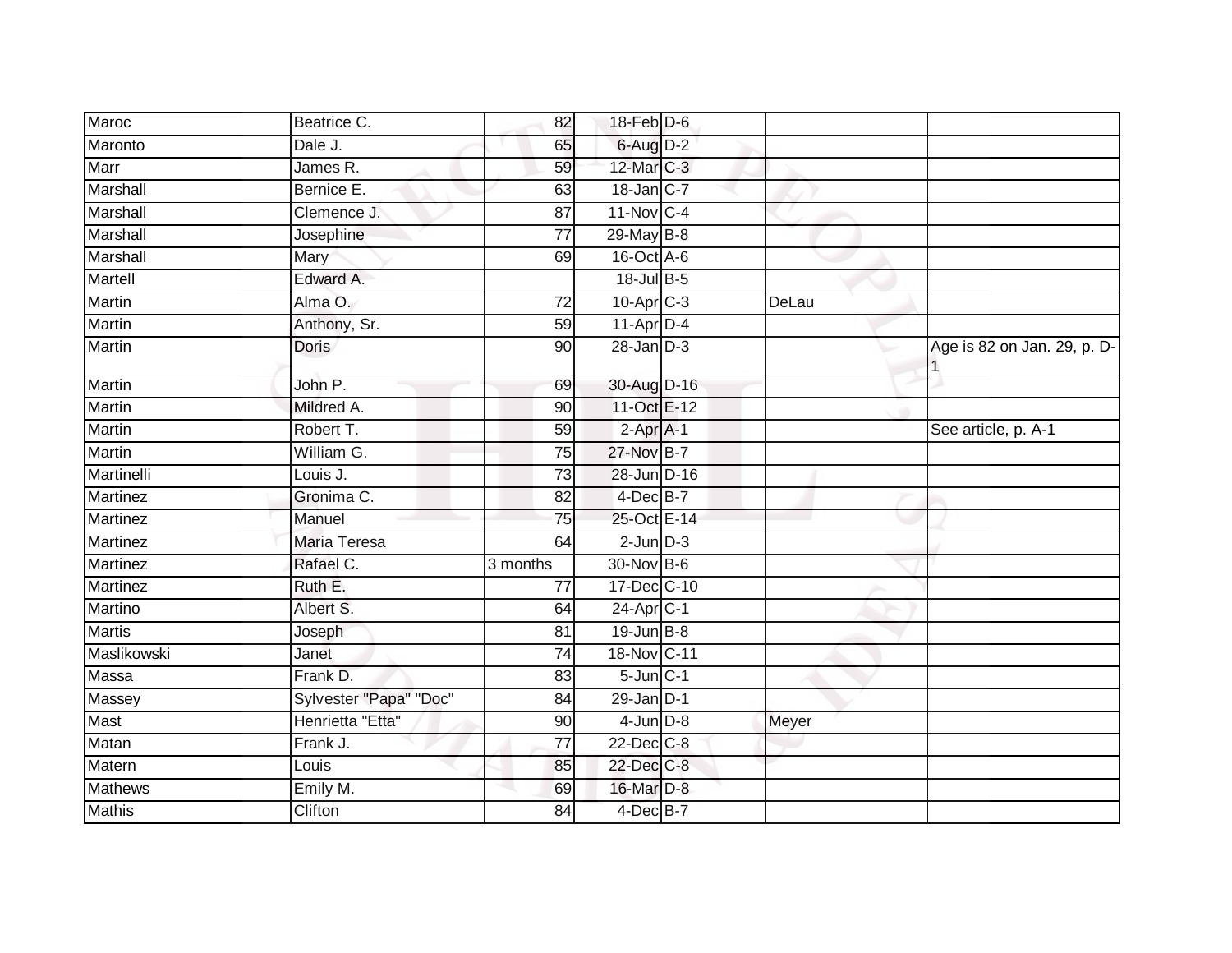| Matijevich        | George               | 85              | 12-Oct A-13     |                                     |
|-------------------|----------------------|-----------------|-----------------|-------------------------------------|
| Matlock           | Gerald (Gerry)       | 47              | 13-Mar C-1      |                                     |
| Matovich          | George "Turq" II     | 61              | 26-Dec D-1      |                                     |
| Matovina          | Ethel M.             | 75              | 12-Mar C-3      |                                     |
| <b>Matras</b>     | Thaddeus J.          | 67              | 10-Mar C-1      |                                     |
| Matson            | Mabel I.             | 79              | 29-Nov E-1      |                                     |
| Mattingly         | Joseph A.            | 72              | 19-Jul D-2      |                                     |
| Matuga            | Joseph John          | 74              | 28-May C-3      |                                     |
| Matura            | Johan, Sr.           | 93              | 22-Feb D-12     |                                     |
| Matusz            | Daniel G.            | 53              | 9-Apr B-12      |                                     |
| Maxwell           | Elgin, Jr.           | 37              | 6-Jan C-1       |                                     |
| Maxwell           | Malcolm              | 64              | 14-Mar $D-6$    |                                     |
| May               | August, Jr.          | 65              | 20-Jul A-8      |                                     |
| Mayer             | Maurice H.           | 76              | $9-Apr$ $B-12$  |                                     |
| Mayercik          | Michael F.           | 85              | $27$ -Feb $C-5$ |                                     |
| Mayor             | Michael              | $\overline{74}$ | 23-Dec D-1      |                                     |
| <b>Maziarek</b>   | Walter A.            | 69              | $8$ -Dec $D-1$  |                                     |
| Mazzocco          | Lee $E$ .            | 42              | 6-Oct C-1       |                                     |
| <b>McAllister</b> | George               | 78              | 26-Feb D-1      |                                     |
| <b>McBride</b>    | Charles W.           | 83              | 18-Sep B-8      |                                     |
| <b>McBride</b>    | Francis J.           | 74              | 16-Aug D-3      |                                     |
| <b>McCabe</b>     | Forest R.            | 53              | 5-Nov C-10      |                                     |
| McCall            | Robert O.            | 61              | $12-Nov$ D-4    |                                     |
| McCasland         | <b>Rick</b>          | 21              | $17$ -Jun $A-1$ | See also article June 18,<br>p. A-2 |
| McCloskey         | Gerda A.             | 62              | 20-Nov C-11     | See also article Nov. 21,<br>p. B-8 |
| McCloskey         | Wilson Paul (Mac)    | 69              | $1$ -Jun $C-1$  |                                     |
| McClure           | Francis (Jupe)       |                 | 23-Nov B-5      |                                     |
| McComas           | Connie Lee (Branson) | 37              | 15-Dec D-1      | See article, p. D-1                 |
| <b>McCorkle</b>   | George               |                 | $9$ -Jun $D-1$  |                                     |
| <b>McCort</b>     | Marian M.            | 75              | 8-Nov D-1       |                                     |
| McCoy             | Alice                | 75              | 16-Sep B-10     |                                     |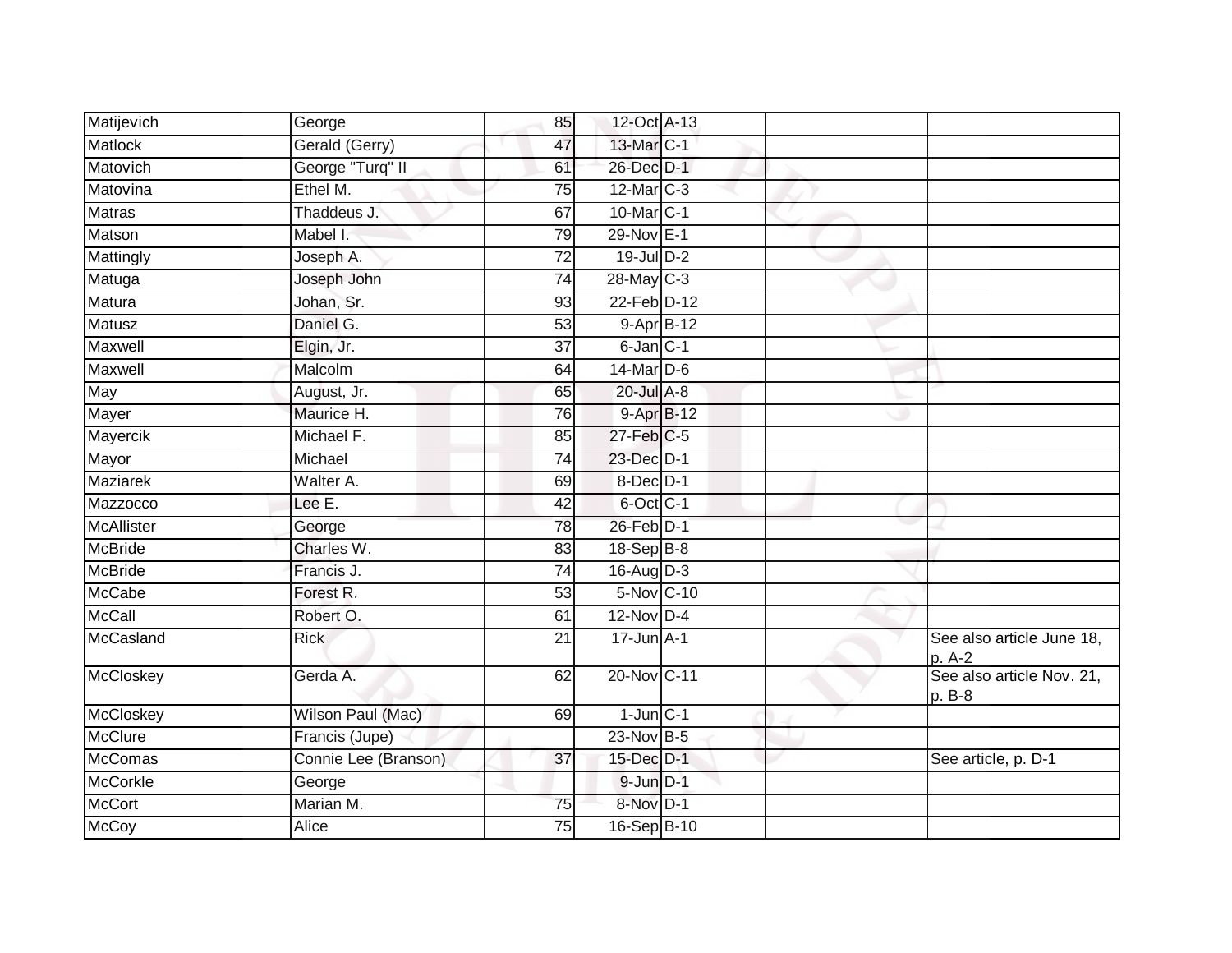| <b>McCoy</b>     | Frank W.               | 86              | 8-Jan C-1             |  |                                                   |
|------------------|------------------------|-----------------|-----------------------|--|---------------------------------------------------|
| McCracken        | Marcella C.            | 71              | $4$ -May $B-8$        |  |                                                   |
| McCrannie        | <b>Ruby Mae</b>        | 66              | $27$ -Jan $C-5$       |  |                                                   |
| <b>McCrum</b>    | Joseph H.              | 79              | 19-Mar B-1            |  |                                                   |
| <b>McCue</b>     | Elvira                 | 86              | 11-Mar B-11           |  |                                                   |
| McDade           | <b>James Walter</b>    | 69              | 6-May C-7             |  |                                                   |
| McDermott        | Anne A.                | 70              | 11-Oct E-12           |  |                                                   |
| McDonald         | Jean                   | 36              | 17-Dec C-10           |  |                                                   |
| <b>McElfresh</b> | Carl P.                | 86              | $21$ -Feb $C-3$       |  |                                                   |
| McFadden         | Estelle G.             | 59              | 21-Sep A-8            |  |                                                   |
| McGee            | Winfred R.             | 71              | $10-Sep$ C-8          |  |                                                   |
| McGeorge         | Gerald G.              | 79              | $17$ -Jul C-3         |  |                                                   |
| <b>McGinnis</b>  | Cressie G.             | 83              | $21-Sep$ A-8          |  |                                                   |
| McHargue         | Arnold O.              | 74              | 18-Sep B-8            |  |                                                   |
| <b>McHenry</b>   | Sheila                 | 30              | 24-Oct B-2            |  | See also article and photo<br>of incident, p. A-1 |
| McKenna          | Joseph J., Jr.         | 69              | 18-Oct D-4            |  |                                                   |
| <b>McKinley</b>  | James IV               | 17              | $14$ -Jul A-2         |  | See article, p. A-2                               |
| <b>McKinney</b>  | <b>Gracie Dell</b>     | 68              | 26-May D-5            |  |                                                   |
| <b>McKinney</b>  | <b>Opal Irene</b>      | 91              | $16$ -Nov B-6         |  |                                                   |
| McKnight         | Frank                  | 68              | 11-Oct E-12           |  |                                                   |
| <b>McKown</b>    | Ruth F.                | 82              | 26-May D-5            |  |                                                   |
| <b>McKown</b>    | Virginia               | 88              | 30-Apr <sub>C-2</sub> |  |                                                   |
| McLachlan        | <b>Ruby Grace</b>      | 81              | 31-Mar C-1            |  |                                                   |
| <b>McLain</b>    | Charles V.             | 57              | $31$ -Jan $A$ -6      |  |                                                   |
| McLaughlin       | Kimm E.                | 34              | 26-Apr C-6            |  |                                                   |
| McLaughlin       | William John           | 72              | 10-Nov D-5            |  |                                                   |
| McLaurin         | Carolyn                | $\overline{35}$ | $15$ -Jan $A-2$       |  | See article, p. A-2                               |
| McLean           | <b>Ernest Ray</b>      | 92              | 24-Apr C-1            |  |                                                   |
| McLean           | Florence M.            | 84              | $10$ -Jan $C-1$       |  |                                                   |
| McLendon         | Juanita L.             | 32              | 12-May A-2            |  | See article, p. A-2                               |
| <b>McMeans</b>   | Kimberly Ann Pulkowski | 28              | 15-Jul B-10           |  | See article, p. B-10                              |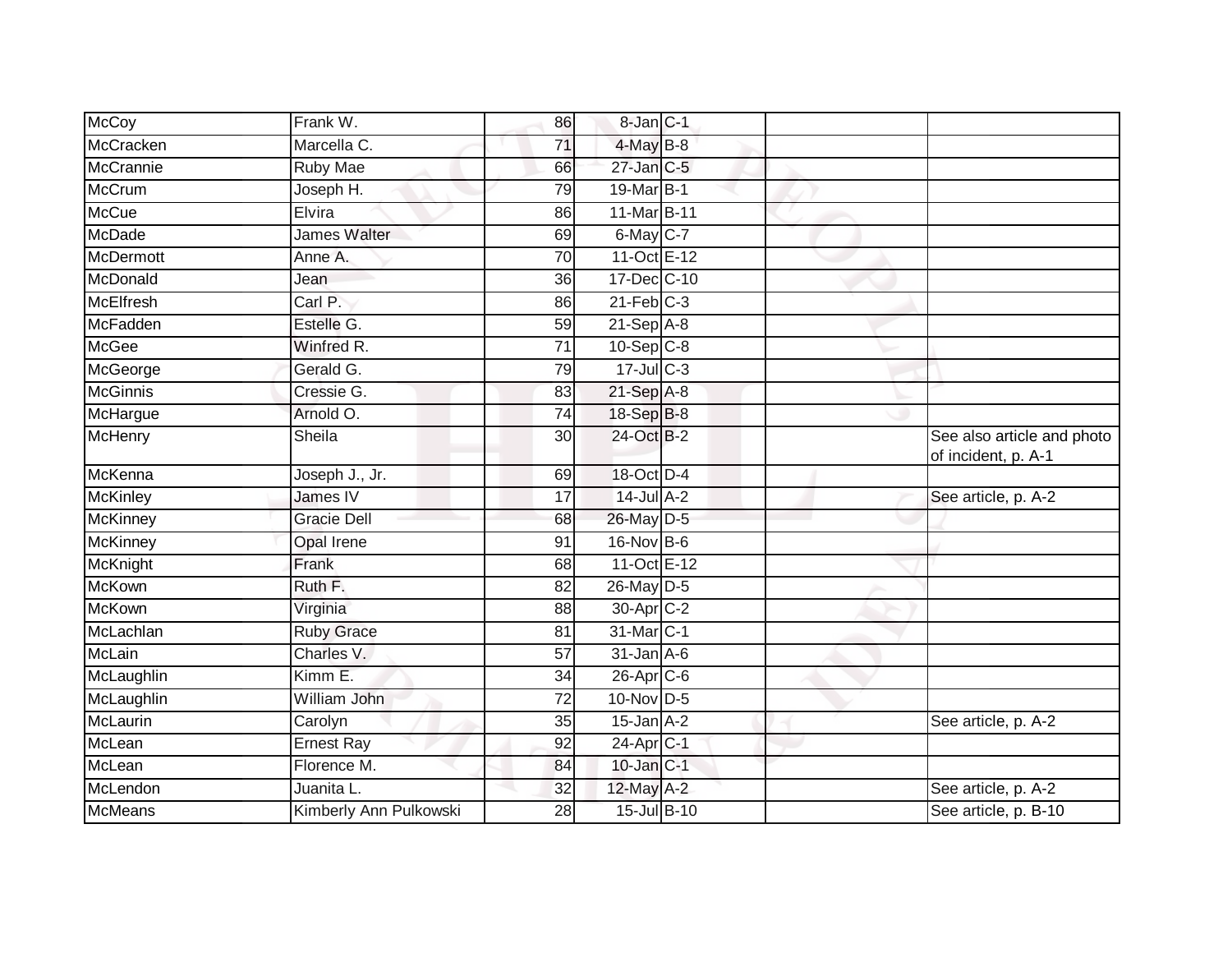| McMichael       | Christine              | 83              | $27$ -Feb $C-5$   |         |                                                              |
|-----------------|------------------------|-----------------|-------------------|---------|--------------------------------------------------------------|
| McMullen        | Ivan J.                | 76              | $20$ -Feb $C-3$   |         |                                                              |
| <b>McMullin</b> | <b>Edith Anne</b>      | 83              | 29-May B-8        |         |                                                              |
| McNamara        | Emma L.                | 89              | $23$ -Jan $ C-1 $ |         |                                                              |
| McQueen         | Edith M.               | $\overline{77}$ | $23$ -Jun $C-8$   |         |                                                              |
| Mead            | Charles Leroy          | 59              | 30-May B-2        |         | See article, p. B-2                                          |
| <b>Meadows</b>  | Vera E.                | 89              | $17-Sep$ C-2      |         |                                                              |
| Mealman         | Steven M.              | 28              | $22$ -May C-3     |         |                                                              |
| Medeck          | Edward J.              | 61              | 27-Jul B-5        |         | Last name also spelled<br>Madeck - See July 26, p.<br>$E-10$ |
| Medina          | Pedro Juan             | 79              | $21$ -May $D-8$   |         |                                                              |
| Medved          | Mildred                | 76              | 23-Nov B-5        |         |                                                              |
| Meehan          | <b>John Edward</b>     | 71              | $19$ -Jun $B$ -8  |         |                                                              |
| <b>Mehok</b>    | <b>Elizabeth Marie</b> | 77              | 8-Jan C-1         |         |                                                              |
| <b>Mehok</b>    | Irene T.               | 63              | 20-Feb C-3        |         |                                                              |
| <b>Mehok</b>    | Margaret               | 78              | $21$ -Aug $D-5$   | Papp    |                                                              |
| <b>Meier</b>    | Anna (Serbin)          | $\overline{74}$ | 11-Mar B-11       |         |                                                              |
| Meissler        | Edward W., Sr.         | 82              | 11-Mar B-11       |         |                                                              |
| Melby           | Ethel                  |                 | $2$ -Dec $B$ -7   | Goggin  |                                                              |
| Melevage        | Susan E.               | 93              | $13$ -Dec $E-2$   |         |                                                              |
| <b>Mellas</b>   | John                   | 79              | $21$ -Feb $C-3$   |         |                                                              |
| <b>Melle</b>    | Gerald R. "Jerry"      | 45              | $24-Sep D-3$      |         | See also article Sept. 25,<br>p. C-1                         |
| <b>Melnik</b>   | Richard F.             | 62              | 8-Oct C-3         |         |                                                              |
| Melton          | Cyril (Buck)           | 77              | 29-Oct C-6        |         | See also article Oct. 30, p.<br>$A-2$                        |
| <b>Melton</b>   | John D.                | $\overline{82}$ | 26-Jun C-1        |         | See also article June 25,<br>p. C-2                          |
| Melvin          | Naomi Irene            | 78              | 18-Mar F-6        |         |                                                              |
| Melyon          | Charlotte              | 58              | 29-Aug B-7        | Canamar |                                                              |
| Menchaca        | Raquel (Barrios)       | 47              | $10$ -Aug B-6     |         | See also article August 11,<br>p. C-10                       |
| Mendez          | Dorores (Reed)         | 54              | 31-Jul B-8        |         |                                                              |
|                 |                        |                 |                   |         |                                                              |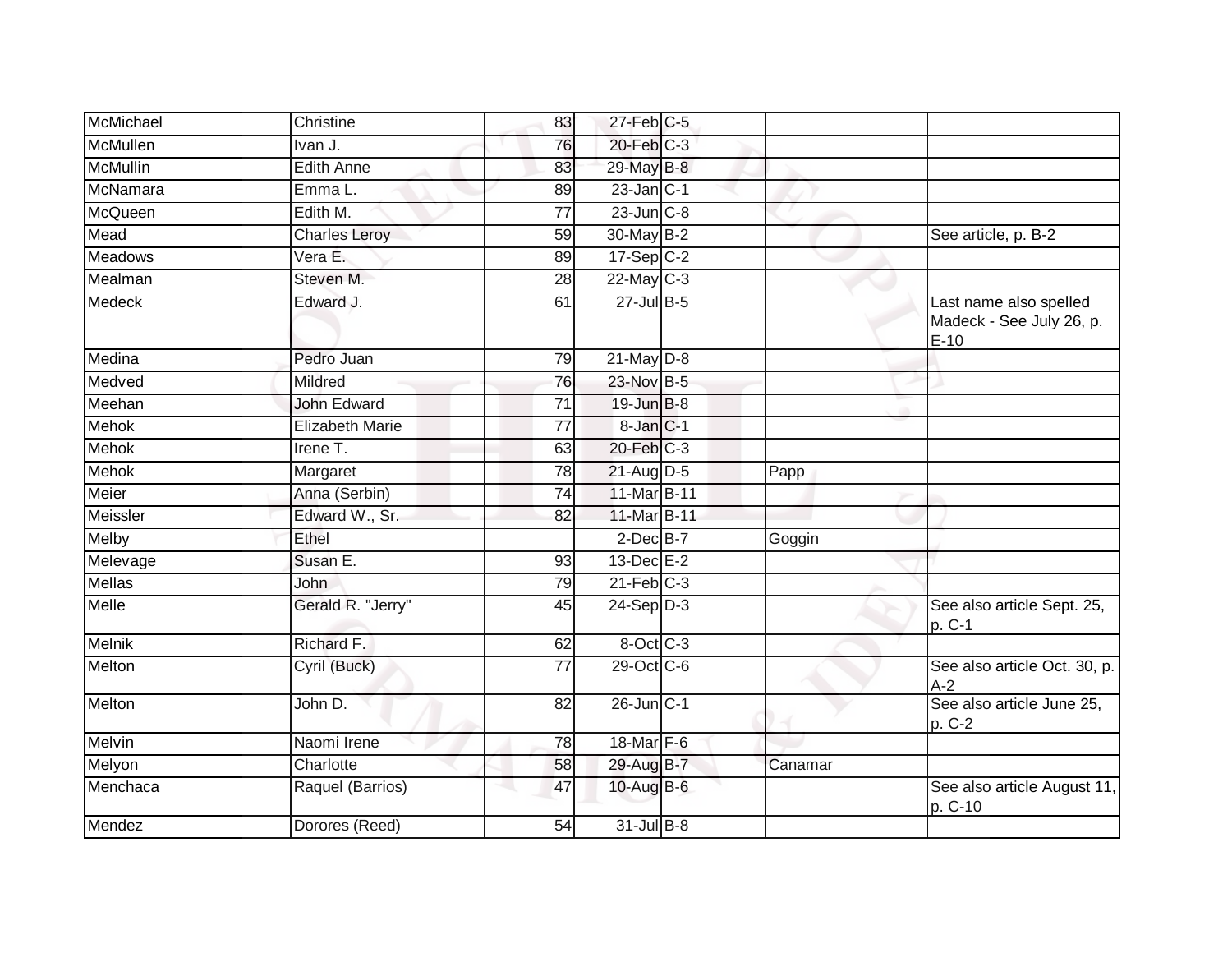| Mendez         | Manuel              | 94                   | 5-Aug D-8             |            |                               |                                                            |
|----------------|---------------------|----------------------|-----------------------|------------|-------------------------------|------------------------------------------------------------|
| Mendez         | Maria E.            | 55                   | 10-Feb D-1            |            |                               |                                                            |
| Mendoza        | August M., Sr.      | 76                   | 6-Oct D-6             |            |                               |                                                            |
| Mendoza        | Joyce               | 45                   | $20$ -Jul $A-8$       |            |                               |                                                            |
| Mercer         | Howard F.           | 62                   | $6-SepE-14$           |            |                               |                                                            |
| Mercer         | <b>Martin Anton</b> | $\frac{1}{4}$ months | $26$ -Oct B-8         |            |                               |                                                            |
| <b>Merrick</b> | Leah M.             | 68                   | $5$ -Mar $D-5$        |            |                               |                                                            |
| Merrill        | Jean                | 81                   | $2$ -Jan $ C-3 $      |            |                               |                                                            |
| Mesich         | George, Jr.         | 36                   | 23-Dec D-1            |            |                               |                                                            |
| Messerschmidt  | <b>Hugo Raymond</b> | 74                   | 28-Jun D-16           |            |                               |                                                            |
| Messino        | Samuel              | 46                   | $17$ -Jun $ C-4 $     |            |                               |                                                            |
| Method         | Harold              | 68                   | $20$ -Feb $C-3$       |            |                               | See article, p. C-3                                        |
| Metro          | Mary A.             | 79                   | 16-Oct A-6            |            |                               |                                                            |
| Metz           | Bernard "Barney"    | 71                   |                       | 9-Apr B-12 |                               |                                                            |
| Metzler        | Theresa A.          | 59                   | 22-Apr <sub>C-3</sub> |            | Hillon, Gibbons (2)<br>names) |                                                            |
| Meyer          | Minnie              | 80                   | 14-Sep B-5            |            |                               |                                                            |
| Meyer          | Norene E.           |                      | $8$ -Jun $B$ -5       |            | Judge                         |                                                            |
| Meyer          | Phyllis             | 74                   | $23$ -Jun $C-8$       |            |                               | Last name also spelled<br>Meyers, see June 22, p. B-<br>15 |
| Meyer          | Walter              | $\overline{77}$      | $10$ -Nov $D-5$       |            |                               |                                                            |
| <b>Meyers</b>  | Charlene E.         | 65                   | $1-Sep$ C-1           |            |                               |                                                            |
| <b>Meyers</b>  | Phyllis             | $\overline{74}$      | $22$ -Jun B-5         |            |                               | Last name also spelled<br>Meyer, see June 23, p. C-<br>8   |
| <b>Meyers</b>  | Walter L.           | 83                   | $4$ -May B-8          |            |                               |                                                            |
| Mezey          | Veronica H.         | 90                   | $4-JanE-2$            |            |                               |                                                            |
| Michalik       | Lottie              |                      | 73 Februray 8 B-8     |            |                               |                                                            |
| Michko         | Lillian             | 72                   | $20$ -Jan $C-5$       |            |                               |                                                            |
| Middleton      | John (Jack)         | 61                   | 26-Mar C-10           |            |                               |                                                            |
| <b>Midkiff</b> | Carl B.             | 60                   | $1$ -Jul $D-1$        |            |                               |                                                            |
| Miedema        | Anno                | 76                   | $6$ -May $C$ -7       |            |                               |                                                            |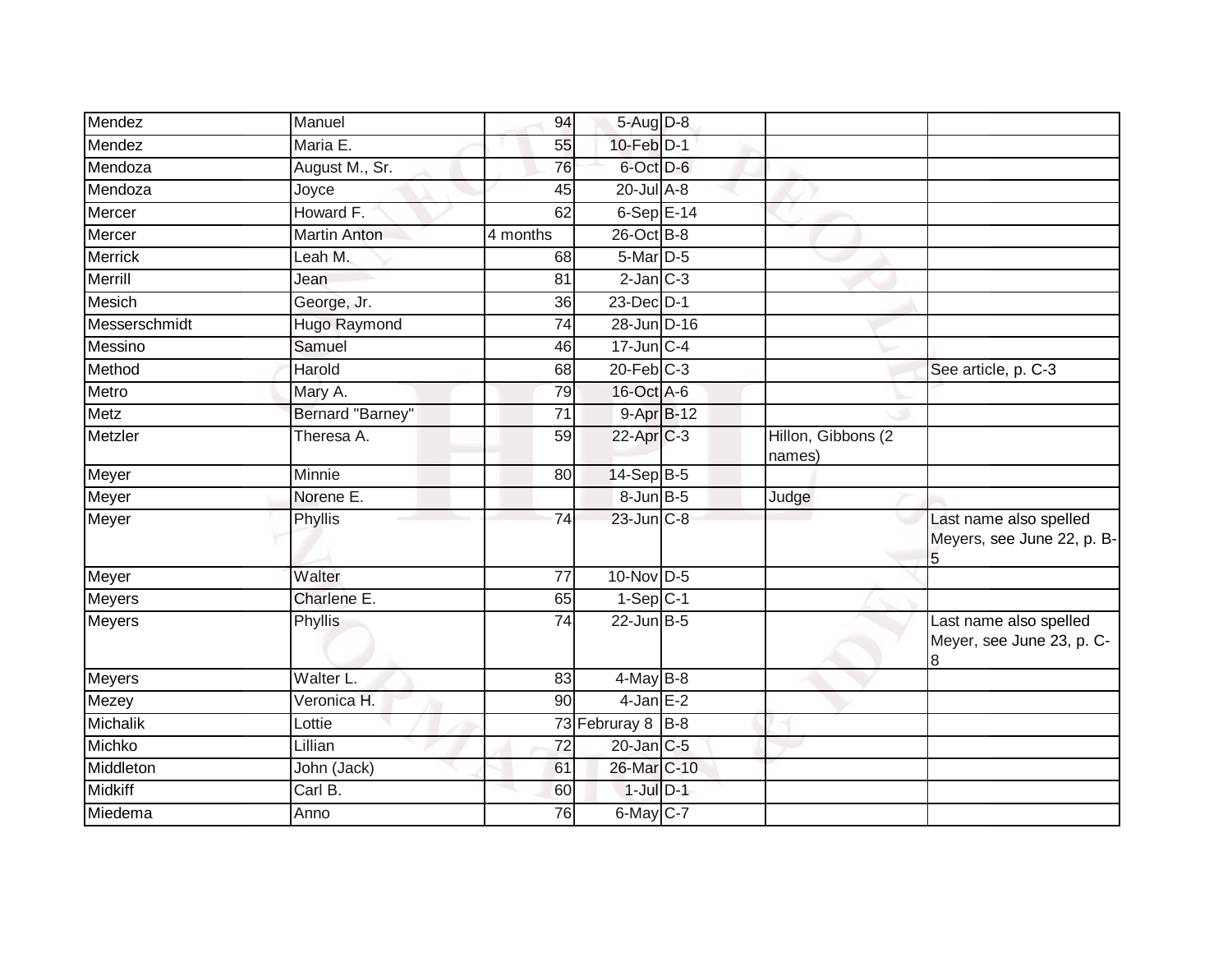| <b>Mierlak</b> | Joseph                      | $\overline{72}$ | 6-Sep D-2              |        |                          |
|----------------|-----------------------------|-----------------|------------------------|--------|--------------------------|
| Mihalic        | Vincent M.                  | 73              | 13-Sep E-12            |        |                          |
| <b>Mihas</b>   | James G.                    | 42              | $21-AprB-8$            |        |                          |
| Mijailovich    | <b>Branislav</b>            | 80              | 13-Mar C-1             |        |                          |
| <b>Mika</b>    | Andrew, Sr.                 | $\overline{82}$ | $2$ -Jan $C-3$         |        |                          |
| Mika           | Anna                        | 78              | 5-Mar D-5              |        |                          |
| Mikash         | Catherine A.                | 84              | $1-Sep$ C-1            |        |                          |
| Mikolajczyk    | Frank                       | 67              | $11-Feb$ D-1           |        |                          |
| Mikolajczyk    | Harriet                     | 84              | 15-Aug B-2             |        |                          |
| Mikula         | Steve                       | $\overline{75}$ | 22-Feb B-14            |        |                          |
| Miladinovic    | Petar                       |                 | 24-Mar D-1             |        |                          |
| Milburn        | Robert                      | 72              | 20-Jul A-2             |        |                          |
| Milda          | Monica H.                   |                 | $19$ -Jan $A-8$        |        |                          |
| <b>Miles</b>   | Carol Lynn                  | 43              | 18-Feb D-6             |        |                          |
| <b>Miles</b>   | Vernon M.                   | 67              | 5-Oct B-6              |        |                          |
| Miletz         | Veronica (Raduski)          | 96              | 22-May C-3             |        |                          |
|                |                             |                 |                        |        |                          |
| Military       | Bernard "Ben"               | 79              | $21$ -Jan D-1          |        | See also article, p. D-1 |
| Millar         | Agnes R.                    | 80              | 5-Nov C-10             |        |                          |
| Miller         | Agnes                       | 63              | 25-Feb C-10            |        |                          |
| <b>Miller</b>  | Anna W.                     | 76              | 22-Nov D-11            |        |                          |
| Miller         | Charles M.                  | 69              | $17$ -Dec $C$ -10      |        |                          |
| <b>Miller</b>  | Dorothy Fontana,<br>Sherman | $\overline{71}$ | $2-Sep$ $D-1$          | D.,    |                          |
| <b>Miller</b>  | Edward                      | 68              | $3-Apr$ C-1            |        |                          |
| Miller         | Edward L.                   | 77              | 22-Feb D-12            |        |                          |
| Miller         | Frances                     | 64              | $7-Apr$ <sub>C-5</sub> | Dobosz |                          |
| Miller         | Fred                        | 81              | 11-Mar B-11            |        |                          |
| Miller         | Frieda                      | 84              | 25-Sep C-1             |        |                          |
| Miller         | Gertrude H.                 | 78              | 13-May C-3             |        |                          |
| Miller         | Gladys M.                   | 85              | 17-Jun C-4             |        |                          |
| <b>Miller</b>  | Margaret J.                 | 76              | 20-Dec D-7             |        | See article, p. D-7      |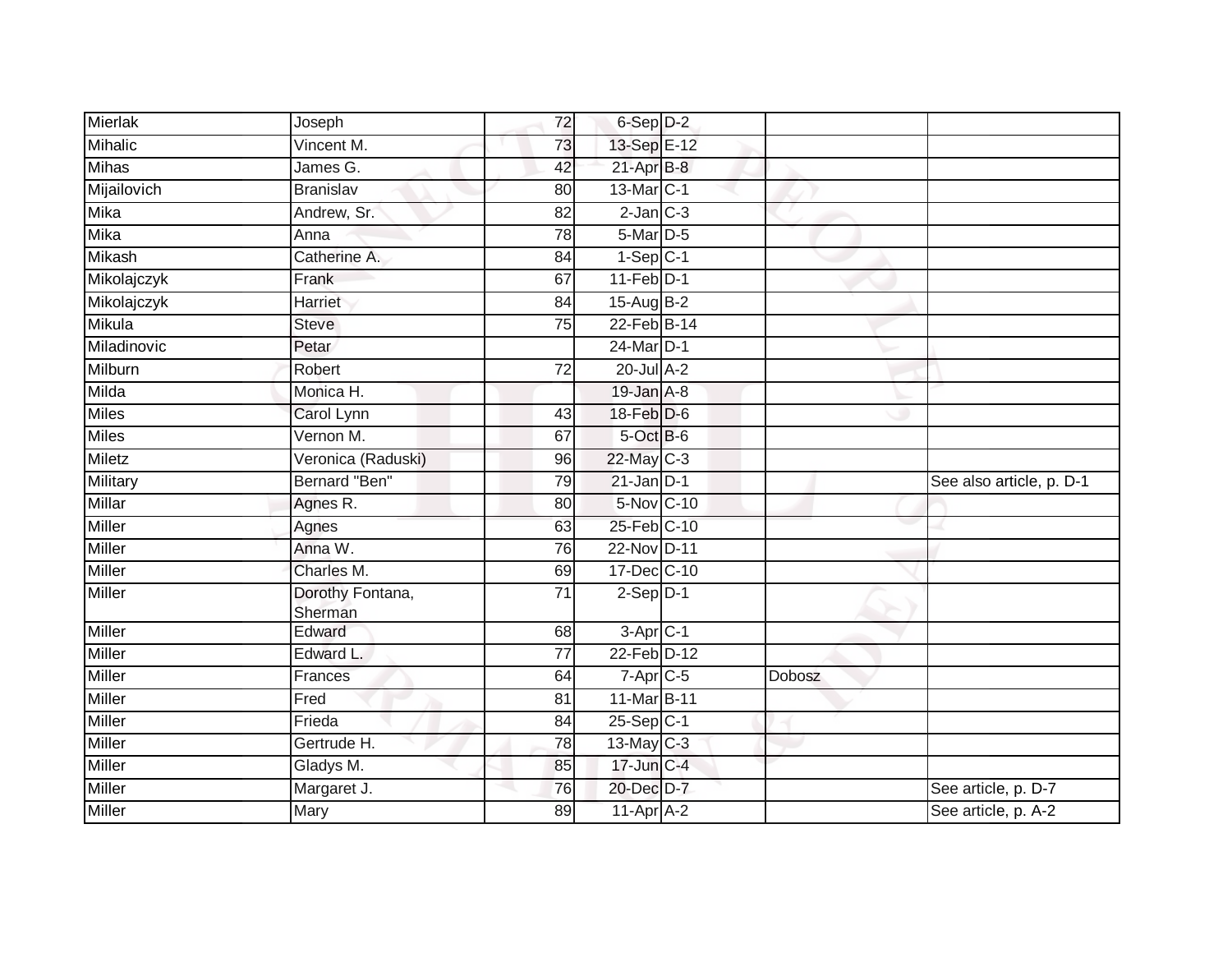| <b>Miller</b>  | Michael                         | 27              | 9-May A-2               |          | See article, p. A-2                 |
|----------------|---------------------------------|-----------------|-------------------------|----------|-------------------------------------|
| Miller         | Miriam E.                       | 57              | 16-Feb C-1              |          |                                     |
| <b>Miller</b>  | <b>Robert Wallace</b>           | $\overline{21}$ | 30-Mar B-5              |          |                                     |
| Miller         | Roberta                         | 90              | $2-Feb$ A-6             |          |                                     |
| Miller         | Sarah                           | $\overline{70}$ | $3$ -Jul $A-2$          |          | See article, p. A-2                 |
| Miller         | Sophie E.                       | $\overline{72}$ | $27$ -Feb $C-5$         |          |                                     |
| <b>Millick</b> | Anna                            | 79              | 9-Feb A-11              |          |                                     |
| <b>Mills</b>   | Abe                             | 86              | $13$ -May C-3           |          | See article, p. C-3                 |
| <b>Mills</b>   | Gay                             | 69              | $26$ -Feb $D-1$         |          |                                     |
| <b>Mills</b>   | Roscoe                          | 61              | $15-Nov$ E-2            |          |                                     |
| Millsap        | John H.                         |                 | 78 Februray 6 D-10      |          |                                     |
| Millsapp       | Marie C.                        | 72              | $27 - Dec$ E-3          |          |                                     |
| Milne          | Dorothy E.                      | 67              | 20-May B-12             |          |                                     |
| Milne          | James E.                        | 66              | 28-Dec A-13             |          |                                     |
| Minder         | Robert O.                       | 66              | $4$ -Mar $D-1$          |          | See also article March 5,<br>p. D-5 |
| Mingle         | Charles E.                      | 59              | 28-Feb B-4              |          |                                     |
| Mionske        | Leo                             | 62              | 24-Apr <sub>C-1</sub>   |          |                                     |
| Miranda        | Joe L.                          | 29              | 9-Jun D-1               |          |                                     |
| <b>Mireles</b> | Jesse V. (Chuy Lel<br>Compadre) | 53              | $25$ -Jun $C-2$         |          |                                     |
| <b>Mirich</b>  | Charles V.                      | 95              | $13-Nov$ <sub>C-3</sub> |          |                                     |
| Mis            | John                            | 92              | $9-Aug$ $C-6$           |          |                                     |
| Misdom         | Mina M.                         | 86              | 7-Oct B-7               |          |                                     |
| Misiewicz      | Matthew A.                      | 75              | $23$ -Feb $C-8$         |          |                                     |
| Mistarz        | Frank A.                        | 71              | $9-Nov$ B-6             |          |                                     |
| Mitchell       | Anne V.                         | $\overline{87}$ | 12-Aug D-1              | Vallance |                                     |
| Mitchell       | <b>Burt</b>                     | 78              | 13-Aug B-6              |          | See article, p. B-6                 |
| Mitchell       | Daniel P., Jr.                  |                 | 29-Jul C-1              |          |                                     |
| Mitchell       | David E.                        | 78              | 8-Jul C-14              |          |                                     |
| Mitchell       | Estelle                         | 84              | $2$ -Jan $C-3$          |          |                                     |
| Mitchell       | Lester Steve, Jr.               | 60              | 20-Oct C-1              |          |                                     |
| Mitchell       | Neil A.                         | 46              | 30-May B-2              |          |                                     |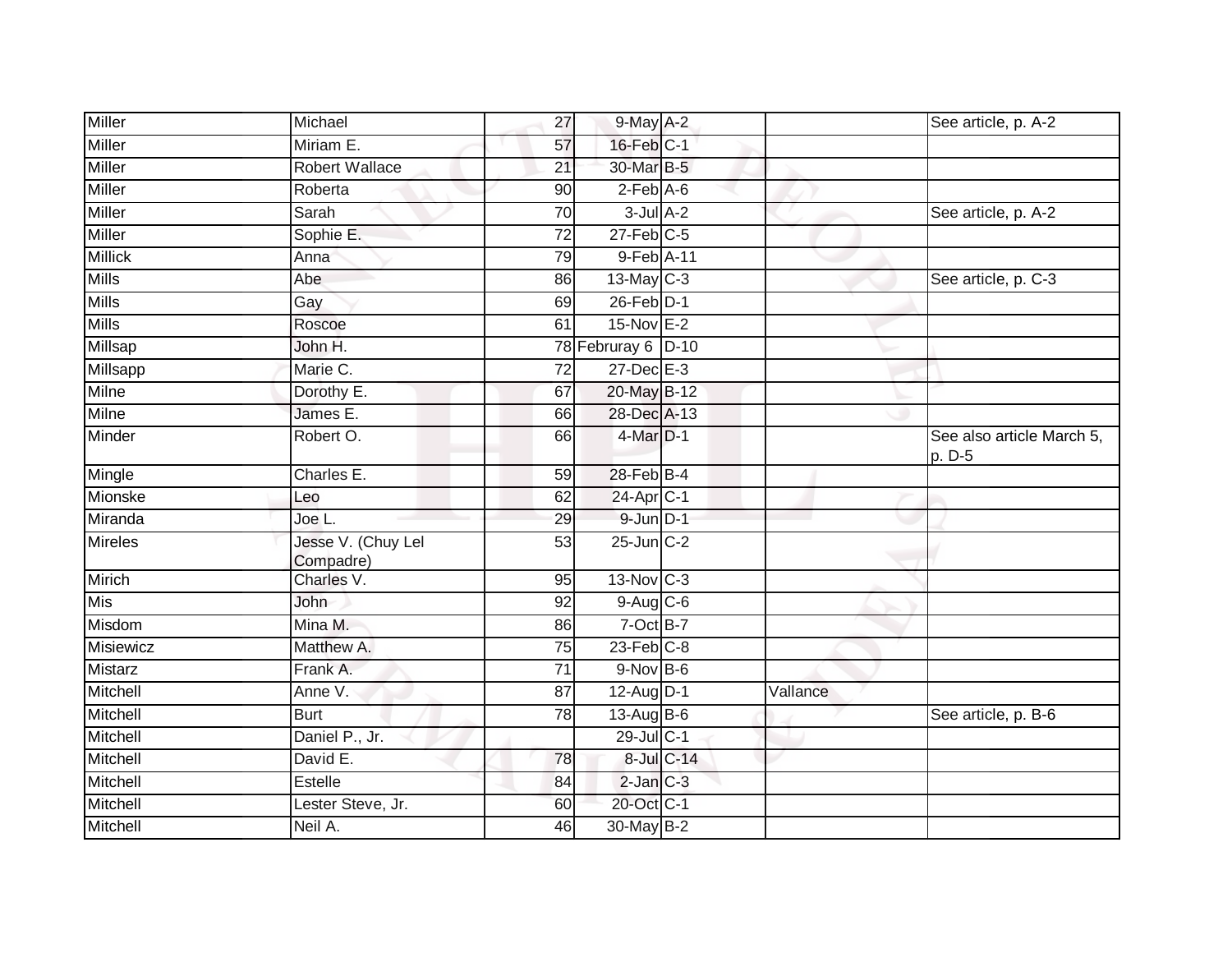| Mitchell       | Sylvia Pat           |                 | 15-Sep C-1              |  |                     |
|----------------|----------------------|-----------------|-------------------------|--|---------------------|
| Mitchuson      | Pershing             | 68              | 13-May C-3              |  | See article, p. C-3 |
| <b>Mitsch</b>  | Frank                | 79              | $8$ -Jun $B$ -5         |  |                     |
| Modjerski      | Bernard T.           | 76              | 23-Nov B-5              |  |                     |
| Moeller        | Francis Henry (Hans) |                 | 26-Mar C-10             |  |                     |
| Moeller        | Ina M.               | 94              | $23$ -Jul C-2           |  |                     |
| Moengen        | Anna                 | 93              | $17-Sep$ <sub>C-2</sub> |  | See article, p. C-2 |
| Moisant        | Lois B.              | 67              | $21$ -Dec $C$ -6        |  |                     |
| Mola           | Albert A.            | 64              | $5$ -Mar $D-5$          |  |                     |
| <b>Moldes</b>  | <b>Maria Vidal</b>   | 85              | 30-Oct C-1              |  |                     |
| Moline         | Stella G.            | 84              | 20-Oct C-1              |  |                     |
| Moll           | Josephine H.         |                 | $3$ -Dec $C-2$          |  |                     |
| Molson         | John A.              | 69              | 31-May D-1              |  |                     |
| Monczka        | Rose                 | 72              | 23-Dec D-1              |  |                     |
| Moneta         | Walter               | 85              | 25-Jun C-2              |  |                     |
| Monje          | Salvadore            | 86              | $9$ -Jun $D-1$          |  |                     |
| <b>Monk</b>    | James F.             | $\overline{53}$ | $20$ -Jul $A-8$         |  |                     |
| Monken         | Harold R.            | 74              | 26-Apr E-2              |  |                     |
| Monschein      | Damon                | 81              | 30-Mar B-5              |  |                     |
| Monsma         | Helen N.             | 72              | 22-Feb B-14             |  |                     |
| Monsma         | Mathilda             | 75              | $2-Nov$ C-1             |  |                     |
| Montgomery     | Walter, Jr. "Wally"  | $\overline{72}$ | 15-Feb E-15             |  |                     |
| Monzulla       | Jeffrey A.           | 28              | 10-Aug B-6              |  |                     |
| Mooi           | Elizabeth            | 88              | $7$ -Jul $B-9$          |  |                     |
| Moore          | Deborah              | 32              | $3$ -Jul $A-2$          |  | See article, p. A-2 |
| Moore          | William E. "Pete"    | 74              | $4$ -Jun $D-8$          |  |                     |
| <b>Morales</b> | Laureana             | 78              | 8-Nov D-1               |  |                     |
| Morales        | Luisa                | 89              | 30-May B-2              |  |                     |
| Morales        | Michael S.           | 65              | 14-Jun D-2              |  |                     |
| Moran          | John P.              | 49              | $1-MarE-1$              |  |                     |
| Morden         | Wayne T.             | 41              | 16-Aug D-3              |  |                     |
| Morgan         | John E.              | $\overline{72}$ | 12-Oct A-13             |  |                     |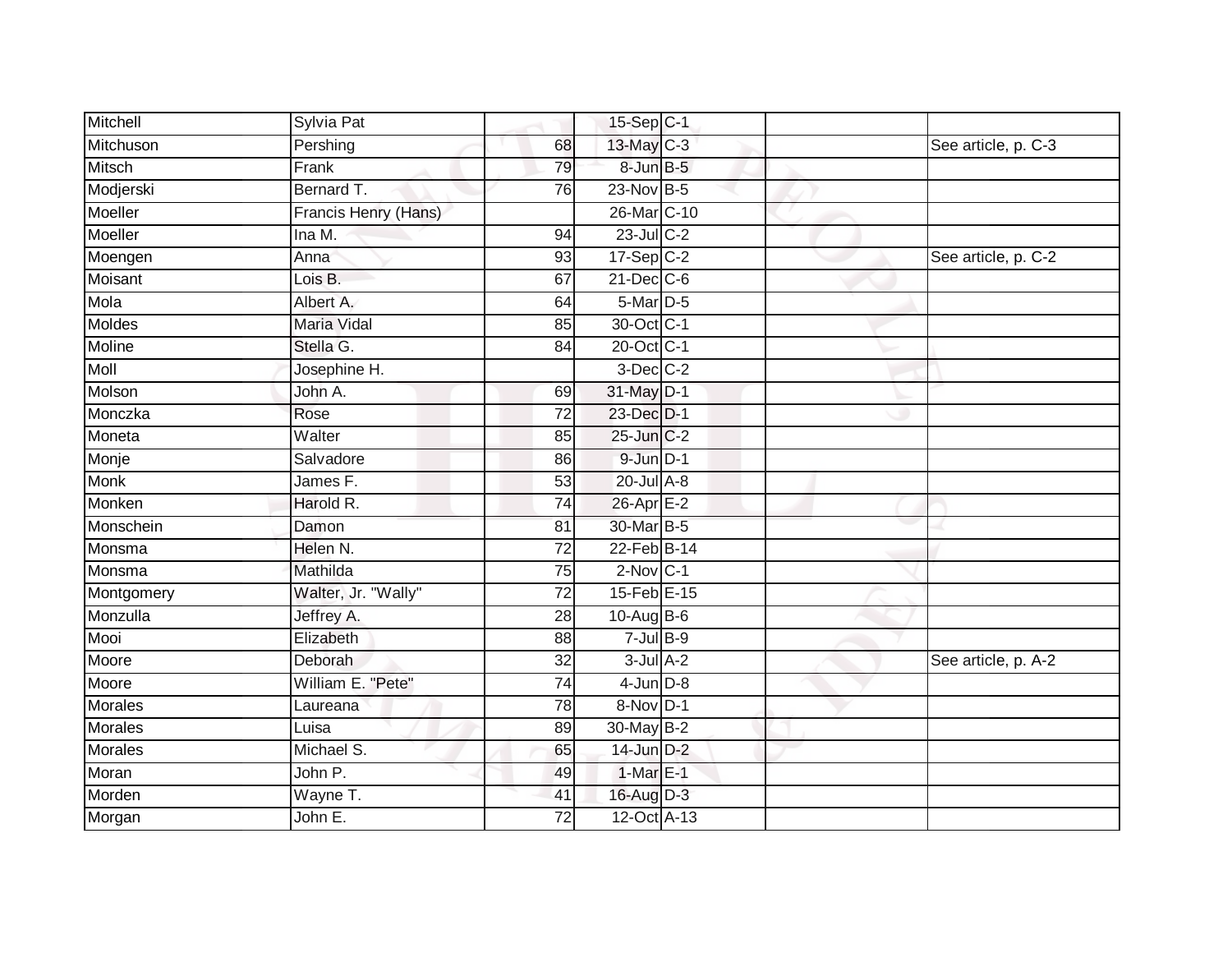| Morgan         | Marie                   | 8 <sup>1</sup>  | 9-Nov B-6              |                | See article, p. B-6                                  |
|----------------|-------------------------|-----------------|------------------------|----------------|------------------------------------------------------|
| Morgan         | Richard                 | 10              | 9-Nov B-6              |                | See article, p. B-6                                  |
| Morgan         | Robert                  | 72              | 20-Jul A-2             |                |                                                      |
| Morgan         | Robert James "Jim"      | 61              | $1$ -Jun $C-1$         |                |                                                      |
| Morgan         | Wendell                 | 45              | $9-Nov$ B-6            |                | See article, p. B-6                                  |
| Morganthaler   | Mary Ann (Morris)       | $\overline{72}$ | $19$ -Feb $D-1$        |                |                                                      |
| Morgavan       | Theodore T.             | 67              | $17 - Feb$ D-1         |                |                                                      |
| Moritz         | Bertha E.               | 73              | $21$ -May $D-8$        |                |                                                      |
| Morlock        | Julius F.               | 94              | 19-Jun B-8             |                |                                                      |
| <b>Morris</b>  | Bennie, Jr. (Joe Baker) | 63              | $29$ -Jun $B-8$        |                |                                                      |
| Morris         | Gross                   | 78              | $28$ -Jul C-5          |                | Last name also spelled<br>Gross - See July 31, p. B- |
| <b>Morris</b>  | Mary Ann (Morganthaler) | 72              | 19-Feb D-1             |                |                                                      |
| <b>Morris</b>  | Mildred M.              |                 | 17-Oct A-8             |                |                                                      |
| Morrison       | James R.                | 67              | 29-Sep B-10            |                |                                                      |
| Morrison       | Opal                    | 60              | 14-Sep B-5             |                |                                                      |
| <b>Mortley</b> | Lee A.                  | 80              | 15-Jun B-5             |                |                                                      |
| Moseley        | Hazel P.                | 71              | 17-Nov C-1             | Kuhnel         |                                                      |
| Moser          | <b>Herschel Mack</b>    |                 | 43 Februray 5 B-4      |                |                                                      |
| Mosko          | Joseph J., Rev.         | 43              | 15-Dec D-1             |                |                                                      |
| Mosko          | Margaret L. (Burns)     | 80              | 6-Oct C-1              |                |                                                      |
| Motkowicz      | Gregory J.              | 22              | $19$ -Jan $A$ -8       |                |                                                      |
| Mott           | Warren T.               | 79              | $7-Aug$ <sub>C-1</sub> |                |                                                      |
| <b>Movius</b>  | Sadie M.                | 96              | 17-May E-2             |                |                                                      |
| Moyer          | Harry                   | 77              | $10$ -Feb $D-1$        |                |                                                      |
| Mrowicki       | Richard                 | 31              | 27-Apr A-10            |                |                                                      |
| Mucha          | Nell J.                 | 63              | 26-Mar C-10            | Slamkowski     |                                                      |
| Mucha          | Walter S.               | 68              | $12$ -Sep $A$ -6       |                |                                                      |
| Mudd           | Homer                   | 74              | 22-Jun B-5             |                |                                                      |
| Muehlman       | Ann                     | 75              | $4$ -Jan E-2           | <b>Burbich</b> |                                                      |
| <b>Mueller</b> | David G.                | 43              | $21$ -Feb $ C-3$       |                |                                                      |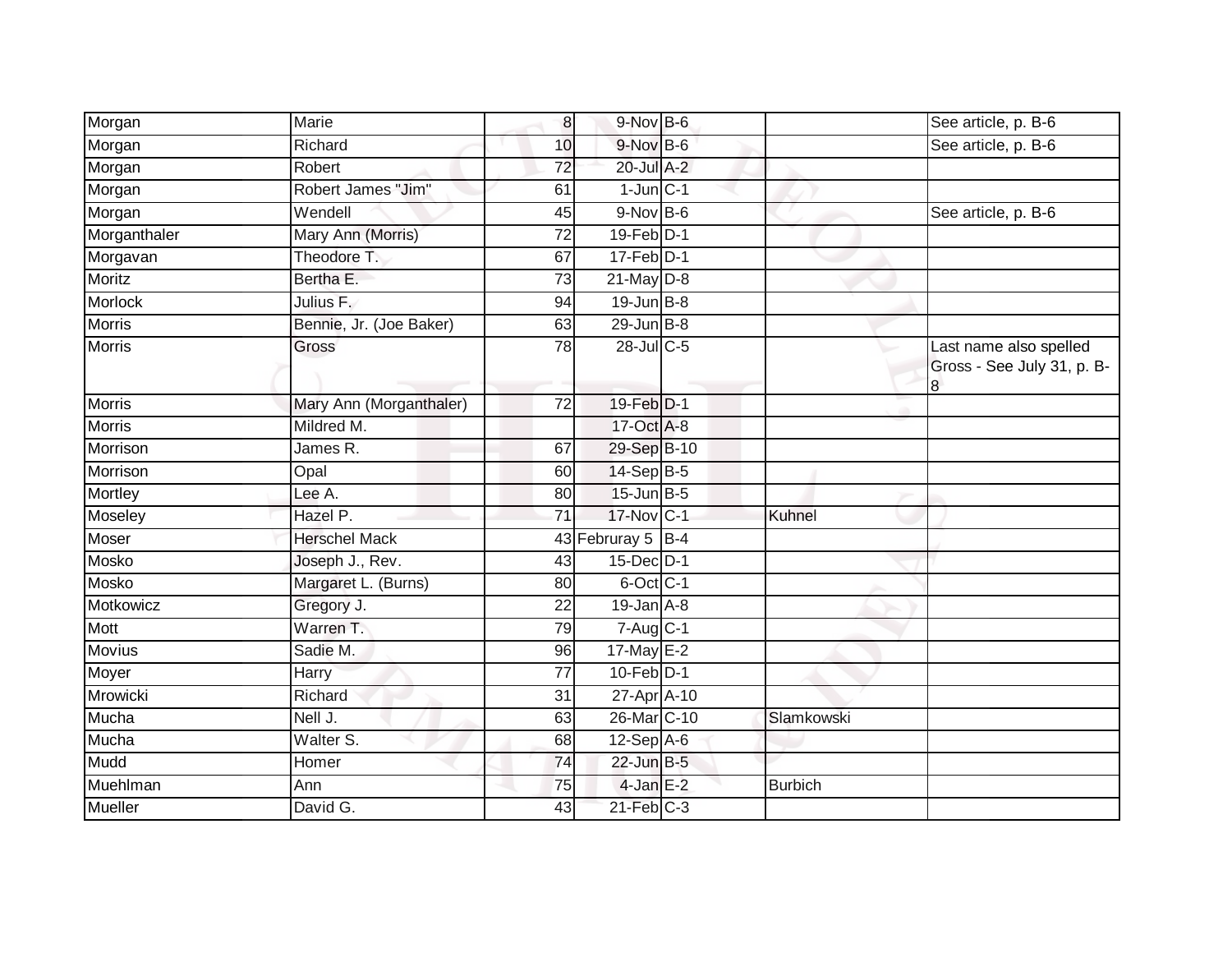| Mueller          | Horst F.             | 55              | 11-Mar B-11     |          |                                                 |
|------------------|----------------------|-----------------|-----------------|----------|-------------------------------------------------|
| <b>Mueller</b>   | Paul H. "Bud"        | 75              | 30-Oct C-1      |          | See also article, p. A-2<br>and Nov. 1, p. A-12 |
| Muha             | <b>Marie</b>         | $\overline{90}$ | $19$ -Jan $A-8$ |          |                                                 |
| Muhlberger       | Mary                 | 83              | $12$ -Jun $C-2$ |          |                                                 |
| <b>Muhs</b>      | Arlene M.            | 68              | 18-Jan C-7      |          |                                                 |
| Mulcahey         | James E.             | 73              | $11$ -May B-5   |          |                                                 |
| Mulhollan        | Helen K.             | 84              | 16-Mar D-8      |          |                                                 |
| Mull             | Therese K.           | $\overline{33}$ | 29-Nov E-1      |          |                                                 |
| Mullaney         | Sarah L.             | 89              | 28-May C-3      |          |                                                 |
| Mullen           | Carl H.              | 100             | $22$ -Jan $D-6$ |          | See also article Jan. 23, p.<br>$C-1$           |
| <b>Mullen</b>    | <b>Donald Harlan</b> | 77              | $15-Sep C-1$    |          |                                                 |
| Mullen           | James P. (Moon)      | 70              | 21-Mar D-4      |          |                                                 |
| <b>Mulloy</b>    | <b>Margaret Mary</b> | 91              | 8-Sep C-7       |          |                                                 |
| Mulroe           | Paul A.              | 68              | 26-Feb D-1      |          |                                                 |
| <b>Mulvihill</b> | Celia M.             | 85              | 14-Jul C-1      |          |                                                 |
| Munro            | Karen                | 25              | $27-Sep$ D-2    | Caldwell |                                                 |
| Murach           | Joseph M.            | 63              | 25-Mar D-1      |          |                                                 |
| Murga            | Rose                 | 87              | $4$ -Jan $E-2$  |          |                                                 |
| Murphy           | Clement E.           | 80              | $12$ -Aug $D-1$ |          |                                                 |
| <b>Murphy</b>    | Florence R.          | 78              | 28-Jun D-16     |          |                                                 |
| Murphy           | Peter                | 63              | 11-Oct E-12     |          |                                                 |
| Murray           | Gladys M.            | 65              | 27-Mar C-4      |          |                                                 |
| Murray           | James E.             | 63              | $11$ -Jul B-7   |          | See article, p. B-7                             |
| Murray           | Lillian D.           | 87              | 28-Dec A-13     |          |                                                 |
| Murray           | Mary Lee             | $\overline{83}$ | 25-Sep C-1      |          | See also article Sept. 26,<br>p. C-2            |
| Murray           | <b>William David</b> | 50              | 15-Jan C-10     |          |                                                 |
| <b>Musielak</b>  | Stanislaw            | 72              | 26-Sep C-2      |          |                                                 |
| Musnicki         | Helen                | 93              | 18-Nov C-11     |          |                                                 |
| Mutka            | John J.              | 81              | 24-Jan B-7      |          |                                                 |
| Muzzall          | <b>Ruth</b>          | $\overline{84}$ | $27-Sep$ $C-2$  |          |                                                 |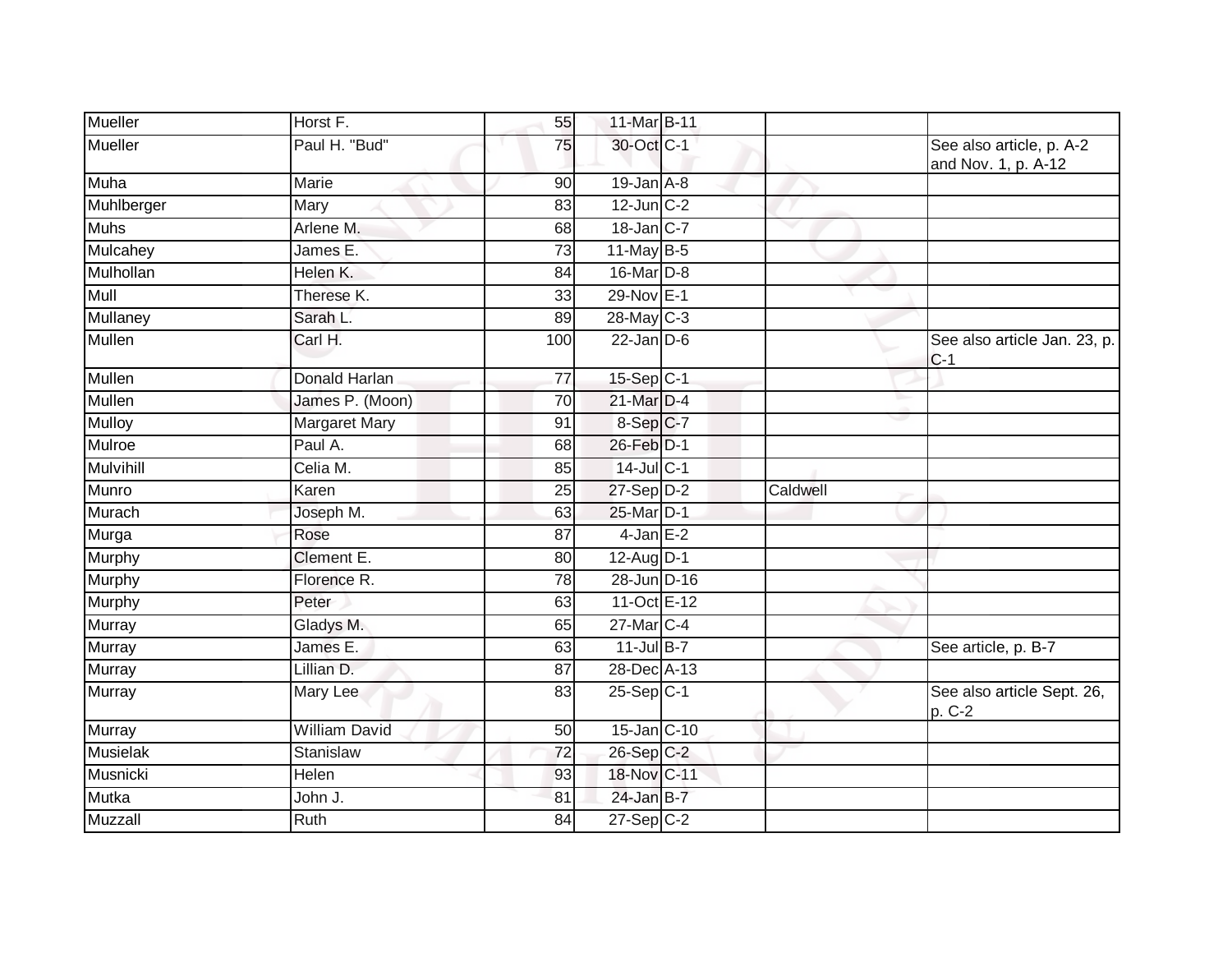| Mybeck         | Genevieve C.        | 85              | $22-Sep$ D-5    |        |                                     |
|----------------|---------------------|-----------------|-----------------|--------|-------------------------------------|
| Mycka          | Olga                | 73              | 10-Nov D-5      |        |                                     |
| <b>Myers</b>   | Clair (Pete)        | 77              | 31-Oct C-7      |        |                                     |
| Myers          | Leo M.              | 93              | $7-Apr$ C-5     |        |                                     |
| Myers          | <b>Mary Frances</b> | $\overline{93}$ | $31$ -Jan $A-6$ |        |                                     |
| Myers          | Wayne J.            | 84              | $11$ -May B-5   |        |                                     |
| <b>Mysliwy</b> | Catherine (Kate)    | 85              | $1$ -Jun $C-1$  |        |                                     |
| <b>Nack</b>    | Ruby L.             | 71              | $12$ -Jan $C-2$ |        |                                     |
| Nagdeman       | Gerry               | 39              | 28-Nov B-7      |        | See also article Nov. 29,<br>p. E-1 |
| Nagle          | Ben                 | 95              | 30-May B-2      |        | See article, p. B-2                 |
| Nagy           | Julius              | $\overline{73}$ | $20$ -Apr $B-5$ |        |                                     |
| Nagy           | Margaret P.         | 66              | 8-Sep C-7       |        |                                     |
| Nail           | Pauline             | 67              | 4-Dec B-7       | Murphy |                                     |
| Nan            | Elizabeth           | 92              | 24-Nov B-5      | Ivan   |                                     |
| Napier         | Marcia S.           | 47              | 24-Jun D-1      |        |                                     |
| Narancich      | Mildred "Millie"    | 65              | 12-Nov D-4      |        |                                     |
| Naugle         | Manson R. 'Mace"    | 73              | 17-Apr C-3      |        |                                     |
| Navarrette     | Tomasa M.           | 60              | $1-MarE-1$      |        |                                     |
| Navarro        | Juana B.            | 89              | 29-Oct C-6      |        |                                     |
| Nawrocki       | Lillian             | 75              | 16-Oct A-6      |        |                                     |
| <b>Nebe</b>    | Ina Lee             | 74              | $4$ -Nov D-4    |        |                                     |
| Neelley        | Michael S.          | 35              | $3-Nov$ D-1     |        |                                     |
| <b>Neff</b>    | Della L.            | 87              | 16-Mar D-8      |        |                                     |
| <b>Neff</b>    | Timothy W.          | 22              | 16-Aug D-3      |        |                                     |
| <b>Neff</b>    | William             | 66              | $9$ -Jun $D-1$  |        |                                     |
| Nelson         | <b>Barbara</b>      | 46              | 8-Sep C-7       |        |                                     |
| Nelson         | Henry N.            | $\overline{72}$ | 19-Apr D-1      |        |                                     |
| Nelson         | Irene               | 96              | $19$ -Oct B-6   |        |                                     |
| Nelson         | Joan                | 80              | 14-Aug C-1      |        |                                     |
| Nelson         | Julia A.            | 98              | $2$ -Oct C-2    | Wall   |                                     |
| Nelson         | Mary Ann            | 55              | 4-Nov D-4       |        |                                     |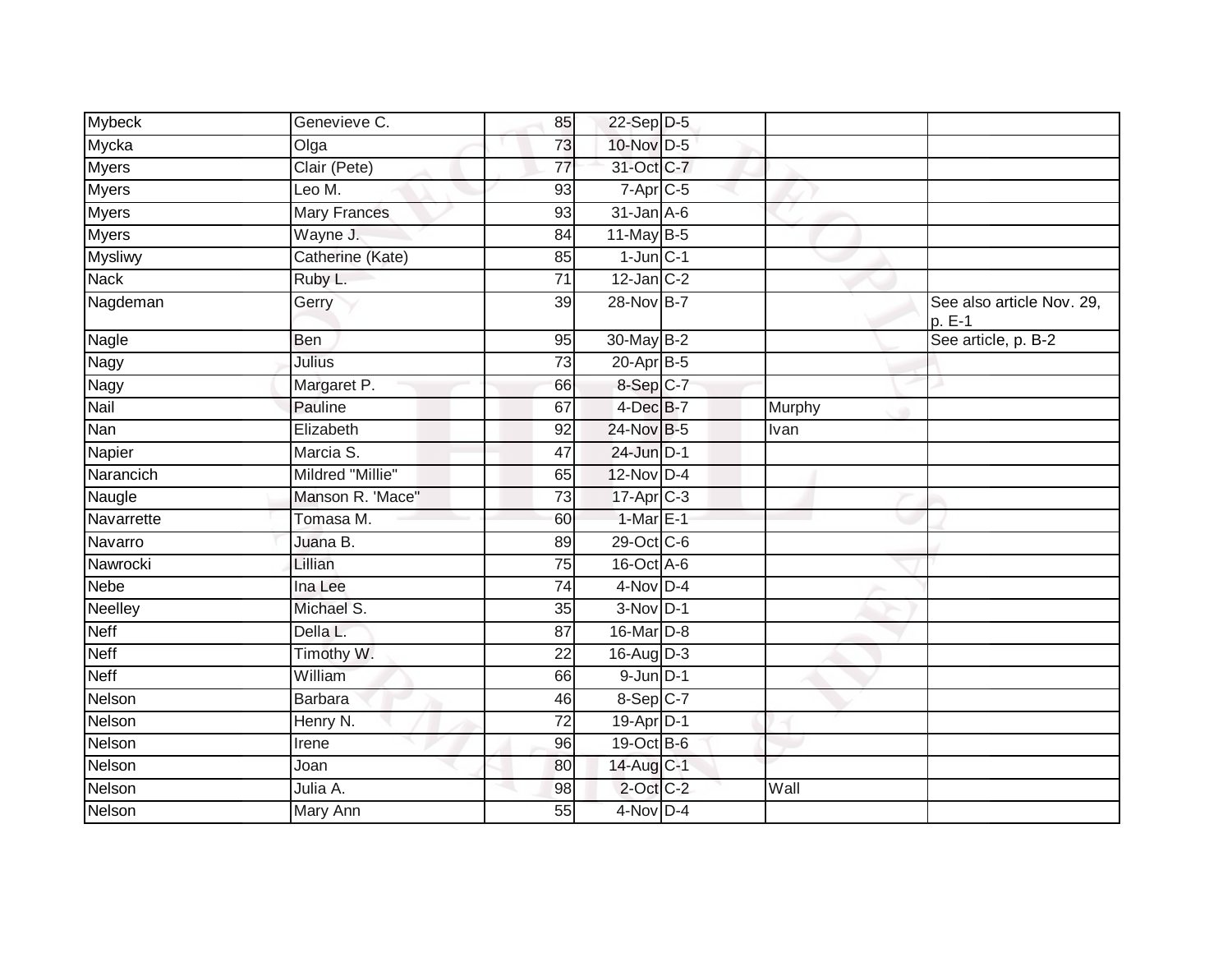| Nelson         | Violet McDougal Nelson |                 | 24-Oct B-2        | Brown     |  |
|----------------|------------------------|-----------------|-------------------|-----------|--|
| Nelson         | <b>Wendy Marie</b>     | 10              | $7-Nov$ B-2       |           |  |
| Nemeth         | Alex D. "Muggsy"       | 68              | 24-Jul C-1        |           |  |
| Nemeth         | Frank J.               |                 | 17-Sep C-2        |           |  |
|                | Lucille                |                 | 18-Nov C-11       |           |  |
| Nemeth         |                        | $\overline{75}$ |                   |           |  |
| Nemtuba        | Mary                   | 79              | 3-Dec C-2         |           |  |
| Nenorta        | Elzbieta               | 88              | $15$ -Jun $B - 5$ |           |  |
| <b>Nesbit</b>  | Phillip                | 88              | $27-Sep$ C-2      |           |  |
| Newman         | Willie C. "Granny"     | 53              | $3-Dec$ $C-2$     |           |  |
| Newton         | Ronald                 | $\overline{80}$ | $1-Apr$ D-5       |           |  |
| Nicholas       | Christine H.           | 76              | 11-Oct E-12       |           |  |
| Nicholas       | Nick G.                | 61              | 25-Sep C-1        |           |  |
| <b>Nichols</b> | Beth A.                | $\overline{25}$ | 4-Sep B-7         |           |  |
| Nichols        | Frank                  | 84              | 22-Dec C-8        |           |  |
| <b>Nichols</b> | June A.                |                 | 24-Mar D-1        | Vlahovich |  |
| <b>Nichols</b> | Richard C.             | 65              | 30-Sep A-11       |           |  |
| Nicholson      | Clifford T.            | $\overline{72}$ | 29-Aug B-7        |           |  |
| Nicholson      | Dorothy M.             | 60              | 12-Oct A-13       |           |  |
| Nicholson      | Rena I.                | 85              | 1-Nov A-12        |           |  |
| <b>Nickel</b>  | Louise                 | 91              | 20-May B-12       |           |  |
| Nickola        | Henry O.               | 91              | $2-Feb$ A-6       |           |  |
| Nicolai        | Teresa R.              | $\overline{77}$ | $2$ -Apr $D-1$    |           |  |
| Nicoloff       | Paul A.                | 24              | $4$ -Jul $C-1$    |           |  |
| Niemeyer       | Ruby R.                | 71              | 29-Aug B-7        |           |  |
| Niepokoj       | Sophie                 | 81              | 6-Apr B-5         |           |  |
| Niewinski      | Emily                  | 63              | 19-May D-1        | Garbacik  |  |
| Niezgoda       | Marie A.               |                 | 13-Dec E-2        |           |  |
| <b>Noak</b>    | Anna                   | 93              | 25-Sep C-1        |           |  |
| Noel           | Anita "Betty"          | 68              | 14-Dec C-7        |           |  |
| Nomanson       | Theodore E.            | 75              | 14-Aug C-1        |           |  |
| Nondorf        | Anna W.                | 89              | $2$ -Jan $C$ -3   |           |  |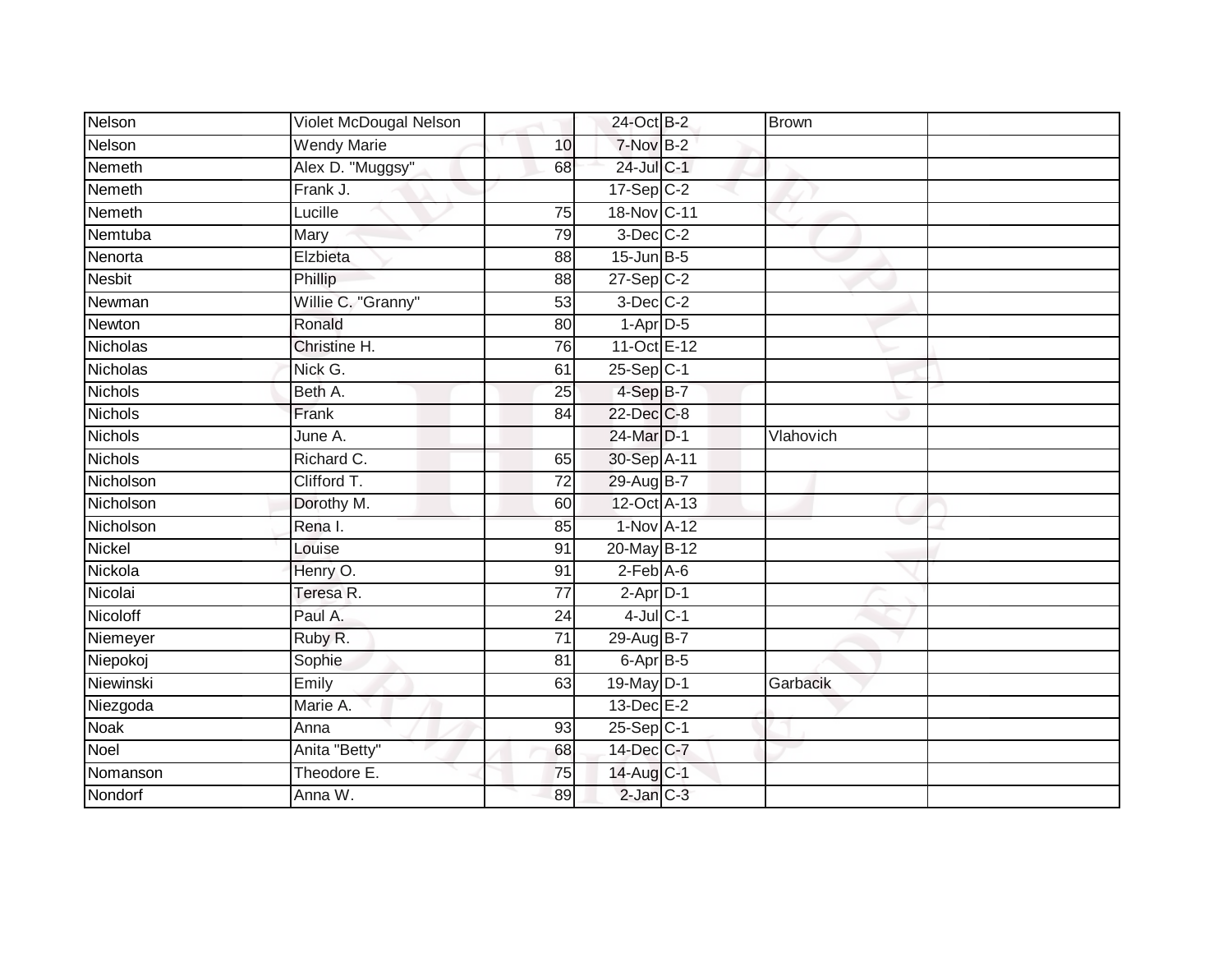| Nondorf      | Claudia Jo        | 34              | 6-May C-7            |               | See also article, p. C-7 &<br>article May 8, p. A-2 |
|--------------|-------------------|-----------------|----------------------|---------------|-----------------------------------------------------|
| Noojin       | Vera B.           | 64              | 8-Dec D-1            |               |                                                     |
| Nordyke      | Kathy             | 36              | 24-Dec C-1           | Kirincic      |                                                     |
| Norman       | Phyllis B.        | 36              | 28-Sep A-10          |               |                                                     |
| Notzon       | Eugene J.         | 60              | $5 - Jun$ $C - 1$    | $\checkmark$  |                                                     |
| Novak        | Anna              | 82              | 17-Dec C-10          |               |                                                     |
| Novak        | Debra L.          | 25              | 23-Mar B-5           |               |                                                     |
| <b>Novak</b> | John, Sr.         | 60              | $18$ -Feb $D-6$      |               |                                                     |
| Novak        | Mary J.           | 77              | $4$ -Aug $C-1$       | Laciak        |                                                     |
| Novak        | Praxy             | 74              | 4-Sep B-7            |               |                                                     |
| Novak        | Vincent S.        | 92              | 17-Nov C-1           |               | See article, p. C-1                                 |
| Novakovich   | Donna             | 66              | 5-Mar D-5            |               |                                                     |
| Novakovich   | <b>Stella</b>     | 67              | 20-Oct C-1           | Kowalczyk     |                                                     |
| Novakowski   | Steve "Pee Wee"   | 70              | 3-Mar C-6            |               |                                                     |
| Novosel      | Theresa           | 92              | 30-Aug D-16          |               |                                                     |
| Novotney     | Vincent L.        | 67              | 15-Jan C-10          |               |                                                     |
| Nowaczyk     | Dorothy           | 68              | 20-Jun B-11          |               |                                                     |
| Nowaczyk     | Mary              | 71              | $1-Jun$ $C-1$        | Jarosz        |                                                     |
| Nowak        | Bernard E.        | 66              | 29-Dec C-1           |               | See article, p. C-1                                 |
| Nowicki      | Nicholas J.       | 74              | 27-Apr A-10          |               |                                                     |
| Noworyta     | Sophia D.         | $\overline{75}$ | 15-Jul B-10          | <b>Dybell</b> |                                                     |
| Nunez        | Antonio J.        | 69              | $2$ -Nov $C-1$       |               |                                                     |
| Nymeyer      | Francis C.        |                 | 35 Februray 9   A-11 |               |                                                     |
| Nystrom      | Knute B.          | 69              | 27-Apr A-10          |               |                                                     |
| Oberlander   | Julius            | 74              | $24-Sep$ D-3         |               |                                                     |
| Oberman      | Anthony T. (Tony) | 75              | 28-Feb B-4           |               |                                                     |
| Obremski     | Alex              | $\overline{97}$ | 29-Jul C-1           |               |                                                     |
| O'Brien      | Edna L.           | 60              | 20-Nov C-11          |               |                                                     |
| O'Brien      | James H. (Reeves) | 73              | 1-Nov D-1            |               | See also article Oct. 23, p.<br>$C-2$               |
| O'Brien      | James T.          | $\overline{74}$ | 16-Dec C-9           |               |                                                     |
| O'Brien      | Mildred           | 87              | 24-Aug C-1           |               |                                                     |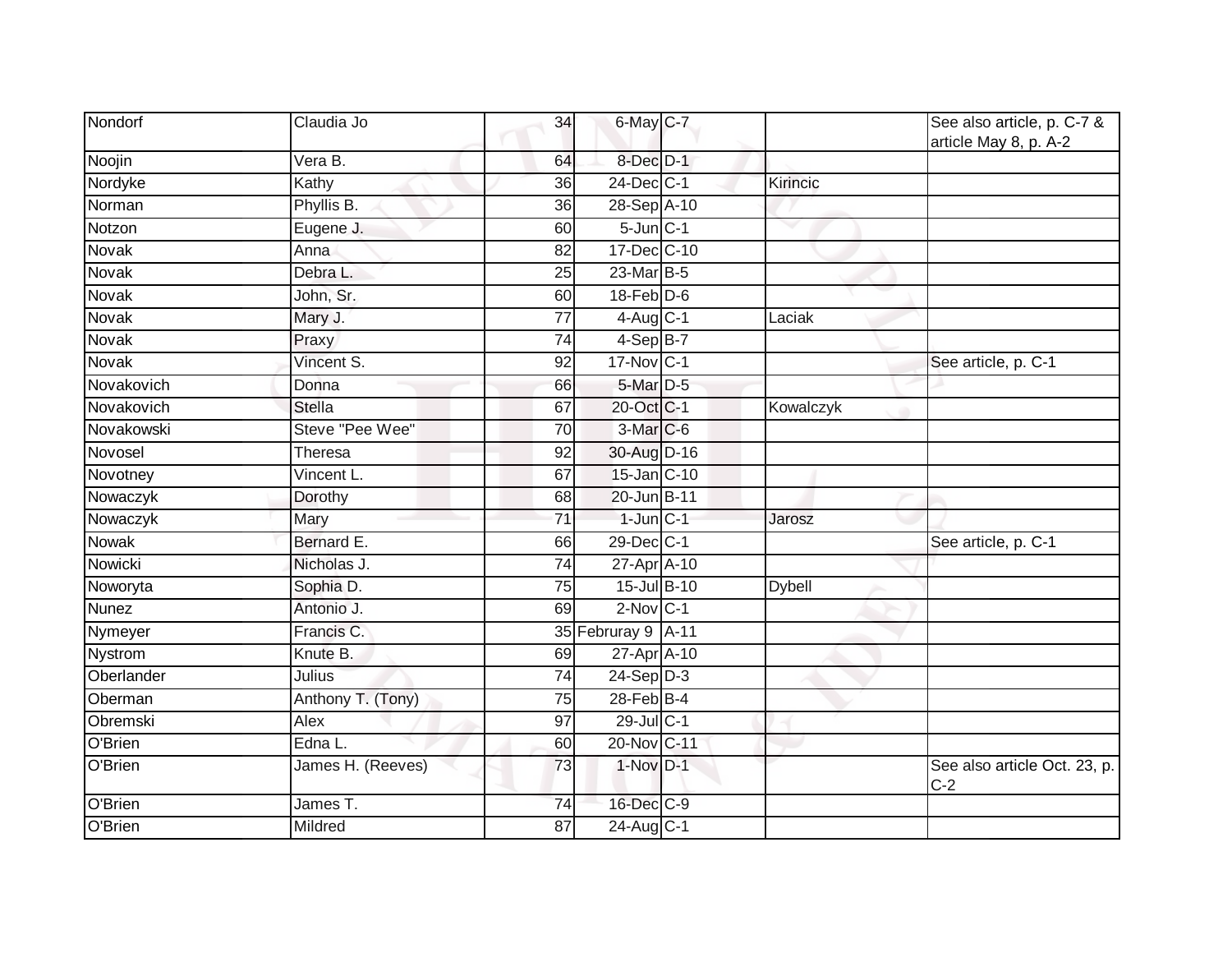| O'Brien             | <b>Patrick Michael</b> | 31              | 19-Jun B-8       |              |                                     |
|---------------------|------------------------|-----------------|------------------|--------------|-------------------------------------|
| O'Bryan             | Josephine              | 75              | 26-Dec D-1       |              |                                     |
| Ochstein            | Abraham J., Dr.        | 46              | $9-$ Sep $B-6$   |              |                                     |
| O'Connell           | Elizabeth (Wisner)     | 69              | $21$ -Dec $C$ -6 |              |                                     |
| O'Connell           | James J.               | $\overline{82}$ | $4-AprB-5$       |              |                                     |
| O'Conner            | Dollie Mae             | 75              | 23-Oct B-8       |              |                                     |
| O'Connor            | Helen B.               | 93              | $7-Mar$ B-8      |              |                                     |
| O'Connor            | Karyn S.               | 30              | 20-Mar C-1       |              |                                     |
| O'Dell              | Sharon A.              | 37              | 14-Dec C-7       |              |                                     |
| O'Donnell           | Andrew                 | 83              | 26-Mar C-10      |              |                                     |
| O'Donnell           | Vera                   | 83              | $2$ -Apr $D-1$   |              |                                     |
| O'Dowd              | De Verle L.            | 74              | $4$ -Jun $D-8$   |              |                                     |
| Oelberg             | Adelaide M.            | 82              | 11-Nov C-4       |              |                                     |
| O'Keefe             | <b>Ruth Ann</b>        | 49              | $1-Apr$ D-5      |              |                                     |
| Olander             | Roy                    | $\overline{73}$ | 21-Nov B-8       |              |                                     |
| Olejniczak          | Anna E.                | 92              | 11-Mar B-11      |              |                                     |
| Olejnik             | Antoinette             | 80              | 10-Feb D-1       |              |                                     |
| Olenicak            | <b>Ella Rose</b>       | 79              | $27$ -Aug C-6    |              |                                     |
| Olesek              | John, Jr.              | 55              | $21$ -Jun $D-2$  |              |                                     |
| Olesik              | Helen                  | 72              | 22-Nov D-11      | <b>Kurek</b> |                                     |
| Oliver              | Samuel Edward, Jr.     | 62              | $9$ -Mar $A$ -8  |              |                                     |
| Oliver              | William                | 70              | $20$ -Jul $A-8$  |              |                                     |
| Oliveri             | Roger J.               | 53              | 20-Nov C-11      |              | See also article Nov. 21,<br>p. B-8 |
| Oljace              | Marilyn S.             | 54              | 3-Mar C-6        |              |                                     |
| Ollo                | <b>Steve</b>           | $\overline{87}$ | 26-May D-5       |              |                                     |
| Olson               | Basil E.               | 81              | $23$ -Mar B-5    |              |                                     |
| Olson               | Edward D.              | 66              | $23$ -Jun $C-8$  |              | See article, p. C-8                 |
| Olson               | Helen M.               | $\overline{77}$ | 11-Aug C-10      | Karr         |                                     |
| Olson               | Selma                  | 92              | 9-Feb A-11       |              |                                     |
| $\overline{O}$ Ison | Walter R.              | 61              | 7-Apr C-5        |              |                                     |
| Olthof              | Anna J.                | 73              | $3$ -Jun $C-8$   |              |                                     |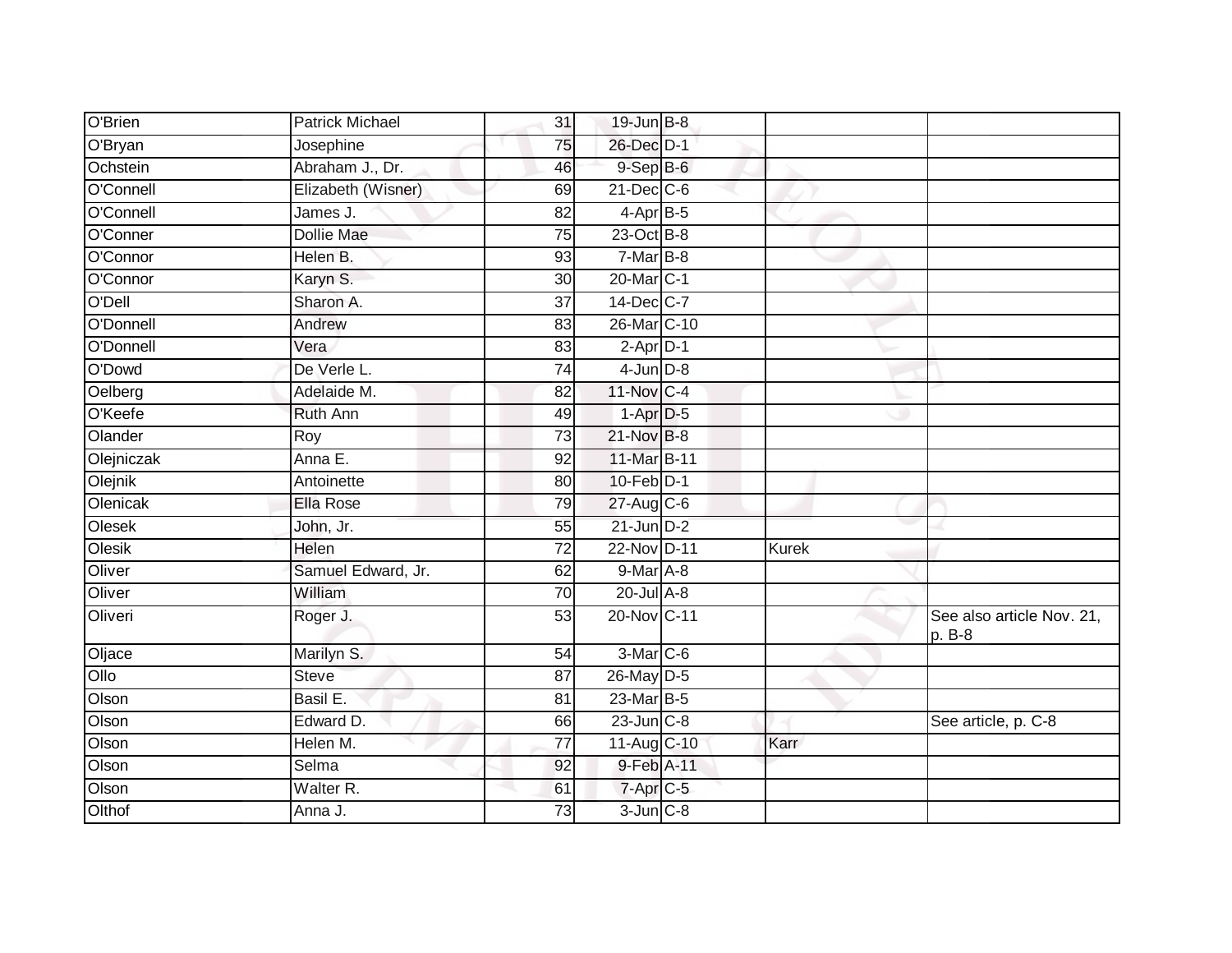| Olthof    | Floris "Floyd" | 80              | 14-Apr <sub>C-1</sub> |                                                      |
|-----------|----------------|-----------------|-----------------------|------------------------------------------------------|
| O'Malley  | Gayle L.       | 64              | 10-Jul C-3            |                                                      |
| Onda      | Mary           | 81              | 6-Jul A-8             |                                                      |
| Onderko   | John A.        | 84              | 20-Nov C-11           |                                                      |
| Ondo      | Dorothy        | 66              | $20$ -Jul $A-8$       |                                                      |
| Ondo      | Michael E.     | 83              | 17-Dec C-10           |                                                      |
| O'Neil    | Edith M.       | 92              | 22-Aug A-13           |                                                      |
| O'Neill   | Helen          | $\overline{78}$ | $5$ -Jun $C-1$        |                                                      |
| Oosterhof | Henry          | 69              | $22$ -Jan $D-6$       |                                                      |
| Oostra    | Verbena "Bena" | 73              | 15-Jan C-10           |                                                      |
| Oparka    | William G.     | 78              | $13$ -Apr $B$ -6      |                                                      |
| Opat      | Peter P.       | 66              | $7$ -May $D-8$        |                                                      |
| Opolski   | Mary E.        | 37              | 18-Sep B-8            |                                                      |
| Orban     | Irene          | $\overline{75}$ | 8-Sep C-7             |                                                      |
| Orban     | Irma           | 81              | 26-Dec D-1            |                                                      |
| Orlich    | George         | 61              | 12-Oct A-13           |                                                      |
| Orlowski  | Anna           | 80              | 16-Mar D-8            |                                                      |
| Orlowski  | Raymond M.     | 76              | $10$ -May $D-2$       |                                                      |
| Orlowski  | Tony M.        | 85              | 14-Nov B-7            |                                                      |
| O'Rourke  | Frank J.       | 87              | 22-Oct D-3            |                                                      |
| O'Rourke  | Madeline A.    | 71              | $17 -$ Jul C-3        |                                                      |
| Orr       | Helen A.       | 88              | 14-Mar D-6            |                                                      |
| Orr       | Ruth           | 83              | 12-Mar C-3            |                                                      |
| Ortho     | Andrew         | 81              | $16$ -Jan $C-3$       | Last name also spelled<br>Orto, see Jan. 17, p. C-1  |
| Ortman    | Alva H.        | $\overline{73}$ | $31$ -Jul $B-8$       | See article, p. B-8                                  |
| Orto      | Andrew         | $\overline{81}$ | $17$ -Jan $ C-1 $     | Last name also spelled<br>Ortho, see Jan. 16, p. C-3 |
| Ortt      | Frances        | 96              | 10-Feb D-1            |                                                      |
| Osborne   | Leighton A.    | 82              | $23$ -Jan $C-1$       |                                                      |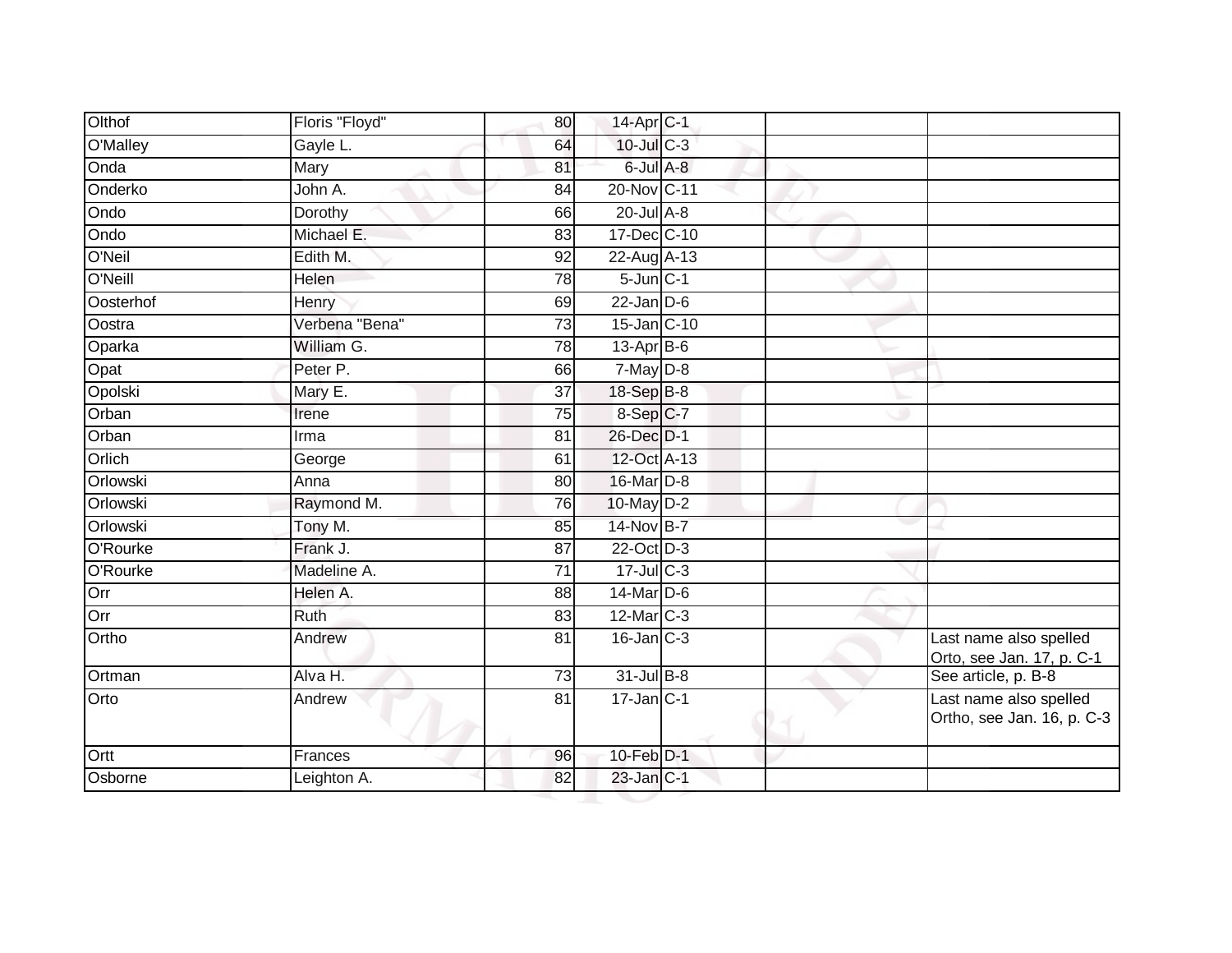| Oslee     | <b>Beverly Kay</b> | 43              | 31-Aug A-9           |           | Last name also spelled<br>Osler - See Sept. 1, p. C-1                   |
|-----------|--------------------|-----------------|----------------------|-----------|-------------------------------------------------------------------------|
| Osler     | <b>Beverly Kay</b> | 43              | $1-Sep$ $C-1$        |           | Last name also spelled<br>Oslee - See Aug. 31, p. A-                    |
| Osterberg | Florence           | 93              | 11-Dec C-10          |           |                                                                         |
| Osterman  | Richard F.         | 15              | 8-Apr <sub>C-6</sub> |           |                                                                         |
| Ostrom    | Clarence C.        | 75              | 15-Apr C-5           |           |                                                                         |
| Ott       | Elmer L.           | 79              | $19$ -Jan $A-8$      |           | Age is 69 on Jan. 22, p. D-<br>6 -- See also article Jan.<br>23, p. C-1 |
| Otto      | John Clyde         | 67              | $21$ -Feb $C-3$      |           | See article, p. B-2                                                     |
| Owczarzak | Frances            | 78              | 8-Oct C-3            | Zizkovsky |                                                                         |
| Owens     | Alice P.           | 53              | 7-Aug C-1            |           |                                                                         |
| Owens     | Bessie E.          | 103             | $12$ -Nov D-4        | Daniels   | See also article Nov. 11,<br>p. C-4                                     |
| Oyler     | Kenneth L., Sr.    | 66              | $21$ -Nov $B-8$      |           |                                                                         |
| Ozelie    | James W.           | 52              | 22-May C-3           |           |                                                                         |
| Pabian    | Michael A.         | 64              | 3-Jul C-5            |           |                                                                         |
| Pace      | Laurence           | 81              | 14-Oct D-5           |           |                                                                         |
| Paddack   | Eltessa K.         | 84              | $19-Sep$ B-4         |           |                                                                         |
| Padol     | Rose               | 69              | 28-Dec A-13          |           |                                                                         |
| Pagorek   | Clarence           | 82              | 26-Feb D-1           |           |                                                                         |
| Paich     | Martha (Trbovich)  |                 | 19-Oct B-6           |           |                                                                         |
| Pajak     | Andrew             | 70              | $4$ -May B-8         |           |                                                                         |
| Pajak     | Antoinette B.      | 83              | $6-SepE-14$          |           |                                                                         |
| Pajor     | James              | 48              | $19$ -Jan $A-8$      |           |                                                                         |
| Palenik   | Charles M.         | 84              | 25-Jul C-5           |           |                                                                         |
| Palermo   | Rosemarie C.       | $\overline{48}$ | $1-Feb$ D-1          |           |                                                                         |
| Palikan   | Anna               | 87              | $2$ -Jan $C-3$       |           |                                                                         |
| Palikan   | Frank J.           | 63              | $2$ -Aug E-2         |           |                                                                         |
| Palla     | Mary               | $\overline{73}$ | 29-Jan D-1           |           |                                                                         |
| Palmer    | George Wesley      | 72              | $30$ -Jun $ C-1 $    |           |                                                                         |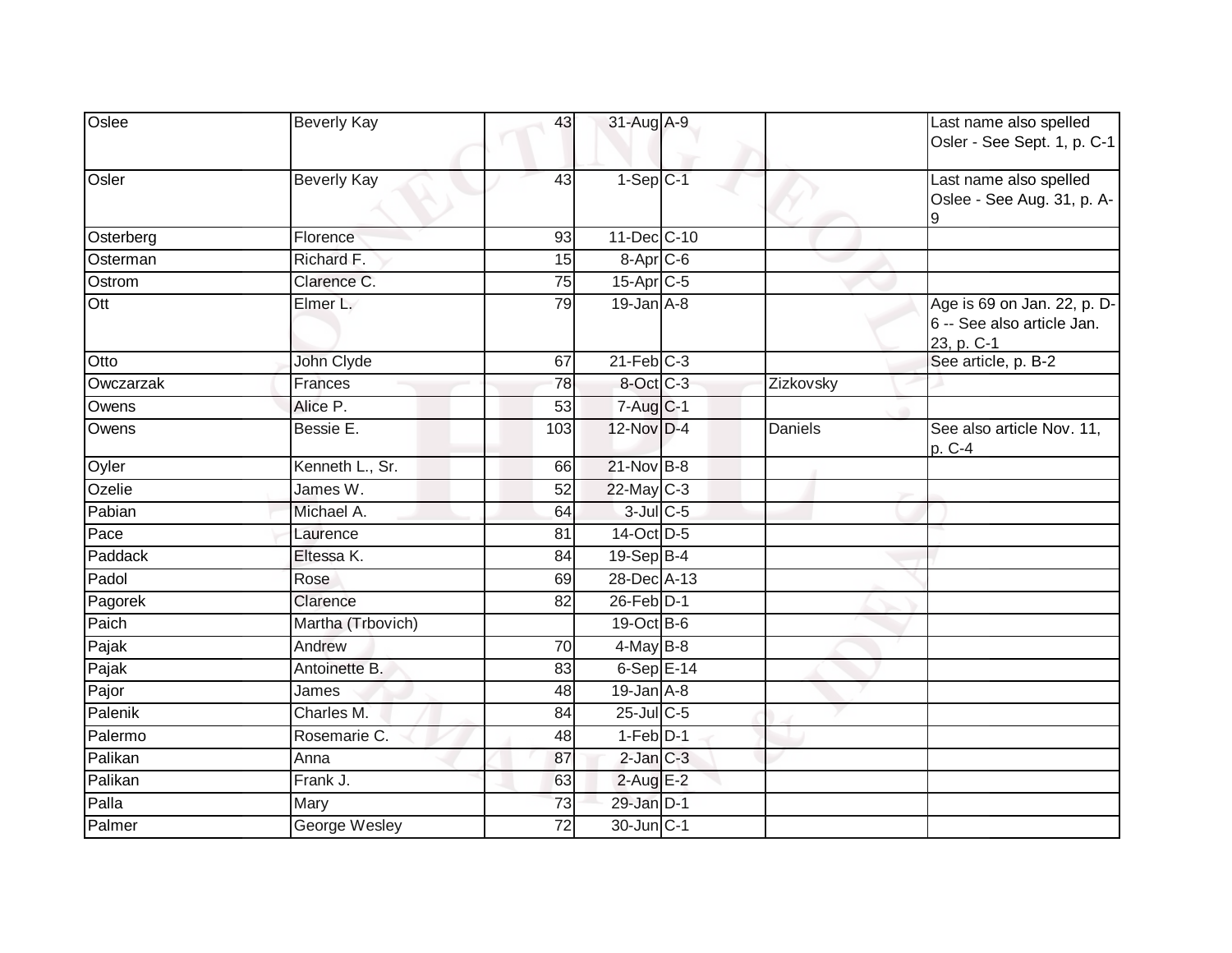| Palmer      | Mary            | 86              | $8$ -Jun $B$ -5          |        |                                                                               |
|-------------|-----------------|-----------------|--------------------------|--------|-------------------------------------------------------------------------------|
| Palombo     | Charles         | 77              | $11$ -Jan D-1            |        |                                                                               |
| Pals        | Sarah           | 86              | 24-Jun D-1               |        |                                                                               |
| Paluch      | Joseph          | $\overline{25}$ | $19$ -Jul $A-2$          |        | See article, p. A-2; Last<br>name also spelled Baluch-<br>see July 20, p. A-8 |
| Paluch      | Rose            | 91              | 10-Oct D-6               | Berger |                                                                               |
| Pamahena    | Walter          | 80              | 26-Dec D-1               |        |                                                                               |
| Pancini     | Gerald C.       | 67              | $10-Aug$ B-6             |        |                                                                               |
| Pandak      | Ernest S.       | 69              | $7 - \overline{Aug}$ C-1 |        |                                                                               |
| Pandak      | Robert Joseph   | 46              | $3$ -Dec $C-2$           |        |                                                                               |
| Panek       | Ann Marie       | 13              | 14-Jul C-1               |        |                                                                               |
| Panopoulos  | Tom K.          |                 | 87 Februray 6 D-10       |        |                                                                               |
| Pantajides  | Athena          | 87              | 26-Nov F-10              |        |                                                                               |
| Pantea      | Anne I.         | 64              | $18$ -Jul B-5            |        |                                                                               |
| Papadatos   | Tom             | $\overline{51}$ | 30-Jul C-2               |        |                                                                               |
| Papes       | Joseph S.       | 79              | 17-Jul C-3               |        |                                                                               |
| Papierz     | Adeline A.      |                 | 26-Mar C-10              |        |                                                                               |
| Paramantgis | Eva             | 82              | 30-Nov B-6               |        |                                                                               |
| Parducci    | Hugh            | 84              | 22-Dec C-8               |        |                                                                               |
| Park        | Roxie (Robbins) | 82              | 18-Nov C-11              |        | See article, p. C-11                                                          |
| Park        | Wavie           | 92              | 22-Feb B-14              |        |                                                                               |
| Parker      | <b>Bessie</b>   | 84              | $21$ -Jan D-1            |        |                                                                               |
| Parker      | Dozier          | 75              | $22-Sep D-5$             |        |                                                                               |
| Parker      | Lee E.          |                 | $18$ -Jan $ C-7 $        |        |                                                                               |
| Parker      | Virginia R.     | 64              | 26-May D-5               |        |                                                                               |
| Parker      | Walter, Sr.     | 83              | $9-Aug$ $C-6$            |        |                                                                               |
| Parker      | Zora B.         | 78              | $13$ -Jul B-6            |        |                                                                               |
| Parkinson   | John            | 73              | 9-Mar A-8                |        |                                                                               |
| Parlor      | Andrew E.       | 66              | 28-Sep A-10              |        |                                                                               |
| Parojic     | Stevan          | 67              | $2$ -Mar $B-8$           |        |                                                                               |
| Parrish     | Jesse E.        | 67              | $24$ -Nov B-5            |        | See article, p. B-5                                                           |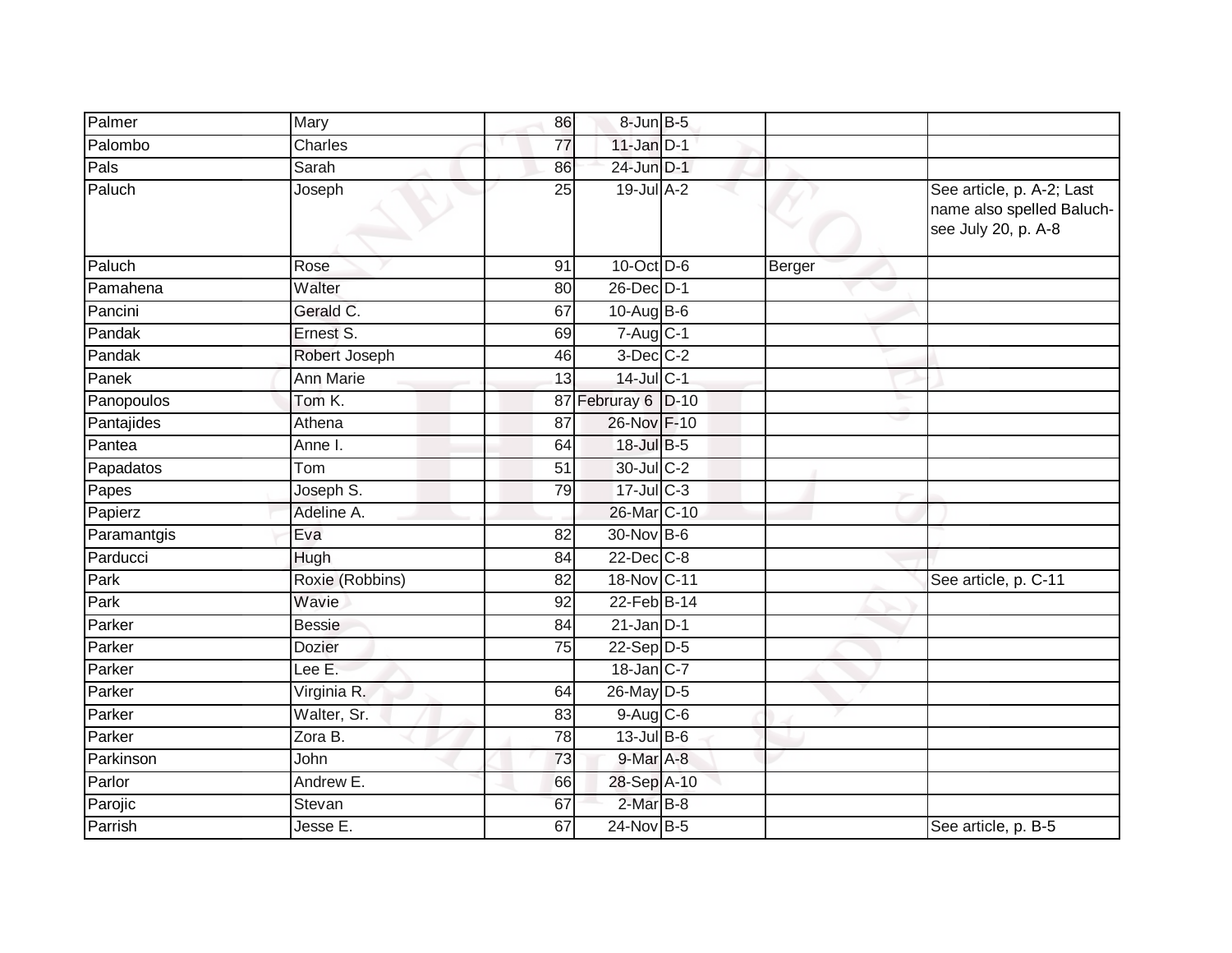| Parrish   | Marvetta Lyn           | 12              | 16-Jul B-6        |  |  |
|-----------|------------------------|-----------------|-------------------|--|--|
| Parrish   | Richard R.             | 62              | 28-Feb B-4        |  |  |
| Parrott   | Estelle M. (O'Brien)   | 80              | 8-Nov D-1         |  |  |
| Partain   | Alma L.                | 75              | $19-Sep$ B-4      |  |  |
| Partain   | Arthur A.              | $\overline{73}$ | $22$ -Apr $C-3$   |  |  |
| Partak    | Helen                  | 65              | 25-Feb C-10       |  |  |
| Paschal   | Jerome H., Sr.         | $\overline{27}$ | $15$ -Jun $B - 5$ |  |  |
| Pastor    | Mark                   | 25              | $26$ -Aug B-5     |  |  |
| Pasyk     | Thaddeus J. "Ted"      | 66              | 5-Sep A-12        |  |  |
| Patrick   | <b>John</b>            | 69              | $7$ -May $D-8$    |  |  |
| Patrick   | Lillian T.             | 55              | 10-Nov D-5        |  |  |
| Pattee    | Harry L.               | 94              | 20-Aug C-2        |  |  |
| Patterson | Ethel                  | 95              | 23-Oct C-2        |  |  |
| Patterson | June M.                | 72              | 7-Oct B-7         |  |  |
| Patterson | <b>Ricky</b>           | 32              | 23-Oct B-8        |  |  |
| Pauer     | Christine              | 67              | 26-Oct B-8        |  |  |
| Paul      | Irvan J.               | $\overline{87}$ | 31-Aug A-9        |  |  |
| Paulauski | Paul                   |                 | $2$ -Jan $C-3$    |  |  |
| Paulsin   | John                   | 70              | 28-Feb B-4        |  |  |
| Pavek     | <b>Alice</b>           | 80              | 18-May C-1        |  |  |
| Pavelka   | Elizabeth              | $\overline{77}$ | 20-Dec D-7        |  |  |
| Pavkovich | Jovanka                | 67              | 13-Nov C-3        |  |  |
| Pavlench  | Katherine              | 68              | $1$ -Jul $D-1$    |  |  |
| Pavliscak | Mary                   | 71              | $24$ -May D-2     |  |  |
| Pavlov    | <b>Wladimir</b>        | 97              | $1$ -Jun $C-1$    |  |  |
| Pavlovich | Mae                    | 64              | $5$ -Dec $B$ -6   |  |  |
| Pawlasek  | Bernard (Ben)          | $\overline{75}$ | 19-Nov D-11       |  |  |
| Pawlik    | Virginia "Ginny"       | 58              | $22$ -May C-3     |  |  |
| Pawlowicz | Olgierd                | 70              | 20-Aug C-2        |  |  |
| Paylor    | Earl                   | $\overline{71}$ | 27-Oct C-5        |  |  |
| Pazak     | Andrew "Ance"          | 70              | 29-Jul C-1        |  |  |
| Pazak     | <b>Susie Christoff</b> | 89              | $23$ -Jan $ C-1 $ |  |  |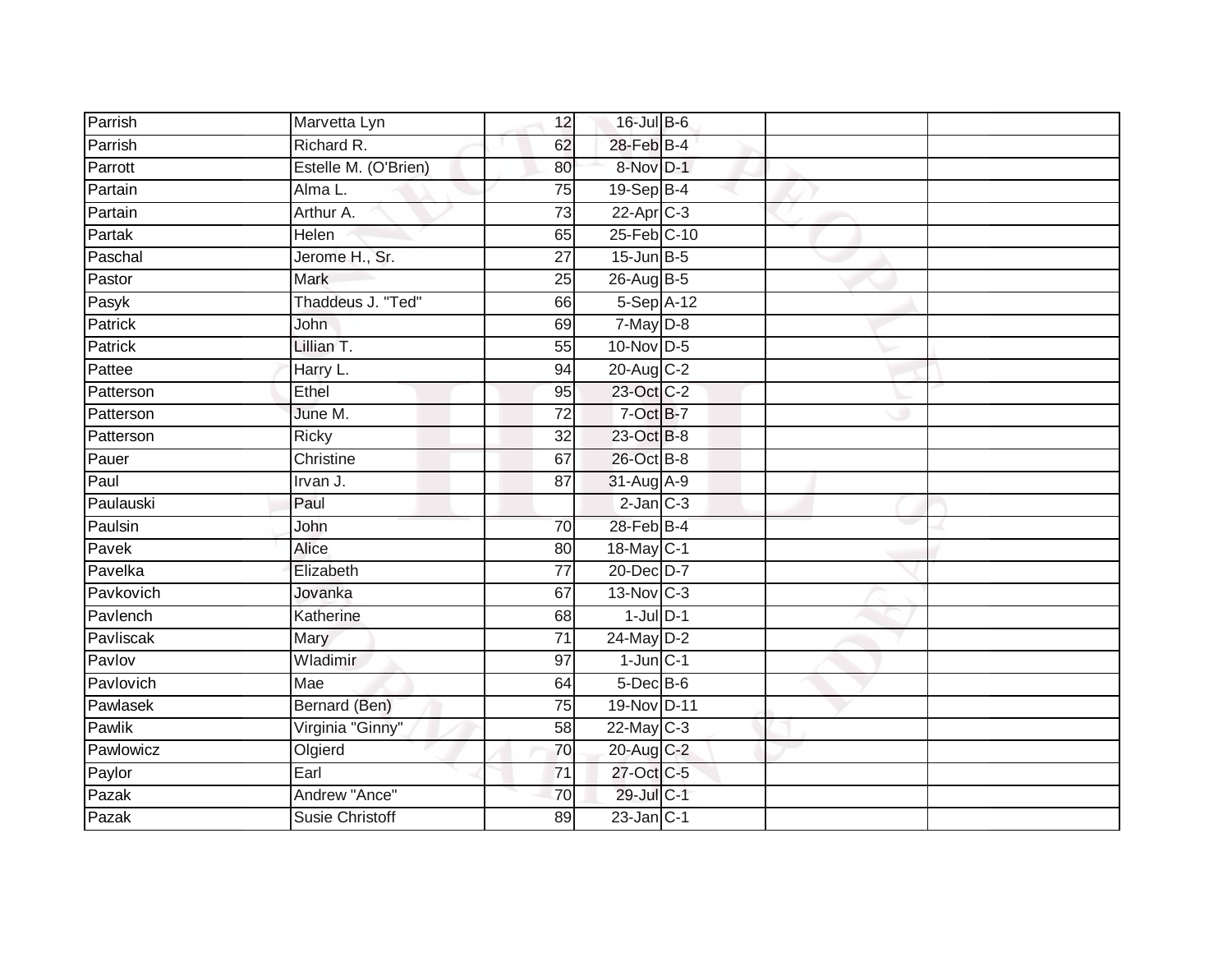| Peaches    | Yolanda L.     | 30 <sup>°</sup> | 20-Jul A-2              |  | See article, p. A-2      |
|------------|----------------|-----------------|-------------------------|--|--------------------------|
| Peaker     | Jennie E.      | 97              | 17-Aug B-5              |  |                          |
| Pear       | Richard F.     | 60              | 13-Jun D-10             |  |                          |
| Pearman    | Althea J.      | 76              | 8-Apr C-6               |  |                          |
| Pearson    | Anne F.        |                 | $15-Nov$ E-2            |  |                          |
| Pecelin    | Anita          | $\overline{31}$ | 10-Oct D-6              |  |                          |
| Pedziwiatr | Walter (Red)   |                 | 22-Mar D-2              |  |                          |
| Pehlgrim   | Helen J.       | 68              | $20$ -Jul $A-8$         |  |                          |
| Peiffer    | Andrew H., Jr. | 94              | 19-Nov D-11             |  |                          |
| Pejic      | George         | $\overline{57}$ | 19-Nov D-11             |  |                          |
| Pejka      | Frank J.       | 85              | 12-Jul D-12             |  |                          |
| Pelfrey    | Lucy $E$ .     | 73              | 5-Apr D-1               |  |                          |
| Pemberton  | Charles W.     | 75              | 22-Sep D-5              |  |                          |
| Pena       | Pablo          | 50              | 14-Jun D-2              |  |                          |
| Pendley    | Carrie E.      | 59              | $4$ -Mar $D-1$          |  |                          |
| Penn       | Emily          | 83              | 8-Jun B-5               |  |                          |
| Pepera     | John A.        | 76              | 12-Aug D-1              |  |                          |
| Perales    | George         |                 | 23 Februray 8 A-2       |  | See article, p. A-2      |
| Peretin    | Christine V.   | 71              | 24-Aug C-1              |  |                          |
| Perez      | <b>Maria</b>   | 82              | $2$ -Dec $B$ -7         |  |                          |
| Perez      | Pascual        | 82              | 18-Aug C-1              |  |                          |
| Perino     | Mary A.        | 85              | $22$ -Dec $C-8$         |  |                          |
| Perry      | Easter M.      | 52              | $20-Sep D-4$            |  |                          |
| Persful    | Walter         | 88              | 8-Apr <sub>C-6</sub>    |  |                          |
| Pesdan     | Herbert        | 70              | $13-Nov$ <sub>C-3</sub> |  |                          |
| Pesovic    | Anna           | 79              | 29-Mar C-7              |  |                          |
| Pete       | Daniel         | 64              | 28-Oct D-8              |  |                          |
| Pete       | Dennis J., Sr. | 32              | 13-Jul B-6              |  | See also article, p. B-6 |
| Petersen   | Ebba           | 88              | 19-Jan A-8              |  |                          |
| Peterson   | Dora E.        | 85              | 16-Jun C-5              |  |                          |
| Peterson   | Edwin W.       | 77              | 8-Sep C-7               |  |                          |
| Peterson   | Harold D.      | 84              | 12-Aug D-1              |  |                          |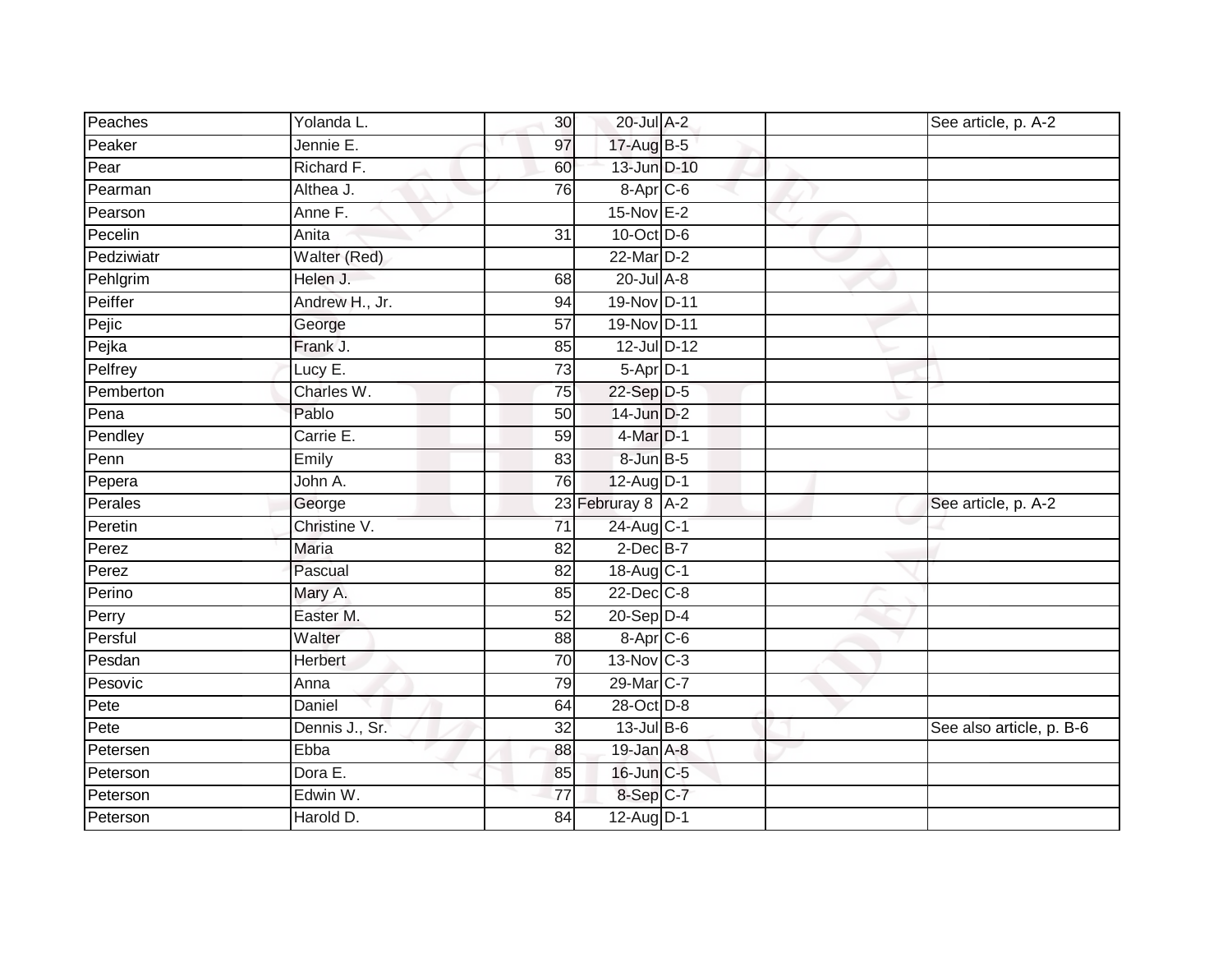| Peterson        | Isabel            | 82              | $19$ -Jan $A-8$ |        |                     |
|-----------------|-------------------|-----------------|-----------------|--------|---------------------|
| Peterson        | Lloyd LaSalle     | 48              | 21-Dec C-6      |        |                     |
| Peterson        | Mary Bell (Shug)  |                 | 29-Apr D-12     |        |                     |
| Peterson        | Nelly Mae         | 73              | 10-Feb D-1      |        | See article, p. D-1 |
| Peterson        | R.E.              | $\overline{77}$ | 15-Feb E-15     |        |                     |
| Peto            | Eugene            | 75              | $2$ -Jan $C-3$  |        |                     |
| Petri           | <b>Maria</b>      | 93              | 23-Aug D-15     |        |                     |
| Petroff         | Mary              | 87              | $7-May$ D-8     |        |                     |
| Petroff         | Mary              | $\overline{78}$ | 18-Sep B-8      |        |                     |
| Petroski        | Andrew            | 78              | $6$ -Mar $B$ -5 |        |                     |
| Pfeil           | Walter H.         | 76              | 9-Apr B-12      |        |                     |
| Pfister         | <b>Betty</b>      | 63              | $16$ -Feb $C-1$ | Labus  |                     |
| Pharms          | Alto, Jr.         | 46              | 15-Jan C-10     |        |                     |
| Philips         | Loretta M.        | 53              | 3-Aug D-5       |        |                     |
| Philizaire      | <b>Rose Marie</b> | 30              | 26-May D-5      | Cooper |                     |
| <b>Phillips</b> | Bud E.            | 73              | 9-May D-2       |        |                     |
| <b>Phillips</b> | <b>Doris</b>      | 62              | 21-Oct D-5      |        |                     |
| Phillips        | George            | 71              | $4$ -Aug $C-1$  |        |                     |
| Phillips        | Hazel L.          | 84              | 14-Sep B-5      |        |                     |
| <b>Phillips</b> | John C.           | 66              | 19-Nov D-11     |        |                     |
| Phillips        | Mabel J.          | 87              | $7$ -Dec $C$ -4 |        |                     |
| Phillips        | <b>Moses</b>      |                 | 20-Dec D-7      |        |                     |
| Phipps          | James A.          | 50              | $10-Auq$ B-6    |        |                     |
| Piaskowy        | Leo J.            | 85              | 14-Nov B-7      |        |                     |
| Piatek          | Anthony T.        | 69              | $20$ -Feb $C-3$ |        |                     |
| Picklesimer     | Lloyd A.          | 57              | 25-Jul C-5      |        |                     |
| Picklin         | Morris, Dr.       | 69              | 6-May C-7       |        |                     |
| Pidczaszy       | Mary (Markowicz)  |                 | $26$ -Oct B-8   |        |                     |
| Pieczonka       | Anna M.           | 87              | $23$ -Jun $C-8$ |        |                     |
| Pienta          | Rudolph E.        | 57              | 26-May D-5      |        |                     |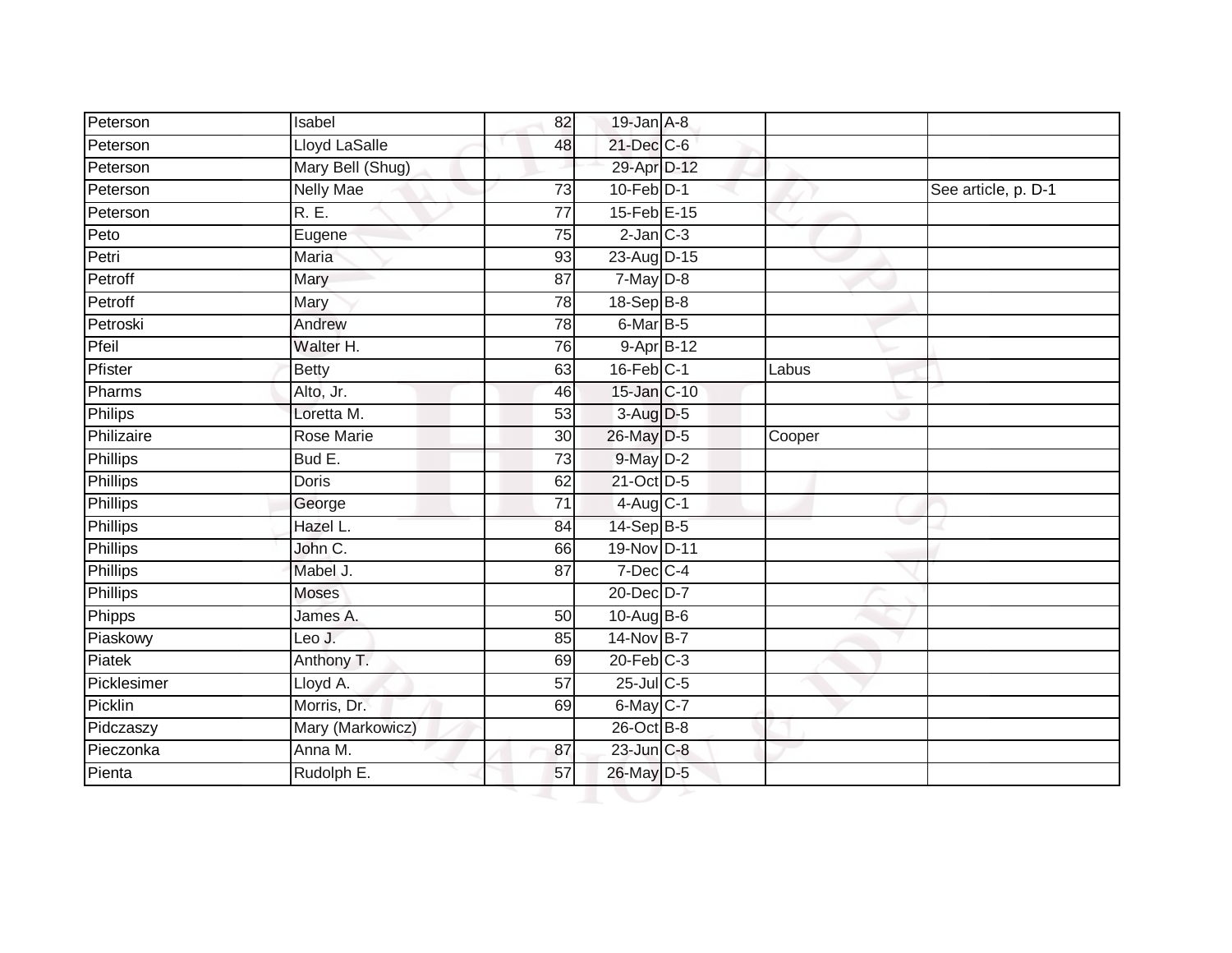| Pientia      | Sister S.M., C.S.F.N. |                 | 25-Nov D-1            |       | Name also Anna<br>Giewartowska - See<br>article, p. D-1 |
|--------------|-----------------------|-----------------|-----------------------|-------|---------------------------------------------------------|
| Pierce       | Frances E.            | 72              | 13-Oct A-9            |       |                                                         |
| Pierce       | Russell F.            | 79              | 13-Nov C-3            |       |                                                         |
| Piernikowski | Frances               | 97              | 16-Oct A-6            |       |                                                         |
| Pieske       | Minnie A.             | 80              | $22$ -Jul B-5         |       |                                                         |
| Pietruszka   | Stanley A.            | 74              | $10$ -Jul $C-3$       |       |                                                         |
| Pietrzyk     | Michael               | 96              | 16-Apr C-4            |       |                                                         |
| Pigula       | <b>Marion "Mike"</b>  | $\overline{77}$ | $13$ -Jul B-6         |       |                                                         |
| Pike         | William E.            | 84              | 20-Apr <sub>B-5</sub> |       | See article, p. B-5                                     |
| Pikramenos   | Kaliope               | 83              | $26$ -Jun $C-1$       |       |                                                         |
| Pilasnewski  | Sophie                | 82              | 12-Aug D-1            |       |                                                         |
| Pine         | Robert L.             | $\overline{57}$ | $28$ -Jan $D-3$       |       |                                                         |
| Pinnick      | Rosa                  | 83              | 16-Apr C-4            |       |                                                         |
| Pintler      | Brian E.              | 59              | $2-Sep$ D-1           |       |                                                         |
| Pisowicz     | Alex J.               | 57              | 12-Nov D-4            |       |                                                         |
| Pisowicz     | Edward J.             | 70              | 25-Nov D-1            |       |                                                         |
| Pittenger    | Mabel                 | 85              | 19-Mar B-1            |       |                                                         |
| Plachecki    | Mary                  | 80              | 13-Oct A-9            |       |                                                         |
| Plajy        | Mary                  |                 | 88 Februray<br>12     | $C-5$ |                                                         |
| Plath        | Ernest A.             | 80              | $1$ -Jun $C-1$        |       |                                                         |
| Plavec       | James J.              | 46              | 23-Sep A-8            |       |                                                         |
| Plenius      | Herman                | 77              | 16-Nov B-6            |       |                                                         |
| Pletcher     | Alvah L.              | 87              | 20-Nov C-11           |       | See also article Nov. 21,<br>p. B-8                     |
| Plewniak     | Sophie                | 70              | 27-Dec E-3            |       |                                                         |
| Pluchinski   | Harold F.             | 70              | $19-Sep$ B-4          |       |                                                         |
| Pluta        | Stephanie B.          | $\overline{71}$ | 4-Nov D-4             |       |                                                         |
| Pluymert     | James                 | 54              | $4$ -Oct C-6          |       |                                                         |
| Plys         | George                | 86              | 5-Feb B-4             |       |                                                         |
| Pobereyko    | Catherine             | 90              | $9$ -Oct $C$ -3       |       |                                                         |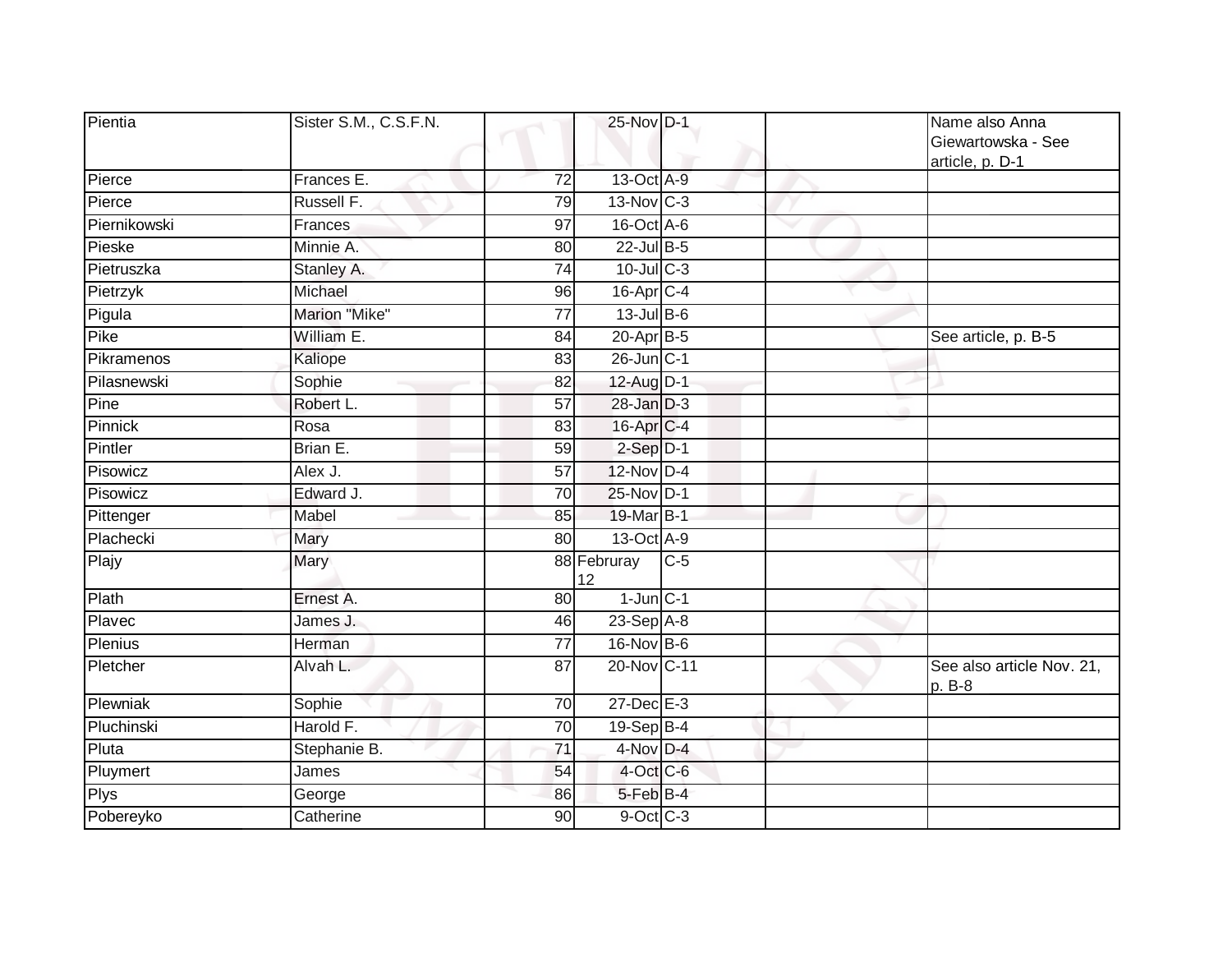| Pocialik          | Chester V.             | 71              | $1$ -Oct C-2      |  |                                                                |
|-------------------|------------------------|-----------------|-------------------|--|----------------------------------------------------------------|
| Podalski          | Frank A.               | 65              | $1-Apr$ D-5       |  |                                                                |
| Podraza           | Richard A.             | 55              | $3$ -Oct A-5      |  |                                                                |
| Podsiadlik        | Edward B., Sr. "Polly" | 81              | 12-Nov D-4        |  |                                                                |
| Poe               | Claude                 | 64              | $2$ -Feb $A$ -6   |  |                                                                |
| Pohlplatz         | Cora T.                | $\overline{73}$ | 25-Sep C-1        |  |                                                                |
| Poindexter        | Mayme                  | 69              | 20-Dec D-7        |  |                                                                |
| Poisel            | Dallas D. "Tex"        | 63              | 12-Nov D-4        |  |                                                                |
| Pokorski          | Richard E.             | 59              | 31-May D-1        |  |                                                                |
| Poland            | Charles S.             | 77              | $26$ -Oct B-8     |  |                                                                |
| Poland            | Mary A.                | 52              | $31$ -Jul B-8     |  |                                                                |
| Polanski          | Alex                   | 68              | 20-Jun B-11       |  |                                                                |
| Polen             | William F.             | 67              | $2$ -Dec $B - 7$  |  |                                                                |
| Polizzotto        | Ronald M.              | 43              | 30-Nov B-6        |  |                                                                |
| Polizzotto        | Sam, Sr.               | 80              | 16-Dec C-9        |  | Last name also spelled<br>Polly, see Dec. 16, C-9              |
| Pollack           | Gizella                | 92              | $4$ -Jun $D-8$    |  |                                                                |
| Polly             | Sam, Sr. (Polizzotto)  | 80              | 16-Dec C-9        |  | Last name also spelled<br>Polizzotto, see Dec. 16, p.<br>$C-9$ |
| Polovich          | John                   |                 | 17-Feb D-1        |  |                                                                |
| <b>Polys</b>      | Burnese "Bruno"        | 67              | $31$ -Jan $A-6$   |  | See article, p. A-6                                            |
| Pomeroy           | Sidney C.              | 73              | $31$ -Aug A-9     |  |                                                                |
| Pondo             | Thomas, Jr.            | $\overline{53}$ | 23-Mar B-5        |  |                                                                |
| Pondusa           | Helen                  | 86              | 10-May D-2        |  |                                                                |
| Poort             | Derk, Jr.              | 66              | 26-Aug B-5        |  |                                                                |
| $\overline{P}$ op | <b>Helen Rose</b>      | 67              | 15-Feb E-14       |  |                                                                |
| Pop               | John J.                | 72              | 20-Nov C-11       |  |                                                                |
| Pope              | <b>Nesbit</b>          | $\overline{82}$ | $20$ -Feb $C-3$   |  |                                                                |
| Popp              | Lucy                   | 86              | 24-Aug C-1        |  |                                                                |
| Porter            | Nora D.                | 70              | $1$ -Jul $D-1$    |  |                                                                |
| Posavac           | Robert                 | 50              | $19$ -Jun $B - 8$ |  |                                                                |
| Posko             | Stanley M.             |                 | 18-Jun C-2        |  |                                                                |
|                   |                        |                 |                   |  |                                                                |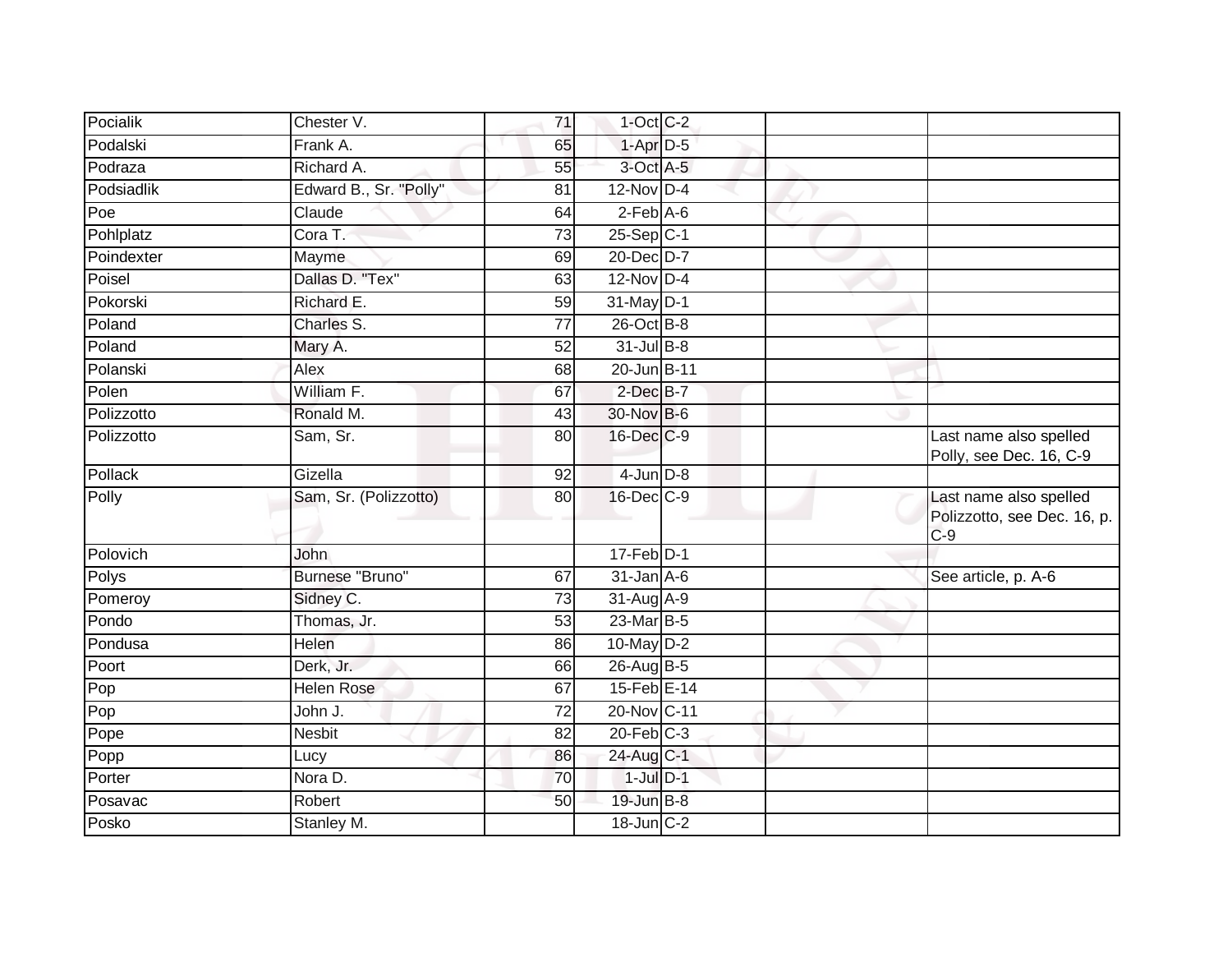| Post         | William          | 84              | 10-Oct D-6            |             |                     |
|--------------|------------------|-----------------|-----------------------|-------------|---------------------|
| Potosky      | Frank M.         | 78              | $13$ -Jan $D-1$       |             |                     |
| Potter       | Lena Maxine      | 61              | 7-Jun E-14            |             |                     |
| Potts        | Ruth V.          | 66              | 27-Mar C-4            |             |                     |
| Poznanski    | Helen P.         | $\overline{77}$ | 14-Oct D-5            | Jaroszewski |                     |
| Pozywio      | Daniel F.        | 22              | $5$ -Oct $B$ -6       |             |                     |
| Prager       | Lorraine P.      | 62              | 7-Mar B-8             |             |                     |
| Pramuk       | Jean F.          | 75              | 28-Nov B-7            | Toth        |                     |
| Pratt        | Cyrille E.       | 77              | 20-Oct C-1            |             |                     |
| Pratt        | Margaret H.      | 84              | 23-Jul C-2            |             |                     |
| Pratt        | <b>Ossie Lee</b> | 68              | 14-Apr <sub>C-1</sub> |             |                     |
| Pratt        | Willie C.        | 67              | $14$ -Jun $D-2$       |             |                     |
| Prayfrock    | Edwin R.         | 87              | 22-Sep D-5            |             |                     |
| Preste       | Katherine G.     | 66              | 6-Oct D-6             |             |                     |
| Prevo        | Clare            | 95              | 22-Feb B-14           |             |                     |
| Prevo        | James A.         | 77              | 15-Mar E-2            |             |                     |
| Pribble      | Lorena M.        | 83              | 25-Nov D-1            |             |                     |
| Price        | Mike P.          | 67              | 26-Mar C-10           |             |                     |
| Pries        | Loraine E.       | 81              | 5-Oct B-6             |             |                     |
| <b>Prims</b> | LeRoy P.         | $\overline{71}$ | 26-Mar C-10           |             |                     |
| Pritchett    | Carl D.          | 53              | $15$ -Feb $E$ -14     |             |                     |
| Proctor      | Jeanie C.        |                 | $21$ -Feb $C-3$       |             |                     |
| Prohl        | Olga E.          | 96              | $24$ -Jan B-7         |             |                     |
| Protolipac   | Peter J.         | 83              | $4$ -Jun $D-8$        |             |                     |
| Provost      | Norman R.        | 58              | $9$ -Mar $A$ -8       |             | See article, p. A-2 |
| Pruim        | Clarence         | 63              | 27-Aug C-6            |             |                     |
| Pruitt       | George O.        | 88              | $9$ -Jul $C$ -2       |             |                     |
| Przybyla     | Edmund           | 74              | $10$ -Jan $ C-1 $     |             |                     |
| Psaros       | <b>Adrian</b>    | 52              | $4$ -Feb $D-1$        | Julius      |                     |
| Puent        | Leonard B.       | 81              | 20-Feb C-3            |             |                     |
| Pugh         | Donald C.        | $\overline{76}$ | 15-Dec D-1            |             |                     |
| Pugh         | Quinter D. "Bud" | 64              | $11$ -Jun $C-2$       |             |                     |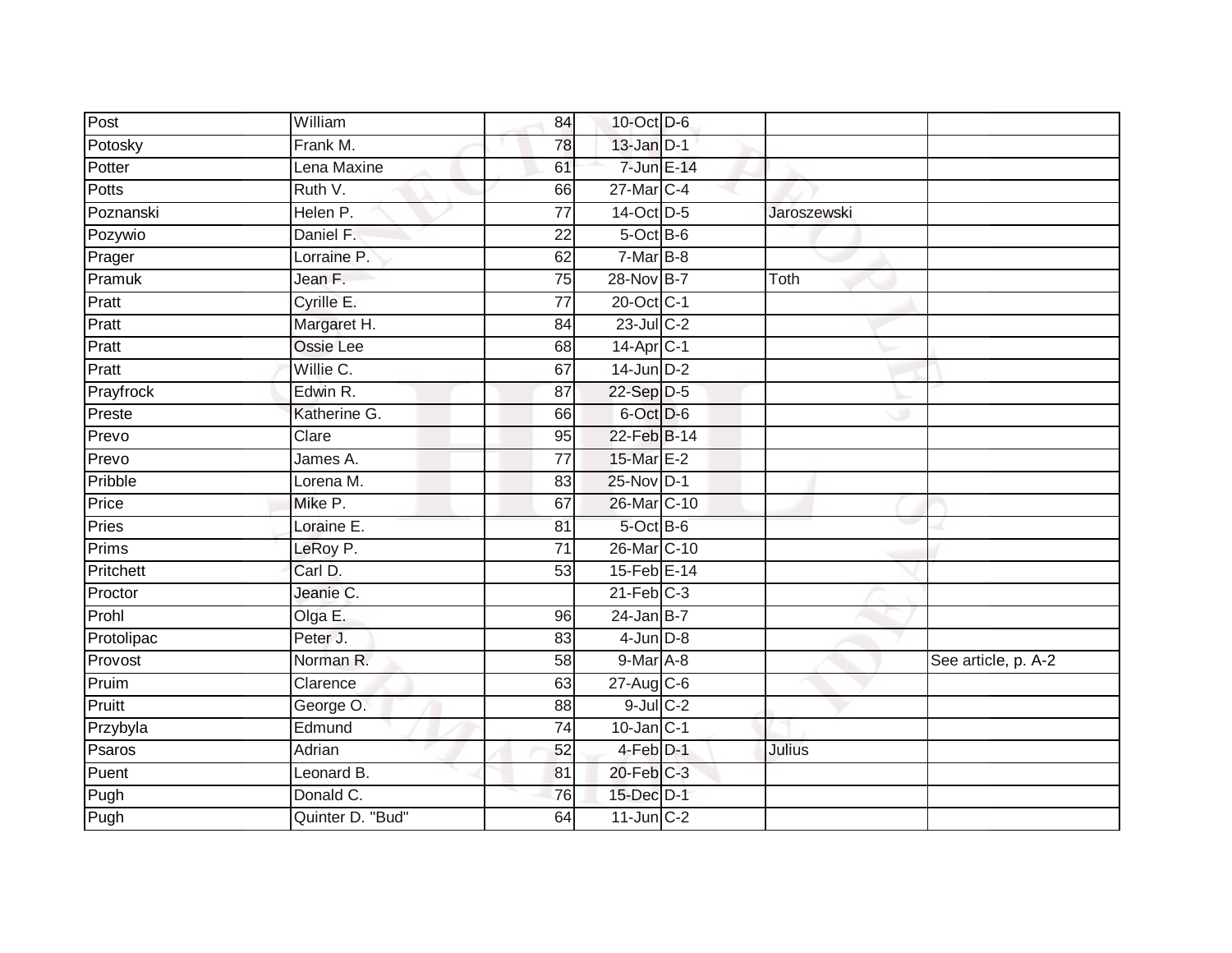| Pulkowski   | June Diane        | 42              | 8-DecD-1               |       |          |                                                                  |
|-------------|-------------------|-----------------|------------------------|-------|----------|------------------------------------------------------------------|
| Puplava     | Michael F.        | 68              | $15$ -Jun $B-5$        |       |          |                                                                  |
| Purnick     | Edmund J., Sr.    | 92              | 12-Nov D-4             |       |          |                                                                  |
| Purser      | Donald C.         | 57              | $3-Dec$ $C-2$          |       |          | See article, p. C-2                                              |
| Puskar      | Catherine         | $\overline{59}$ | $2$ -Apr $D-1$         |       |          |                                                                  |
| Puszkiewicz | Eugene, Dr.       |                 | $23$ -Feb $C-8$        |       |          |                                                                  |
| Quasebarth  | Anna Mae          | 70              | $12$ -Jun $C-2$        |       |          |                                                                  |
| Queen       | Cecelia           | 41              | 19-Aug D-3             |       |          | See article, p. D-3                                              |
| Queen       | Gregory K.        | 23              | 23-Mar B-5             |       |          |                                                                  |
| Quinn       | Donald J. (Links) | 64              | 21-Oct D-5             |       |          | See also article Oct. 20, p.<br>$C-1$                            |
| Quinn       | Frances L.        | 65              | $25$ -Jan B-8          |       |          |                                                                  |
| Quinn       | Joretta E.        | 56              | 19-Jun B-8             |       |          |                                                                  |
| Quinn       | Thomas E.         | 62              | 16-Jun C-5             |       |          |                                                                  |
| Racich      | Kenneth Anthony   | 22              | 18-Jun C-2             |       |          | See also article, p. A-2;<br>See also article June 17,<br>p. A-1 |
| Raczkowski  | Raymond E.        | 90              | $4$ -Jul $C-1$         |       |          |                                                                  |
| Radetich    | <b>Nick</b>       | 92              | 16-Dec C-9             |       |          |                                                                  |
| Radloff     | Ruth L.           | 71              | $2-Nov$ C-1            |       |          |                                                                  |
| Radonovich  | <b>Mitchell</b>   | $\overline{75}$ | $8-Sep$ <sub>C-7</sub> |       |          |                                                                  |
| Rafish      | Joseph            | $\overline{82}$ | $4$ -Jan $E-2$         |       |          |                                                                  |
| Rahn        | Walter "Rooster"  |                 | 71 Februray<br>17      | $D-1$ |          |                                                                  |
| Raines      | <b>Bertha</b>     | $\overline{71}$ | 6-Sep D-2              |       | Ference  |                                                                  |
| Rajter      | Josip             | 88              | 3-Aug D-5              |       |          |                                                                  |
| Rak         | Mary (Palmowski)  | 73              | $14$ -Jan D-1          |       | Mularski |                                                                  |
| Rakas       | Steven            | 90              | 7-Oct B-7              |       |          |                                                                  |
| Rakoczy     | Gerald J.         | 44              | $12$ -Mar $ C-3 $      |       |          |                                                                  |
| Rakowski    | <b>Bert</b>       | 86              | 16-Oct A-6             |       |          |                                                                  |
| Rakowski    | Harry S.          | $\overline{72}$ | 7-Dec C-4              |       |          |                                                                  |
| Ralick      | Josephine         | $\overline{71}$ | 4-Sep B-7              |       |          |                                                                  |
| Ralph       | Arvilla M.        | 83              | $9$ -Jun $D-1$         |       |          |                                                                  |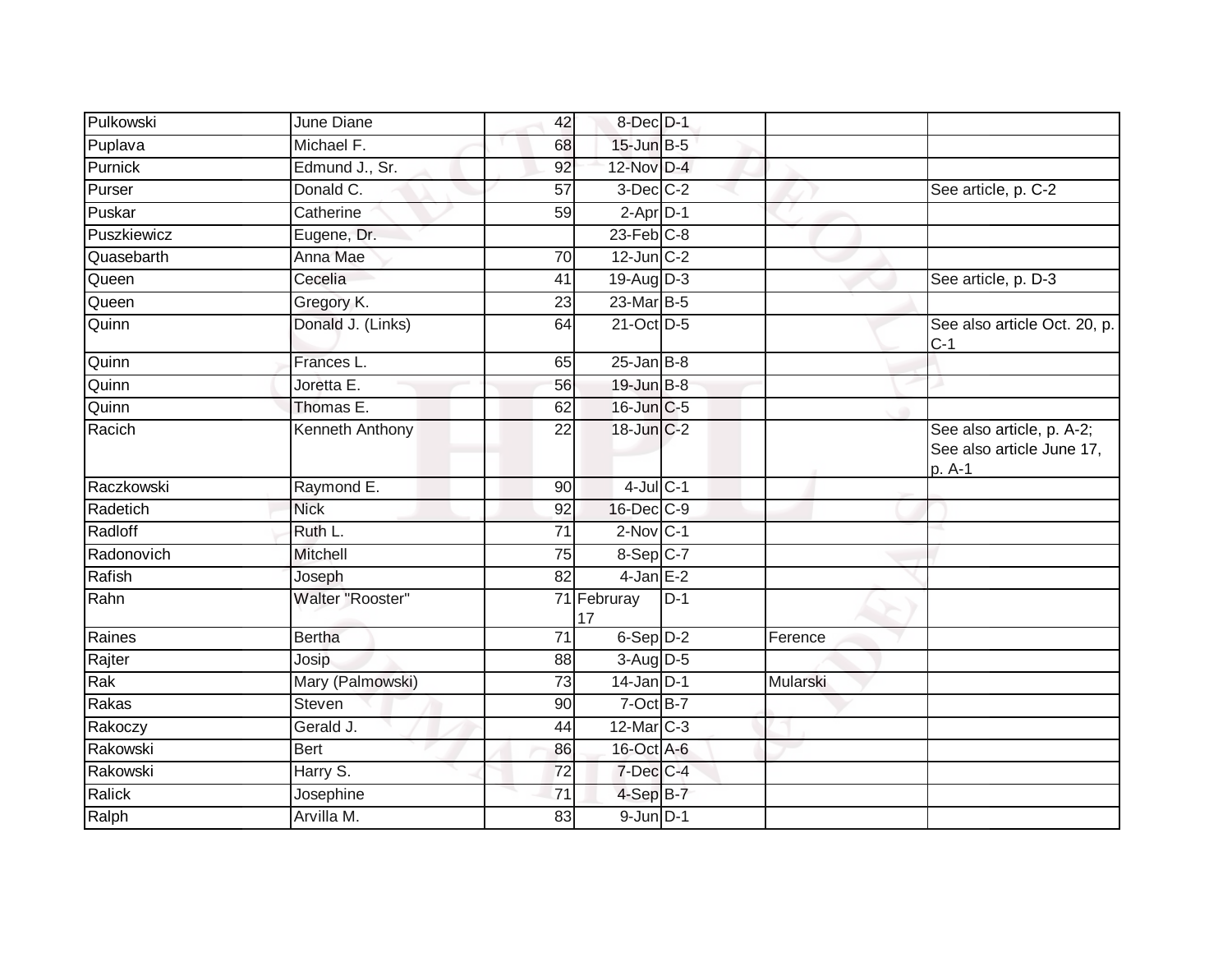| Ralph     | Sandra                 | 45              | $7$ -Jul $B-9$        |               |                                                         |
|-----------|------------------------|-----------------|-----------------------|---------------|---------------------------------------------------------|
| Ramirez   | Rosaura                | 69              | $23$ -Jan $ C-1 $     |               |                                                         |
| Ramos     | Joseph C.              | 79              | $1-Aug$ $C-8$         |               |                                                         |
| Ramos     | Reyes                  | 58              | 22-Jul B-5            |               |                                                         |
| Ramos     | Roque                  | $\overline{17}$ | 29-Dec C-1            |               | See also article, p. C-1                                |
| Ramsey    | Dorothy                | 80              | 29-Aug B-7            |               |                                                         |
| Ramsey    | William                | 23              | $19$ -Jan $A$ -8      |               |                                                         |
| Randolph  | <b>Clayton Homer</b>   | 67              | $16$ -Feb $C-1$       |               |                                                         |
| Randulich | George T.              | 58              | $9$ -Jan $D-1$        |               |                                                         |
| Raney     | Ethel Z.               |                 | 1-Mar D-16            | Zagor         |                                                         |
| Ranfranz  | Jeanne                 | 42              | 28-Mar <sub>C-5</sub> |               | See also article March 30,<br>p. B-5                    |
| Rapchak   | <b>Helen Statz</b>     |                 | 16-Apr C-4            | <b>Baloff</b> |                                                         |
| Rapier    | Luciia Ottman (Botsie) | 67              | 15-Sep C-1            |               |                                                         |
| Rappelli  | John                   | 70              | 30-Jun C-1            |               | See also article, p. C-1<br>and article Aug. 17, p. B-5 |
| Rarick    | Richard G.             | 68              | 10-Mar C-1            |               | See article, p. C-1                                     |
| Rarity    | Dorothy J.             | $\overline{55}$ | 24-Jul A-9            |               |                                                         |
| Rascher   | Catherine "Kay"        | 78              | $12-Nov$ D-4          |               |                                                         |
| Raschka   | Betty L.               | 61              | $14$ -Jul C-1         |               |                                                         |
| Raschke   | Donald E.              | 58              | 28-Jul C-5            |               |                                                         |
| Raschke   | Harold A.              | 48              | $15$ -Dec $D-1$       |               |                                                         |
| Ray       | Harriet J.             | 70              | 8-Jun B-5             |               |                                                         |
| Raycraft  | <b>Barbara</b>         | 79              | $1$ -Jul $D-1$        |               |                                                         |
| Read      | <b>Tracy Glenn</b>     | 26              | 28-Jul C-5            |               |                                                         |
| Ready     | Jack                   | 73              | $4$ -Mar $D-1$        |               | See article, p. D-1                                     |
| Reato     | Maria                  | 79              | $23$ -Jun $C-8$       |               |                                                         |
| Redar     | Dorothy "Dotty"        | $\overline{55}$ | 27-Jun B-10           |               |                                                         |
| Redar     | Lawrence "Scotty"      | 69              | 18-Jan C-7            |               |                                                         |
| Reddick   | Helen                  | 74              | 14-Jul C-1            |               |                                                         |
| Redding   | Ruth                   | 86              | $11$ -Jan $D-1$       |               |                                                         |
| Reder     | Marjorie               | 55              | $13-Apr$ B-6          |               |                                                         |
|           |                        |                 |                       |               |                                                         |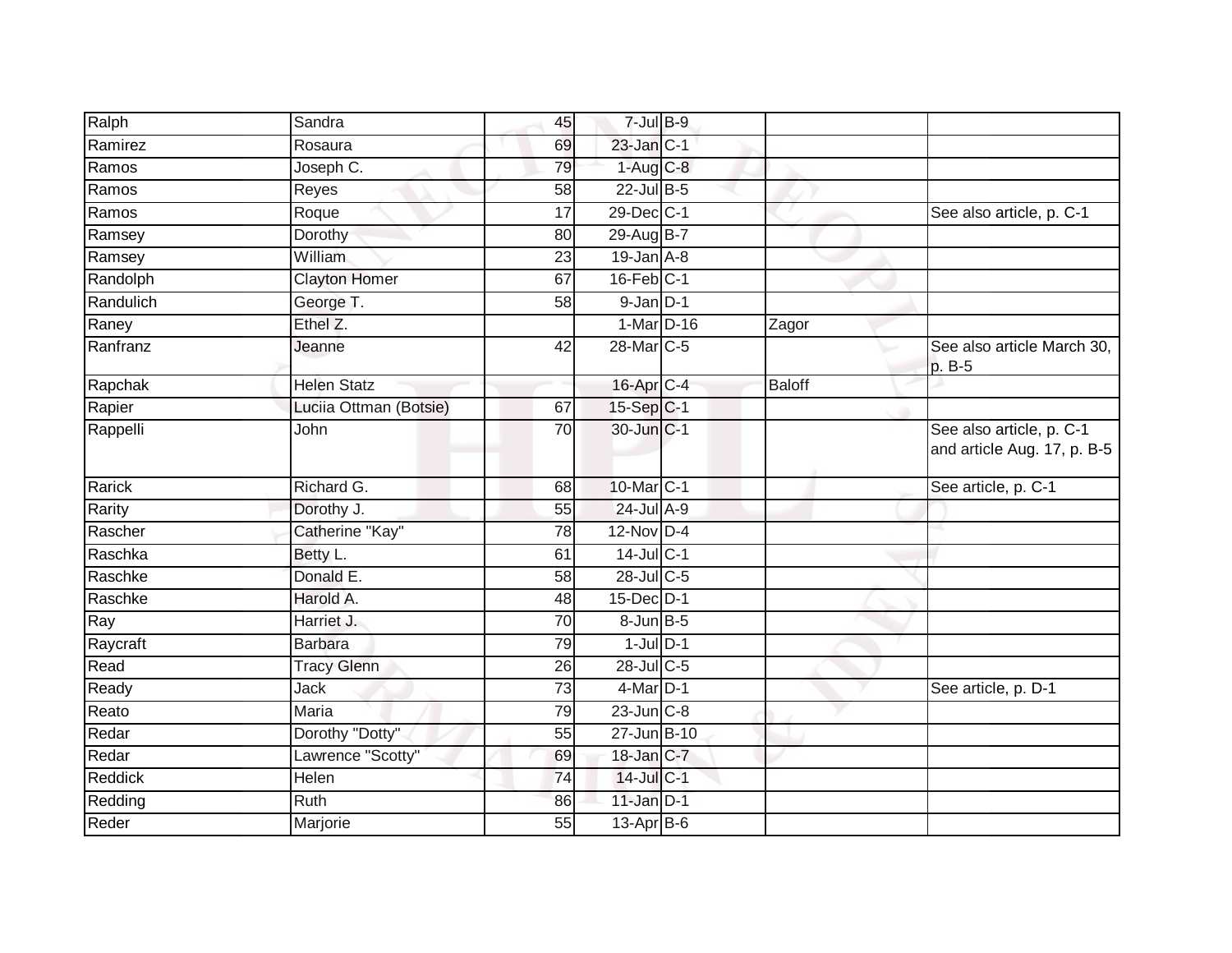| Redmond      | Alice L.              | 85              | $2$ -Aug E-2     |        |                                       |
|--------------|-----------------------|-----------------|------------------|--------|---------------------------------------|
| Reece        | Edwin E.              | 89              | 24-Oct B-2       |        |                                       |
| Reed         | Charles               | 61              | $2$ -Apr $D-1$   |        | See article, p. D-1                   |
| Reed         | Charles B.            | 56              | $15$ -AugB-2     |        | See also article August 16,<br>p. D-3 |
| Reed         | <b>Dolores Ruth</b>   | 54              | $4-Aug$ C-1      |        |                                       |
| Reed         | Helen <sub>P.</sub>   |                 | $27$ -May $D-6$  | Greski |                                       |
| Reed         | Henry E.              | 56              | 30-Aug D-16      |        | See article and photo, p. D-<br>16    |
| Reed         | Joan                  | 54              | $19$ -Jan $A-8$  |        |                                       |
| Reed         | Linnie B.             | 90              | 15-Jul B-10      |        |                                       |
| Reed         | Roger D.              | $\overline{32}$ | 30-Jul C-2       |        | See article, p. C-2                   |
| Reed         | Shellie C.            | 86              | 3-May F-10       |        |                                       |
| Reeder       | Clare A.              | 74              | $4$ -Jun $D-8$   |        |                                       |
| Rego         | Francis Assisi, Msgr. | $\overline{80}$ | 5-Feb B-4        |        |                                       |
| Reichanadter | Myrle                 | 75              | $16$ -Mar $D-8$  |        |                                       |
| Reichert     | Rose Marie            | 74              | 17-Dec C-10      |        |                                       |
| Reid         | Martha M.             | 92              | 21-Jul C-1       |        |                                       |
| Reif         | Ida D.                | 87              | 11-Mar B-11      |        |                                       |
| Reiff        | Elsie M.              |                 | 14-Oct D-5       |        |                                       |
| Reihel       | Leslie A. "Lutz"      | 56              | 29-Oct C-6       |        |                                       |
| Reiland      | Grace M.              | 94              | 30-Aug D-16      |        |                                       |
| Reilly       | Arthur A.             | 82              | $1-Sep$ C-1      |        |                                       |
| Reilly       | Helen                 | 64              | $13$ -Apr $B$ -6 |        |                                       |
| Reilly       | Rosalie F.            | 84              | $6$ -Aug $D-2$   |        |                                       |
| Reinert      | Rose                  | 83              | $24$ -Dec $C-1$  |        |                                       |
| Reiser       | Edward J.             | 68              | $2$ -Oct C-2     |        |                                       |
| Reitz        | Lilyan S.             | 62              | 10-Nov D-5       |        |                                       |
| Remkus       | Jennie                | 63              | $27$ -Jan $C$ -5 |        |                                       |
| Remley       | Robert E.             | 64              | 19-Sep B-4       |        |                                       |
| Rench        | Raymond M.            | 85              | $10-Sep$ C-8     |        | See article, p. C-8                   |
| Rencich      | Jeanne B.             | 65              | 14-Sep B-5       | Mudy   |                                       |
| Reno         | Robert C.             | 58              | $5$ -Jul $D-3$   |        |                                       |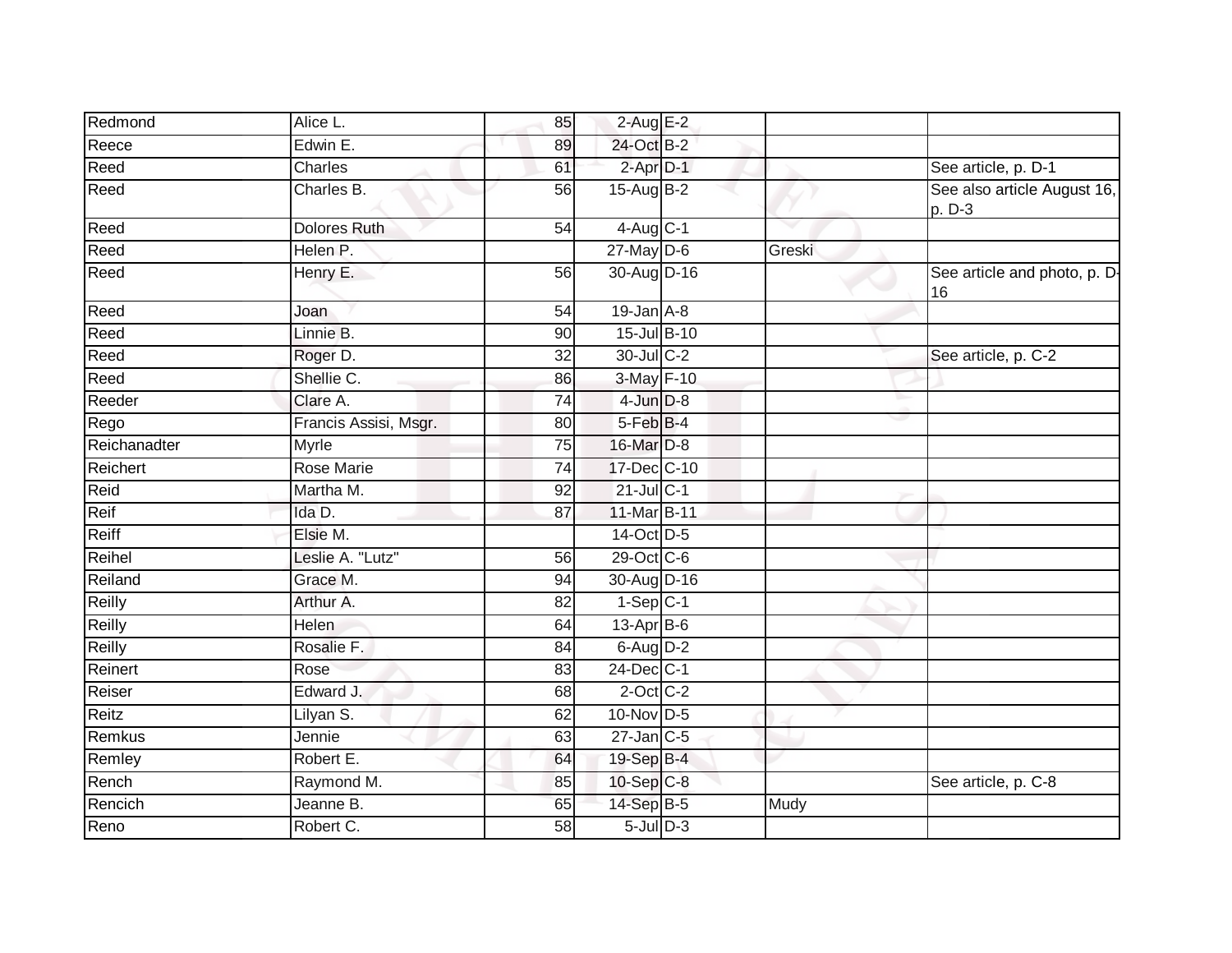| Rescan          | Anna F. (Petrusic) | 92              | 19-Oct B-6            |  |                                       |
|-----------------|--------------------|-----------------|-----------------------|--|---------------------------------------|
| Reszel          | Alfred Z.          | 87              | $4$ -Jan E-2          |  |                                       |
| Rettig          | Barbara E.         | 48              | 26-Oct B-8            |  |                                       |
| Retzloff        | Edna               |                 | $22$ -Apr $C-3$       |  |                                       |
| Reuhl           | Eleanore C.        | 78              | 19-Feb D-1            |  |                                       |
| Reyes           | Joseph, Sr. "E.P." | 64              | 13-Sep E-12           |  |                                       |
| Reynolds        | Freddie A.         | 63              | 6-Feb D-10            |  | See also article Feb. 5, p.<br>$A-2$  |
| Reynolds        | James H.           | $\overline{55}$ | 16-Jun C-5            |  |                                       |
| Reznik          | Margaret E.        | 90              | $19$ -Mar $B-1$       |  | See article, p. B-1                   |
| Rhinehart       | Louise (Seamons)   | 71              | $2$ -Dec $B$ -7       |  |                                       |
| <b>Rhoades</b>  | Perry              | 74              | $15$ -Jun $B - 5$     |  |                                       |
| Rias            | Willie R.          | 73              | 27-May D-6            |  |                                       |
| Rice            | Bert A.            | 69              | $26$ -Jan $A-8$       |  |                                       |
| Rice            | Clarence           | $\overline{73}$ | 31-Aug A-9            |  |                                       |
| Rich            | Christopher D.     | 31              | 18-Jan C-7            |  | See article, p. C-7                   |
| Rich            | Thomas E.          | 78              | 29-Mar C-7            |  |                                       |
| Rich            | Thomas J.          | 95              | 28-Feb B-4            |  |                                       |
| Richard         | <b>Matthew Ray</b> | 51              | 15-Dec D-1            |  |                                       |
| <b>Richards</b> | William E.         | 67              | 29-May B-8            |  |                                       |
| Richardson      | Vernon R.          | 79              | $9$ -Jun $D-1$        |  |                                       |
| Richey          | Lois P.            | 75              | 30-Apr <sub>C-2</sub> |  |                                       |
| Richmond        | Ruby Jean          | 55              | 29-Dec C-1            |  |                                       |
| Richwalski      | Kathryn            | 86              | 24-Aug C-1            |  |                                       |
| Riddle          | Lizzie E. Sherer   | 87              | $7$ -Apr $C$ -5       |  |                                       |
| Ridenour        | Thelmer            | 78              | 18-Mar F-6            |  |                                       |
| Ridzinski       | Stanley B.         | 77              | 11-May $B-5$          |  |                                       |
| Riel            | Raymond W.         | $\overline{83}$ | $9$ -May $D-2$        |  |                                       |
| Rietweid        | Russell            | 20              | 24-Jul C-1            |  | See also article, p. A-2              |
| Riggle          | John E. (Uncle Ed) | $\overline{71}$ | 9-Feb A-11            |  |                                       |
| <b>Riley</b>    | Anne I.            |                 | $1-SepC-1$            |  | See also article Sept. 2, p.<br>$D-1$ |
| Riley           | William A.         | 52              | $25-Sep C-1$          |  |                                       |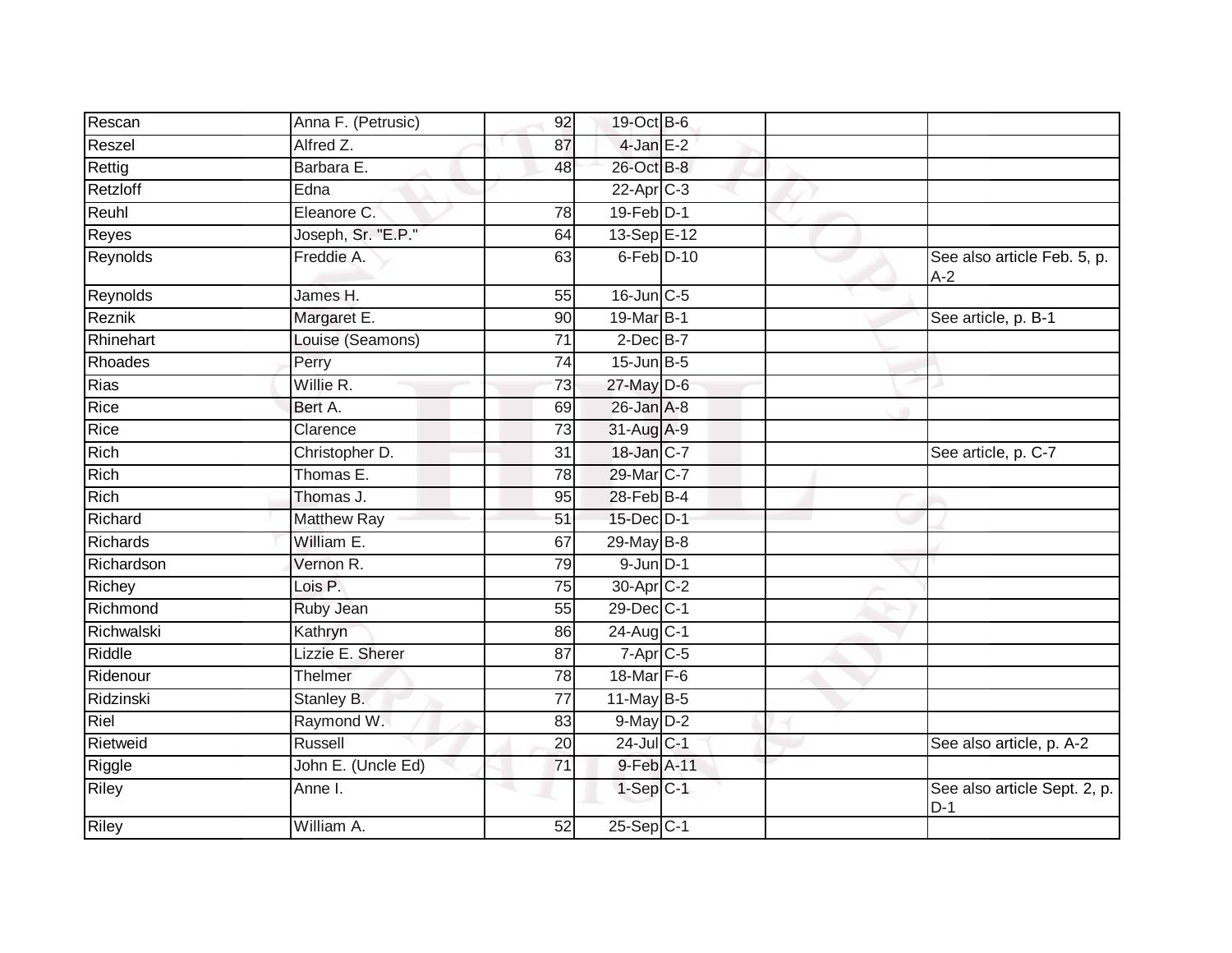| Rimmer         | Elas E.           | 89              | $9$ -Jan $D-1$         |       |                                      |
|----------------|-------------------|-----------------|------------------------|-------|--------------------------------------|
| Ringo          | Gladys            | 87              | 5-Sep A-12             |       |                                      |
| Rinkema        | Gerald "Bud"      | 57              | 16-Dec C-9             |       |                                      |
| Rist           | William O.        | 82              | 25-Feb C-10            |       |                                      |
| Ritsema        | Ralph (Red)       | 65              | $23$ -Jun $C-8$        |       |                                      |
| Ritter         | Paul C. J.        | $\overline{72}$ | 8-Apr C-6              |       |                                      |
| Rivera         | Welding           | 31              | 13-Sep E-12            |       | See also article Sept. 12,<br>p. A-2 |
| Robb           | Leon              | $\overline{57}$ | 24-Nov B-5             |       |                                      |
| Roberts        | Anna              | 86              | 29-Sep B-10            |       |                                      |
| <b>Roberts</b> | Ethel (Kip) M.    | 67              | $17-Sep$ C-2           |       |                                      |
| <b>Roberts</b> | Floyd A.          | 57              | 12-Aug D-1             |       |                                      |
| Roberts        | <b>James Mack</b> | 14              | 12-Oct A-13            |       |                                      |
| Roberts        | Meredith M.       | 98              | 4-Nov D-4              |       |                                      |
| Roberts        | Paul W.           | 66              | $9-Nov$ B-6            |       |                                      |
| Roberts        | Robert W.         | 62              | 16-Nov B-6             |       |                                      |
| Robin          | Nora              | 88              | 22-Mar D-2             |       |                                      |
| Robinson       | Alma L.           | $\overline{74}$ | 9-Apr B-12             | Kranz |                                      |
| Robinson       | Dewey             | 62              | 24-Apr <sub>IC-1</sub> |       |                                      |
| Robinson       | Eugene F.         | 54              | $21$ -Aug D-5          |       |                                      |
| Robinson       | Frederick J.      | 70              | 23-Apr <sub>C-1</sub>  |       |                                      |
| Robinson       | Gertrude A.       | 79              | 4-Nov D-4              |       |                                      |
| Robinson       | Joe               | 45              | $5$ -Jul $A-2$         |       | See article, p. A-2                  |
| Robinson       | Josie M.          | 53              | $25$ -Jun $C-2$        |       |                                      |
| Robinson       | K. T., Rev.       | 78              | 27-Apr <sub>A-10</sub> |       |                                      |
| Robinson       | Marjorie Yolenda  | 61              | $22$ -Apr $C-3$        |       |                                      |
| Robinson       | Ruth S.           | $\overline{72}$ | 9-Feb A-11             |       |                                      |
| Robinson       | Wesley, Jr.       | $\overline{72}$ | 18-Nov C-11            |       |                                      |
| Robison        | Samuel N.         | 69              | 13-Sep E-12            |       |                                      |
| Rocker         | Esther P.         | 75              | 27-May D-6             |       |                                      |
| Rockwell       | Jess T., Jr.      | 62              | 30-Apr C-2             |       |                                      |
| Roderick       | Joyce B.          | 66              | 28-Feb B-4             |       |                                      |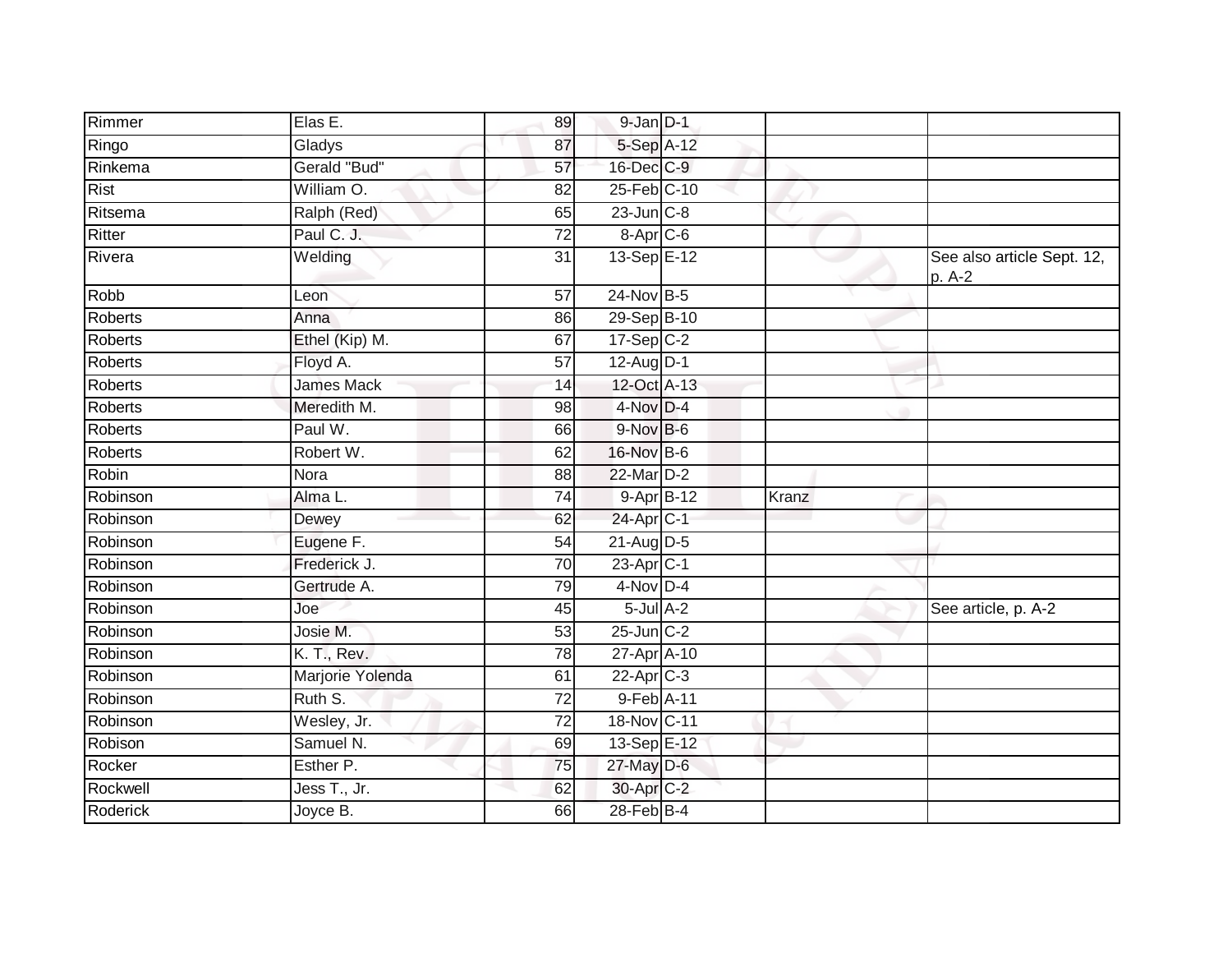| Ileane E.             | 63                             |  |                                                                                                                                                                                                                                                                                                                                                                                                                                                                                                                                    |                                     |
|-----------------------|--------------------------------|--|------------------------------------------------------------------------------------------------------------------------------------------------------------------------------------------------------------------------------------------------------------------------------------------------------------------------------------------------------------------------------------------------------------------------------------------------------------------------------------------------------------------------------------|-------------------------------------|
| Lena                  | 64                             |  | Scott                                                                                                                                                                                                                                                                                                                                                                                                                                                                                                                              |                                     |
|                       | 61                             |  |                                                                                                                                                                                                                                                                                                                                                                                                                                                                                                                                    |                                     |
| Sidney                | 79                             |  |                                                                                                                                                                                                                                                                                                                                                                                                                                                                                                                                    |                                     |
| Lydia E.              | 64                             |  |                                                                                                                                                                                                                                                                                                                                                                                                                                                                                                                                    |                                     |
| Ethel C:              | 90                             |  |                                                                                                                                                                                                                                                                                                                                                                                                                                                                                                                                    |                                     |
| Thomas J., Sr.        | 57                             |  |                                                                                                                                                                                                                                                                                                                                                                                                                                                                                                                                    |                                     |
| Clarence              | 74                             |  |                                                                                                                                                                                                                                                                                                                                                                                                                                                                                                                                    | See article, p. D-3                 |
| Mary                  | 86                             |  |                                                                                                                                                                                                                                                                                                                                                                                                                                                                                                                                    |                                     |
|                       | 69                             |  |                                                                                                                                                                                                                                                                                                                                                                                                                                                                                                                                    |                                     |
| Joseph A.             | $\overline{71}$                |  |                                                                                                                                                                                                                                                                                                                                                                                                                                                                                                                                    |                                     |
| Andrew                | 54                             |  |                                                                                                                                                                                                                                                                                                                                                                                                                                                                                                                                    |                                     |
| Edward L.             | 61                             |  |                                                                                                                                                                                                                                                                                                                                                                                                                                                                                                                                    |                                     |
| John                  | 81                             |  |                                                                                                                                                                                                                                                                                                                                                                                                                                                                                                                                    |                                     |
| Edward J.             | 60                             |  |                                                                                                                                                                                                                                                                                                                                                                                                                                                                                                                                    |                                     |
| Theresa M.            | 56                             |  |                                                                                                                                                                                                                                                                                                                                                                                                                                                                                                                                    |                                     |
| Valerie L.            | 11                             |  |                                                                                                                                                                                                                                                                                                                                                                                                                                                                                                                                    | See also article Feb. 12,<br>p. C-5 |
| Luellen M.            | 55                             |  |                                                                                                                                                                                                                                                                                                                                                                                                                                                                                                                                    |                                     |
| Adele E.              |                                |  |                                                                                                                                                                                                                                                                                                                                                                                                                                                                                                                                    | Last name also<br>Romanovich        |
| Rudolph R.            | 73                             |  |                                                                                                                                                                                                                                                                                                                                                                                                                                                                                                                                    |                                     |
| Adele E.              |                                |  |                                                                                                                                                                                                                                                                                                                                                                                                                                                                                                                                    | Last name also Roman                |
| Margaret              | $\overline{75}$                |  |                                                                                                                                                                                                                                                                                                                                                                                                                                                                                                                                    |                                     |
| Raul G.               | 51                             |  |                                                                                                                                                                                                                                                                                                                                                                                                                                                                                                                                    |                                     |
| Mildred               | 84                             |  |                                                                                                                                                                                                                                                                                                                                                                                                                                                                                                                                    |                                     |
| Harold E.             | $\overline{70}$                |  |                                                                                                                                                                                                                                                                                                                                                                                                                                                                                                                                    |                                     |
| <b>Haight Blanche</b> | 94                             |  | Peceny                                                                                                                                                                                                                                                                                                                                                                                                                                                                                                                             |                                     |
| Ann M.                | 63                             |  |                                                                                                                                                                                                                                                                                                                                                                                                                                                                                                                                    |                                     |
| Francisco (Paco)      | 72                             |  |                                                                                                                                                                                                                                                                                                                                                                                                                                                                                                                                    |                                     |
| Alicia                | 83                             |  |                                                                                                                                                                                                                                                                                                                                                                                                                                                                                                                                    | See article, p. B-7                 |
| Donald                | 57                             |  |                                                                                                                                                                                                                                                                                                                                                                                                                                                                                                                                    |                                     |
| Gladys Ann            | 91                             |  |                                                                                                                                                                                                                                                                                                                                                                                                                                                                                                                                    |                                     |
|                       | Violet (Ljubica)<br>Michael R. |  | $2$ -Nov $C-1$<br>$2$ -Feb $A$ -6<br>13-Aug B-6<br>$6$ -Feb $D-10$<br>$29$ -Jan $D-1$<br>25-Feb C-10<br>13-Nov C-3<br>$28$ -Jan $D-3$<br>$9$ -Jun $D-1$<br>27-Oct C-5<br>$20$ -Feb $C-3$<br>$13$ -Apr $B$ -6<br>26-Aug B-5<br>16-Mar D-8<br>24-Apr C-1<br>8-Sep C-7<br>11-Feb D-1<br>15-Dec D-1<br>17-Nov C-1<br>$9$ -Dec $D$ -5<br>$17-Nov$ <sub>C-1</sub><br>29-May B-8<br>23-Dec D-1<br>$29$ -Jan $D-1$<br>$26$ -Apr $E-2$<br>8-Jul C-14<br>$15-AugB-2$<br>11-Aug C-10<br>14-Nov B-7<br>8-Sep <sub>C-7</sub><br>$24$ -Mar $D-1$ |                                     |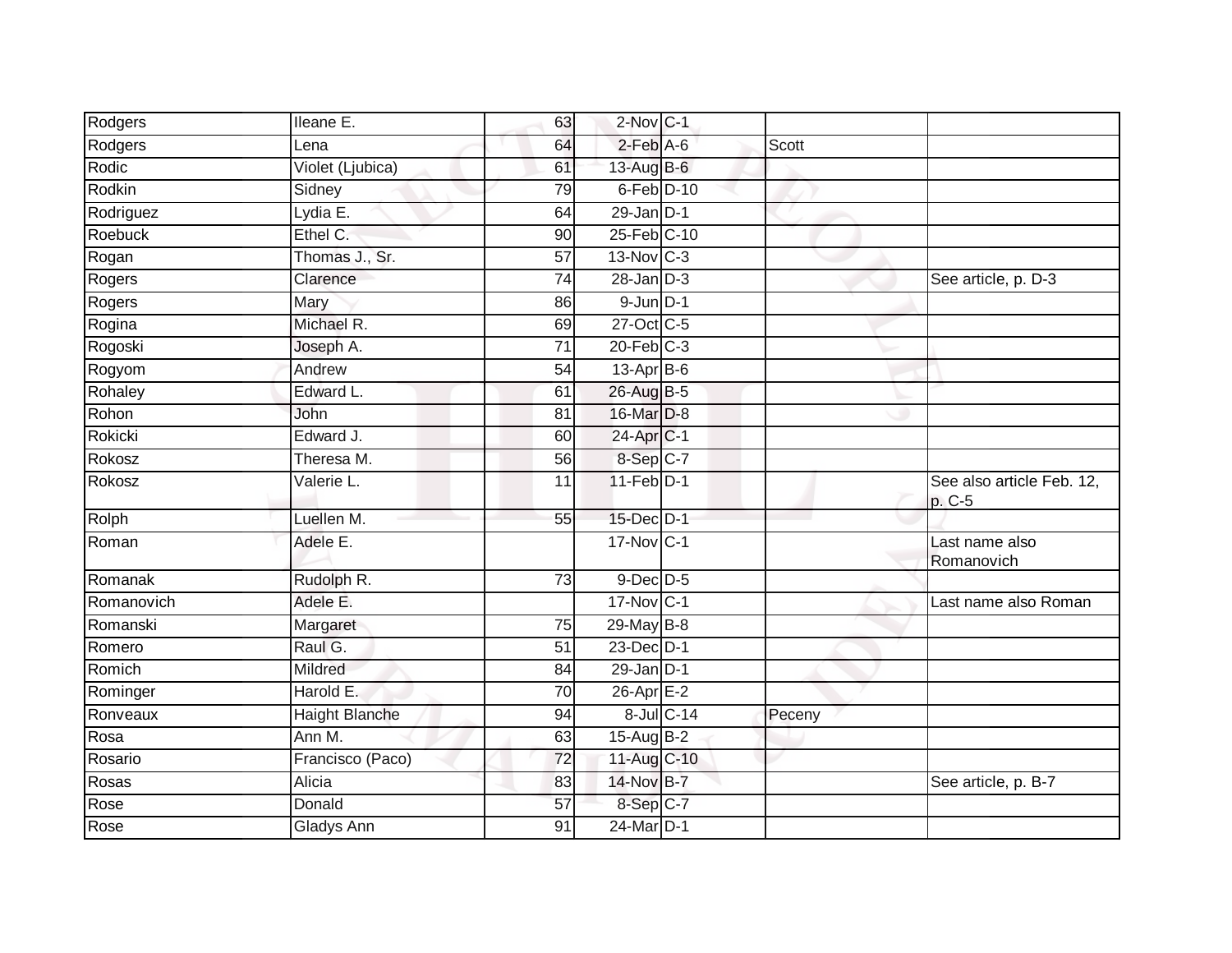| Rose       | Louise M.            | 95              | 16-Nov B-6                 |               |                          |
|------------|----------------------|-----------------|----------------------------|---------------|--------------------------|
| Rose       | Ronald D.            | 44              | $9$ -Oct $C-3$             |               |                          |
| Rosek      | Michael A.           | 87              | 11-Sep B-8                 |               |                          |
| Roseland   | James A.             | 36              | $27$ -Jan $ C-5 $          |               |                          |
| Rosen      | Emma J.              | 59              | $13$ -Jul B-6              | <b>Bozich</b> |                          |
| Rosen      | Joseph S.            | 90              | $6-SepE-14$                |               |                          |
| Rosenbaum  | Gerald R.            | 49              | $21$ -Jun $D-2$            |               |                          |
| Rosenbaum  | Virginia A.          | 66              | $3-Apr$ <sub>C-1</sub>     |               |                          |
| Rosenski   | Robert R. "Bobby"    | 23              | $3-Sep$ C-7                |               | See also article, p. A-2 |
| Rosenthal  | Verne L.             | 49              | $2$ -Dec $B$ -7            |               |                          |
| Ross       | Heather D.           | 14 months       | $9$ -Mar $\overline{A}$ -8 |               |                          |
| Ross       | Irene                |                 | $11$ -Feb $D-1$            | Pers          |                          |
| Ross       | Junita F.            | 73              | 28-May C-3                 |               |                          |
| Ross       | Malcolm              | 56              | $9$ -Jul $C$ -2            |               |                          |
| Ross       | Ralph R., Sr.        | 61              | 19-Jan A-8                 |               |                          |
| Ross       | Thomas               | 90              | 4-Aug C-1                  |               |                          |
| Rosser     | <b>Cyllus</b>        | 63              | 26-Feb D-1                 |               |                          |
| Rossetti   | Robert F.            | 80              | 21-Aug D-5                 |               |                          |
| Rossi      | Armano J., Sr.       | 64              | $23$ -Jan $C-1$            |               |                          |
| Roteck     | Margaret             | $\overline{78}$ | $16$ -Jun $D-1$            |               |                          |
| Roth       | Benjamin             | $\overline{75}$ | $14$ -Jul C-1              |               |                          |
| Roth       | Mary                 | 74              | $31$ -Jul A-2              |               | See article, p. A-2      |
| Rothenberg | Julie Elaine (Jules) | 17              | 5-Oct B-6                  |               | See also article p. A-2  |
| Rouse      | Phyllis E.           | 65              | $10 - Sep$ $C-8$           |               |                          |
| Rovai      | Gina                 | 84              | $19$ -May D-1              |               |                          |
| Rowe       | Clifton M.           | 78              | 12-Nov D-4                 |               |                          |
| Rowe       | Lee R.               | 59              | 8-Jan C-1                  |               |                          |
| Rowe       | Leila S.             | 60              | $2-Apr$ D-1                |               |                          |
| Rowley     | Kevin M.             | 25              | $4$ -Jun $D-8$             |               |                          |
| Roysdon    | Homer L.             | 74              | $3-Sep$ C-7                |               |                          |
| Roytan     | Nicholas C.          | 91              | $9$ -Jun $D-1$             |               |                          |
| Rozmanich  | Mary                 | 76              | 16-Oct A-6                 |               |                          |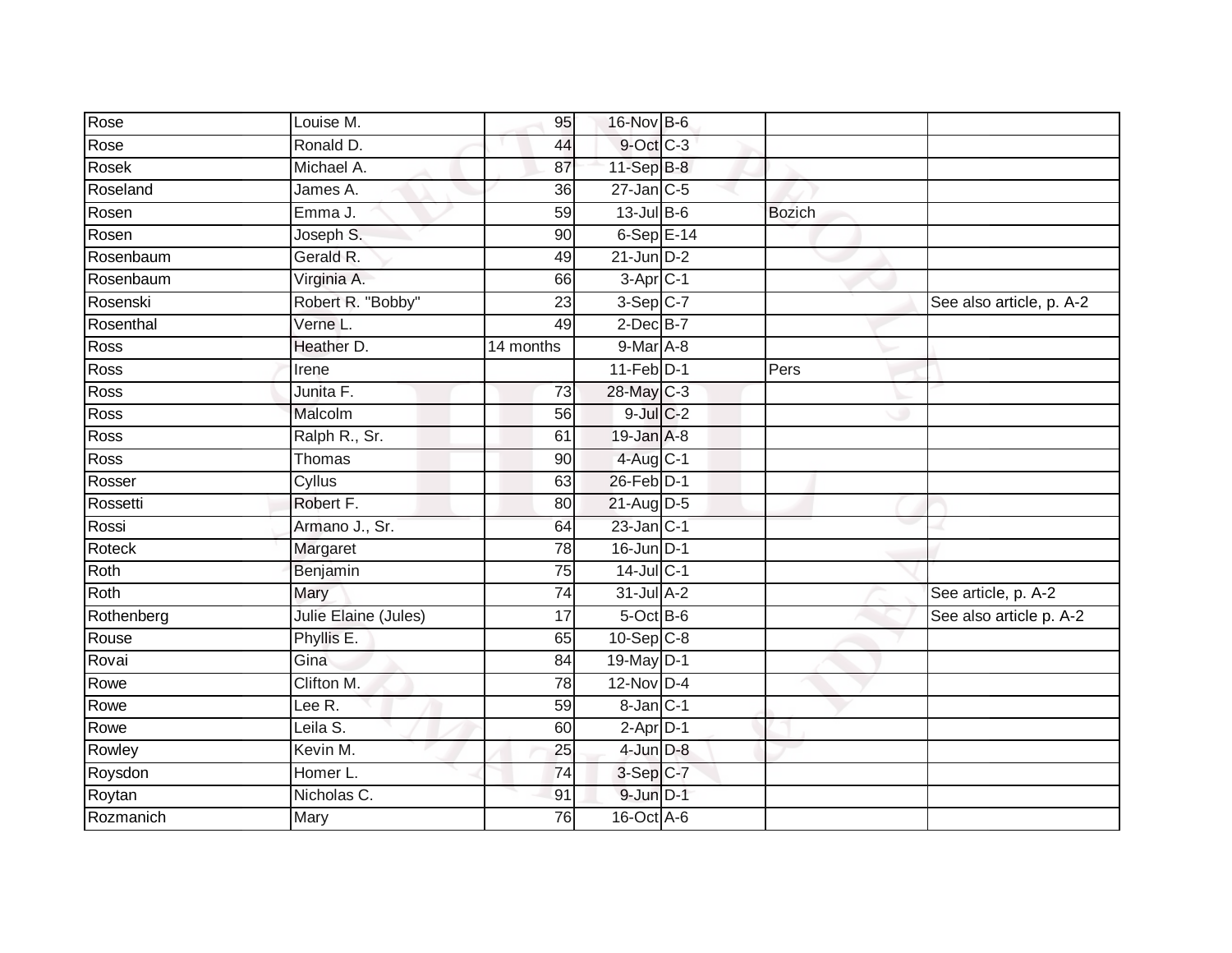| Rozumowicz   | Stanley Z.            | 63              | 12-Apr $D-1$          |  |                                      |
|--------------|-----------------------|-----------------|-----------------------|--|--------------------------------------|
| Ruberto      | Vita                  | 70              | 14-Oct D-5            |  |                                      |
| Rubin        | Gerald                | 65              | 10-Jul C-3            |  |                                      |
| <b>Ruble</b> | Marie H.              | 79              | $12-Apr$ $C-6$        |  |                                      |
| Rudeski      | Richard               | 48              | $21$ -Mar $D-4$       |  | See article, p. D-4                  |
| Rueth        | Christin S.           | 13              | 18-May C-1            |  | See also article May 17, p.<br>$E-2$ |
| Ruge         | Mary Alice            | 77              | $6-Sep$ $D-2$         |  |                                      |
| Rugh         | Robert A.             | $\overline{32}$ | $21$ -Feb $C-3$       |  |                                      |
| <b>Ruiz</b>  | Roberta Roby          | 57              | 3-Feb B-7             |  |                                      |
| Ruley        | Alice J.              | 87              | 29-May B-8            |  | See also article May 30, p.<br>$B-2$ |
| Ruman        | Bernard J.            | 63              | 16-Feb C-1            |  |                                      |
| Rush         | Anne R. "Peggy"       | 88              | $25-Sep$ C-1          |  | See also article Sept. 25,<br>p. A-2 |
| Rusher       | Henry C.              | 86              | $2$ -Apr $D-1$        |  |                                      |
| Rusnak       | Eula M.               | 68              | 28-Apr <sub>C-1</sub> |  |                                      |
| Russell      | Bernard W.            | 86              | 22-Aug A-13           |  |                                      |
| Russell      | <b>Ollie Virginia</b> | 52              | 8-Mar D-15            |  |                                      |
| Russell      | Tommy Joe             | 43              | 27-Jun B-10           |  | See article, p. B-10                 |
| Russman      | George N.             | 75              | $13$ -Jan $D-1$       |  | See article, p. D-1                  |
| Rutledge     | Clifford              | 35              | 20-Dec D-7            |  |                                      |
| Rutledge     | John Paul             | 70              | 29-Jul C-1            |  |                                      |
| Ruzbasan     | John, Sr.             | 78              | 15-Mar E-2            |  |                                      |
| Ruzycki      | Joseph E.             | 69              | 8-Jul C-14            |  |                                      |
| Ryan         | Bessie M.             | 84              | $14$ -Apr $ C-1 $     |  |                                      |
| Ryba         | Aoysius F.            | 69              | $24$ -Jul $A-9$       |  |                                      |
| Rybicki      | Leon                  | 81              | $10 - Sep$ $C-8$      |  |                                      |
| Rybowiak     | Lottie J.             | 82              | $7$ -Jul B-9          |  |                                      |
| Ryfa         | Victoria              | 84              | 12-Oct A-13           |  |                                      |
| Ryskamp      | John                  | 86              | 16-Jun D-1            |  |                                      |
| Rzonca       | Joseph J.             | 76              | 22-Jul B-5            |  |                                      |
| Sabados      | Anna                  | 92              | 25-Jun C-2            |  |                                      |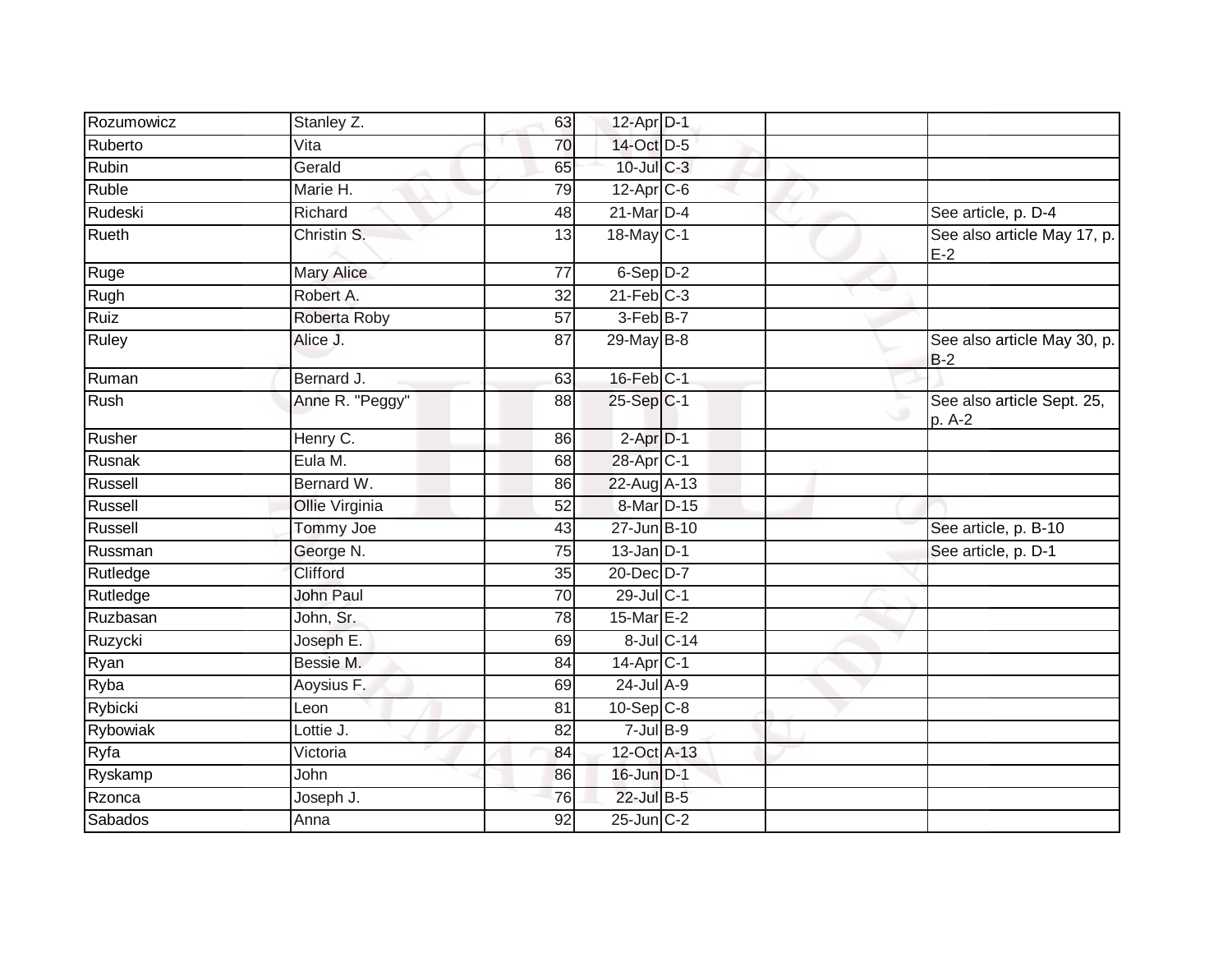| Saban           | Mary M. (Notzen)    | 72              | 26-May D-5              |       |                                                                    |
|-----------------|---------------------|-----------------|-------------------------|-------|--------------------------------------------------------------------|
| Sable           | <b>Victor Max</b>   | 70              | 9-Nov B-6               |       |                                                                    |
| Sabo            | Albert R.           | 69              | 11-May B-5              |       | Last name also spelled<br>Sabol - see May 12, p. B-6               |
| Sabo            | Eleanor I.          | 59              | $13$ -Jul $B$ -6        |       |                                                                    |
| Sabo            | Irene <sub>R.</sub> | 70              | $27-Sep$ <sub>C-2</sub> |       |                                                                    |
| Sabol           | Albert R.           | 69              | 12-May $B-6$            |       | Last name also spelled<br>Sabo - see May 11, p. B-5                |
| Sacerich        | Judy A.             | 68              | $4$ -Jul $C-1$          |       |                                                                    |
| Salatas         | Themistocles "Mike" | 90              | 28-Aug C-3              |       |                                                                    |
| Salazar-Malagon | Martha              | infant          | 20-Aug C-2              |       |                                                                    |
| Samarzija       | Eva                 | 68              | $21$ -Aug D-5           |       |                                                                    |
| Samuel          | <b>Wayne Gordon</b> | 79              | $5 - Jan$ $D-1$         |       | See article, p. D-1                                                |
| Sanchez         | Felipe J.           | 65              | 20-Mar C-1              |       |                                                                    |
| Sanders         | Lawrence H.         | 80              | 20-Oct C-1              |       |                                                                    |
| Sanders         | Raymond             | 76              | 30-Sep A-11             |       |                                                                    |
| Sandlin         | Chester             |                 | 15-Mar E-2              |       |                                                                    |
| Sandoval        | Sebastian           | 86              | 15-Oct F-7              |       |                                                                    |
| Sankey          | Helen L.            | 91              | $1-Oct$ C-2             | Milda |                                                                    |
| Santana         | Salvador            | 58              | 11-Aug C-10             |       | See also article, p. C-10;<br>First name also spelled<br>Salvadore |
| Santefort       | Leonard             | 93              | 14-Sep B-5              |       |                                                                    |
| Santori         | Filomena T.         | $\overline{77}$ | $4$ -Jan $E-2$          |       |                                                                    |
| Santos          | Jesse               | 91              | 26-May D-5              |       |                                                                    |
| Sapp            | Harry T., Sr.       | 58              | 19-Nov D-11             |       |                                                                    |
| Sarti           | Amelia              | 83              | $26$ -Jun $C-1$         |       |                                                                    |
| Satay           | Mary G.             | 79              | $3$ -Aug $D-5$          |       |                                                                    |
| Saunders        | Virginia            |                 | 19-Dec C-1              |       |                                                                    |
| Sayers          | Mable L. (Keough)   | 94              | $14$ -Jan $D-1$         |       | See also article, p. D-1                                           |
| Sayger          | Charles R.          | 53              | 31-May D-1              |       |                                                                    |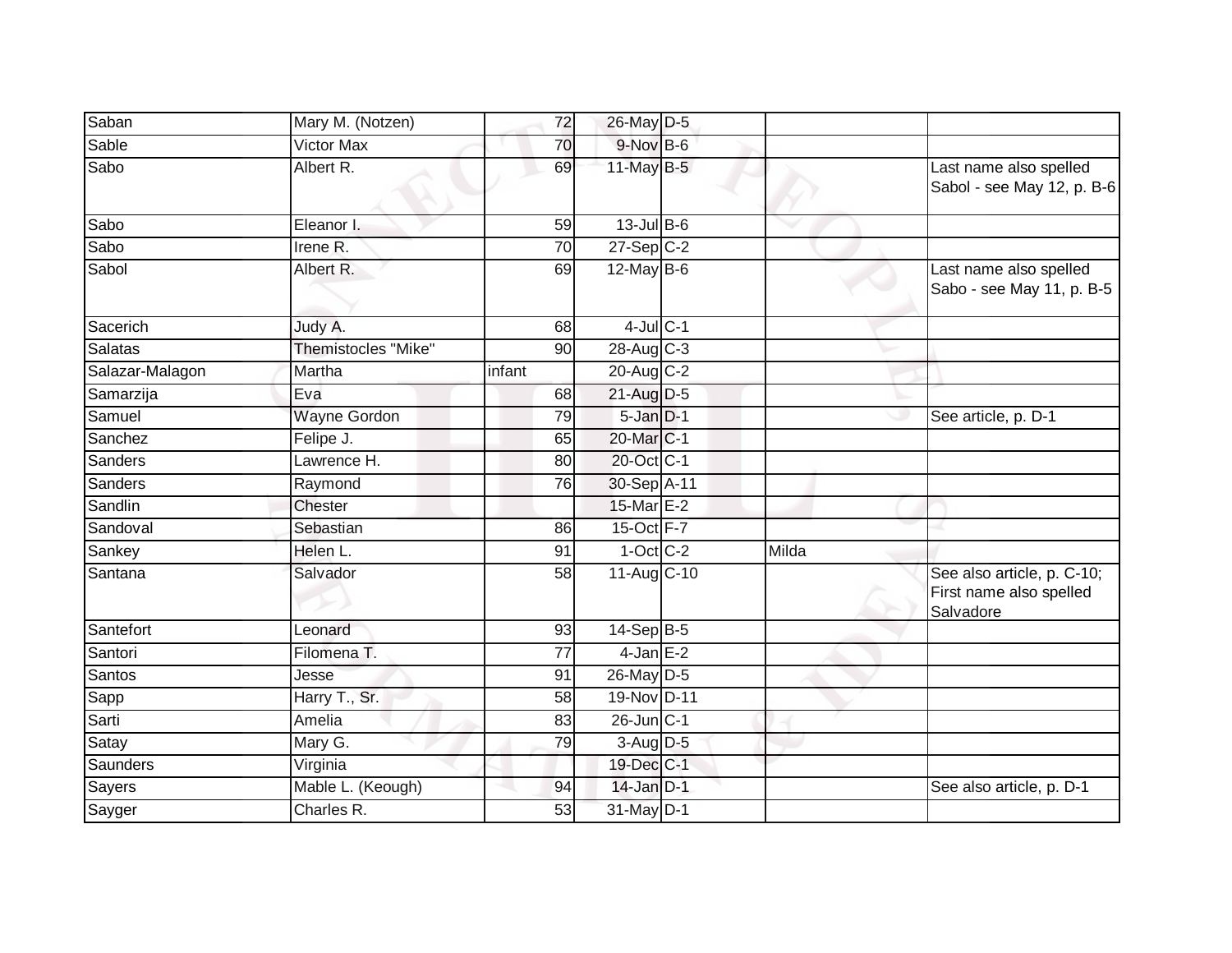| Sayger     | <b>Ruth</b>    |                 | 30-Apr C-2        |       |                          |
|------------|----------------|-----------------|-------------------|-------|--------------------------|
| Scartozzi  | Robert A.      | 71              | 13-Dec E-2        |       |                          |
| Sceniak    | Irene          | 61              | 7-Oct B-7         |       |                          |
| Scepkowski | Peter E.       | 63              | 24-Jul A-9        |       |                          |
| Schach     | Joseph F.      | $\overline{84}$ | $3-FebB-7$        |       |                          |
| Schad      | Fred J.        | 91              | 28-Sep A-10       |       |                          |
| Schaefer   | Mayme          | 90              | $16$ -Jan $C-3$   |       |                          |
| Schaeffer  | Edward M.      | 84              | $20$ -Feb $C-3$   |       |                          |
| Schaller   | Melvin         | 59              | 30-Jul C-2        |       |                          |
| Schatz     | Esther         |                 | 30-Sep A-11       | Meyer |                          |
| Scheidt    | Clarence L.    | 62              | $2$ -Jan $C-3$    |       |                          |
| Scher      | Elizabeth      | 89              | $17 - Sep$ $C-2$  |       |                          |
| Schiesser  | Joseph J.      | 79              | 21-Oct C-5        |       |                          |
| Schiller   | Fred R.        | 60              | $1-Nov$ D-1       |       |                          |
| Schilling  | Louis W.       | 78              | 9-Oct C-3         |       | See also article, p. C-3 |
| Schimko    | Paul           | 76              | 16-Mar D-8        |       |                          |
| Schlachter | Lee J.         | 64              | $9-$ Sep $B-6$    |       |                          |
| Schlarp    | Christ         | 79              | 27-Mar C-4        |       |                          |
| Schlehman  | John L.        | 91              | 27-Jul B-5        |       |                          |
| Schleizer  | Arthur C.      | 74              | 9-Apr B-12        |       |                          |
| Schlundt   | Mildred        | 62              | 15-Feb E-14       |       |                          |
| Schmal     | Walter J., Sr. | $\overline{74}$ | $2-AugE-3$        |       |                          |
| Schmidt    | Chester L.     | 86              | 11-Aug C-10       |       |                          |
| Schmidt    | Mary           | $\overline{87}$ | $12$ -Feb $C-5$   |       |                          |
| Schmidt    | Maximillian M. | 84              | $16$ -Jan $C-3$   |       |                          |
| Schmidt    | Paul L.        | 83              | 3-Mar C-6         |       |                          |
| Schmit     | Clair M.       | $\overline{77}$ | 18-Nov C-11       |       |                          |
| Schnabel   | Ralph F., Sr.  | 72              | 31-Oct C-7        |       |                          |
| Schneider  | Philip         | 80              | 8-Jan C-1         |       |                          |
| Schneider  | Ruth T.        | 93              | $19$ -Jun $B - 8$ |       |                          |
| Schomaker  | Henry C.       | 77              | 22-Apr C-3        |       |                          |
| Schreiber  | Herbert H.     | $\overline{73}$ | $6$ -Jun $C$ -5   |       |                          |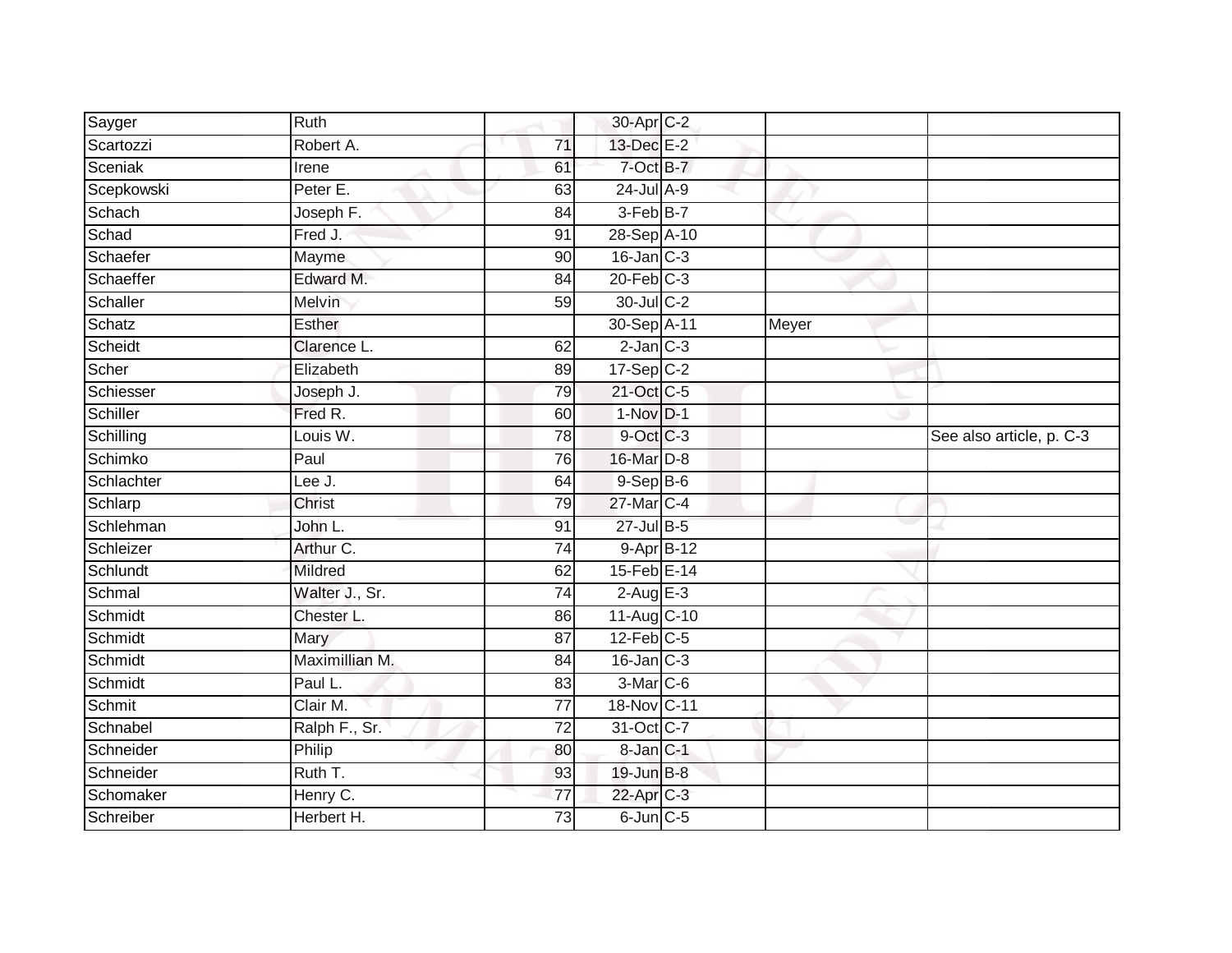| Schroeder     | Conway ("Buzz")          | 61              | 18-Jan C-7      |            |                                     |
|---------------|--------------------------|-----------------|-----------------|------------|-------------------------------------|
| Schroeder     | Myrtle C.                | 72              | 12-Nov D-4      |            |                                     |
| Schroeter     | Pete                     | 63              | 20-Jan C-5      |            |                                     |
| Schrum        | Paul W.                  | 74              | $12$ -Jan C-2   |            |                                     |
| <b>Schuck</b> | Robert, Sr.              | 86              | $24$ -Aug $C-1$ |            |                                     |
| Schuhrke      | Pauline                  | 67              | 16-Sep B-10     |            |                                     |
| Schulmeyer    | Charles E.               | 74              | $16$ -Aug $D-3$ |            |                                     |
| Schultz       | Helen (Ratajczak)        | 69              | $9-$ Sep $B-6$  |            |                                     |
| Schultz       | Irma H.                  | 80              | 18-Jul B-5      |            |                                     |
| Schultz       | Michael F., Jr.          | 53              | $13$ -Jul B-6   |            |                                     |
| Schultz       | Walter A.                | $\overline{77}$ | $30$ -May B-2   |            |                                     |
| Schumacher    | Josephine M.             | 83              | $4$ -Jan $E-2$  |            |                                     |
| Schupp        | Gordon                   | 80              | 31-May D-1      |            |                                     |
| Schurman      | <b>Helen Christine</b>   |                 | $22$ -Jan $D-6$ |            |                                     |
| Schutz        | Jerome                   | $\overline{55}$ | $7-NovB-2$      |            |                                     |
| Schutz        | Leon                     |                 | 11-Sep B-8      |            |                                     |
| Schwab        | Ella D.                  | 95              | 26-Jul E-10     | Seehaussen |                                     |
| Schwam        | <b>Esther Kadet</b>      | 90              | 11-Nov C-4      |            |                                     |
| Schwartz      | Anna                     | 90              | 19-Mar B-1      |            |                                     |
| Schwartz      | Josephine A. (Schwartzl) | 102             | 6-Dec D-14      |            | Last name also spelled<br>Schwartzl |
| Schwartz      | Lyle P.                  | 71              | $2-Sep$ $D-1$   |            |                                     |
| Schwartz      | Marcella "Marcy"         | 64              | $3$ -Dec $C-2$  | Robinson   |                                     |
| Schwartz      | Ruth A.                  | 93              | 20-Apr B-5      |            |                                     |
| Schwartzl     | Josephine A.             | 102             | 6-Dec D-14      |            | Last name also spelled<br>Schwartz  |
| Schweitzer    | Mary E.                  |                 | 7-Apr C-5       |            |                                     |
| Schwertfeger  | Rachael                  | 62              | 8-Aug B-7       |            |                                     |
| Schwingel     | Mark D.                  | 31              | 12-May $B-6$    |            |                                     |
| Sciortino     | Andrew N. "Nick"         | 63              | $22$ -Jan $D-6$ |            |                                     |
| Scofield      | Jessie I.                |                 | 13-Aug B-6      |            |                                     |
| Scoggins      | William P.               | 55              | 29-Jan D-1      |            |                                     |
| Scott         | Agnes                    | 97              | 31-Dec D-5      |            |                                     |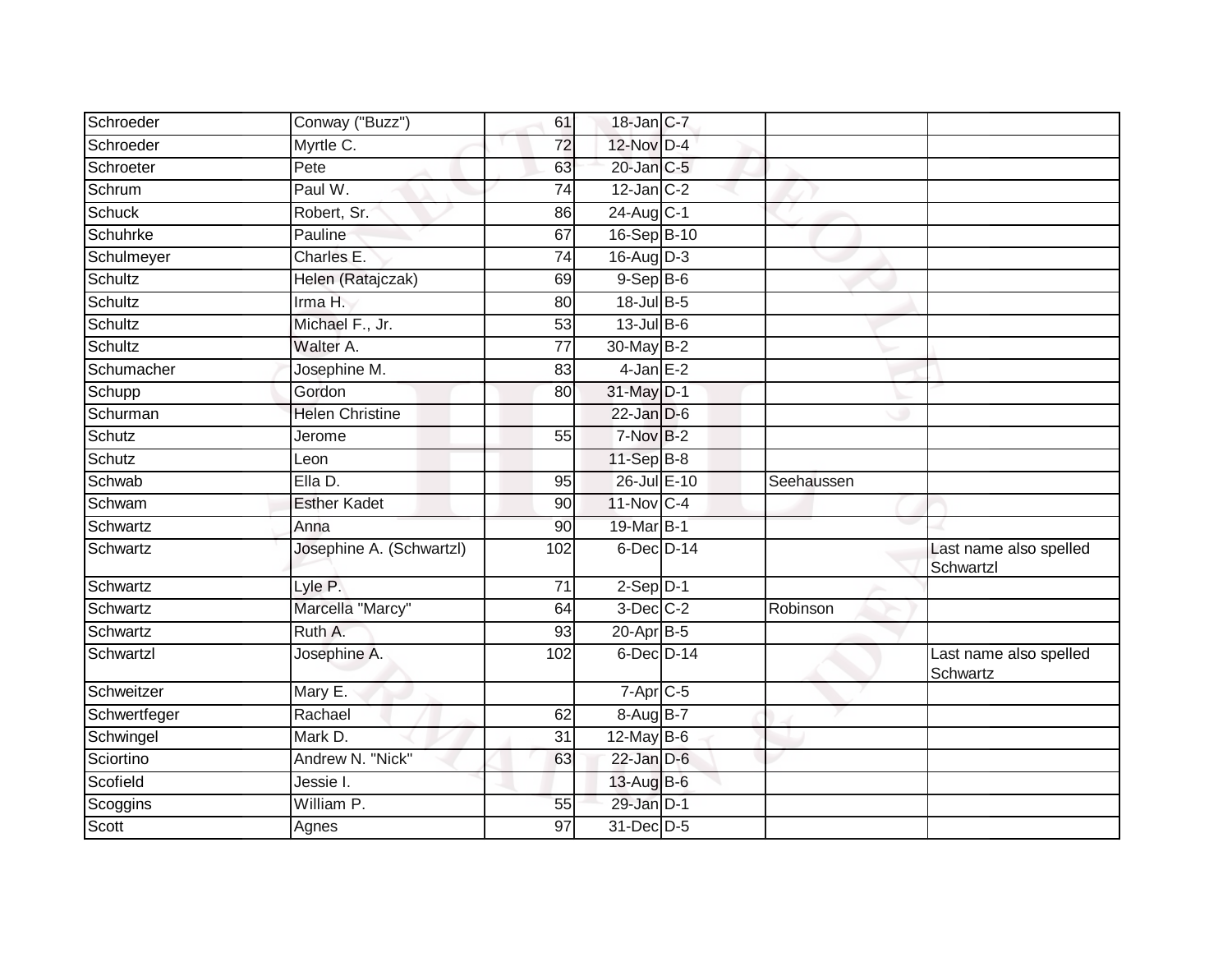| Scott     | Deacon Arthur L.        |    | 16-Oct A-6                  |       |             |                                       |
|-----------|-------------------------|----|-----------------------------|-------|-------------|---------------------------------------|
| Scott     | Eddie L.                | 68 | 21-Aug D-5                  |       |             |                                       |
| Scott     | Fred                    | 63 | 18-Aug C-1                  |       |             | See also article August 19,<br>p. D-3 |
| Scott     | Gladys M.               | 67 | 10-Mar C-1                  |       |             |                                       |
| Scott     | Hazel "Scotty"          | 65 | $3-Nov$ D-1                 |       |             |                                       |
| Scott     | James H.                | 52 | $26-Sep$ C-2                |       |             |                                       |
| Scott     | John, Sr.               | 59 | 17-Jun C-4                  |       |             |                                       |
| Scott     | <b>Marion Glen</b>      | 50 | $24-Sep$ D-3                |       |             |                                       |
| Scott     | Mildred M.              | 87 | $16$ -Jan $\overline{C}$ -3 |       |             | See also article Jan. 17, p.<br>$C-1$ |
| Seay      | Willie W.               | 58 | $3-Apr$ <sub>C-1</sub>      |       |             |                                       |
| Sebastian | John R.                 | 53 | $7$ -Jul $B-9$              |       |             | See article, p. B-9                   |
| Sebben    | Chester                 | 79 | 21-May D-8                  |       |             |                                       |
| Sebenste  | Shirley M.              |    | $2$ -Jan $C-3$              |       |             |                                       |
| Seberger  | Martha T.               | 77 | $21-Aug D-5$                |       |             |                                       |
| Seberger  | Raymond E., Jr.         | 87 | $1-Oct$ C-2                 |       |             | See also article Oct. 2, p.<br>$C-2$  |
| Sebock    | John                    | 81 | 10-Feb D-1                  |       |             |                                       |
| Sedlack   | Velma G.                | 83 | 11-Aug C-10                 |       |             |                                       |
| Sedlack   | William J.              | 76 | 12-Oct A-13                 |       |             |                                       |
| Sefton    | John J.                 | 63 | $21$ -Jan D-1               |       |             |                                       |
| Seghi     | Helen                   |    | 65 Februray<br>10           | $D-1$ | Lewandowski |                                       |
| Segraves  | <b>Brenda</b>           | 17 | 4-Mar A-2                   |       |             | See article, p. A-2                   |
| Segvich   | Anthony J., Sr. "Scala" | 67 | $23$ -Apr $ C-1 $           |       |             |                                       |
| Seifert   | Bert N.                 | 73 | 27-Jun B-10                 |       |             |                                       |
| Seifrig   | Martin J.               | 66 | 24-Nov B-5                  |       |             |                                       |
| Seiner    | Theodore J.             | 70 | $8$ -Dec $D-1$              |       |             |                                       |
| Seling    | Matthew F. ("Matt")     | 62 | 23-May B-6                  |       |             |                                       |
| Seljan    | Sylvia                  | 71 | $16$ -Aug $D-3$             |       |             |                                       |
| Selvaggi  | Frank V.                | 73 | 15-May C-1                  |       |             |                                       |
| Semko     | Frances C.              | 62 | 27-Oct C-5                  |       | Juszczak    |                                       |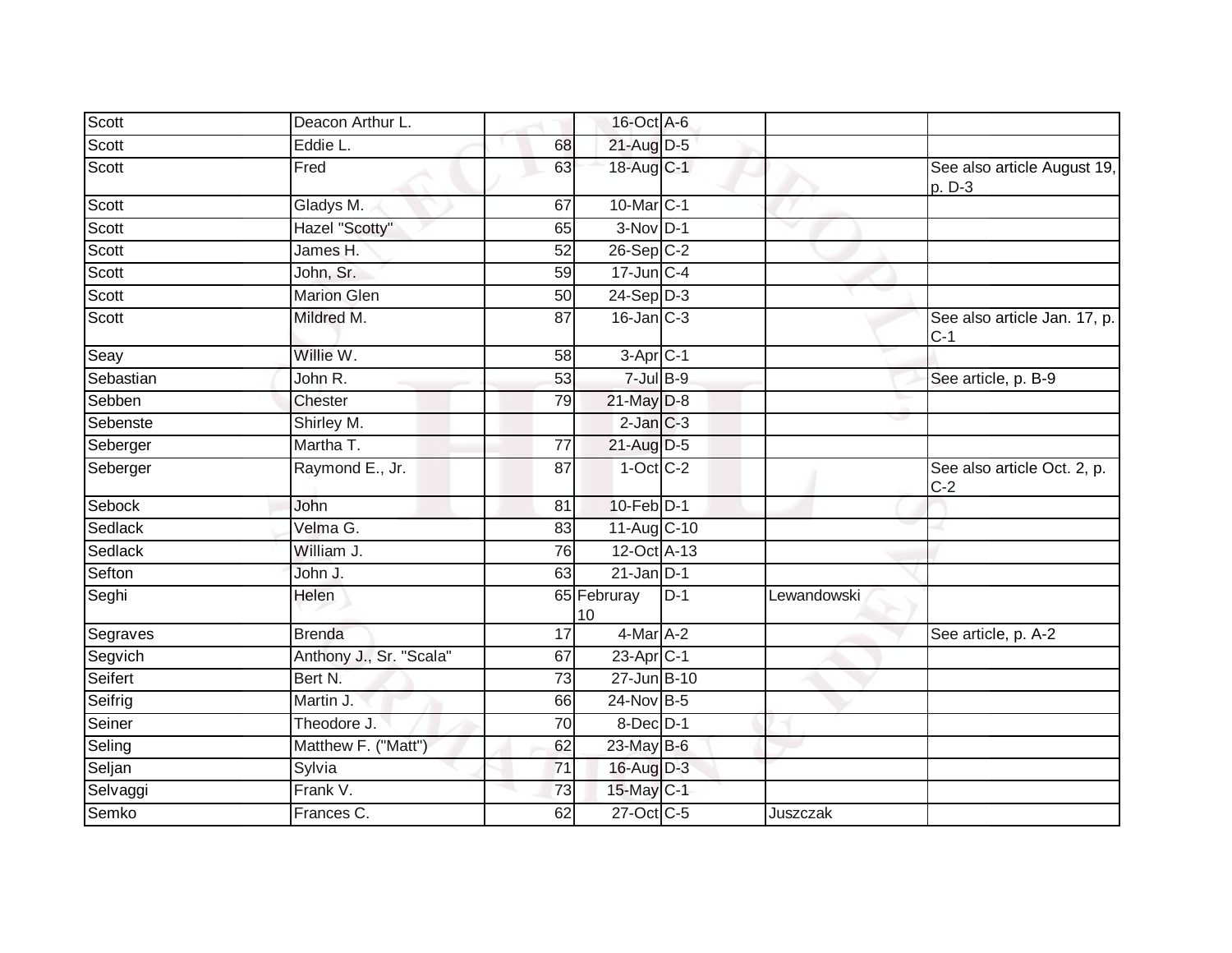| Senchak      | Anne M.        |                 | 10-May D-2        | Kominiak |                          |
|--------------|----------------|-----------------|-------------------|----------|--------------------------|
| Senes        | Spiro James    | 85              | 10-May D-2        |          |                          |
| Senffner     | Gail E.        | 39              | 5-May A-8         |          |                          |
| Sera         | <b>Bess</b>    | 68              | 18-Aug C-1        |          |                          |
| Serkowski    | Anthony J.     | 84              | 11-Dec C-10       |          |                          |
| Seroczynski  | Justin         | $\overline{72}$ | 23-Sep A-8        |          |                          |
| Settecase    | Phillip        | 91              | $7-MarB-8$        |          |                          |
| Setters      | Hester         | 73              | 18-May C-1        |          |                          |
| Setty        | Golden E.      | 82              | 25-Aug B-7        |          |                          |
| Sever        | Yeka           | 86              | 17-May E-2        |          |                          |
| Shader       | Evelyn D.      | 71              | $27$ -May $D-6$   |          |                          |
| Shaffer      | George         | 87              | 6-Sep D-2         |          |                          |
| Shaffer      | Mark Adam      | 19              | $3-Nov$ D-1       |          |                          |
| Shaffstall   | Lewis          | 73              | 20-Nov C-11       |          |                          |
| Shahbaz      | Leah           | 90              | 17-Mar D-2        |          |                          |
| Shakes       | Betty J.       | 64              | $16$ -Jul B-6     |          | See also article, p. B-6 |
| <b>Shank</b> | Floyd K.       | 76              | $2$ -Dec $B-7$    |          |                          |
| Shanks       | Ray            | 71              | 31-Mar C-1        |          |                          |
| Shawkum      | Matt S.        | 78              | 23-Nov B-5        |          |                          |
| Shawver      | William C.     | 79              | 3-Mar C-6         |          |                          |
| Shebesh      | Anna Clara     | 77              | $16$ -Jan $C-3$   |          |                          |
| Sheid        | Porter A.      | 70              | 6-Oct D-6         |          |                          |
| Sheldon      | James C.       | 80              | $4$ -Feb $D-1$    |          |                          |
| Shepard      | Laura L.       |                 | 46 Februray 3 B-7 |          |                          |
| Sherman      | Lola Bell      | 76              | 18-Mar F-6        |          |                          |
| Sherrard     | Clifford, III  | 21              | $8$ -Jul $A-2$    |          | See article, p. A-2      |
| Shevchenko   | Peter          | 89              | $24$ -Feb $C-1$   |          |                          |
| Shevik       | George         | 79              | $21$ -May $D-8$   |          |                          |
| Shipley      | Mary Leona     | 96              | 15-May C-1        |          |                          |
| Shipman      | Hilde M.       | 73              | 11-Sep B-8        |          |                          |
| Shively      | Lillian I.     | 62              | 21-Aug D-5        |          |                          |
| Shobe        | Lester Lee Don | 85              | 29-Dec C-1        |          |                          |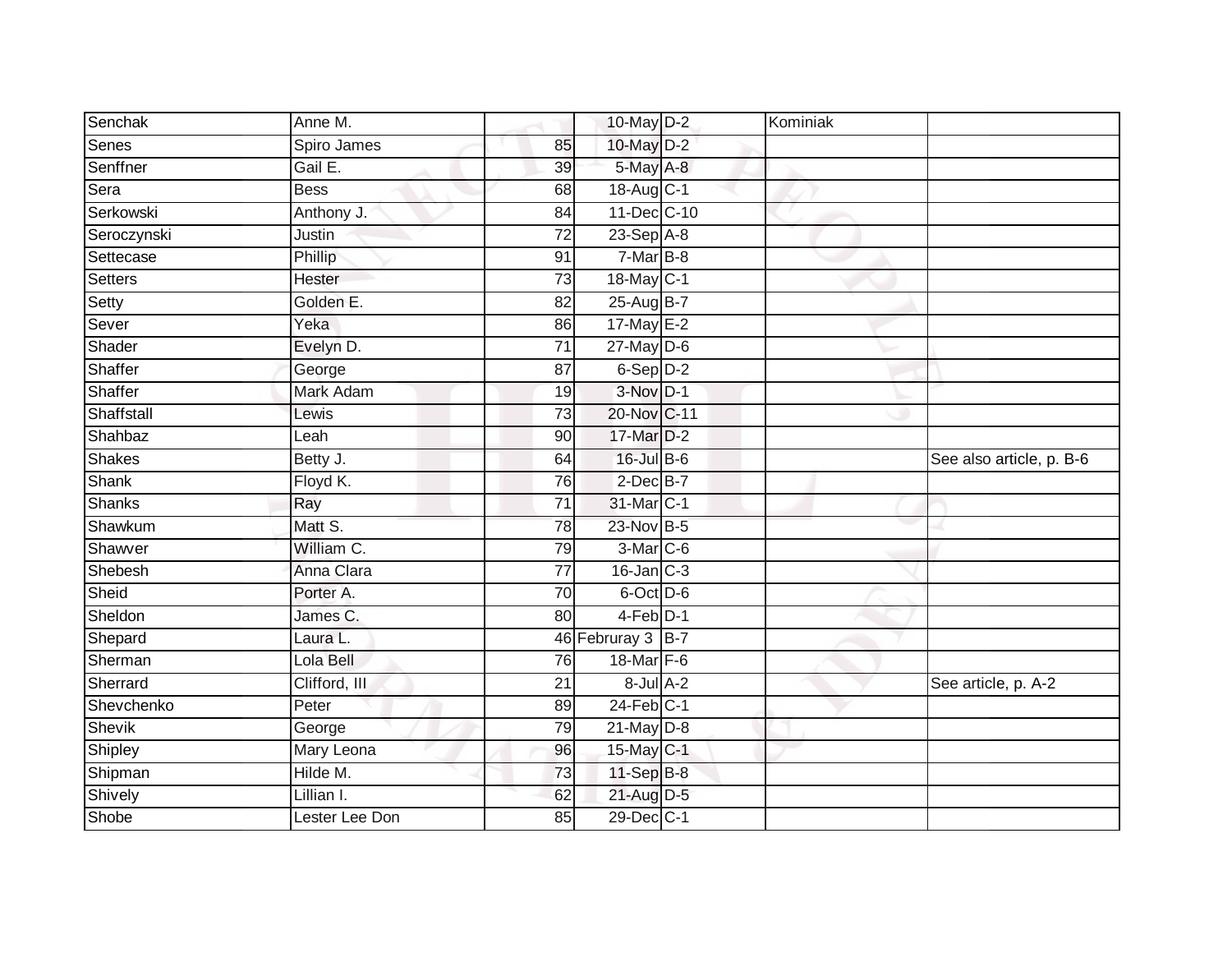| Shoemaker    | Russell P.         | 67              | 19-Feb D-1             |       |                                       |
|--------------|--------------------|-----------------|------------------------|-------|---------------------------------------|
| Short        | Edith B.           | 86              | 15-Mar E-2             |       |                                       |
| Short        | Mary L. (Mays)     | 73              | 10-Sep C-8             |       |                                       |
| Shrewsbury   | Frances            | 68              | 6-Nov C-5              |       |                                       |
| Shubert      | Rose M.            | $\overline{77}$ | $10$ -Dec $D-4$        |       |                                       |
| Shumaker     | Harry A.           | 68              | $12$ -Jan $C-2$        |       | See also article, p. A-2              |
| Shumway      | Hazel E.           | 67              | 13-Aug B-6             |       | See also article, p. B-6              |
| Shurman      | Anna (Stanko)      | 86              | 20-May B-12            |       |                                       |
| Shuttz       | Robert A., Sr.     | 41              | $6$ -Feb $D-10$        |       |                                       |
| Sibilsky     | Phyllis M.         | 83              | 8-Sep C-7              |       |                                       |
| Sidkey       | Sophie             | $\overline{75}$ | 24-Mar D-1             |       | See also article March 25,<br>p. D-1  |
| Siedelmann   | Ida H.             | 87              | 19-Oct B-6             |       |                                       |
| Siersema     | Alice              | 81              | $18$ -Feb $D-6$        |       |                                       |
| <b>Sikes</b> | Marion W.          | $\overline{72}$ | 15-Oct F-7             |       |                                       |
| Silaj        | Joseph             | 82              | 16-Apr C-4             |       |                                       |
| Sillery      | Frances            | 82              | $25$ -Jun $C-2$        |       |                                       |
| <b>Sills</b> | Bonita M. (Hluska) | 67              | $3-Apr$ <sub>C-1</sub> |       |                                       |
| Silverman    | David              | 73              | 11-Nov C-4             |       |                                       |
| Simich       | Wilma A.           | 55              | $20$ -Jan $A-2$        | Mucha |                                       |
| Simko        | Andy E. "Carl"     |                 | $4$ -May B-8           |       |                                       |
| Simmons      | Alvie L.           | 85              | $17-Sep$ C-2           |       |                                       |
| Simmons      | Andrew             | 67              | 10-Feb D-1             |       |                                       |
| Simmons      | Richard            | 74              | 29-Nov E-1             |       |                                       |
| Simmons      | William B.         | 58              | $19-May$ D-1           |       | See also article May 20, p.<br>$B-12$ |
| Simon        | Florence B.        | 75              | 17-Oct A-8             |       |                                       |
| Simon        | Jack H.            | 48              | 16-Dec C-9             |       |                                       |
| Simpson      | Gracie C.          | 90              | $1-Dec$ $C-1$          |       |                                       |
| <b>Sims</b>  | Eloise             |                 | $7$ -Dec $C$ -4        |       |                                       |
| <b>Sims</b>  | <b>Jack Burkey</b> | 64              | 9-Apr B-12             |       |                                       |
| Sims         | Roy H.             | 66              | 25-Sep C-1             |       |                                       |
| Sippel       | Edna V.            | 91              | $17$ -Jan $ C-1 $      |       |                                       |
|              |                    |                 |                        |       |                                       |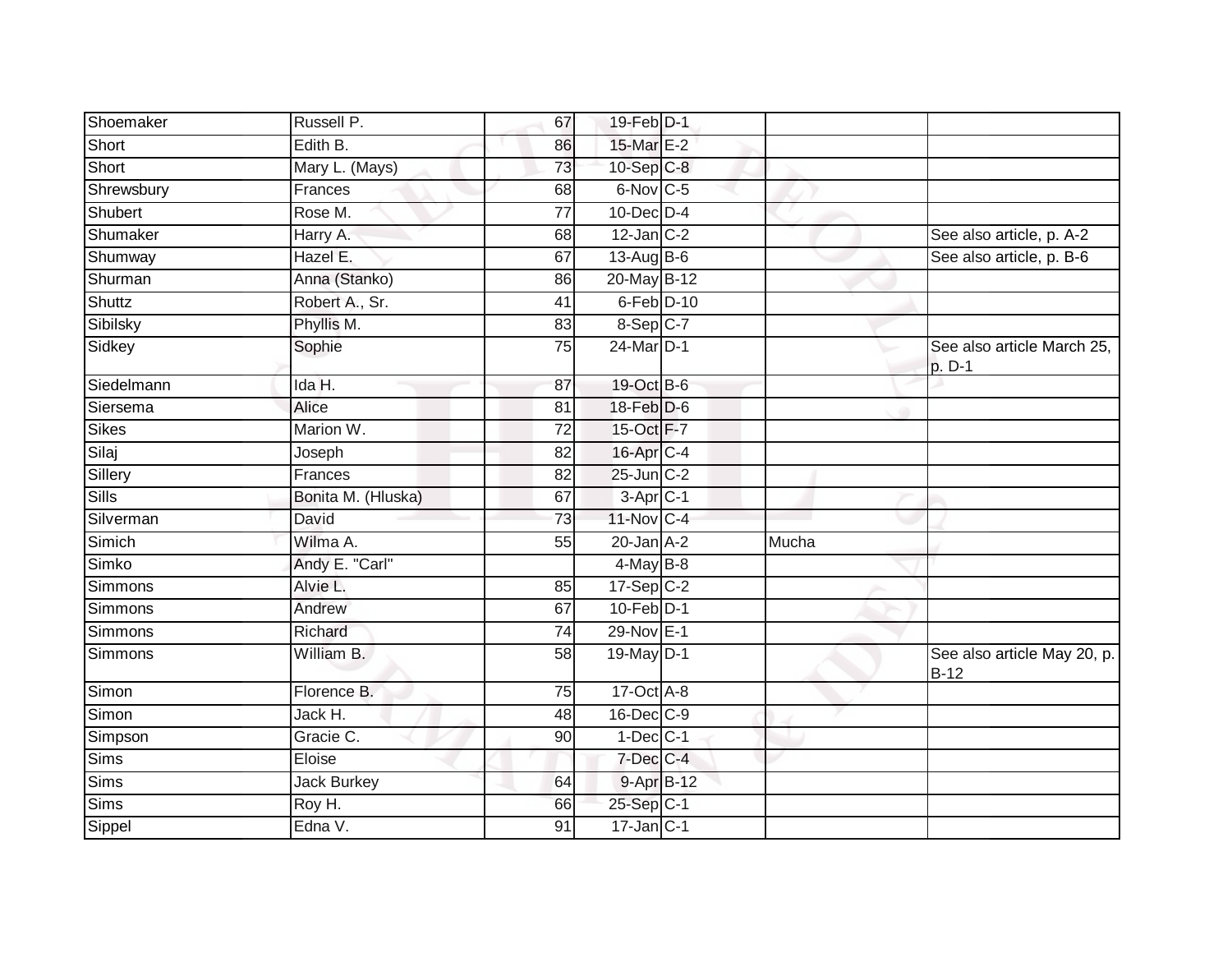|                         | 62              |    |             |                                                                                                                                                                                                                                                                                                                                                                                                                       |                                                          |
|-------------------------|-----------------|----|-------------|-----------------------------------------------------------------------------------------------------------------------------------------------------------------------------------------------------------------------------------------------------------------------------------------------------------------------------------------------------------------------------------------------------------------------|----------------------------------------------------------|
| Joseph                  | 68              |    |             |                                                                                                                                                                                                                                                                                                                                                                                                                       |                                                          |
| Walter                  | $\overline{74}$ |    |             |                                                                                                                                                                                                                                                                                                                                                                                                                       |                                                          |
| Emma E.                 | 85              |    |             |                                                                                                                                                                                                                                                                                                                                                                                                                       |                                                          |
| Joseph J.               | $\overline{75}$ |    |             |                                                                                                                                                                                                                                                                                                                                                                                                                       |                                                          |
| Edna F.                 | 67              |    |             | Markiewicz                                                                                                                                                                                                                                                                                                                                                                                                            |                                                          |
| Mitchell J.             | 29              |    |             |                                                                                                                                                                                                                                                                                                                                                                                                                       | See also article March 13,<br>p. A-1                     |
| <b>Edward "Skipper"</b> | 67              |    |             |                                                                                                                                                                                                                                                                                                                                                                                                                       |                                                          |
| Billy J.                | 56              |    |             |                                                                                                                                                                                                                                                                                                                                                                                                                       |                                                          |
| Mary                    | 90              |    |             |                                                                                                                                                                                                                                                                                                                                                                                                                       |                                                          |
| Joseph A.               | 73              |    |             |                                                                                                                                                                                                                                                                                                                                                                                                                       |                                                          |
| Charles, Jr.            | 73              |    |             |                                                                                                                                                                                                                                                                                                                                                                                                                       |                                                          |
| Joseph                  |                 |    |             |                                                                                                                                                                                                                                                                                                                                                                                                                       |                                                          |
| Adam                    | 63              |    |             |                                                                                                                                                                                                                                                                                                                                                                                                                       | See also article Feb. 17,<br>p. D-1                      |
| Minnie                  | 79              |    |             |                                                                                                                                                                                                                                                                                                                                                                                                                       |                                                          |
| Gertrude                | 75              |    |             |                                                                                                                                                                                                                                                                                                                                                                                                                       |                                                          |
| Peter                   | 85              |    |             |                                                                                                                                                                                                                                                                                                                                                                                                                       |                                                          |
| Stanley F.              | 78              |    |             |                                                                                                                                                                                                                                                                                                                                                                                                                       |                                                          |
| Ona                     |                 |    |             |                                                                                                                                                                                                                                                                                                                                                                                                                       |                                                          |
| Walter J.               |                 | 16 |             |                                                                                                                                                                                                                                                                                                                                                                                                                       |                                                          |
| Carl G.                 | 60              |    |             |                                                                                                                                                                                                                                                                                                                                                                                                                       |                                                          |
| Marie "Mayme"           | 89              |    |             |                                                                                                                                                                                                                                                                                                                                                                                                                       |                                                          |
| Eugene "Gene"           | 55              |    |             |                                                                                                                                                                                                                                                                                                                                                                                                                       |                                                          |
| <b>Russell</b>          | 33              |    |             |                                                                                                                                                                                                                                                                                                                                                                                                                       | See also photo and article<br>of incident March 28, p. 1 |
| Kenneth J.              | 82              |    |             |                                                                                                                                                                                                                                                                                                                                                                                                                       |                                                          |
| James R.                | 45              |    |             |                                                                                                                                                                                                                                                                                                                                                                                                                       |                                                          |
| Annabelle               | 71              |    |             |                                                                                                                                                                                                                                                                                                                                                                                                                       |                                                          |
| Andrew                  | 82              |    |             |                                                                                                                                                                                                                                                                                                                                                                                                                       |                                                          |
|                         | Kalliope        |    | 81 Februray | 6-Oct D-6<br>$1$ -Jul $D-1$<br>17-Nov C-1<br>27-Dec E-3<br>$2-Sep$ D-1<br>22-Jul B-5<br>14-Mar D-6<br>30-Mar B-5<br>$13$ -Jul $B$ -6<br>$29$ -Jan $D-1$<br>$26$ -Feb $D-1$<br>6-Jul A-8<br>5-Mar D-5<br>16-Feb C-1<br>1-Mar D-16<br>18-Mar F-6<br>15-Apr C-5<br>24-Aug C-1<br>$4$ -Aug C-1<br>$C-1$<br>14-Aug C-1<br>17-Jul C-3<br>10-Dec D-4<br>29-Mar C-7<br>31-Aug A-9<br>3-May F-10<br>11-Mar B-11<br>30-Aug D-16 |                                                          |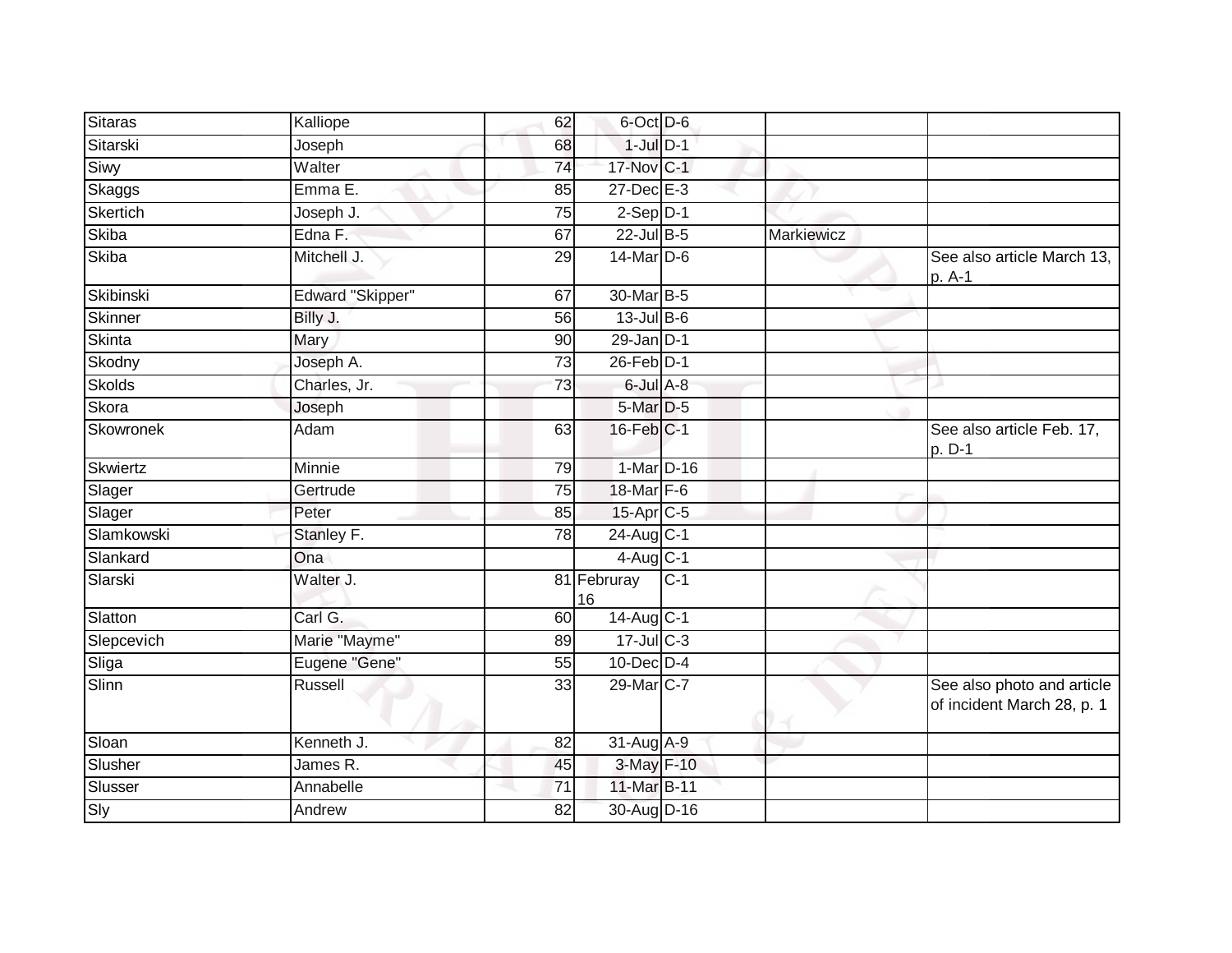| Small        | Ruth K.            | 69              | 27-Apr A-10       |                |                                       |
|--------------|--------------------|-----------------|-------------------|----------------|---------------------------------------|
| Smejkal      | Elizabeth Anna     | 97              | 6-Dec D-14        |                |                                       |
| Smelko       | Louise             | 60              | 12-Oct A-13       |                |                                       |
| Smiegel      | Veronika           | 89              | $2-MarB-8$        |                |                                       |
| Smigielski   | Lydia              | 85              | 30-Oct C-1        | <b>Strey</b>   | See also article Oct. 31, p.<br>$C-7$ |
| Smith        | Addie L            | 78              | $4$ -Jan $E-2$    |                |                                       |
| Smith        | Alan W. (Woody)    |                 | 76 Februray 8 B-8 |                |                                       |
| Smith        | Cecilia M.         | 82              | 29-Nov E-1        |                |                                       |
| Smith        | Creed E.           | 78              | $2-Apr$ D-1       |                |                                       |
| Smith        | Eddie Ben, Sr.     | 78              | 6-May C-7         |                |                                       |
| Smith        | Ella T.            | 95              | 23-Nov B-5        |                |                                       |
| Smith        | Elmer "Bud" Wayne  | 75              | 16-Jul B-6        |                | See article, p. B-6                   |
| Smith        | Frank B.           | 70              | $10-Sep$ $C-8$    |                |                                       |
| Smith        | Frank M.           | 57              | 20-Jul A-8        |                |                                       |
| Smith        | Genevieve          | $\overline{52}$ | 15-Jan C-10       | <b>DeSanto</b> |                                       |
| Smith        | Gerald L.          | 64              | 26-Aug B-5        |                |                                       |
| <b>Smith</b> | Helen "Connie"     | $\overline{71}$ | $2-MarB-8$        |                |                                       |
| Smith        | Ida F.             | 85              | 30-Aug D-16       |                |                                       |
| Smith        | James E.           | 43              | $9 - Apr$ B-12    |                |                                       |
| <b>Smith</b> | James V.           | 67              | 28-Dec A-13       |                |                                       |
| Smith        | Jane               | 68              | $4$ -Aug C-1      | Chapman        | See also article Aug. 5, p.<br>$D-8$  |
| Smith        | Janet              | 73              | 27-Aug C-6        |                |                                       |
| Smith        | Jesse V.           | 82              | $21$ -Jun $D-2$   |                |                                       |
| Smith        | Joann M.           | 53              | $13$ -Jan D-1     |                |                                       |
| Smith        | Johanna "Ann" G.   | $\overline{76}$ | $26$ -Feb $D-1$   | Kosenka        |                                       |
| Smith        | John C.            | 81              | $1-May$ D-3       |                |                                       |
| Smith        | Mable L.           | 87              | $17$ -Jan $C-1$   |                | See article, p. C-1                   |
| Smith        | Margaret Rose      | 96              | 24-Nov B-5        |                |                                       |
| Smith        | Martin S.          | 83              | 26-Apr C-6        |                |                                       |
| Smith        | <b>Niles Wayne</b> | 69              | 10-Nov D-5        |                |                                       |
| Smith        | Philomena          | 92              | 15-Oct F-7        |                |                                       |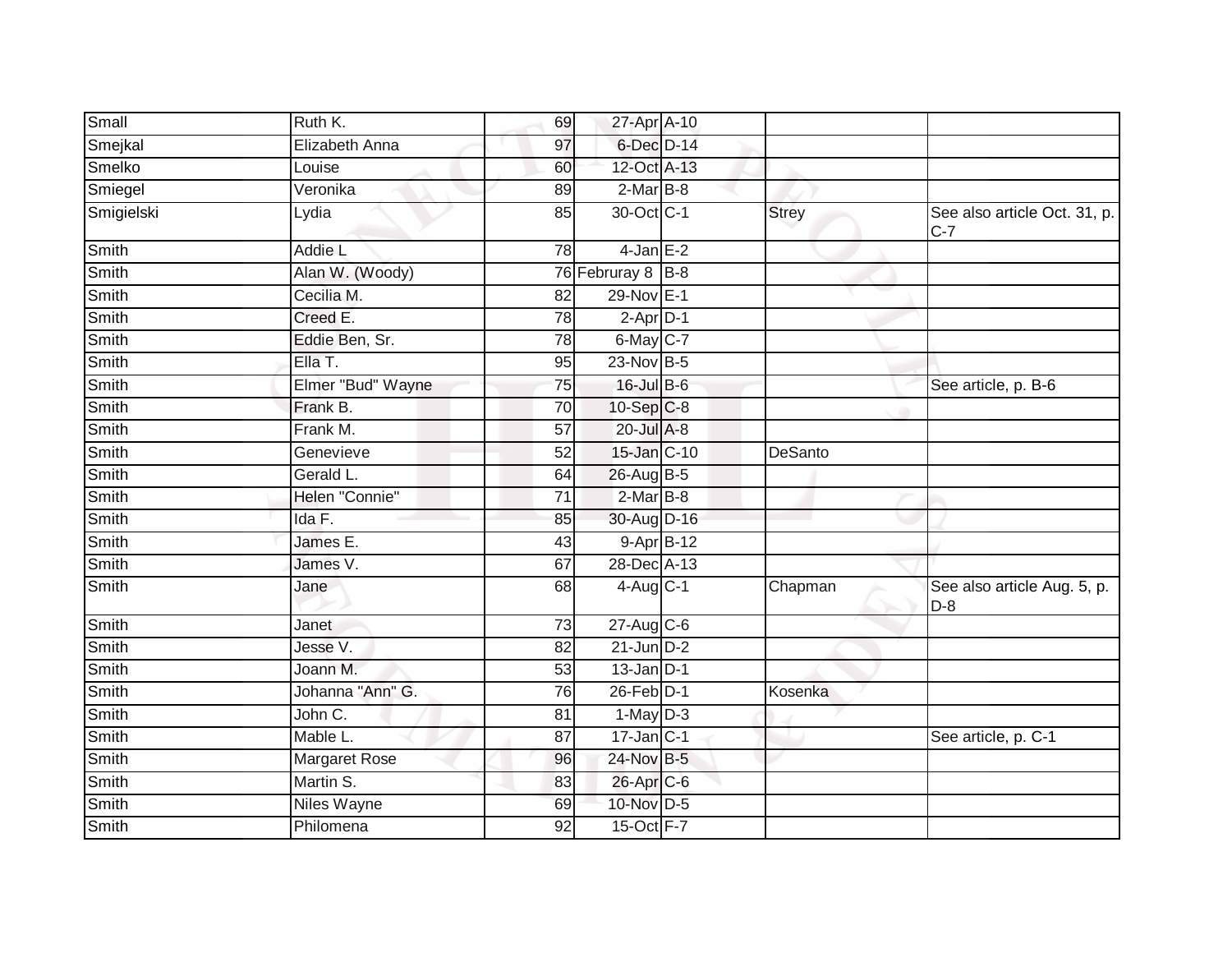| Smith       | Ruth A.                  |          | 70 Februray<br>25 | $C-10$ |               |                                      |
|-------------|--------------------------|----------|-------------------|--------|---------------|--------------------------------------|
| Smith       | Selma                    | 71       | 20-Nov C-11       |        |               |                                      |
| Smith       | Walter T. (Wally)        | 14       | 29-Sep B-10       |        |               |                                      |
| Smitka      | Mary M.                  | 76       | $22$ -Jan $D-6$   |        | Kenda         |                                      |
| Smock       | Horse W. "Smokey"        |          | $14$ -Jun $D-2$   |        |               | See article, p. D-2                  |
| Smolen      | Frank                    | 82       | 18-Oct D-4        |        |               |                                      |
| Smolinski   | <b>Mallory Elizabeth</b> | 7 months | $17-Sep$ A-2      |        |               | See article, p. A-2                  |
| Smoot       | Harry                    | 79       | $8$ -Jan $C-1$    |        |               |                                      |
| Smothers    | Everett C.               | 64       | $1-Apr$ D-5       |        |               | See article, p. D-5                  |
| Smulevitz   | Henry S.                 | 80       | 18-Nov C-11       |        |               | See also article Nov. 19,<br>p. D-11 |
| Snedden     | Henry                    | 63       | 5-Apr D-1         |        |               |                                      |
| Snedden     | William R.               | 75       | 27-Apr A-10       |        |               |                                      |
| Sneiderwine | Margaret                 | 83       | $2$ -Nov $C-1$    |        |               |                                      |
| Snider      | Millis F.                | 51       | $14-Sep$ B-5      |        |               |                                      |
| Snopel      | Gerardyn A.              | 40       | 1-Mar D-16        |        |               |                                      |
| Snyder      | Frank L.                 | 78       | 26-Nov F-10       |        |               |                                      |
| Sobotko     | Frank                    | 93       | $28$ -Jan $D-3$   |        |               |                                      |
| Sobula      | Tadeusz (Ted)            | 46       | $23$ -Jul C-2     |        |               |                                      |
| Sohn        | Paul                     | 64       | $14$ -Jul C-1     |        |               | See article, p. C-1                  |
| Sojka       | Josephine                | 68       | $17$ -Jun $C-4$   |        | <b>Dobosz</b> |                                      |
| Sokit       | Chester E.               | 63       | $14$ -Feb $C-5$   |        |               |                                      |
| Solan       | Elaine                   | 56       | $4$ -Jan $F-2$    |        |               |                                      |
| Solcich     | Mary C.                  | 45       | 29-Jul C-1        |        |               |                                      |
| Soldano     | Alfred                   | 75       | 8-Mar D-15        |        |               | See also article, p. A-2             |
| Somers      | Emmett P.                | 81       | $21$ -Jun $D-2$   |        |               |                                      |
| Someson     | James                    | 44       | 16-Oct A-6        |        |               |                                      |
| Sons        | Rosemary                 | 57       | 3-May F-10        |        |               |                                      |
| Soohey      | Stephen J.               | 79       | 14-Dec C-7        |        |               |                                      |
| Sophier     | Rollin E.                | 65       | 24-Oct B-2        |        |               |                                      |
| Sopko       | Philip J.                | 59       | 29-Apr D-12       |        |               |                                      |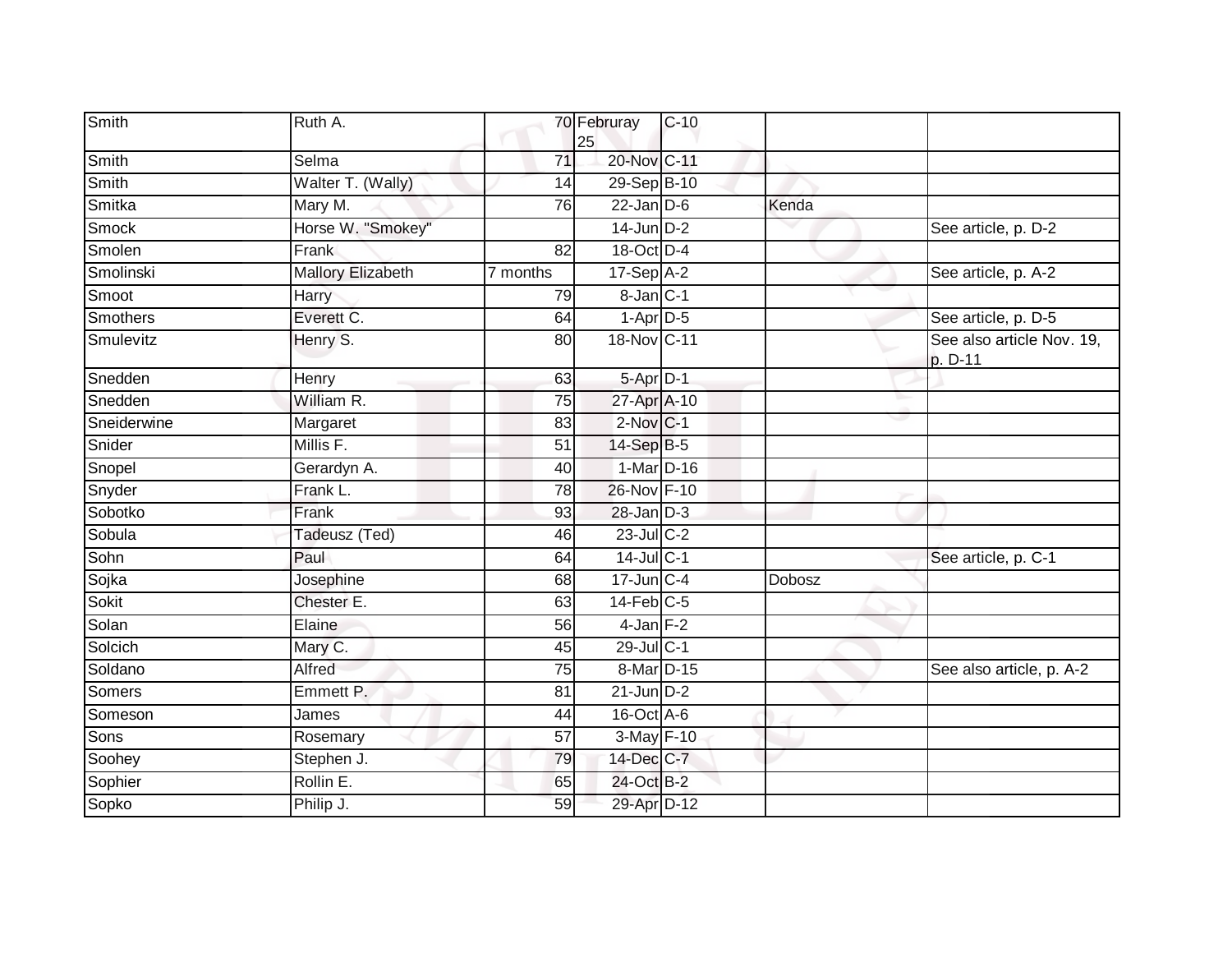| Sopp       | <b>Nellie Dee</b>   | 63              | 4-Feb D-1         |        | See also article Feb. 6, p.<br>$D-10$ |
|------------|---------------------|-----------------|-------------------|--------|---------------------------------------|
| Sordelet   | Jon M.              | 17              | 26-May A-2        |        | See article, p. A-2                   |
| Sotak      | Andrew              | 88              | 17-Nov C-1        |        | See article, p. C-1                   |
| Sotak      | Andy                | 69              | $17$ -Aug B-5     |        |                                       |
| Soule      | <b>Violet Ruby</b>  | 86              | $15-Sep C-1$      |        | See article, p. C-1                   |
| Southern   | Ethel R.            | 86              | 30-Aug D-16       |        |                                       |
| Soverly    | Max                 | 70              | 3-Oct A-5         |        |                                       |
| Sovinski   | Leo                 | $\overline{77}$ | $7-Feb$ C-1       |        |                                       |
| Sowa       | Joseph S.           | 74              | 24-Aug C-1        |        |                                       |
| Sowula     | Albina J.           | 69              | 5-Feb B-4         |        |                                       |
| Soy        | Tony A.             | 25              | $19-Oct$ B-6      |        |                                       |
| Spain      | Arthur D. "Sarge"   | $\overline{71}$ | $2$ -Apr $D-1$    |        |                                       |
| Spangle    | Stephanie E.        | 66              | $19$ -Jun $B - 8$ |        |                                       |
| Spanich    | Michael             | 59              | 20-Nov A-2        |        | See article, p. A-2                   |
| Spanich    | Stanley S.          | 63              | 10-Aug B-6        |        |                                       |
| Sparks     | Cora                | $\overline{71}$ | $21$ -May D-8     |        |                                       |
| Spaulding  | Edward Jasper (Jay) | 80              | 22-Oct D-3        |        |                                       |
| Spaulding  | Margaret            | 91              | $2$ -Feb $A$ -6   |        |                                       |
| Spear      | Clara E.            | 62              | $24$ -May D-2     |        |                                       |
| Spearman   | Lydia               | 87              | $11-Sep$ B-8      |        |                                       |
| Spence     | Bernadette M.       | 53              | $23$ -Jul $C-2$   |        |                                       |
| Speranza   | Jean L.             | 53              | $29$ -Dec $C-1$   |        |                                       |
| Spiegel    | Kevin J.            | 8               | $3$ -Jun $C-8$    |        |                                       |
| Spitkovsky | Irene               | 68              | $27$ -Jan $C-5$   | Kapera |                                       |
| Spohn      | Jane I.             |                 | 27-Aug C-6        |        |                                       |
| Spoor      | Elmer V.            | $\overline{74}$ | 15-Jan C-10       |        |                                       |
| Springer   | Hazel I.            | 85              | $9$ -Jan $D-1$    |        |                                       |
| Springer   | Patricia            | 61              | $8$ -Jun $B$ -5   |        |                                       |
| Spulock    | Henrietta           | 68              | 10-Feb D-1        |        |                                       |
| Spych      | Angeline H.         | 77              | 27-Jun B-10       |        |                                       |
| Spytek     | Mary C.             | 91              | $11-Apr$ D-4      |        |                                       |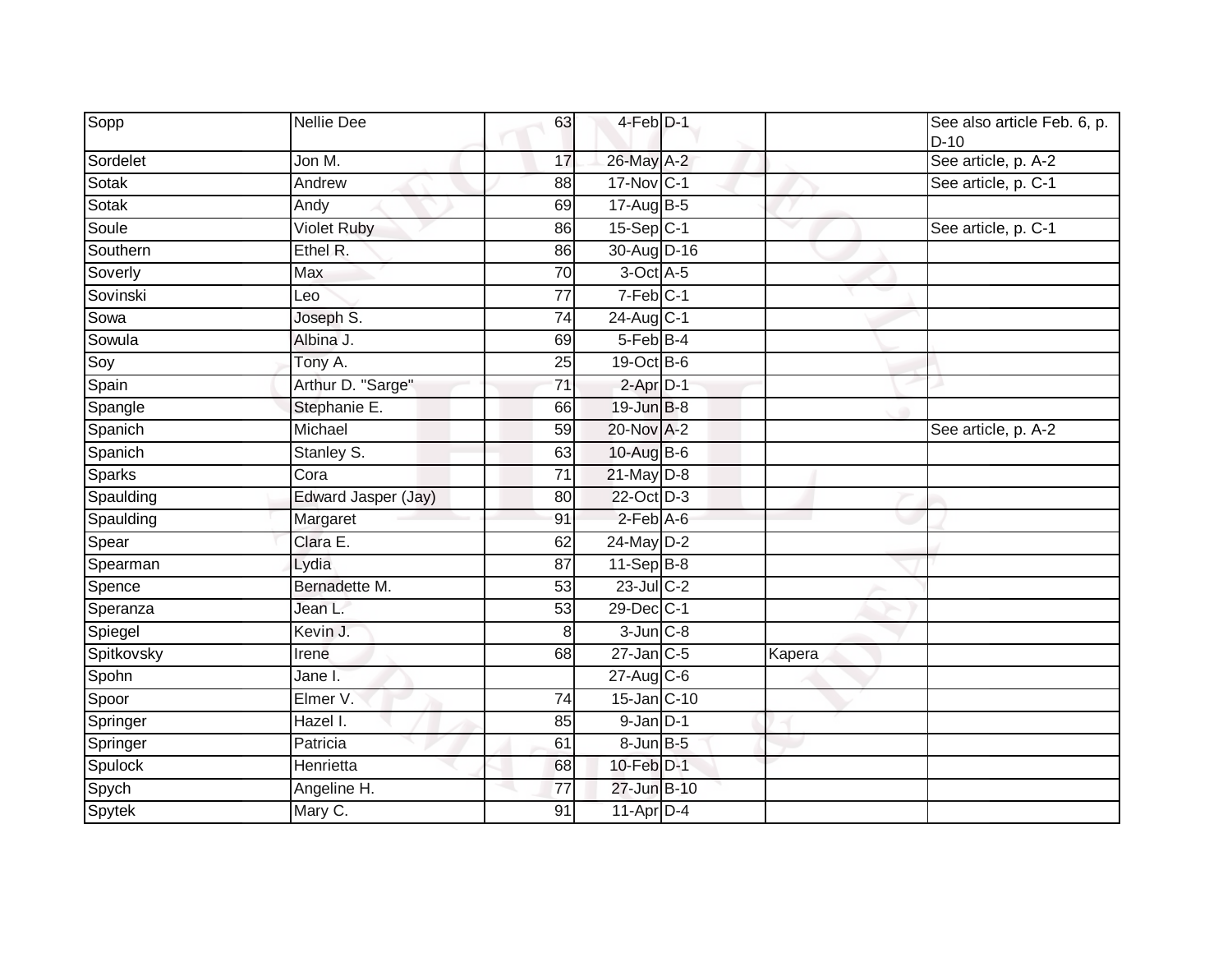| Sredzinski     | Claude J., Sr.      | 74              | 17-Jan C-1              |       |                                                 |
|----------------|---------------------|-----------------|-------------------------|-------|-------------------------------------------------|
| St. Clair      | Everett P.          | 60              | 15-Apr C-5              |       |                                                 |
| <b>Staack</b>  | Sandra Ann          | 16              | 3-Aug D-5               |       |                                                 |
| Stachowicz     | Anna                | 90              | 30-Sep A-11             |       | Also known as Sister M.<br>Alfhonsina, C.S.F.N. |
| <b>Stack</b>   | William E.          | 78              | $21$ -Jul C-1           |       |                                                 |
| Stafford       | Robert M.           | 22              | $22-Apr$ <sub>C-3</sub> |       |                                                 |
| Stafraniec     | Leo J.              |                 | 29-Nov E-1              |       |                                                 |
| Stainko        | <b>Stanley</b>      | 64              | $27$ -Dec $E-3$         |       |                                                 |
| <b>Stakes</b>  | Samuel Tyson        | 5 months        | 25-Oct E-14             |       |                                                 |
| <b>Stanek</b>  | Marie V.            | 72              | 28-Mar C-5              |       |                                                 |
| Staniszewski   | Dorothy E.          | 81              | $4$ -Jul $C-1$          |       |                                                 |
| Stankovich     | Mary M.             |                 | 76 Februray<br>18       | $D-6$ | ٠                                               |
| <b>Stanley</b> | Cecil C.            | $\overline{80}$ | 3-Mar C-6               |       |                                                 |
| Stanley        | Geneva Halline      | 71              | 28-Dec A-13             |       |                                                 |
| Stantesly      | Edwin J.            | 82              | 9-Apr B-12              |       |                                                 |
| Stanton        | Helen M.            | 92              | $2-Feb$ A-6             |       | See also article, p. A-6                        |
| Stanton        | Richard M.          | 63              | $4$ -May $B-8$          |       |                                                 |
| Stapley        | Bernice J.          | 84              | 24-Nov B-5              |       |                                                 |
| <b>Stark</b>   | Edward A.           | 73              | $21$ -Aug D-5           |       |                                                 |
| <b>Stark</b>   | Vanessa Kaye        | $\overline{25}$ | $25$ -Jun $C-2$         |       |                                                 |
| Starke         | Michael J.          |                 | $2$ -Jul $C-2$          |       |                                                 |
| <b>Starkey</b> | Ronald "Ducky"      | 48              | $6$ -Oct $ C-1 $        |       |                                                 |
| Staroch        | John J.             |                 | 30-Sep A-11             |       |                                                 |
| Starski        | Joseph              | 68              | 30-Jun C-1              |       |                                                 |
| Starykowicz    | John                | 61              | $3$ -Dec $C-2$          |       |                                                 |
| Starzyk        | Jessie              | 61              | 10-Nov D-5              |       |                                                 |
| Starzynski     | Edward T. (Ed Star) | 71              | $7-Nov$ B-2             |       |                                                 |
| <b>Stearns</b> | Sophie              | 70              | 10-Aug B-6              |       |                                                 |
| Stecy          | Peter, M.D.         |                 | $1$ -Jun $C-1$          |       | See also article, p. C-1;<br>picture included   |
| <b>Stecyk</b>  | Terezia             | 88              | 28-Oct D-8              |       |                                                 |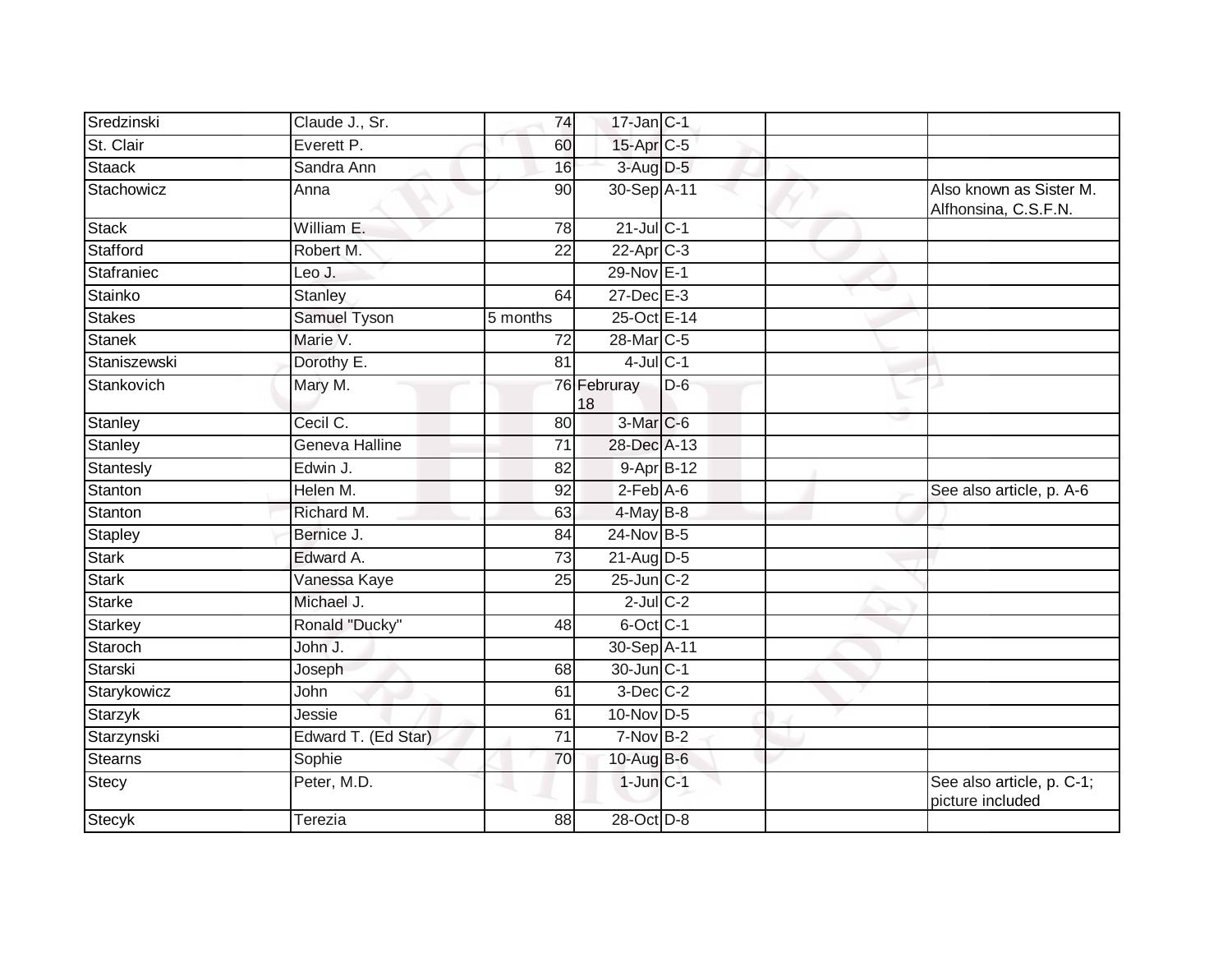| Stedina         | <b>Stella</b>            | 75              | 29-Jun B-8       |             |                                       |
|-----------------|--------------------------|-----------------|------------------|-------------|---------------------------------------|
| <b>Steele</b>   | Mabel L.                 | 80              | $2$ -Dec $B-7$   |             |                                       |
| Steen           | Maude C.                 | $\overline{92}$ | $17$ -Apr $C-3$  |             |                                       |
| Steenson        | Rose Ann                 | 26              | $21$ -Dec $C$ -6 |             |                                       |
| Stefaniak       | Rudolph J., Jr.          | $\overline{37}$ | 25-Nov D-1       |             |                                       |
| Steffel         | Joseph P.                | 73              | $16$ -Feb $C-1$  |             |                                       |
| Steinkamp       | Nelson W.                | 80              | $4$ -May B-8     |             | See article, p. B-8                   |
| Steinke         | Eugene "Gene"            | 64              | 6-Sep D-2        |             |                                       |
| Stempkowski     | Eugene W.                | 65              | $16$ -Jan $C-3$  |             |                                       |
| Stepenski       | Wanda                    | 65              | 12-Aug D-1       | Wierzbowski |                                       |
| <b>Stephens</b> | Emma L.                  | $\overline{70}$ | 15-Oct F-7       | Riddle      |                                       |
| <b>Stephens</b> | Ruth A.                  | 95              | 23-Sep A-8       |             |                                       |
| Stephenson      | Emma A.                  | 88              | 31-May D-1       |             |                                       |
| Stephenson      | Herbert V.               | 77              | 8-Oct C-3        |             |                                       |
| Stephenson      | Maxine A.                | $\overline{72}$ | $14$ -Feb $C-5$  |             |                                       |
| Stephenson      | Robert H.                | 81              | $23$ -Jan $C-1$  |             |                                       |
| Stephenson      | Roland E.                | 68              | 23-Apr C-1       |             |                                       |
| Stettin         | Chester R., Sr. (Chet)   | 48              | $5-Apr$ D-1      |             |                                       |
| Stevens         | Anna                     | 82              | 22-May C-3       | Skarbek     |                                       |
| <b>Stevens</b>  | Anna                     | 80              | 11-Mar B-11      |             |                                       |
| Stevenson       | Peter                    | 90              | $23-Sep$ A-8     |             |                                       |
| <b>Stewart</b>  | Elbert                   | 52              | $13$ -Feb $C-3$  |             |                                       |
| Stewart         | Lawrence                 | 73              | 14-Apr C-1       |             |                                       |
| Stewart         | O. D.                    | 32              | 30-Mar A-2       |             | See article, p. A-2                   |
| Stewart         | Robert C.                | 64              | 27-Apr A-10      |             |                                       |
| Stewart         | Treva B.                 | 76              | $14$ -Feb $C-5$  |             |                                       |
| Stifle          | Bonnie D.                | 81              | 26-Apr E-2       |             |                                       |
| Stiglich        | Ignac                    | 82              | 3-Sep C-7        |             | See also article Sept. 4, p.<br>$B-7$ |
| Still           | Virginia                 | 66              | $3$ -Jul $A-2$   |             | See article, p. A-2                   |
| Stillabower     | Loye (Jim), Naval Seaman | 21              | 4-Mar D-1        |             |                                       |
| Stimac          | George                   | 84              | 25-Oct E-14      |             |                                       |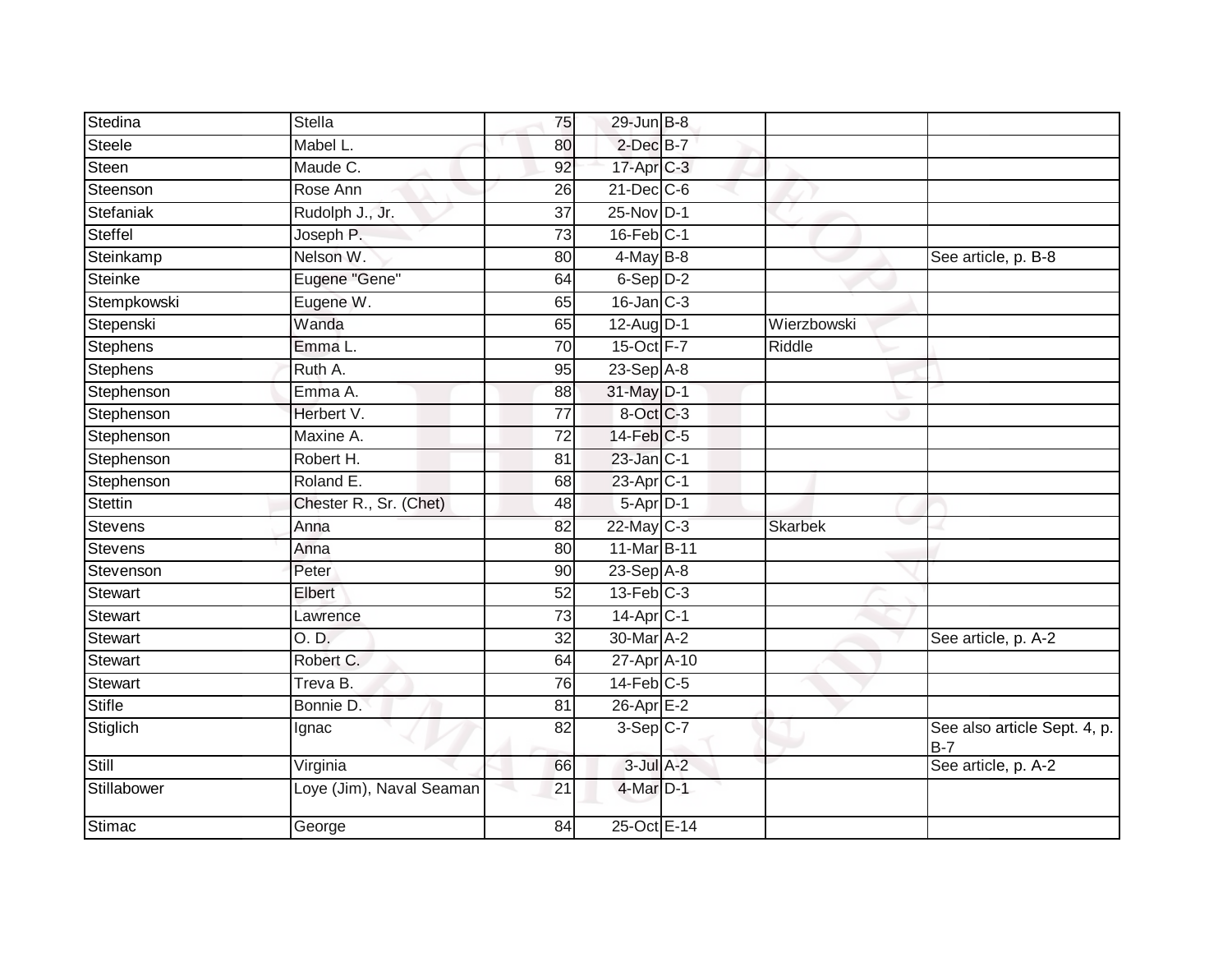| Stimple          | Frank L.                 | 61              | 19-Jun B-8            |       |          |                          |
|------------------|--------------------------|-----------------|-----------------------|-------|----------|--------------------------|
| Stipancic        | Ljubica (Julia)          | 86              | 18-Jun C-2            |       |          |                          |
| Stofcik          | Susan V.                 |                 | 83 Februray<br>18     | $D-6$ |          |                          |
| Stojich          | Nikola                   |                 | 26-Mar C-10           |       |          |                          |
| Stojsavljevic    | Nikola "Nick Stoich"     | 70              | 28-Mar <sub>C-5</sub> |       |          |                          |
| <b>Stokes</b>    | Anna                     | $\overline{73}$ | 7-Apr C-5             |       |          |                          |
| Stoklosa         | Antoinette               | 89              | 30-Apr C-2            |       | Tarabula |                          |
| Stolarz          | Harriet (Reggie)         | 81              | $6-Sep D-2$           |       |          | See also article p. E-14 |
| <b>Stone</b>     | Robert                   | 38              | $2$ -Jun $A-2$        |       |          | See article, p. A-2      |
| Stonehill        | Fern                     | 94              | $4$ -Jan $F-2$        |       |          |                          |
| Stoner           | Charles E.               | 75              | 14-Nov B-7            |       |          |                          |
| Storey           | Robert N.                | 56              | 19-Apr D-1            |       |          |                          |
| <b>Stork</b>     | Jennie                   | 52              | 27-Feb C-5            |       |          |                          |
| Stout            | Luella                   | 60              | 14-Jul C-1            |       |          |                          |
| Stover           | Donald F.                | 47              | 27-Jun B-10           |       |          |                          |
| Stover           | Furlie J.                | 71              | $1-Apr$ D-5           |       |          |                          |
| Stowell          | George H.                | 75              | $12$ -Jun $C-2$       |       |          |                          |
| Straker          | William R.               | 79              | 6-May C-7             |       |          |                          |
| Stratton         | <b>Stewart</b>           | 81              | $6$ -Jul $A$ -8       |       |          |                          |
| Strausburg       | Sidney O.                | 71              | $2-Sep$ $D-1$         |       |          |                          |
| <b>Street</b>    | Chauncey G.              | 67              | 15-Jul B-10           |       |          |                          |
| Streveler        | <b>Isabel Marion</b>     | 75              | $22$ -Jan $D-6$       |       |          | See article, p. D-6      |
| <b>Strezo</b>    | Robert S.                | 43              | 24-Jul C-1            |       |          |                          |
| Strickland       | Flora Fay "Kekaw"        | 60              | 18-Sep B-8            |       |          |                          |
| <b>Striker</b>   | Margaret                 | $\overline{72}$ | $4-SepB-7$            |       |          |                          |
| <b>Strine</b>    | Lois "Peggy" (Stefanski) | 56              | $13$ -Feb $C-3$       |       |          |                          |
| Strle            | <b>Max</b>               | 67              | 13-Oct A-9            |       |          |                          |
| Struebig         | Victoria                 | 67              | $7$ -May $D-8$        |       |          |                          |
| <b>Struhs</b>    | Harry J.                 | 83              | 13-Oct A-9            |       |          | See article, p. A-9      |
| Strumski         | Mary V. Zelenack         | 80              | 16-Dec C-9            |       |          |                          |
| <b>Struthers</b> | Ron H.                   | 28              | 28-Jul A-2            |       |          | See article, p. A-2      |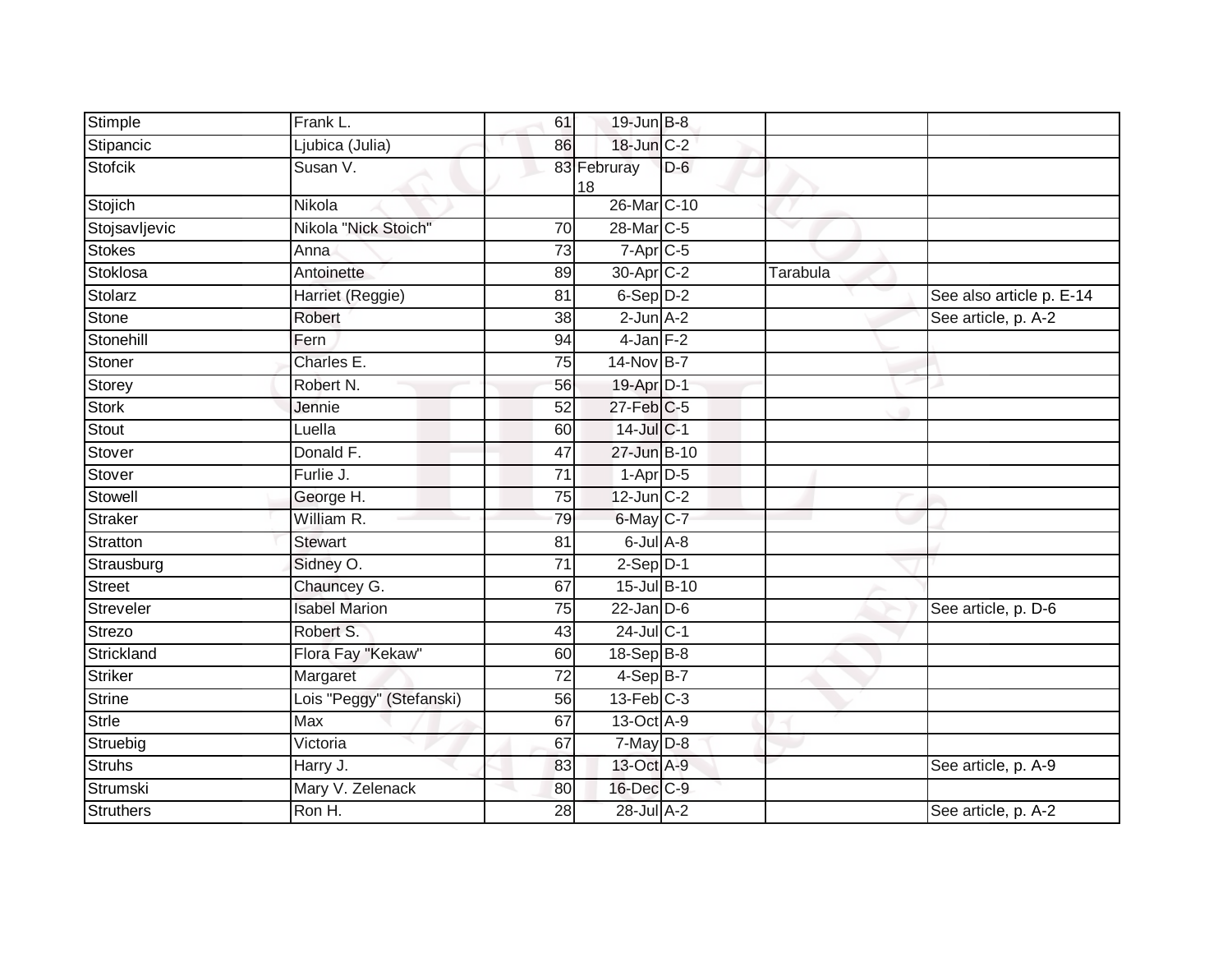| Stuart         | Helene S.       |                 | 60 Februray<br>14 | $C-5$ | Sosh           |                                       |
|----------------|-----------------|-----------------|-------------------|-------|----------------|---------------------------------------|
| Studer         | Eleanor         | 86              | 23-Jul C-2        |       |                |                                       |
| Stuhlmacher    | Clarence (Spec) | 80              | 6-Apr B-5         |       |                |                                       |
| Stump          | Hilda Jane      | 66              | 29-May B-8        |       |                |                                       |
| Stupar         | Rose            | 74              | 18-May C-1        |       |                |                                       |
| <b>Stupeck</b> | Paul P.         | 68              | 12-Oct A-13       |       |                |                                       |
| Stupelis       | Margaret R.     | $\overline{71}$ | 19-May D-1        |       | Gelon          |                                       |
| <b>Sturk</b>   | Rose M.         | 66              | 24-Mar D-1        |       | Kalinowski     |                                       |
| Suarez         | Evangelina      | 33              | $19$ -Jul $D-2$   |       |                |                                       |
| Sucich         | Anna            | 81              | 29-Mar C-7        |       |                |                                       |
| Sudol          | Edward J.       | 60              | 21-Aug D-5        |       |                |                                       |
| Sudruff        | John            | $\overline{73}$ | $2$ -Oct C-2      |       |                |                                       |
| Sullivan       | Helen           | 66              | 30-Dec D-1        |       |                |                                       |
| Sullivan       | James P.        | 85              | 29-Oct C-6        |       |                |                                       |
| Sullivan       | Robert          | 18              | 20-Jul A-2        |       |                |                                       |
| Sullivan       | Susan           | 43              | 29-Apr D-12       |       |                |                                       |
| Sullivan       | Woodrow W.      | 60              | 3-Feb B-7         |       |                |                                       |
| <b>Summers</b> | Frank B.        | 83              | 29-May B-8        |       |                |                                       |
| <b>Summers</b> | Pamela G.       | 22              | $9$ -Jul $A-2$    |       |                | See article, p. A-2                   |
| <b>Summers</b> | Treva M.        | 65              | $24$ -Feb $C-1$   |       |                |                                       |
| Sumpter        | Katie Lee Erwin | 94              | 20-Oct C-1        |       |                |                                       |
| Sunny          | Katherine       | 78              | 12-Oct A-13       |       |                |                                       |
| Suprenant      | William J., Sr. | 76              | $2$ -Nov $C-1$    |       |                |                                       |
| Surber         | Harry H.        | 80              | 19-Feb D-1        |       |                |                                       |
| Surd           | Marion          | $\overline{30}$ | 10-Jul C-3        |       | <b>Stasiak</b> |                                       |
| Surdy          | Stanley         | 86              | 24-Nov B-5        |       |                |                                       |
| Surovek        | Theresa A.      | 79              | $3-Sep$ C-7       |       |                |                                       |
| Surovic        | Steve, Sr.      | 81              | 24-Aug C-1        |       |                |                                       |
| Surprise       | Charles L.      | 76              | 3-Apr C-1         |       |                | See also article April 2, p.<br>$D-1$ |
| <b>Susak</b>   | Mario           | $\overline{71}$ | $2-AugE-2$        |       |                |                                       |
| Sut            | <b>Nick</b>     | $\overline{70}$ | 10-Aug B-6        |       |                |                                       |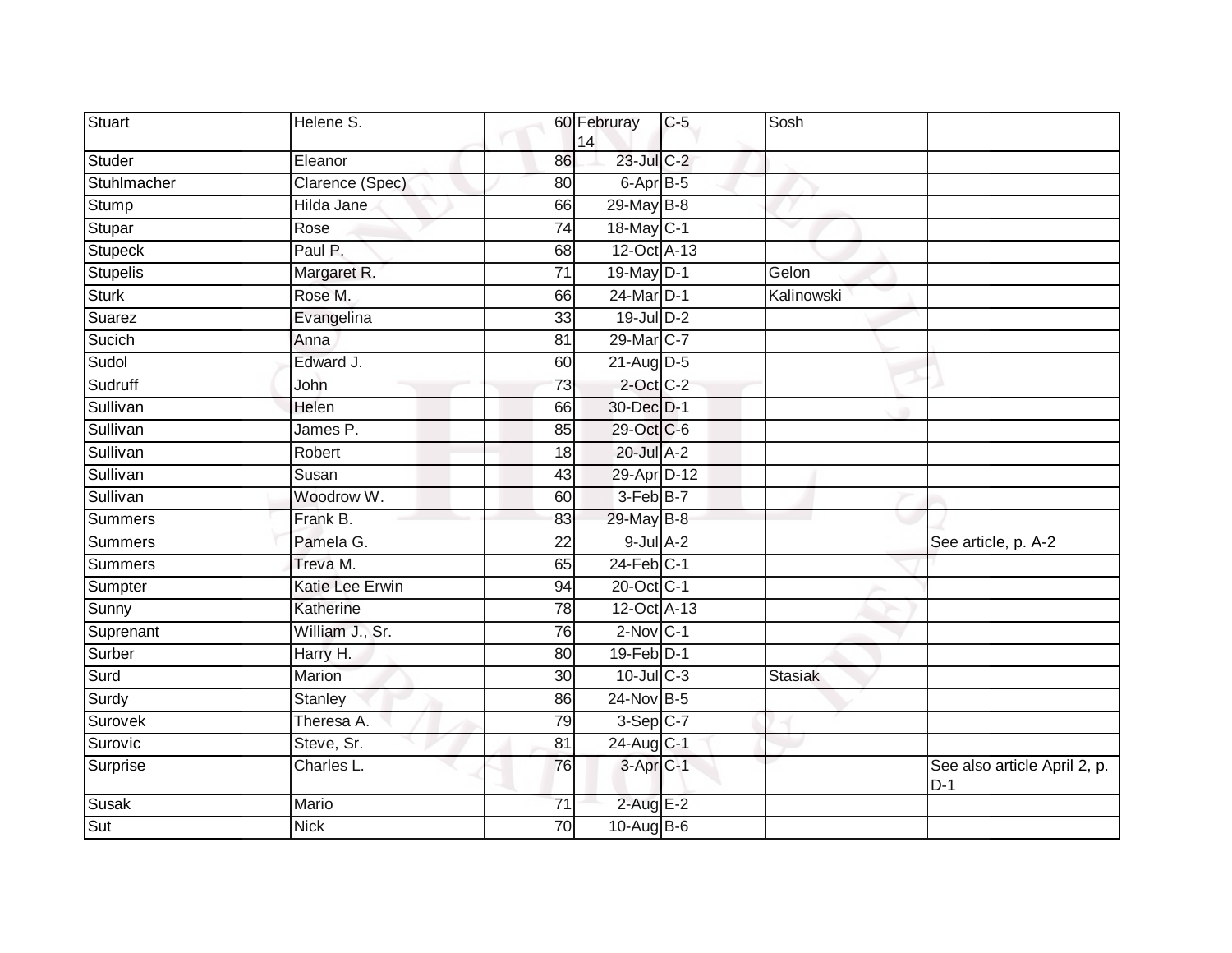| Sutkowski    | Francis A.         | 81              | 23-Mar B-5        |          |                                                               |
|--------------|--------------------|-----------------|-------------------|----------|---------------------------------------------------------------|
| Sutkowski    | John               | 76              | 4-Sep B-7         |          |                                                               |
| Sutter       | Henry "Heinie"     | $\overline{72}$ | 14-Apr C-1        |          |                                                               |
| Suty         | Anthony            | 84              | $23$ -Jun $C-8$   |          |                                                               |
| Svabik       | Mary               | 67              | $23$ -Apr $C-1$   | Matson   |                                                               |
| Swacker      | William H.         | 70              | $21-Sep$ A-8      |          |                                                               |
| Swank        | Marjorie Jane      | 61              | 18-Nov C-11       |          |                                                               |
| Swanson      | Carl E.            | 81              | $27-Sep$ C-2      |          |                                                               |
| Swanson      | <b>Inger Olina</b> | 83              | 3-Mar C-6         |          |                                                               |
| Swart        | Gerrit             | 80              | $13$ -Jan D-1     |          |                                                               |
| Swartz       | Jim                | 78              | 29-Jul C-1        |          |                                                               |
| Swearengin   | Pearl              | $\overline{73}$ | $21$ -Nov $B-8$   |          |                                                               |
| Swearingen   | Lola G.            | 62              | 29-Jan D-1        | Phelps   |                                                               |
| Swedling     | Charlotte          |                 | 88 Februray 8 B-8 |          |                                                               |
| Sweeney      | Joseph J.          | $\overline{77}$ | 14-Mar D-6        |          |                                                               |
| Sweeney      | Mack               | 54              | 19-Sep B-4        |          |                                                               |
| Sweigart     | Constance Jane     | $\overline{53}$ | 26-Sep C-2        | Foley    |                                                               |
| Sweney       | John               | 13              | 9-Mar A-8         |          | See article, p. A-8                                           |
| Swetlick     | Lottie             | 89              | 30-Nov B-6        | Nowaczyk |                                                               |
| Swett        | Morris E.          | 77              | $6$ -Mar $B$ -5   |          |                                                               |
| Swieboda     | Helen A.           |                 | 3-Mar C-6         |          |                                                               |
| Swinney      | Lettie E.          |                 | 29-Oct C-6        |          |                                                               |
| Swiontek     | Mona Faye A.       | 75              | $1-Feb$ $D-1$     |          | First name also spelled<br>Monafae, see Feb. 2, p. A-<br>6    |
| Swiontek     | Monafae A.         | 75              | $2-Feb$ A-6       |          | First name also spelled<br>Mona Faye, see Feb. 1, p.<br>$D-1$ |
| Swisher      | Agnes              | 37              | $31$ -Mar $ C-1 $ | Kelley   |                                                               |
| Swynenberg   | Floyd              | 57              | $18$ -Feb $A-2$   |          | See article, p. A-2                                           |
| <b>Sykes</b> | Joseph             | 83              | 10-Jul C-3        |          |                                                               |
| Sypult       | Vernice            | 81              | 4-Jan F-2         |          |                                                               |
| Szarmach     | Richard            | 62              | 21-Oct D-5        |          |                                                               |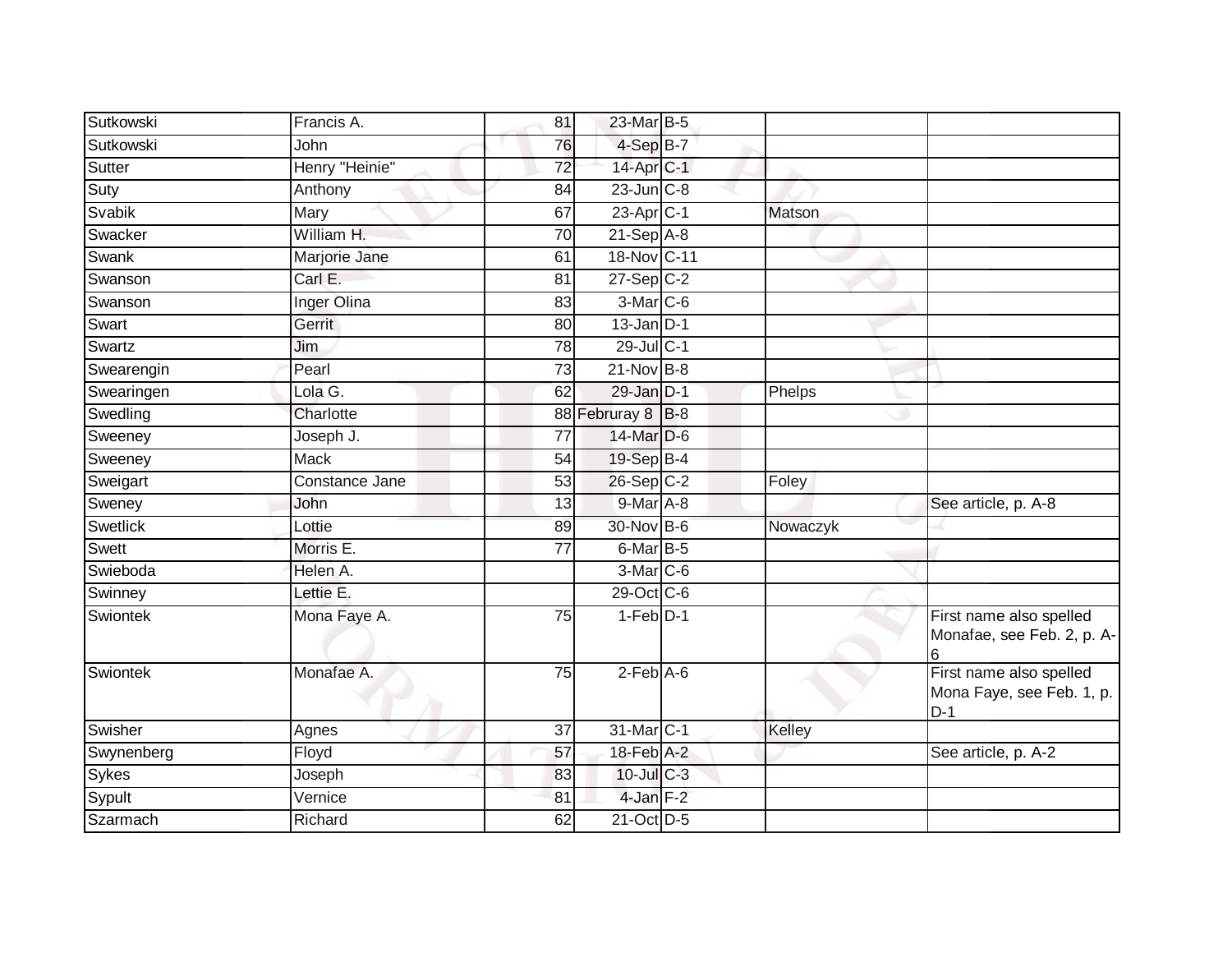| Szczepanek             | Michael              | 60              | 28-Sep A-10              |        |                                   |
|------------------------|----------------------|-----------------|--------------------------|--------|-----------------------------------|
| Szczepaniak            | Leo J.               | 73              | $14$ -Jan $D-1$          |        |                                   |
| Szewka                 | Amanda               | infant          | 12-Mar C-3               |        |                                   |
| <b>Szidik</b>          | Michael, Jr.         | 75              | $1-Mar$ D-16             |        |                                   |
| <b>Szitas</b>          | Victoria R.          | 88              | $4$ -Mar $D-1$           |        |                                   |
| <b>Szostek</b>         | Kellen               | 29              | 9-Mar A-8                |        | See article, p. A-8               |
| Szot                   | Francis J.           | 79              | $20$ -Jul $A-8$          |        |                                   |
| Szot                   | Raymond              | 64              | $2$ -Jul $C-2$           |        |                                   |
| <b>Szumski</b>         | Henry C.             | 55              | $3$ -Dec $C-2$           |        |                                   |
| Szymanski              | Katarzyna (Katheryn) | 93              | 26-Jul E-10              |        |                                   |
| Szymczak               | Ervin                | $\overline{72}$ | 8-Feb B-10               |        |                                   |
| Tackett                | James M.             | 87              | $3-Dec$ $C-2$            |        |                                   |
| Tadich                 | George (Lanky)       | 65              | 5-Feb B-4                |        |                                   |
| Tagg                   | Harold E.            | 73              | 24-Oct B-2               |        |                                   |
| Takacs                 | Joseph               | 66              | 16-Dec C-9               |        |                                   |
| Talabaj                | Rudolph              | 63              | $1-Dec$ $C-1$            |        | Last name also spelled<br>Talabay |
| Talabay                | Rudolph              | 63              | $1-Dec$ $C-1$            |        | Last name also spelled<br>Talabaj |
| Talbott                | Kenneth W.           | 65              | 7-Dec C-4                |        |                                   |
| Talley                 | Walter L.            | 60              | $3$ -Oct $A$ -5          |        |                                   |
| <b>Tanchak</b>         | Paraskewia           | 81              | 17-Oct A-8               |        |                                   |
| Tanis                  | Johanna              | 81              | 19-Oct B-6               |        |                                   |
| $T$ ani $\overline{s}$ | <b>William</b>       | $\overline{57}$ | 13-Mar C-1               |        |                                   |
| <b>Tannis</b>          | Theresa              | 83              | 31-Mar C-1               |        |                                   |
| Taraj                  | Ann O.               | $\overline{73}$ | 13-Oct A-9               | Sapita |                                   |
| Tarchala               | Iola R.              | $\overline{77}$ | 13-May C-3               |        |                                   |
| Targonski              | Walter               | 76              | 27-Mar C-4               |        |                                   |
| Tarr                   | Russell F.           | 65              | 19-Nov D-11              |        |                                   |
| Tarrant                | Daniel D.            | 18              | 18-Aug C-1               |        |                                   |
| Tast                   | Eleanor              | 77              | 12-Oct A-13              |        |                                   |
| Tate                   | <b>Bessie May</b>    |                 | 2-Mar B-8                |        |                                   |
| Tatum                  | Charlotte M.         | 69              | $7 - \overline{Aug}$ C-1 |        |                                   |
|                        |                      |                 |                          |        |                                   |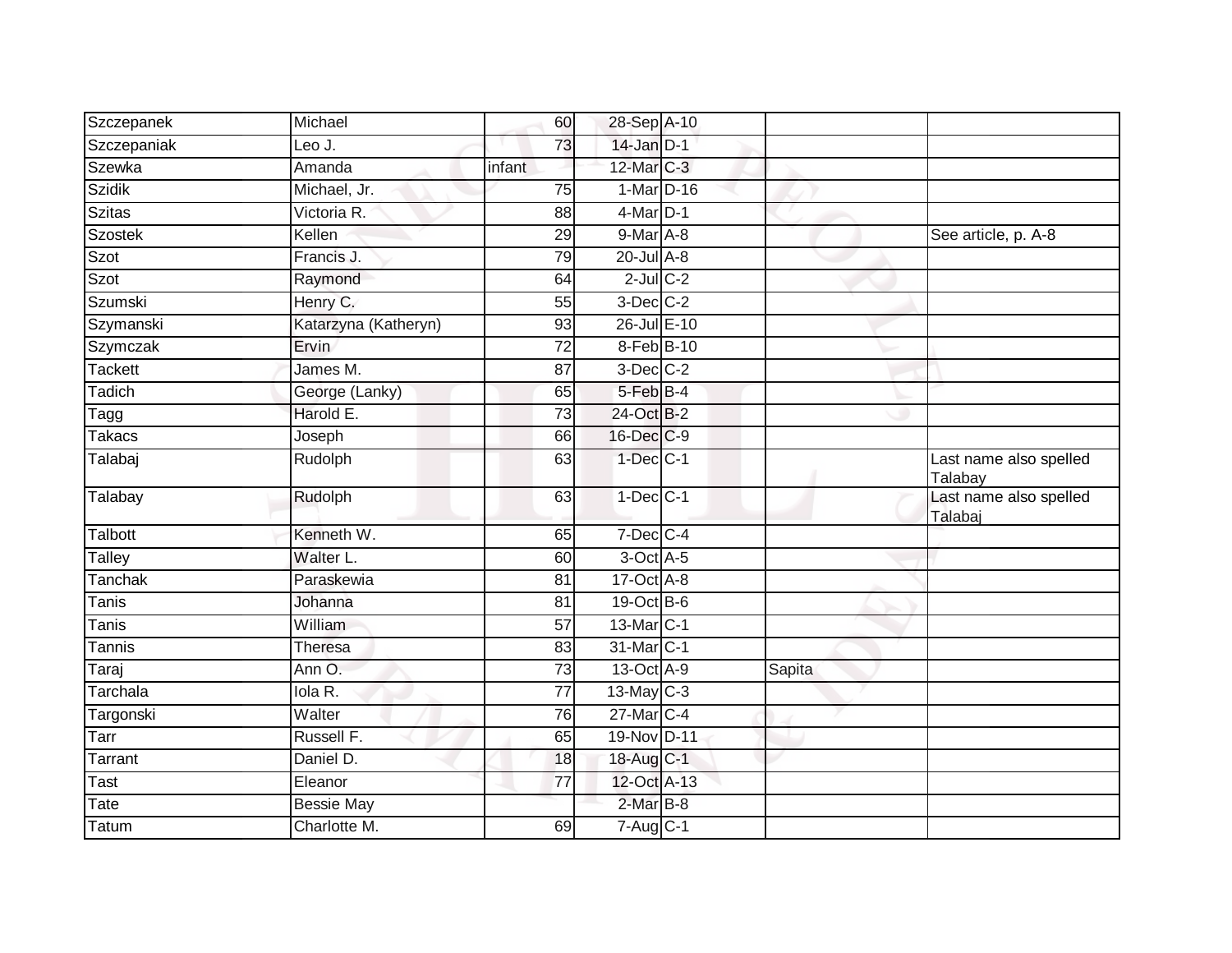| Tavalvich | Willie               | 65              | 3-Dec C-2         |         |                     |
|-----------|----------------------|-----------------|-------------------|---------|---------------------|
| Taylor    | Charles H.           | 72              | $11-Feb$ D-1      |         |                     |
| Taylor    | Jean                 | 74              | $15$ -Jun $B - 5$ |         |                     |
| Taylor    | LeRoy H.             | 70              | $21$ -Dec $C$ -6  |         |                     |
| Teagle    | Everett J.           | 87              | $17$ -Jan $ C-1 $ |         |                     |
| Teamer    | Willie               | 47              | $17$ -Feb $A-2$   |         | See article, p. A-2 |
| Tebodo    | Margaret A.          | 92              | $28$ -Jan $D-3$   |         |                     |
| Teczloff  | Loretta Henning      | 75              | 8-Jan C-1         |         |                     |
| Teetzel   | <b>Bernadine</b>     | 81              | 16-Dec C-9        |         | See article, p. C-9 |
| Tegtman   | Jerome Roland        | $\overline{55}$ | $23$ -Jun $C-8$   |         |                     |
| Teller    | Lawrence J.          | 53              | $15$ -AugB-2      |         |                     |
| Templeton | Betty J.             | 59              | $15$ -Aug $B$ -2  |         |                     |
| Tencate   | Maude                |                 | $7$ -Jul $B-9$    |         |                     |
| Terhune   | Ira V.               | 84              | 22-Jun B-5        |         |                     |
| Terpstra  | Katie                | 90              | 25-Mar D-1        |         |                     |
| Terrana   | Irene C.             | 81              | $1-Nov$ D-1       |         |                     |
| Tharp     | Richard J.           | 60              | 10-May D-2        |         |                     |
| Theisen   | Ann T.               |                 | 23-Jun C-8        |         |                     |
| Theissen  | Mary                 | 69              | 10-Feb D-1        | Choltye |                     |
| Thiede    | Gertrude C.          | 62              | $13$ -Jan D-1     | Surig   |                     |
| Thiel     | Lauretta             | 72              | 9-Mar A-8         |         |                     |
| Thiel     | Myrtle I.            | $\overline{72}$ | $4-Aug$ $C-1$     |         |                     |
| Thomas    | <b>Arthur</b>        | 78              | 9-Feb A-11        |         |                     |
| Thomas    | Edward L.            | 5 months        | $27$ -Feb $C-5$   |         |                     |
| Thomas    | Frederick H. "Fritz" | 65              | $23$ -Jul C-2     |         |                     |
| Thomas    | <b>Harry Paul</b>    | 82              | 8-Feb B-10        |         |                     |
| Thomas    | Mary C.              | 68              | 23-Oct C-2        |         |                     |
| Thomas    | Mary L.              | 49              | 14-May D-7        |         |                     |
| Thomas    | Thomas M.            | 55              | $4$ -Jul $C-1$    |         |                     |
| Thompson  | Angela               | 18              | $2$ -May $B$ -6   |         | See article, p. A-2 |
| Thompson  | Connie L.            | 74              | 18-Jun C-2        |         |                     |
| Thompson  | Robert D.            | 65              | $2-Feb$ A-6       |         |                     |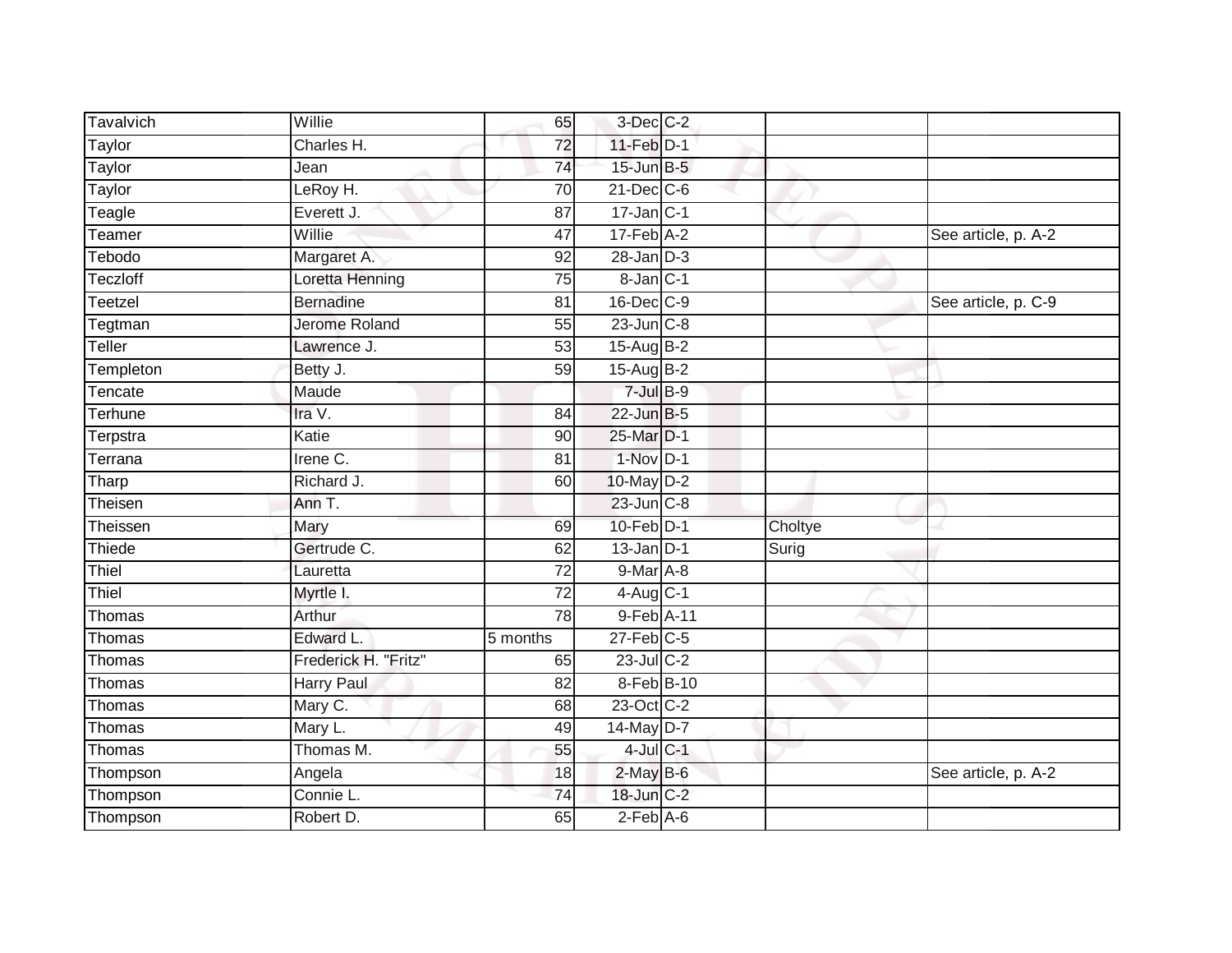| Thompson       | <b>Ruth Catherine</b> | 103             | $6$ -Aug $D-2$  |       |         |                                      |
|----------------|-----------------------|-----------------|-----------------|-------|---------|--------------------------------------|
| Thompson       | Sherry A.             | 31              | $2$ -Aug E-2    |       |         |                                      |
| Thonert        | Virginia J.           | 71              | 24-Nov B-5      |       |         |                                      |
| Thornsberry    | Ima J.                | 58              | $27$ -Aug C-6   |       |         |                                      |
| Thornton       | <b>Thomas Donald</b>  | 41              | $6-Sep$ E-14    |       |         |                                      |
| Thuering       | Elsie                 | $\overline{95}$ | 16-Sep B-10     |       |         |                                      |
| Tidwell        | Easley                | 79              | $14$ -Aug C-1   |       |         |                                      |
| Tieron         | John                  | 62              | 27-Apr A-10     |       |         |                                      |
| Tiller         | Robert W.             | 39              | $9$ -Jun $D-1$  |       |         |                                      |
| <b>Tillner</b> | John L.               | $\overline{88}$ | 14-Apr C-1      |       |         |                                      |
| Tillotson      | Louise E.             | 88              | 5-Nov C-10      |       |         |                                      |
| Timm           | Collin D.             | 37 days         | Februray        | $C-1$ |         |                                      |
|                |                       |                 | 16              |       |         |                                      |
| Tinkham        | Joseph E.             | 79              | 17-May E-2      |       | $\circ$ | See also article May 16, p.<br>$A-8$ |
| Tinkler        | Rose C.               | 76              | 20-Jun B-11     |       |         |                                      |
| Tinsley        | Alonzo C.             | 79              | 17-Apr C-3      |       |         |                                      |
| Tinsley        | Monica (Paige)        | 19              | 17-Nov C-1      |       |         |                                      |
| Tisdale        | Christeen Bryant      |                 | $20$ -Jan $A-2$ |       |         |                                      |
| Tiskosky       | Joseph                |                 | 15-Mar E-2      |       |         |                                      |
| <b>Titak</b>   | Shirley A.            | 41              | $10$ -Jan C-1   |       |         |                                      |
| <b>Tobias</b>  | Andrew                | 75              | $11-SepB-8$     |       |         |                                      |
| Todd           | Jack G.               |                 | 16-Sep B-10     |       |         |                                      |
| Todorovich     | Paul                  | 48              | $4$ -Jun $D-8$  |       |         | See article, p. D-8                  |
| Tokarz         | Henry J. "Hank"       | 64              | 29-Nov E-1      |       |         |                                      |
| Tolle          | Sondra Sue            | 17              | $7 - Jan A - 2$ |       |         | See also article Jan. 6, p.<br>$A-2$ |
| Tomasula       | Paul D.               | 70              | $6$ -Oct $C-1$  |       |         |                                      |
| Tomaszewski    | Henry D. (Hank)       | 52              | $10-Sep$ $C-8$  |       |         |                                      |
| Tomaszewski    | Valeria Violet        | 78              | $25$ -Jun $C-2$ |       |         |                                      |
| Tomczak        | Edward C.             | 69              | $1$ -Jul $D-1$  |       |         |                                      |
| Tomes          | <b>Adrain Stinson</b> | 68              | 4-Mar D-1       |       |         |                                      |
| Tominov        | Mary F.               | $\overline{87}$ | 29-Oct C-6      |       | Goyak   |                                      |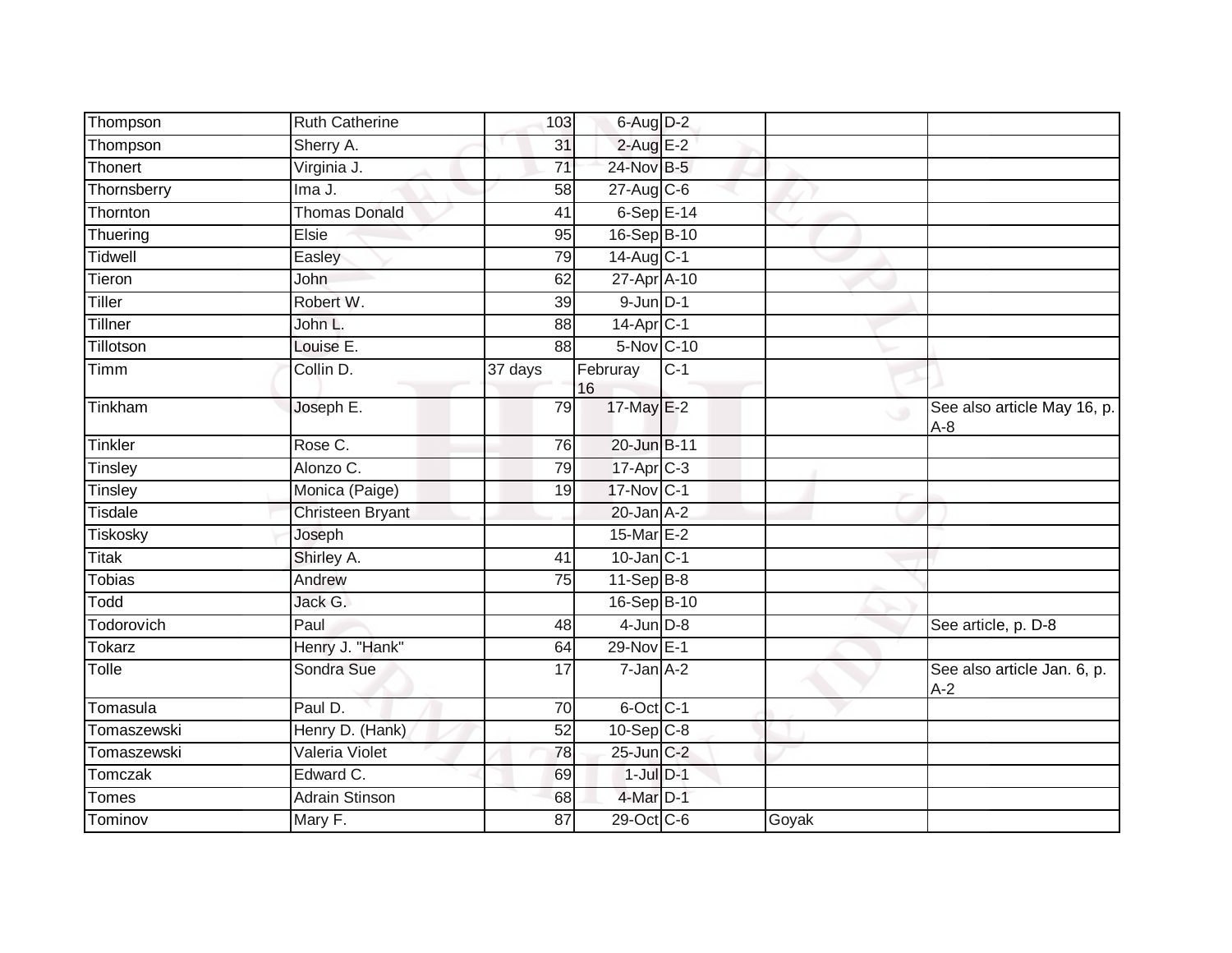| <b>Tomkins</b> | Mary W.             |                 | $1$ -Dec $C-1$         |                  |                                      |
|----------------|---------------------|-----------------|------------------------|------------------|--------------------------------------|
| Tomsic         | Rosalia M.          | 76              | 5-Feb B-4              |                  |                                      |
| Tomsic         | Theresa A.          | 55              | 14-Jul C-1             | Terri Wojtkowiak |                                      |
| Tonevich       | James               | 57              | $26$ -Jan $A$ -8       |                  |                                      |
| Topolski       | Aniela              | 91              | 30-Dec D-1             |                  |                                      |
| <b>Torok</b>   | Marilyn M.          | $\overline{57}$ | 28-Aug C-3             |                  |                                      |
| Torony         | Sophie              | 81              | $3$ -Dec $C-2$         |                  |                                      |
| Torreano       | James M., Jr.       | 40              | $19$ -Jun $B - 8$      |                  |                                      |
| Torrenga       | Bette L.            | 64              | $27$ -Jul B-5          |                  |                                      |
| Torres         | Magdalena S.        | 35              | 22-Dec C-8             |                  | Photo included                       |
| <b>Torres</b>  | Maria T.            | 59              | $1-MarE-1$             |                  |                                      |
| Tortolano      | <b>Tony Richard</b> | 35              | $24$ -Nov B-5          |                  |                                      |
| Toscani        | Ruth J.             | $\overline{72}$ | $1-Sep$ C-1            |                  |                                      |
| Tosseng        | Darryl E.           | 46              | 23-Apr <sub>IC-1</sub> |                  |                                      |
| Toth           | Anna Marie          | $\overline{78}$ | 16-Oct A-6             | Nemeth           |                                      |
| Toth           | Francis J. "Frank"  | 83              | 24-Nov B-5             |                  |                                      |
| Toth           | Mary C.             | 64              | 7-Jun E-14             |                  |                                      |
| Toth           | Michael, Jr.        | 67              | 18-Nov C-11            |                  |                                      |
| Townsell       | Robert              | 53              | 14-Feb C-5             |                  | See also article Feb. 18,<br>p. D-6  |
| Townsend       | John "Jack"         | 67              | $1-Sep$ C-1            |                  | See article, p. C-1                  |
| Townsend       | John W., Sr. (Jack) | $\overline{53}$ | $21-Nov$ B-8           |                  | See also article Nov. 22,<br>p. D-12 |
| Toyias         | Trellis E.          | 82              | 5-Feb B-4              |                  |                                      |
| Trabue         | Donald R.           | 60              | 15-Jan C-10            |                  |                                      |
| Traher         | Melba R.            |                 | 18-May C-1             |                  |                                      |
| Trapane        | Frank               | 79              | $7-Aug$ C-1            |                  |                                      |
| Trapka         | Joseph C.           | 66              | 24-Nov B-5             |                  |                                      |
| <b>Tratta</b>  | Eleanor R.          | 53              | 22-Oct D-3             |                  |                                      |
| Trbovich       | <b>Nick</b>         | 75              | 12-Sep A-6             |                  |                                      |
| Trella         | Daniel              | 76              | 31-Mar C-1             |                  |                                      |
| Trelo          | Anna                | $\overline{77}$ | 27-Feb C-5             | kovach           |                                      |
| Trepton        | Mary C.             | 76              | 27-Nov B-7             |                  |                                      |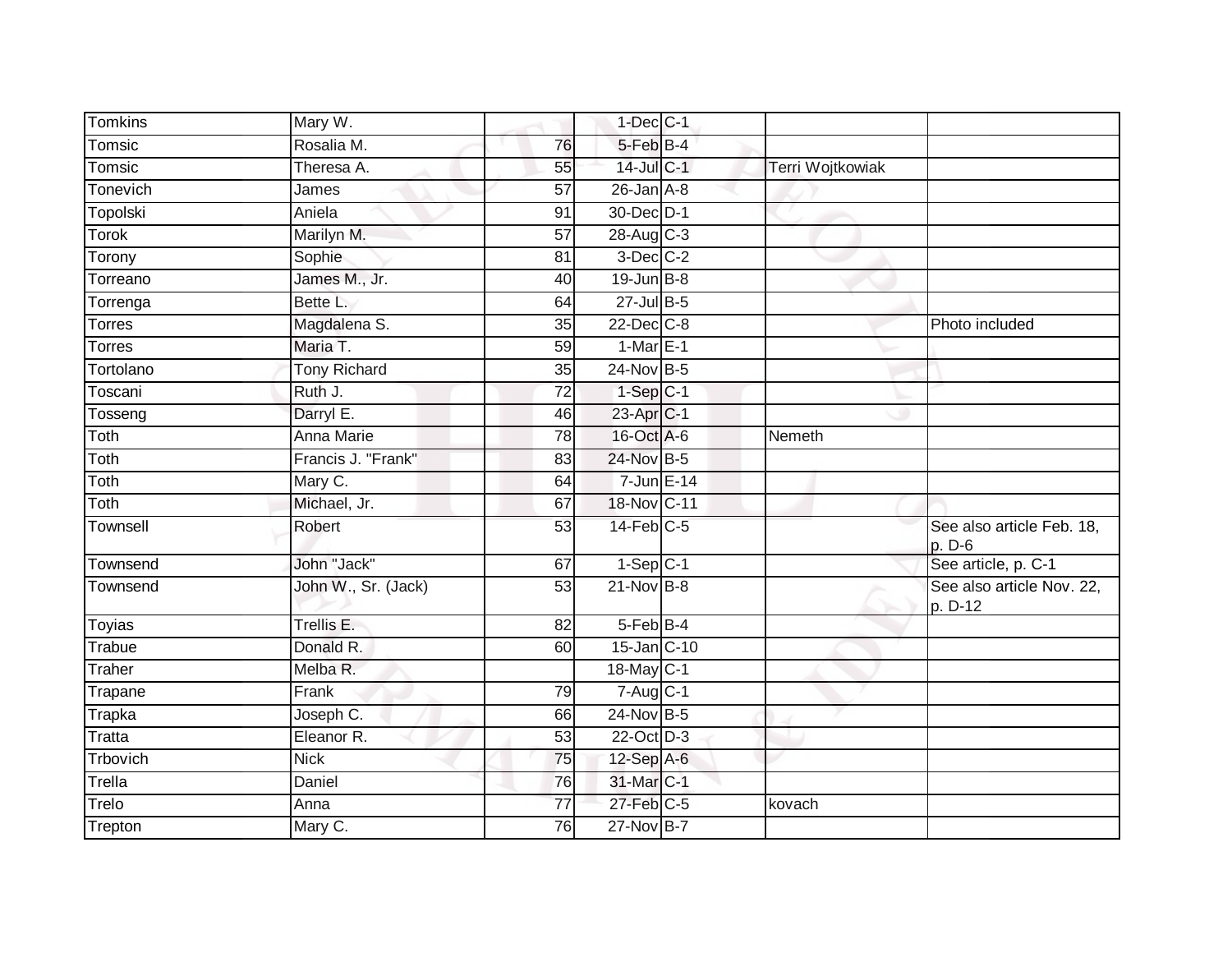| Trgovich         | Katie               |                 | 98 Februray<br>16       | $C-1$ |          |                                     |
|------------------|---------------------|-----------------|-------------------------|-------|----------|-------------------------------------|
| <b>Triantos</b>  | Demetra             |                 | 12-Oct A-13             |       |          |                                     |
| Trimbur          | <b>Marie</b>        | 92              | $22-Apr$ <sub>C-3</sub> |       |          |                                     |
| Trinowski        | Alex                | 86              | 11-Dec C-10             |       |          |                                     |
| <b>Triplett</b>  | Estelle E.          | 67              | 31-Dec D-5              |       |          |                                     |
| Triplo           | Michael             |                 | 23-Mar B-5              |       |          |                                     |
| Troup            | <b>Ellen Marie</b>  | 86              | $14-Apr$ <sub>C-1</sub> |       |          |                                     |
| Trucksa          | Julia               | 83              | 13-Sep E-12             |       | Sivulich |                                     |
| Tryka            | Walter (Turk)       | 67              | 26-Mar C-10             |       |          | See article, p. C-10                |
| Tryon            | Brenda K.           | 16              | $24-Apr$ <sub>C-1</sub> |       |          |                                     |
| Trzcinski        | Cecilia             | 63              | 5-Feb B-4               |       |          |                                     |
| Trznadel         | Jebhardt P.         | 51              | 3-Mar C-6               |       |          |                                     |
| Tsangaris        | Theophilos N.       | $\overline{73}$ | 13-Jun D-10             |       |          |                                     |
| <b>Tucker</b>    | Elmira E.           | 64              | 14-Aug C-1              |       |          |                                     |
| <b>Tucker</b>    | Mildred B.          | 61              | 29-Sep B-10             |       |          |                                     |
| Tuckey           | John S.             | 66              | 6-Sep E-14              |       |          |                                     |
| Tuggle           | John W.             | 66              | 13-Oct A-9              |       |          |                                     |
| Tumedalsky       | Stephen C.          | 88              | 20-Oct C-1              |       |          |                                     |
| Turman           | John R.             | 78              | 28-Sep A-10             |       |          |                                     |
| Turner           | Bonnie E.           | 65              | 14-Dec C-7              |       | Weir     |                                     |
| Turner           | Charles E., Jr.     | 22              | 21-Mar A-2              |       |          | See article, p. A-2                 |
| Turner           | <b>Edward Harry</b> | 52              | $21$ -Jun $D-2$         |       |          |                                     |
| Turner           | <b>Mattie</b>       | 36              | 15-Feb <sup>E-14</sup>  |       |          | See also article Feb. 12,<br>p. A-2 |
| Tuskan           | Clara F.            | 93              | $31$ -Jan $A-6$         |       |          |                                     |
| Tuthill          | Everett A.          | 80              | 30-Mar B-5              |       |          |                                     |
| <b>Tyburski</b>  | Matt                | 70              | $12$ -May B-6           |       |          |                                     |
| Tysch            | Benjamin            | 93              | 5-Mar D-5               |       |          |                                     |
| <b>Tzitz</b>     | John                | 85              | 23-Apr <sub>C-1</sub>   |       |          |                                     |
| Uchman           | Alfred              | 70              | 4-Mar D-1               |       |          |                                     |
| Uhle             | Hazel L.            | 84              | 16-Nov B-6              |       |          |                                     |
| <b>Ulanowski</b> | Eugene M. "Baru"    |                 | $3-Sep$ $C-7$           |       |          |                                     |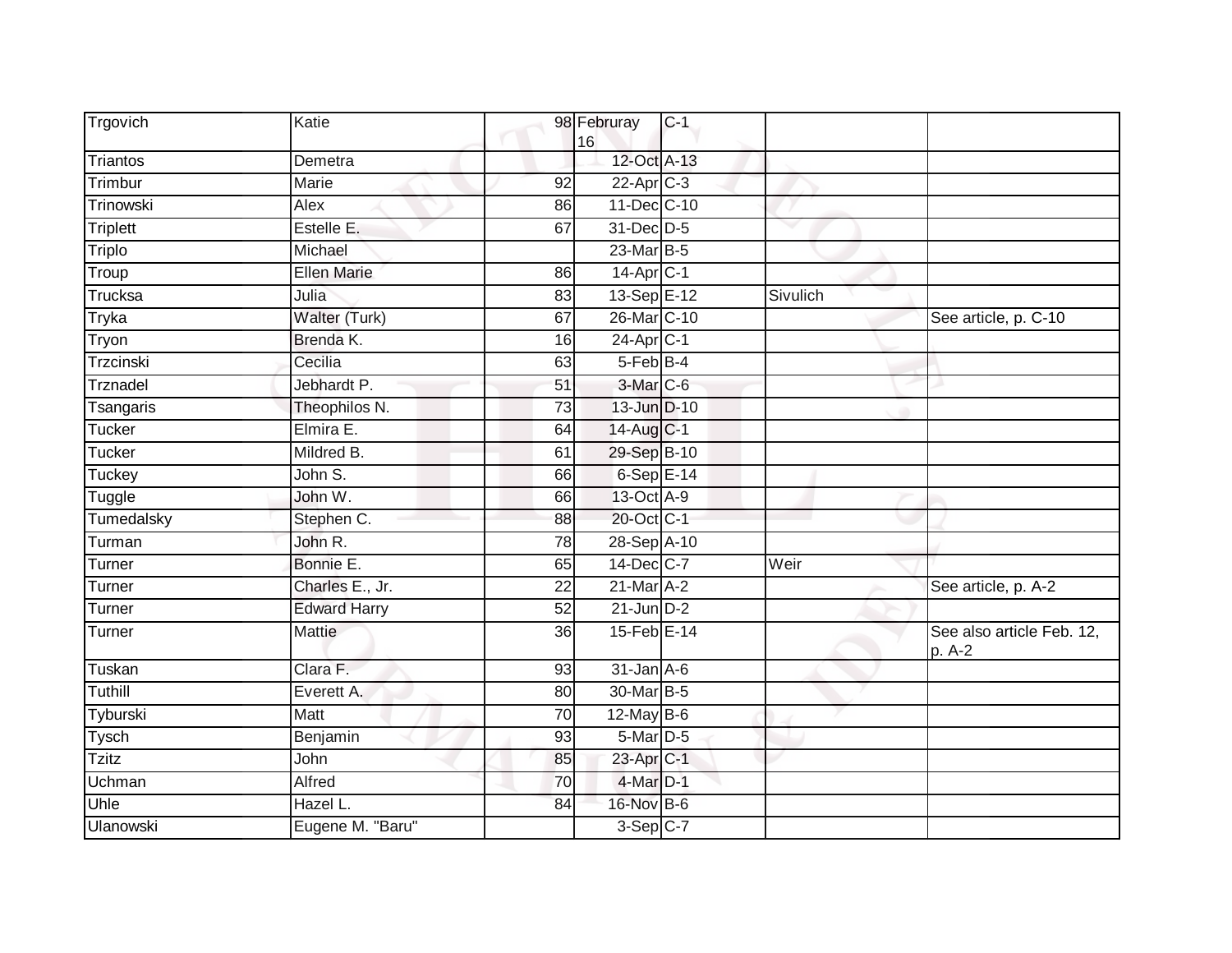| <b>Ulbrich</b>   | Robert (Rob)          | 66              | 19-Sep B-4           |            |                          |
|------------------|-----------------------|-----------------|----------------------|------------|--------------------------|
| <b>Ullstam</b>   | Ronald G.             | 34              | 19-May D-1           |            | See also article, p. D-1 |
| <b>Umphress</b>  | Fayne E.              | 74              | 10-Feb D-1           |            |                          |
| Underwood        | Estella               | 43              | $16$ -Jan $A$ -2     |            | See article, p. A-2      |
| Upshaw           | Gussie Zene           |                 | 27-Oct C-5           |            |                          |
| Upshaw           | Juanita               | 59              | $21-Sep$ A-8         |            |                          |
| Uramozich        | John                  | 68              | 13-May A-2           |            | See article, p. A-2      |
| Urban            | Helen                 |                 |                      | 8-Jul C-14 |                          |
| Uremovich        | John                  | 68              | 15-May C-1           |            |                          |
| <b>Uriss</b>     | Charlene D. "Chickie" | 59              | $20-Apr$ B-5         |            |                          |
| <b>Uriss</b>     | Leona G.              | 89              | $3-Aug$ D-5          |            |                          |
| Urosevich        | Dan                   | 62              | $16$ -Apr $C-4$      |            |                          |
| Usher            | Elsie M.              | 69              | 1-Apr <sub>D-5</sub> |            |                          |
| Uvodic           | Vincent, Rev.         | 98              | 14-Sep B-5           |            |                          |
| Uylaki           | Joseph W.             | $\overline{72}$ | 5-Jan D-1            |            |                          |
| Uzelac           | Eli                   | 73              | $22$ -Jun $B-5$      |            |                          |
| Valandingham     | Charles L.            | 46              | $21$ -Jul $C-1$      |            |                          |
| Valdkamp         | Cora                  | 84              | 7-Oct B-7            |            |                          |
| Valentin-Gallosa | Juana Adelina         | 88              | $4$ -Jun $D-8$       |            |                          |
| Vallier          | Flora Pearl (Rardin)  | 95              | $1-Apr$ D-5          |            |                          |
| Valuckis         | Edward                | 66              | $2-Nov$ C-1          |            |                          |
| Van Baren        | Gordon                | 36              | 26-May D-5           |            |                          |
| Van Buskirk      | Robert E.             | 58              | $22$ -Jun $B-5$      |            |                          |
| Van Der AA       | Anna                  | 89              | $20$ -Apr $B-5$      |            |                          |
| Van Der Dussen   | Christine M.          | 96              | $4$ -May B-8         |            |                          |
| Van Kalker       | Catherine             | 76              | $10$ -Apr $C-3$      |            |                          |
| Van Kanegan      | Cornelius             | 92              | 6-Oct D-6            |            |                          |
| Van Kley         | Albert, Rev.          | 78              | $23-Sep$ A-8         |            | See article, p. A-8      |
| Van Lul          | Dorothy               | 65              | 20-May B-12          |            |                          |
| Van Mynen        | Harry                 | 79              | $10$ -Jul $C-3$      |            |                          |
| Van Norman       | Frances H.            | 66              | 26-Mar C-10          |            |                          |
| Van Oost         | <b>Bertha</b>         | $\overline{78}$ | $16$ -Jan $C-3$      |            |                          |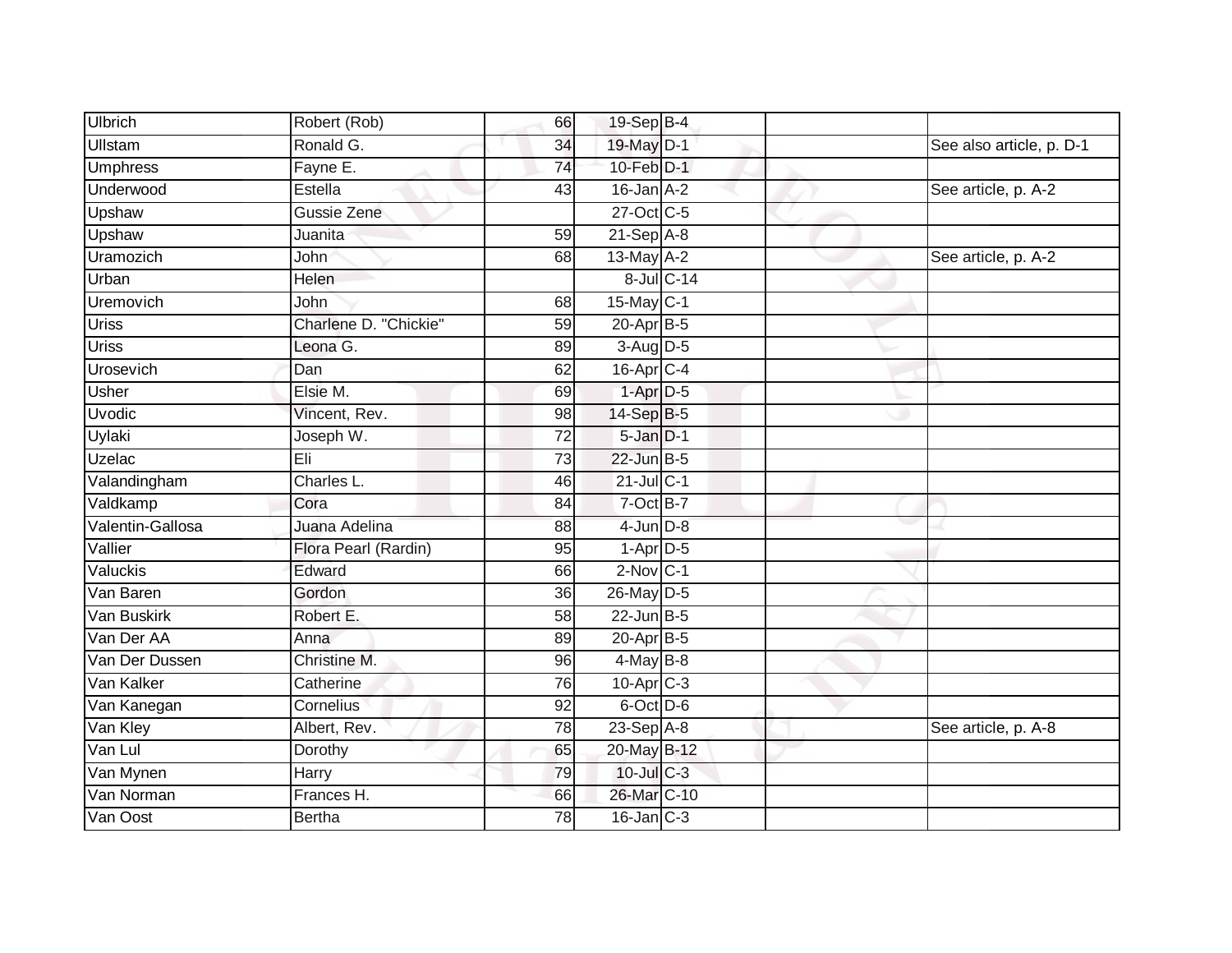| Van Orman             | Bonny (O'Brien)      | 48              | 16-Jun C-5                 |           | See also article June 17,<br>$C-4$ |
|-----------------------|----------------------|-----------------|----------------------------|-----------|------------------------------------|
| Van Osten             | Robert (Bob)         | 60              | 22-Feb D-12                |           |                                    |
| Van Ramshorst         | Sylvia G.            | $\overline{78}$ | $11$ -Sep B-8              |           |                                    |
| Van Til               | Cornelius, Dr.       | 91              | 27-Apr A-10                |           |                                    |
| Van Til               | <b>Nick</b>          | 74              | $16$ -Jan $C-3$            |           | See also article, p. A-2           |
| VanBuskirk            | <b>Scott Thomas</b>  | 21              | 10-Aug B-6                 |           |                                    |
| Vance                 | Thea D. (Downing)    | 83              | 16-May A-13                |           | See article, p. A-13               |
| <b>Vander Fiessen</b> | <b>Simon</b>         | 83              | $2-Nov$ C-1                |           |                                    |
| Vander Ploeg          | Edward L.            | 66              | 15-Dec D-1                 |           |                                    |
| Vander Woude          | Marie A.             | 81              | $6$ -Jun $C$ -5            |           |                                    |
| VanDerAa              | Andrew, Sr.          | 91              | $28$ -Jan $ D-3 $          |           |                                    |
| Vanderae              | Minnie               | 87              | 3-Sep C-7                  |           |                                    |
| Vanderbilt            | John A.              | 53              | 21-Dec C-6                 |           |                                    |
| VanderHoogt           | David S.             | 45              | $13$ -Jul B-6              |           | See also article, p. B-6           |
| Vandersteen           | Grace H.             | $\overline{87}$ | 12-Jan C-2                 |           |                                    |
| Vanderwal             | Thomas               | 69              | $4$ -Mar $\overline{D}$ -1 |           |                                    |
| VandeWerken           | <b>Stella</b>        | 76              | $1-Dec$ $C-1$              |           |                                    |
| VanDost               | Henry F.             | 80              | 9-Jun D-1                  |           |                                    |
| VanWieren             | Clara (Torrenga)     | 98              | $15$ -May C-1              |           |                                    |
| VanWoerden            | Peter C.             | $\overline{77}$ | 8-Sep C-7                  |           |                                    |
| Vanzo                 | Elizabeth A.         | 77              | 20-Apr B-5                 |           |                                    |
| Varady                | Daniel J.            | 80              | $16$ -Jul B-6              |           |                                    |
| Varga                 | Joseph, Sr.          | 79              | $20$ -Apr $B$ -5           |           |                                    |
| Vargo                 | Ann                  | 69              | $3$ -Jul $C$ -5            | Vostinari |                                    |
| Vargo                 | Gregory N.           | 25              | $16$ -Aug $D-3$            |           |                                    |
| Vargo                 | John                 | 76              | 1-Mar D-17                 |           |                                    |
| Vargo                 | <b>Justin Edward</b> | 5 months        | $25$ -Jan B-8              |           |                                    |
| Varhegyi              | Joseph               | 74              | 10-Feb D-1                 |           |                                    |
| Vasilak               | Joseph John          | 73              | $9$ -Jun $D-1$             |           |                                    |
| Vasquez               | Ann R.               |                 | 24-Aug C-1                 |           |                                    |
| Vasu                  | Maria C.             | 78              | 6-Jul A-8                  |           |                                    |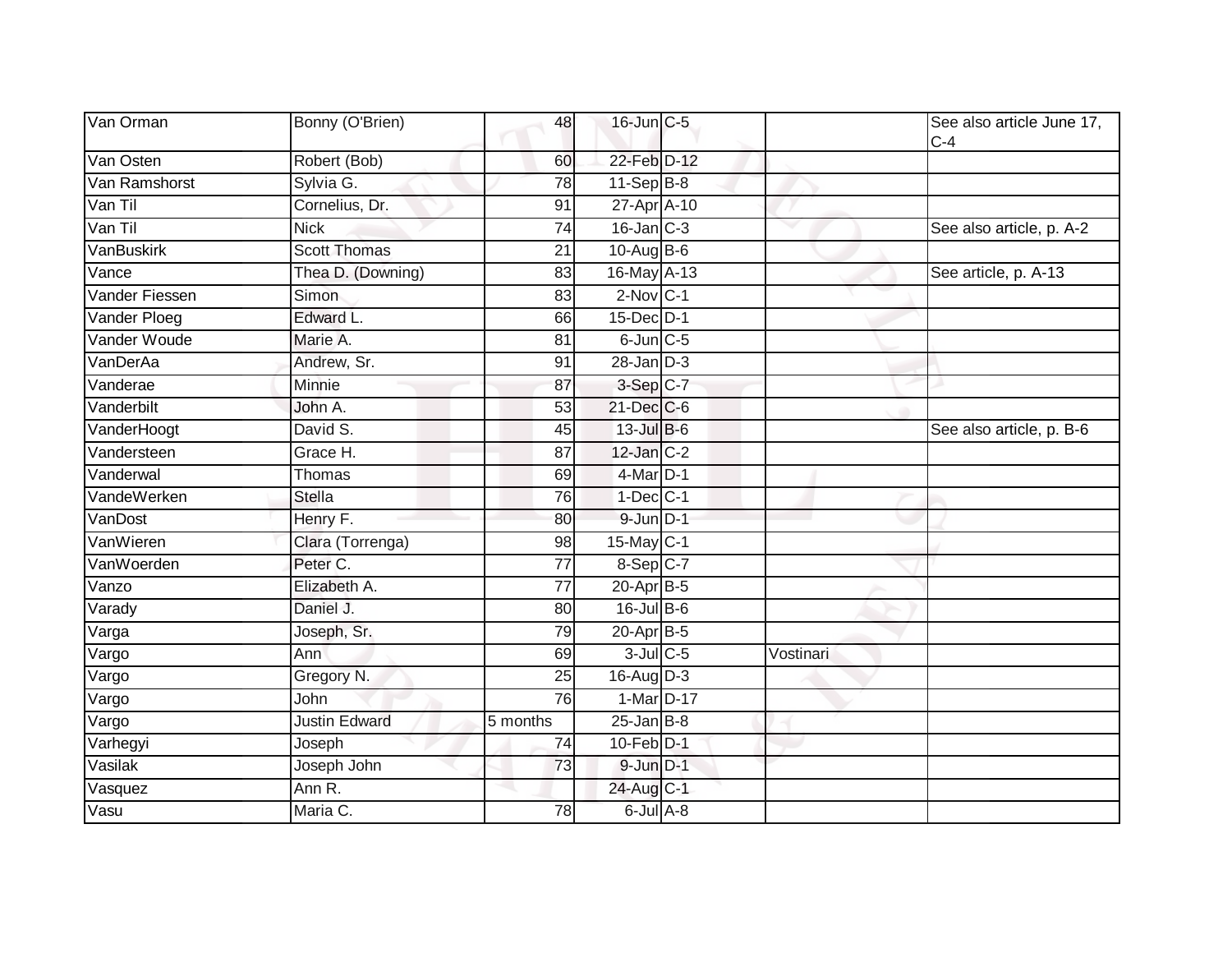| Vator      | Elizabeth Dorothy   | 74              | 19-Feb D-1               |        |                     |
|------------|---------------------|-----------------|--------------------------|--------|---------------------|
| Vaughn     | Lillian M.          | 76              | 25-Oct E-14              |        |                     |
| Vaughn     | <b>Russell Sean</b> | 32              | 29-Dec C-1               |        |                     |
| Vecchiollo | Erla                | 62              | $13$ -May C-3            |        |                     |
| Vekasi     | Michael             | 94              | 16-Apr C-4               |        |                     |
| Veldcamp   | John S.             | 90              | $7 - \overline{Apr}$ C-5 |        |                     |
| Velez      | Jacinto             | 58              | $27 - Dec$ $E-3$         |        |                     |
| Velez      | Joe                 | 73              | $3$ -Jul $C$ -5          |        |                     |
| Velgos     | Mary                | 80              | $10$ -Jan $ C-1 $        |        |                     |
| Venema     | William             | $\overline{78}$ | 25-Jul C-5               |        |                     |
| Venzke     | Howard A.           | 64              | 31-Aug A-9               |        |                     |
| Verplank   | Charlotte W.        | 88              | $16$ -Jan $C-3$          |        |                     |
| Verplank   | Irene               | 77              | $3$ -Jun $C-8$           |        |                     |
| Verrill    | Lucienna (Lucie)    | 87              | 12-Mar C-3               |        |                     |
| Vetterly   | Susan               | 101             | 13-Feb C-3               |        |                     |
| Vich       | <b>Bessie Vitko</b> | 86              | 20-Jul A-2               |        |                     |
| Vieau      | Ruth A.             | $\overline{87}$ | 8-Mar D-15               |        |                     |
| Villapiano | Daniel J.           | 38              | 5-Nov C-10               |        |                     |
| Villarruel | Raphael             | 59              | 5-Nov C-10               |        |                     |
| Villasenor | <b>Maria</b>        | 86              | $23$ -Jun $C-8$          |        |                     |
| Villegas   | Amada P.            | 69              | 19-Sep B-4               | Prieto |                     |
| Villegas   | Maria               | 53              | $2-Apr$ D-1              |        |                     |
| Vinovich   | Helen A.            | 74              | $16$ -Jul B-6            |        |                     |
| Virijevich | Milutin O.          | 81              | 18-Nov C-11              |        |                     |
| Visnack    | Douglas Alan        | 22              | $22$ -Jun $B-5$          |        |                     |
| Visser     | Adriana             | 79              | $17 -$ Jul C-3           |        |                     |
| Vlahos     | Gus "Dino"          | 68              | 8-Oct C-3                |        |                     |
| Vlasek     | William A., Sr.     | 70              | $25-Sep C-1$             |        | See article, p. C-1 |
| Vlasic     | Stephen T.          | 73              | 14-Apr <sub>C-1</sub>    |        |                     |
| Voelker    | Jacob A.            | 86              | 19-Feb D-1               |        |                     |
| Vogel      | Wilhelm             | 51              | 15-Oct F-7               |        |                     |
| Voisey     | Robert L.           | 66              | 19-May D-1               |        |                     |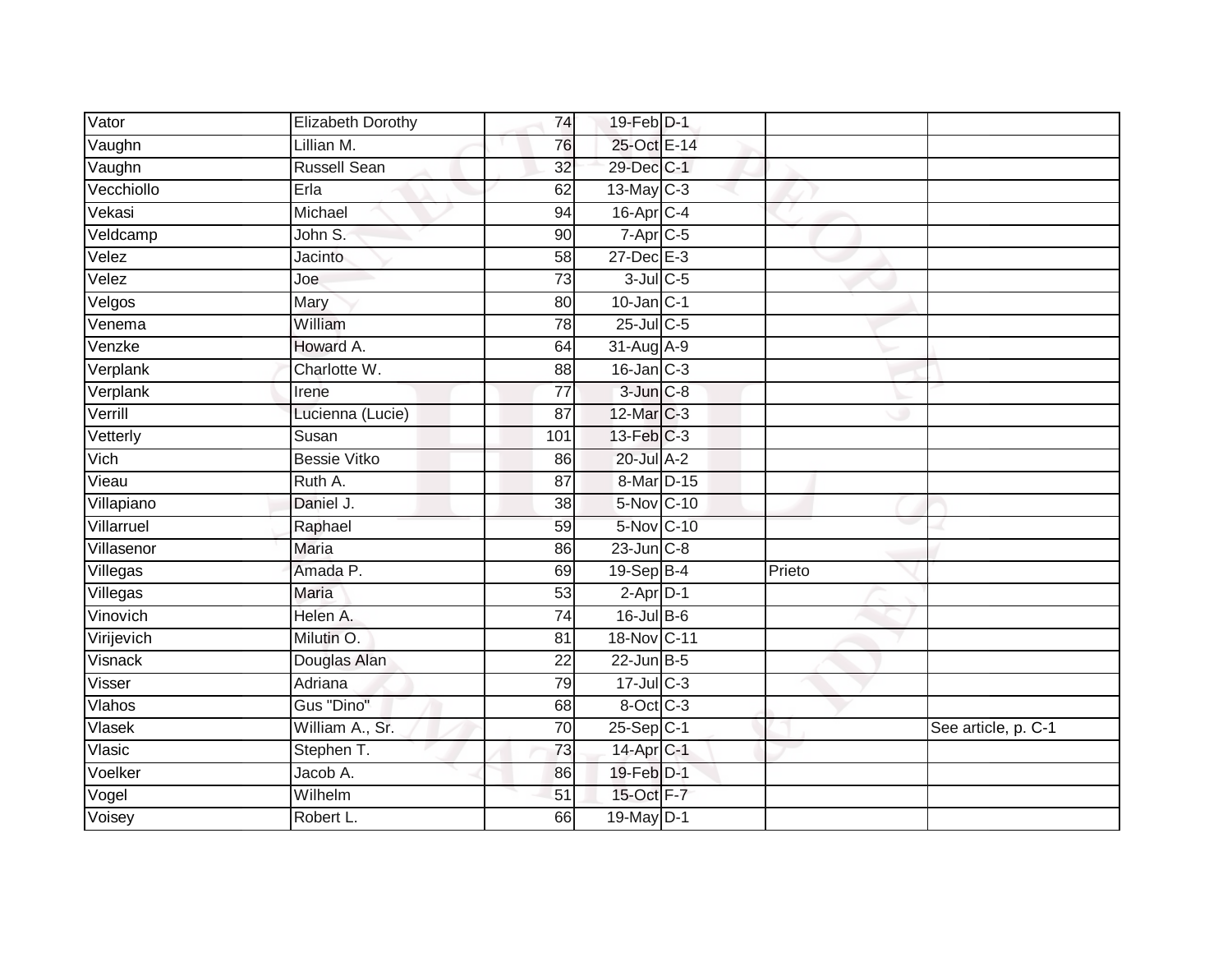| Voke         | James R.              | 76              | 17-Apr C-3         |               |                                                                   |
|--------------|-----------------------|-----------------|--------------------|---------------|-------------------------------------------------------------------|
| Volkanovich  | Kiro                  | 67              | 27-Jul B-5         |               |                                                                   |
| Vrabely      | Joseph J.             | 60              | 8-Dec D-1          |               |                                                                   |
| Vrabely      | Margaret              | 59              | $12$ -Jun $C-2$    | <b>Dorsey</b> |                                                                   |
| Vrehas       | William J.            | $\overline{71}$ | 19-Apr D-1         |               |                                                                   |
| Vrska        | <b>Theresa</b>        | 60              | 11-Mar B-11        |               |                                                                   |
| Wade         | Verlon B.             | $\overline{2}$  | $27$ -Jan $C$ -5   |               | See also article and photo<br>of incident on Jan. 25, p.<br>$B-9$ |
| Wagenaar     | Laverne F.            | 59              | $6-Sep$ $D-2$      | Hoekstra      |                                                                   |
| Wagner       | Donald G.             | 45              | 20-Dec D-7         |               |                                                                   |
| Wagner       | Louis D.              | 82              | 12-Jul D-12        |               |                                                                   |
| Wagner       | Martin H.             | 78              | 26-Feb D-1         |               |                                                                   |
| Wagner       | <b>Mary</b>           | 60              | 12-Sep A-6         | Nickolas      |                                                                   |
| Wahlberg     | Harry E.              | 79              | 8-Dec D-1          |               |                                                                   |
| Wahlsmith    | Cindy A.              | 29              | 29-Apr D-12        |               |                                                                   |
| Waitt        | Geula                 | 94              | 17-Aug B-5         |               |                                                                   |
| Wajda        | Rose M.               | 73              | 7-Oct B-7          | Menzyk        |                                                                   |
| Wakefield    | Joseph P.             | $\overline{72}$ | 22-Nov D-12        |               |                                                                   |
| Waldsmith    | William J., II "B.J." | 20              | $9$ -JulC-2        |               |                                                                   |
| Walenga      | Joan                  | 83              | 13-Jun D-10        |               |                                                                   |
| Waligora     | Walter                |                 | $28$ -Jul C-5      |               | See article, p. C-5                                               |
| Walker       | Earl L.               | 65              | $27$ -Dec $E-2$    |               |                                                                   |
| Walker       | John W.               |                 | 58 Februray 8 B-10 |               |                                                                   |
| Walker       | Lena "Ma"             | $\overline{87}$ | $2-Sep$ $D-1$      |               |                                                                   |
| Wallace      | D. Mack               | 65              | $6$ -Aug $D-2$     |               |                                                                   |
| Wallace      | Pernella              | 83              | 29-Apr D-12        |               |                                                                   |
| Wallen       | Ralph G.              | 61              | $1-Nov$ D-1        |               |                                                                   |
| <b>Walls</b> | Charles R.            | 82              | $3-Mar$ C-6        |               |                                                                   |
| Walsh        | Leslie J.             | 62              | $22$ -Jun $B-5$    |               | See also article June 23,<br>p. C-8                               |
| Walsh        | Rosemary T.           | 67              | 25-Nov D-1         |               | See also article Nov. 26,<br>p. F-10                              |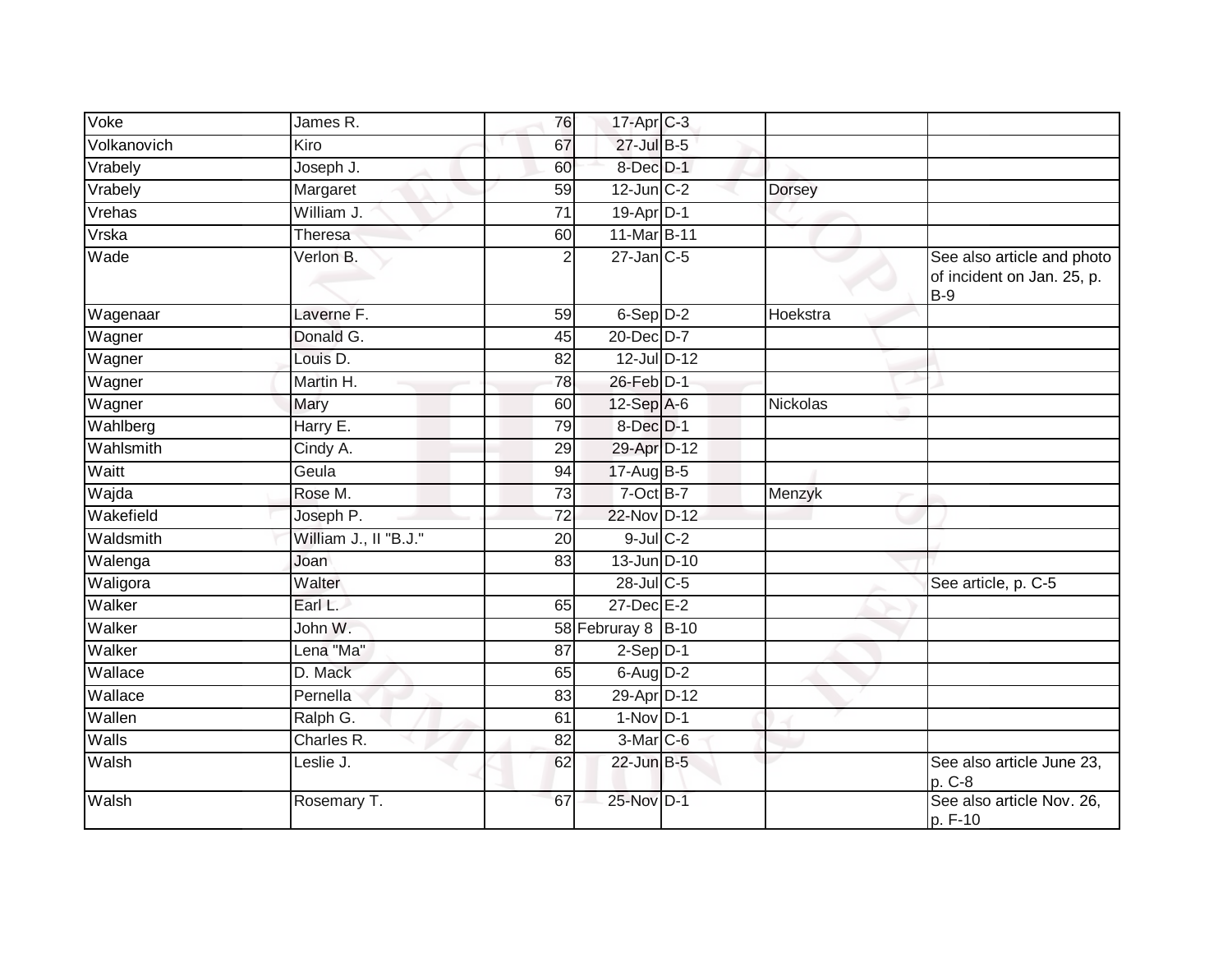| Walsh      | Stephen P.           | 36              | 27-Dec E-3         |        |                                       |
|------------|----------------------|-----------------|--------------------|--------|---------------------------------------|
| Walters    | Edward (Mike)        | 63              | 25-Jun C-2         |        |                                       |
| Walters    | Eleanor              | 59              | $4$ -Jul $C-1$     | Gannon |                                       |
| Walters    | Margaret K.          | 88              | 22-Feb D-12        |        |                                       |
| Walters    | Robert S.            | 53              | $13$ -Jan D-1      |        |                                       |
| Walthers   | Alex                 | 92              | $19$ -Jan $A-8$    |        |                                       |
| Walthers   | Alex "Randy"         | 59              | $6$ -May $C$ -7    |        |                                       |
| Waltz      | George               | 90              | $17 - Jun$ $C - 4$ |        |                                       |
| Wapiennik  | Lucille G.           | 68              | 15-Jan C-10        |        |                                       |
| Ward       | <b>Arthur Ernest</b> | 69              | $4-Feb$ D-1        |        |                                       |
| Ward       | Eugene V.            | 70              | $4$ -Jun $D-8$     |        |                                       |
| Ward       | Irene C. (Wise)      | 84              | 10-Jun C-12        |        |                                       |
| Ward       | Laurence T.          | 55              | $21$ -Jun $D-2$    |        |                                       |
| Ward       | Mamie Fay            | 75              | 31-Mar C-1         |        |                                       |
| Ward       | Myrtle M.            | $\overline{70}$ | 20-Jun B-11        |        |                                       |
| Ward       | R.E.                 | 58              | $2-Aug$ E-3        |        |                                       |
| Wargin     | James J.             | 53              | 26-Oct B-8         |        |                                       |
| Wargo      | Robert V.            | 62              | $20-Sep$ D-4       |        |                                       |
| Warino     | Peter                | 69              | $31$ -Jan $A-6$    |        |                                       |
| Warnack    | Bill, Jr.            | 68              | 24-Mar D-1         |        |                                       |
| Warner     | Edna B.              | 66              | $5$ -Jan $D-1$     |        |                                       |
| Warput     | Charles P.           | 80              | $10$ -Feb $D-1$    |        |                                       |
| Warran     | Estie V.             | 86              | $11$ -May B-5      |        |                                       |
| Wartsbaugh | Emma A.              | 90              | $12-Apr$ D-1       |        |                                       |
| Warzak     | Robert L.            | 45              | $3-Nov$ D-1        |        |                                       |
| Washausen  | Rose A.              |                 | 30-Nov B-6         |        |                                       |
| Waters     | Dale E., Sr.         | 65              | $28 - Jan$ $D-3$   |        |                                       |
| Watson     | Anna (Sajek)         | 75              | 19-Nov D-11        |        |                                       |
| Watson     | Colleen              | 51              | 22-Dec C-8         |        |                                       |
| Watson     | James H.             | 74              | 24-Jan B-7         |        | See also article Jan. 25, p.<br>$A-2$ |
| Watson     | Mitchell             | 70              | $22$ -Dec $C-8$    |        |                                       |
|            |                      |                 |                    |        |                                       |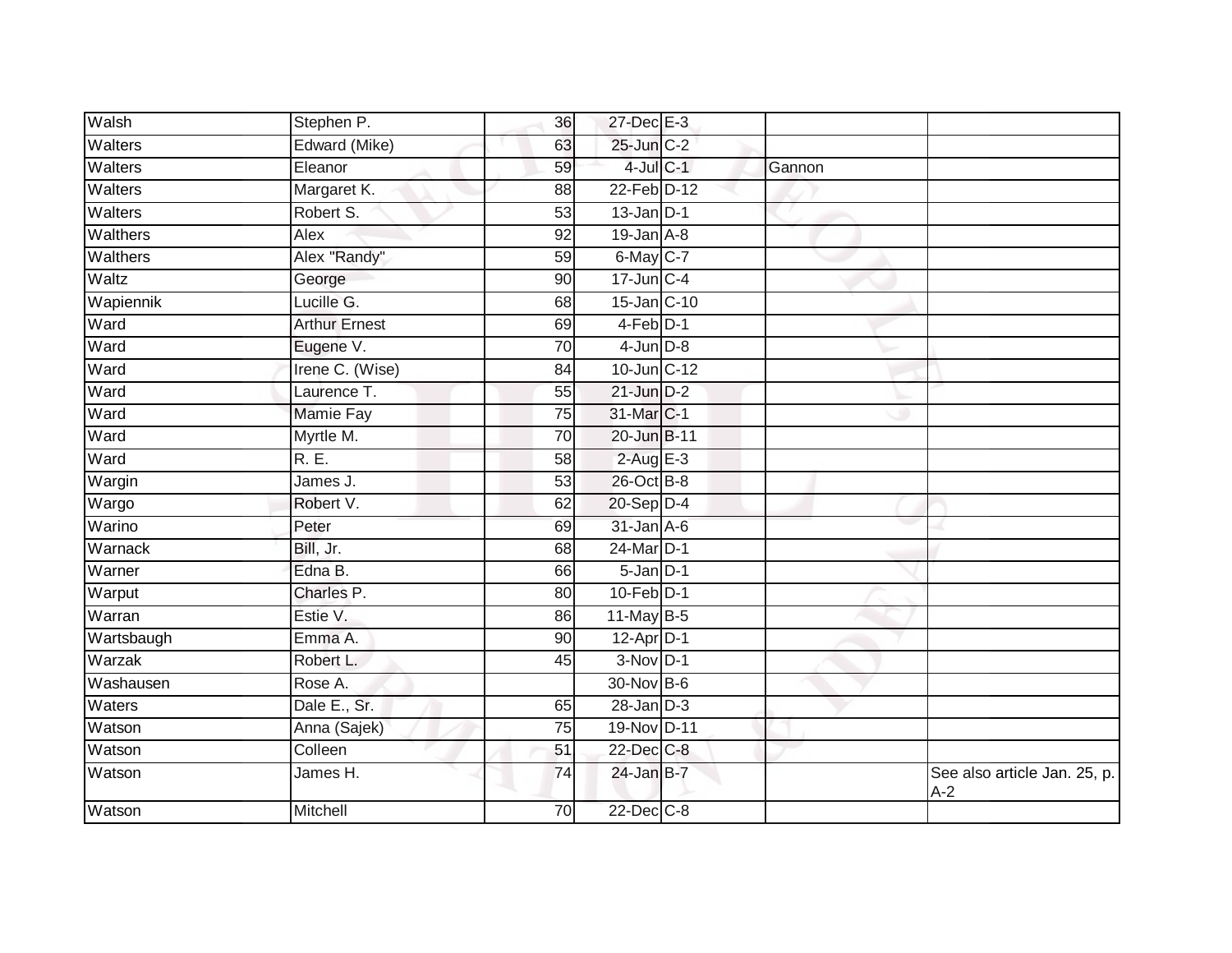| Watson     | Nova            | 72              | 23-Oct B-8             |              |                          |
|------------|-----------------|-----------------|------------------------|--------------|--------------------------|
| Watts      | Thomas A.       | 64              | $4-Feb$ D-1            |              |                          |
| Waver      | Shane           | 3               | 17-Mar A-2             |              | See article, p. A-2      |
| Wawrzyniak | Tony "Rudolph"  | 83              | 31-Mar <sub>C-1</sub>  |              |                          |
| Wayne      | Donald W.       | 62              | 26-Oct B-8             |              |                          |
| Wayne      | Ina             | $\overline{78}$ | $3-Apr$ <sub>C-1</sub> |              |                          |
| Wayo       | Andy, Jr.       | 61              | 31-Dec D-5             |              |                          |
| Weaver     | William M.      | 40              | $2-Sep$ $D-1$          |              |                          |
| Webb       | Howard          | 61              | $5$ -Jan $D-1$         |              | See article, p. D-1      |
| Webb       | Jack (John J.)  | 62              | 15-Dec D-1             |              | See article, p. D-1      |
| Webb       | Jacqueline R.   | 52              | 11-Mar B-11            |              |                          |
| Webb       | Ora             | 102             | 29-Jul C-1             |              |                          |
| Webber     | George T.       | 58              | 15-Jul B-10            |              |                          |
| Weber      | Brian V.        | 22              | 22-Oct D-3             |              |                          |
| Weber      | Edward L. "Bus" | $\overline{77}$ | 6-Sep E-14             |              |                          |
| Wegmet     | Rhae Ann        | 54              | $4$ -May B-8           |              |                          |
| Weidig     | Joseph          |                 | 31-Dec D-5             |              |                          |
| Weiger     | Maude Ann       | 86              | 26-Apr E-2             | <b>Myers</b> |                          |
| Weiler     | William J.      | 93              | $12$ -Jan $ C-2 $      |              |                          |
| Weimer     | Anna Grace      | 84              | $1-Oct$ $C-2$          |              |                          |
| Weimer     | Arthur M.       | 77              | $7 - Apr$ $C-5$        |              | See article, p. C-5      |
| Welch      | Elsie           | 80              | $2$ -Jul $C-2$         |              |                          |
| Welch      | Orie S.         | 64              | 26-Jul E-10            |              |                          |
| Welch      | Wilma A.        | $\overline{73}$ | 23-Oct C-2             |              |                          |
| Weldy      | Linda Lynn      | 10              | 19-Mar A-2             |              | See article, p. A-2      |
| Welk       | Harold M.       | 75              | $27$ -Feb $C-5$        |              |                          |
| Welker     | Anna            | 79              | 28-Dec A-13            |              |                          |
| Wells      | Della           | 84              | $14$ -Aug $C-1$        |              |                          |
| Wells      | Terri (Kuzma)   | 28              | $13$ -Jul B-6          |              |                          |
| Welter     | Andrew          | 81              | 24-Mar D-1             |              |                          |
| Wemple     | Natalie M.      | 88              | 27-Apr A-10            |              |                          |
| Wendt      | Walter K.       | $\overline{90}$ | 20-Jan C-5             |              | See also article, p. A-2 |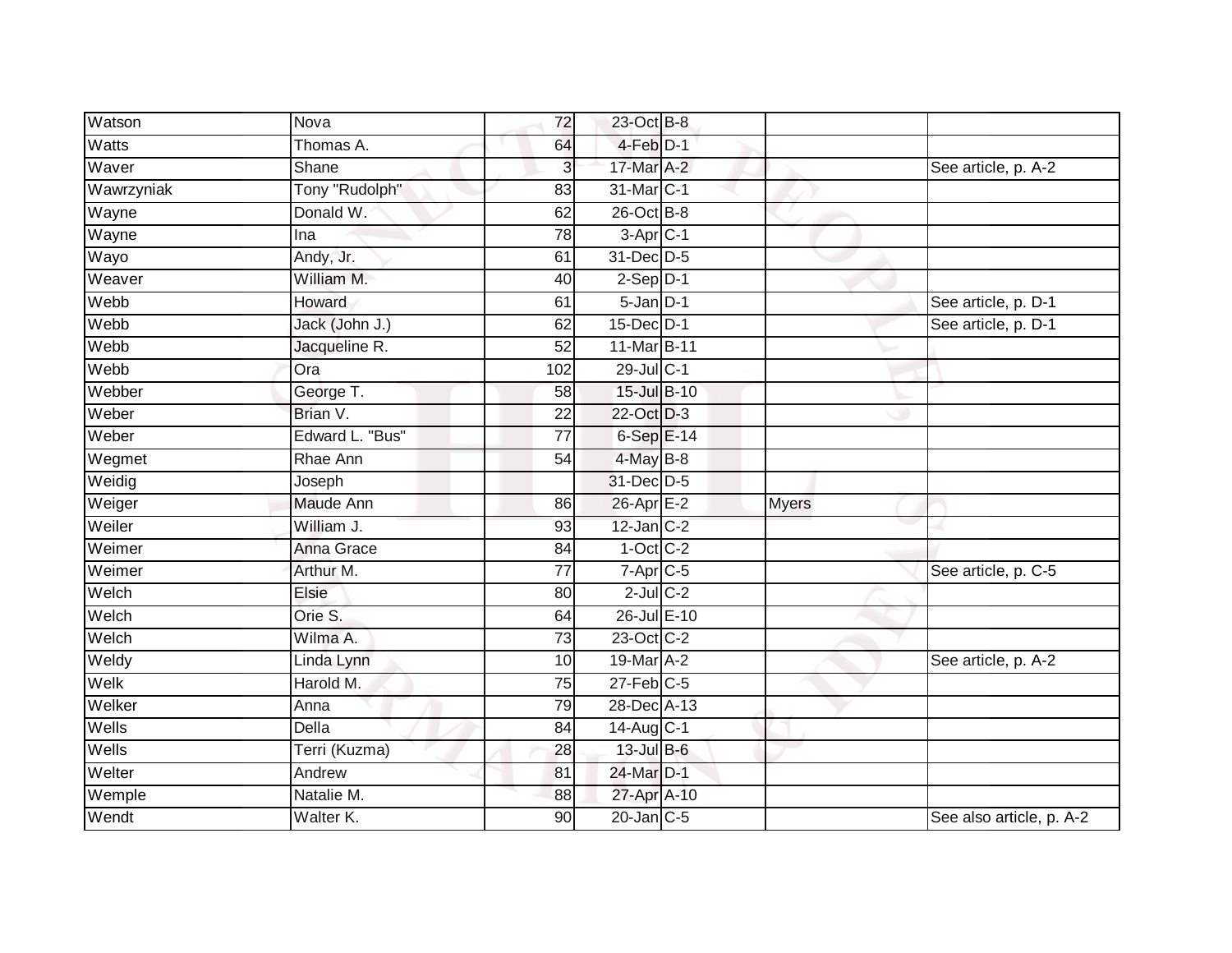| Wente       | Louis F.           |                 | 4-Dec B-7                  |               |                                       |
|-------------|--------------------|-----------------|----------------------------|---------------|---------------------------------------|
| Wentworth   | Harold             | 92              | $9$ -Oct $C$ -3            |               |                                       |
| Werner      | Melvin             | 46              | 20-Jun A-2                 |               | See article, p. A-2                   |
| Wertzberger | Katherine E.       | 83              | $5$ -Oct $\overline{B}$ -6 |               |                                       |
| Wescott     | Lillian C.         | $\overline{81}$ | $31$ -Jul B-8              | <b>Kallas</b> |                                       |
| Wesley      | Mary (Lauraine)    | 72              | $4$ -Aug C-1               |               |                                       |
| Wesley      | Paul M.            | 71              | $2-Feb$ A-6                |               |                                       |
| West        | Martha R.          | 70              | $27$ -Dec $E-3$            |               |                                       |
| West        | Warren O.          | 73              | $13$ -Jan $D-1$            |               | See also article, p. D-1              |
| West        | Wash               | 52              | 5-Apr D-1                  |               | See also article April 2, p.<br>$A-2$ |
| Wester      | <b>Marian</b>      | 72              | $9$ -Jan $D-1$             |               |                                       |
| Weyer       | Jerry R.           | 35              | 20-May B-12                |               |                                       |
| Wharton     | Robert             | 66              | $7$ -Jul $B-9$             |               |                                       |
| Wheeler     | Eddie              | 56              | $12$ -Feb $C-5$            |               |                                       |
| Wheeler     | Phyllis J.         | 58              | 22-Dec C-8                 | O'Donnell     |                                       |
| Wheeler     | William H., Sr.    | 59              | 8-Sep C-7                  |               |                                       |
| Whelan      | Faye G.            | 77              | $2$ -Aug E-2               |               |                                       |
| Whelan      | Mary E.            | 79              | 28-Apr <sub>C-1</sub>      |               |                                       |
| White       | Greta M.           | 89              | $13$ -Nov $ C-3 $          |               |                                       |
| White       | Katherine V.       | 77              | 20-Oct C-1                 |               |                                       |
| White       | Richard J.         | 73              | 3-Feb B-7                  |               | See article, p. B-7                   |
| White       | Willie D.          | 80              | 18-Oct D-4                 |               |                                       |
| Whitehead   | A. Bernice (Bader) | 68              | 15-May C-1                 |               |                                       |
| Wick        | <b>Stanley</b>     | 73              | $21$ -Feb $C-3$            |               |                                       |
| Wiennig     | Lester W.          | $\overline{74}$ | 22-Mar D-2                 |               |                                       |
| Wiergers    | James              | 74              | $28$ -May C-3              |               |                                       |
| Wiersma     | Gertrude N.        | $\overline{81}$ | $4$ -Jan $E-2$             |               |                                       |
| Wieser      | Ann Marie          | 35              | 30-Dec D-1                 |               |                                       |
| Wiewiora    | Joseph             | 78              | 16-Nov B-6                 |               |                                       |
| Wiggins     | Melvin             | 77              | 18-Jan C-7                 |               |                                       |
| Wigley      | Joseph             | 87              | 22-Feb D-12                |               |                                       |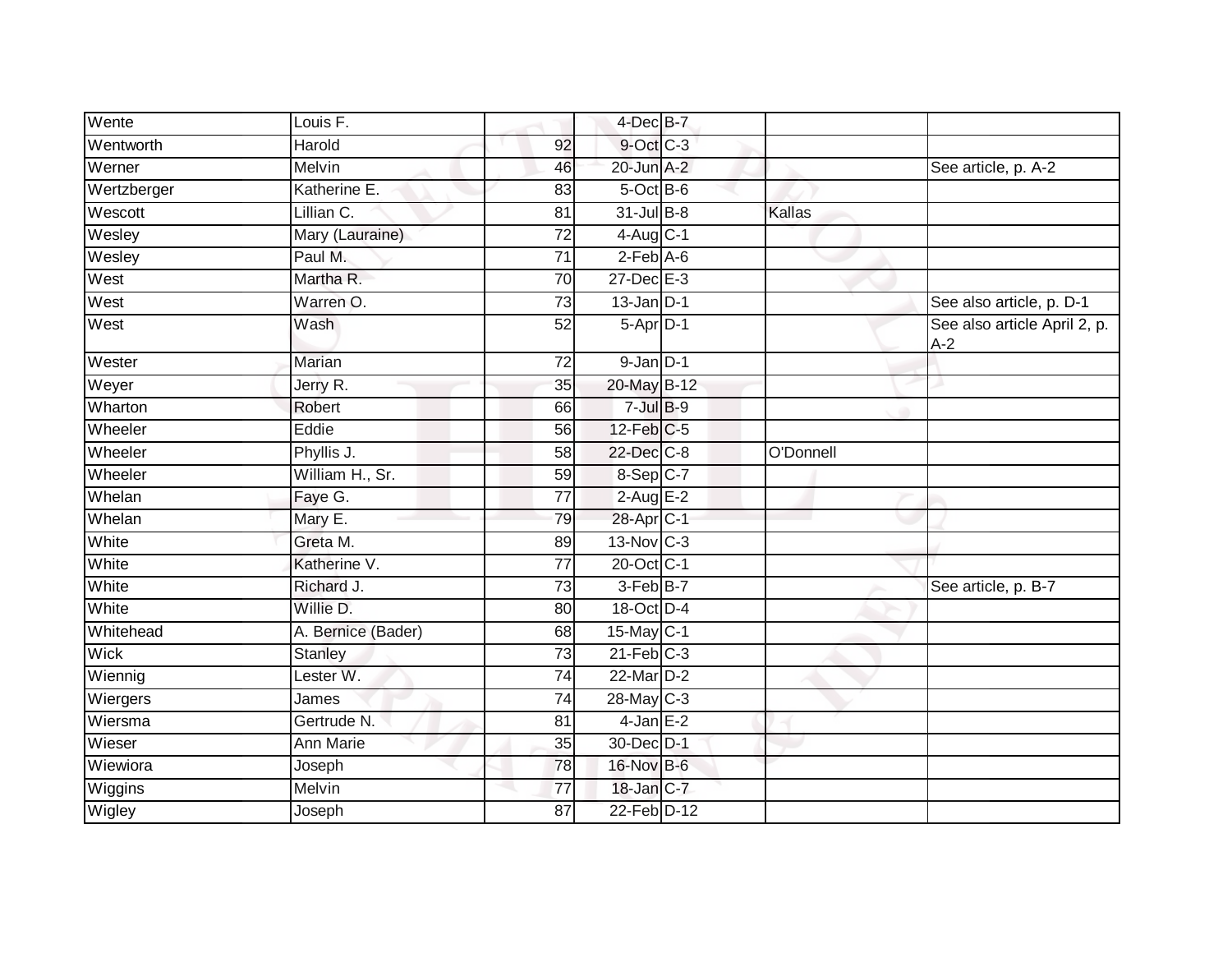| Wilcox     | Michael P.             | 19              | 12-Oct A-13     |  |                     |
|------------|------------------------|-----------------|-----------------|--|---------------------|
| Wilczynski | Stanley M.             | 65              | 30-Sep A-11     |  |                     |
| Wild       | Frances V.             | 63              | 17-Mar D-2      |  |                     |
| Wild       | William R.             | 79              | 8-Mar D-15      |  |                     |
| Wilder     | Harold E.              | $\overline{74}$ | $1-Feb$ $D-1$   |  |                     |
| Wildermuth | Lester L.              | 77              | $2$ -Jan $C-3$  |  |                     |
| Wilfong    | Henry L.               | 55              | $18$ -Aug C-1   |  |                     |
| Wilgus     | Mary E.                | 83              | $19$ -Jan $A-8$ |  |                     |
| Wilhelm    | Ellsworth C.           | 79              | $16$ -Jun $D-1$ |  |                     |
| Wilkerson  | James W.               | 64              | 30-Jul C-2      |  |                     |
| Wilkins    | Robert E.              | 85              | $8$ -Dec $D-1$  |  |                     |
| Will       | Terrence K.            | 43              | 15-Jul B-10     |  |                     |
| Willett    | Clarence "Dutch"       | 78              | 10-Aug $B-6$    |  |                     |
| Willett    | William (Ted)          | 81              | 6-Oct D-6       |  |                     |
| Williams   | Alice                  | 74              | 30-Sep A-11     |  |                     |
| Williams   | Andrew L.              | 79              | 2-Apr D-1       |  |                     |
| Williams   | <b>Anna Dorthy</b>     | 80              | $21$ -May $D-8$ |  |                     |
| Williams   | <b>Anthony James</b>   | 2 months        | 26-Mar C-10     |  |                     |
| Williams   | Arthur J. "Bill"       | 40              | 8-Apr C-6       |  |                     |
| Williams   | Beulah M.              | 74              | $10-Aug$ B-6    |  |                     |
| Williams   | Carl E.                | 72              | $27$ -Jan $C-5$ |  | See article, p. C-5 |
| Williams   | <b>David Thomas</b>    | 68              | 18-Sep B-8      |  | See article, p. B-8 |
| Williams   | <b>Florest Mildred</b> | 83              | 20-Apr B-5      |  |                     |
| Williams   | Frank                  | 59              | 8-Apr C-6       |  |                     |
| Williams   | Hattie (Kitty)         | 87              | $23$ -Jul C-2   |  |                     |
| Williams   | James Oliver           | 72              | 29-Apr D-12     |  |                     |
| Williams   | Mary Lavada            | 67              | 13-Jun D-10     |  |                     |
| Williams   | Maurine                | 75              | $14$ -Aug C-1   |  |                     |
| Williams   | Orville                | 70              | $2-Sep$ $D-1$   |  |                     |
| Williams   | Pamela H.              | 31              | 10-Sep C-8      |  |                     |
| Williams   | Pearl E.               | 65              | 19-Jul D-2      |  |                     |
| Williams   | Tina M.                | 67              | $21$ -Jul C-1   |  |                     |
|            |                        |                 |                 |  |                     |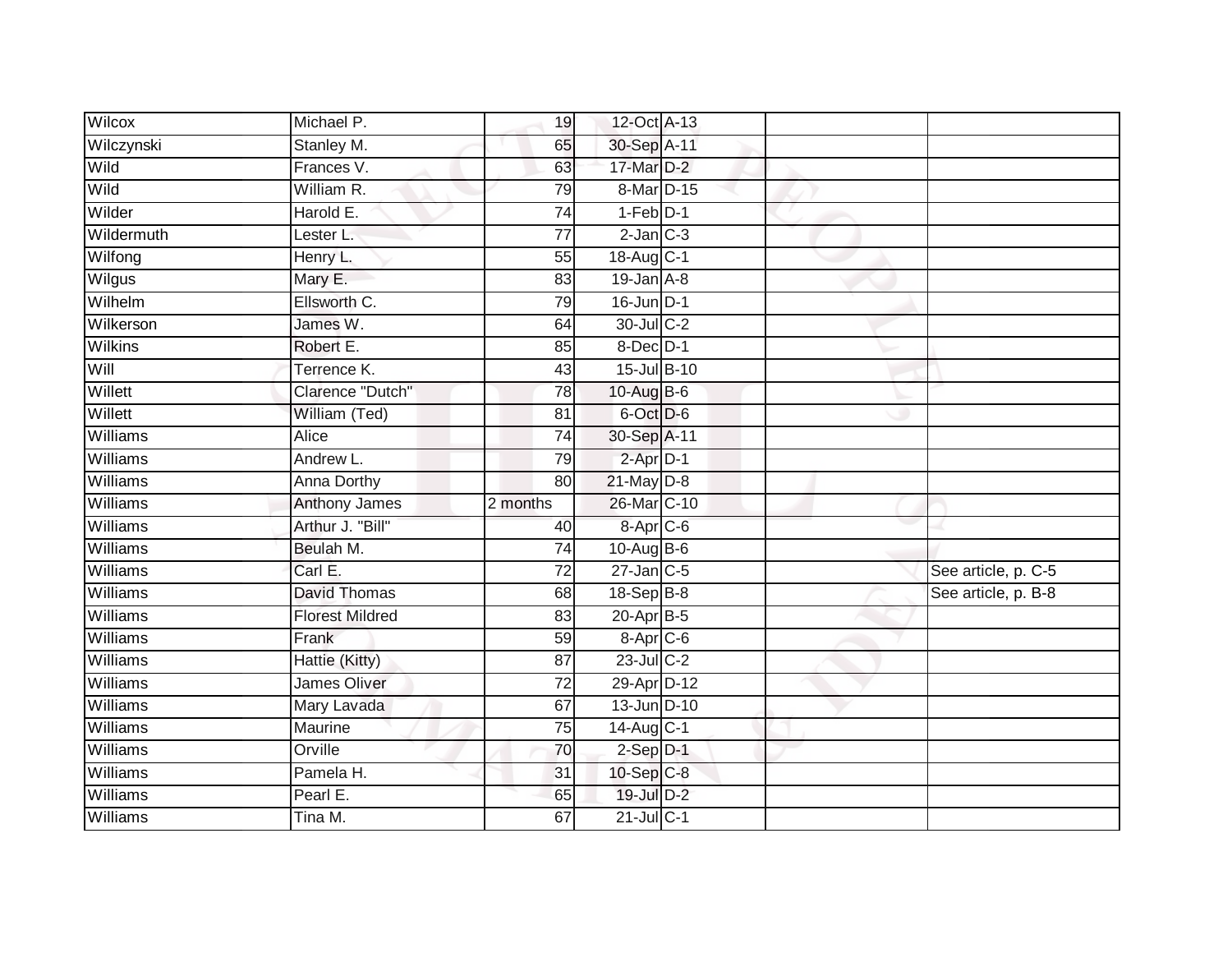| Williamson | James C.                           | 68              | 11-Nov C-4       |          |                                             |
|------------|------------------------------------|-----------------|------------------|----------|---------------------------------------------|
| Willich    | <b>Steve</b>                       |                 | 27-May D-6       |          |                                             |
| Willig     | Gertrude H.                        | 78              | 26-Oct B-8       |          |                                             |
| Willoughby | Virginia Lynn                      | 66              | $13$ -Dec $A-2$  |          | See article, p. A-2                         |
| Wilmot     | Raymond                            | 56              | 31-Dec D-5       |          | See article, p. D-5                         |
| Wilson     | Arthur, Jr. "Art"                  | $\overline{58}$ | 1-Mar D-16       |          |                                             |
| Wilson     | Claude R.                          | 78              | $2-Feb$ A-6      |          | Also called "Curly" - see<br>Feb. 3, p. B-7 |
| Wilson     | <b>Claudette Mae</b>               | 61              | $4$ -Oct C-6     |          |                                             |
| Wilson     | Daymon                             | 85              | $1-Feb$ $D-1$    |          |                                             |
| Wilson     | Elsie D.                           | 72              | $27$ -Jan $C$ -5 |          |                                             |
| Wilson     | Grace                              | 77              | $26$ -Jun $C-1$  |          |                                             |
| Wilson     | Hazel                              | 93              | $29$ -Jan $D-1$  |          |                                             |
| Wilson     | Onda M.                            | 84              | $9-Aug$ $C-6$    |          |                                             |
| Wilson     | Raymond W. "Arkie"                 | 71              | $25$ -Aug B-6    |          |                                             |
| Wilson     | Russell E.                         | 80              | 8-Dec D-1        |          |                                             |
| Wilson     | Ruth L.                            | 90              | $10$ -Nov D-5    |          |                                             |
| Wilson     | Violet                             | 75              | 17-Aug B-5       |          |                                             |
| Wilson     | William "Don"                      | 69              | 17-May E-2       |          |                                             |
| Wilson     | William Bryant ("Sport"<br>"Goat") | 44              | $2$ -Aug E-3     |          |                                             |
| Wiltjer    | William                            | 85              | 20-Oct C-1       |          |                                             |
| Winkler    | Don C.                             | $\overline{57}$ | 28-Nov B-7       |          |                                             |
| Winquist   | Clarence                           | 70              | 16-May A-8       |          |                                             |
| Winski     | Gertrude H.                        | 85              | $17$ -Jun $C-4$  | Siwinski |                                             |
| Winterhoff | Elizabeth D.                       | 85              | 22-Nov D-12      |          | See also article, p. D-12                   |
| Winterhoff | <b>Mabel Vierk</b>                 | 93              | $29$ -Jan $D-1$  |          |                                             |
| Winters    | Madeline M. "Billie"               |                 | $9 - Apr$ B-12   |          |                                             |
| Wirth      | William F.                         | 68              | $21$ -Dec $C$ -6 |          |                                             |
| Wirtz      | Dennis J.                          | 35              | 5-Oct B-6        |          |                                             |
| Wirtz      | Dorothy <sub>P.</sub>              | 69              | $1$ -Jul $D-1$   | Johnson  |                                             |
| Wirtz      | Frances                            | 87              | 13-May C-3       |          |                                             |
| Wise       | Edith R.                           | 95              | 30-Nov B-6       |          |                                             |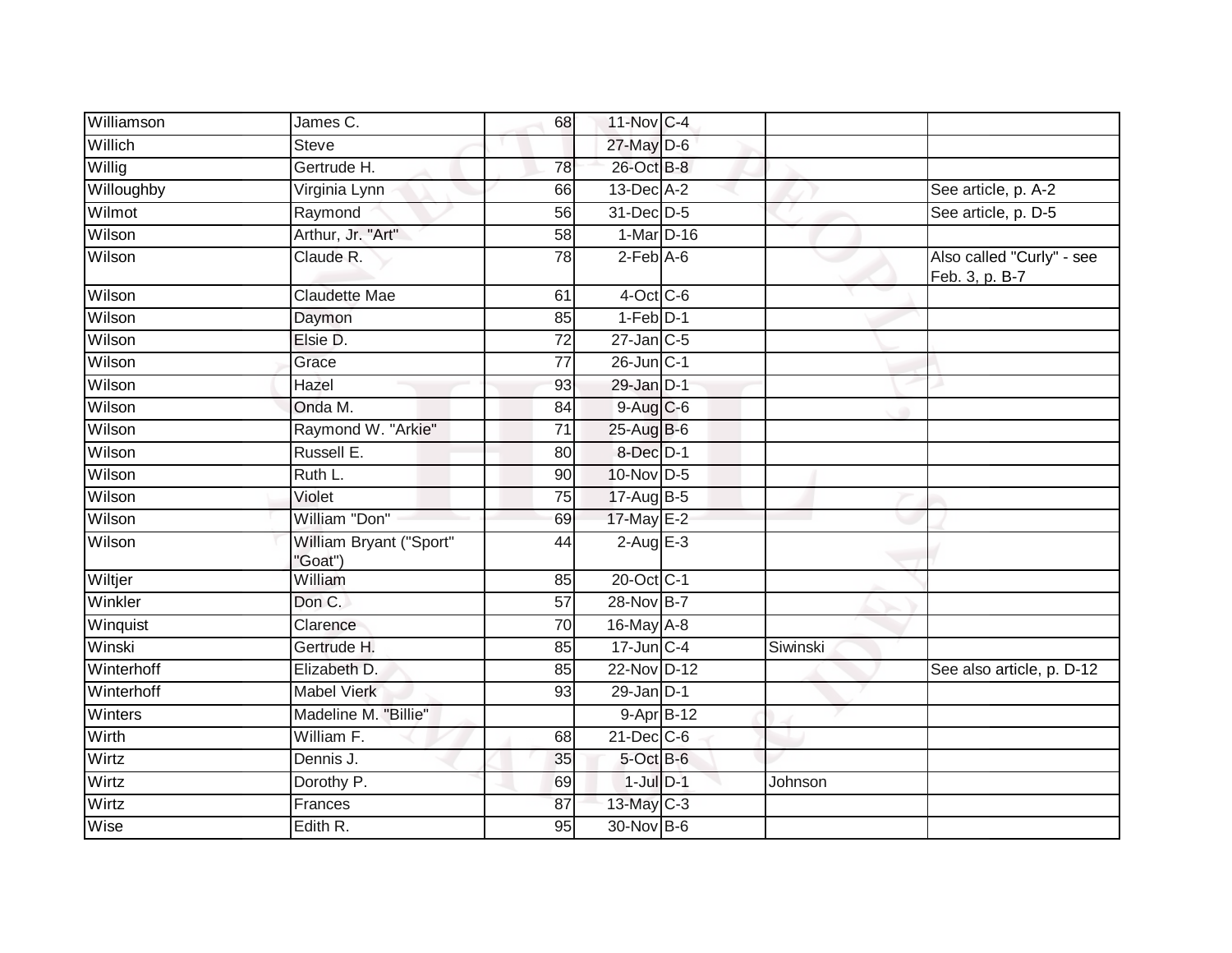| Wisniewski    | Celia                   | 78              | 24-Aug C-1                   | Lewandowski  |                     |
|---------------|-------------------------|-----------------|------------------------------|--------------|---------------------|
| Witecki       | Roger                   | 31              | 15-Mar E-2                   |              |                     |
| Witecki       | Theordore               | 67              | $13$ -Jul B-6                |              |                     |
| Withrow       | Mary "Patsy"            | 37              | 22-Nov D-11                  |              |                     |
| Witke         | Mary                    | 72              | $4-Nov$ D-4                  |              |                     |
| Witt          | Martha R.               | 82              | 18-Nov C-11                  |              |                     |
| Witt          | Peter (Art)             | 75              | $14$ -Aug $C-1$              |              |                     |
| Witt          | Robert W.               | 70              | 16-Oct A-6                   |              |                     |
| Witvoet       | John                    | 76              | 13-Mar C-1                   |              |                     |
| Wizorek       | Stanley J.              | $\overline{72}$ | 31-Mar C-1                   |              |                     |
| Wleklinski    | Adams (Ads)             | 76              | $4$ -Jan $E-2$               |              |                     |
| Wlodarczyk    | Margaret A.             | 63              | 6-Oct C-1                    | <b>Malek</b> |                     |
| Woermbke      | Arthur F.               | 85              | 8-May C-3                    |              |                     |
| Wohrle        | Laura                   | 84              | 15-Jun B-5                   |              |                     |
| Wojciechowski | Anna                    | 80              | $2$ -Apr $D-1$               |              |                     |
| Wojcik        | Josephine               | 83              | $7 - Jan$ $D-1$              |              |                     |
| Wojewoda      | Esther R.               | 67              | $5-Sep$ $A-12$               |              |                     |
| Wojtkowiak    | Sadie S.                | 71              | $27-Sep$ C-2                 |              |                     |
| Wojtysiak     | Amelia "Vi"             | 67              | $25$ -Aug $B$ -6             | Rasheta      |                     |
| Wolan         | Frank                   | 70              | 22-Oct D-3                   |              |                     |
| Woldt         | Franklin                | 73              | $4 - \text{Aug} \cdot C - 1$ |              |                     |
| Wolf          | Kathrin                 | $\overline{72}$ | $14$ -Jul C-1                |              | See article, p. C-1 |
| Wollenberg    | Herbert W. "Bud"        | 80              | $10$ -Nov D-5                |              |                     |
| Wontor        | <b>Margaret Rose</b>    | 55              | 14-Sep B-5                   |              | See article, p. B-5 |
| Wood          | Charles F.              | 97              | $7$ -Dec $C$ -4              |              |                     |
| Wood          | <b>Charles Scherman</b> | 77              | 5-Nov C-10                   |              |                     |
| Wood          | Edward G.               | 70              | $23$ -Feb $C-8$              |              |                     |
| Wood          | Nicholas E.             | 38              | 17-Mar D-2                   |              |                     |
| Wood          | Vera                    | 75              | 18-Oct D-4                   |              |                     |
| Woodin        | Marie B.                | 69              | 3-Mar C-6                    |              |                     |
| Woodin        | Susan                   | 83              | 27-Oct C-5                   |              |                     |
| Woods         | <b>Gladys Dale</b>      | 85              | 13-Jun D-10                  |              |                     |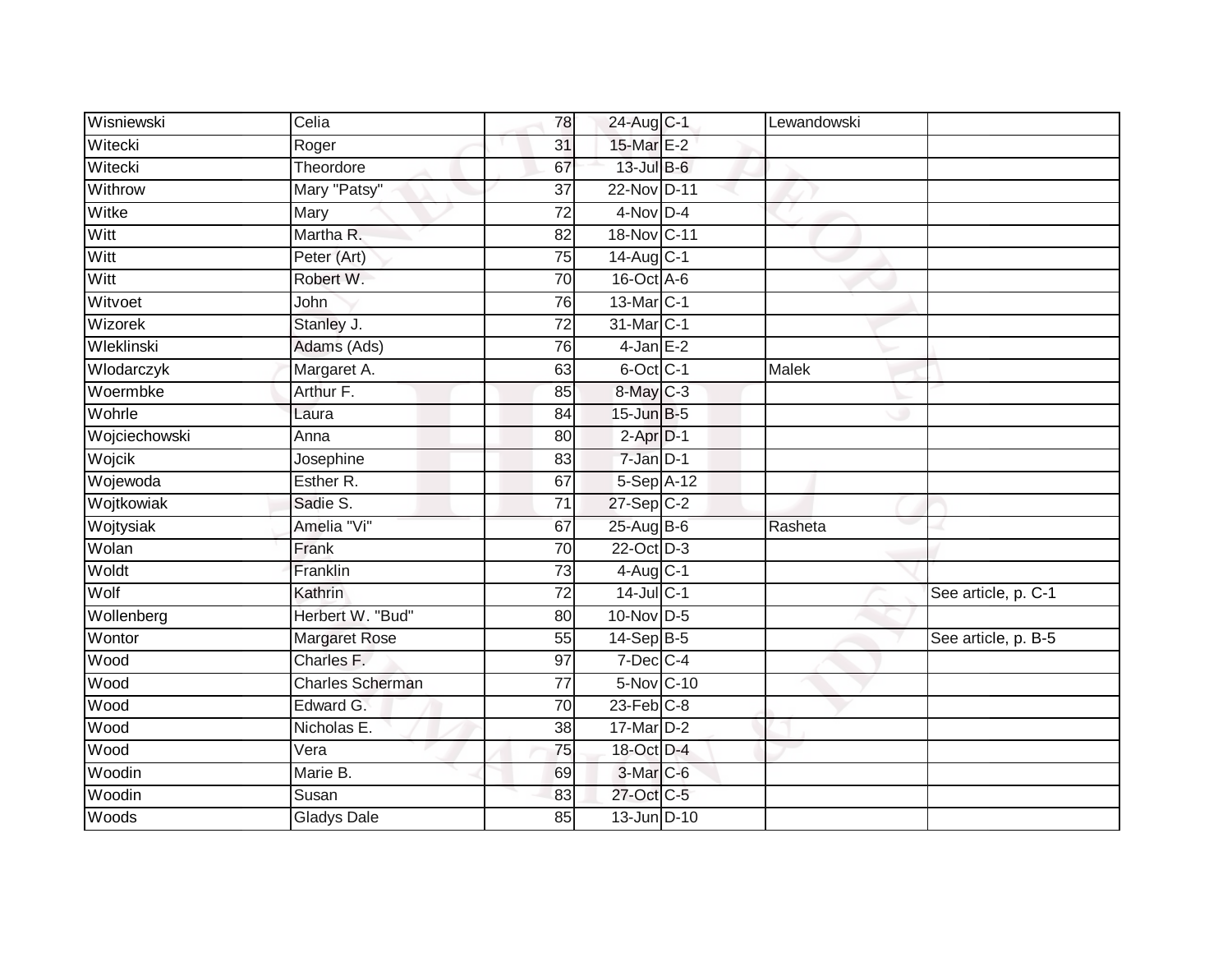| Woods        | Lynn Ellen            | 44              | 27-Aug C-6        |         |                                     |
|--------------|-----------------------|-----------------|-------------------|---------|-------------------------------------|
| Woodson      | <b>Matthew</b>        | 83              | $3$ -Jul $A-2$    |         | See article, p. A-2                 |
| Woolard      | Margaret              | 64              | 6-Oct C-1         |         |                                     |
| Wooley       | Benjamin              | 39              | $21-Sep$ A-8      |         |                                     |
| Woolsey      | Helen L.              | 67              | $17$ -Feb $D-1$   |         |                                     |
| Wories       | Ann                   | 64              | $6$ -Jul $A$ -8   |         |                                     |
| Worland      | Stella J.             | 78              | $1-Sep C-1$       |         |                                     |
| Worland      | Wilfred J.            | 56              | 28-Aug C-3        |         |                                     |
| Worthington  | Roy A.                | 51              | 26-May D-5        |         |                                     |
| Wozniak      | Jean                  | 66              | $6$ -Jul $A$ -8   |         |                                     |
| Wozniak      | Joseph O.             | 67              | $28$ -Feb $B-4$   |         |                                     |
| Wozniak      | Mayme                 | 54              | $18$ -Jul B-5     | Kowalik |                                     |
| Wozniak      | Mykola                | 73              | 10-Mar C-1        |         |                                     |
| Wozniak      | Stanley (Ozzy) F.     | $\overline{77}$ | 22-Oct D-3        |         |                                     |
| Wozny        | John H.               | 65              | 3-Aug D-5         |         |                                     |
| Wright       | Kenneth L.            | 75              | $23$ -Feb $C-8$   |         |                                     |
| Wright       | Magdeline             | $\overline{77}$ | 18-Sep B-8        |         |                                     |
| Wrobel       | John                  | 31              | 27-Jul B-5        |         |                                     |
| Wrobel       | Rayenell              | 43              | $4$ -Jan E-2      | Moon    |                                     |
| Wrobel       | Walter J., Jr.        | 64              | 12-Oct A-13       |         |                                     |
| Wroe         | George E., II         | 34              | 24-May D-2        |         |                                     |
| Wulf         | Horace F., Brig. Gen. |                 | 27-Nov B-7        |         |                                     |
| Wulf         | Robert P.             | 82              | $7-Nov$ B-2       |         |                                     |
| Wurm         | Hans                  | 64              | $10$ -Oct $D$ -6  |         |                                     |
| Wymer        | Linnie D.             | 55              | 23-Nov B-5        |         |                                     |
| Wynne        | <b>Raymond Peter</b>  | 82              | 5-Nov C-10        |         |                                     |
| Wyrozumski   | Emily                 |                 | 90 Februray 8 B-8 |         |                                     |
| Wytrzymalski | Wanda C.              | 98              | $15$ -Jun $B$ -5  |         |                                     |
| Yacuk        | Alex                  | 62              | 11-Feb D-1        |         | See also article Feb. 12,<br>p. C-5 |
| Yaeger       | Harriet J.            | 35              | 30-Aug D-16       |         | See article, p. D-16                |
| Yager        | Louis F.              | 79              | 4-Feb D-1         |         |                                     |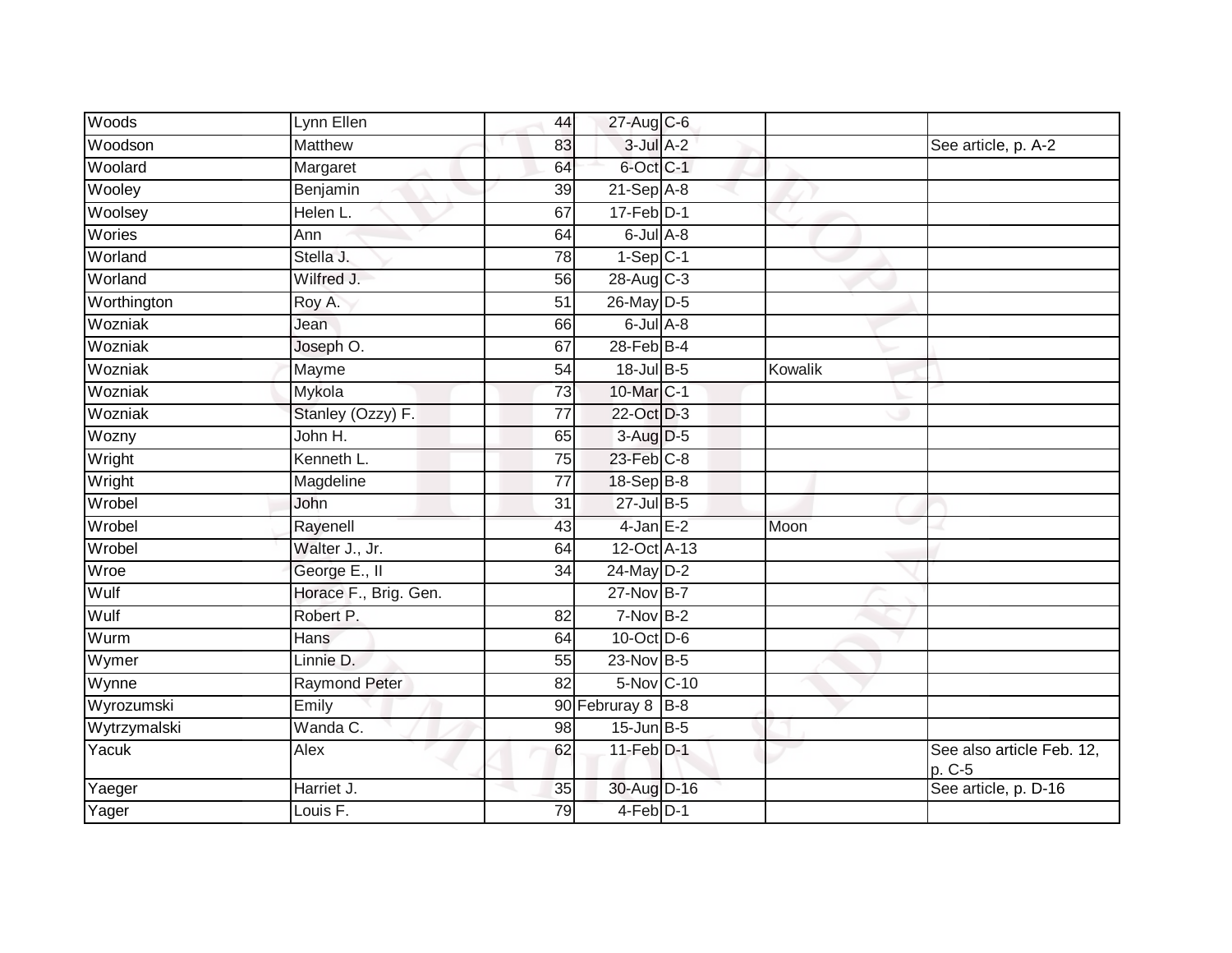| Yanke              | Ruby M.                    | 92              | 12-Jul D-12             |        |  |
|--------------------|----------------------------|-----------------|-------------------------|--------|--|
| Yarovsky           | Lillian                    | 81              | 4-Oct C-6               |        |  |
| Yates              | George E.                  | 63              | 31-Dec D-5              |        |  |
| Yates              | <b>Geraldine Rose</b>      | 68              | 12-Mar C-3              |        |  |
| Yelenich           | Paul                       | 63              | $15-Sep C-1$            |        |  |
| Yetsko             | Samuel, Sr.                | 89              | $1$ -Jun $C-1$          |        |  |
| Yniguez            | Rose Ruth                  | 68              | 25-Jul C-5              |        |  |
| Yohannan           | Phillip                    | 76              | 3-Feb B-7               |        |  |
| $\overline{Y}$ oho | Earl H., Sr.               | 85              | 7-Dec C-4               |        |  |
| Yosick             | Virginia Lee               | $\overline{51}$ | $9$ -Dec $D$ -5         |        |  |
| Young              | Anna L.                    | 93              | 16-Oct A-6              |        |  |
| Young              | Gary, Sr. Airman 1st Class | 26              | $3$ -Jul $C$ -5         |        |  |
| Young              | Hazel                      | 56              | $1$ -Jun $C-1$          |        |  |
| Young              | <b>Helen</b>               | 73              | 24-Aug C-1              |        |  |
| Young              | Mildred H.                 | $\overline{72}$ | 4-Aug C-1               |        |  |
| Young              | William D.                 | 61              | $10-Sep$ <sub>C-8</sub> |        |  |
| Youngmark          | Clara L.                   | 88              | 19-Sep B-4              |        |  |
| Yuhas              | Rosemary E.                | 64              | 13-Jul B-6              | Oliver |  |
| Yurick             | Agnes L.                   | 73              | $30$ -Apr $C-2$         |        |  |
| Zacher             | Roy H.                     | 76              | $6$ -Feb $D-10$         |        |  |
| Zager              | Nora                       | 80              | $1-Nov$ D-1             |        |  |
| Zaicow             | Mary                       | 90              | $22$ -Apr $C-3$         |        |  |
| Zajko              | Nilene                     | 63              | $9$ -Oct $C$ -3         |        |  |
| Zaluckyj           | Mychajlo                   | 85              | $6$ -Jul $A$ -8         |        |  |
| Zamder             | <b>Judith</b>              | 48              | $6$ -Jul $A-8$          |        |  |
| Zampino            | Josephine Ann              |                 | Februray 1 D-1          |        |  |
| Zandstra           | Dennis R.                  | 49              | 11-Aug C-10             |        |  |
| Zanini             | Stephen T.                 | 72              | 28-Sep A-10             |        |  |
| Zanoni             | Joseph                     |                 | 5-Mar D-5               |        |  |
| Zaradich           | Joseph                     | 76              | 23-Mar B-5              |        |  |
| $\overline{z}$ ato | Evelyn Katherine           | 60              | 22-Feb B-14             | Maslar |  |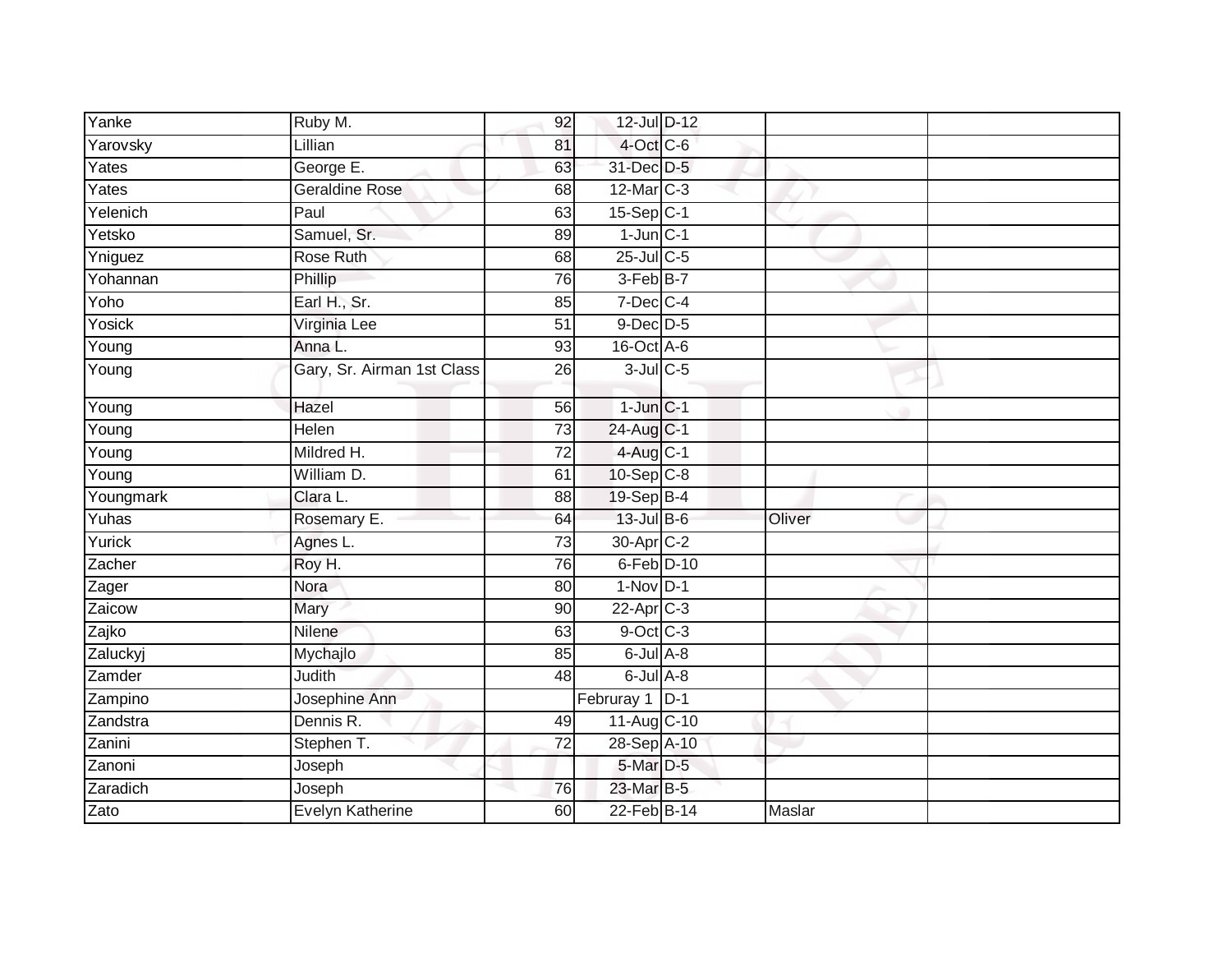| Zatorski      | Walter S.        | 67              | 11-Aug C-10           |          |                     |
|---------------|------------------|-----------------|-----------------------|----------|---------------------|
| Zavada        | Marie Ann        | 72              | 7-Apr C-5             |          |                     |
| Zawacki       | Helen F.         | 83              | 4-May B-8             |          |                     |
| Zawada        | Joseph J.        | 57              | $2$ -Oct C-2          |          |                     |
| Zecevich      | Mildred          | 64              | $7$ -Dec $C$ -4       |          |                     |
| Zedov         | Charlotte M.     | 70              | $29$ -Jun $B-8$       |          |                     |
| Zeilenga      | Cornelius (Neil) | 71              | 21-Oct D-5            |          |                     |
| Zeisel        | Pauline          | 79              | $13$ -Dec $E-2$       | Orendach |                     |
| Zekucia       | Mary             | 82              | $1-May$ D-3           |          |                     |
| Zelencik      | Mary L.          | 69              | $9$ -Oct $C$ -3       |          |                     |
| Zellers       | Jerry Lee        |                 | $20-Sep$ $D-4$        |          |                     |
| Zellers       | Vivian           | 62              | 18-May C-1            |          |                     |
| <b>Ziants</b> | Judith L.        | 46              | 4-Dec B-7             | Press    |                     |
| Ziara         | Stephen N.       | 83              | 14-May D-7            |          |                     |
| Ziegelmaier   | Walter F.        | 81              | 8-Aug B-7             |          |                     |
| Ziegler       | Pauline M.       | 63              | 13-Apr B-6            |          |                     |
| Zielinski     | Stanley          | $\overline{77}$ | $3-Sep$ C-7           |          |                     |
| Zieminski     | Christene A.     | 46              | 27-Aug C-6            | Kubacki  |                     |
| Zieminski     | Tekla            | 91              | 7-Oct B-7             |          |                     |
| Ziemkiewicz   | Henry            |                 | $16$ -Jun D-1         |          |                     |
| Ziemniak      | <b>Thaddeus</b>  | 53              | 14-Aug C-1            |          | See article, p. C-1 |
| Zifko         | <b>Ruby Lee</b>  | 68              | 10-Mar C-1            |          |                     |
| Zimmerman     | Joseph L.        | 51              | 4-Feb D-1             |          | See article, p. D-1 |
| Zimmerman     | Josephine        | $\overline{71}$ | 30-Oct C-1            |          |                     |
| Zimmerman     | Leah H.          | 79              | 20-Nov C-11           |          |                     |
| Zinn          | Andrew F.        | 65              | 14-Dec C-7            |          |                     |
| Zinn          | Dorothy E.       | 64              | $27$ -Dec $E-4$       |          |                     |
| Ziokowski     | Joseph J.        | 81              | 28-Apr <sub>C-1</sub> |          |                     |
| Zirkle        | James F.         | 55              | 16-Oct A-6            |          |                     |
| Zlotnik       | Sollie           |                 | 27-May D-6            |          |                     |
| Zolkowski     | Walter           | 79              | 10-Sep C-8            |          |                     |
| Zsoldos       | Michael (Mike)   | $\overline{72}$ | $20$ -Jan $A-2$       |          |                     |
|               |                  |                 |                       |          |                     |